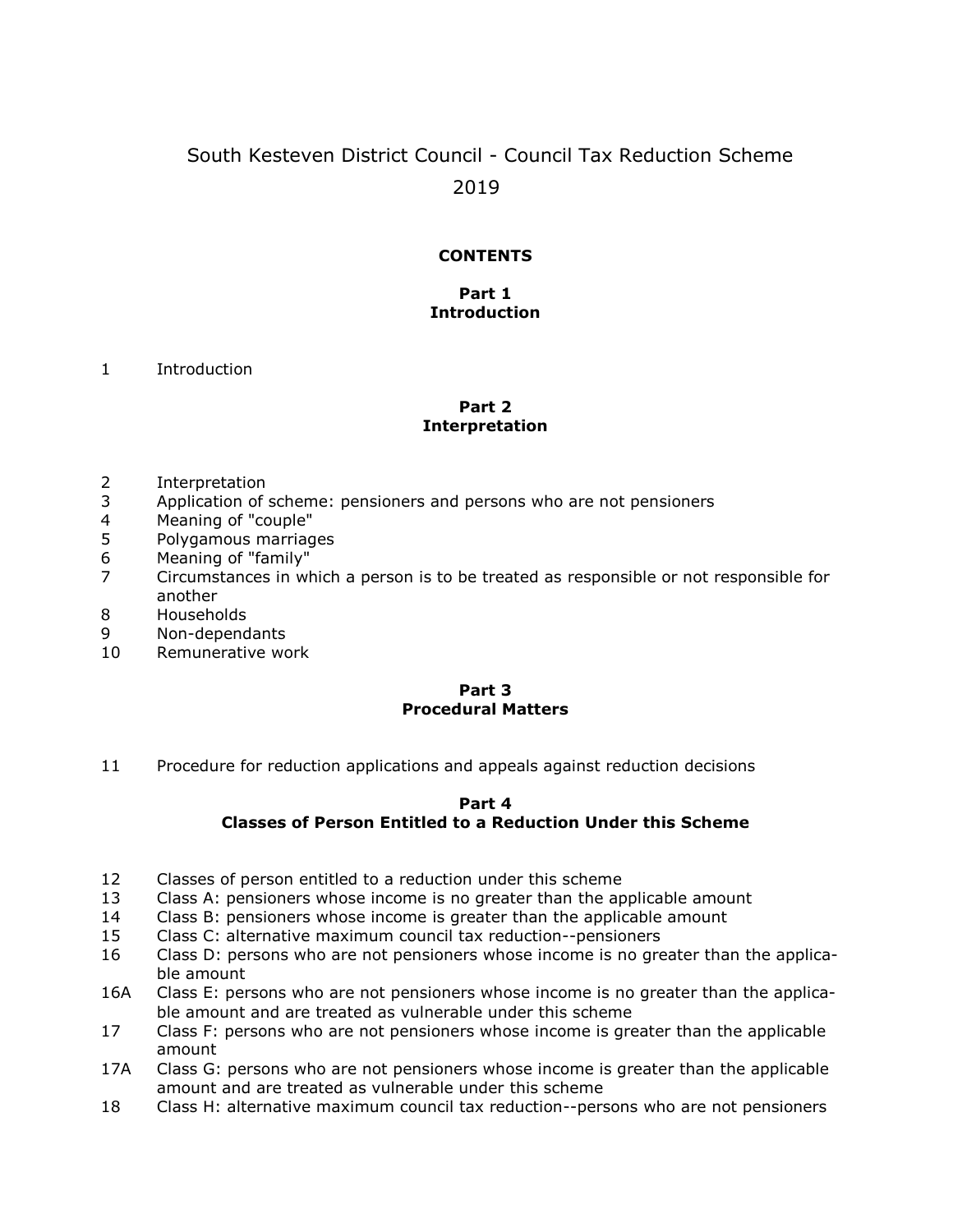19 Periods of absence from a dwelling

#### **Part 5 Classes of Person Excluded from this Scheme**

- 20 Classes of person excluded from this scheme
- 21 Class of person excluded from this scheme: persons treated as not being in Great Britain
- 22 Class of person excluded from this scheme: persons subject to immigration control
- 23 Class of person excluded from this scheme: capital limit
- 24 Class of person excluded from this scheme: students

## **Part 6 Applicable Amounts**

- 25 Applicable amounts: pensioners
- 26 Applicable amounts: persons who are not pensioners
- 27 Polygamous marriages: persons who are not pensioners
- 28 Applicable amount: persons who are not pensioners who have an award of universal credit

#### **Part 7**

## **Maximum Council Tax Reduction for the Purposes of Calculating Eligibility for a Reduction Under this Scheme and Amount of Reduction**

- 29 Maximum council tax reduction amount under this scheme: pensioners and persons who are not pensioners
- 30 Non-dependant deductions: pensioners and persons who are not pensioners

#### **Part 8 Alternative Maximum Council Tax Reduction for the Purposes of Calculating Eligibility for a Reduction Under this Scheme and Amount of Reduction**

31 Alternative maximum council tax reduction under this scheme: pensioners and persons who are not pensioners

#### **Part 9 Amount of Reduction Under this Scheme**

32 Amount of reduction under this scheme: Classes A to H

#### **Part 10**

## **Income and Capital for the Purposes of Calculating Eligibility for a Reduction Under this Scheme and Amount of Reduction**

#### **Chapter 1 Income and Capital: General**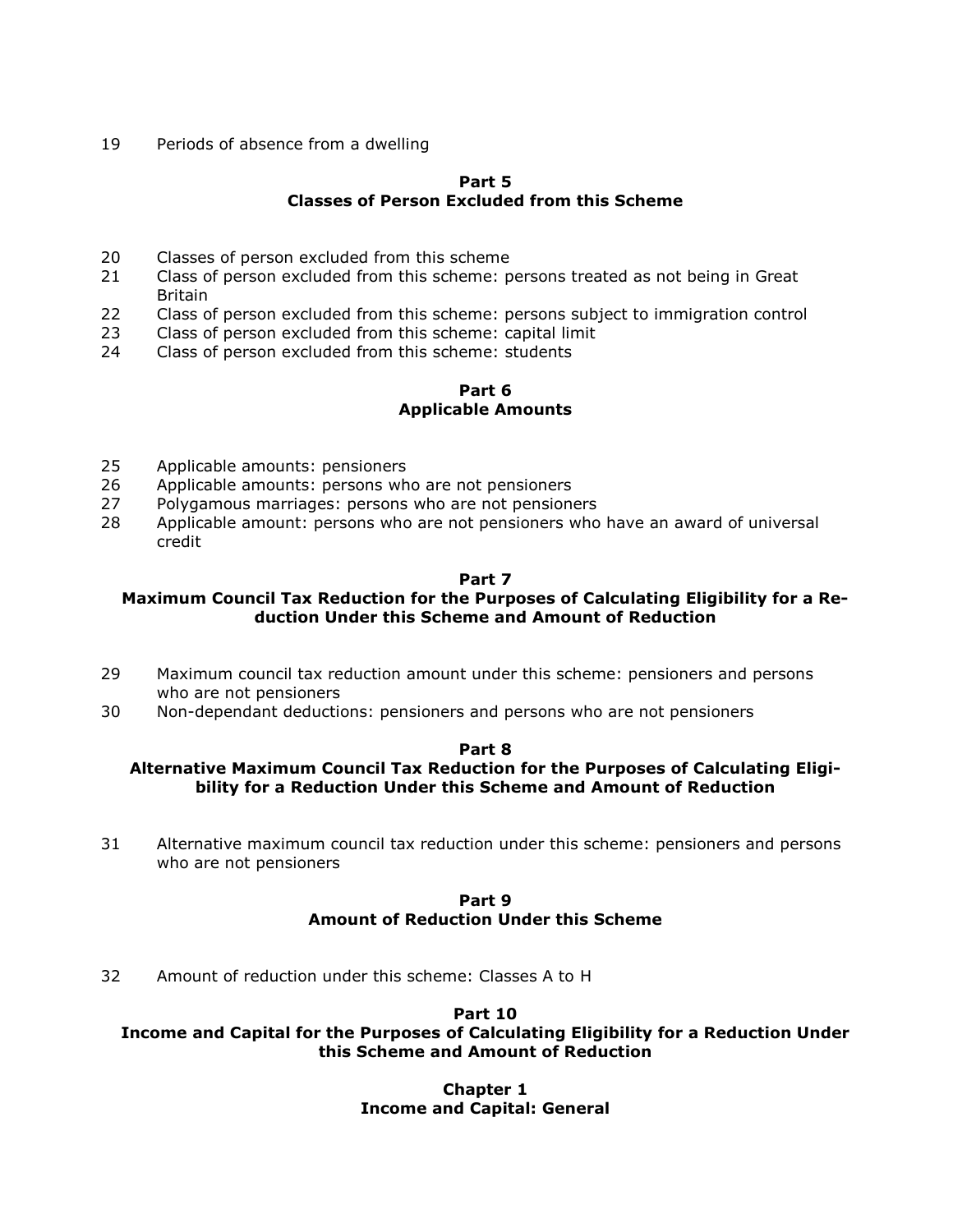Calculation of income and capital: applicant's family and polygamous marriages Circumstances in which income and capital of non-dependant is to be treated as applicant's

# **Chapter 2**

# **Income and Capital: Pensioners In Receipt of Guarantee Credit or Savings Credit**

- Applicant in receipt of guarantee credit: pensioners
- Calculation of applicant's income and capital in savings credit only cases: pensioners

## **Chapter 3 Income and Capital Where there is an Award of Universal Credit**

 Calculation of income and capital: persons who are not pensioners who have an award of universal credit

## **Chapter 4 Income: Other Pensioners**

- Calculation of income and capital where state pension credit is not payable: pensioners
- Meaning of "income": pensioners
- Calculation of weekly income: pensioners
- Earnings of employed earners: pensioners
- Calculation of net earnings of employed earners: pensioners
- Calculation of earnings of self-employed earners: pensioners
- Earnings of self-employers earners: pensioners
- Notional income: pensioners
- Income paid to third parties: pensioners

#### **Chapter 5 Income: Persons Who are Not Pensioners**

- Average weekly earnings of employed earners: persons who are not pensioners
- Average weekly earnings of self-employed earners: persons who are not pensioners
- Average weekly income other than earnings: persons who are not pensioners
- Calculation of weekly income of employed earners: persons who are not pensioners
- Earnings of employed earners: persons who are not pensioners
- Calculation of net earnings of employed earners: persons who are not pensioners
- Earnings of self-employed earners: persons who are not pensioners
- Calculation of income other than earnings: persons who are not pensioners
- Capital treated as income: persons who are not pensioners
- Notional income: persons who are not pensioners

#### **Chapter 6 Income: Further Provisions Applying to Pensioners and Persons Who are Not Pensioners**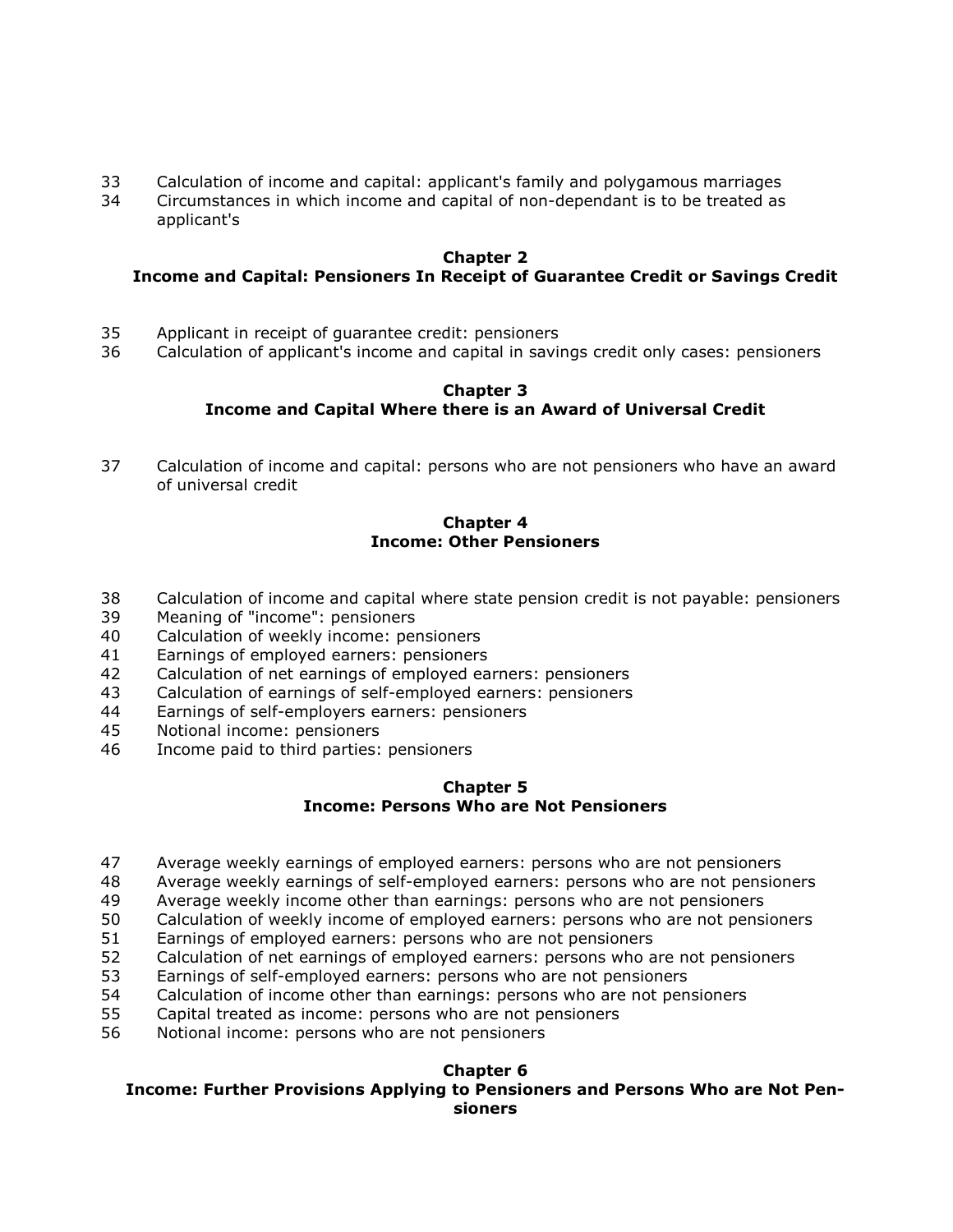- Calculation of income on a weekly basis
- Treatment of child care charges
- Calculation of average weekly income from tax credits
- Disregard of changes in tax, contributions etc
- Calculation of net profit of self-employed earners
- Calculation of deduction of tax and contributions of self-employed earners

## **Chapter 7 Capital**

- Calculation of capital
- Income treated as capital: persons who are not pensioners
- Calculation of capital in the United Kingdom
- Calculation of capital outside the United Kingdom
- Notional capital
- Diminishing notional capital rule: pensioners
- Diminishing notional capital rule: persons who are not pensioners
- Capital jointly held
- Calculation of tariff income from capital: pensioners
- Calculation of tariff income from capital: persons who are not pensioners

## **Part 11 Students**

#### **Chapter 1 General**

- Interpretation
- Treatment of students
- Students who are excluded from entitlement to a reduction under this scheme

#### **Chapter 2 Income**

- Calculation of grant income
- Calculation of covenant income where a contribution is assessed
- Covenant income where no grant income or no contribution is assessed
- Relationship with amounts to be disregarded under Schedule 8
- Other amounts to be disregarded
- Treatment of student loans
- Treatment of payments from access funds
- Disregard of contribution
- Further disregard of student's income
- Income treated as capital
- Disregard of changes occurring during summer vacation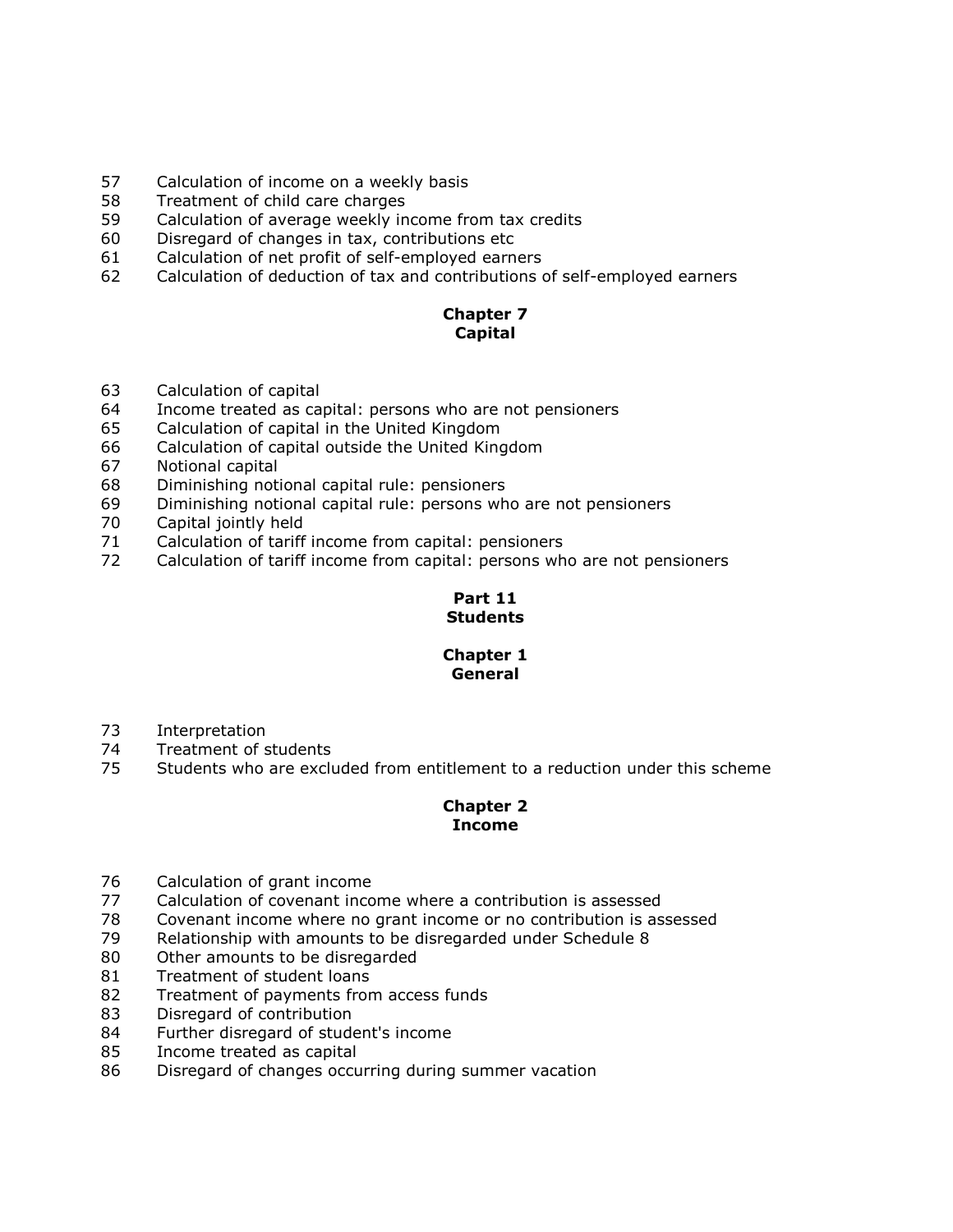## **Part 12 Extended Reductions**

## **Chapter 1 Extended Reductions: Pensioners**

- 87 Extended reductions: pensioners
- 88 Extended reductions (qualifying contributory benefits): pensioners
- 89 Duration of extended reduction period (qualifying contributory benefits): pensioners
- 90 Amount of extended reduction (qualifying contributory benefits): pensioners
- 91 Extended reductions (qualifying contributory benefits)--movers: pensioners
- 92 Relationship between extended reduction (qualifying contributory benefits) and entitlement to a reduction by virtue of classes A to C
- 93 Continuing reductions where state pension credit claimed: pensioners

#### **Chapter 2 Extended Reductions: Persons who are Not Pensioners**

- 94 Extended reductions: persons who are not pensioners
- 95 Extended reductions: persons who are not pensioners
- 96 Duration of extended reduction period: persons who are not pensioners
- 97 Amount of extended reduction: persons who are not pensioners
- 98 Extended reductions--movers: persons who are not pensioners
- 99 Relationship between extended reduction and entitlement to a reduction by virtue of classes D to G
- 100 Extended reductions (qualifying contributory benefits): persons who are not pensioners
- 101 Duration of extended reduction period (qualifying contributory benefits): persons who are not pensioners
- 102 Amount of extended reduction (qualifying contributory benefits): persons who are not pensioners
- 103 Extended reductions (qualifying contributory benefits)--movers: persons who are not pensioners
- 104 Relationship between extended reduction (qualifying contributory benefits) and entitlement to reduction by virtue of classes D to G

## **Chapter 3 Extended Reductions: Movers in the Authority's Area**

105 Extended reductions: applicant moving into the authority's area

## **Part 13 When Entitlement Begins and Change of Circumstances**

- 106 Date on which entitlement begins
- 107 Date on which change of circumstances is to take effect
- 108 Change of circumstances where state pension credit in payment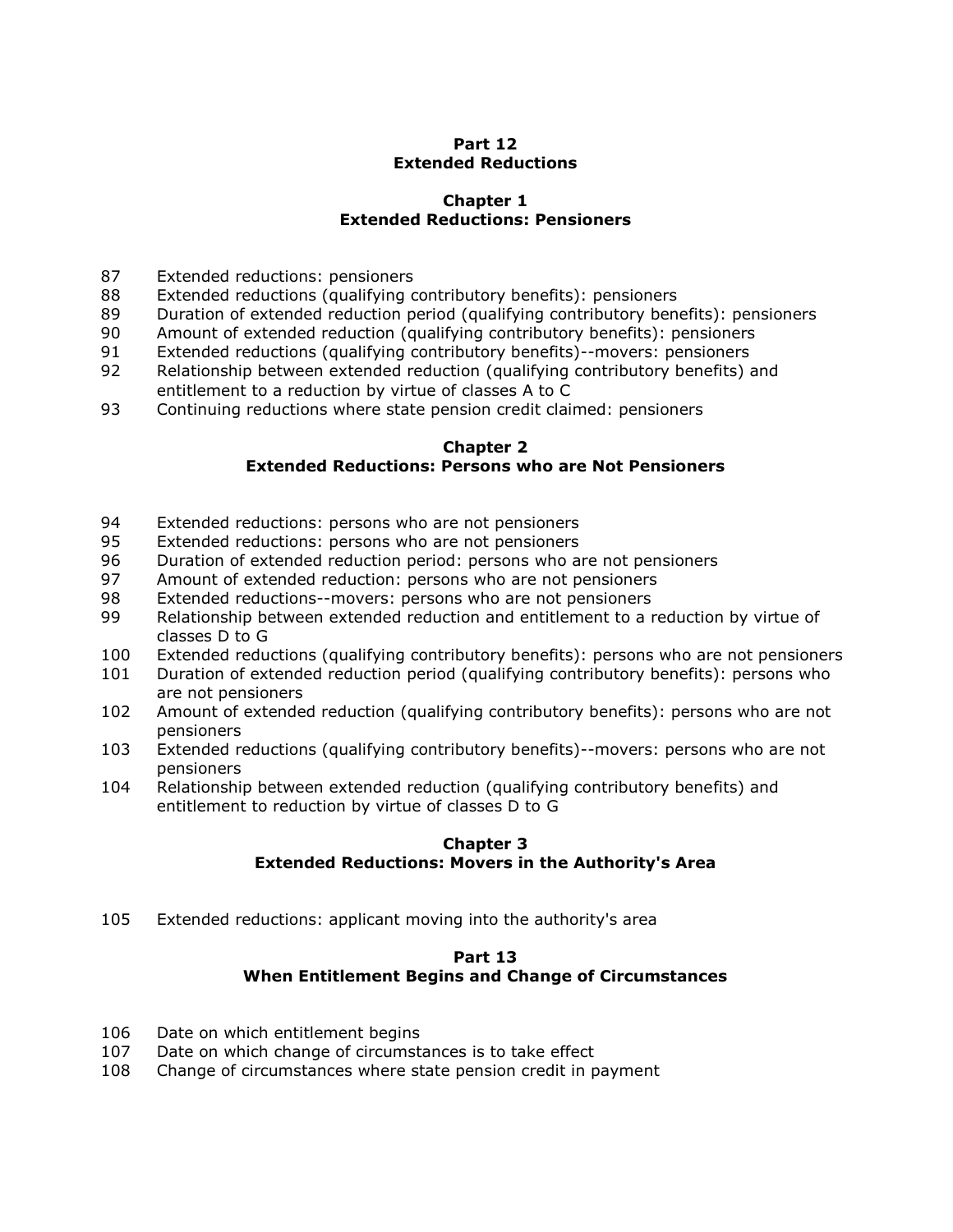## **Part 14**

# **Applications (Including Duties to Notify Authority of Change of Circumstances)**

- 109 Making an application
- 110 Date on which an application is made
- 111 Back-dating of applications: pensioners
- 112 Back-dating of applications: persons who are not pensioners
- 113 Information and evidence
- 114 Amendment and withdrawal of application
- 115 Duty to notify changes of circumstances

## **Part 15 Decisions by Authority**

- 116 Decision by authority
- 117 Notification of decision

## **Part 16 Circumstances in Which a Payment May be Made**

118 Payment where there is joint and several liability

## **SCHEDULES**

| SCHEDULE 1 --  | Procedural matters                                                                                    |
|----------------|-------------------------------------------------------------------------------------------------------|
| SCHEDULE 2 --  | Applicable amounts: pensioners                                                                        |
| SCHEDULE 3 --  | Applicable amounts: persons who are not pensioners                                                    |
| SCHEDULE 4 --  | Amount of alternative maximum council tax reduction: pensioners and<br>persons who are not pensioners |
| SCHEDULE 5 --  | Sums disregarded from applicant's earnings: pensioners                                                |
| SCHEDULE 6 --  | Amounts to be disregarded in the calculation of income other than                                     |
|                | earnings: pensioners                                                                                  |
| SCHEDULE 7 --  | Sums disregarded in the calculation of earnings: persons who are not<br>pensioners                    |
| SCHEDULE 8 --  | Sums disregarded in the calculation of income other than earnings:                                    |
|                | persons who are not pensioners                                                                        |
| SCHEDULE 9 --  | Capital disregards: pensioners                                                                        |
| SCHEDULE 10--  | Capital disregards: persons who are not pensioners                                                    |
| SCHEDULE 11 -- | Uprating of amounts and sums                                                                          |
| SCHEDULE 12 -- | <b>Transitional Provision</b>                                                                         |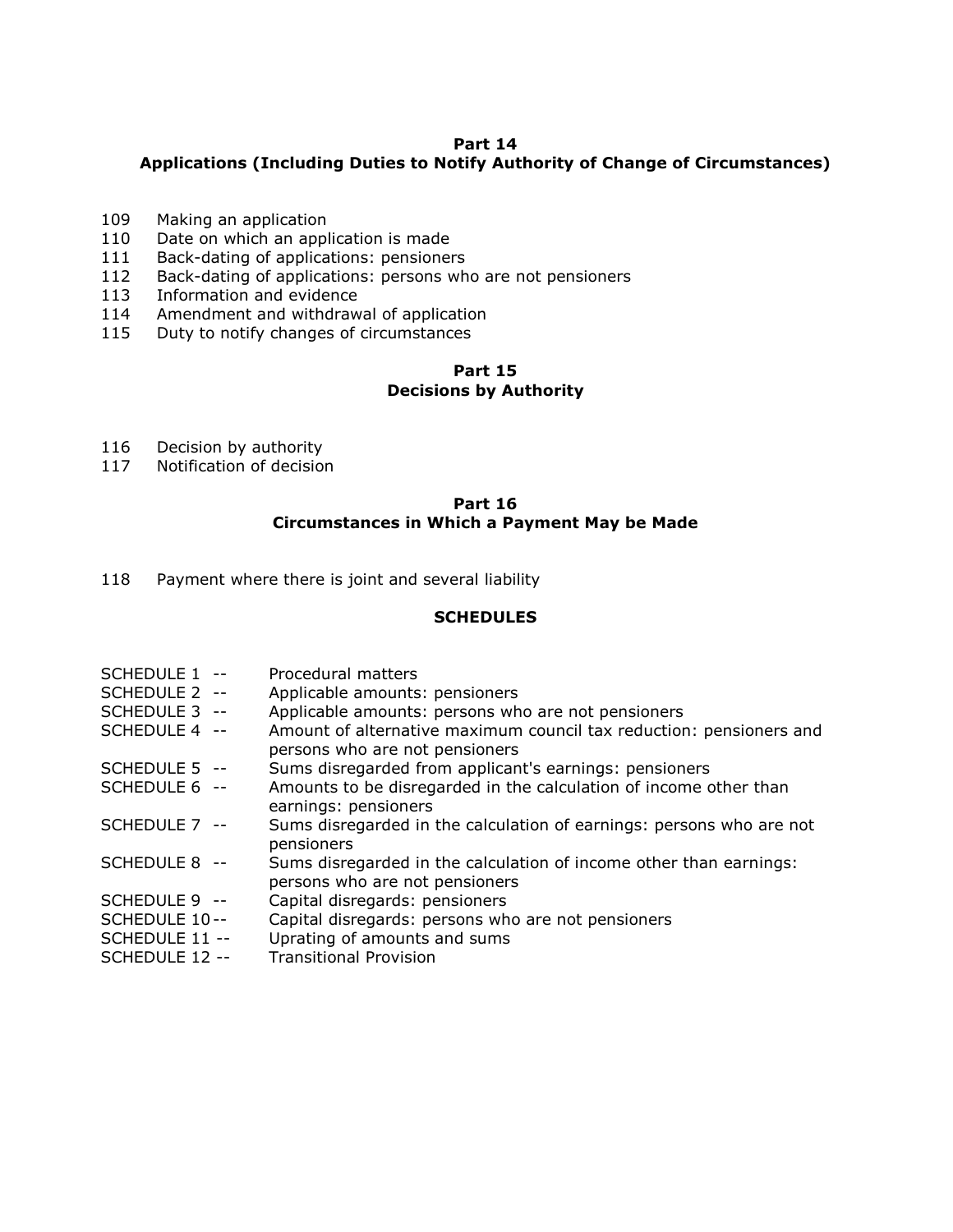## **Part 1 Introduction**

#### **Introduction**

**1** This scheme may be cited as the South Kesteven District Council – Council Tax Reduction Scheme 2013. These rules apply to the South Kesteven District Council-Council Tax Reduction Scheme from 1st April 2014.

#### **Part 2 Interpretation**

#### **Interpretation**

**2** (1) In this scheme--

"the 1992 Act" means the Local Government Finance Act 1992;

"Abbeyfield Home" means an establishment run by the Abbeyfield Society including all bodies corporate or unincorporated which are affiliated to that society;

"adoption leave" means a period of absence from work on ordinary or additional adoption leave by virtue of section 75A or 75B of the Employment Rights Act 1996;

"an AFIP" means an armed forces independence payment payable in accordance with an armed and reserve forces compensation scheme established under section 1(2) of the Armed Forces (Pensions and Compensation) Act 2004;

"alternative maximum council tax reduction" means the amount determined in accordance with paragraph 31 and Schedule 4;

"applicable amount" means--

(a) in relation to a pensioner, the amount calculated in accordance with paragraph 25 and Schedule 2, and

(b) in relation to a person who is not a pensioner, the amount calculated in accordance with--

- (i) paragraph 26 and Schedule 3; or
- (ii) paragraph 28,

as the case may be;

"applicant" means a person who has made an application;

"application" means an application for a reduction under this scheme;

"approved blood scheme means a scheme established or approved by the Secretary of State, or trust established with funds provided by the Secretary of State, for the purpose of providing compensation in respect of a person having been infected from contaminated blood products;

"the London Emergencies Trust" means the company of that name (number 09928465) incorporated on  $23<sup>rd</sup>$  December 2015 and the registered charity of that name (number 1172307) established on  $28<sup>th</sup>$  March 2017;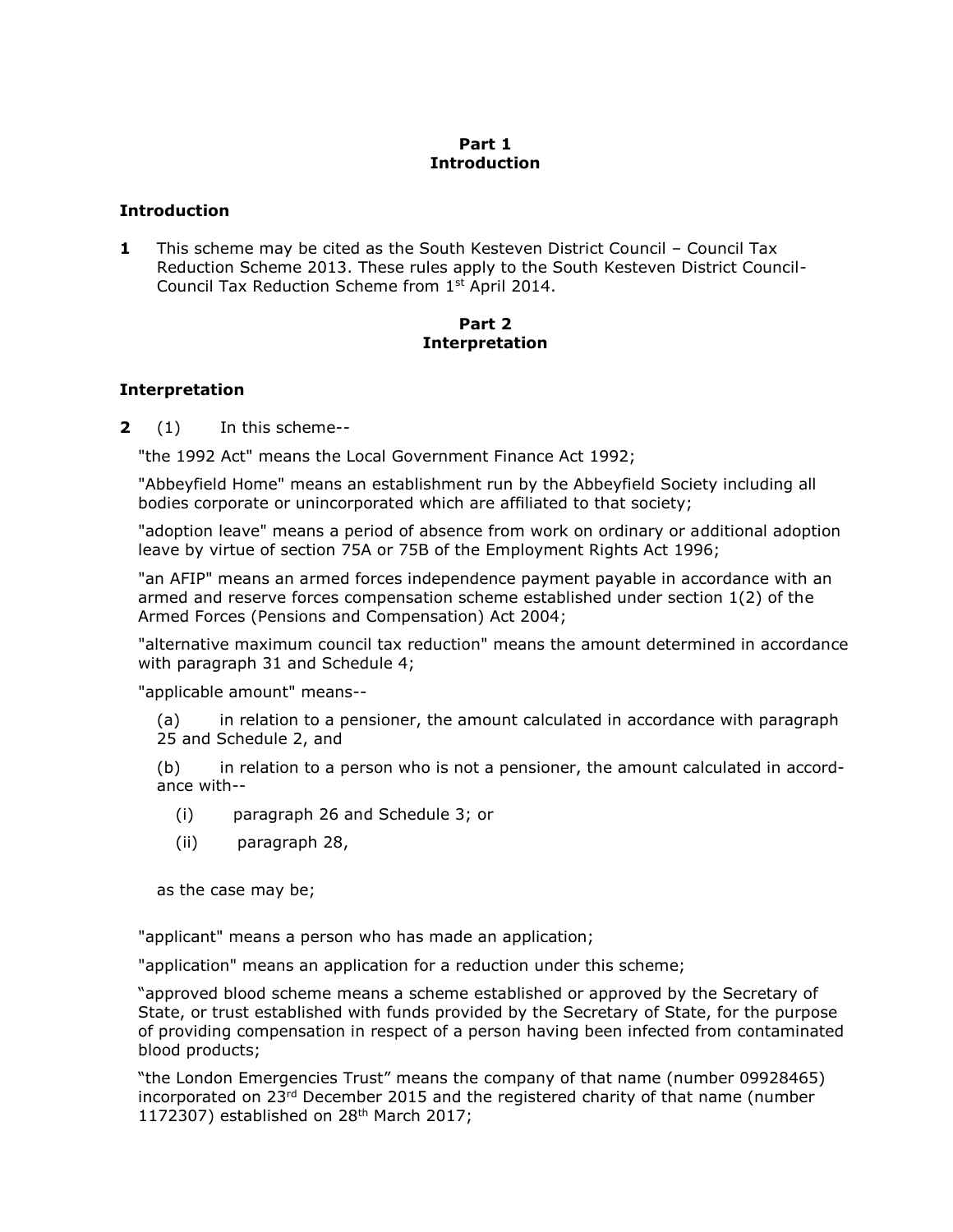"the Scottish Infected Blood Support Scheme" means the scheme of that name administered by the Common Services Agency (constituted under section 10 of the National Health Service (Scotland) Act 1978(b));

"the We Love Manchester Emergency Fund" means the registered charity of that name (number 1173260) established on  $30<sup>th</sup>$  May 2017;

"assessment period" means--

(a) in relation to pensioners--

(i) in relation to the earnings of a self-employed earner, the period determined in accordance with paragraph 43 for the purpose of calculating the weekly earnings of the applicant; or

(ii) in relation to any other income, the period determined in accordance with paragraph 40 for the purpose of calculating the weekly income of the applicant;

(b) in relation to persons who are not pensioners, such period as is set out in paragraphs 47 to 49 over which income falls to be calculated;

"attendance allowance" means--

(a) an attendance allowance under Part 3 of the SSCBA;

(b) an increase of disablement pension under section 104 or 105 of that Act;

(c) a payment by virtue of article 14, 15, 16, 43 or 44 of the Personal Injuries (Civilians) Scheme 1983 or any analogous payment; or

(d) any payment based on need for attendance which is paid as part of a war disablement pension;

"the authority" means a billing authority in relation to whose area this scheme has effect by virtue of paragraph 4(6) of Schedule 1A to the 1992 Act;

"basic rate" has the meaning given by the Income Tax Act 2007;

"the benefit Acts" means the SSCBA, the Jobseekers Act 1995, the State Pension Credit Act 2002 and the Welfare Reform Act 2007;

"board and lodging accommodation" means accommodation provided to a person or, if he is a member of a family, to him or any other member of his family, for a charge which is inclusive of the provision of that accommodation and at least some cooked or prepared meals which both are cooked or prepared (by a person other than the person to whom the accommodation is provided or a member of his family) and are consumed in that accommodation or associated premises;

"care home" has the meaning given by section 3 of the Care Standards Act 2000 and in Scotland means a care home service within the meaning given by section 2(3) of the Regulation of Care (Scotland) Act 2001 and in Northern Ireland means a nursing home within the meaning of Article 11 of the Health and Personal Social Services (Quality, Improvement and Regulation) (Northern Ireland) Order 2003 or a residential care home within the meaning of Article 10 of that Order;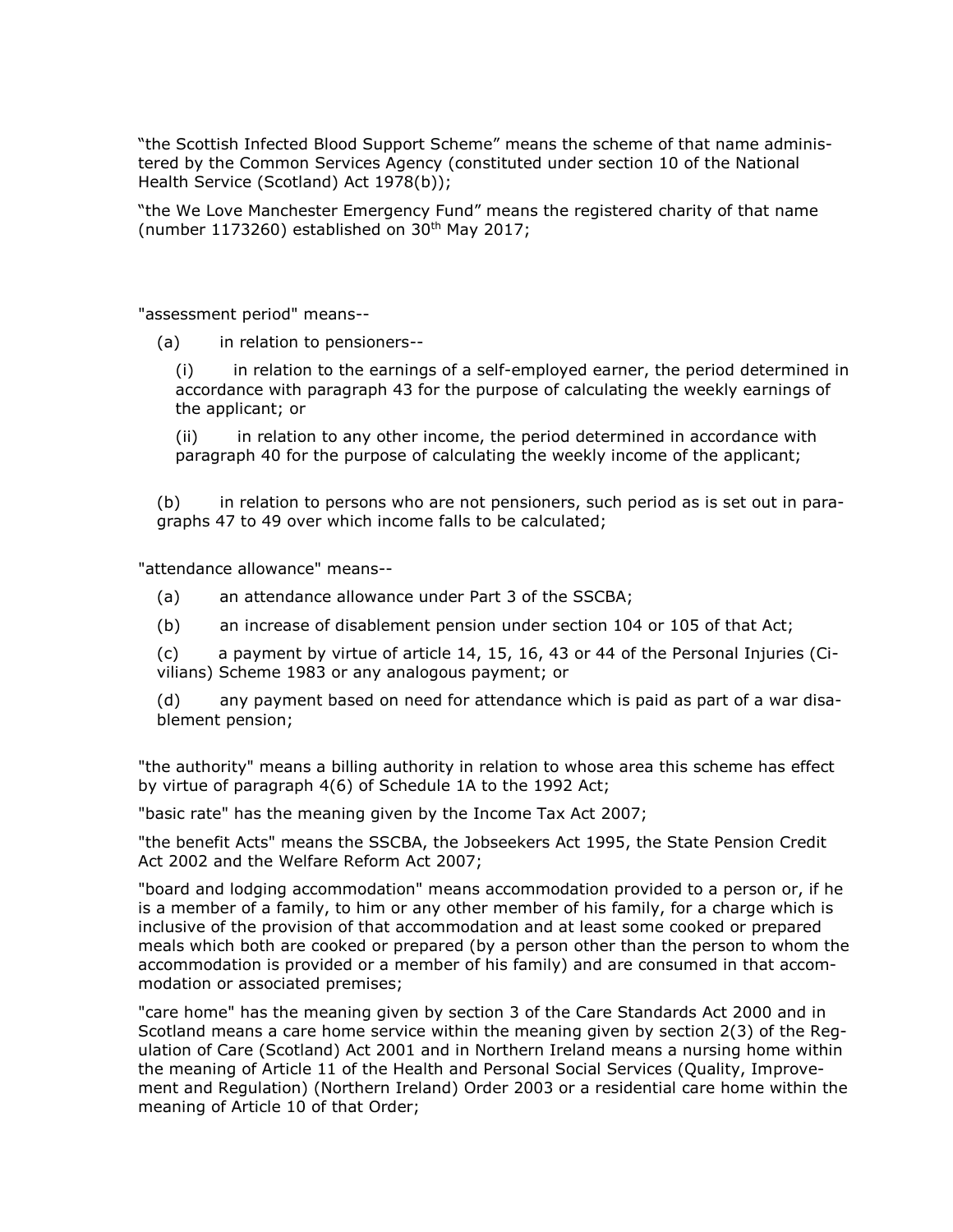"the Caxton Foundation" means the charitable trust of that name established on 28th March 2011 out of funds provided by the Secretary of State for the benefit of certain persons suffering from hepatitis C and other persons eligible for payment in accordance with its provisions;

"child" means a person under the age of 16;

"child benefit" has the meaning given by section 141 of the SSCBA;

"child tax credit" means a child tax credit under section 8 of the Tax Credits Act 2002;

"close relative" means a parent, parent-in-law, son, son-in-law, daughter, daughter-inlaw, step-parent, step-son, step-daughter, brother, sister, or if any of the preceding persons is one member of a couple, the other member of that couple;

"concessionary payment" means a payment made under arrangements made by the Secretary of State with the consent of the Treasury which is charged either to the National Insurance Fund or to a Departmental Expenditure Vote to which payments of benefit or tax credits under the benefit Acts or the Tax Credits Act 2002 are charged;

"contributory employment and support allowance" means an allowance under Part 1 of the Welfare Reform Act 2007 (d) as amended by the provisions of Schedule 3, and Part 1 of Schedule 14, to the Welfare Reform Action 2012 (e) that remove references to an incomerelated allowance and a contributory allowance under Part 1 of the Welfare Reform Act 2007 as that Part has effect apart from those provisions;

"council tax benefit" means council tax benefit under Part 7 of the SSCBA;

"couple" has the meaning given by paragraph 4;

"designated office" means the office of the authority designated by it for the receipt of applications--

(a) by notice upon or with a form supplied by it for the purpose of making an application; or

(b) by reference upon or with such a form to some other document available from it and sent by electronic means or otherwise on application and without charge; or

(c) by any combination of the provisions set out in paragraphs (a) and (b);

"disability living allowance" means a disability living allowance under section 71 of the SSCBA;

"earnings" has the meaning given by paragraph 41, 44, 51 or 53 as the case may be;

"the Eileen Trust" means the charitable trust of that name established on 29th March 1993 out of funds provided by the Secretary of State for the benefit of persons eligible for payment in accordance with its provisions;

"electronic communication" has the same meaning as in section 15(1) of the Electronic Communications Act 2000;

"employed earner" is to be construed in accordance with section 2(1)(a) of the SSCBA and also includes a person who is in receipt of a payment which is payable under any enactment having effect in Northern Ireland and which corresponds to statutory sick pay or statutory maternity pay;

"the Employment, Skills and Enterprise Scheme" means a scheme under section 17A (schemes for assisting persons to obtain employment: "work for your benefit" schemes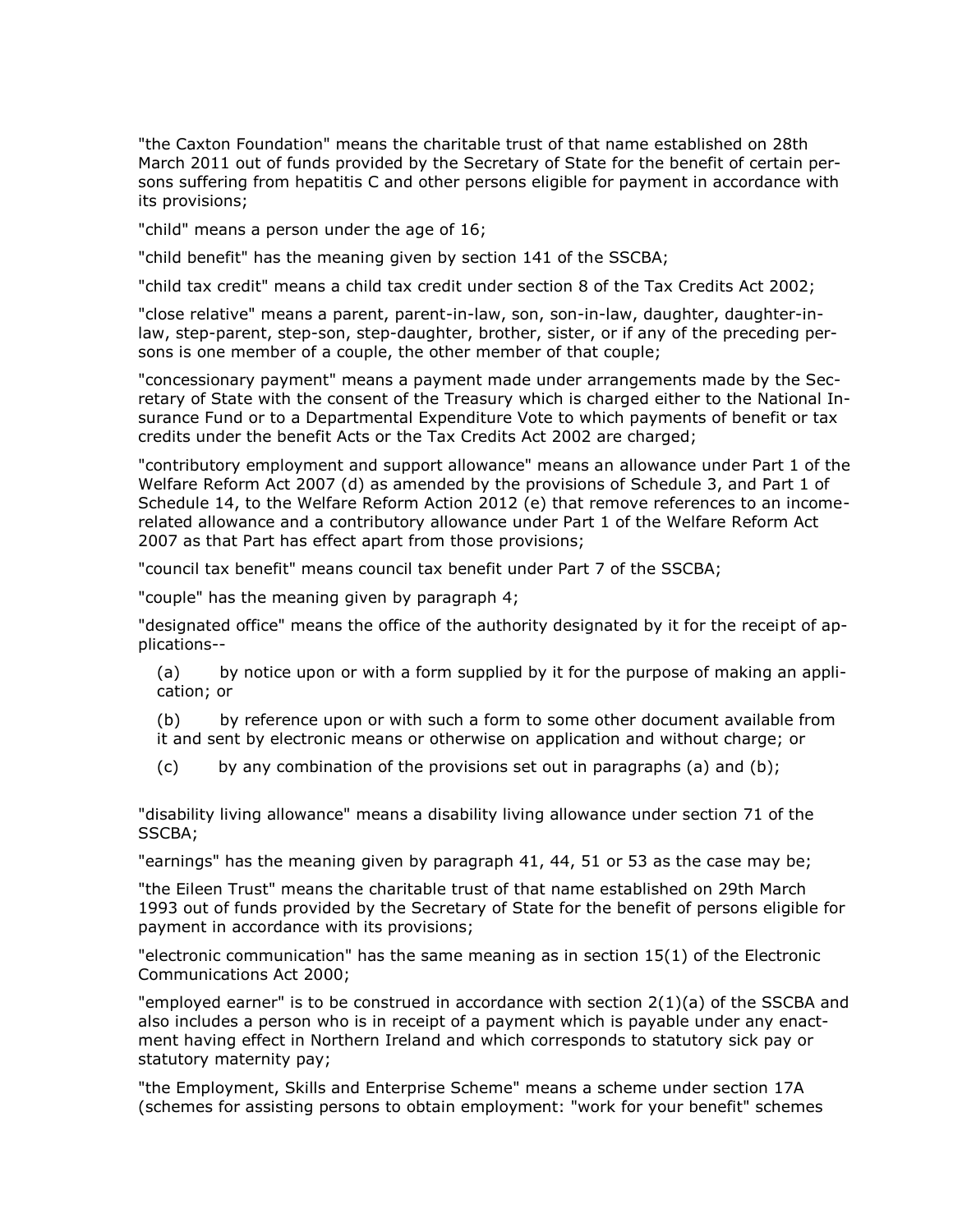etc) of the Jobseekers Act 1995 known by that name and provided pursuant to arrangements made by the Secretary of State that is designed to assist claimants for job-seekers allowance to obtain employment, including self-employment, and which may include for any individual work-related activity (including work experience or job search);

"employment zone" means an area within Great Britain designated for the purposes of section 60 of the Welfare Reform and Pensions Act 1999 and an "employment zone programme" means a programme established for such an area or areas designed to assist claimants for a jobseeker's allowance to obtain sustainable employment;

"enactment" includes an enactment comprised in, or in an instrument made under, an Act of the Scottish Parliament or the National Assembly for Wales;

"extended reduction" means a reduction under this scheme for which a person is eligible under Part 12 (extended reductions);

"extended reduction period" means the period for which a person is in receipt of an extended reduction in accordance with paragraph 89, 96 or 101;

"extended reduction (qualifying contributory benefits)" means a reduction under this scheme for which a person is eligible in accordance with paragraph 88 or 95;

"family" has the meaning given by paragraph 6;

"the Fund" means moneys made available from time to time by the Secretary of State for the benefit of persons eligible for payment in accordance with the provisions of a scheme established by him on 24th April 1992 or, in Scotland, on 10th April 1992;

"guarantee credit" is to be construed in accordance with sections 1 and 2 of the State Pension Credit Act 2002;

"a guaranteed income payment" means a payment made under article 15(1)(c) (injury benefits) or 29(1)(a) (death benefits) of the Armed Forces and Reserve Forces (Compensation Scheme) Order 2011;

"housing benefit" means housing benefit under Part 7 of the SSCBA;

"an income-based jobseeker's allowance" and "a joint-claim jobseeker's allowance" have the meanings given by section 1(4) of the Jobseekers Act 1995;

"income-related employment and support allowance" means an income-related allowance under Part 1 of the Welfare Reform Act 2007;

"independent hospital"--

- (a) in England means a hospital as defined by section 275 of the National Health Service Act 2006 that is not a health service hospital as defined by that section;
- (b) in Wales has the meaning given by section 2 of the Care Standards Act 2000; and
- (c) in Scotland means an independent health care service as defined by section 10F of the National Health Service (Scotland) Act 1978;

"the Independent Living Fund (2006)" means the Trust of that name established by a deed dated 10th April 2006 and made between the Secretary of State for Work and Pensions of the one part and Margaret Rosemary Cooper, Michael Beresford Boyall and Marie Theresa Martin of the other part;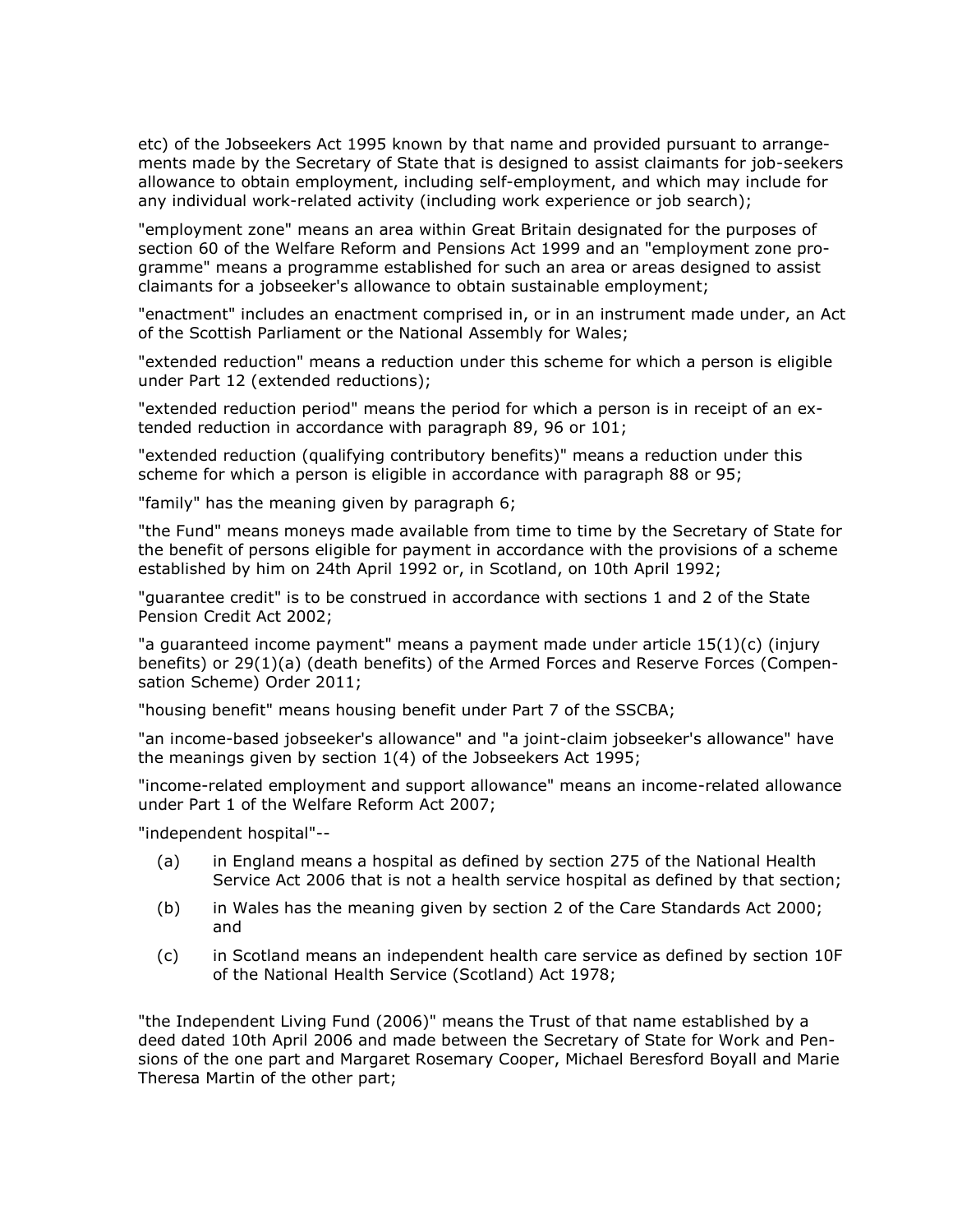"invalid carriage or other vehicle" means a vehicle propelled by a petrol engine or by electric power supplied for use on the road and to be controlled by the occupant;

"the London Bombings Relief Charitable Fund" means the company limited by guarantee (number 5505072), and registered charity of that name established on 11th July 2005 for the purpose of (amongst other things) relieving sickness, disability or financial need of victims (including families or dependants of victims) of the terrorist attacks carried out in London on 7th July 2005;

"lone parent" means a person who has no partner and who is responsible for and a member of the same household as a child or young person;

"the Macfarlane (Special Payments) Trust" means the trust of that name, established on 29th January 1990 partly out of funds provided by the Secretary of State, for the benefit of certain persons suffering from haemophilia;

"the Macfarlane (Special Payments) (No 2) Trust" means the trust of that name, established on 3rd May 1991 partly out of funds provided by the Secretary of State, for the benefit of certain persons suffering from haemophilia and other beneficiaries;

"the Macfarlane Trust" means the charitable trust, established partly out of funds provided by the Secretary of State to the Haemophilia Society, for the relief of poverty or distress among those suffering from haemophilia;

"main phase employment and support allowance" means an employment and support allowance where the calculation of the amount payable in respect of the applicant includes a component under section  $2(1)(b)$  or  $4(2)(b)$  of the Welfare Reform Act 2007 or the applicant is a member of the work-related activity group except in Part 1 of Schedule 3;

"maternity leave" means a period during which a woman is absent from work because she is pregnant or has given birth to a child, and at the end of which she has a right to return to work either under the terms of her contract of employment or under Part 8 of the Employment Rights Act 1996;

"maximum council tax reduction amount" means the amount determined in accordance with paragraph 29;

"member of a couple" means a member of a married or unmarried couple;

"MFET Limited" means the company limited by guarantee (number 7121661) of that name, established for the purpose in particular of making payments in accordance with arrangements made with the Secretary of State to persons who have acquired HIV as a result of treatment by the NHS with blood or blood products;

"mobility supplement" means--

(a) in relation to pensioners, a supplement to which paragraph  $5(1)(a)(vi)$  of Schedule 5 refers;

(b) in relation to persons who are not pensioners, a supplement to which paragraph 13 of Schedule 8 refers;

"mover" means an applicant who changes the dwelling in which the applicant is resident, and in respect of which the applicant is liable to pay council tax, from a dwelling in the area of the authority to a dwelling in the area of a second authority;

"net earnings" means such earnings as are calculated in accordance with paragraph 42 or 52, as the case may be;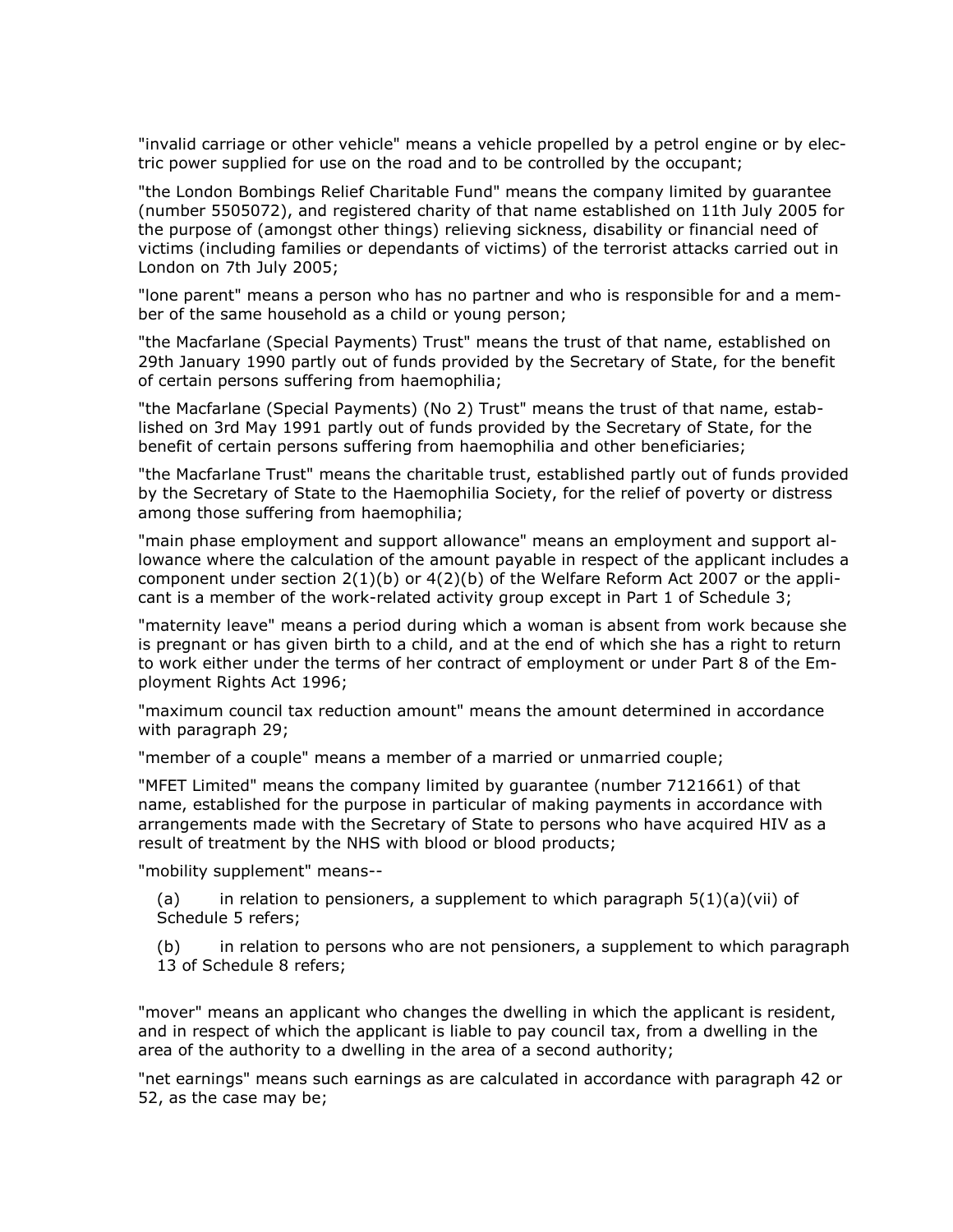"net profit" means such profit as is calculated in accordance with paragraph 61;

"new dwelling" means, for the purposes of the definition of "second authority" and paragraphs 91, 98 and 103, the dwelling to which an applicant has moved, or is about to move, in which the applicant will be resident;

"non-dependant" has the meaning given by paragraph 9;

"occasional assistance" means any payment or provision made by a local authority, the Welsh Ministers or the Scottish Ministers for the purposes of--

- (a) meeting, or helping to meet an immediate short-term need--
	- (i) arising out of an exceptional event or exceptional circumstances, or
	- (ii) that needs to be met to avoid a risk to the well-being of an individual, and
- (b) enabling qualifying individuals to establish or maintain a settled home, and--

(i) "local authority" has the meaning given by section 270(1) of the Local Government Act 1972; and

(ii) "qualifying individuals" means individuals who have been, or without the assistance might otherwise be--

(aa) in prison, hospital, an establishment providing residential care or other institution, or

(bb) homeless or otherwise living an unsettled way of life;

and "local authority" means a local authority in England within the meaning of the Local Government Act 1972;

"occupational pension" means any pension or other periodical payment under an occupational pension scheme but does not include any discretionary payment out of a fund established for relieving hardship in particular cases;

"occupational pension scheme" has the same meaning as in section 1 of the Pension Schemes Act 1993;

"partner", in relation to a person, means--

(a) where that person is a member of a couple, the other member of that couple;

(b) subject to paragraph (c), where that person is polygamously married to two or more members of his household, any such member to whom he is married; or

(c) where that person is polygamously married and has an award of universal credit with the other party to the earliest marriage that still subsists, that other party to the earliest marriage;

"paternity leave" means a period of absence from work on ordinary paternity leave by virtue of section 80A or 80B of the Employment Rights Act 1996 or on additional paternity leave by virtue of section 80AA or 80BB of that Act;

"pension fund holder" means with respect to a personal pension scheme or an occupational pension scheme, the trustees, managers or scheme administrators, as the case may be, of the scheme concerned;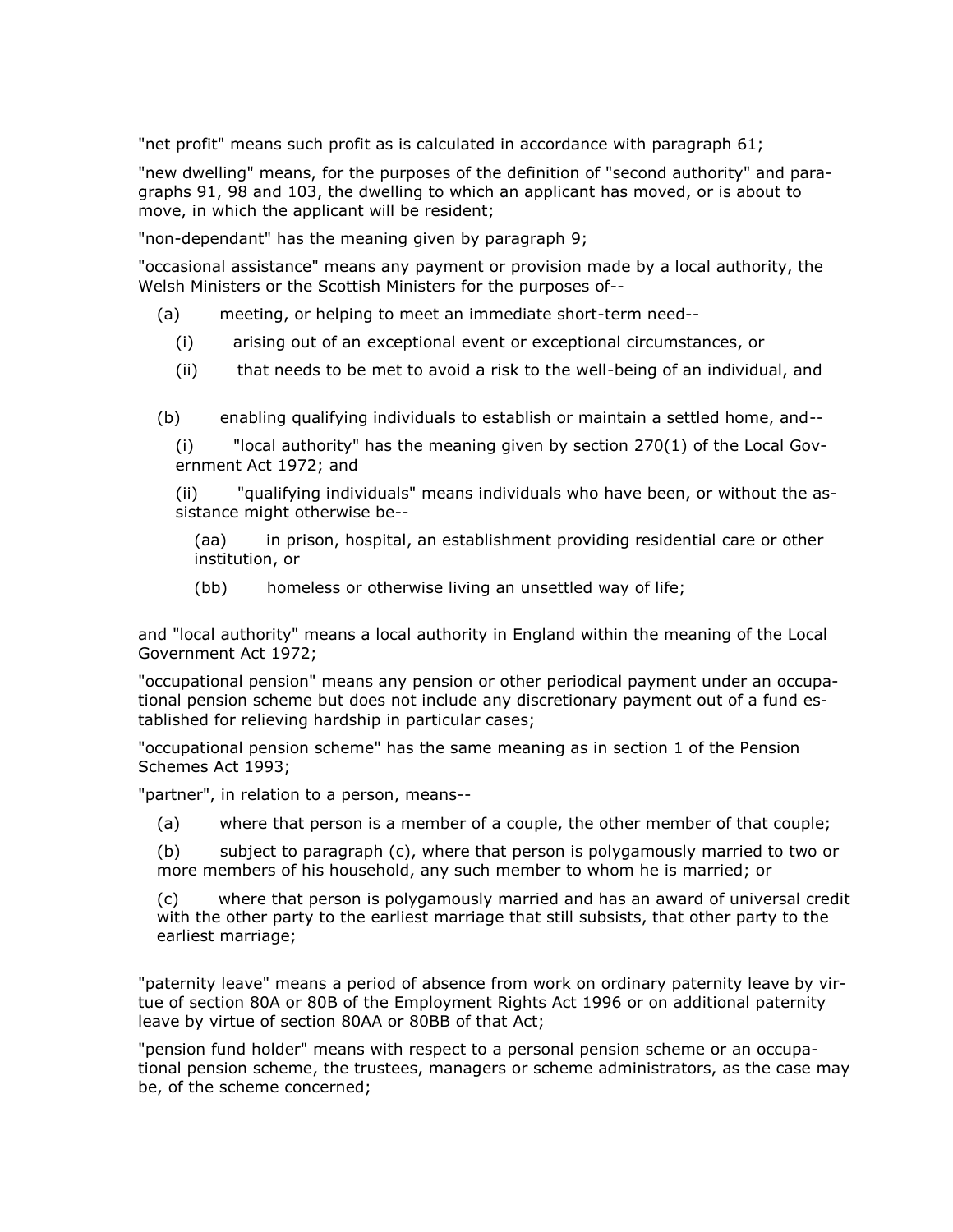"pensionable age" has the meaning given by the rules in paragraph 1 of Schedule 4 to the Pensions Act 1995;

"pensioner" has the meaning given by paragraph 3(2)(a);

"person on income support" means a person in receipt of income support;

"person treated as not being in Great Britain" has the meaning given by paragraph 21;

"person who is not a pensioner" has the meaning given by paragraph  $3(2)(b)$ ;

"personal independence payment" has the meaning given by Part 4 of the Welfare Reform Act 2012;

"personal pension scheme" means--

(a) a personal pension scheme as defined by section 1 of the Pension Schemes Act 1993;

(b) an annuity contract or trust scheme approved under section 620 or 621 of the Income and Corporation Taxes Act 1988 or a substituted contract within the meaning of section 622(3) of that Act which is treated as having become a registered pension scheme by virtue of paragraph 1(1)(f) of Schedule 36 to the Finance Act 2004;

(c) a personal pension scheme approved under Chapter 4 of Part 14 of the Income and Corporation Taxes Act 1988 which is treated as having become a registered pension scheme by virtue of paragraph  $1(1)(q)$  of Schedule 36 to the Finance Act 2004;

"policy of life insurance" means any instrument by which the payment of money is assured on death (except death by accident only) or the happening of any contingency dependent on human life, or any instrument evidencing a contract which is subject to payment of premiums for a term dependent on human life;

"polygamous marriage" means any marriage to which paragraph 5 applies;

"qualifying age for state pension credit" means (in accordance with section 1(2)(b) and (6) of the State Pension Credit Act 2002)--

(a) in the case of a woman, pensionable age; or

(b) in the case of a man, the age which is pensionable age in the case of a woman born on the same day as the man;

"qualifying contributory benefit" means--

- (a) severe disablement allowance;
- (b) incapacity benefit;
- (c) contributory employment and support allowance;

"qualifying income-related benefit" means--

- (a) income support;
- (b) income-based jobseeker's allowance;
- (c) income-related employment and support allowance;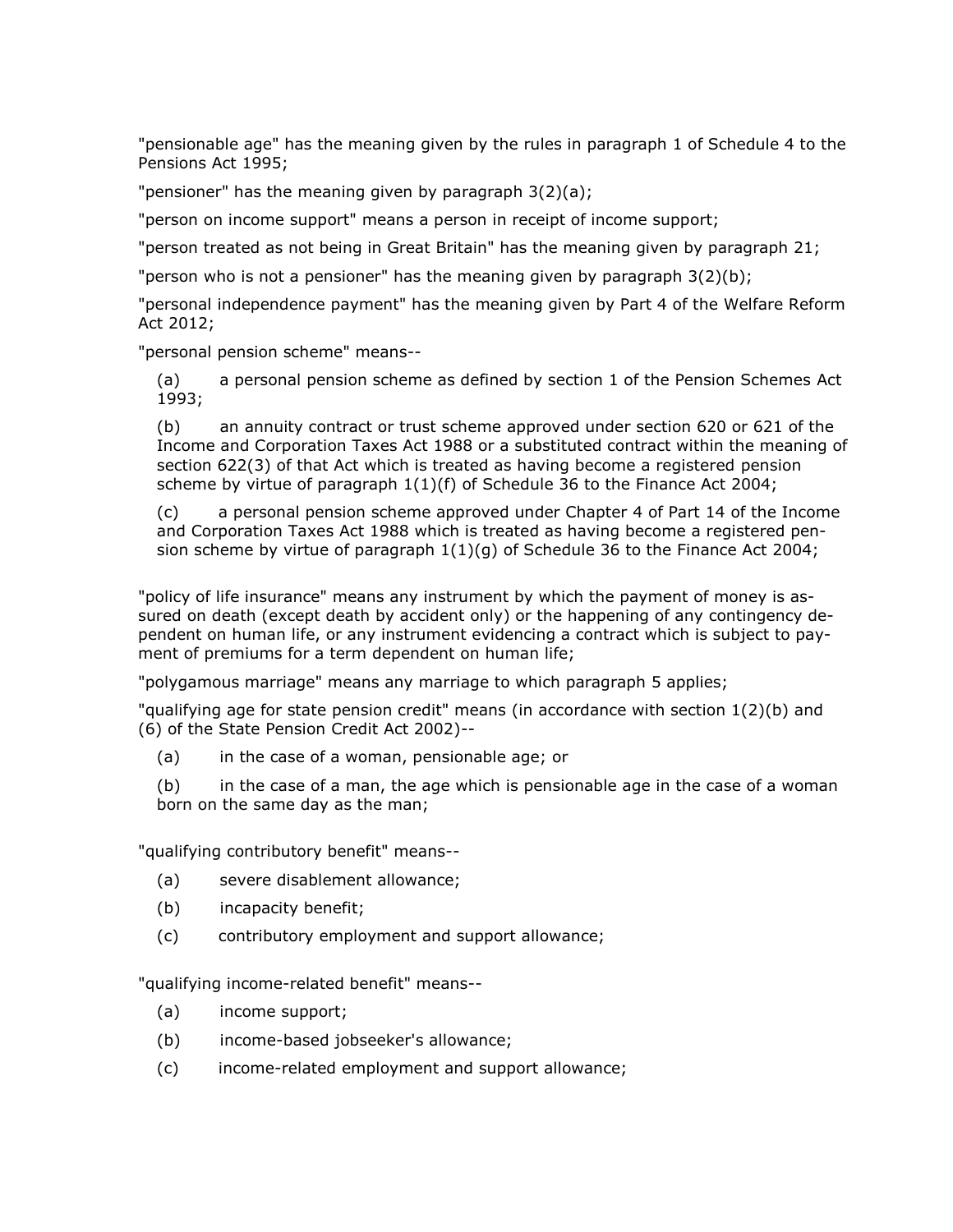"qualifying person" means a person in respect of whom payment has been made from the Fund, the Eileen Trust, MFET Limited, the Skipton Fund, the Caxton Foundation, the Scottish Infected Blood Support Scheme, an approved blood scheme, the London Emergencies Trust, the We Love Manchester Emergency Fund or the London Bombings Relief Charitable Fund;

"reduction week" means a period of seven consecutive days beginning with a Monday and ending with a Sunday;

"relative" means a close relative, grandparent, grandchild, uncle, aunt, nephew or niece;

"relevant week", in relation to any particular day, means the week within which the day in question falls;

"remunerative work" has the meaning given by paragraph 10;

"rent" means "eligible rent" to which regulation 12 of the Housing Benefit (Persons who have attained the qualifying age for state pension credit) Regulations 2006 refer, less any deductions in respect of non-dependants which fall to be made under paragraph 30 (nondependant deductions);

"savings credit" "Scottish basic rate" means the rate of income tax of that name calculated in accordance with section 6A of the Income Tax Act 2007;

 "Scottish taxpayer" has the same meaning as in Chapter 2 of Part 4A of the Scotland Act 1998;

"second authority" means the authority to which a mover is liable to make payments for the new dwelling;

"self-employed earner" is to be construed in accordance with section  $2(1)(b)$  of the SSCBA;

"self-employment route" means assistance in pursuing self-employed earner's employment whilst participating in--

(a) an employment zone programme;

(b) a programme provided by or under arrangements made pursuant to section 2 of the Employment and Training Act 1973 (functions of the Secretary of State) or section 2 of the Enterprise and New Towns (Scotland) Act 1990 (functions in relation to training for employment, etc); or

(c) the Employment, Skills and Enterprise Scheme;

"single applicant" means an applicant who neither has a partner nor is a lone parent;

"the Skipton Fund" means the ex-gratia payment scheme administered by the Skipton Fund Limited, incorporated on 25th March 2004, for the benefit of certain persons suffering from hepatitis C and other persons eligible for payment in accordance with the scheme's provisions;

"sports award" means an award made by one of the Sports Councils named in section 23(2) of the National Lottery etc Act 1993 out of sums allocated to it for distribution under that section;

"the SSCBA" means the Social Security Contributions and Benefits Act 1992;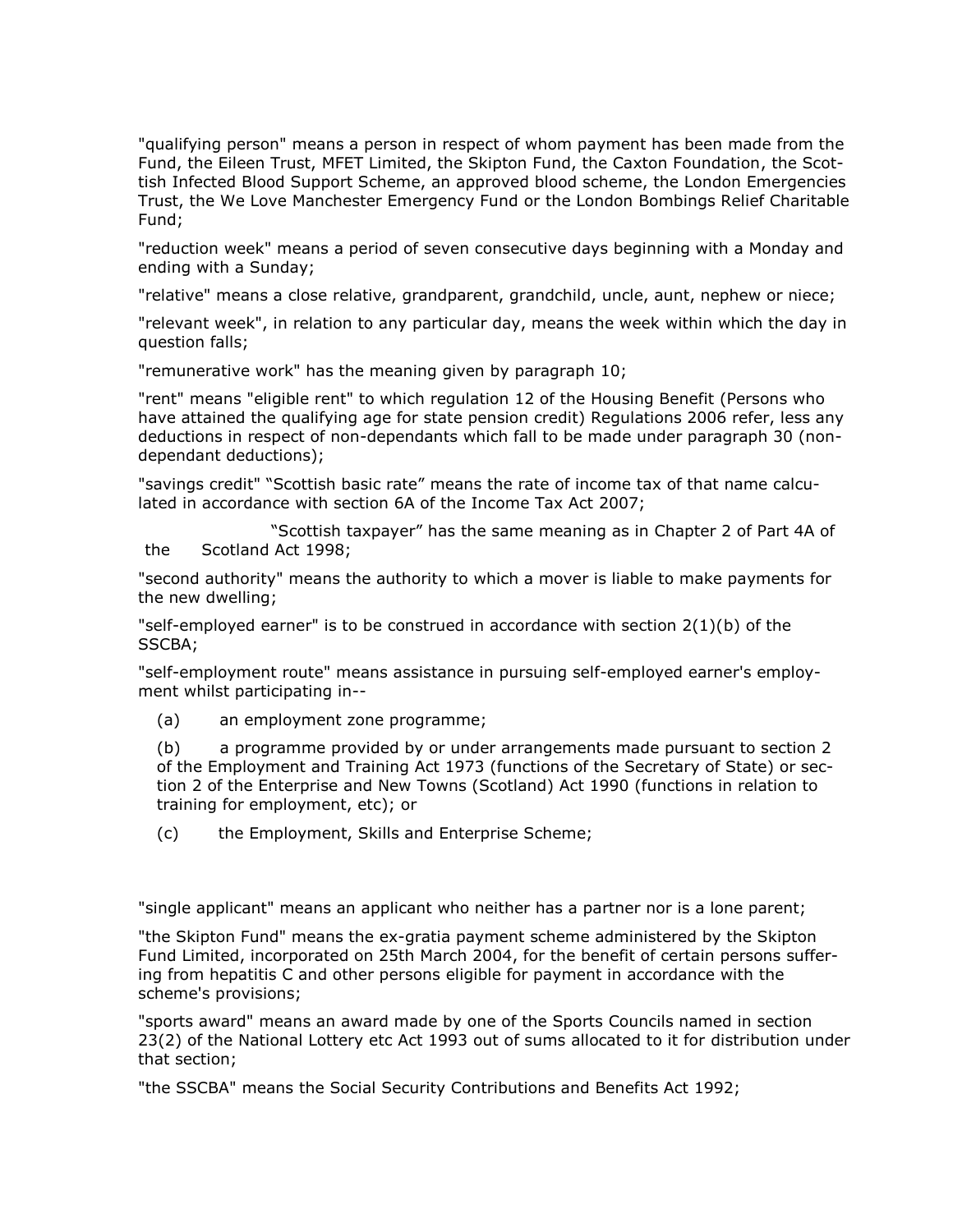"state pension credit" means state pension credit under the State Pension Credit Act 2002;

"student" has the meaning given by paragraph 73;

"tax year" means a period beginning with 6th April in one year and ending with 5th April in the next;

"training allowance" means an allowance (whether by way of periodical grants or otherwise) payable--

(a) out of public funds by a Government department or by or on behalf of the Secretary of State, Skills Development Scotland, Scottish Enterprise or Highlands and Islands Enterprise, the Chief Executive of Skills Funding or the Welsh Ministers;

(b) to a person for his maintenance or in respect of a member of his family; and

(c) for the period, or part of the period, during which he is following a course of training or instruction provided by, or in pursuance of arrangements made with, that department or approved by that department in relation to him or so provided or approved by or on behalf of the Secretary of State, Skills Development Scotland, Scottish Enterprise or Highlands and Islands Enterprise or the Welsh Ministers,

but it does not include an allowance paid by any Government department to or in respect of a person by reason of the fact that he is following a course of full-time education, other than under arrangements made under section 2 of the Employment and Training Act 1973, or is training as a teacher;

"the Trusts" (except where the context otherwise requires) means the Macfarlane Trust, the Macfarlane (Special Payments) Trust and the Macfarlane (Special Payments) (No 2) Trust and "Trustees" is to be construed accordingly;

"universal credit" has the meaning given by section 1 of the Welfare Reform Act 2012;

"voluntary organisation" means a body, other than a public or local authority, the activities of which are carried on otherwise than for profit;

"war disablement pension" means any retired pay or pension or allowance payable in respect of disablement under an instrument specified in section 639(2) of the Income Tax (Earnings and Pensions) Act 2003;

"war pension" means a war disablement pension, a war widow's pension or a war widower's pension;

"war widow's pension" means any pension or allowance payable to a woman as a widow under an instrument specified in section 639(2) of the Income Tax (Earnings and Pensions) Act 2003 in respect of the death or disablement of any person;

"war widower's pension" means any pension or allowance payable to a man as a widower or to a surviving civil partner under an instrument specified in section 639(2) of the Income Tax (Earnings and Pensions) Act 2003 in respect of the death or disablement of any person;

"water charges" means--

(a) as respects England and Wales, any water and sewerage charges under Chapter 1 of Part 5 of the Water Industry Act 1991,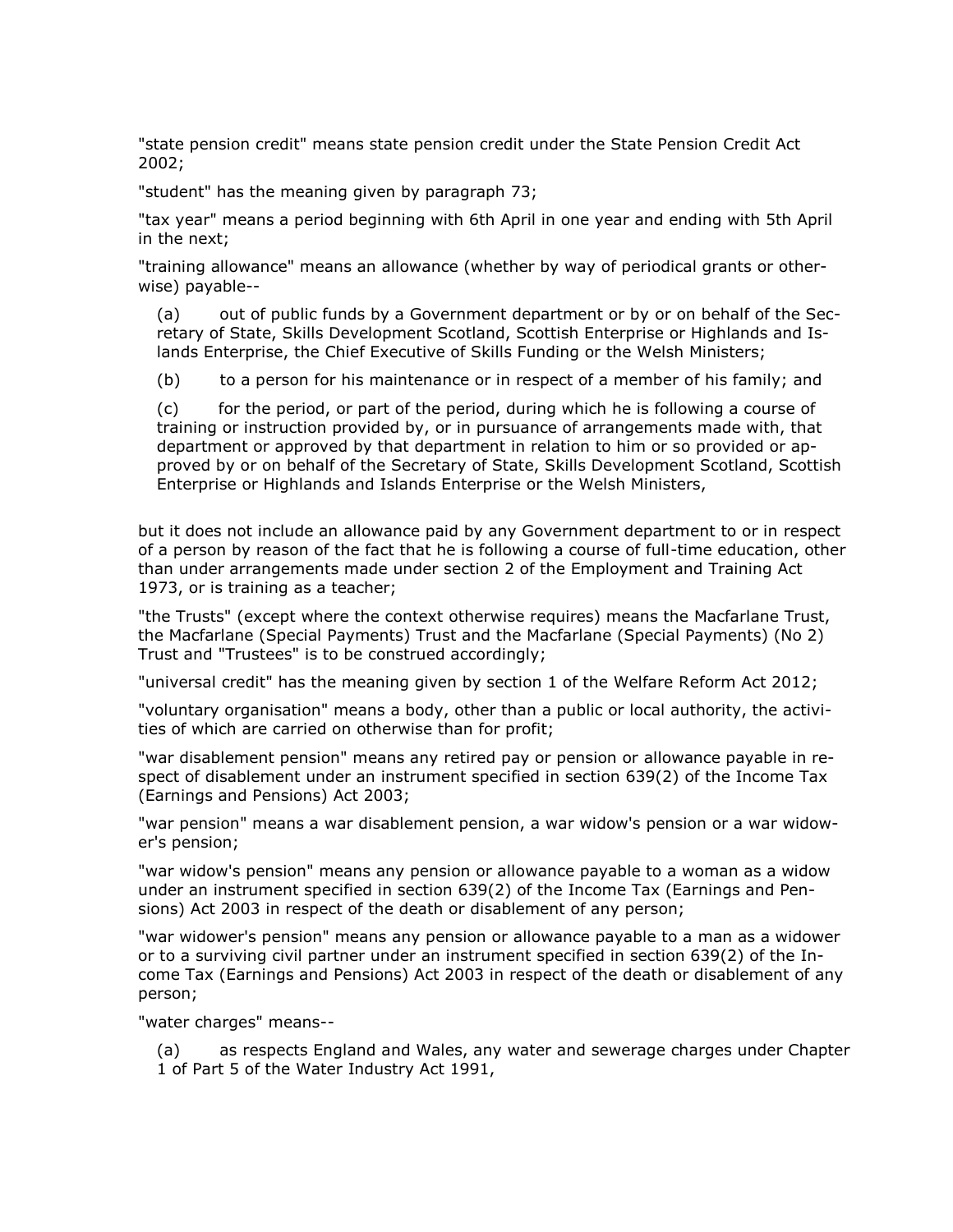(b) as respects Scotland, any water and sewerage charges established by Scottish Water under a charges scheme made under section 29A of the Water Industry (Scotland) Act 2002,

in so far as such charges are in respect of the dwelling which a person occupies as his home;

"working tax credit" means a working tax credit under section 10 of the Tax Credits Act 2002;

"young person" means a person who falls within the definition of qualifying young person in section 142 of the SSCBA.

(2) In this scheme, where an amount is to be rounded to the nearest penny, a fraction of a penny must be disregarded if it is less than half a penny and must otherwise be treated as a whole penny.

(3) For the purpose of this scheme, a person is on an income-based jobseeker's allowance on any day in respect of which an income-based jobseeker's allowance is payable to him and on any day--

(a) in respect of which he satisfies the conditions for entitlement to an income-based jobseeker's allowance but where the allowance is not paid because of a reduction in accordance with section 19 or 19A or regulations made under section 17A or 19B of the Jobseekers Act 1995 (circumstances in which a jobseeker's allowance is not payable);

(b) which is a waiting day for the purposes of paragraph 4 of Schedule 1 to that Act and which falls immediately before a day in respect of which an income-based jobseeker's allowance is payable to him or would be payable to him but for section 19 or 19A or regulations made under section 17A or 19B of that Act; or

(c) in respect of which an income-based jobseeker's allowance would be payable but for a restriction imposed pursuant to section 6B, 7, 8 or 9 of the Social Security Fraud Act 2001 (loss of benefit provisions).

(4) For the purposes of this scheme, a person is on an income-related employment and support allowance on any day in respect of which an income-related employment and support allowance is payable to him and on any day--

(a) in respect of which he satisfies the conditions for entitlement to an income-related employment and support allowance but where the allowance is not paid in accordance with section 18 of the Welfare Reform Act 2007 (disqualification); or

(b) which is a waiting day for the purposes of paragraph 2 of Schedule 2 to that Act (employment and support allowance: supplementary provisions) and which falls immediately before a day in respect of which an income-related employment and support allowance is payable to him or would be payable to him but for section 18 of that Act.

(5) For the purposes of this scheme, two persons must be taken to be estranged only if their estrangement constitutes a breakdown of the relationship between them.

(6) In this scheme, references to any person in receipt of state pension credit includes a person who would be in receipt of state pension credit but for regulation 13 of the State Pension Credit Regulations 2002 (small amounts of state pension credit).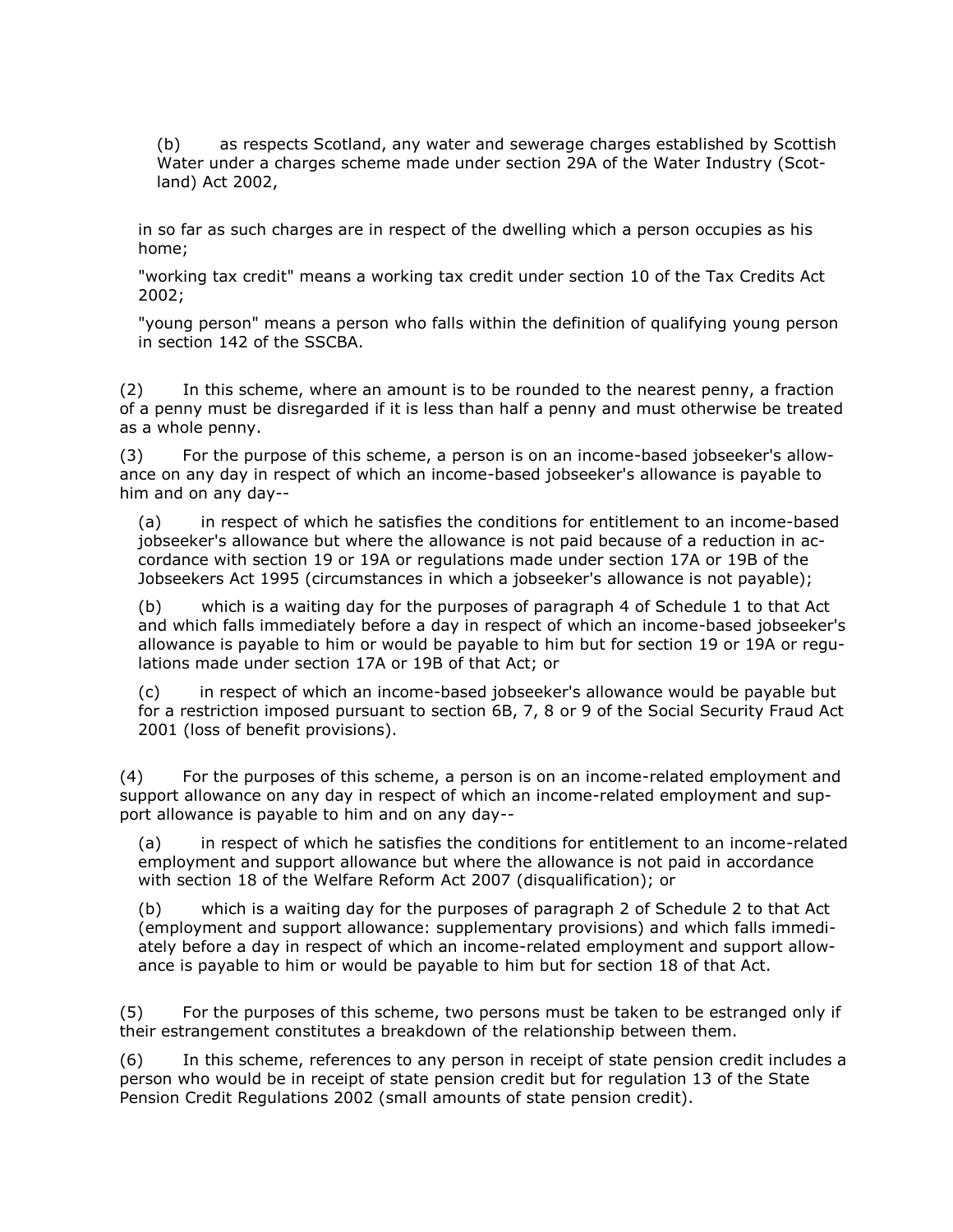- (7) References in these Regulations to an applicant participating as a service user are to
	- (a) a person who is being consulted by or on behalf of

(i) a body which has a statutory duty to provide services in the field of health, social care or social housing: or

(ii) a body which conducts research or undertakes monitoring for the purpose of planning or improving such services,

In their capacity as a user, potential user, carer of a user or person otherwise affected by the provision of those services:

(aa)a person who is being consulted by or on behalf of

(i) the Secretary of State in relation to any of the Secretary of State's functions in the field of social security or child support or under section 2 of the Employment and Training Acted 1973(d); or

(ii) a body which conducts research or undertakes monitoring for the purpose of planning or improving such functions, in their capacity as a person affected or potentionally affected by the exercise of those functions

(b) the carer of a person consulted as described in sub-paragraph (a) or (aa) where the carer is not being consulted as described in that sub-paragraph.

#### **Application of scheme: pensioners and persons who are not pensioners**

- **3** (1) This scheme applies to--
	- (a) pensioners who fall within any of classes A to C; and
	- (b) persons who are not pensioners who fall within any of classes D, F or H.
	- (c) persons who are not pensioners and are vulnerable who fall within classes E or G
- (2) In this scheme--

–

- (a) a person is a "pensioner" if--
	- (i) he has attained the qualifying age for state pension credit; and
	- (ii) he is not, and, if he has a partner, his partner is not--

(aa) a person on income support, on an income-based jobseeker's allowance or on an income-related employment and support allowance, or

- (bb) a person with an award of universal credit; and
- (b) a person is a "person who is not a pensioner" if--
	- (i) he has not attained the qualifying age for state pension credit; or

(ii) he has attained the qualifying age for state pension credit and he, or if he has a partner, his partner, is--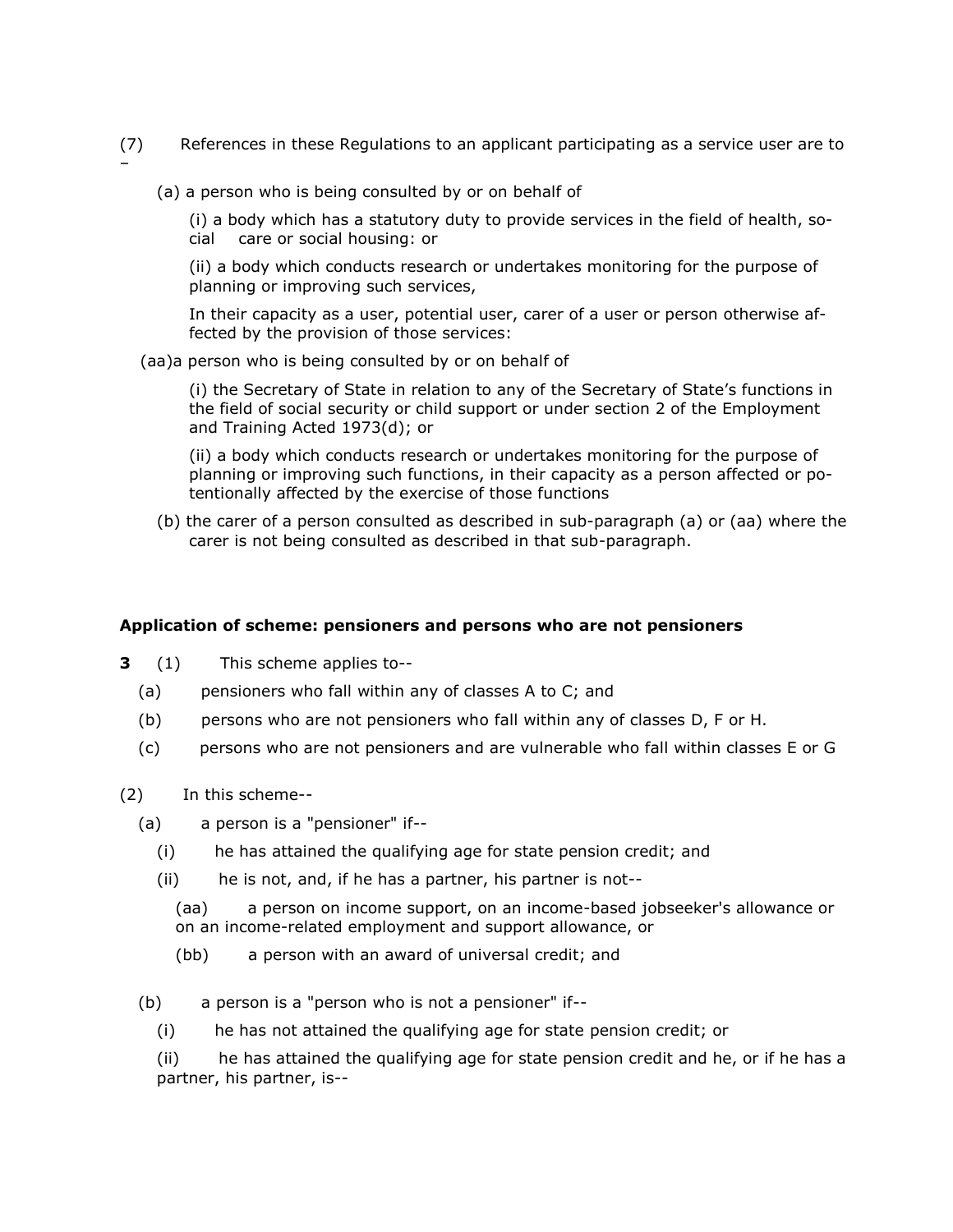(aa) a person on income support, on an income-based jobseeker's allowance or on an income-related employment and support allowance, or

(bb) a person with an award of universal credit.

## **Meaning of "couple"**

**4** (1) In this scheme "couple" means--

(a) a man and woman who are married to each other and are members of the same household;

(b) a man and woman who are not married to each other but are living together as husband and wife;

(c) two people of the same sex who are civil partners of each other and are members of the same household; or

(d) two people of the same sex who are not civil partners of each other but are living together as if they were civil partners.

(2) Two people of the same sex are to be treated as living together as if they were civil partners if, and only if, they would be treated as living together as husband and wife were they of opposite sexes.

#### **Polygamous marriages**

**5** (1) This paragraph applies to any case where--

(a) a person is a husband or wife by virtue of a marriage entered into under a law which permits polygamy; and

(b) either party to the marriage has for the time being any spouse additional to the other party.

(2) For the purposes of paragraph 4 (meaning of "couple") neither party to the marriage is to be taken to be a member of a couple.

#### **Meaning of "family"**

**6** (1) In this scheme "family" means--

(a) a couple;

(b) a couple and a member of the same household for whom one of them is or both are responsible and who is a child or a young person; or

(c) a person who is not a member of a couple and a member of the same household for whom that person is responsible and who is a child or a young person.

(2) The references to a child or young person in sub-paragraph  $(1)(b)$  and  $(c)$  include a child or young person in respect of whom section 145A of the SSCBA applies for the purposes of entitlement to child benefit, but only for the period prescribed under section 145A(1).

(3) The references to a young person in sub-paragraph  $(1)(b)$  and  $(c)$  do not include a young person who is--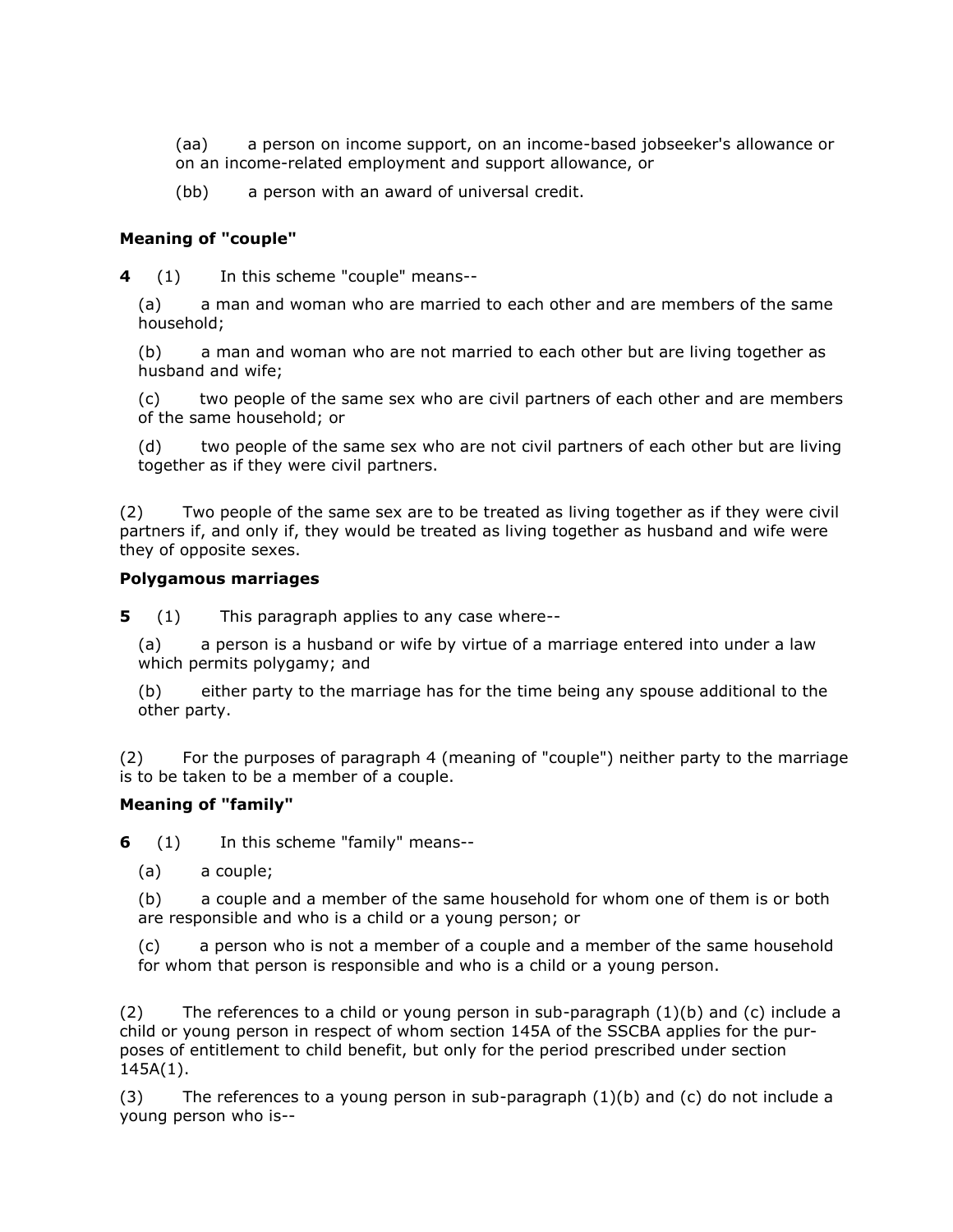(a) on income support, an income-based jobseeker's allowance or an income-related employment and support allowance, or has an award of universal credit;

(b) a person to whom section 6 of the Children (Leaving Care) Act 2000 (exclusion from benefits) applies; or

(c) entitled to an award of universal credit.

## **Circumstances in which a person is to be treated as responsible or not responsible for another**

**7** (1) A person is to be treated as responsible for a child or young person who is normally living with him, including a child or young person to whom paragraph 6(2) applies.

(2) Where a child or young person spends equal amounts of time in different households, or where there is a question as to which household he is living in, the child or young person must be treated for the purposes of sub-paragraph (1) as normally living with--

(a) the person who is receiving child benefit in respect of that child or young person, or

(b) if there is no such person--

(i) where only one claim for child benefit has been made in respect of him, the person who made that claim, or

(ii) in any other case the person who has the primary responsibility for him.

(3) For the purposes of this scheme a child or young person is the responsibility of only one person in any reduction week and any person other than the one treated as responsible for the child or young person under this paragraph is to be treated as not so responsible.

#### **Households**

**8** (1) Subject to sub-paragraphs (2) and (3), an applicant and any partner and, where the applicant or his partner is treated (by virtue of paragraph 7) as responsible for a child or young person, that child or young person and any child of that child or young person, are to be treated as members of the same household notwithstanding that any of them is temporarily absent from that household.

(2) A child or young person is not be treated as a member of the applicant's household where he is--

(a) placed with the applicant or his partner by a local authority under section 22C or  $23(2)(a)$  of the Children Act 1989 or by a voluntary organisation under section 59(1)(a) of that Act, or in Scotland boarded out or placed with the applicant or his partner under a relevant enactment; or

(b) placed, or in Scotland boarded out, with the applicant or his partner prior to adoption; or

(c) placed for adoption with the applicant or his partner in accordance with the Adoption and Children Act 2002 or the Adoption Agencies (Scotland) Regulations 2009 or the Adoption (Northern Ireland) Order 1987.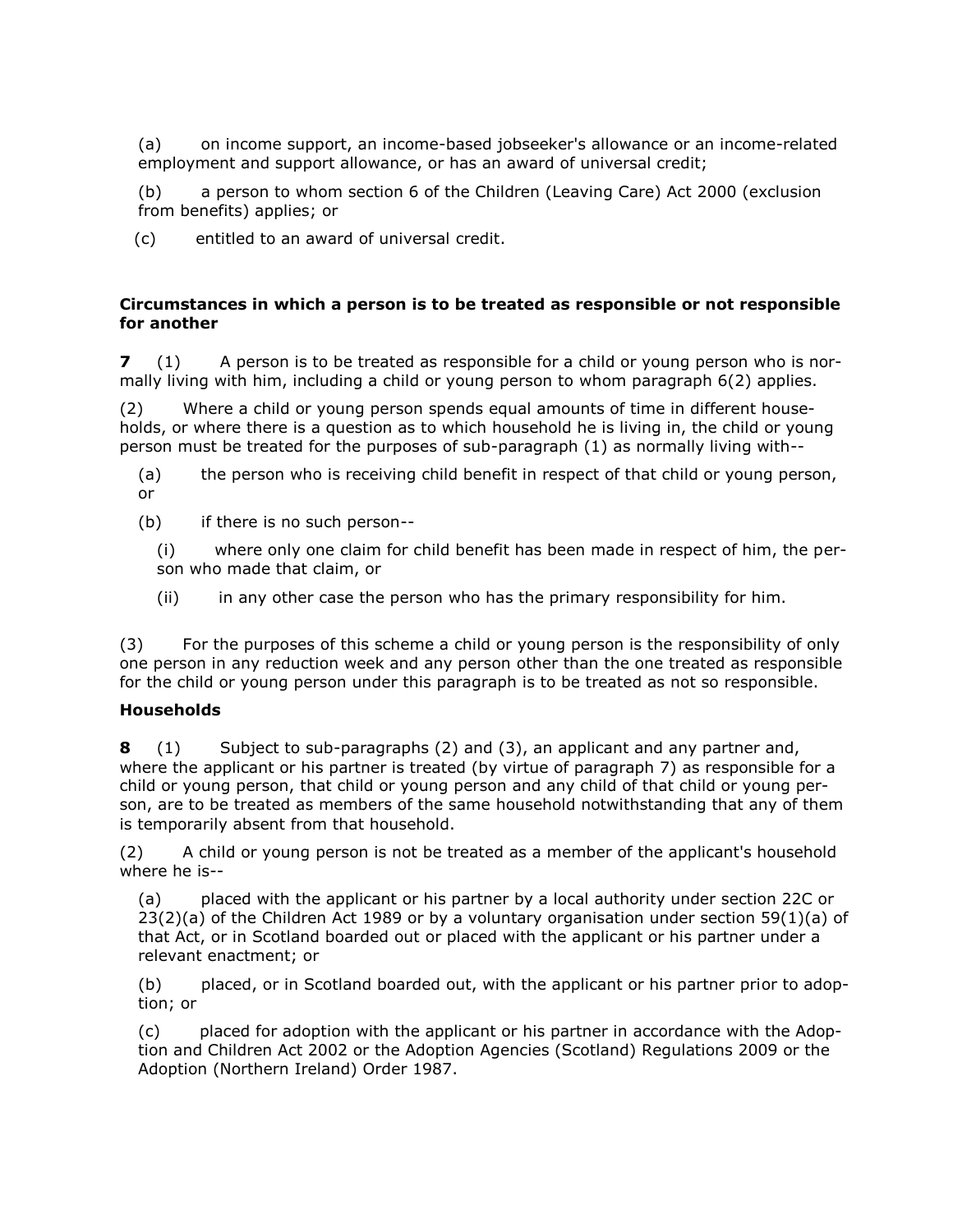(3) Subject to sub-paragraph (4), sub-paragraph (1) does not apply to a child or young person who is not living with the applicant and who--

(a) is being looked after by, or in Scotland is in the care of, a local authority under a relevant enactment; or

(b) has been placed, or in Scotland boarded out, with a person other than the applicant prior to adoption; or

(c) has been placed for adoption in accordance with the Adoption and Children Act 2002 or the Adoption Agencies (Scotland) Regulations 2009.

(4) The authority must treat a child or young person to whom sub-paragraph (3)(a) applies as being a member of the applicant's household in any reduction week where--

(a) that child or young person lives with the applicant for part or all of that reduction week; and

(b) the authority considers that it is reasonable to do so taking into account the nature and frequency of that child's or young person's visits.

- (5) In this paragraph "relevant enactment" means--
	- (a) the Army Act 1955;
	- (b) the Air Force Act 1955;
	- (c) the Naval Discipline Act 1957;
	- (d) the Matrimonial Proceedings (Children) Act 1958;
	- (e) the Social Work (Scotland) Act 1968;
	- (f) the Family Law Reform Act 1969;
	- (g) the Children and Young Persons Act 1969;
	- (h) the Matrimonial Causes Act 1973;
	- (i) the Children Act 1975;
	- (j) the Domestic Proceedings and Magistrates' Courts Act 1978;
	- (k) the Adoption and Children (Scotland) Act 2007;
	- (l) the Family Law Act 1986;
	- (m) the Children Act 1989;
	- (n) the Children (Scotland) Act 1995;
	- (na) the Children's Hearings (Scotland) Act 2011; and
	- (o) the Legal Aid, Sentencing and Punishment of Offenders Act 2012.

#### **Non-dependants**

**9** (1) In this scheme, "non-dependant" means any person, except someone to whom sub-paragraph (2) applies, who normally resides with an applicant or with whom an applicant normally resides.

(2) This paragraph applies to--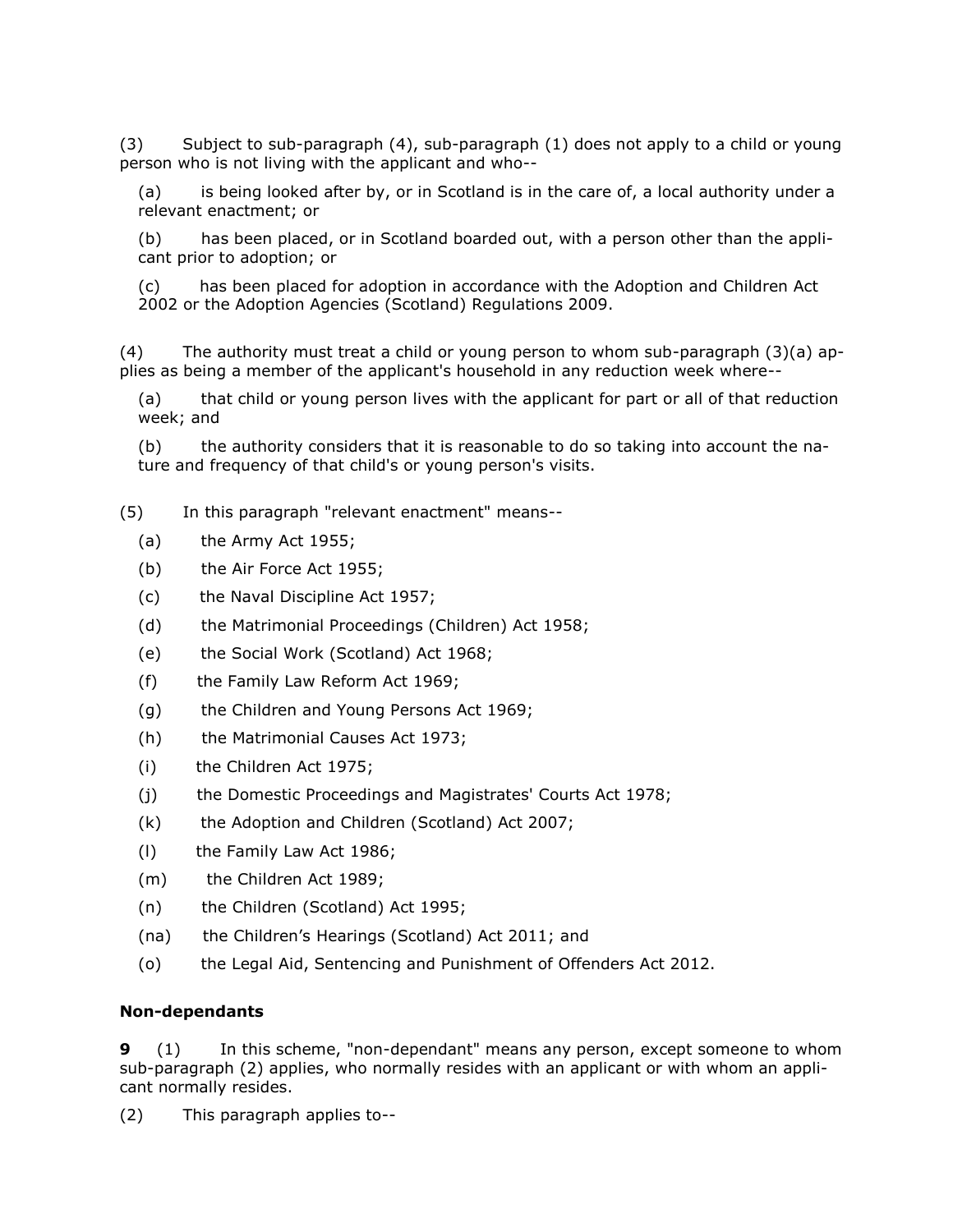(a) any member of the applicant's family;

(b) if the applicant is polygamously married--

(i) where the applicant has (alone or jointly with his partner) an award of universal credit, any--

(aa) party to such a marriage other than the applicant's partner; and

(bb) any child or young person who is a member of his household and for whom he or his partner or another party to the polygamous marriage is responsible; or

(ii) in any other case, any partner of his and any child or young person who is a member of his household and for whom he or one of his partners is responsible;

(c) a child or young person who is living with the applicant but who is not a member of his household by virtue of paragraph 8 (households);

(d) subject to sub-paragraph (3), any person who, with the applicant, is jointly and severally liable to pay council tax in respect of a dwelling for any day under section 6 or 7 of the 1992 Act (persons liable to pay council tax);

(e) subject to sub-paragraph (3), any person who is liable to make payments on a commercial basis to the applicant or the applicant's partner in respect of the occupation of the dwelling;

(f) a person who lives with the applicant in order to care for him or a partner of his and who is engaged by a charitable or voluntary organisation which makes a charge to the applicant or his partner for the services provided by that person.

 $(3)$  Excepting persons to whom sub-paragraph  $(2)(a)$  to  $(c)$  and  $(f)$  refer, a person to whom any of the following paragraphs applies is a non-dependant--

(a) a person who resides with the person to whom he is liable to make payments in respect of the dwelling and either--

(i) that person is a close relative of his or his partner; or

(ii) the tenancy or other agreement between them is other than on a commercial basis;

(b) a person whose liability to make payments in respect of the dwelling appears to the authority to have been created to take advantage of a council tax reduction scheme except someone who was, for any period within the eight weeks prior to the creation of the agreement giving rise to the liability to make such payments, otherwise liable to make payments of rent in respect of the same dwelling;

(c) a person who becomes jointly and severally liable with the applicant for council tax in respect of a dwelling and who was, at any time during the period of eight weeks prior to his becoming so liable, a non-dependant of one or more of the other residents in that dwelling who are so liable for the tax, unless the change giving rise to the new liability was not made to take advantage of a council tax reduction scheme.

#### **Remunerative work**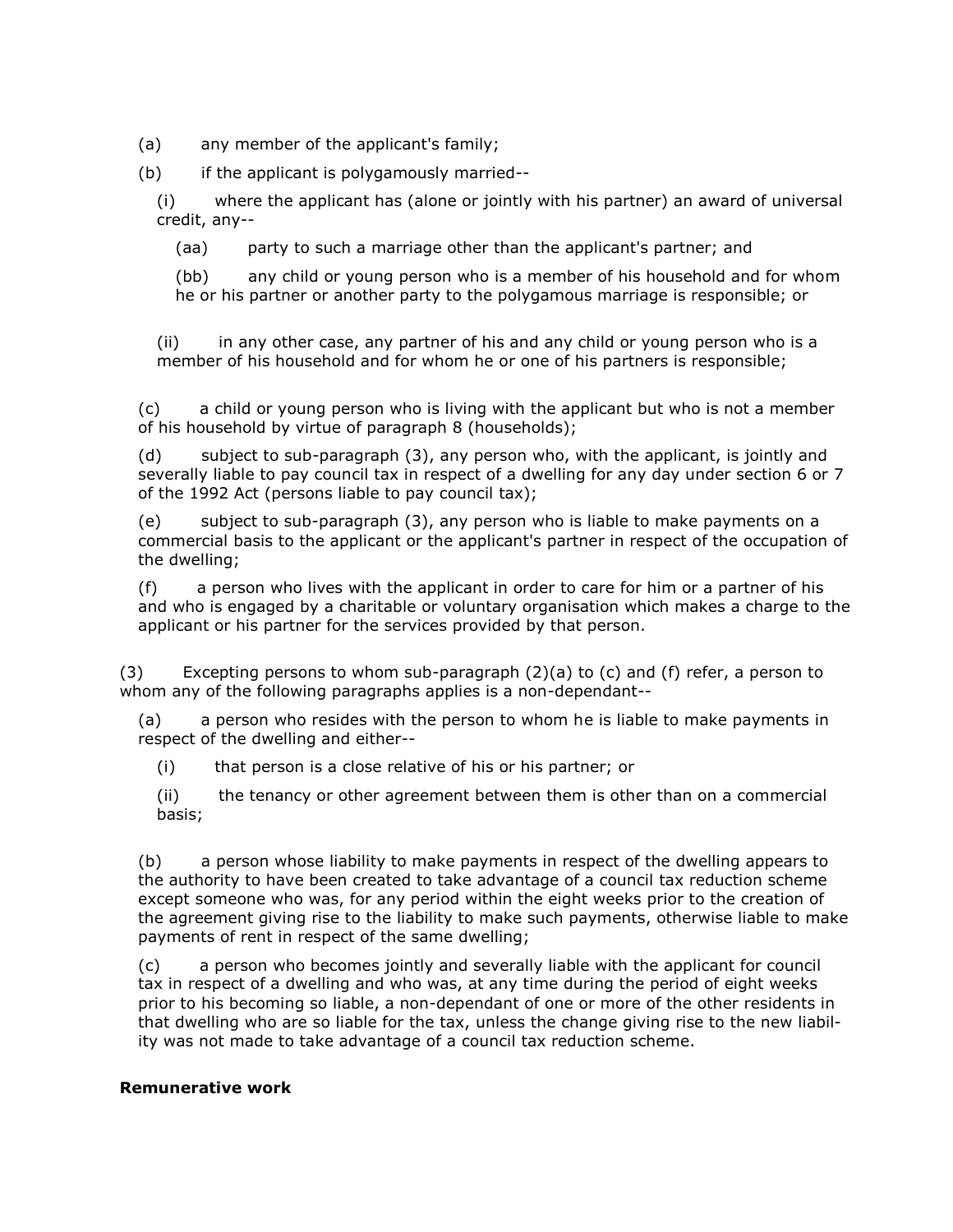**10** (1) Subject to the following provisions of this paragraph, a person must be treated for the purposes of this scheme as engaged in remunerative work if he is engaged, or, where his hours of work fluctuate, he is engaged on average, for not less than 16 hours a week, in work for which payment is made or which is done in expectation of payment.

(2) Subject to sub-paragraph (3), in determining the number of hours for which a person is engaged in work where his hours of work fluctuate, regard must be had to the average of hours worked over--

(a) if there is a recognisable cycle of work, the period of one complete cycle (including, where the cycle involves periods in which the person does no work, those periods but disregarding any other absences);

(b) in any other case, the period of 5 weeks immediately prior to the date of application, or such other length of time as may, in the particular case, enable the person's weekly average hours of work to be determined more accurately.

(3) Where, for the purposes of sub-paragraph (2)(a), a person's recognisable cycle of work at a school, other educational establishment or other place of employment is one year and includes periods of school holidays or similar vacations during which he does not work, those periods and any other periods not forming part of such holidays or vacations during which he is not required to work must be disregarded in establishing the average hours for which he is engaged in work.

(4) Where no recognisable cycle has been established in respect of a person's work, regard must be had to the number of hours or, where those hours will fluctuate, the average of the hours, which he is expected to work in a week.

(5) A person must be treated as engaged in remunerative work during any period for which he is absent from work referred to in sub-paragraph (1) if the absence is either without good cause or by reason of a recognised, customary or other holiday.

(6) A person on income support, an income-based jobseeker's allowance or an incomerelated employment and support allowance for more than 3 days in any reduction week is to be treated as not being in remunerative work in that week.

(7) A person must not be treated as engaged in remunerative work on any day on which the person is on maternity leave, paternity leave or adoption leave, or is absent from work because he is ill.

(8) A person must not be treated as engaged in remunerative work on any day on which he is engaged in an activity in respect of which--

- (a) a sports award has been made, or is to be made, to him; and
- (b) no other payment is made or is expected to be made to him.

## **Part 3 Procedural Matters**

## **Procedure for reduction applications and appeals against reduction decisions**

**11** Schedule 1 contains provisions about the procedure--

- (a) by which a person may apply for a reduction under this scheme;
- (b) by which a person may make an appeal against certain decisions of the authority;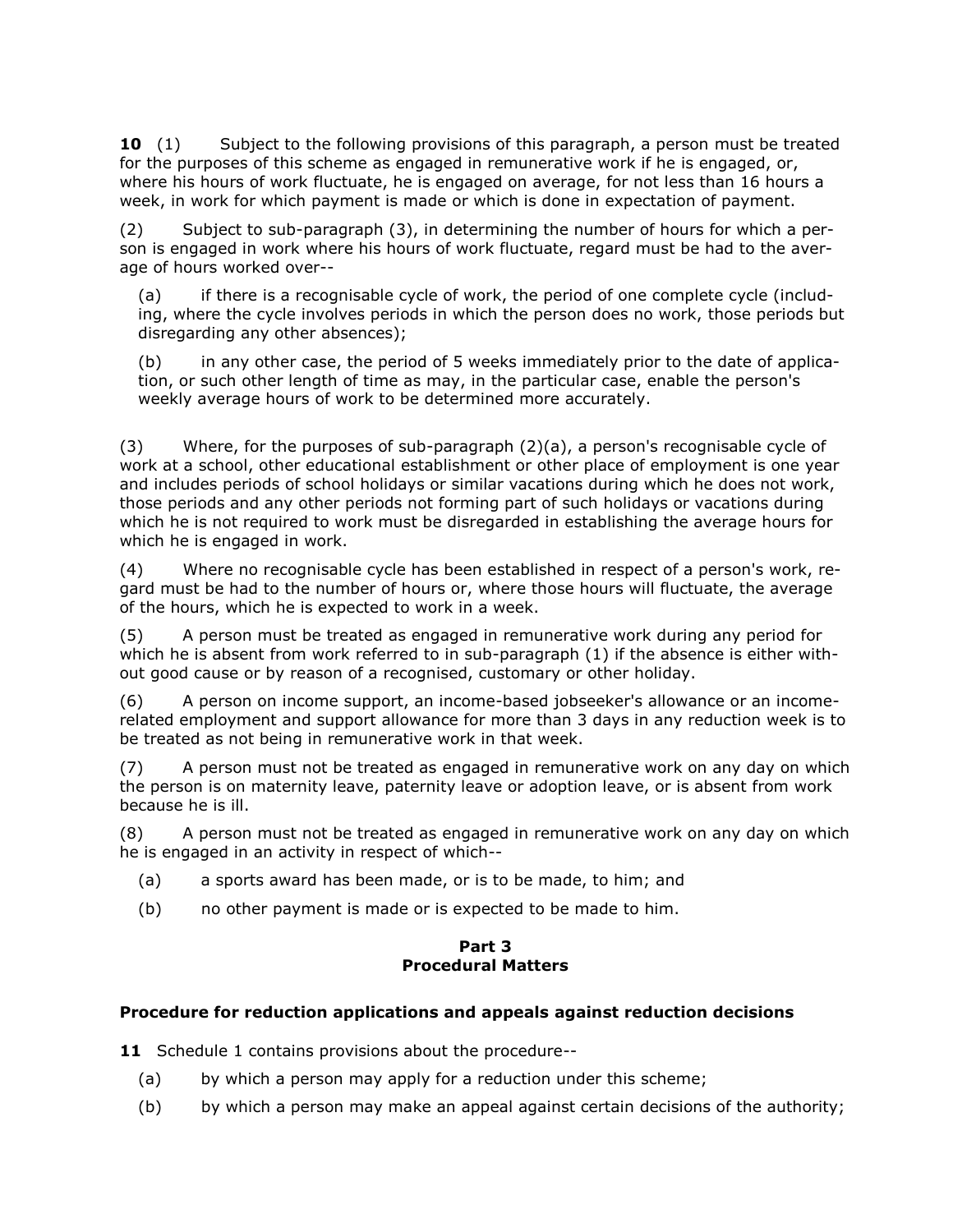(c) by which a person can apply to the authority for a reduction under section 13A(1)(c) of the 1992 Act.

#### **Part 4 Classes of Person Entitled to a Reduction Under this Scheme**

#### **Classes of person entitled to a reduction under this scheme**

**12** (1) The classes of person described in paragraphs 13 to 18 are entitled to a reduction under this scheme.

(2) In those paragraphs, references to the applicant's income or capital include, in a case where that income or capital cannot accurately be determined, references to the applicant's estimated income or capital.

#### **Class A: pensioners whose income no greater than the applicable amount**

**13** On any day class A consists of any person who is a pensioner--

(a) who is for that day liable to pay council tax in respect of a dwelling of which he is a resident;

(b) who, subject to paragraph 19 (periods of absence from a dwelling), is not absent from the dwelling throughout the day;

(c) in respect of whom a maximum council tax reduction amount can be calculated;

(d) who does not fall within a class of person not entitled to a reduction under this scheme;

(e) whose income (if any) for the relevant week does not exceed his applicable amount, and

(f) who has made an application.

#### **Class B: pensioners whose income is greater than the applicable amount**

**14** On any day class B consists of any person who is a pensioner--

(a) who is for that day liable to pay council tax in respect of a dwelling of which he is a resident;

(b) who, subject to paragraph 19 (periods of absence from a dwelling), is not absent from the dwelling throughout the day;

(c) in respect of whom a maximum council tax reduction amount can be calculated;

(d) who does not fall within a class of person not entitled to a reduction under this scheme;

(e) whose income for the relevant week is greater than his applicable amount;

(f) in respect of whom amount A exceeds amount B where--

(i) amount A is the maximum council tax reduction in respect of the day in the applicant's case; and

(ii) amount B is 2 6/7 per cent of the difference between his income for the relevant week and his applicable amount, and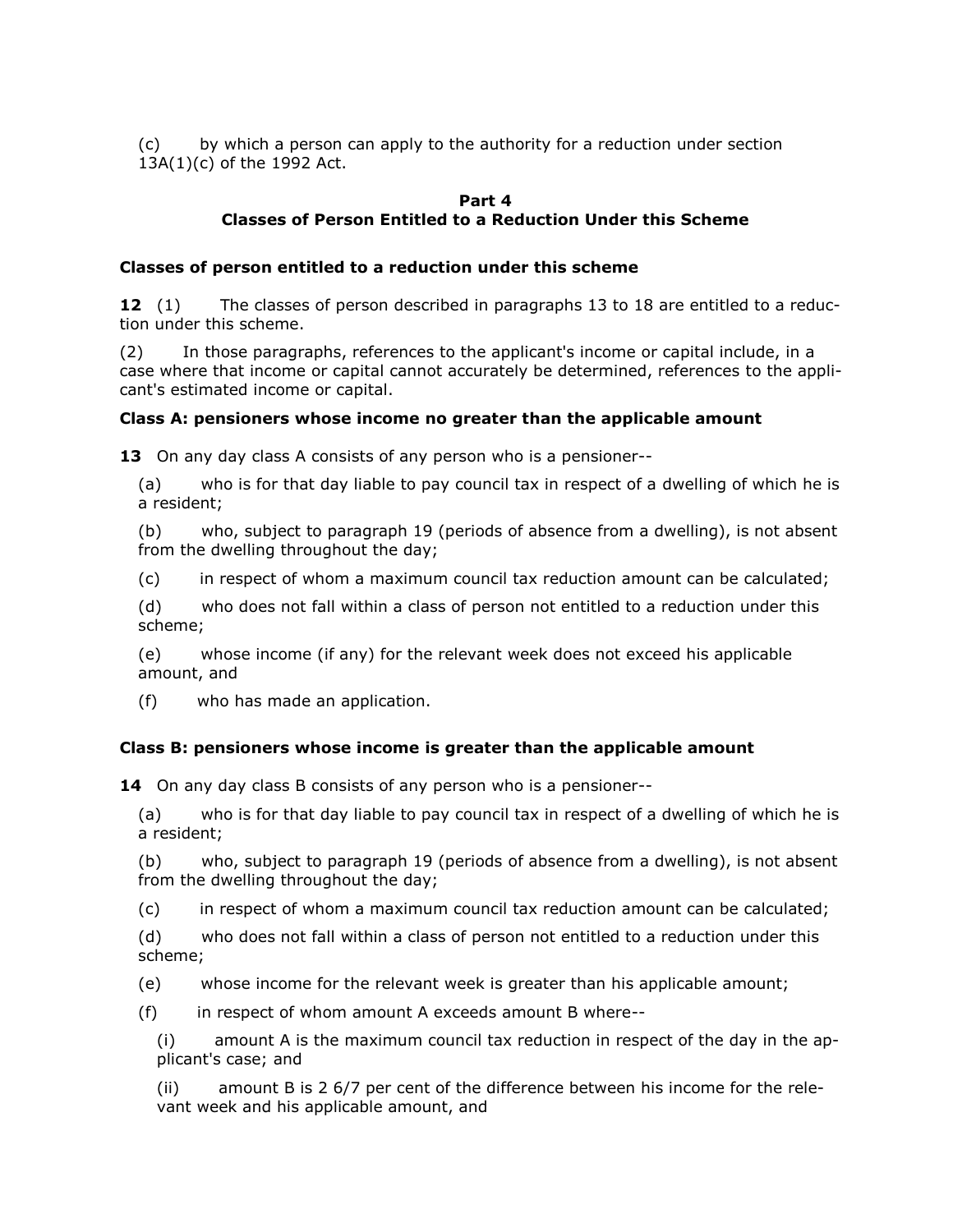(g) who has made an application.

## **Class C: alternative maximum council tax reduction--pensioners**

**15**(1) On any day class C consists of any person who is a pensioner--

(a) who is for that day liable to pay council tax in respect of a dwelling of which he is a resident;

(b) who, subject to paragraph 19 (periods of absence from a dwelling), is not absent from the dwelling throughout the day;

(c) in respect of whom a maximum council tax reduction amount can be calculated;

(d) who does not fall within a class of person not entitled to a reduction under this scheme;

(e) who has made an application; and

 $(f)$  in relation to whom the condition in sub-paragraph (2) is met.

(2) The condition referred to in sub-paragraph  $(1)(f)$  is that no other resident of the dwelling is liable to pay rent to the applicant in respect of the dwelling and there is an alternative maximum council tax reduction in respect of the day in the case of that person which is derived from the income, or aggregate incomes, of one or more residents to whom this sub-paragraph applies.

(3) Sub-paragraph (2) applies to any other resident of the dwelling who--

(a) is not a person who, in accordance with Schedule 1 to the 1992 Act, falls to be disregarded for the purposes of discount;

(b) is not a person who is liable for council tax solely in consequence of the provisions of section 9 of the 1992 Act (spouse's or civil partner's joint and several liability for tax);

(c) is not a person who is residing with a couple or with the members of a polygamous marriage where the applicant is a member of that couple or of that marriage and--

 $(i)$  in the case of a couple, neither member of that couple is a person who, in accordance with Schedule 1 to the 1992 Act (persons disregarded for the purposes of discount), falls to be disregarded for the purposes of discount; or

(ii) in the case of a polygamous marriage, two or more members of that marriage are not persons who, in accordance with Schedule 1 to the 1992 Act, fall to be disregarded for the purposes of discount;

(d) is not a person who jointly with the applicant falls within the same paragraph of section 6(2)(a) to (e) of the 1992 Act (persons liable to pay council tax) as applies in the case of the applicant; or

(e) is not a person who is residing with two or more persons both or all of whom fall within the same paragraph of section  $6(2)(a)$  to (e) of the 1992 Act where two or more of those persons are not persons who, in accordance with Schedule 1 to the 1992 Act, fall to be disregarded for the purposes of discount.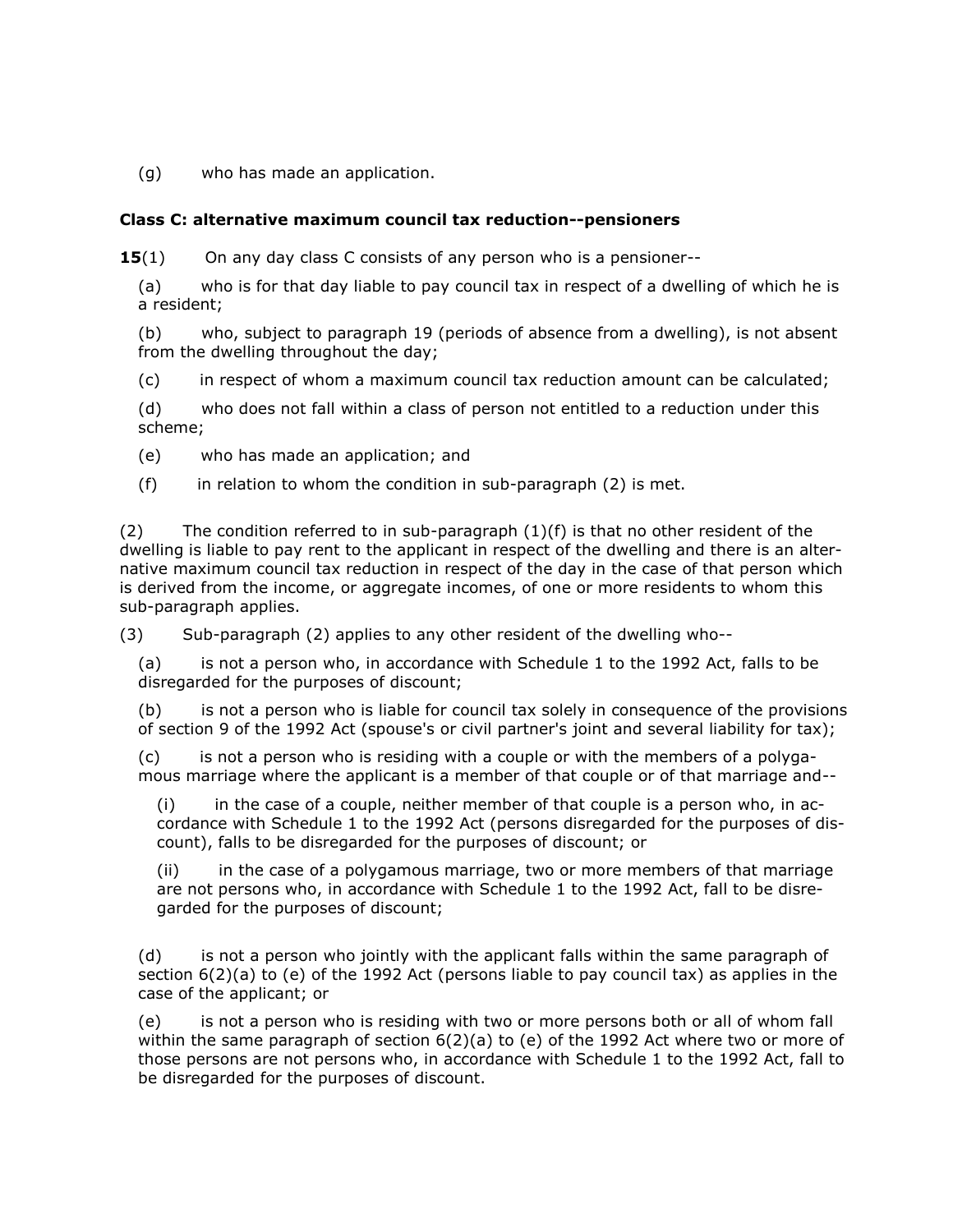## **Class D: persons who are not pensioners whose income is no greater than the applicable amount**

**16** On any day class D consists of any person who is not a pensioner--

(a) who is for that day liable to pay council tax in respect of a dwelling of which he is a resident;

(b) who, subject to paragraph 19 (periods of absence from a dwelling), is not absent from the dwelling throughout the day;

(c) in respect of whom a maximum council tax reduction amount can be calculated;

(d) who does not fall within a class of person not entitled to a reduction under this scheme;

(e) whose income (if any) for the relevant week does not exceed his applicable amount, and

(f) who has made an application.

#### **Class E: persons who are not pensioners whose income is no greater than the applicable amount and are treated as vulnerable under this scheme**

**16A.** On any day class E consists of any person who is not a pensioner-

- (a) who is for that day liable to pay council tax in respect of a dwelling of which he is a resident;
- (b) who, subject to paragraph 19, is not absent from the dwelling throughout the day;
- (c) in respect of whom a maximum council tax reduction amount can be calculated;
- (d) who does not fall within a class of person not entitled to a reduction under this scheme;
- (e) who is entitled to any income that would allow them to qualify for a carer premium, disability premium, enhanced disability premium or severe disability premium; or
- (f) who meets the requirements of schedule 8 para 20; and
- (g) whose income (if any) for the relevant week does not exceed his applicable amount calculated in accordance with paragraph 25 and Schedule 3, and
- (h) who has made an application for a reduction under this scheme.

#### **Class F: persons who are not pensioners whose income is greater than the applicable amount**

**17** On any day class F consists of any person who is not a pensioner--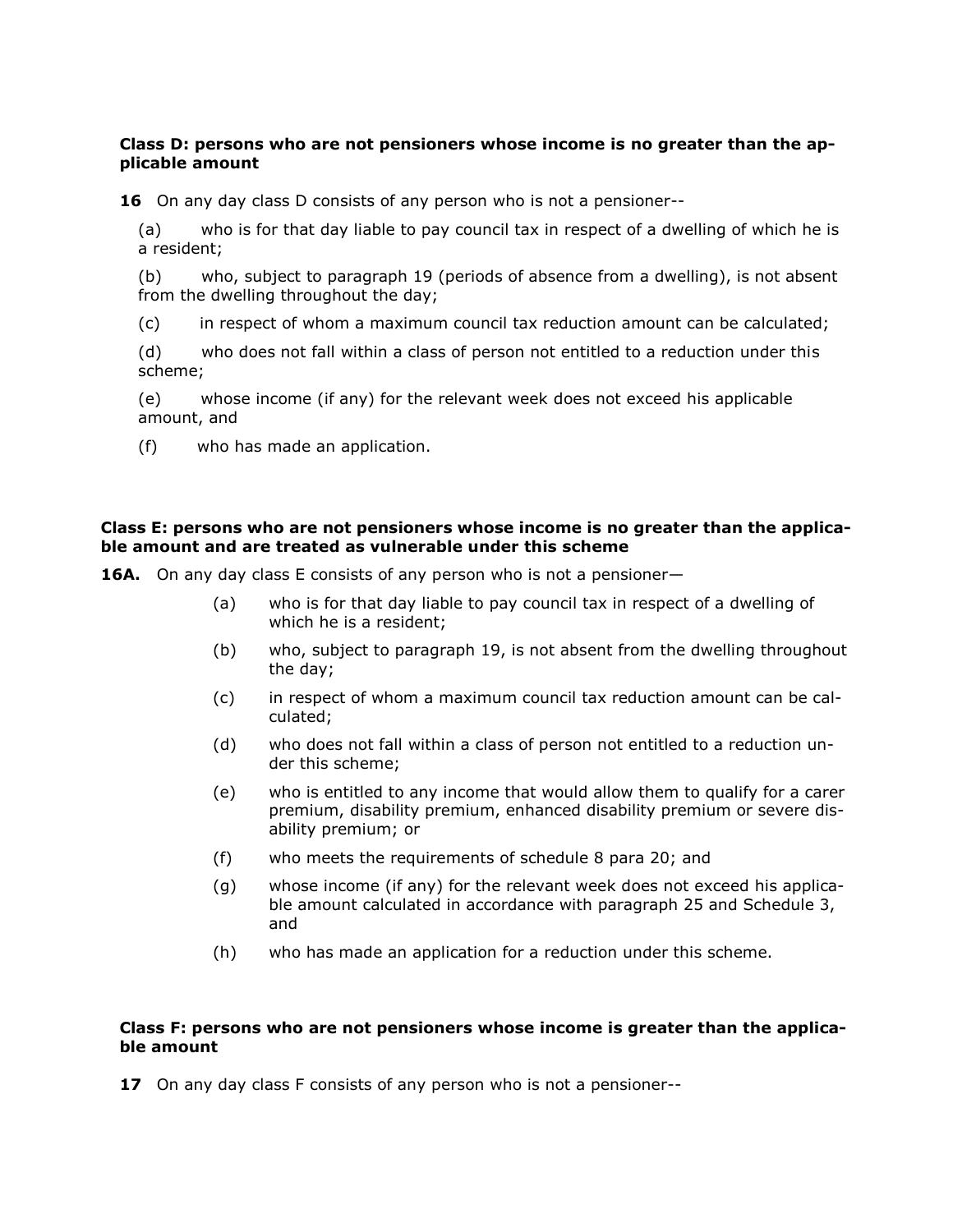(a) who is for that day liable to pay council tax in respect of a dwelling of which he is a resident;

(b) who, subject to paragraph 19 (periods of absence from a dwelling), is not absent from the dwelling throughout the day;

(c) in respect of whom a maximum council tax reduction amount can be calculated;

(d) who does not fall within a class of person not entitled to a reduction under this scheme;

- (e) whose income for the relevant week is greater than his applicable amount;
- (f) in respect of whom amount A exceeds amount B where--
	- (i) amount A is the maximum council tax reduction in his case; and

(ii) amount B is 2 6/7 per cent of the difference between his income for the relevant week and his applicable amount, and

(g) who has made an application.

#### **Class G: persons who are not pensioners whose income is greater than the applicable amount and are treated as vulnerable under this scheme**

**17A.** On any day class G consists of any person who is not a pensioner—

- (a) who is for that day liable to pay council tax in respect of a dwelling of which he is a resident;
- (b) who, subject to paragraph 19, is not absent from the dwelling throughout the day;
- (c) in respect of whom a maximum council tax reduction amount can be calculated;
- (d) who does not fall within a class of person not entitled to a reduction under this scheme;
- (e) who is entitled to any income that would allow them to qualify for a carer premium, disability premium, enhanced disability premium or severe disability premium; or
- (f) who meets the requirements of schedule 8 para 20; and
- (g) whose income for the relevant week is greater than his applicable amount calculated in accordance with paragraph 25 and Schedule 3;
- (h) in respect of whom amount A exceeds amount B where—
	- (i) amount A is the maximum council tax reduction in his case; and
	- (ii) amount B is 2 6/7 per cent of the difference between his income for the relevant week and his applicable amount, and
- (i) who has made an application for a reduction under this scheme.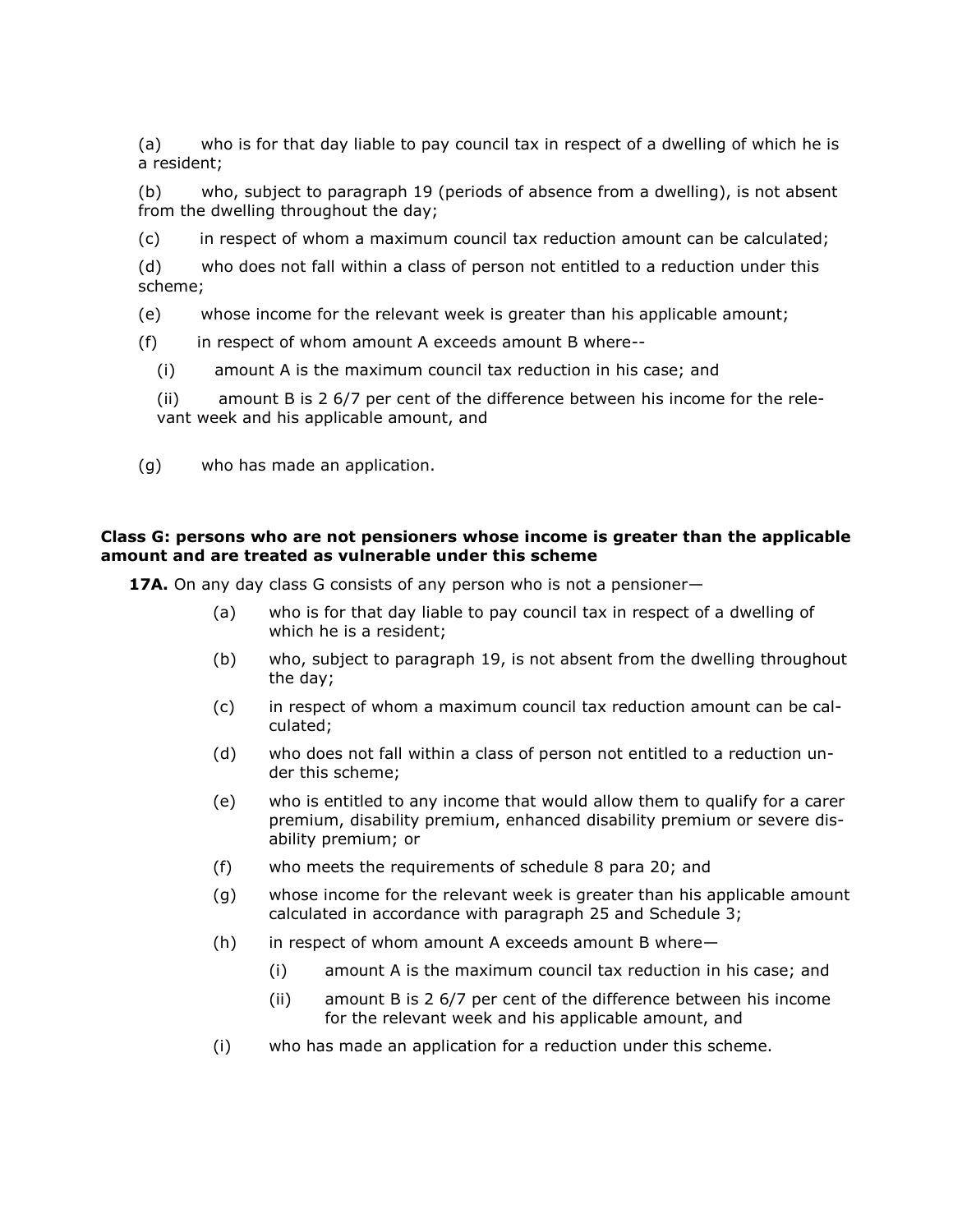## **Class H: alternative maximum council tax reduction--persons who are not pensioners**

**18** (1) On any day class H consists of any person who is not a pensioner--

(a) who is for that day liable to pay council tax in respect of a dwelling of which he is a resident;

(b) who, subject to paragraph 19 (periods of absence from a dwelling), is not absent from the dwelling throughout the day;

(c) in respect of whom a maximum council tax reduction amount can be calculated;

(d) who does not fall within a class of person not entitled to a reduction under this scheme;

(e) who has made an application; and

 $(f)$  in relation to whom the condition in sub-paragraph  $(2)$  is met.

(2) The condition referred to in sub-paragraph  $(1)(f)$  is that no other resident of the dwelling is liable to pay rent to the person in question in respect of the dwelling and there is an alternative maximum council tax reduction in respect of the day in the case of that person which is derived from the income, or aggregate incomes, of one or more residents to whom this sub-paragraph applies.

(3) Sub-paragraph (2) applies to any other resident of the dwelling who--

(a) is not a person who, in accordance with Schedule 1 to the 1992 Act, falls to be disregarded for the purposes of discount; and

(b) is not a person who is liable for council tax solely in consequence of the provisions of section 9 of the 1992 Act (spouse's or civil partner's joint and several liability for tax);

(c) is not a person who is residing with a couple or with the members of a polygamous marriage where the applicant for the reduction is a member of that couple or of that marriage and--

 $(i)$  in the case of a couple, neither member of that couple is a person who, in accordance with Schedule 1 to the 1992 Act, falls to be disregarded for the purposes of discount; or

(ii) in the case of a polygamous marriage, two or more members of that marriage are not persons who, in accordance with Schedule 1 to the 1992 Act, fall to be disregarded for the purposes of discount;

(d) is not a person who jointly with the applicant for reduction falls within the same paragraph of section  $6(2)(a)$  to (e) of the 1992 Act (persons liable to pay council tax) as applies in the case of the applicant; or

(e) is not a person who is residing with two or more persons both or all of whom fall within the same paragraph of section  $6(2)(a)$  to (e) of the 1992 Act where two or more of those persons are not persons who, in accordance with Schedule 1 to the 1992 Act, fall to be disregarded for the purposes of discount.

#### **Periods of absence from a dwelling**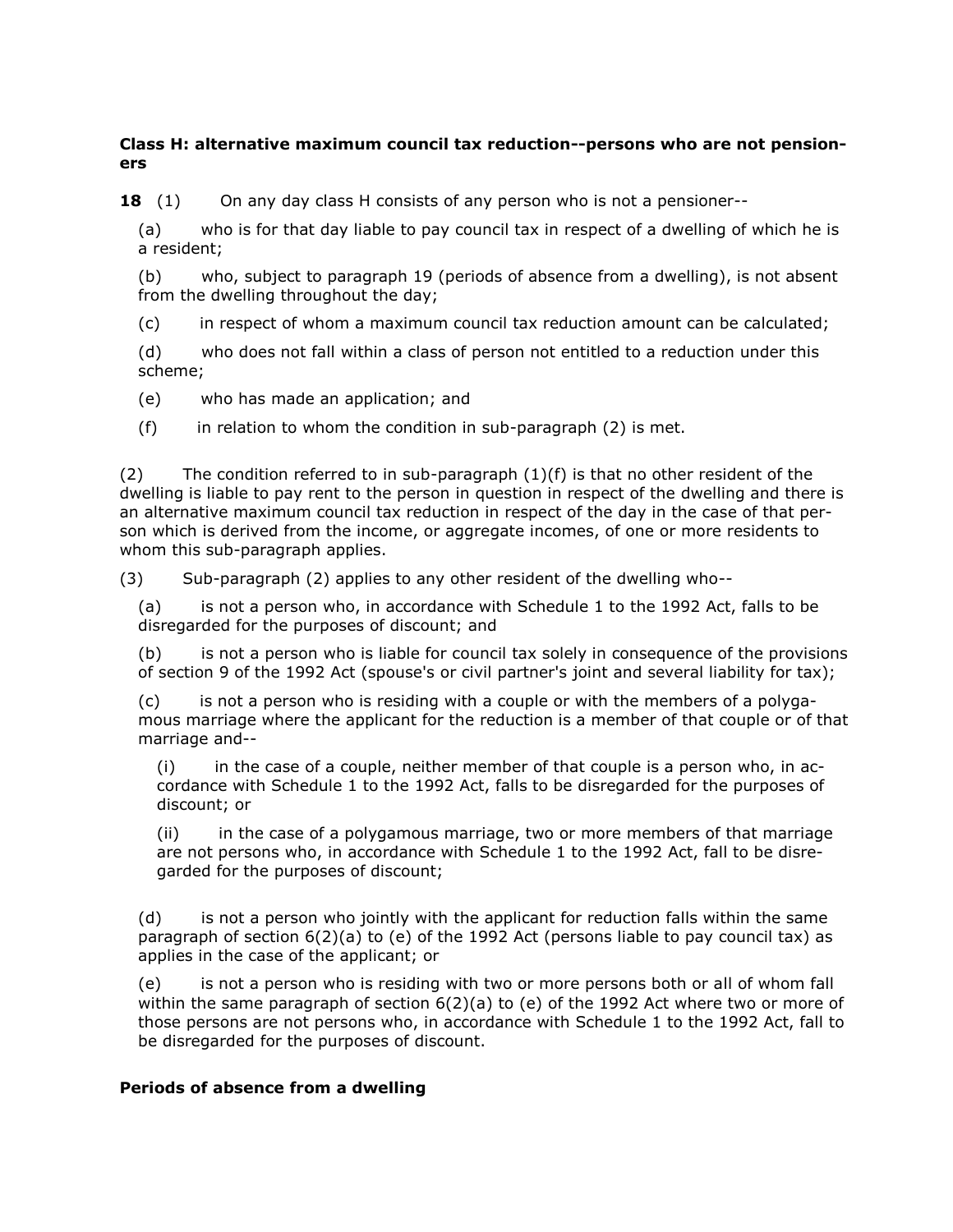**19** (1) A person is not absent from a dwelling in relation to any day which falls within a period of temporary absence from that dwelling.

(2) In sub-paragraph (1), a "period of temporary absence" means--

(a) a period of absence not exceeding 13 weeks, beginning with the first whole day on which a person resides in residential accommodation in Great Britain where and for so long as--

- (i) the person resides in that accommodation;
- (ii) the part of the dwelling in which he usually resided is not let or sub-let; and

(iii) that period of absence does not form part of a longer period of absence from the dwelling of more than 52 weeks,

where he has entered the accommodation for the purpose of ascertaining whether it suits his needs and with the intention of returning to the dwelling if it proves not to suit his needs;

(b) Subject to sub-paragraph (2B), a period of absence within Great Britain not exceeding 13 weeks, beginning with the first whole day of absence from the dwelling, where and for so long as--

- (i) the person intends to return to the dwelling;
- (ii) the part of the dwelling in which he usually resided is not let or sub-let; and
- (iii) that period is unlikely to exceed 13 weeks;

(c) Subject to sub-paragraph (2D), a period of absence within Great Britain not exceeding 52 weeks, beginning with the first whole day of that absence, where and for so long as--

- (i) the person intends to return to the dwelling;
- (ii) the part of the dwelling in which he usually resided is not let or sub-let;
- (iii) the person is a person to whom sub-paragraph (3) applies; and

(iv) the period of absence is unlikely to exceed 52 weeks or, in exceptional circumstances, is unlikely substantially to exceed that period; and;

 (d) subject to sub-paragraphs (2F), (3C), (3E) and (3G) and where sub-paragraph (2E) applies, a period of absence outside Great Britain not exceeding 4 weeks, beginning with the first day of that absence from Great Britain where and for so long as –

- (i) the person intends to return to the dwelling;
- (ii) the part of the dwelling in which he usually resides is not let or sub-let; and
- (ii) the period of absence from Great Britain is unlikely to exceed 4 weeks.

(2A) The period of 13 weeks referred to in sub-paragraph (2)(b) shall run or continue to run during any period of absence from Great Britain.

- (2B) Where
	- (a) a person returns to Great Britain after a period of absence from Great Britain (Period A);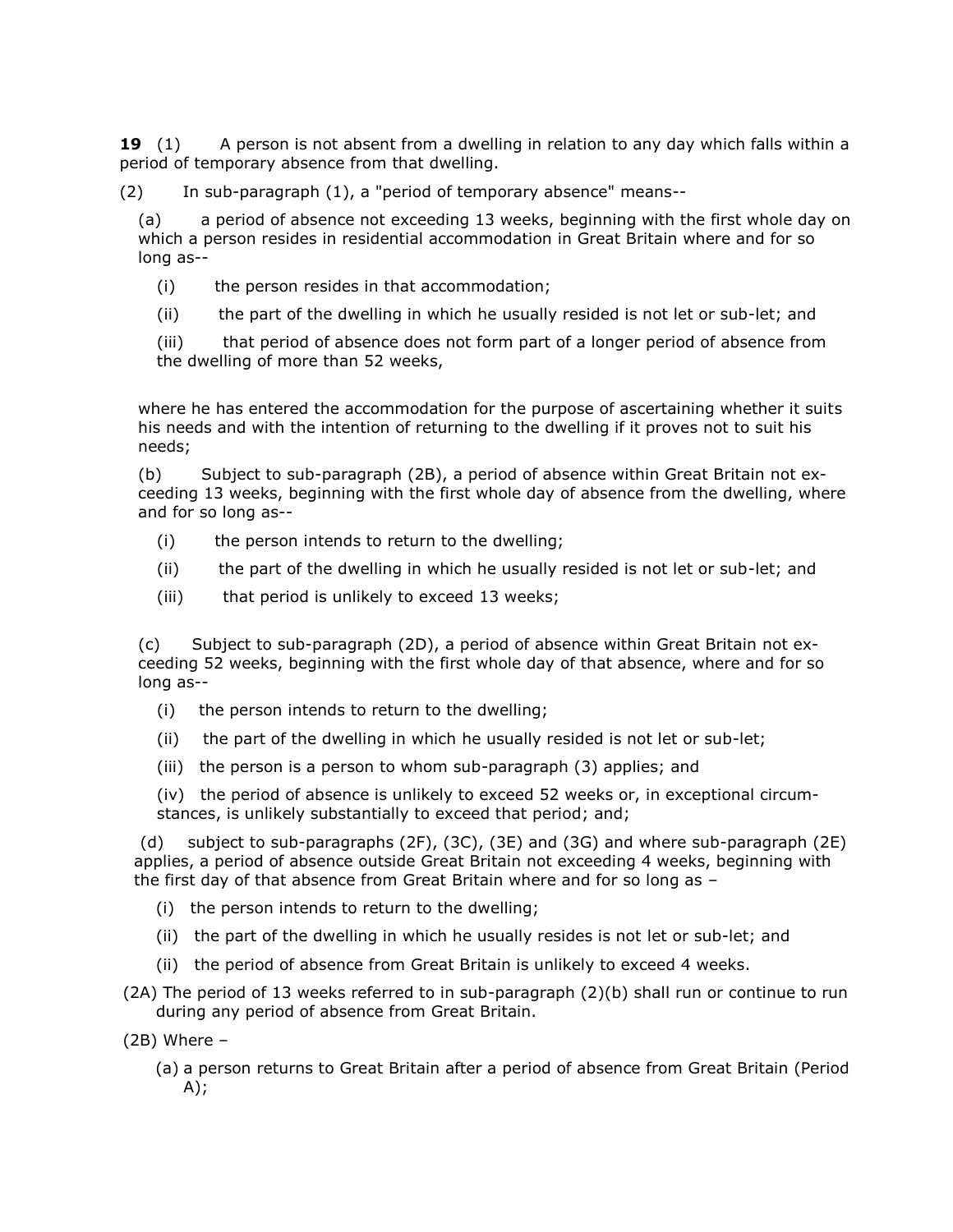- (b) that person has been absent from the dwelling, including any absence with Great Britain, for less than 13 weeks beginning with the first day of absence from that dwelling; and
- (c) at the outset of, or during, Period A, period A ceased to be treated as a period of temporary absence,

 Then any day that follows period A and precedes the person's return to the dwelling, shall not be treated as a period of temporary absence under sub-paragraph (2)(b).

- (2C) The period of 52 weeks referred to in sub-paragraph  $(2)(c)$  shall run or continue to run during any period of absence from Great Britain
- (2D) Where
	- (a) a person returns to Great Britain after a period of absence from Great Britain (Period A);
	- (b) that person has been absent from the dwelling, including any absence with Great Britain, for less than 52 weeks beginning with the first day of absence from that dwelling; and
	- (c) at the outset of, or during, Period A, period A ceased to be treated as a period of temporary absence,

 Then any day that follows period A and precedes the person's return to the dwelling, shall not be treated as a period of temporary absence under sub-paragraph (2)(c).

(2E) This sub-paragraph applies where –

- (a) a person is temporarily absent from Great Britain
- (b) immediately before that period of absence from Great Britain, the person was not absent from the dwelling.
- (2F) If the temporary absence referred to in sub-paragraph (2) (d) is in connection with the death of –
	- (a) the person's partner or a child or young person for whom the person or person's partner is responsible;
	- (b) the person's close relative;
	- (c) the close relative of the person's partner; or
	- (d) the close relative of a child or young person for whom the person or the person's partner is responsible

then the period of 4 weeks in the opening words of sub-paragraph (2)(d) may be extended by up to a 4 further weeks if the relevant authority considers it unreasonable to expect the person to return to Great Britain within the first 4 weeks (and the reference in sub-paragraph (iii) of that paragraph to a period of 4 weeks shall, where the period is extended, be taken as referring to the period as so extended).

(3) Is a person whom sub-paragraph (3A) applies

(a) is detained in custody on remand pending trial or required, as a condition of bail, to reside--

- $(i)$  in a dwelling, other than the dwelling referred to in sub-paragraph  $(1)$ , or
- (ii) in premises approved under section 13 of the Offender Management Act 2007,

or is detained in custody pending sentence upon conviction;

(b) is resident in a hospital or similar institution as a patient;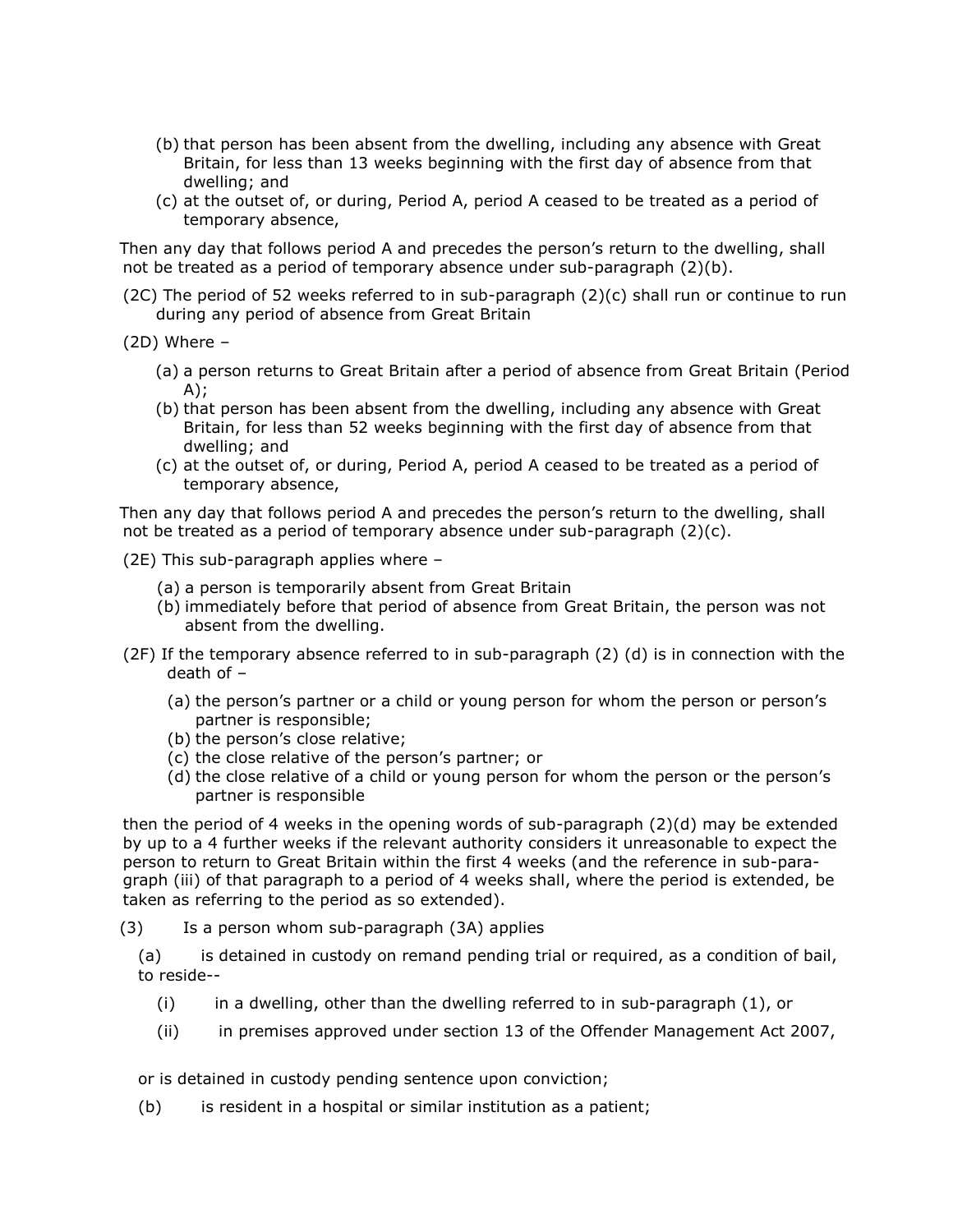(c) is undergoing, or whose partner or dependent child is undergoing medical treatment, or medically approved convalescence, in accommodation other than residential accommodation;

(d) is following a training course;

(e) is undertaking medically approved care of a person;

(f) is undertaking the care of a child whose parent or guardian is temporarily absent from the dwelling normally occupied by that parent or guardian for the purpose of receiving medically approved care or medical treatment;

(g) is receiving medically approved care provided in accommodation other than residential accommodation;

- (h) is a student;
- (i) is receiving;

care provided in residential accommodation and is not a person to whom sub-paragraph (2)(a) applies; or

(j) has left the dwelling he resides in through fear of violence, in that dwelling, or by a person who was formerly a member of the family of the person first mentioned.

(3A) This sub-paragraph applies to a persons ("P") who is

- (a) detained in custody on remand pending trial;
- (b) detained pending sentence upon conviction; or
- (c) as a condition of bail required to reside
	- (i) in a dwelling, other than a dwelling P occupies as P's home; or
	- (ii) in premises approved under section 13 of the Offender Management Act 2007

and who is not also detained in custody following sentence upon conviction.

- (3B) This sub-paragraph applies where
	- (a) a person is temporarily absent from Great Britain;
	- (b) the person is a member of Her Majesty's forces posted overseas, a mariner or continental shelf worker;
	- (c) immediately before that period of absence from Great Britain, the person was not absent from the dwelling.

(3C) Where sub-paragraph (3B) applies, a period of absence from Great Britain not exceeding 26 weeks, beginning with the first day of absence from Great Britain, shall be treated as a period of temporary absence where and for so long as –

- (a) the person intends to return to the dwelling;
- (b) the part of the dwelling in which he usually resided is not let or sub-let;
- (c) the period of absence from Great Britain is unlikely to exceed 26 weeks.

(3D) This sub-paragraph applies where –

- (a) a person is temporarily absent from Great Britain
- (b) the person is a person described in any of paragraphs  $(b)$ ,  $(c)$ ,  $(q)$  or  $(i)$  of sub-paragraph (3);
- (c) immediately before that period of absence from Great Britain, the person was not absent from the dwelling

(3E) Where sub-paragraph (3D) applies, a period of absence from Great Britain not exceeding 26 weeks, beginning with the first day of absence from Great Britain, shall be treated as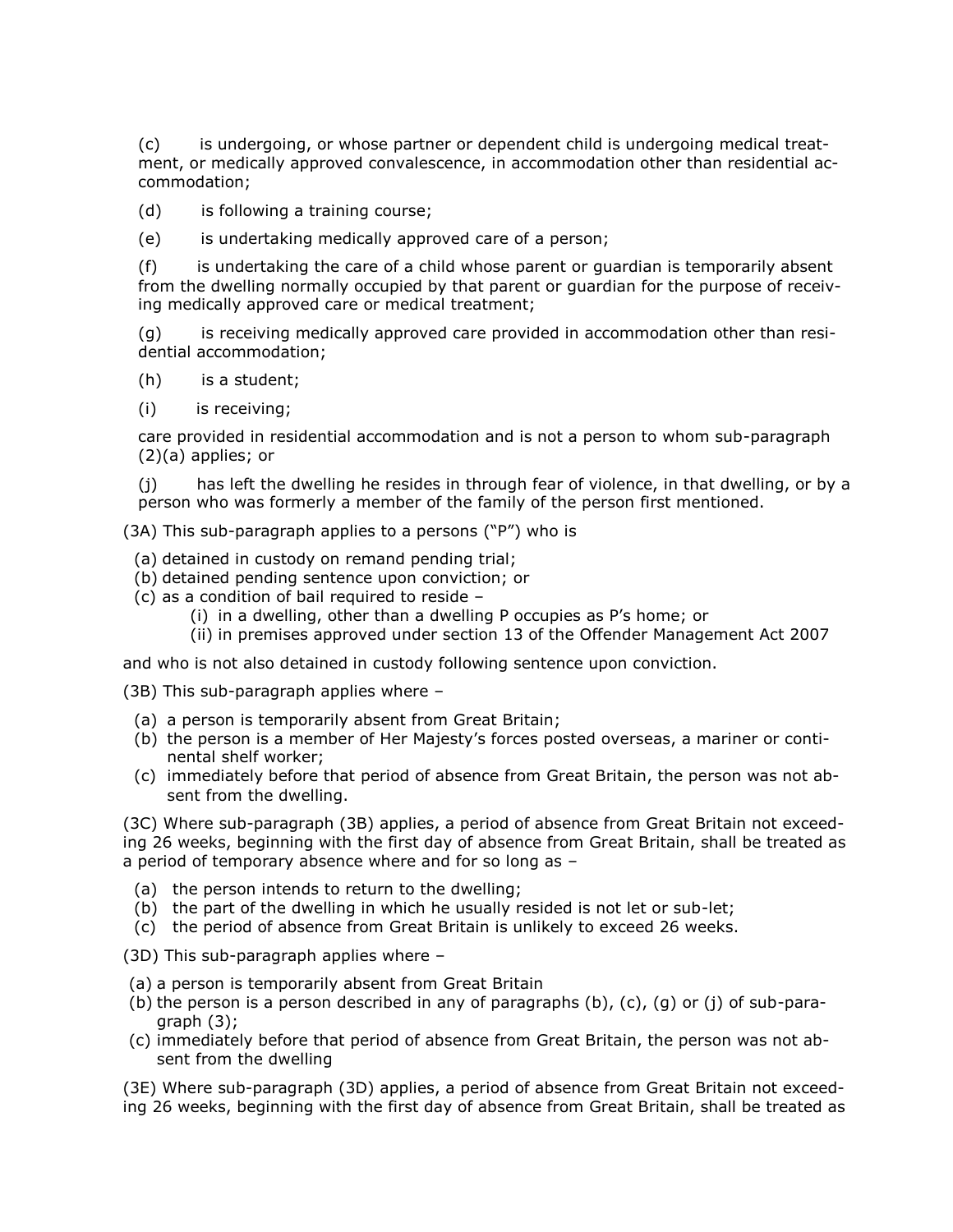a period of temporary absence where and for so long as –

- (a) the person intends to return to the dwelling;
- (b) the part of the dwelling in which he usually resided is not let or sub-let;
- (c) the period of absence from Great Britain is unlikely to exceed 26 weeks

(3F) This sub-paragraph applies where –

- (a) a person is temporarily absent from Great Britain
- (b) the person is a person described in any of paragraphs  $(a)$ ,  $(d)$ ,  $(e)$ ,  $(f)$ ,  $(h)$  or  $(i)$  of subparagraph (3);
- (c) immediately before that period of absence from Great Britain, the person was not absent from the dwelling

(3G) Where sub-paragraph (3F) applies, a period of absence from Great Britain not exceeding 4 weeks, beginning with the first day of absence from Great Britain, shall be treated as a period of temporary absence where and for so long as –

- (a) the person intends to return to the dwelling;
- (b) the part of the dwelling in which he usually resided is not let or sub-let;
- (c) the period of absence is unlikely to exceed 4 weeks, or in exceptional circumstances, is unlikely substantially to exceed that period

#### (4) This sub-paragraph applies to a person who is--

(a) detained in custody pending sentence upon conviction or under a sentence imposed by a court (other than a person who is detained in hospital under the provisions of the Mental Health Act 1983, or, in Scotland, under the provisions of the Mental Health (Care and Treatment) (Scotland) Act 2003 or the Criminal Procedure (Scotland) Act 1995 or, in Northern Ireland, under Article 4 or 12 of the Mental Health (Northern Ireland) Order 1986); and

(b) on temporary release from detention in accordance with Rules made under the provisions of the Prison Act 1952 or the Prisons (Scotland) Act 1989.

(5) Where sub-paragraph (4) applies to a person, then, for any day when he is on temporary release--

(a) if such temporary release was immediately preceded by a period of temporary absence under sub-paragraph (2)(b) or (c), he must be treated, for the purposes of sub-paragraph (1), as if he continues to be absent from the dwelling, despite any return to the dwelling;

(b) for the purposes of sub-paragraph  $(3)(a)$ , he must be treated as if he remains in detention;

(c) if he does not fall within paragraph (a), he is not to be considered to be a person who is liable to pay council tax in respect of a dwelling of which he is a resident.

#### (6) In this paragraph—

"continental shelf worker" means a person who is employed, whether under a contract of service or not, in a designated area or a prescribed area in connection with any of the activities mentioned in section 11(2) of the Petroleum Act 1998;

"designated area" means any area which may from time to time be designated by Order in Council under the Continental Shelf Act 1964 as an area within which the rights of the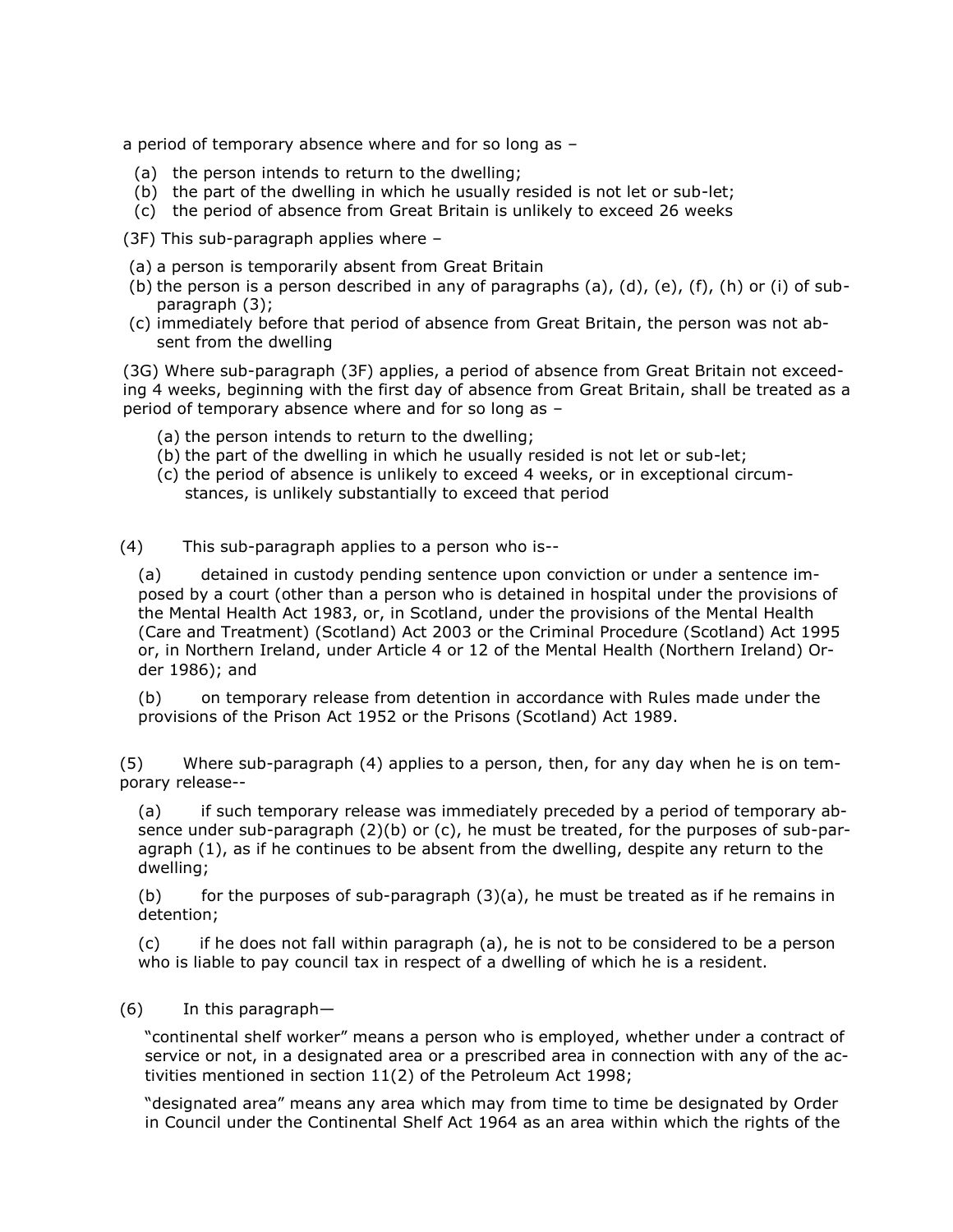United Kingdom with respect to the seabed and subsoil and their natural resources may be exercised;

"mariner" means a person who is employed under a contract of service either as a master or member of the crew of any ship or vessel, or in any other capacity on board any ship or vessel, where –

- (a) the employment in that capacity is for the purposed of that ship or vessel; and
- (b) the contract is entered into in the United Kingdom with a view to its performance (in whole or part) while the ship or vessel is on it voyage;

"medically approved" means certified by a medical practitioner;

"member or Her majesty's forces posted overseas" means a person who is a member of the regular forces or the reserve forces (within the meaning of section 374 of the Armed Forces Act 2006), who is absent from the main dwelling because the person has been posted outside of Great Britain to perform the duties of a member of Her Majesty's regular forces or reserve forces;

"patient" means a person who is undergoing medical or other treatment as an in-patient in any hospital or similar institution;

"prescribed area" means any area over which Norway or any member State (other than the United Kingdom) exercises sovereign rights for the purpose of exploring the seabed and subsoil and exploiting their natural resources, being an area outside the territorial seas of Norway or such member State, or any other area which is from time to time specified under section 10(8) of the Petroleum Act 1998;

"residential accommodation" means accommodation which is provided in--

- (a) a care home;
- (b) an independent hospital;
- (c) an Abbeyfield Home; or

(d) an establishment managed or provided by a body incorporated by Royal Charter or constituted by Act of Parliament other than a local social services authority;

"training course" means a course of training or instruction provided wholly or partly by or on behalf of or in pursuance of arrangements made with, or approved by or on behalf of, Skills Development Scotland, Scottish Enterprise, Highlands and Islands Enterprise, a government department or the Secretary of State.

#### **Part 5 Classes of Person Excluded from this Scheme**

#### **Classes of person excluded from this scheme**

**20** The classes of person described in paragraphs 21 to 24 are not entitled to a reduction under this scheme.

#### **Class of person excluded from this scheme: persons treated as not being in Great Britain**

**21** (1) The class of person described in this paragraph consists of any person treated as not being in Great Britain.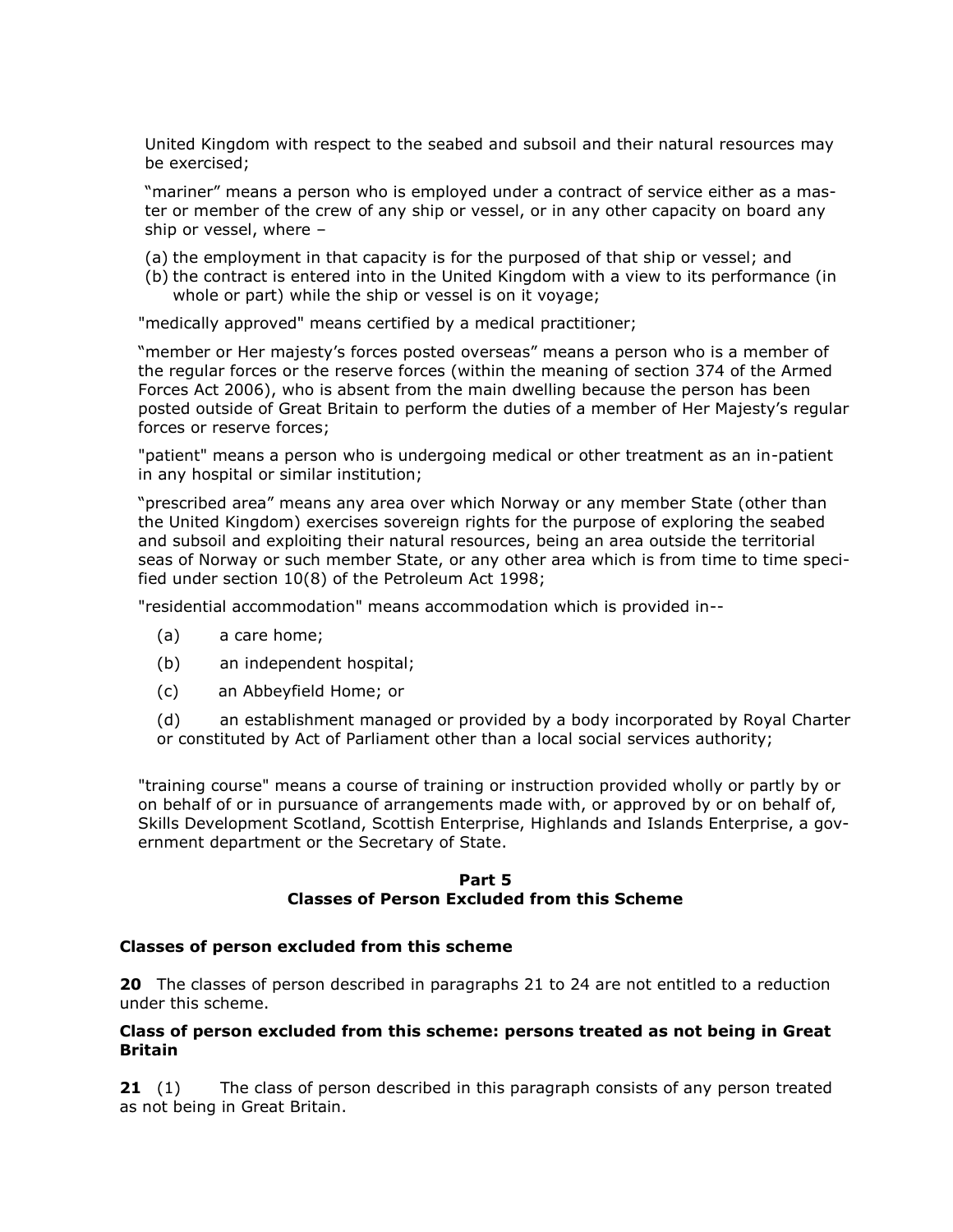(2) Except where a person falls within sub-paragraph (5) or (6), a person is to be treated as not being in Great Britain if the person is not habitually resident in the United Kingdom, the Channel Islands, the Isle of Man or the Republic of Ireland.

(3) A person must not be treated as habitually resident in the United Kingdom, the Channel Islands, the Isle of Man or the Republic of Ireland unless the person has a right to reside in one of those places.

(4) For the purposes of sub-paragraph (3), a right to reside does not include a right which exists by virtue of, or in accordance with--

(a) regulation 13 of the EEA Regulations or Article 6 of Council Directive No 2004/38/EC;

(aa) regulation 14 of the EEA Regulations, but only in a case where the right exists under that regulation because the person is-

- (i) A jobseeker for the purpose of the definition of ''qualified person'' in regulation 6(1) of those Regulations, or
- (ii) A family member (within the meaning of regulation 7 of those Regulations) of such a jobseeker;

(ab) Article 45 of the Treaty on the functioning of the European Union (in a case where the person is seeking work in the United Kingdom, the Channel Islands, the Isle of Man or the Republic of Ireland);

or

(b) regulation  $15A(1)$  of the EEA Regulations, but only in a case where the right exists under that regulation because the applicant satisfies the criteria in paragraph (4A) of that regulation or Article 20 of the Treaty on the Functioning of the European Union (in a case where the right to reside arises because a British citizen would otherwise be deprived of the genuine enjoyment of their rights as a European Union citizen).

(5) A person falls within this sub-paragraph if the person is--

(a) a qualified person for the purposes of regulation 6 of the EEA Regulations as a worker or a self-employed person;

(b) a family member of a person referred to in paragraph (a) within the meaning of regulation  $7(1)(a)$ , (b) or (c) of the EEA Regulations;

(c) a person who has a right to reside permanently in the United Kingdom by virtue of regulation  $15(1)(c)$ , (d) or (e) of the EEA Regulations;

(d) a person recorded by the Secretary of State as a refugee within the definition in Article 1 of the Convention relating to the Status of Refugees done at Geneva on 28th July 1951, as extended by Article 1(2) of the Protocol relating to the Status of Refugees done at New York on 31st January 1967;

(e) a person who has been granted, or who is deemed to have been granted, leave outside the rules made under section 3(2) of the Immigration Act 1971 where that leave is—

(i) discretionary leave to enter or remain in the United Kingdom,

(ii) leave to remain under the Destitution Domestic Violence concession which came into effect on 1st April 2012, or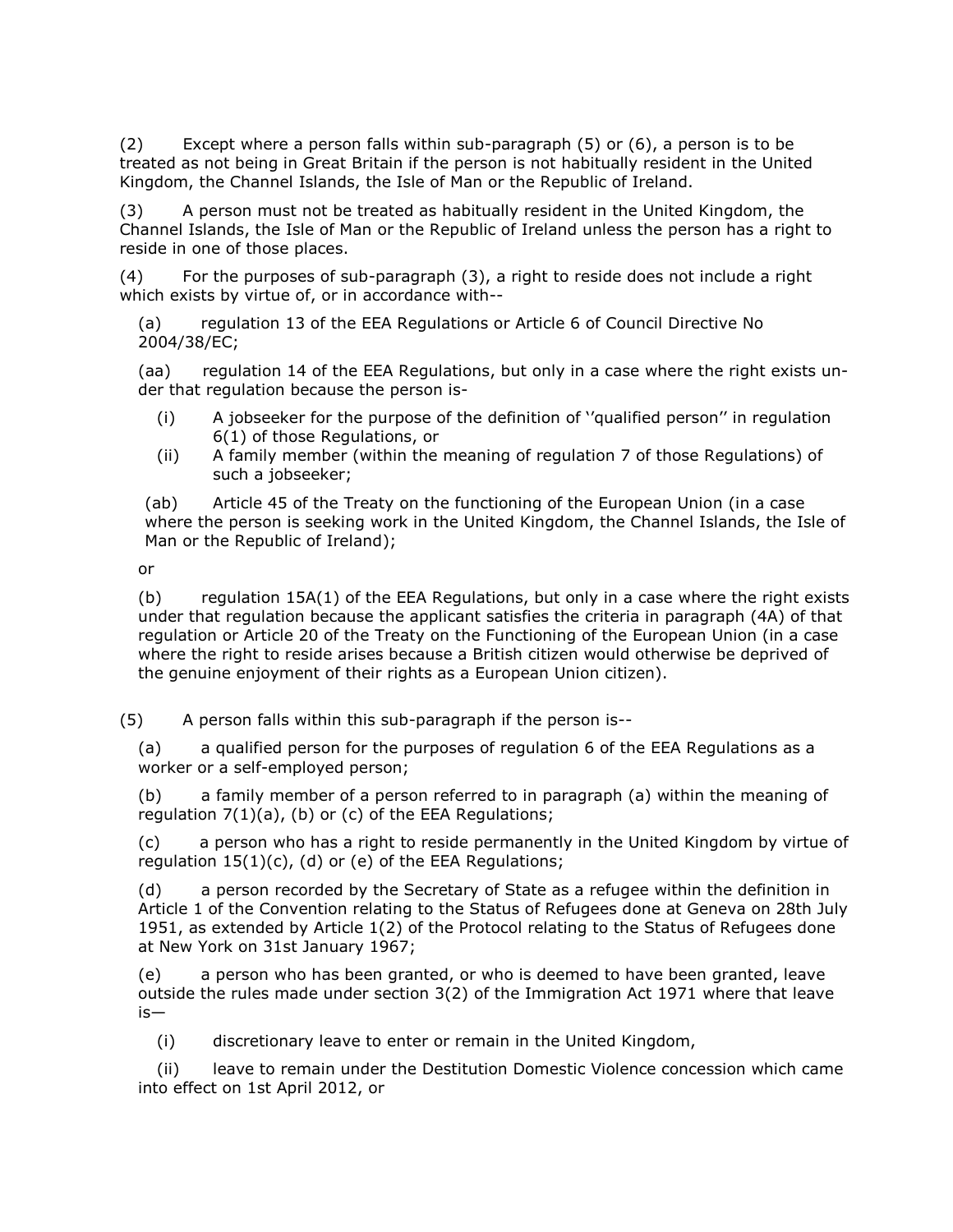(iii) leave deemed to have been granted by virtue of regulation 3 of the Displaced Persons (Temporary Protection) Regulations 2005;

(f) a person who has humanitarian protection granted under those rules;

(g) a person who is not a person subject to immigration control within the meaning of section 115(9) of the Immigration and Asylum Act 1999 and who is in the United Kingdom as a result of his deportation, expulsion or other removal by compulsion of law from another country to the United Kingdom.

(h) in receipt of income support or on an income-related employment and support allowance;

(ha) in receipt of an income-based jobseeker's allowance and has a right to reside other than a right to reside falling with paragraph  $(4)$ ; or $(i)$  a person who is treated as a worker for the purpose of the definition of "qualified person" in regulation 6(1) of the EEA Regulations pursuant to regulation 5 of the Accession of Croatia (Immigration and Worker Authorisation) Regulations 2013 (right of residence of a Croatian who is an "accession State national subject to worker authorisation"

(6) A person falls within this sub-paragraph if the person is a Crown servant or member of Her Majesty's forces posted overseas.

(7) A person mentioned in sub-paragraph (6) is posted overseas if the person is performing overseas the duties of a Crown servant or member of Her Majesty's forces and was, immediately before the posting or the first of consecutive postings, habitually resident in the United Kingdom.

(8) In this paragraph--

"claim for asylum" has the same meaning as in section 94(1) of the Immigration and Asylum Act 1999;

"EEA Regulations" means the Immigration (European Economic Area) Regulations 2006.

## **Class of person excluded from this scheme: persons subject to immigration control**

**22** (1) Subject to paragraph (1A) Persons subject to immigration control are not entitled to a reduction under this scheme.

(1A) A person who is a national of a state which has ratified the European Convention on Social and Medical Assistance (done in Paris on 11th December 1953) or a state which has ratified the Council of Europe Social Charter (signed in Turin on 18th October 1961) and who is lawfully present in the United Kingdom is not a person subject to immigration control for the purpose of paragraph (1).

(2) "Person subject to immigration control" has the meaning given in section 115(9) of the Immigration and Asylum Act 1999.

#### **Class of person excluded from this scheme: capital limit**

**23** (1) The class of person described in this paragraph consists of any person whose capital exceeds £16,000.

(2) Capital for the purposes of sub-paragraph (1) is to be calculated in accordance with Part 10 of this scheme.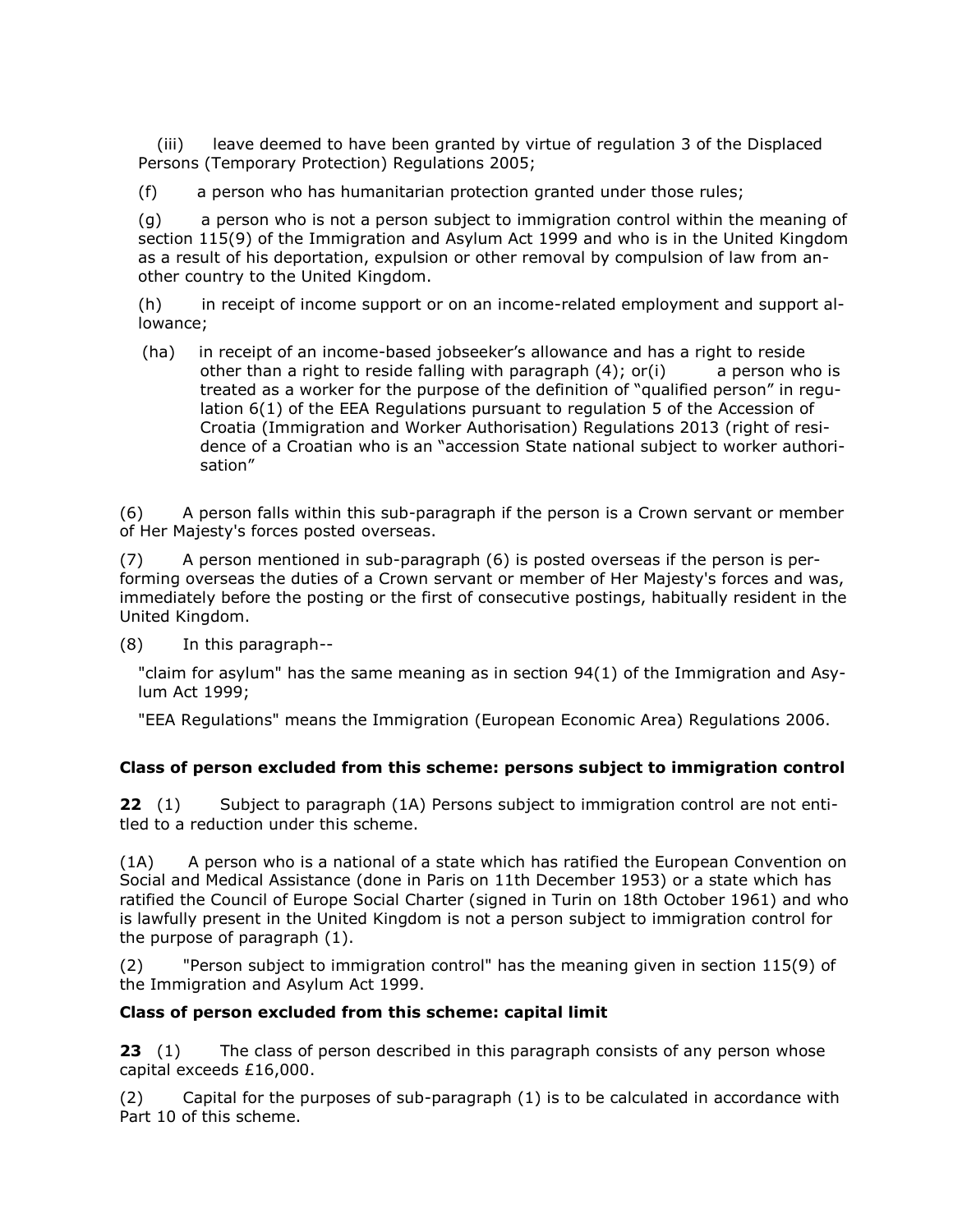## **Class of person excluded from this scheme: students**

**24** The class of person described in this paragraph consists of any student to whom paragraph 75(1) applies (except to the extent that a student may be entitled to an alternative maximum council tax reduction by virtue of paragraph 18).

## **Part 6 Applicable Amounts**

#### **Applicable amounts: pensioners**

**25** (1) The applicable amount for a pensioner for a week is the aggregate of such of the following amounts as apply in his case--

(a) an amount in respect of his personal allowance, determined in accordance with paragraph 1 of Schedule 2 (personal allowance);

(b) an amount determind in accordance with paragraph 2 of that Schedule In respectof up to two individuals who are either children or young persons and who are members of his family;

(c) if he is a member of a family of which at least one member is a child or young person, an amount determined in accordance with paragraph 3 of that Schedule (family premium);

(d) the amount of any premiums which may be applicable to him, determined in accordance with Parts 3 and 4 of that Schedule (premiums).

 $(1)$  For the purposes of sub-paragraph  $(1)(b)$  as it applies apart from sub-paragraph (1C), where the family includes more than two individuals who are either children or young persons and under paragraph 2 of that Schedule a different amount applies to different individuals, the two amounts to be included in the applicable amount shall be those that result in the greatest possible amount.

- (1B) Sub-paragraph (1C) applies where-
- (a) (whether or not as part of a tax credit couple as defined in section 3(5A) of the Tax Credits Act 2002) the applicant has an award of child tax credit (whether or not any amount is payable by way of such credit) in respect of a child or young person who is a member of his family; and
- (b) The total amount to be included in the applicable amount under sub-paragraph (1)(b) as substituted by sub-paragraph (1C) would be higher than the total amount that would be included under paragraph (1)(b) apart from sub-paragraph (1C).
- (1C) Where this paragraph applies, for sub-paragraph (1)(b) substitute-
- (c) An amount determined in accordance with paragraph 2 of that Schedule in respect of any child or young person who is a member of his family and in respect of whom the individual element of child tax credit has been included in the determination of the maximum rate of that credit;.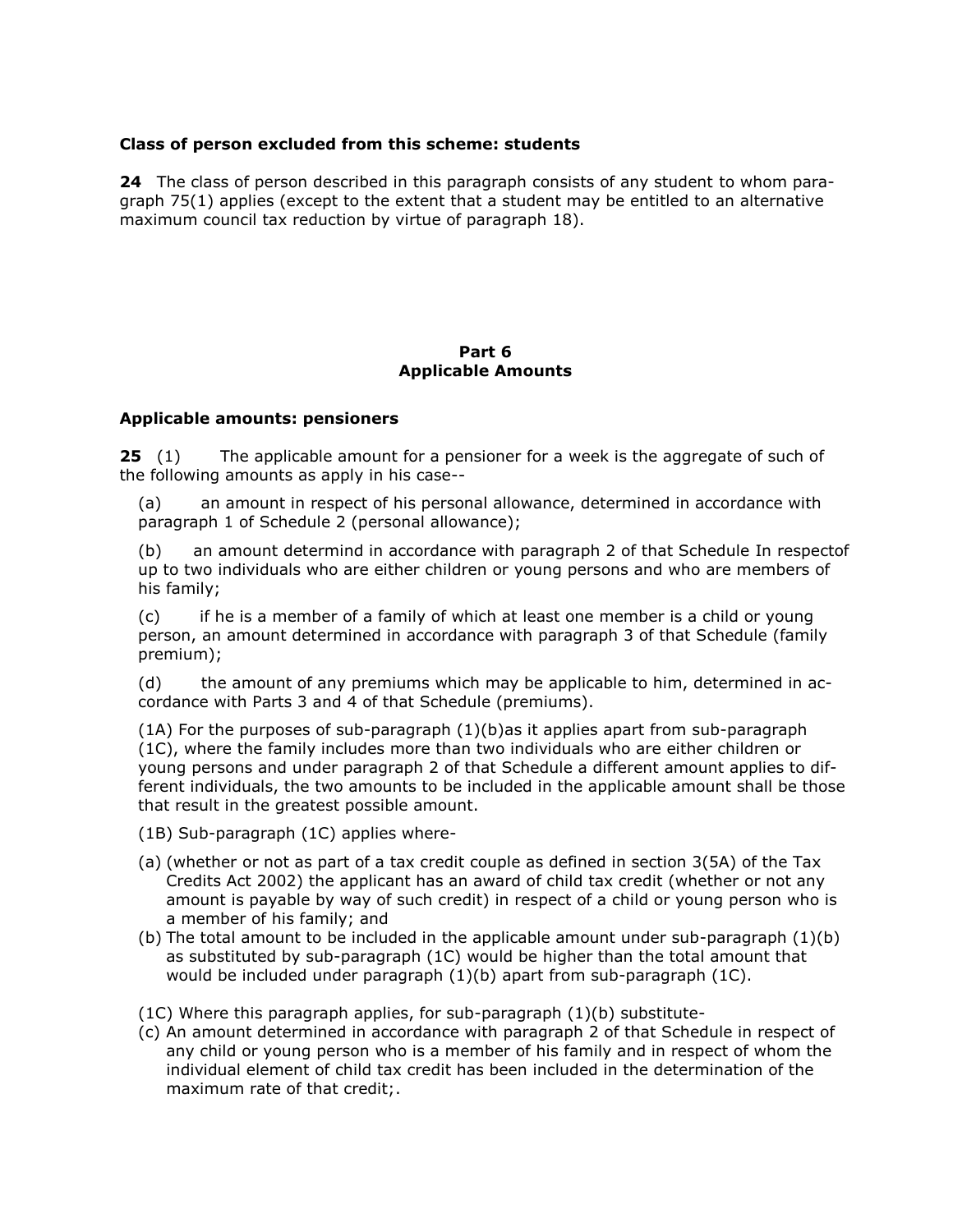(2) In Schedule 2--

"additional spouse" means a spouse of either party to the marriage who is additional to the other party to the marriage;;

"patient" means a person (other than a person who is serving a sentence of imprisonment or detention in a youth custody institution) who is regarded as receiving free in-patient treatment within the meaning of regulation 2(4) and (5) of the Social Security (Hospital In-Patients) Regulations 2005.

## **Applicable amounts: persons who are not pensioners**

**26** (1) Subject to paragraphs 27 and 28, the applicable amount for a week for a person who is not a pensioner is the aggregate of such of the following amounts as may apply in his case--

(a) an amount in respect of himself or, if he is a member of a couple, an amount in respect of both of them, determined in accordance with paragraph 1 of Schedule 3;

(b) an amount in respect of any child or young person who is a member of his family, determined in accordance with paragraph 3 of that Schedule;

(c) if he is a member of a family of which at least one member is a child or young person, an amount determined in accordance with Part 2 of that Schedule (family premium);

(d) the amount of any premiums which may be applicable to him, determined in accordance with Parts 3 and 4 of that Schedule (premiums);

(e) the amount of either the--

- (i) work-related activity component; or
- (ii) support component,

which may be applicable to him in accordance with Parts 5 and 6 of that Schedule (the components);

(f) the amount of any transitional addition which may be applicable to him in accordance with Parts 7 and 8 of that Schedule (transitional addition).

(2) In Schedule 3--

"additional spouse" means a spouse of either party to the marriage who is additional to the other party to the marriage;

"converted employment and support allowance" means an employment and support allowance which is not income-related and to which a person is entitled as a result of a conversion decision within the meaning of the Employment and Support Allowance (Existing Awards) Regulations 2008;

"patient" means a person (other than a person who is serving a sentence of imprisonment or detention in a youth custody institution) who is regarded as receiving free in-patient treatment within the meaning of regulation 2(4) and (5) of the Social Security (Hospital In-Patients) Regulations 2005.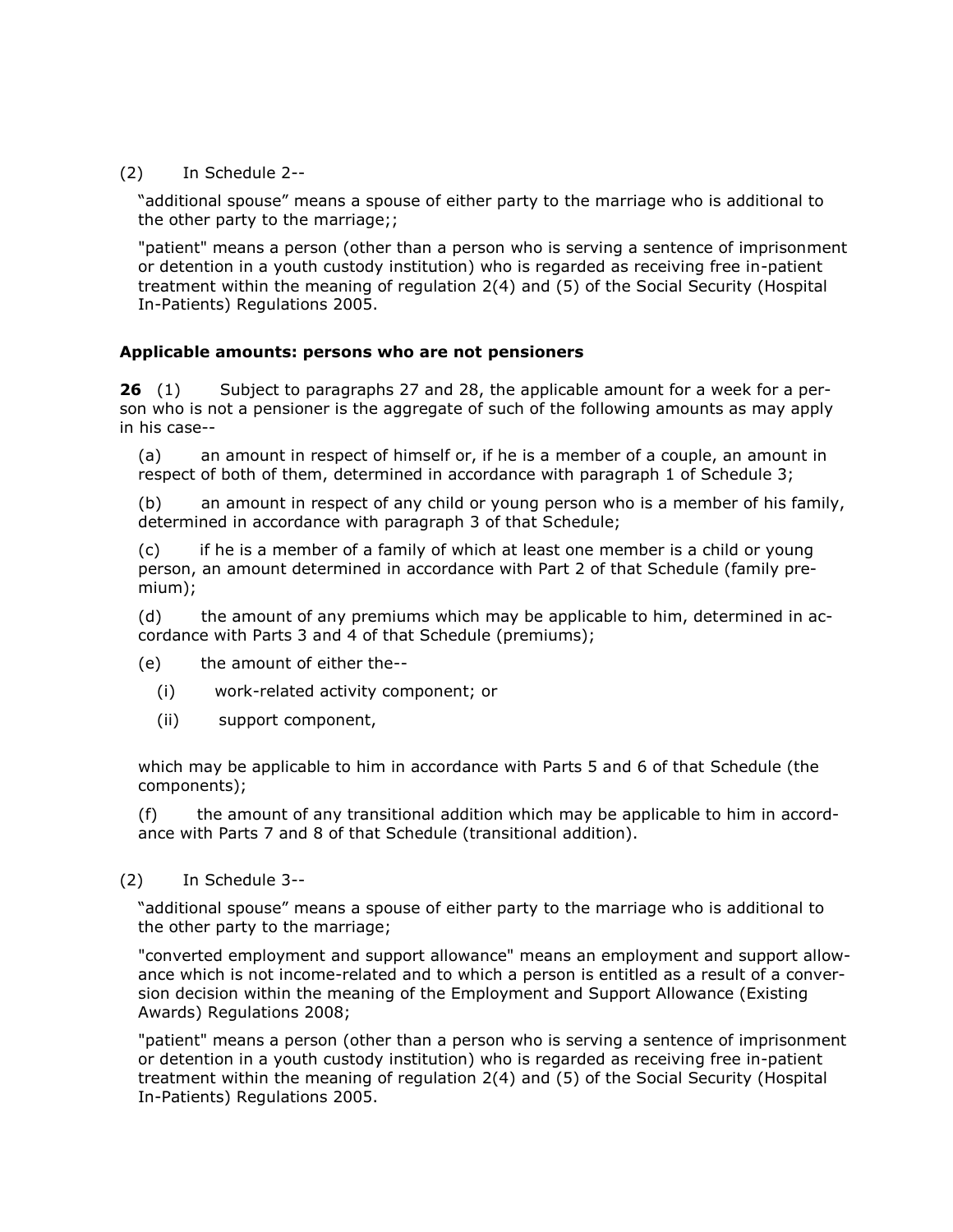# **Polygamous marriages: persons who are not pensioners**

**27** (1) This paragraph applies where an applicant who is not a pensioner is a member of a polygamous marriage and does not have (alone or jointly with a party to a marriage), an award of universal credit.

(2) The applicable amount for a week of an applicant where this paragraph applies is the aggregate of such of the following amounts as may apply in his case--

(a) the amount applicable to him and one of his partners determined in accordance with paragraph 1(3) of Schedule 3 as if he and that partner were a couple;

(b) an amount equal to the difference between the amounts specified in sub-paragraphs (3) and (1)(b) of paragraph 1 of that Schedule in respect of each of his other partners;

(c) an amount determined in accordance with paragraph 2 of that Schedule (main phase employment and support allowance) in respect of any child or young person for whom he or a partner of his is responsible and who is a member of the same household;

(d) if he or another partner of the polygamous marriage is responsible for a child or young person who is a member of the same household, the amount specified in Part 2 of that Schedule (family premium);

(e) the amount of any premiums which may be applicable to him determined in accordance with Parts 3 and 4 of that Schedule (premiums);

(f) the amount of either the--

- (i) work-related activity component; or
- (ii) support component,

which may be applicable to him in accordance with Parts 5 and 6 of that Schedule (the components);

(g) the amount of any transitional addition which may be applicable to him in accordance with Parts 7 and 8 of that Schedule (transitional addition).

### **Applicable amount: persons who are not pensioners who have an award of universal credit**

**28** (1) Subject to sub-paragraph (2), in determining the applicable amount for a week of an applicant who is not a pensioner--

- (a) who has, or
- (b) who (jointly with his partner) has,

an award of universal credit, the authority must use the calculation or estimate of the maximum amount of the applicant, or the applicant and his partner jointly (as the case may be), subject to the adjustment described in sub-paragraph (3).

(2) In determining the applicable amount for a week of an applicant who is a member of a polygamous marriage, the fact that two people are husband and wife is to be disregarded if--

(a) one of them is a party to an earlier marriage that still subsists; and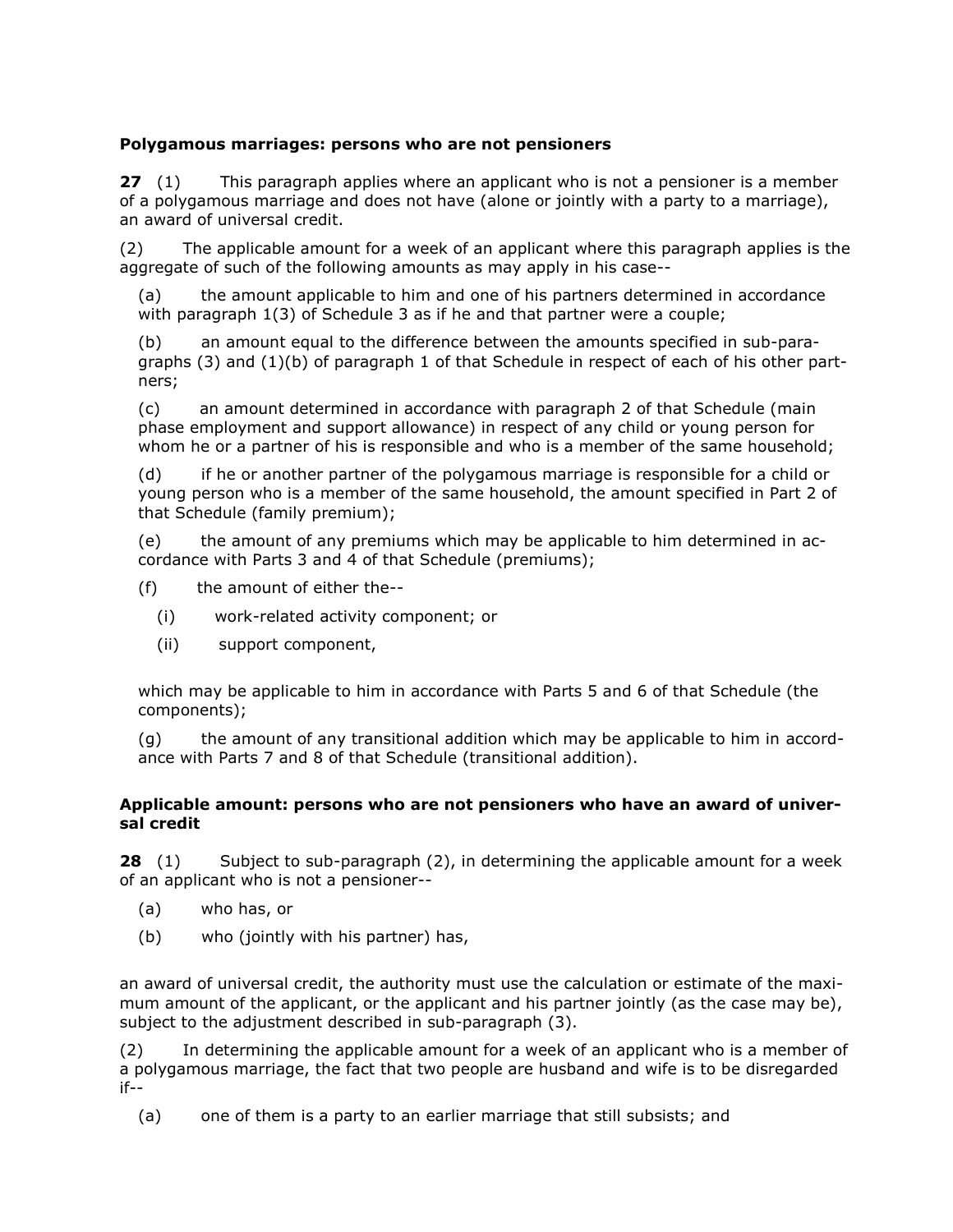(b) the other party to that earlier marriage is living in the same household.

(3) The adjustment referred to in sub-paragraph (1) is to multiply the maximum amount by 12 and divide the product by 52.

(4) In this paragraph "maximum amount" means the maximum amount calculated by the Secretary of State in accordance with section 8(2) of the Welfare Reform Act 2012.

#### **Part 7**

## **Maximum Council Tax Reduction for the Purposes of Calculating Eligibility for a Reduction Under this Scheme and Amount of Reduction**

### **Maximum council tax reduction amount under this scheme: pensioners and persons who are not pensioners**

**29** (1) Where a person falls within classes A-D, F or H, and subject to sub-paragraphs (2) to (4), a person's maximum council tax reduction amount in respect of a day is 100 per cent of the amount A/B where--

(a) A is the amount set by the authority as the council tax for the relevant financial year in respect of the dwelling in which he is a resident and for which he is liable, subject to any discount which may be appropriate to that dwelling under the 1992 Act; and

(b) B is the number of days in that financial year,

less any deductions in respect of non-dependants which fall to be made under paragraph 30 (non-dependant deductions: pensioners and persons who are not pensioners).

(2) In calculating a person's maximum council tax reduction under this scheme any reduction in the amount that person is liable to pay in respect of council tax, which is made in consequence of any enactment in, or made under, the 1992 Act (other than a reduction under this scheme), is to be taken into account.

(3) Subject to sub-paragraph (4), where an applicant is jointly and severally liable for council tax in respect of a dwelling in which he is resident with one or more other persons, in determining the maximum council tax reduction in his case in accordance with sub-paragraph (1), the amount A is to be divided by the number of persons who are jointly and severally liable for that tax.

(4) Where an applicant is jointly and severally liable for council tax in respect of a dwelling with only his partner, sub-paragraph (3) does not apply in his case.

(5) The reference in sub-paragraph (3) to a person with whom an applicant is jointly and severally liable for council tax, where the applicant is a person who is not a pensioner, does not include a student to whom paragraph 75(1) (entitlement of students to a reduction under this scheme) applies.

(6) In this paragraph "relevant financial year" means, in relation to any particular day, the financial year within which the day in question falls.

### **Maximum council tax reduction amount under this scheme: persons who are not pensioners**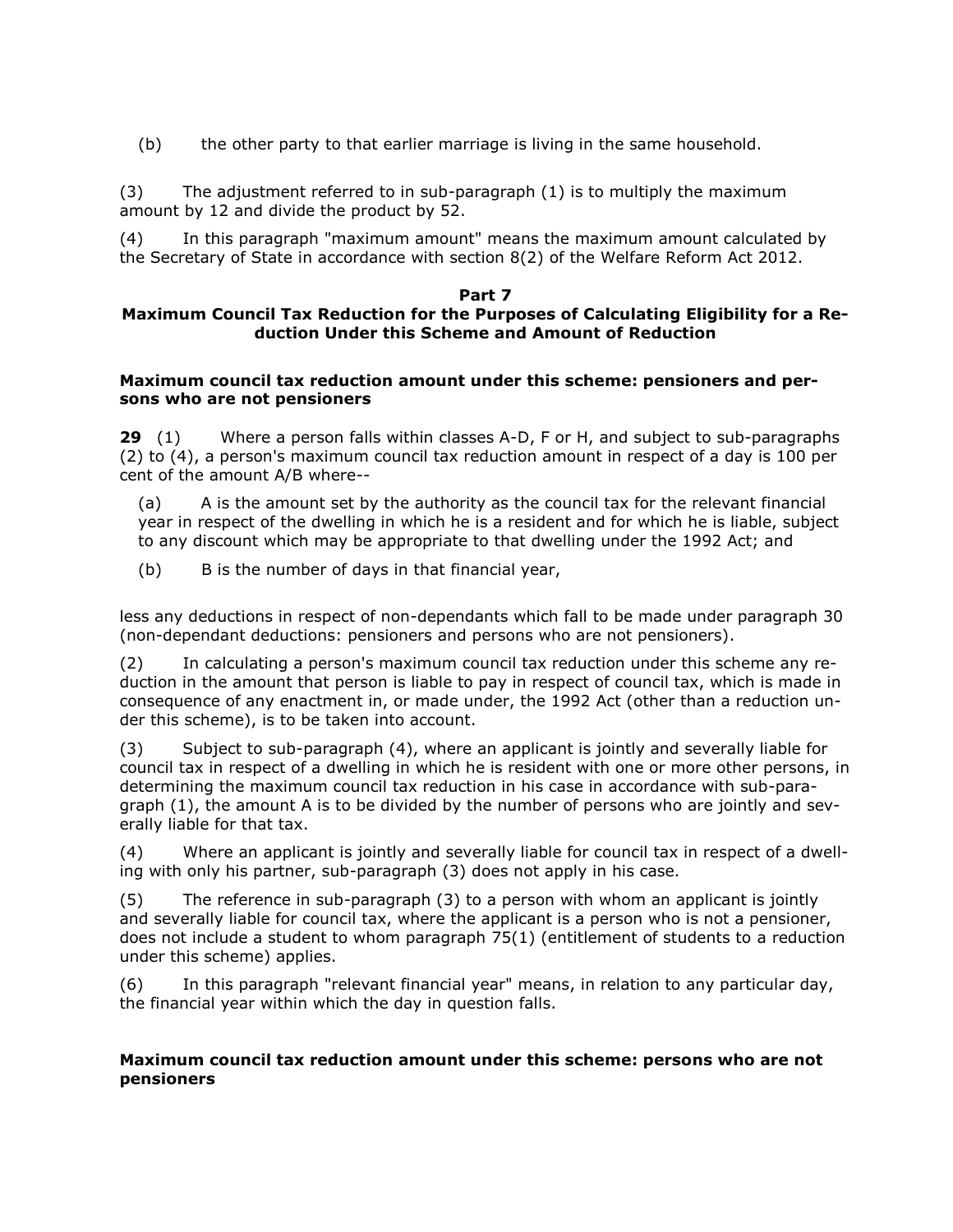**29A** (1) Where a person falls within classes E or G, and subject to sub-paragraphs (2) to (4), a person's maximum council tax reduction amount in respect of a day is 80 per cent of the amount A/B where--

(a) A is the amount set by the authority as the council tax for the relevant financial year in respect of the dwelling in which he is a resident and for which he is liable, subject to any discount which may be appropriate to that dwelling under the 1992 Act; and

(b) B is the number of days in that financial year,

less any deductions in respect of non-dependants which fall to be made under paragraph 30 (non-dependant deductions: pensioners and persons who are not pensioners).

(2) In calculating a person's maximum council tax reduction under this scheme any reduction in the amount that person is liable to pay in respect of council tax, which is made in consequence of any enactment in, or made under, the 1992 Act (other than a reduction under this scheme), is to be taken into account.

(3) Subject to sub-paragraph (4), where an applicant is jointly and severally liable for council tax in respect of a dwelling in which he is resident with one or more other persons, in determining the maximum council tax reduction in his case in accordance with sub-paragraph (1), the amount A is to be divided by the number of persons who are jointly and severally liable for that tax.

(4) Where an applicant is jointly and severally liable for council tax in respect of a dwelling with only his partner, sub-paragraph (3) does not apply in his case.

(5) The reference in sub-paragraph (3) to a person with whom an applicant is jointly and severally liable for council tax, where the applicant is a person who is not a pensioner, does not include a student to whom paragraph 75(1) (entitlement of students to a reduction under this scheme) applies.

(6) In this paragraph "relevant financial year" means, in relation to any particular day, the financial year within which the day in question falls.

### **Non-dependant deductions: pensioners and persons who are not pensioners**

**30** (1) Subject to the following provisions of this paragraph, the non-dependant deductions in respect of a day referred to in paragraph 29 are--

(a) in respect of a non-dependant aged 18 or over in remunerative work, £12.20  $\times$ 1/7;

(b) in respect of a non-dependant aged 18 or over to whom paragraph (a) does not apply, £4.00 x 1/7.

 $(2)$  In the case of a non-dependant aged 18 or over to whom sub-paragraph  $(1)(a)$  applies, where it is shown to the appropriate authority that his normal gross weekly income is- -

(a) less than  $£207.70$ , the deduction to be made under this paragraph is that specified in sub-paragraph (1)(b);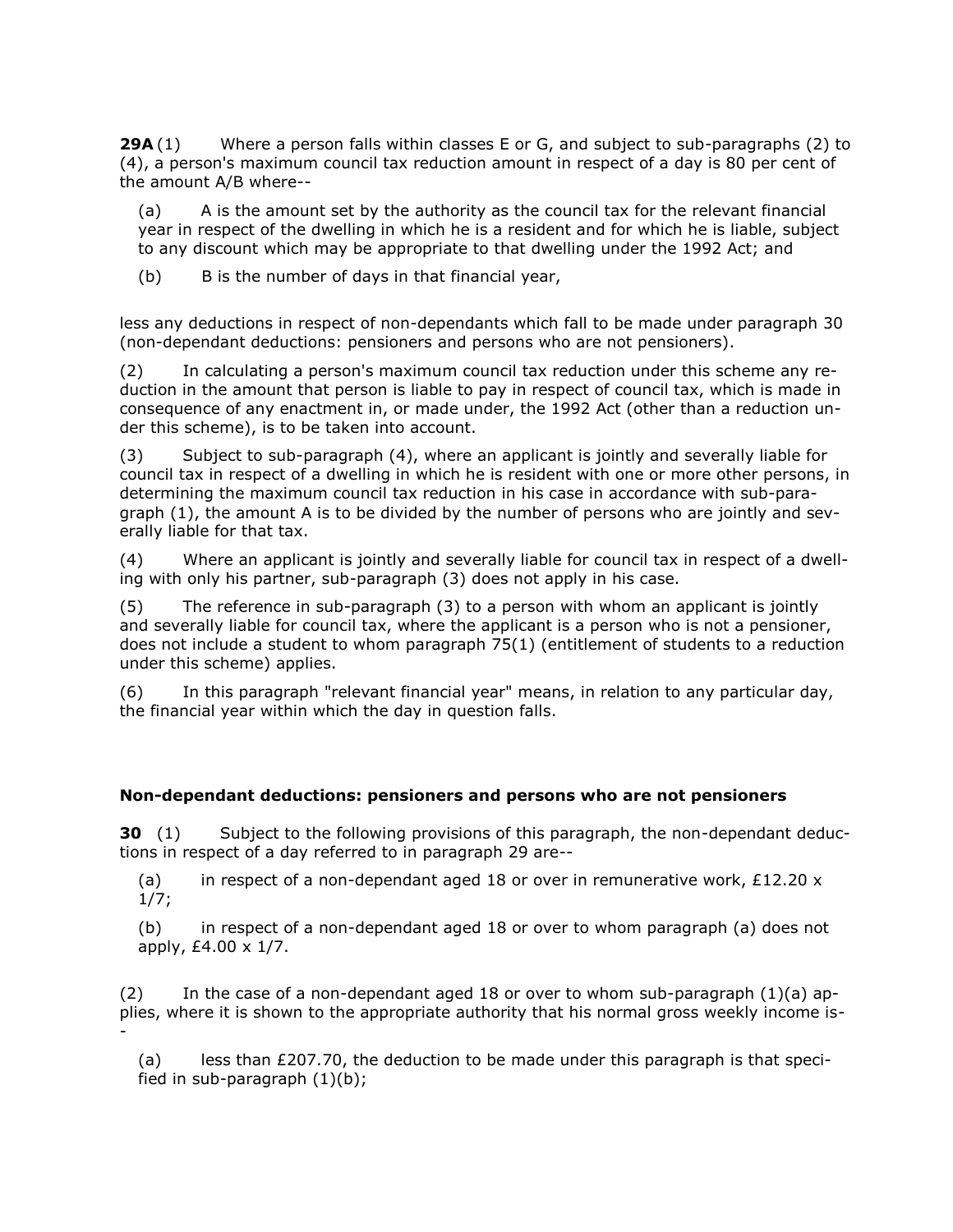(b) not less than £207.70 but less than £360.10, the deduction to be made under this paragraph is £8.10;

(c) not less than  $£360.10$  but less than  $£447.40$ , the deduction to be made under this paragraph is £10.20.

(3) Only one deduction is to be made under this paragraph in respect of a couple or, as the case may be, members of a polygamous marriage (other than where there is an award of universal credit) and, where, but for this paragraph, the amount that would fall to be deducted in respect of one member of a couple or polygamous marriage is higher than the amount (if any) that would fall to be deducted in respect of the other, or any other, member, the higher amount is to be deducted.

(4) In applying the provisions of sub-paragraph (2) in the case of a couple or, as the case may be, a polygamous marriage, regard must be had, for the purpose of that sub-paragraph, to the couple's or, as the case may be, all members of the polygamous marriage's joint weekly gross income.

(5) Where in respect of a day--

(a) a person is a resident in a dwelling but is not himself liable for council tax in respect of that dwelling and that day;

(b) other residents in that dwelling (the liable persons) have joint and several liability for council tax in respect of that dwelling and that day otherwise than by virtue of section 9 of the 1992 Act (liability of spouses and civil partners); and

(c) the person to whom paragraph (a) refers is a non-dependant of two or more of the liable persons,

the deduction in respect of that non-dependant must be apportioned equally between those liable persons.

(6) No deduction is to be made in respect of any non-dependants occupying an applicant's dwelling if the applicant or his partner is--

(a) blind or treated as blind by virtue of paragraph 10 of Schedule 3 (additional condition for the disability premium); or

(b) receiving in respect of himself--

(i) attendance allowance, or would be receiving that allowance but for--

(aa) a suspension of benefit in accordance with regulations under section 113(2) of the SSCBA; or

(bb) an abatement as a result of hospitalisation; or

(ii) the care component of the disability living allowance, or would be receiving that component but for--

(aa) a suspension of benefit in accordance with regulations under section 113(2) of the SSCBA; or

(bb) an abatement as a result of hospitalisation; or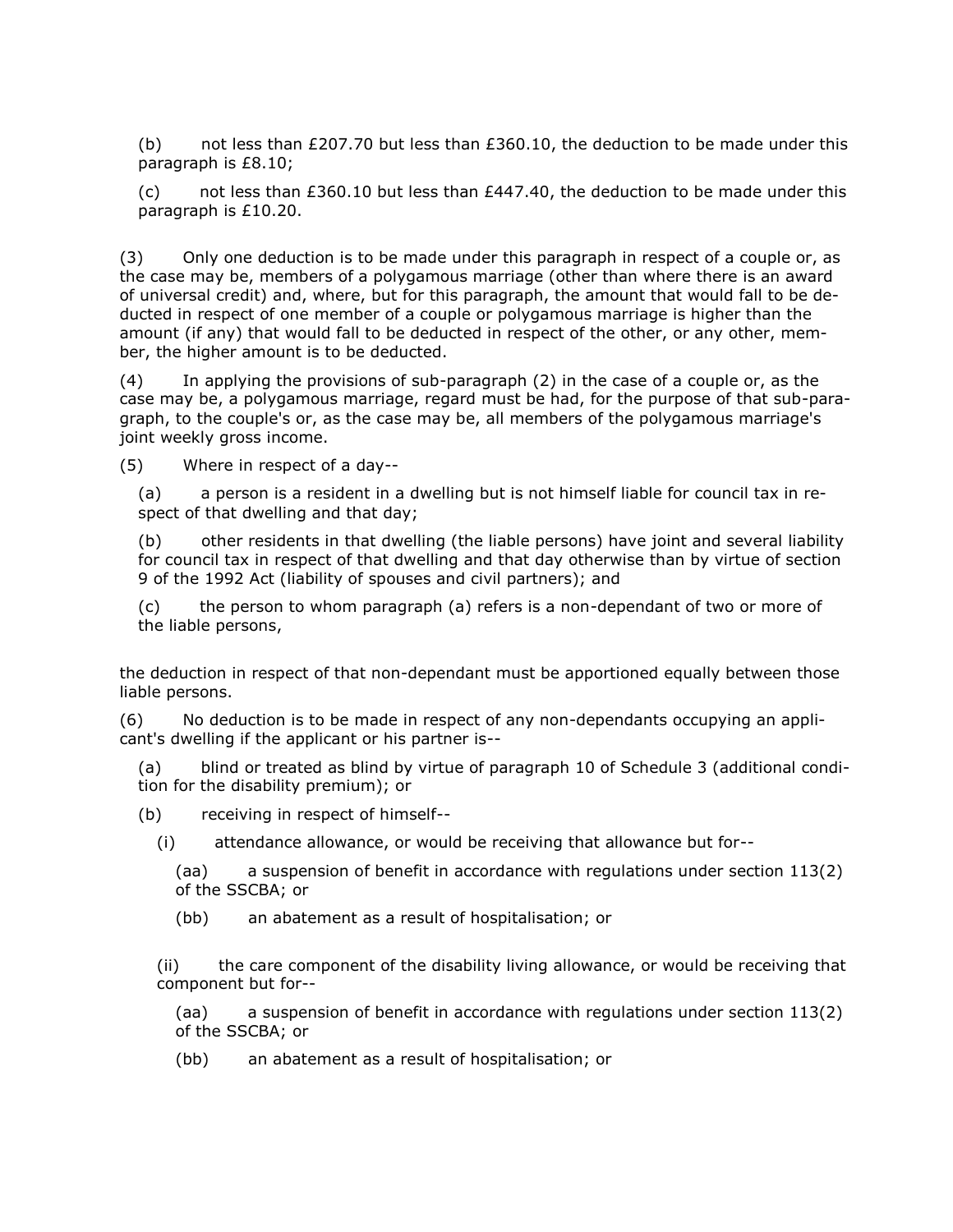(iii) the daily living component of personal independence payment, or would be receiving that allowance but for a suspension of benefit in accordance with regulations under section 86 of the Welfare Reform Act 2012 (hospital in-patients); or

(iv) an AFIP, or would be receiving that payment but for a suspension of it in accordance with any terms of the armed and reserve forces compensation scheme which allows for a suspension because a person is undergoing medical treatment in a hospital or similar institution.

(7) No deduction is to be made in respect of a non-dependant if--

(a) although he resides with the applicant, it appears to the authority that his normal home is elsewhere; or

(b) he is in receipt of a training allowance paid in connection with youth training established under section 2 of the Employment and Training Act 1973 or section 2 of the Enterprise and New Towns (Scotland) Act 1990; or

(c) he is a full-time student within the meaning of Part 11 (students); or

(d) he is not residing with the applicant because he has been a patient for a period in excess of 52 weeks, and for these purposes--

(i) "patient" has the meaning given in paragraph 19(6), and

(ii) where a person has been a patient for two or more distinct periods separated by one or more intervals each not exceeding 28 days, he is to be treated as having been a patient continuously for a period equal in duration to the total of those distinct periods.

(e) he is not residing with the applicant because he is a member of the regular forces or the reserve forces (within the meaning of section 374 of the Armed Forces Act 2006) who is absent, while on operations, from the dwelling usually occupied as their home.

(8) No deduction is to be made in respect of a non-dependant--

(a) who is on income support, state pension credit, an income-based jobseeker's allowance or an income-related employment and support allowance;

(b) to whom Schedule 1 to the 1992 Act applies (persons disregarded for purposes of discount) but this paragraph does not apply to a non-dependant who is a student to whom paragraph 4 of that Schedule refers; or

(c) who is entitled to an award of universal credit where the award is calculated on the basis that the person does not have any earned income.

(9) In the application of sub-paragraph (2) there is to be disregarded from the non-dependant's weekly gross income--

(a) any attendance allowance, disability living allowance, personal independence payment or an AFIP received by him;

(b) any payment made under or by the Trusts, the Fund, the Eileen Trust, MFET Limited, the Skipton Fund, the Caxton Foundation the Scottish Infected Blood Support Scheme, and approved blood scheme, the London Emergencies Trust, the We Love Manchester Emergency Fund or the Independent Living Fund (2006) which, had his income fallen to be calculated under paragraph 54 (calculation of income other than earnings: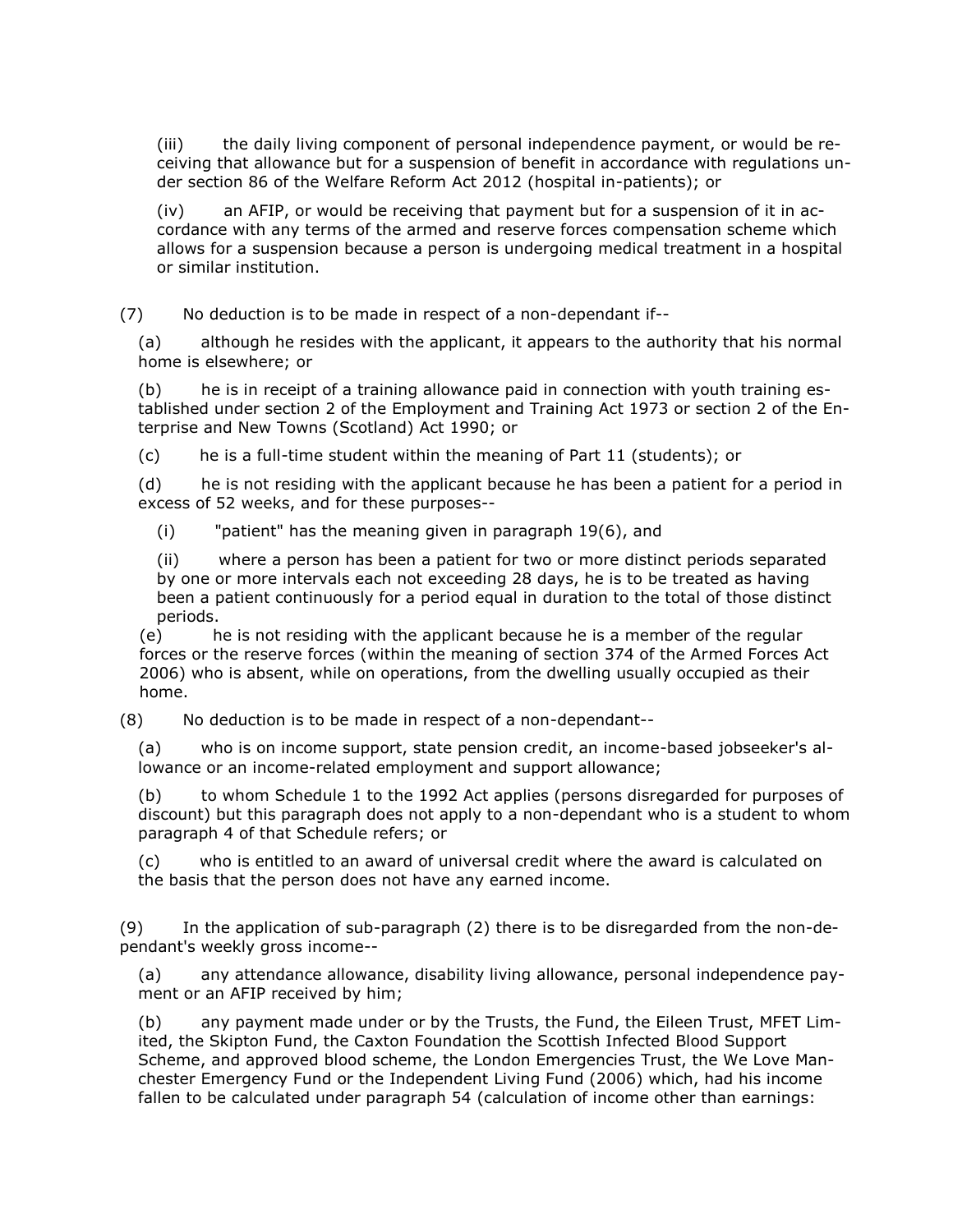persons who are not pensioners), would have been disregarded under paragraph 28 of Schedule 8 (income in kind); and

(c) any payment which, had his income fallen to be calculated under paragraph 54, would have been disregarded under paragraph 41 of Schedule 8 (payments made under certain trusts and certain other payments).

(10) For the purposes of sub-paragraph (8), "earned income" has the meaning given in regulation 52 of the Universal Credit Regulations 2013(**a**).

#### **Part 8**

## **Alternative Maximum Council Tax Reduction for the Purposes of Calculating Eligibility for a Reduction Under this Scheme and Amount of Reduction**

#### **Alternative maximum council tax reduction under this scheme: pensioners and persons who are not pensioners**

**31** (1) Subject to sub-paragraphs (2) and (3), the alternative maximum council tax reduction in respect of a day where the conditions set out in paragraph 15 (alternative maximum council tax reduction: pensioners) or 18 (alternative maximum council tax reduction: persons who are not pensioners) are fulfilled, is the amount determined in accordance with Schedule 4 (amount of alternative council tax reduction).

(2) Subject to sub-paragraph (3), where an applicant is jointly and severally liable for council tax in respect of a dwelling in which he is resident with one or more other persons, in determining the alternative maximum council tax reduction in his case, the amount determined in accordance with Schedule 4 must be divided by the number of persons who are jointly and severally liable for that tax.

(3) Where an applicant is jointly and severally liable for council tax in respect of a dwelling with only his partner, solely by virtue of section 9 of the 1992 Act (liability of spouses and civil partners), sub-paragraph (2) does not apply in his case.

#### **Part 9 Amount of Reduction Under this Scheme**

### **Amount of reduction under this scheme: Classes A to H**

**32** (1) Where a person is entitled to a reduction under this scheme in respect of a day, the amount of the reduction to which he is entitled is as follows.

(2) Where the person is within class A D or E, that amount is the amount which is the maximum council tax reduction in respect of the day in the applicant's case.

(3) Where the person is within class B, F or G, that amount is the amount found by deducting amount B from amount A, where "amount A" and "amount B" have the meanings given in paragraph 14(f) or 17(f), as the case may be.

(4) Where the person is within class C or H, that amount is the amount which is the alternative maximum council tax reduction in respect of the day in the applicant's case.

(5) Sub-paragraph (6) applies where both--

- (a) sub-paragraph (2) or sub-paragraph (3), and
- (b) sub-paragraph (4),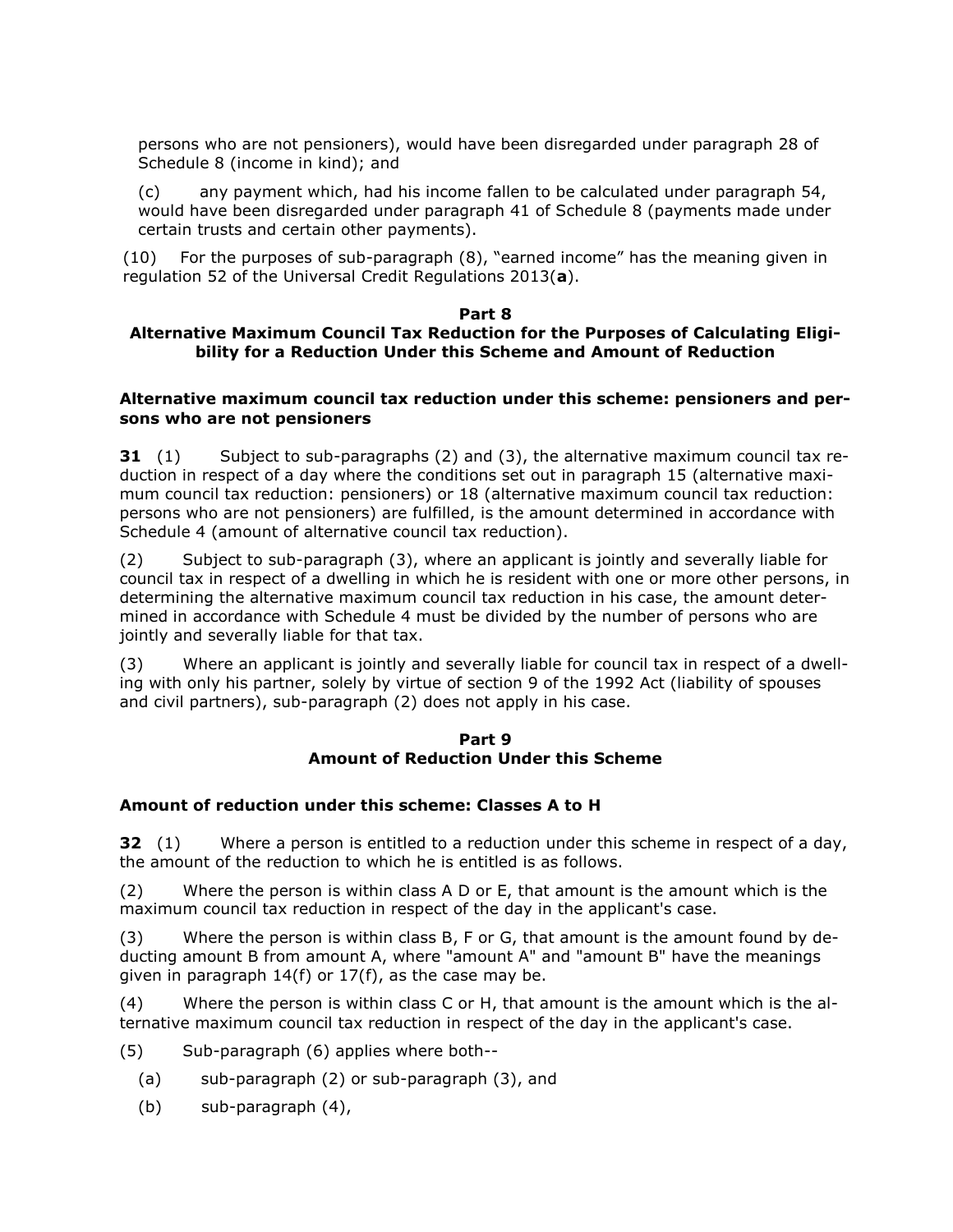apply to a person.

(6) The amount of the reduction to which the person is entitled is whichever is the greater of--

- (a) the amount of the reduction given by sub-paragraph (2) or sub-paragraph (3), as the case may be, and
- (b) the amount of the reduction given by sub-paragraph (4).

#### **Part 10 Income and Capital for the Purposes of Calculating Eligibility for a Reduction Under this Scheme and Amount of Reduction**

**Chapter 1 Income and Capital: General**

# **Calculation of income and capital: applicant's family and polygamous marriages**

**33** (1) The income and capital of--

- (a) an applicant; and
- (b) any partner of that applicant,

is to be calculated in accordance with the provisions of this Part.

(2) The income and capital of any partner of the applicant is to be treated as income and capital of the applicant, and in this Part any reference to the applicant applies equally to any partner of that applicant.

(3) Except where paragraph 37 applies, where an applicant or the partner of an applicant is married polygamously to two or more members of his household--

(a) the applicant must be treated as possessing capital and income belonging to each such member; and

(b) the income and capital of that member is to be calculated in accordance with the following provisions of this Part in like manner as for the applicant.

### **Circumstances in which income and capital of non-dependant is to be treated as applicant's**

**34** (1) Sub-paragraph (2) applies where it appears to the authority that a non-dependant and an applicant have entered into arrangements in order to take advantage of this scheme and the non-dependant has more income and capital than the applicant.

- (2) Except where--
	- (a) the applicant is a pensioner and is on a guarantee credit, or

(b) the applicant is not a pensioner and is on income support, an income-based jobseeker's allowance or an income-related employment and support allowance,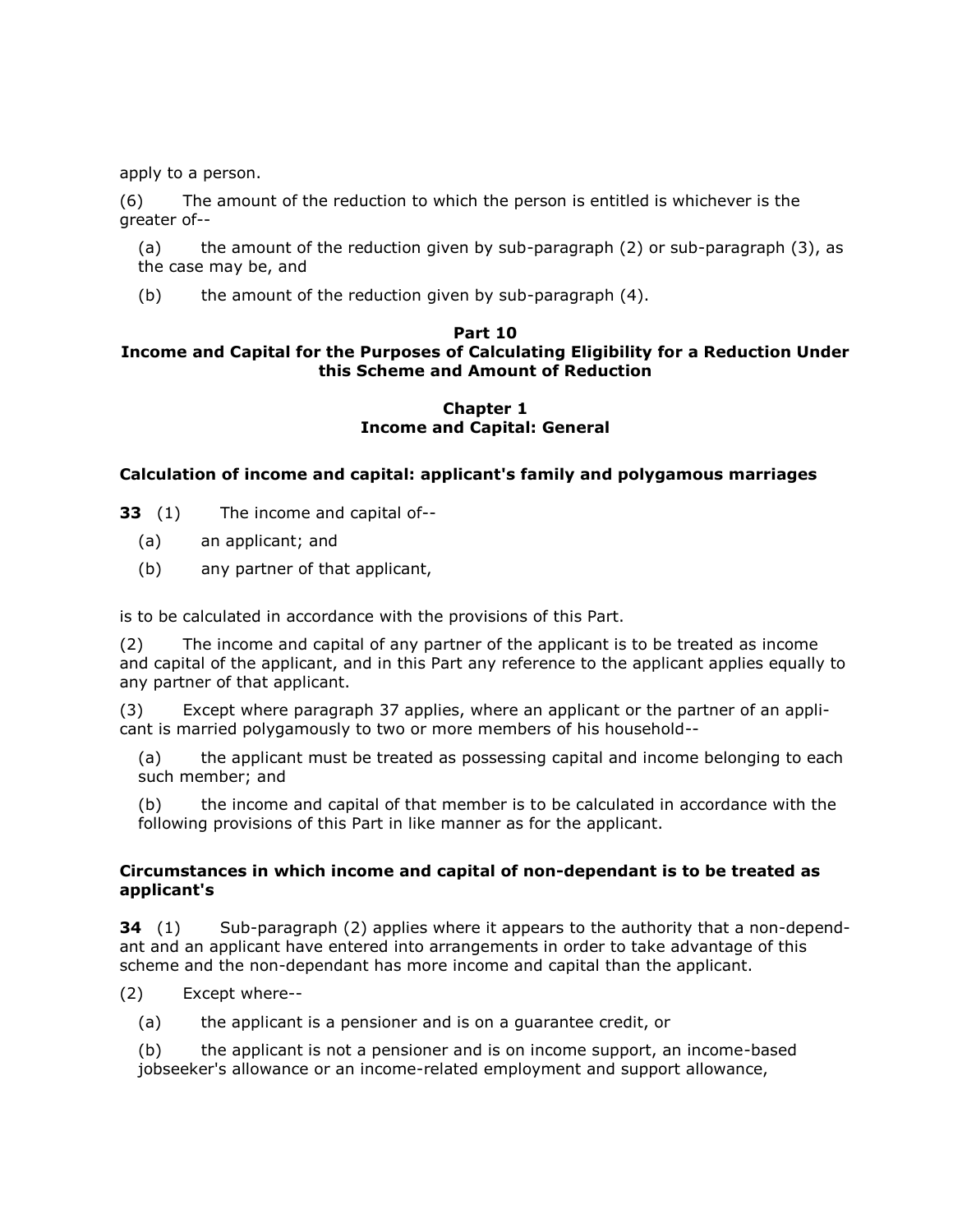the authority must treat the applicant as possessing income and capital belonging to that non-dependant and, in such a case, any income and capital which the applicant does possess is to be disregarded.

(3) Where an applicant is treated as possessing income and capital belonging to a nondependant under sub-paragraph (2) the income and capital of that non-dependant must be calculated in accordance with the following provisions of this Part in like manner as for the applicant and, except where the context otherwise requires, any reference to the "applicant" is to be construed for the purposes of this Part as if it were a reference to that non-dependant.

#### **Chapter 2 Income and Capital: Pensioners in Receipt of Guarantee Credit or Savings Credit**

## **Applicant in receipt of guarantee credit: pensioners**

**35** In the case of an applicant who is a pensioner and who is in receipt, or whose partner is in receipt, of a guarantee credit, the whole of his capital and income must be disregarded.

### **Calculation of applicant's income and capital in savings credit only cases: pensioners**

**36** (1) In determining the income and capital of an applicant who is a pensioner and who has, or whose partner has, an award of state pension credit comprising only the savings credit, subject to the following provisions of this paragraph, the authority must use the calculation or estimate of the applicant's or as the case may be, the applicant's partner's income and capital made by the Secretary of State for the purpose of determining the award of state pension credit.

(2) Where the calculation or estimate provided by the Secretary of State includes the amount taken into account in that determination in respect of net income, the authority may only adjust that amount so far as necessary to take into account--

(a) the amount of any savings credit payable;

(b) in respect of any dependent children of the applicant, child care charges taken into account under paragraph  $57(1)(c)$  (calculation of income on a weekly basis);

(c) the higher amount disregarded under this scheme in respect of--

(i) lone parent's earnings; or

(ii) payments of maintenance, whether under a court order or not, which is made or due to be made by--

(aa) the applicant's former partner, or the applicant's partner's former partner; or

(bb) the parent of a child or young person where that child or young person is a member of the applicant's family except where that parent is the applicant or the applicant's partner;

(d) any amount to be disregarded by virtue of paragraph  $10(1)$  of Schedule 5 (sums disregarded from applicant's earnings: pensioners);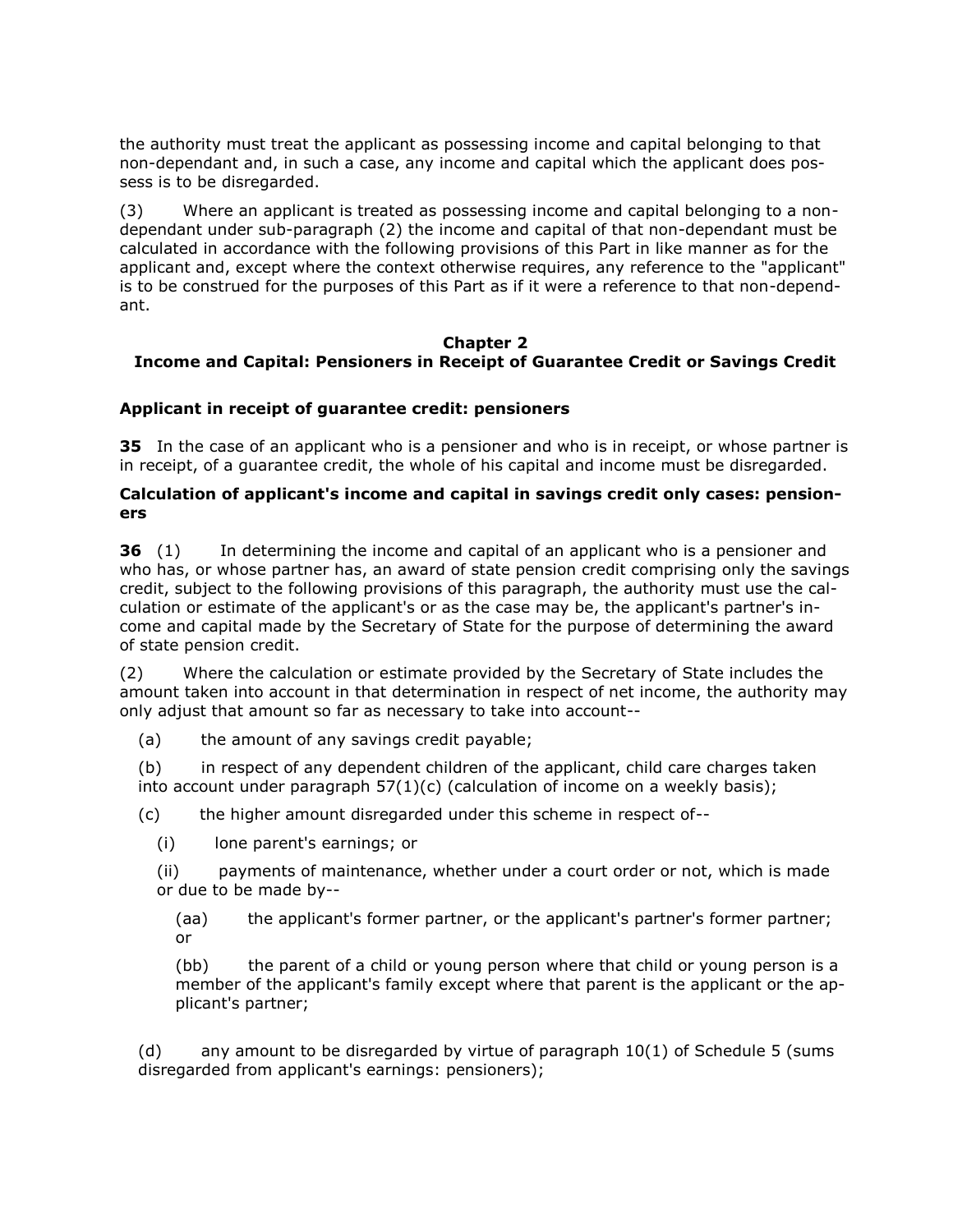(e) the income and capital of any partner of the applicant who is treated as a member of the applicant's household under paragraph 8, to the extent that it is not taken into account in determining the net income of the person claiming state pension credit;

(f) paragraph 34 (circumstances in which capital and income of a non-dependant is to be treated as applicant's), if the authority determines that that provision applies in the applicant's case;

(g) such further reduction (if any) as the authority thinks fit under section  $13A(1)(c)$ of the 1992 Act (power of billing authority to reduce amount of council tax payable);

(h) any amount to be disregarded by virtue of paragraph 6 of Schedule 5 (exempt work).

(3) Paragraphs 39 to 46 (calculation of income: pensioners) and 57 to 61 (calculation of income: pensioners and persons who are not pensioners) do not apply to the amount of the net income to be taken into account under sub-paragraph (1), but do apply (so far as relevant) for the purpose of determining any adjustments to that amount which the authority makes under sub-paragraph (2).

(4) If sub-paragraph (5) applies, the authority must calculate the applicant's capital in accordance with paragraphs 63, 65 to 68 and 70 (calculation of capital: pensioners).

(5) This sub-paragraph applies if--

(a) the Secretary of State notifies the authority that the applicant's capital has been determined as being £16,000 or less or the authority determines his capital as being £16,000 or less;

(b) subsequent to that determination the applicant's capital rises to more than £16,000; and

(c) the increase occurs whilst there is in force an assessed income period within the meaning of sections 6 and 9 of the State Pension Credit Act 2002.

# **Chapter 3 Income and Capital Where there is an Award of Universal Credit**

#### **Calculation of income and capital: persons who are not pensioners who have an award of universal credit**

**37** (1) In determining the income of an applicant--

- (a) who has, or
- (b) who (jointly with his partner) has,

an award of universal credit the authority must, subject to the following provisions of this paragraph, use the calculation or estimate of the amount of the income of the applicant, or the applicant and his partner jointly (as the case may be), made by the Secretary of State for the purpose of determining the award of universal credit.

(2) The authority must adjust the amount of the income referred to in sub-paragraph (1) by multiplying the amount by 12 and dividing the product by 52.

(3) The authority may only adjust the amount of the income as adjusted in accordance with sub-paragraph (2) so far as necessary to take into account--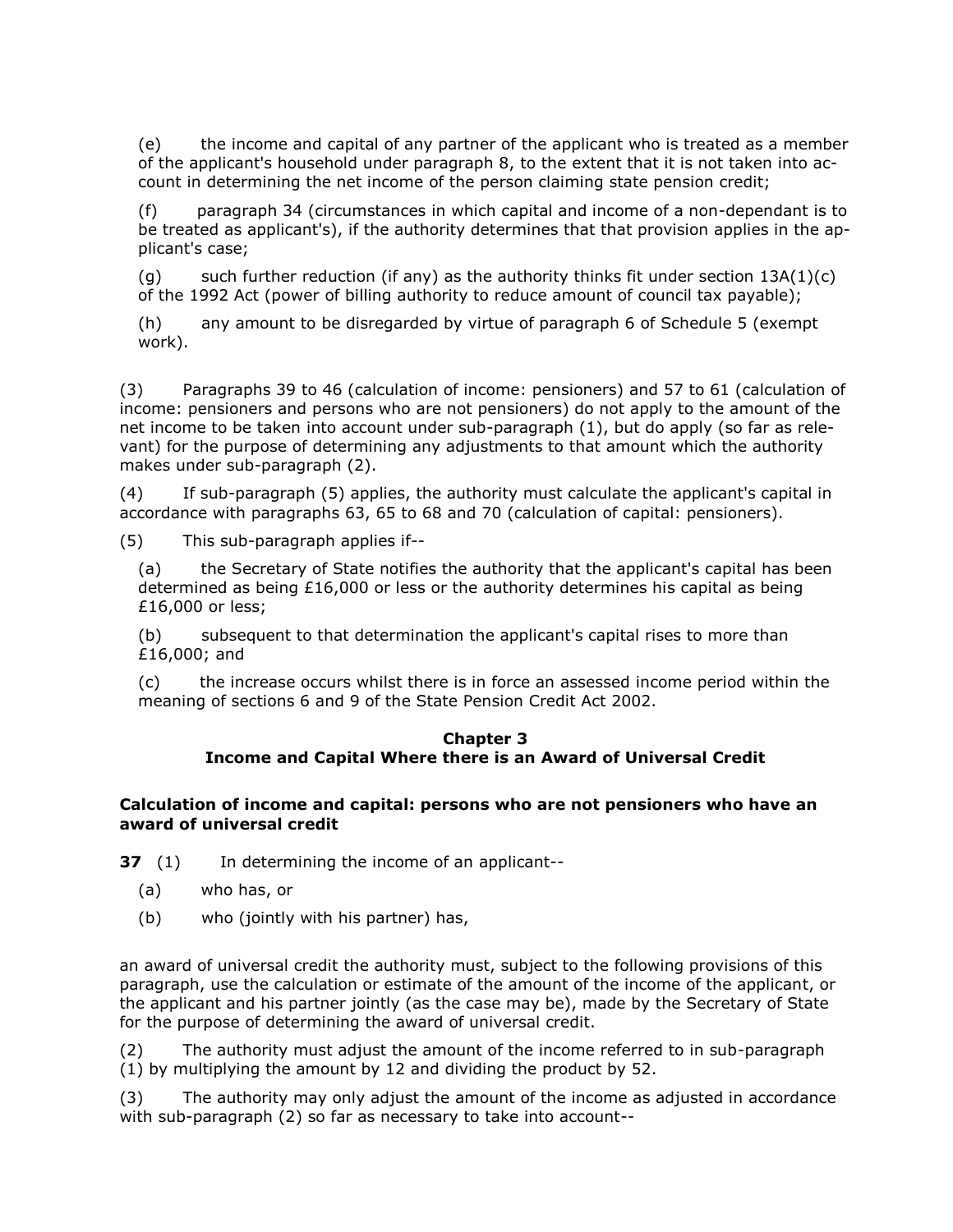- (a) any sum to be disregarded under Schedule 7 of this scheme (sums to be disregarded in the calculation of earnings: persons who are not pensioners);
- (b) any sum to be disregarded under Schedule 8 of this scheme (sums to be disregarded in the calculation of income other than earnings: persons who are not pensioners);

(c) paragraph 34 (circumstances in which income and capital of non-dependant is to be treated as applicant's), if the authority determines that the provision applies in the applicant's case;

(d) such further reduction (if any) as the authority thinks fit under section  $13A(1)(c)$ of the 1992 Act (power of billing authority to reduce amount of council tax payable).

(4) The amount for the award of universal credit to be taken into account for the purposes of sub-paragraph (3)(a) is to be determined by multiplying the amount of the award of universal credit by 12 and dividing the product by 52.

(5) Paragraph 34 (income and capital of non-dependant to be treated as applicant's) applies for the purpose of determining any adjustments which fall to be made to the figure for income under sub-paragraph (3).

- (6) In determining the capital of an applicant--
	- (a) who has, or
	- (b) who (jointly with his partner) has,

an award of universal credit, the authority must use the calculation or estimate of the capital of the applicant, or the applicant and his partner jointly (as the case may be), made by the Secretary of State for the purpose of determining the award of universal credit.

### **Chapter 4 Income: Other Pensioners**

### **Calculation of income and capital where state pension credit is not payable: pensioners**

**38** Where neither paragraph 35 (applicant in receipt of guarantee credit: pensioners) nor 36 (applicant in receipt of savings credit only: pensioners) applies in the applicant's case, his income and capital is to be calculated or estimated in accordance with paragraphs 39 to 46 and 57 to 62 (calculation of income) and Chapter 7 of this Part (calculation of capital).

### **Meaning of "income": pensioners**

**39** (1) For the purposes of classes A to C in this scheme, "income" means income of any of the following descriptions--

- (a) earnings;
- (b) working tax credit;
- (c) retirement pension income within the meaning of the State Pension Credit Act 2002;
- (d) income from annuity contracts (other than retirement pension income);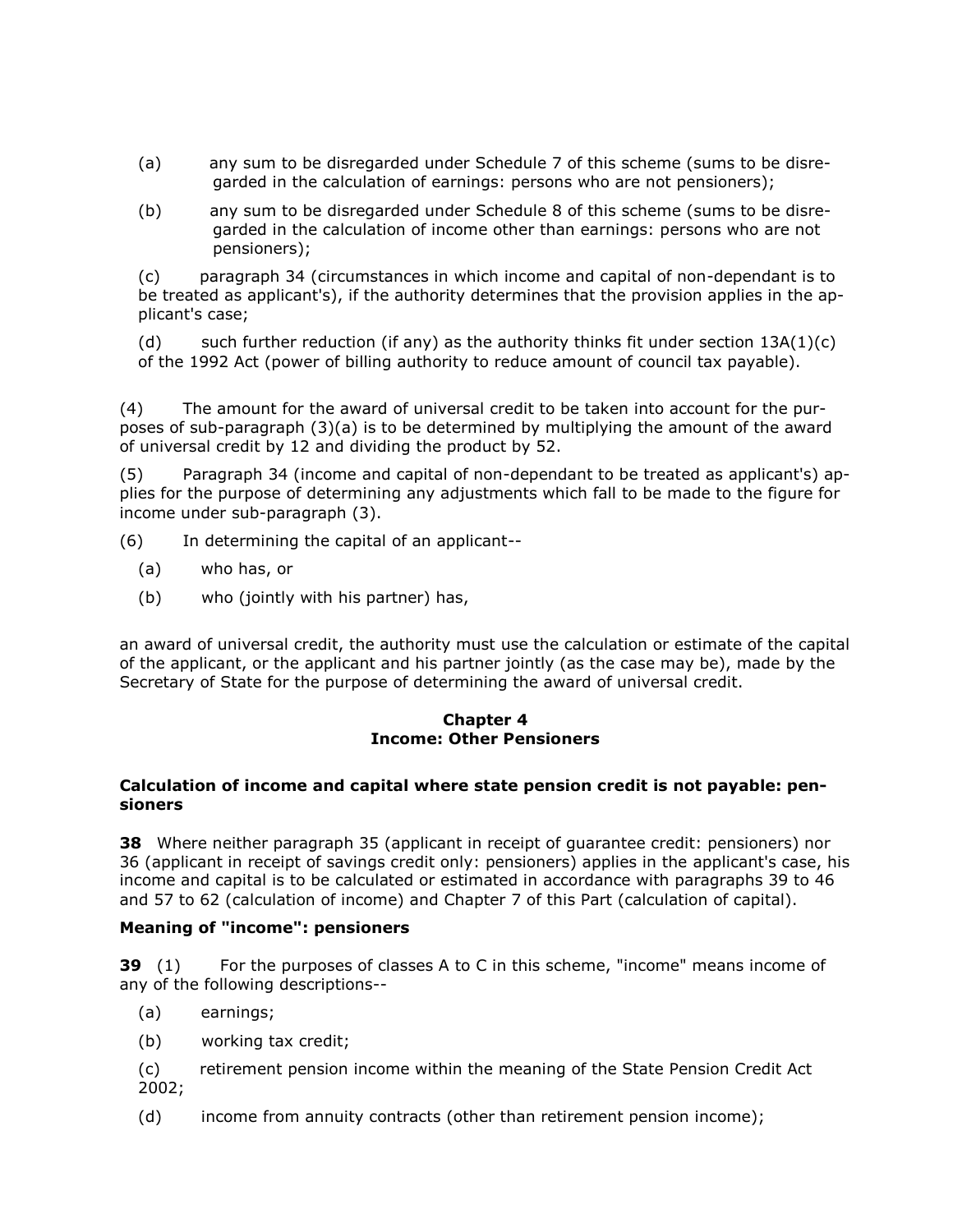(e) a war disablement pension or war widow's or widower's pension;

(f) a foreign war disablement pension or war widow's or widower's pension;

(g) a guaranteed income payment;

(h) a payment made under article  $29(1)(c)$  of the Armed Forces and Reserve Forces (Compensation Scheme) Order 2011, in any case where article 31(2)(c) applies;

(i) income from capital other than capital disregarded under Part 1 of Schedule 9;

(j) social security benefits, other than retirement pension income or any of the following benefits--

- (i) disability living allowance;
- (ii) personal independence payment;
- (iii) an AFIP;

(iv) attendance allowance payable under section 64 of the SSCBA (entitlement to attendance allowance);

(v) an increase of disablement pension under section 104 (increase for constant attendance) or 105 of that Act (increase for exceptionally severe disablement);

(vi) child benefit;

(vii) any guardian's allowance payable under section 77 of the SSCBA (guardian's allowance);

(viii) any increase for a dependant, other than the applicant's partner, payable in accordance with Part 4 of that Act (increases for dependants);

- $(ix)$  any--
	- (aa) social fund payment made under Part 8 of the SSCBA (the social fund), or
	- (bb) occasional assistance;

(x) Christmas bonus payable under Part 10 of that Act (Christmas bonus for pensioners);

- (xi) housing benefit;
- (xii) council tax benefit;
- (xiii) bereavement payment;
- (xiv) statutory sick pay;
- (xv) statutory maternity pay;
- (xvi) ordinary statutory paternity pay payable under Part 12ZA of the SSCBA;
- (xvii) additional statutory paternity pay payable under Part 12ZA of the SSCBA;

(xviii) statutory adoption pay payable under Part 12ZB of that Act (statutory adoption pay);

(xix) any benefit similar to those mentioned in the preceding provisions of this paragraph payable under legislation having effect in Northern Ireland;

(xx) carer's allowance supplement payable under section 81 of the Social Security (Scotland) Act 2018(**a**);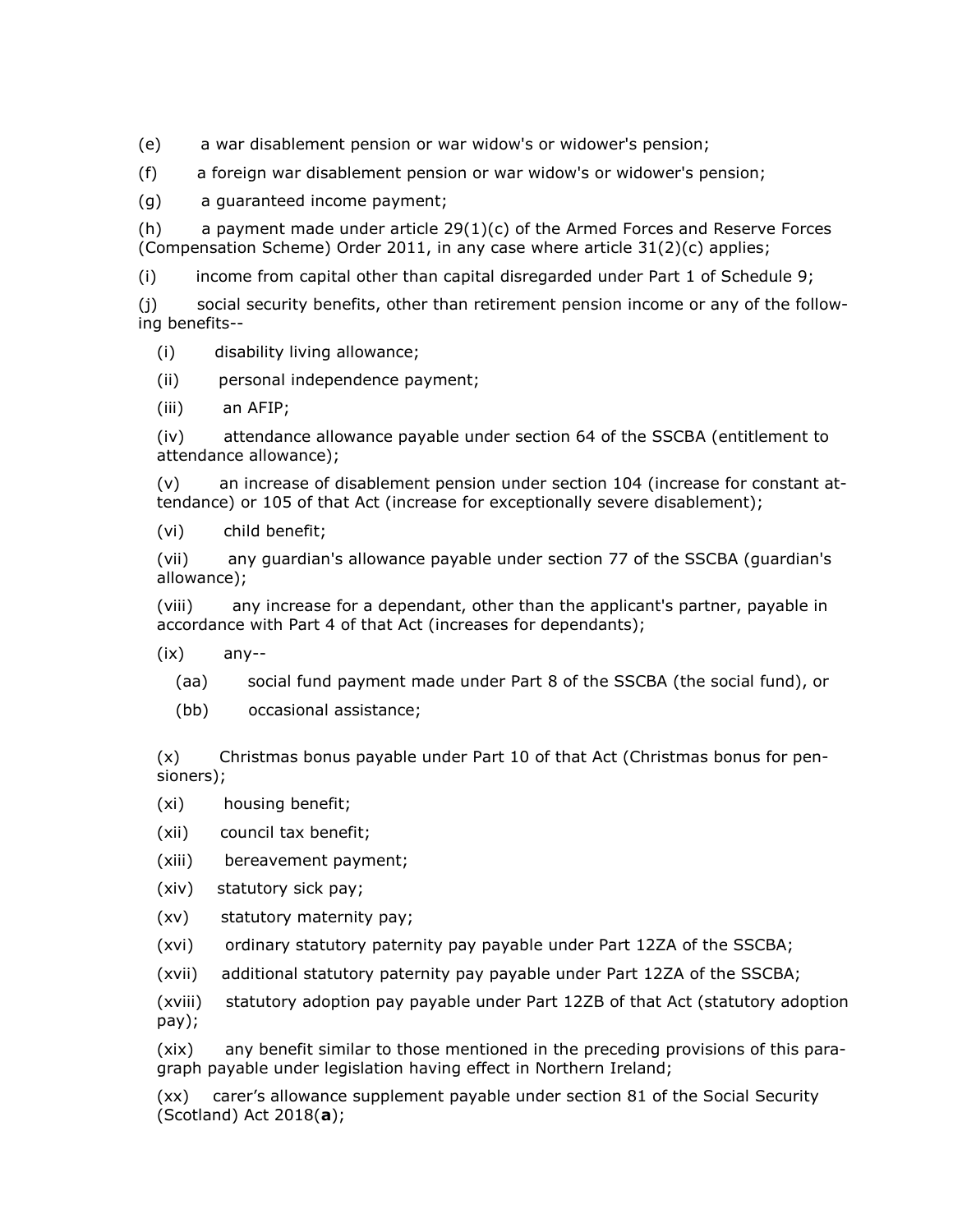(k) all foreign social security benefits which are similar to the social security benefits mentioned above;

(l) a payment made--

(i) under article 30 of the Naval, Military and Air Forces Etc (Disablement and Death) Service Pensions Order 2006 (award for children who have reached the child's age limit), in any case where article 30(1)(b) applies; or

(ii) under article 12(8) of that Order (unemployability allowances: children who have reached the child's age limit), in any case where sub-paragraph (b) of that article applies;

(m) a pension paid by a government to victims of National Socialist persecution;

(n) payments under a scheme made under the Pneumoconiosis etc (Worker's Compensation) Act 1979;

(o) payments made towards the maintenance of the applicant by his spouse, civil partner, former spouse or former civil partner or towards the maintenance of the applicant's partner by his spouse, civil partner, former spouse or former civil partner, including payments made--

- (i) under a court order;
- (ii) under an agreement for maintenance; or
- (iii) voluntarily;

(p) payments due from any person in respect of board and lodging accommodation provided by the applicant;

(q) royalties or other sums paid as a consideration for the use of, or the right to use, any copyright, design, patent or trade mark;

(r) any payment in respect of any--

(i) book registered under the Public Lending Right Scheme 1982; or

(ii) work made under any international public lending right scheme that is analogous to the Public Lending Right Scheme 1982;

(s) any payment, other than a payment ordered by a court or made in settlement of a claim, made by or on behalf of a former employer of a person on account of the early retirement of that person on grounds of ill-health or disability;

(t) any sum payable by way of pension out of money provided under--

- (i) the Civil List Act 1837,
- (ii) the Civil List Act 1937,
- (iii) the Civil List Act 1952,
- (iv) the Civil List Act 1972, or
- (v) the Civil List Act 1975;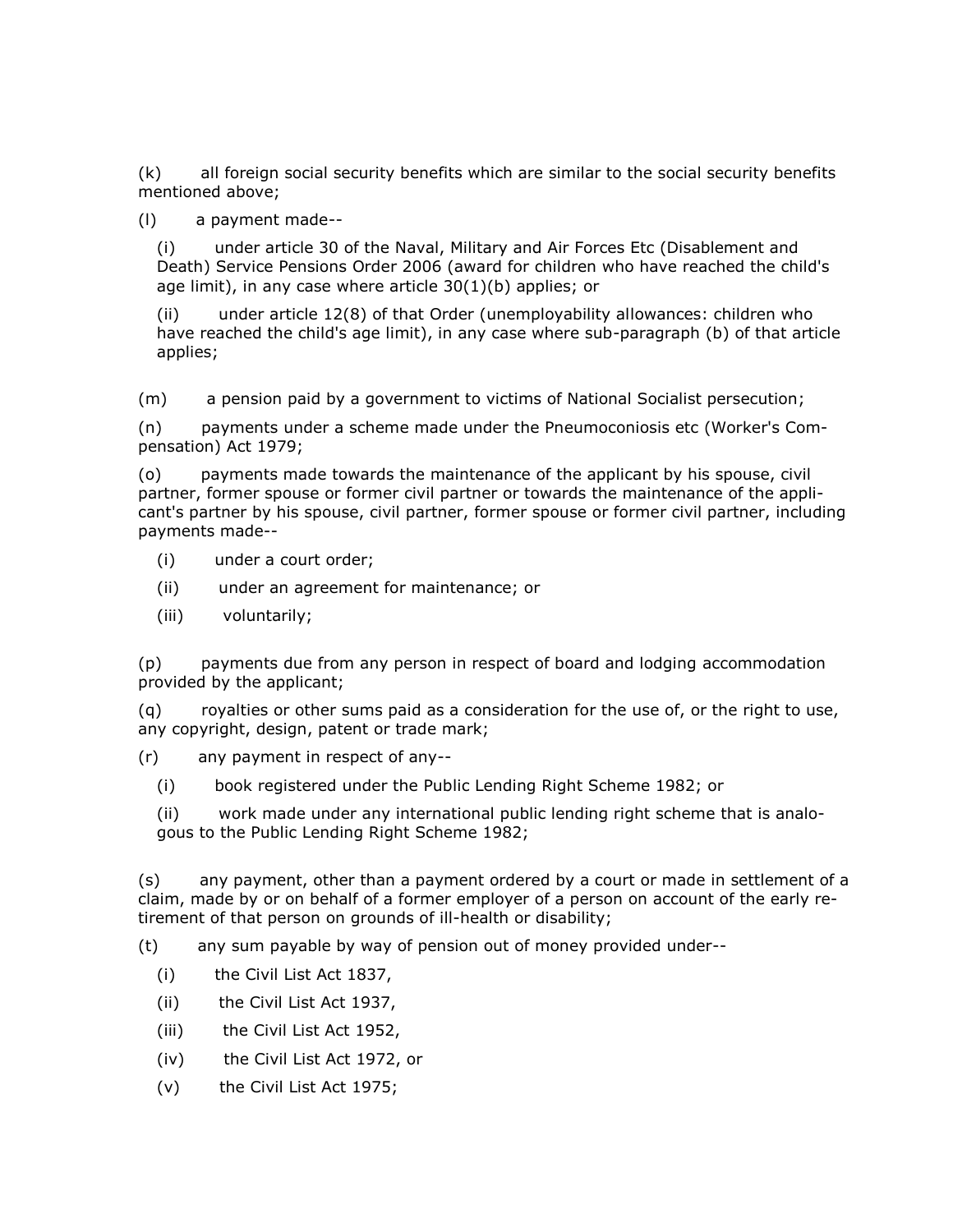(u) any income in lieu of that specified in paragraphs (a) to (r);

(v) any payment of rent made to an applicant who--

(i) owns the freehold or leasehold interest in any property or is a tenant of any property;

(ii) occupies part of the property; and

(iii) has an agreement with another person allowing that person to occupy that property on payment of rent;

(w) any payment made at regular intervals under an equity release scheme;

 $(x)$  PPF periodic payments within the meaning of section 17(1) of the State Pension Credit Act 2002.

(2) Where the payment of any social security benefit referred to in sub-paragraph (1) or retirement pension income to which section 16(1)(za) to (e) of the State Pension Credit Act 2002 applies(a), is subject to any deduction (other than an adjustment specified in sub-paragraph (4)) the amount to be taken into account under sub-paragraph (1) is to be the amount before the deduction is made.

(3) Where an award of any working tax credit or child tax credit is subject to a deduction by way of recovery of an overpayment of working tax credit or child tax credit which arose in a previous tax year the amount to be taken into account under sub-paragraph (1) is to be the amount of working tax credit or child tax credit awarded less the amount of that deduction.

(4) The adjustments specified in this sub-paragraph are those made in accordance with- -

(a) the Social Security (Overlapping Benefits) Regulations 1979;

(b) the Social Security (Hospital In-Patients) Regulations 1975;

(c) section 30DD or section 30E of the SSCBA (reductions in incapacity benefit in respect of pensions and councillor's allowances);

(d) section 3 of the Welfare Reform Act 2007 (deductions from contributory employment and support allowance in respect of pensions and councillor's allowances) and regulations made under it.

(e) section 14 of the Pensions Act 2014 (pension sharing: reduction in sharer's section 4 pension)(a);

(f) section 45B or 55B of the Social Security Contributions and Benefits Act 1992 (reduction in additional pension in category A retirement pension and shared additional pension: pension sharing)(b).

 $(5)$  In sub-paragraph  $(1)(w)$ , "equity release scheme" means a loan--

(a) made between a person ("the lender") and the applicant;

(b) by means of which a sum of money is advanced by the lender to the applicant by way of payments at regular intervals; and

(c) which is secured on a dwelling in which the applicant owns an estate or interest and which he occupies as his home.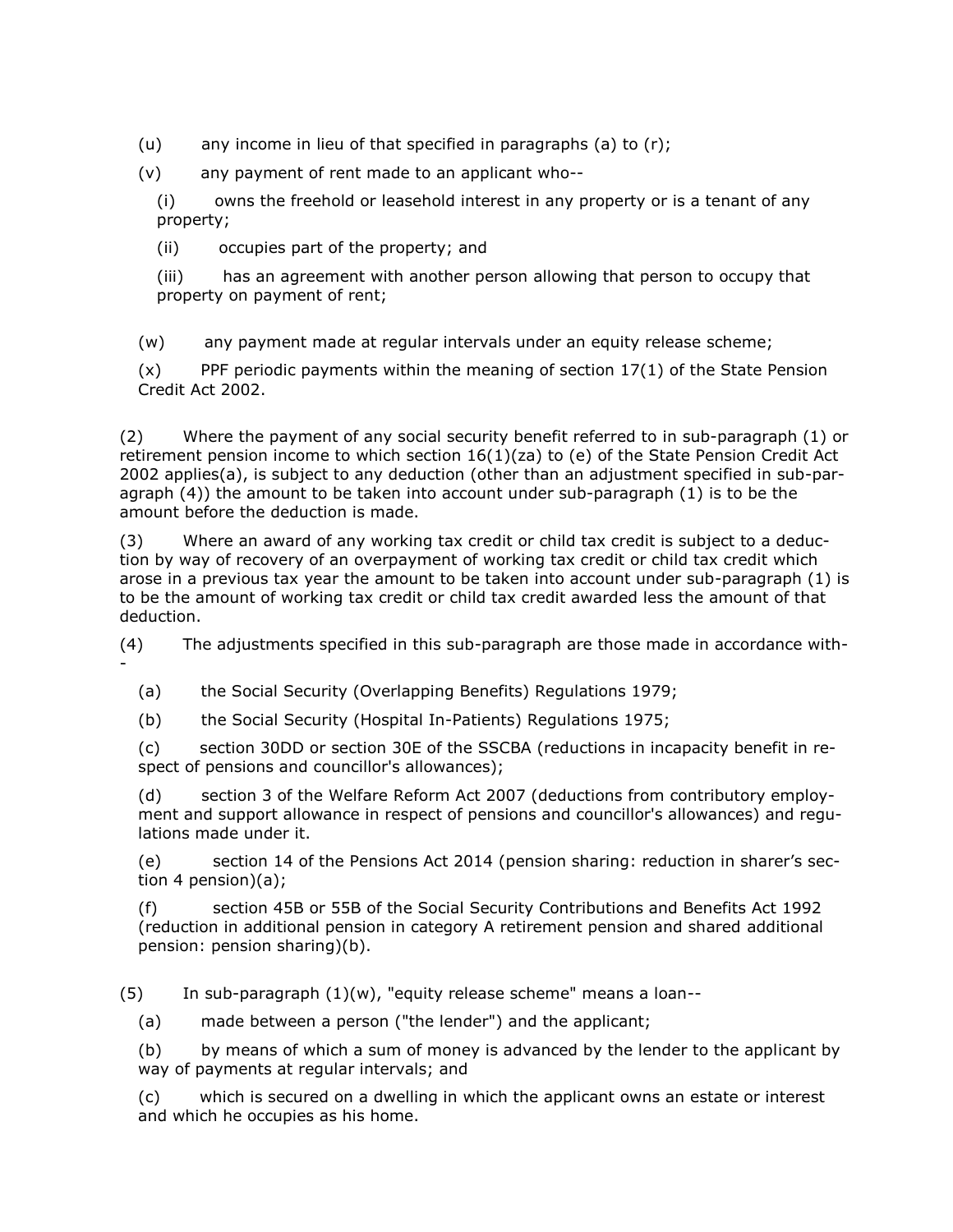### **Calculation of weekly income: pensioners**

**40** (1) Except in a case within sub-paragraph (2), (3A), (4A) or (5), for the purposes of calculating the weekly income of an applicant who is a pensioner, where the period in respect of which a payment is made--

(a) does not exceed a week, the whole of that payment is to be included in the applicant's weekly income;

(b) exceeds a week, the amount to be included in the applicant's weekly income is to be determined--

 $(i)$  in a case where that period is a month, by multiplying the amount of the payment by 12 and dividing the product by 52;

(ii) in a case where that period is three months, by multiplying the amount of the payment by 4 and dividing the product by 52;

(iii) in a case where that period is a year, by dividing the amount of the payment by 52;

(iv) in any other case, by multiplying the amount of the payment by 7 and dividing the product by the number of days in the period in respect of which it is made.

(2) Sub-paragraph (3) applies where--

(a) the applicant's regular pattern of work is such that he does not work the same hours every week; or

(b) the amount of the applicant's income fluctuates and has changed more than once.

(3) The weekly amount of that applicant's income is to be determined--

(a) if, in a case to which sub-paragraph  $(2)(a)$  applies, there is a recognised cycle of work, by reference to his average weekly income over the period of the complete cycle (including, where the cycle involves periods in which the applicant does no work, those periods but disregarding any other absences); or

(b) in any other case, on the basis of--

(i) the last two payments if those payments are one month or more apart;

(ii) the last four payments if the last two payments are less than one month apart; or

(iii) calculating or estimating such other payments as may, in the particular circumstances of the case, enable the applicant's average weekly income to be determined more accurately.

 (3A) Income calculated pursuant to sub-paragraphs (2) and (3) must be taken into account

(a) in the case of an application, on the date on which the application was made or treated

as made, and the first day of each reduction week thereafter;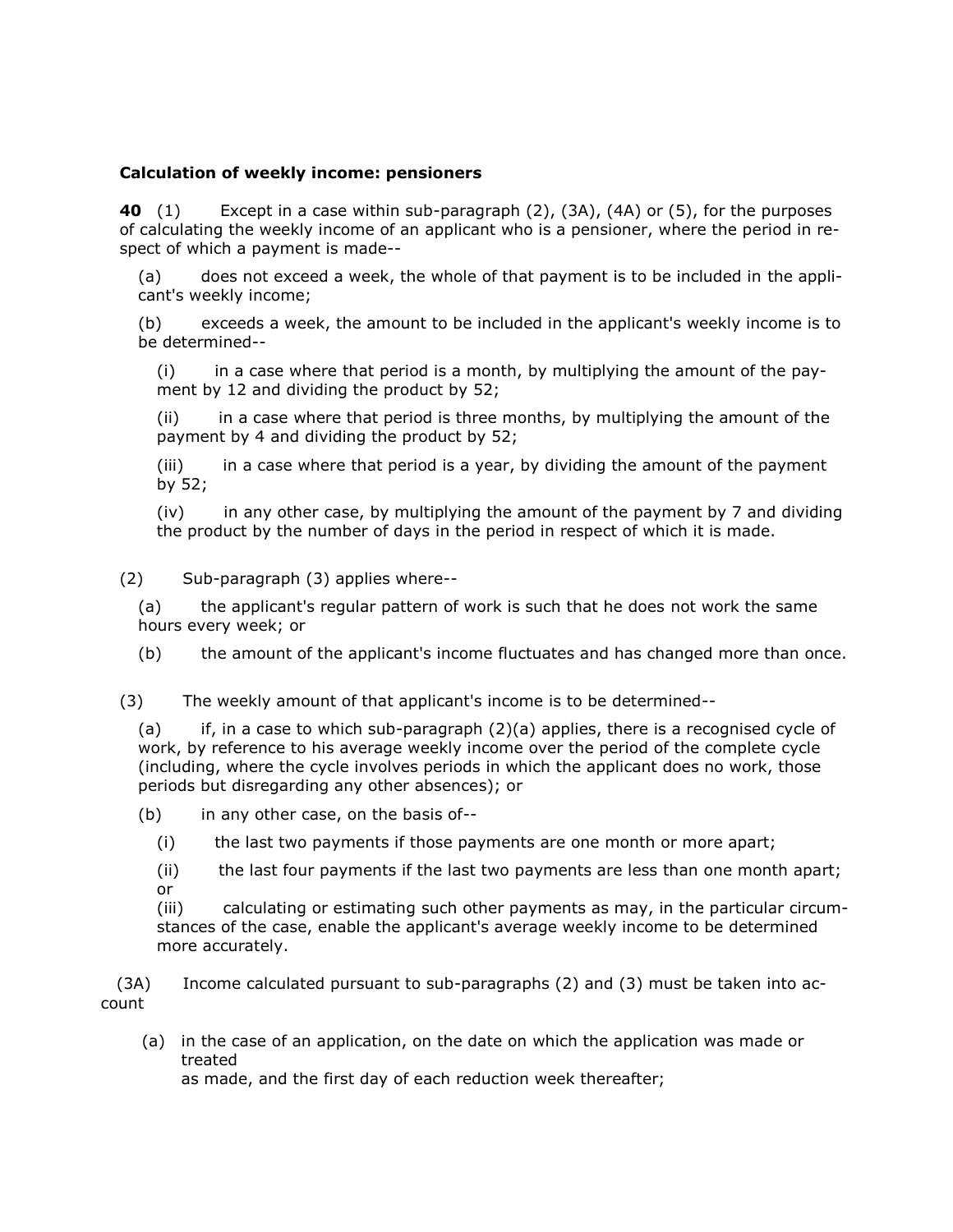- (b) in the case of an application or a reduction under a scheme where the applicant commences employment, the first day of the reduction week following the date the applicant commences that employment, and the first day of each reduction week thereafter; or
- (c) in the case of an application or a reduction under a scheme where the applicant's average weekly earnings from employment change, the first day of the reduction week following the date of the applicant's earnings from employment change so as to require recalculation under this paragraph, and the first day of each reduction week thereafter,

regardless of whether those earnings were actually received in that reduction week.

 $(4)$  For the purposes of sub-paragraph  $(3)(b)$  the last payments are the last payments before the date the application was made or treated as made.

(4A) An applicant's earnings from employment as an employed earner not calculated pursuant to sub-paragraphs (2) and (3) must be taken into account –

in the case of an application, on the date on which the application was made or treated

as made, and the first day of each reduction week thereafter;

in the case of an application or a reduction under a scheme where the applicant commences employment, the first day of the reduction week following the date the applicant commences that employment, and the first day of each reduction week thereafter; or

in the case of an application or a reduction under a scheme where the applicant's average weekly earnings from employment change, the first day of the reduction week following the date of the applicant's earnings from employment change so as to require recalculation under this paragraph, and the first day of each reduction week thereafter,

regardless of whether those earnings were actually received in that reduction week.

(5) If the applicant is entitled to receive a payment to which sub-paragraph (6) applies, the amount of that payment is to be treated as if made in respect of a period of a year.

(6) This sub-paragraph applies to--

(a) royalties or other sums paid as a consideration for the use of, or the right to use, any copyright, design, patent or trade mark;

- (b) any payment in respect of any--
	- (i) book registered under the Public Lending Right Scheme 1982; or

(ii) work made under any international public lending right scheme that is analogous to the Public Lending Right Scheme 1982; and

(c) any payment which is made on an occasional basis.

(7) The period under which any benefit under the benefit Acts is to be taken into account is to be the period in respect of which that benefit is payable.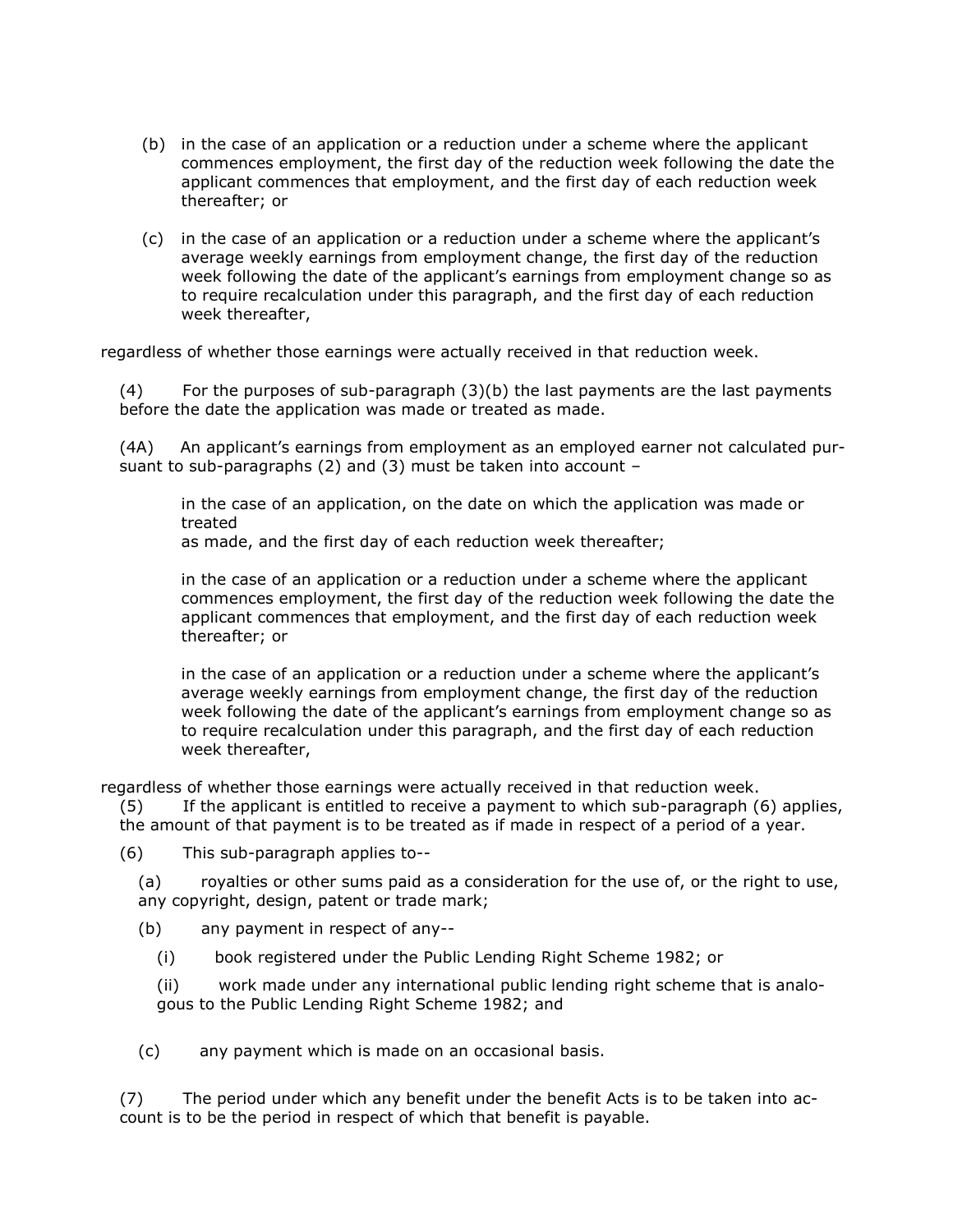(8) Where payments are made in a currency other than Sterling, the value of the payment is to be determined by taking the Sterling equivalent on the date the payment is made.

(9) The sums specified in Schedule 5 are to be disregarded in calculating--

(a) the applicant's earnings; and

(b) any amount to which sub-paragraph (6) applies where the applicant is the first owner of the copyright, design, patent or trademark, or an original contributor to the book or work referred to in sub-paragraph (6)(b).

(10) For the purposes of sub-paragraph (9)(b), and for that purpose only, the amounts specified in sub-paragraph (6) is to be treated as though they were earnings.

(11) Income specified in Schedule 6 is to be disregarded in the calculation of the applicant's income.

(12) Schedule 9 (capital disregards: pensioners) has effect so that--

(a) the capital specified in Part 1 is disregarded for the purpose of determining an applicant's income; and

(b) the capital specified in Part 2 is disregarded for the purpose of determining an applicant's income under paragraph 71 (calculation of tariff income from capital: pensioners).

(13) In the case of any income taken into account for the purpose of calculating a person's income any amount payable by way of tax is disregarded.

### **Earnings of employed earners: pensioners**

**41** (1) Subject to sub-paragraph (2), "earnings", in the case of employment as an employed earner who is a pensioner, means any remuneration or profit derived from that employment and includes--

(a) any bonus or commission;

(b) any payment in lieu of remuneration except any periodic sum paid to an applicant on account of the termination of his employment by reason of redundancy;

(c) any payment in lieu of notice;

(d) any holiday pay;

(e) any payment by way of a retainer;

(f) any payment made by the applicant's employer in respect of expenses not wholly, exclusively and necessarily incurred in the performance of the duties of the employment, including any payment made by the applicant's employer in respect of--

(i) travelling expenses incurred by the applicant between his home and place of employment;

(ii) expenses incurred by the applicant under arrangements made for the care of a member of his family owing to the applicant's absence from home;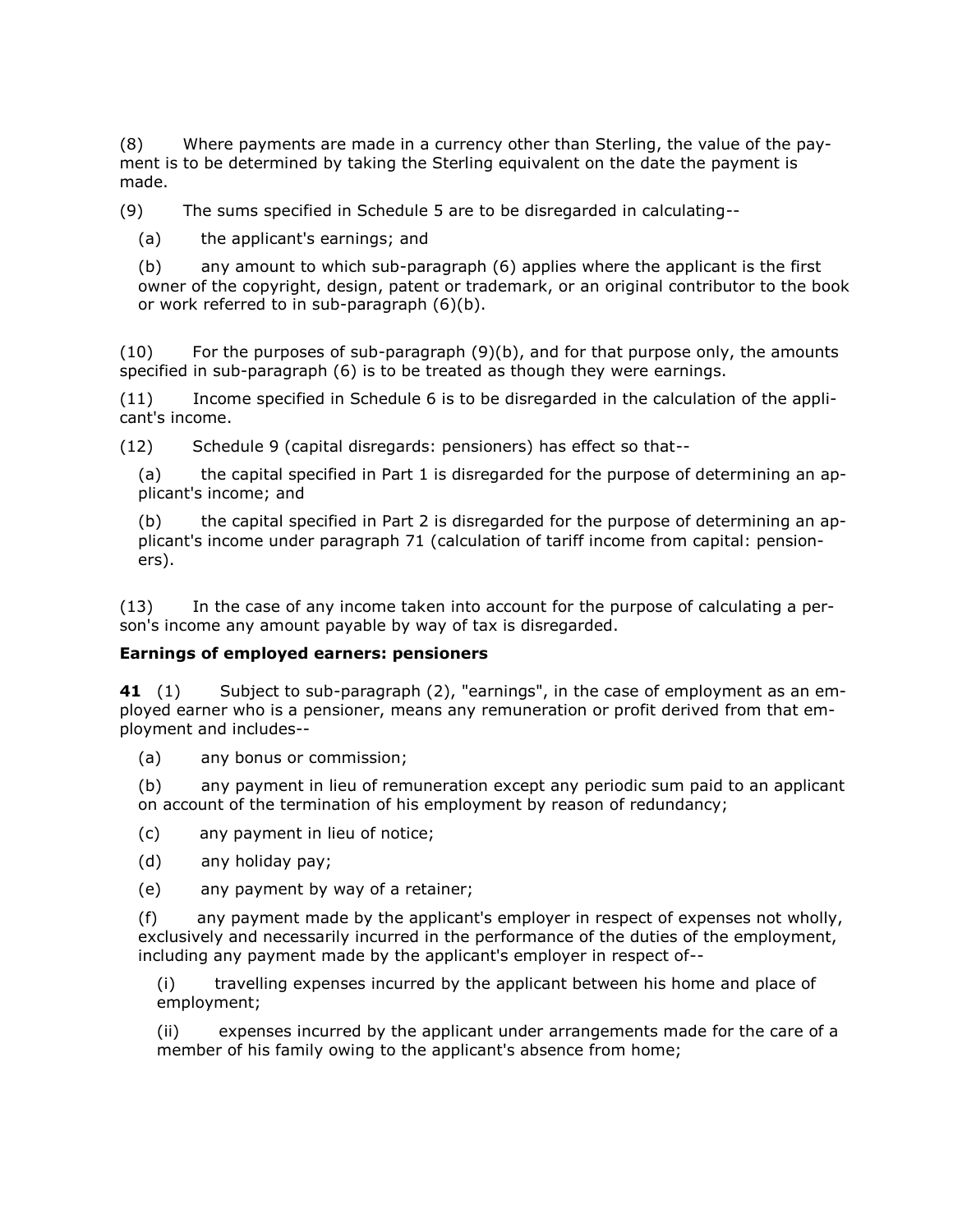(g) the amount of any payment by way of a non-cash voucher which has been taken into account in the computation of a person's earnings in accordance with Part 5 of Schedule 3 to the Social Security (Contributions) Regulations 2001;

(h) statutory sick pay and statutory maternity pay payable by the employer under the SSCBA;

- (i) statutory paternity pay payable under Part 12ZA of that Act;
- (j) statutory adoption pay payable under Part 12ZB of that Act;
- (k) any sums payable under a contract of service--
	- (i) for incapacity for work due to sickness or injury; or
	- (ii) by reason of pregnancy or confinement.

(2) Earnings does not include--

(a) subject to sub-paragraph (3), any payment in kind;

(b) any payment in respect of expenses wholly, exclusively and necessarily incurred in the performance of the duties of the employment;

(c) any occupational pension;

(d) any lump sum payment made under the Iron and Steel Re-adaptation Benefits Scheme;

(e) any payment of compensation made pursuant to an award by an employment tribunal established under the Employment Tribunals Act 1996 in respect of unfair dismissal or unlawful discrimination;

(f) any payment in respect of expenses arising out of the earnings of employed earners.

(3) Sub-paragraph (2)(a) does not apply in respect of any non-cash voucher referred to in sub-paragraph (1)(g).

### **Calculation of net earnings of employed earners: pensioners**

**42** (1) For the purposes of paragraph 57 (calculation of income on a weekly basis), the earnings of an applicant who is a pensioner derived or likely to be derived from employment as an employed earner to be taken into account must, subject to paragraph 40(5) and Schedule 5 (sums to be disregarded from earnings: pensioners), be his net earnings.

(2) For the purposes of sub-paragraph (1) net earnings must, except where sub-paragraph (5) applies, be calculated by taking into account the gross earnings of the applicant from that employment over the assessment period, less--

(a) any amount deducted from those earnings by way of--

- (i) income tax;
- (ii) primary Class 1 contributions under the SSCBA;

(b) one-half of any sum paid by the applicant by way of a contribution towards an occupational pension scheme;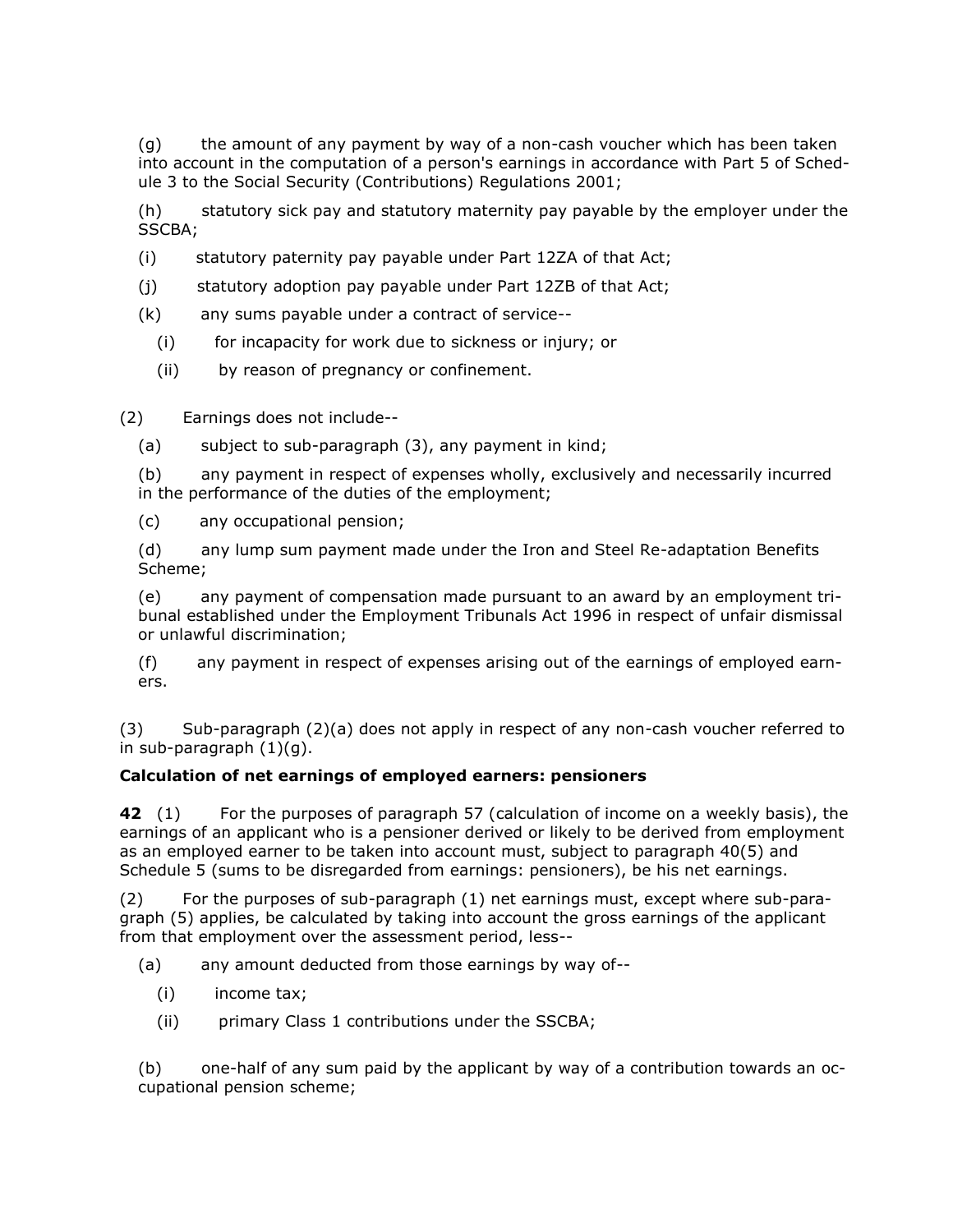(c) one-half of the amount calculated in accordance with sub-paragraph (4) in respect of any qualifying contribution payable by the applicant; and

(d) where those earnings include a payment which is payable under any enactment having effect in Northern Ireland and which corresponds to statutory sick pay, statutory maternity pay, ordinary or additional statutory paternity pay or statutory adoption pay, any amount deducted from those earnings by way of any contributions which are payable under any enactment having effect in Northern Ireland and which correspond to primary Class 1 contributions under the SSCBA.

(3) In this paragraph "qualifying contribution" means any sum which is payable periodically as a contribution towards a personal pension scheme.

(4) The amount in respect of any qualifying contribution is to be calculated by multiplying the daily amount of the qualifying contribution by the number equal to the number of days in the assessment period; and for the purposes of this paragraph the daily amount of the qualifying contribution is to be determined--

(a) where the qualifying contribution is payable monthly, by multiplying the amount of the qualifying contribution by 12 and dividing the product by 365;

(b) in any other case, by dividing the amount of the qualifying contribution by the number equal to the number of days in the period to which the qualifying contribution relates.

(5) Where the earnings of an applicant are determined under paragraph 40(2)(b) (calculation of weekly income: pensioners) his net earnings is to be calculated by taking into account those earnings over the assessment period, less--

(a) an amount in respect of income tax equivalent to an amount calculated by applying to those earnings the basic rate, or in the case of a Scottish taxpayer, the Scottish basic rate, of tax applicable to the assessment period less only the personal reliefs to which the

applicant is entitled under Chapters 2,3 and 3A of Part 3 of the Income Tax Act 2007 as are appropriate to his circumstances but, if the assessment period is less than a year, the earnings to which the basic rate, or the Scottish basic rate of tax is to be applied and the amount of the personal reliefs deductible under this sub-paragraph is to be calculated on a pro rata basis;

(b) an amount equivalent to the amount of the primary Class 1 contributions that would be payable by him under the SSCBA in respect of those earnings if such contributions were payable; and

(c) one-half of any sum which would be payable by the applicant by way of a contribution towards an occupational or personal pension scheme, if the earnings so estimated were actual earnings.

### **Calculation of earnings of self-employed earners: pensioners**

**43** (1) Where the earnings of an applicant who is a pensioner consist of earnings from employment as a self-employed earner, the weekly amount of his earnings is to be determined by reference to his average weekly earnings from that employment--

(a) over a period of one year; or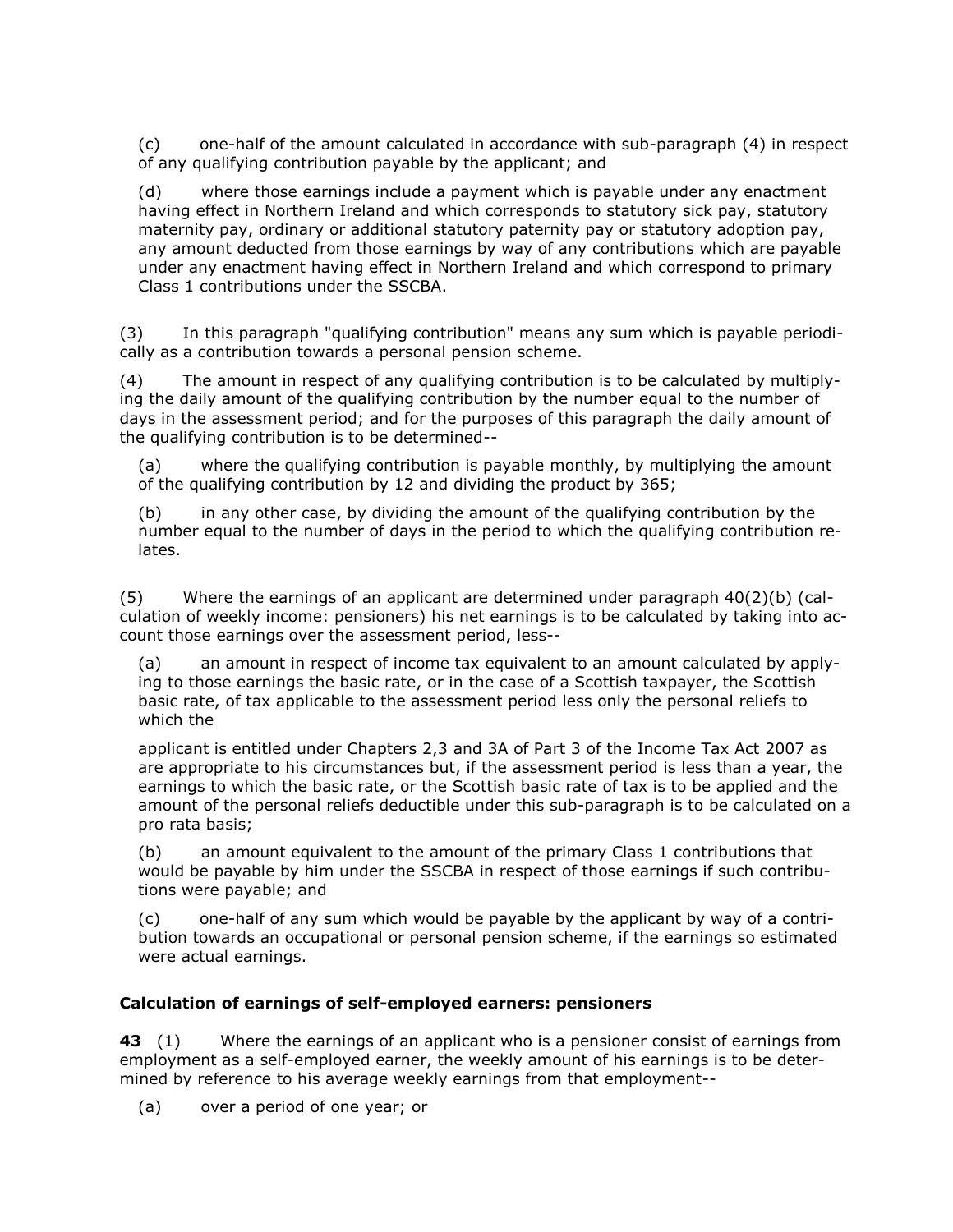(b) where the applicant has recently become engaged in that employment or there has been a change which is likely to affect the normal pattern of business, over such other period ("computation period") as may, in the particular case, enable the weekly amount of his earnings to be determined more accurately.

(2) For the purposes of determining the weekly amount of earnings of an applicant to whom sub-paragraph (1)(b) applies, his earnings over the computation period are to be divided by the number equal to the number of days in that period and the product multiplied by 7.

(3) The period over which the weekly amount of an applicant's earnings is calculated in accordance with this paragraph is to be his assessment period.

## **Earnings of self-employers earners: pensioners**

**44** (1) Subject to sub-paragraph (2), "earnings", in the case of employment as a selfemployed earner who is a pensioner, means the gross income of the employment.

(2) "Earnings" in the case of employment as a self-employed earner does not include--

(a) where an applicant occupies a dwelling as his home and he provides in that dwelling board and lodging accommodation for which payment is made, those payments;

(b) any payment made by a local authority to an applicant--

(i) with whom a person is accommodated by virtue of arrangements made under section 22C or 23(2)(a) of the Children Act 1989 or, as the case may be, section 26 or 26Aof the Children (Scotland) Act 1995; or

(ii) with whom a local authority fosters a child under the Looked After Children (Scotland) Regulations 2009 or who is a kinship carer under those Regulations;

(c) any payment made by a voluntary organisation in accordance with section 59(1)(a) of the Children Act 1989 (provision of accommodation by voluntary organisations);

(d) any payment made to the applicant or his partner for a person ("the person concerned") who is not normally a member of the applicant's household but is temporarily in his care, by--

(i) a local authority but excluding payments of housing benefit made in respect of the person concerned;

(ii) a voluntary organisation;

(iii) the person concerned pursuant to section 26(3A) of the National Assistance Act 1948;

(iv) the National Health Service Commissioning Board or a clinical commissioning group established under section 14D of the National Health Service Act 2006;

(v) a Local Health Board established under section 11 of the National Health Service (Wales) Act 2006 or;

(vi) the persons concerned where the payment is for the provision of accommodation to meet that person's needs for care and support under section 35 or 36 of the Social Services and Well-being (Wales) Act 2014 (respectively, duty and power to meet care and support needs of an adult)(c);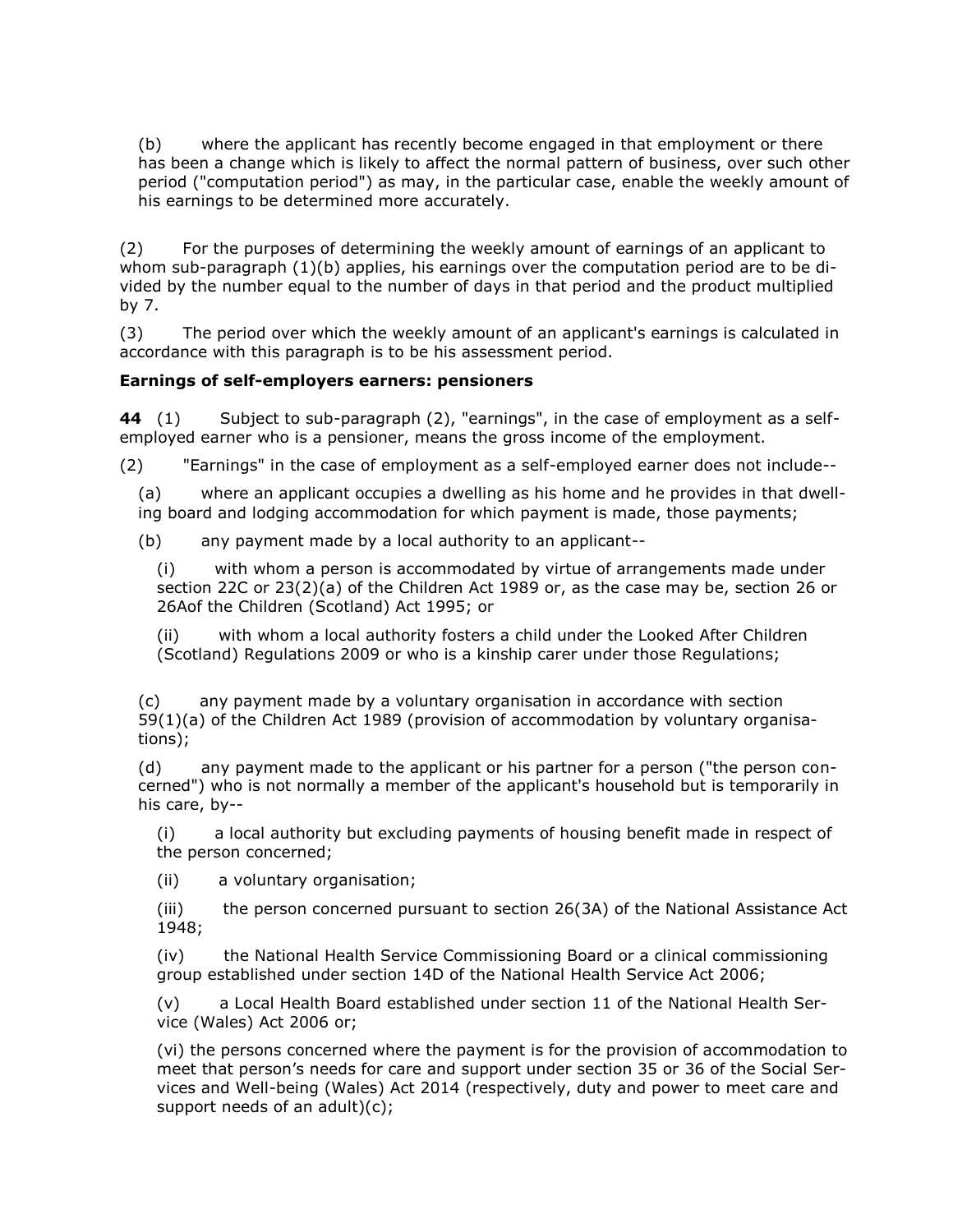(da) any payment or part of a payment made by local authority in accordance with section 26A of the Children (Scotland) Act 1995 (duty to provide continuing care) to a person ("A") which A passes on to the applicant where A-

- (i) was formerly in the applicant's care;
- (ii) is aged 16 or over; and
- (iii) continues to live with the applicant;

(db) any payments made to an application under section 72(1)(b) of the Chi ren and Young People (Scotland) Act 2014 (kinship care assistance: fur ther provisions)  $(d)$ ;

(e) any sports award.

#### **Notional income: pensioners**

**45** (1) An applicant who is a pensioner is to be treated as possessing--

- (a) subject to sub-paragraph (2), the amount of any retirement pension income--
	- (i) for which no claim has been made; and
	- (ii) to which he might expect to be entitled if a claim for it were made;
- (b) income from an occupational pension scheme which the applicant elected to defer.

 $(2)$  Sub-paragraph  $(1)(a)$  does not apply to the following where entitlement has been deferred--

(a) a Category A or Category B retirement pension payable under sections 43 to 55 of the SSCBA;

(b) a shared additional pension payable under section 55A of the SSCBA;

(c) graduated retirement benefit payable under sections 36 and 37 of the National Insurance Act 1965.

(3) For the purposes of sub-paragraph (2), entitlement has been deferred--

(a) in the case of a Category A or Category B pension, in the circumstances specified in section 55(3) of the SSCBA;

(b) in the case of a shared additional pension, in the circumstances specified in section 55C(3) of the SSCBA; and

(c) in the case of graduated retirement benefit, in the circumstances specified in section 36(4) and (4A) of the National Insurance Act 1965.

(4) This sub-paragraph applies where a person who has attained the qualifying age for state pension credit--

(a) is entitled to money purchase benefits under an occupational pension scheme or a personal pension scheme;

(b) fails to purchase an annuity with the funds available in that scheme; and

(c) either--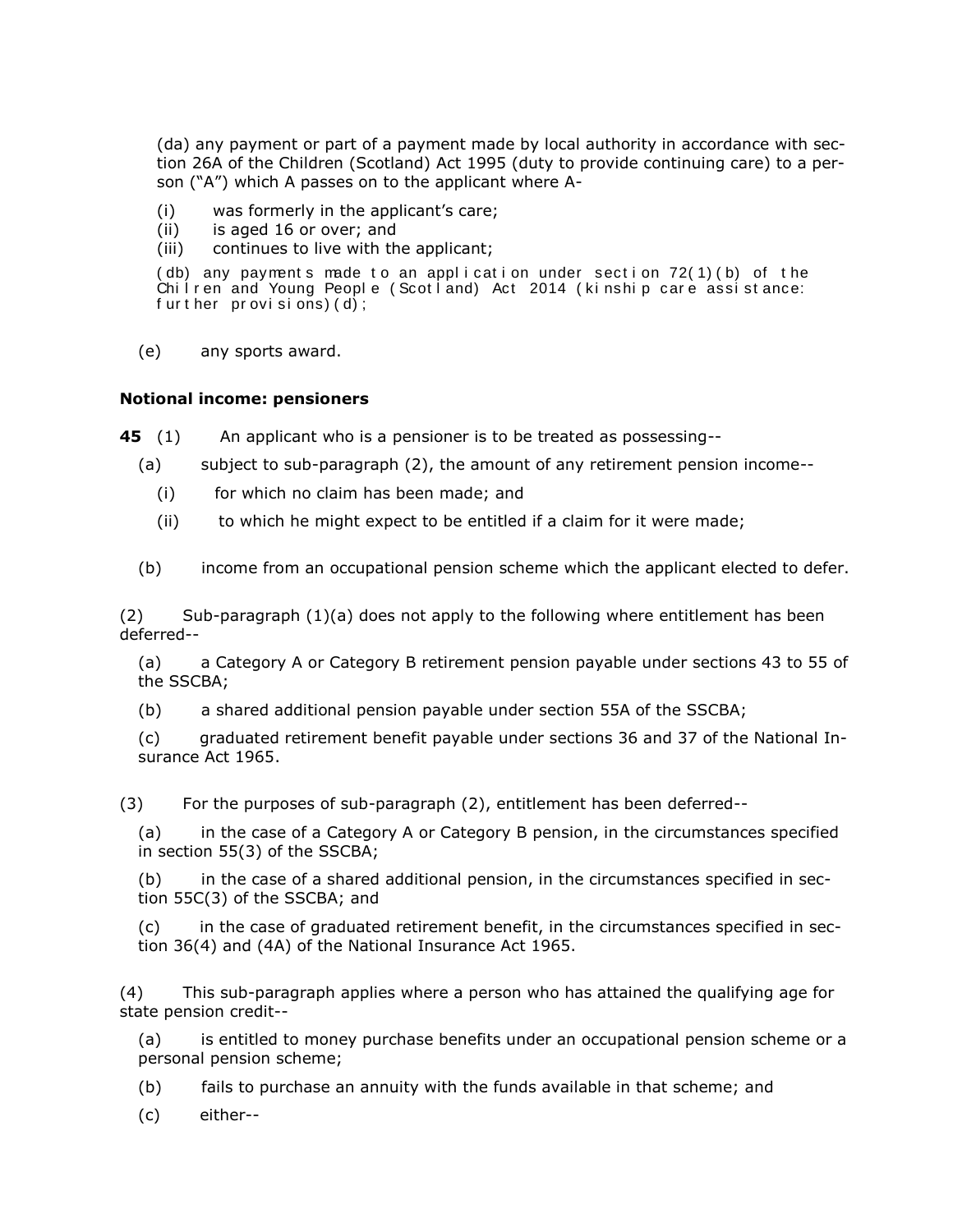(i) defers in whole or in part the payment of any income which would have been payable to him by his pension fund holder, or

(ii) fails to take any necessary action to secure that the whole of any income which would be payable to him by his pension fund holder upon his applying for it, is so paid, or

(iii) income withdrawal is not available to him under that scheme.

(5) Where sub-paragraph (4) applies, the amount of any income foregone is to be treated as possessed by that person, but only from the date on which it could be expected to be acquired were an application for it to be made.

(6) The amount of any income foregone in a case where sub-paragraph  $(4)(c)(i)$  or (ii) applies is to be the rate of the annuity which may have been purchased with the fund and must be determined by the authority, taking account of information provided by the pension fund holder.

(7) The amount of any income foregone in a case where sub-paragraph  $(4)(c)(iii)$  applies is to be the income that the applicant could have received without purchasing an annuity had the funds held under the relevant scheme been held under a personal pension scheme or occupational pension scheme where income withdrawal was available and is to be determined in the manner specified in sub-paragraph (6).

(8) In sub-paragraph (4), "money purchase benefits" has the same meaning as in the Pension Schemes Act 1993.

(9) Subject to sub-paragraphs (10) and (12), a person is to be treated as possessing income of which he has deprived himself for the purpose of securing entitlement to a reduction under this scheme or increasing the amount of the reduction.

(10) Sub-paragraph (9) does not apply in respect of the amount of an increase of pension or benefit where a person, having made an election in favour of that increase of pension or benefit under Schedule 5 or 5A to the SSCBA or under Schedule 1 to the Social Security (Graduated Retirement Benefit) Regulations 2005, changes that election in accordance with regulations made under Schedule 5 or 5A to that Act in favour of a lump sum.

(11) In sub-paragraph (10), "lump sum" means a lump sum under Schedule 5 or 5A to the SSCBA or under Schedule 1 to the Social Security (Graduated Retirement Benefit) Regulations 2005.

(12) Sub-paragraph (9) does not apply in respect of any amount of income other than earnings, or earnings of an employed earner, arising out of the notional income.

(13) Where an applicant is in receipt of any benefit under the benefit Acts and the rate of that benefit is altered with effect from a date on or after 1st April in any year but not more than 14 days thereafter, the authority must treat the applicant as possessing such benefit at the altered rate from either 1st April or the first Monday in April in that year, whichever date the authority selects to apply, to the date on which the altered rate is to take effect.

(14) In the case of an applicant who has, or whose partner has, an award of state pension credit comprising only the savings credit, where the authority treats the applicant as possessing any benefit at the altered rate in accordance with sub-paragraph (13), the authority must--

(a) determine the income and capital of that applicant in accordance with paragraph 36(1) (calculation of applicant's income in savings credit only cases: pensioners) where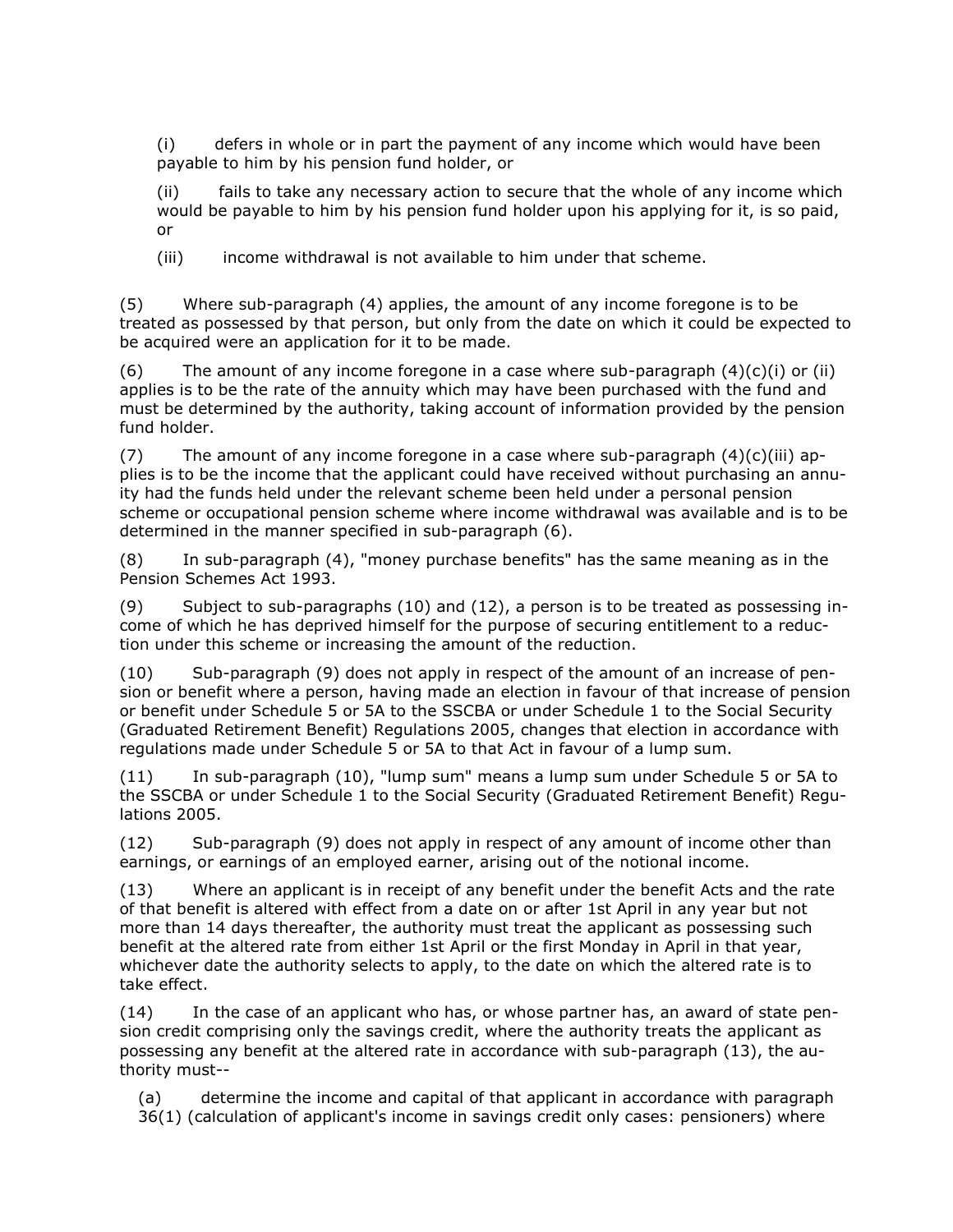the calculation or estimate of that income and capital is altered with effect from a date on or after 1st April in any year but not more than 14 days thereafter; and

(b) treat that applicant as possessing such income and capital at the altered rate by reference to the date selected by the relevant authority to apply in its area, for the purposes of establishing the period referred to in sub-paragraph (13).

(15) For the purposes of sub-paragraph (9), a person is not to be regarded as depriving himself of income where--

(a) his rights to benefits under a registered pension scheme are extinguished and in consequence of this he receives a payment from the scheme, and

(b) that payment is a trivial commutation lump sum within the meaning given by paragraph 7 of Schedule 29 to the Finance Act 2004.

(16) In sub-paragraph (15), "registered pension scheme" has the meaning given in section 150(2) of the Finance Act 2004.

### **Income paid to third parties: pensioners**

**46** (1) Any payment of income, other than a payment specified in sub-paragraph (2) or (3), to a third party in respect of an applicant who is a pensioner is to be treated as possessed by the applicant.

(2) Sub-paragraph (1) does not apply in respect of a payment of income made under an occupational pension scheme, in respect of a pension or other periodical payment made under a personal pension scheme or a payment made by the Board of the Pension Protection Fund where--

(a) a bankruptcy order has been made in respect of the person in respect of whom the payment has been made or, in Scotland, the estate of that person is subject to sequestration or a judicial factor has been appointed on that person's estate under section 41 of the Solicitors (Scotland) Act 1980;

(b) the payment is made to the trustee in bankruptcy or any other person acting on behalf of the creditors; and

(c) the person referred to in paragraph (a) and his partner does not possess, or is not treated as possessing, any other income apart from that payment.

(3) Sub-paragraph (1) does not apply in respect of any payment of income other than earnings, or earnings derived from employment as an employed earner, arising out of the income paid to third parties.

## **Chapter 5 Income: Persons Who are Not Pensioners**

### **Average weekly earnings of employed earners: persons who are not pensioners**

**47** (1) Where the income of an applicant who is not a pensioner consists of earnings from employment as an employed earner his average weekly earnings must be estimated by reference to his earnings from that employment--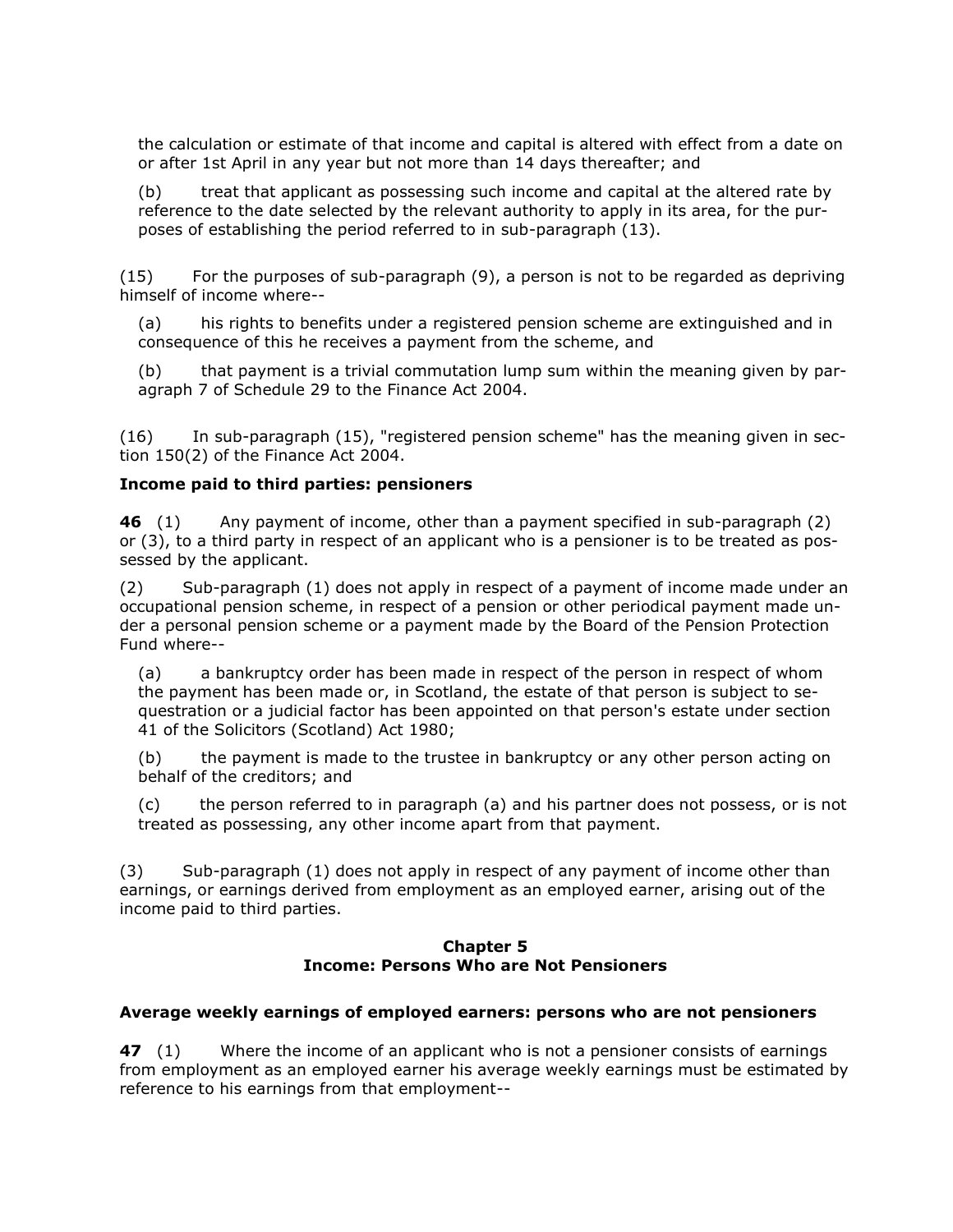(a) over a period immediately preceding the reduction week in which the application is made or treated as made and being a period of--

- (i) 5 weeks, if he is paid weekly; or
- (ii) 2 months, if he is paid monthly; or

(b) whether or not paragraph (a)(i) or (ii) applies, where an applicant's earnings fluctuate, over such other period preceding the reduction week in which the application is made or treated as made as may, in any particular case, enable his average weekly earnings to be estimated more accurately.

(2) Where the applicant has been in his employment for less than the period specified in sub-paragraph  $(1)(a)(i)$  or  $(ii)$ --

(a) if he has received any earnings for the period that he has been in that employment and those earnings are likely to represent his average weekly earnings from that employment his average weekly earnings must be estimated by reference to those earnings;

(b) in any other case, the authority must estimate the applicant's average weekly earnings.

(3) Where the amount of an applicant's earnings changes the authority must estimate his average weekly earnings by reference to his likely earnings from the employment over such period as is appropriate in order that his average weekly earnings may be estimated accurately but the length of the period must not in any case exceed 52 weeks.

(4) For the purposes of this paragraph the applicant's earnings are to be calculated in accordance with paragraphs 51 and 52 (earnings of employed earners: persons who are not pensioners).

### **Average weekly earnings of self-employed earners: persons who are not pensioners**

**48** (1) Where the income of an applicant who is not a pensioner consists of earnings from employment as a self-employed earner his average weekly earnings must be estimated by reference to his earnings from that employment over such period as is appropriate in order that his average weekly earnings may be estimated accurately but the length of the period must not in any case exceed a year.

(2) For the purposes of this paragraph the applicant's earnings must be calculated in accordance with paragraphs 53, 61 and 62 (earnings, and net profit, of self-employed earners).

### **Average weekly income other than earnings: persons who are not pensioners**

**49** (1) The income of an applicant who is not a pensioner which does not consist of earnings must, except where sub-paragraph (2) applies, be estimated over such period as is appropriate in order that his average weekly income may be estimated accurately but the length of the period must not in any case exceed 52 weeks; and nothing in this paragraph authorises an authority to disregard any such income other than that specified in Schedule 8 (sums disregarded in the calculation of income other than earnings: persons who are not pensioners).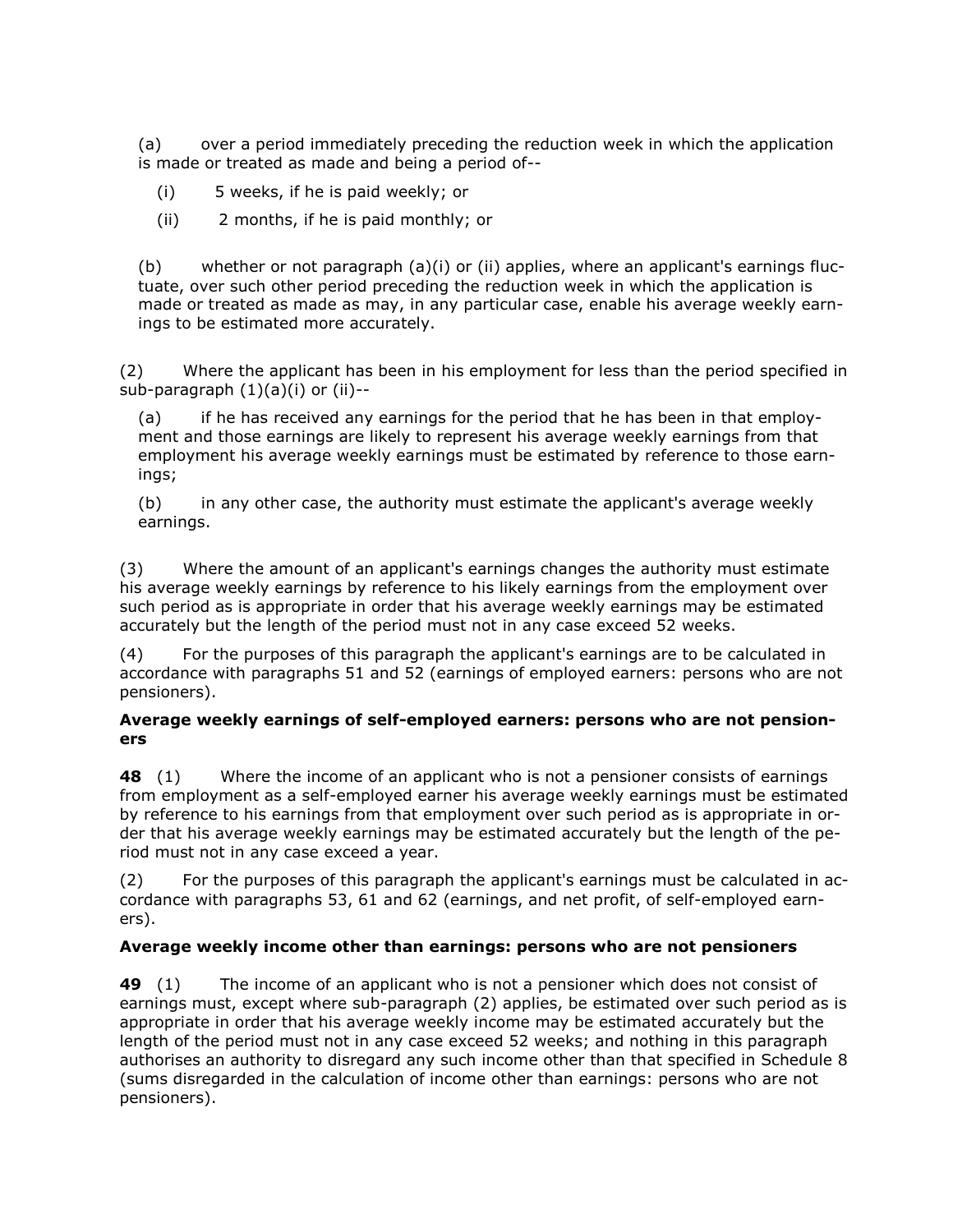(2) The period over which any benefit under the benefit Acts is to be taken into account is to be the period in respect of which that benefit is payable.

(3) For the purposes of this paragraph income other than earnings is to be calculated in accordance with paragraph 54 (calculation of income other than earnings: persons who are not pensioners).

#### **Calculation of weekly income of employed earners: persons who are not pensioners**

**50** (1) For the purposes of paragraphs 47 (average weekly earnings of employed earners), 49 (average weekly income other than earnings) and 59 (calculation of average weekly income from tax credits), where the period in respect of which a payment is made--

(a) does not exceed a week, the weekly amount is to be the amount of that payment;

(b) exceeds a week, the weekly amount is to be determined--

 $(i)$  in a case where that period is a month, by multiplying the amount of the payment by 12 and dividing the product by 52;

(ii) in any other case, by dividing the amount of the payment by the number equal to the number of days in the period to which it relates and multiplying the product by 7.

(2) For the purposes of paragraph 48 (average weekly earnings of self-employed earners) the weekly amount of earnings of an applicant is to be determined by dividing his earnings over the assessment period by the number equal to the number of days in that period and multiplying the product by 7.

### **Earnings of employed earners: persons who are not pensioners**

**51** (1) Subject to sub-paragraph (2), "earnings", in the case of employment as an employed earner of a person who is not a pensioner, means any remuneration or profit derived from that employment and includes--

(a) any bonus or commission;

(b) any payment in lieu of remuneration except any periodic sum paid to an applicant on account of the termination of his employment by reason of redundancy;

(c) any payment in lieu of notice or any lump sum payment intended as compensation for the loss of employment but only in so far as it represents loss of income;

(d) any holiday pay except any payable more than 4 weeks after termination or interruption of the employment;

(e) any payment by way of a retainer;

(f) any payment made by the applicant's employer in respect of expenses not wholly, exclusively and necessarily incurred in the performance of the duties of the employment, including any payment made by the applicant's employer in respect of--

(i) travelling expenses incurred by the applicant between his home and place of employment;

(ii) expenses incurred by the applicant under arrangements made for the care of a member of his family owing to the applicant's absence from home;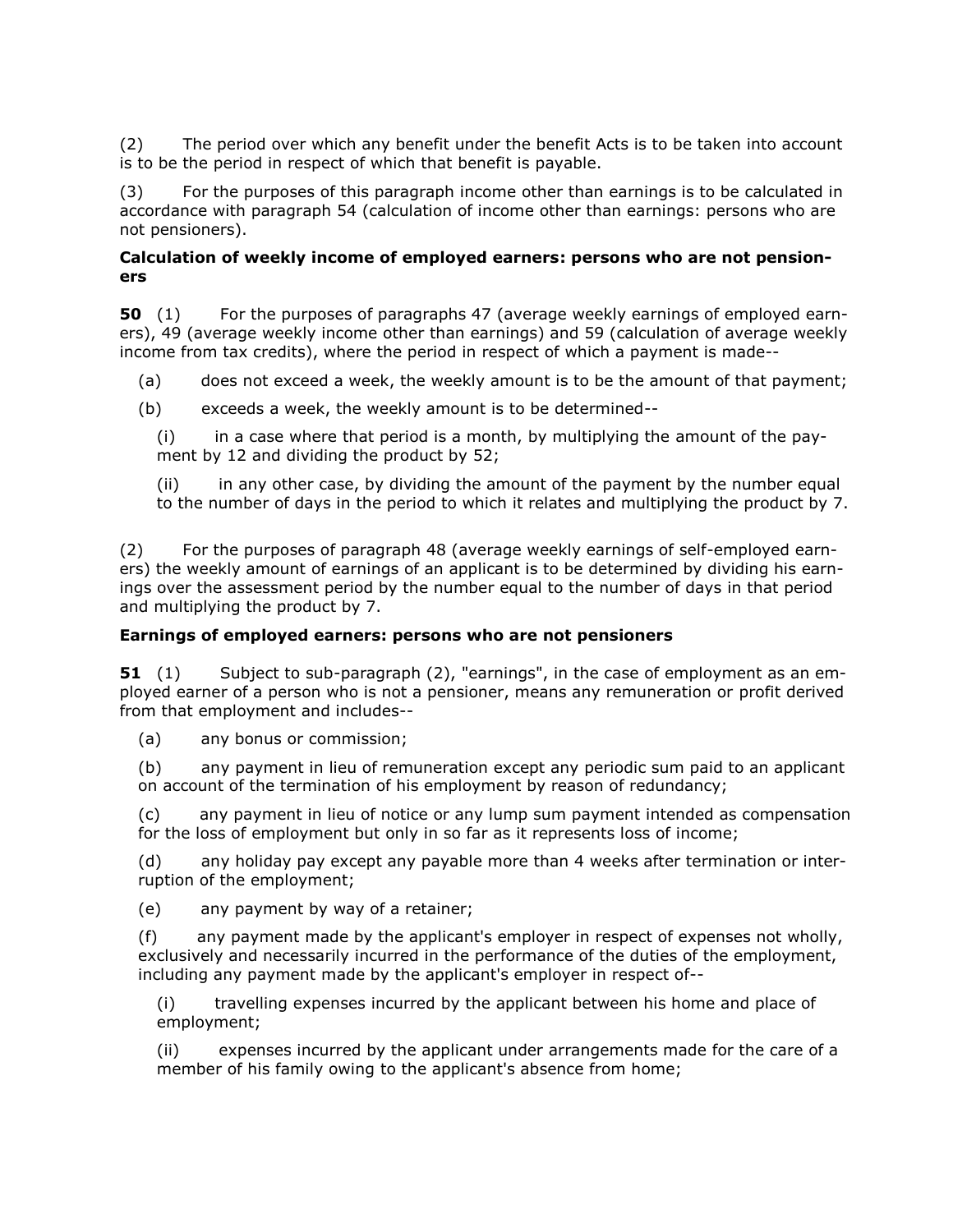(g) any award of compensation made under section 112(4) or 117(3)(a) of the Employment Rights Act 1996 (remedies and compensation for unfair dismissal);

(h) any payment or remuneration made under section 28, 34, 64, 68 or 70 of the Employment Rights Act 1996 (right to guarantee payments, remuneration on suspension on medical or maternity grounds, complaints to employment tribunals);

(i) any such sum as is referred to in section 112 of the SSCBA (certain sums to be earnings for social security purposes);

(j) any statutory sick pay, statutory maternity pay, statutory paternity pay or statutory adoption pay, or a corresponding payment under any enactment having effect in Northern Ireland;

(k) any remuneration paid by or on behalf of an employer to the applicant who for the time being is on maternity leave, paternity leave or adoption leave or is absent from work because he is ill;

(l) the amount of any payment by way of a non-cash voucher which has been taken into account in the computation of a person's earnings in accordance with Part 5 of Schedule 3 to the Social Security (Contributions) Regulations 2001.

(2) Earnings does not include--

(a) subject to sub-paragraph (3), any payment in kind;

(b) any payment in respect of expenses wholly, exclusively and necessarily incurred in the performance of the duties of the employment;

(c) any occupational pension;

(d) any payment in respect of expenses arising out of the applicant's participation in a service user group.

(3) Sub-paragraph (2)(a) does not apply in respect of any non-cash voucher referred to in sub-paragraph (1)(l).

### **Calculation of net earnings of employed earners: persons who are not pensioners**

**52** (1) For the purposes of paragraph 47 (average weekly earnings of employed earners: persons who are not pensioners), the earnings of an applicant who is not a pensioner derived or likely to be derived from employment as an employed earner to be taken into account must, subject to sub-paragraph (2), be his net earnings.

(2) There is to be disregarded from an applicant's net earnings, any sum, where applicable, specified in paragraphs 1 to 16 of Schedule 7 (sums disregarded in the calculation of earnings: persons who are not pensioners).

(3) For the purposes of sub-paragraph (1) net earnings must, except where sub-paragraph (6) applies, be calculated by taking into account the gross earnings of the applicant from that employment over the assessment period, less--

(a) any amount deducted from those earnings by way of--

- (i) income tax;
- (ii) primary Class 1 contributions under the SSCBA;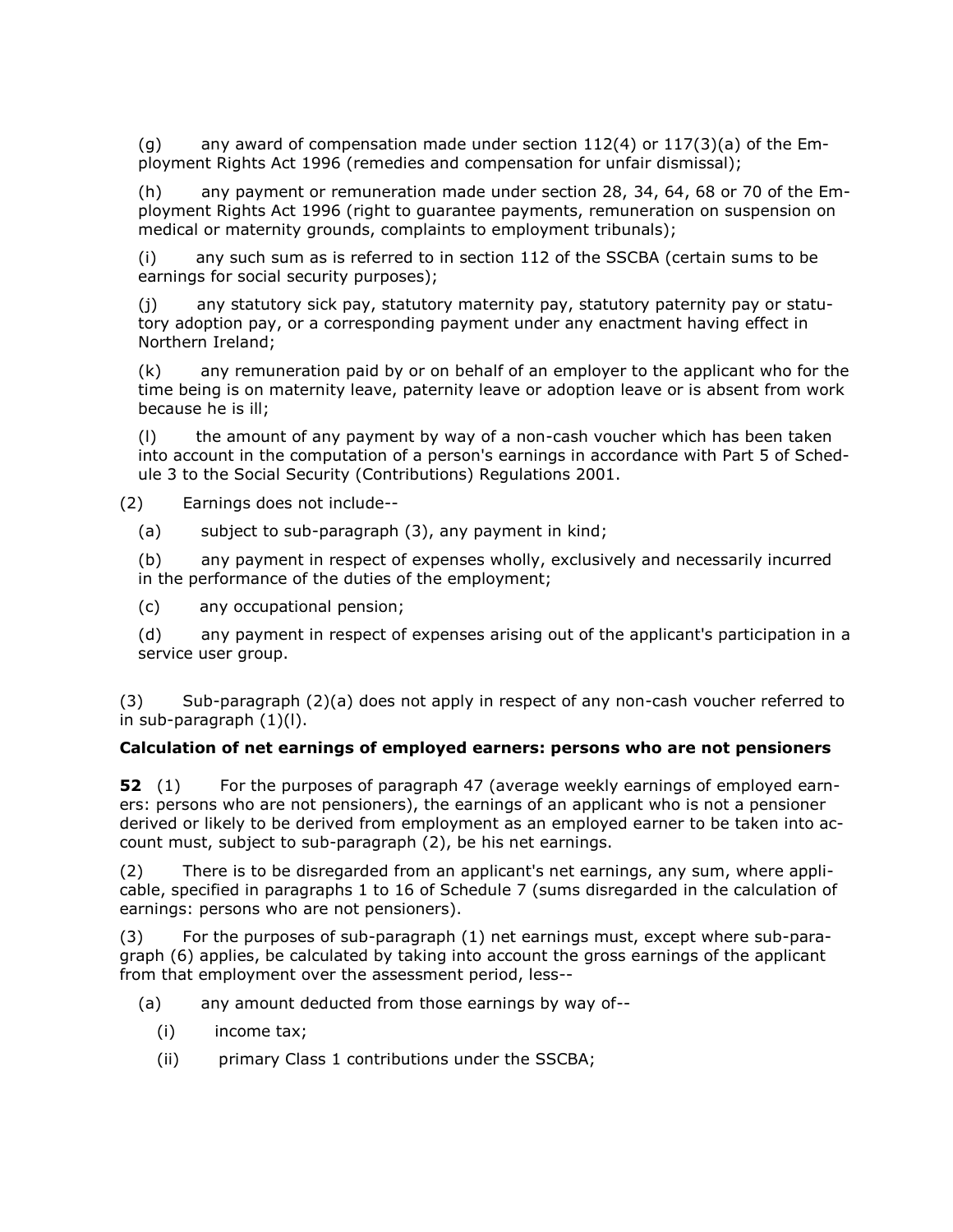(b) one-half of any sum paid by the applicant by way of a contribution towards an occupational pension scheme;

(c) one-half of the amount calculated in accordance with sub-paragraph (5) in respect of any qualifying contribution payable by the applicant; and

(d) where those earnings include a payment which is payable under any enactment having effect in Northern Ireland and which corresponds to statutory sick pay, statutory maternity pay, statutory paternity pay or statutory adoption pay, any amount deducted from those earnings by way of any contributions which are payable under any enactment having effect in Northern Ireland and which correspond to primary Class 1 contributions under the SSCBA.

(4) In this paragraph "qualifying contribution" means any sum which is payable periodically as a contribution towards a personal pension scheme.

(5) The amount in respect of any qualifying contribution is to be calculated by multiplying the daily amount of the qualifying contribution by the number equal to the number of days in the assessment period; and for the purposes of this paragraph the daily amount of the qualifying contribution is to be determined--

(a) where the qualifying contribution is payable monthly, by multiplying the amount of the qualifying contribution by 12 and dividing the product by 365;

(b) in any other case, by dividing the amount of the qualifying contribution by the number equal to the number of days in the period to which the qualifying contribution relates.

(6) Where the earnings of an applicant are estimated under paragraph 47(2)(b) (average weekly earnings of employed earners: classes D to G), his net earnings is to be calculated by taking into account those earnings over the assessment period, less--

(a) an amount in respect of income tax equivalent to an amount calculated by applying to those earnings the basic rate, or in the case of a Scottish taxpayer, the Scottish basic rate of tax applicable to the assessment period less only the personal reliefs to which the applicant is entitled under Chapters 2, 3 and 3A of Part 3 of the Income Tax Act 2007 as are appropriate to his circumstances but, if the assessment period is less than a year, the earnings to which the basic rate, or Scottish basic rate of tax is to be applied and the amount of the personal reliefs deductible under this sub-paragraph is to be calculated on a pro rata basis;

(b) an amount equivalent to the amount of the primary Class 1 contributions that would be payable by him under the SSCBA in respect of those earnings if such contributions were payable; and

(c) one-half of any sum which would be payable by the applicant by way of a contribution towards an occupational or personal pension scheme, if the earnings so estimated were actual earnings.

### **Earnings of self-employed earners: persons who are not pensioners**

**53** (1) Subject to sub-paragraph (2), "earnings", in the case of employment as a selfemployed earner of a person who is not a pensioner, means the gross income of the employment.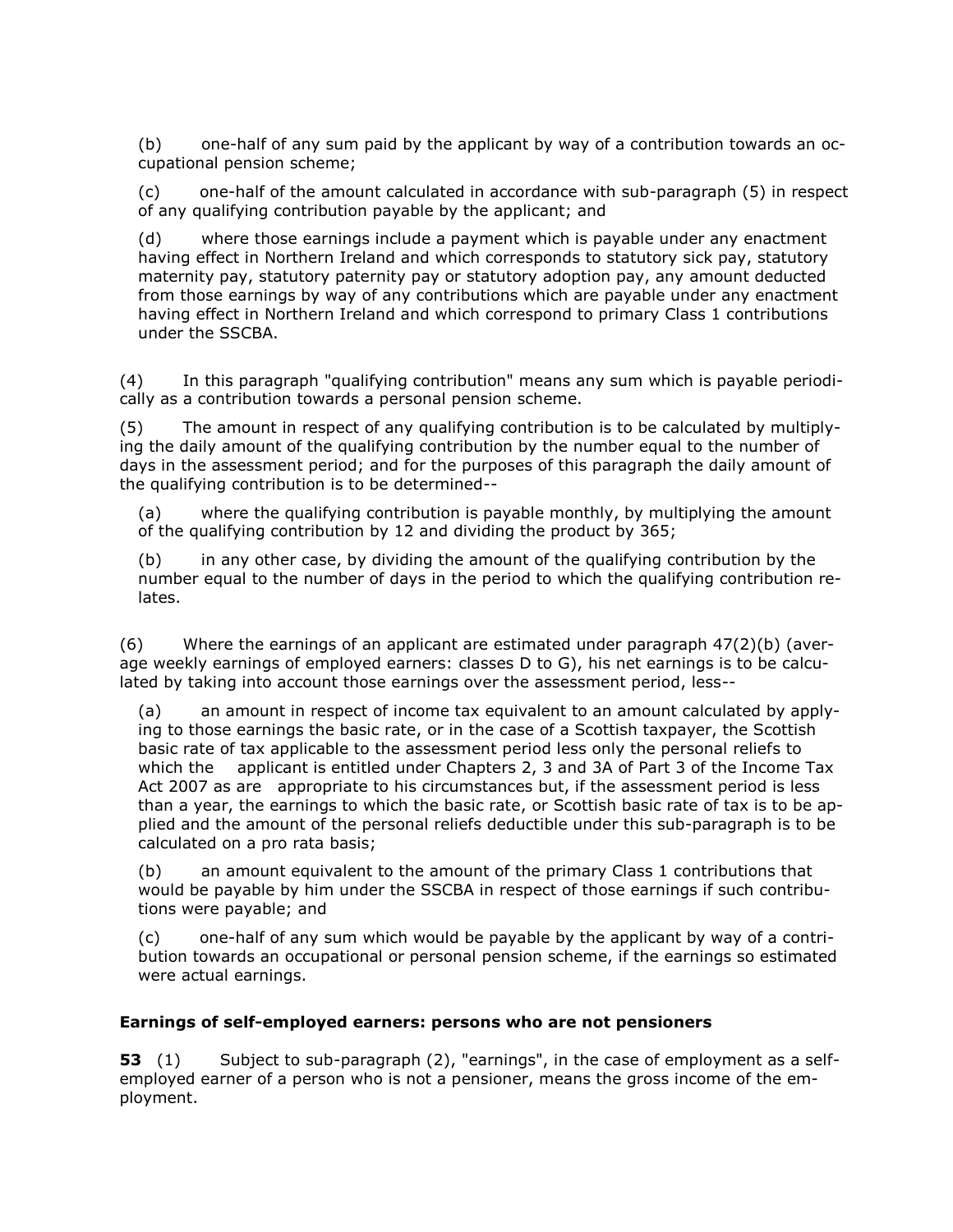(2) "Earnings" does not include any payment to which paragraph 31 or 32 of Schedule 8 refers (payments in respect of a person accommodated with the applicant under arrangements made by a local authority or voluntary organisation and payments made to the applicant by a health authority, local authority or voluntary organisation in respect of persons temporarily in the applicant's care) nor does it include any sports award.

(3) This paragraph applies to--

(a) royalties or other sums paid as a consideration for the use of, or the right to use, any copyright, design, patent or trade mark; or

(b) any payment in respect of any--

(i) book registered under the Public Lending Right Scheme 1982; or

(ii) work made under any international public lending right scheme that is analogous to the Public Lending Right Scheme 1982,

where the applicant is the first owner of the copyright, design, patent or trade mark, or an original contributor to the book or work concerned.

(4) Where the applicant's earnings consist of any items to which sub-paragraph (3) applies, those earnings must be taken into account over a period equal to such number of weeks as is equal to the number obtained (and any fraction is to be treated as a corresponding fraction of a week) by dividing the earnings by--

(a) the amount of reduction under this scheme to which the applicant would have been entitled had the payment not been made, plus

(b) an amount equal to the total of the sums which would fall to be disregarded from the payment under Schedule 7 (sums disregarded in the calculation of earnings: persons who are not pensioners) as appropriate in the applicant's case.

# **Calculation of income other than earnings: persons who are not pensioners**

**54** (1) For the purposes of paragraph 49 (average weekly income other than earnings: persons who are not pensioners), the income of an applicant who is not a pensioner which does not consist of earnings to be taken into account must, subject to sub-paragraphs (2) to (8), be his gross income and any capital treated as income under paragraph 55 (capital treated as income: persons who are not pensioners).

(2) There is to be disregarded from the calculation of an applicant's gross income under sub-paragraph (1), any sum, where applicable, specified in Schedule 8.

(3) Where the payment of any benefit under the benefit Acts is subject to any deduction by way of recovery the amount to be taken into account under sub-paragraph (1) must be the gross amount payable.

(4) Where the applicant or, where he is a member of a couple, his partner is receiving a contributory employment and support allowance and that benefit has been reduced under regulation 63 of the Employment and Support Allowance Regulations 2008, the amount of that benefit to be taken into account is the amount as if it had not been reduced.

(5) Where an award of any working tax credit or child tax credit under the Tax Credits Act 2002 is subject to a deduction by way of recovery of an overpayment of working tax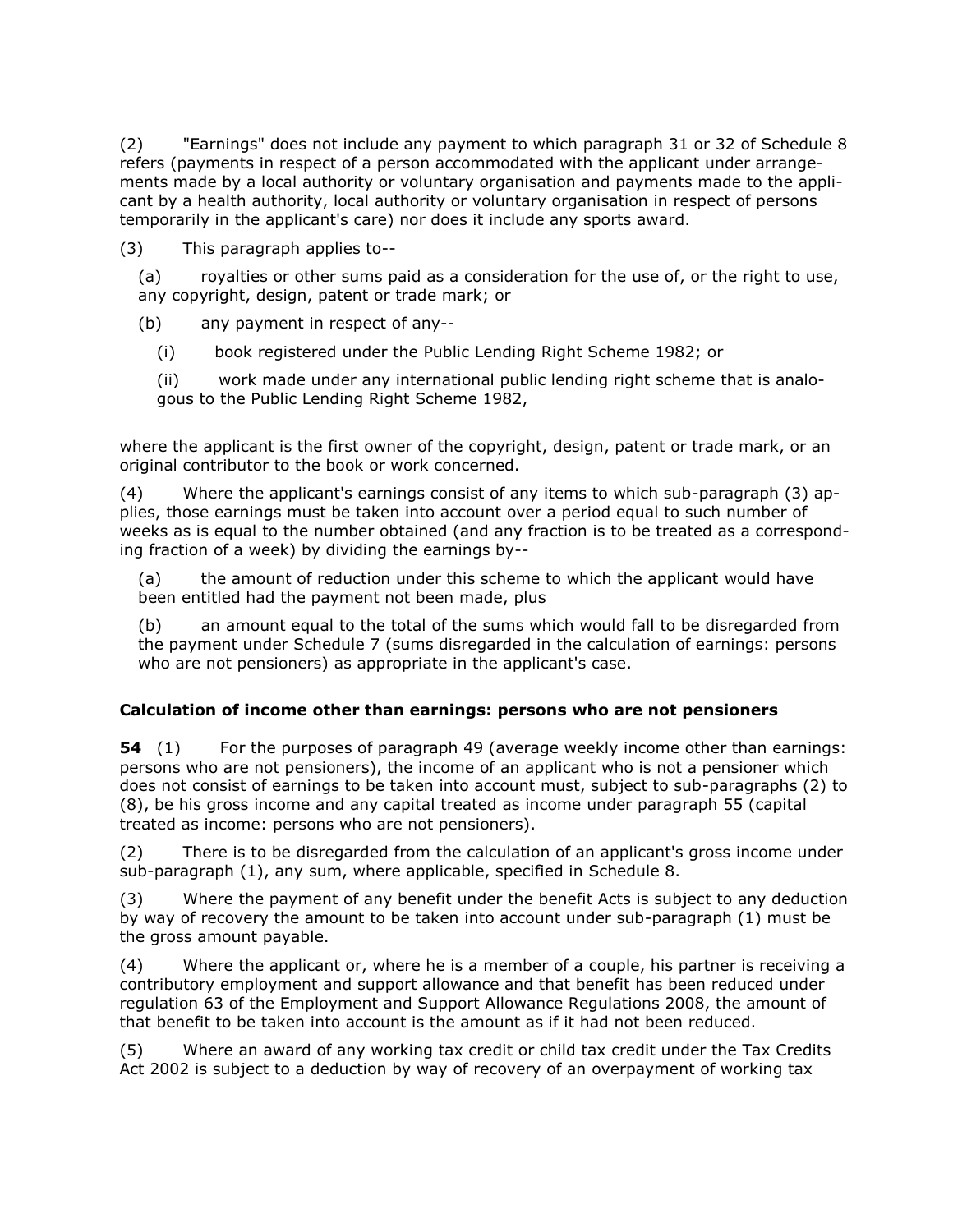credit or child tax credit which arose in a previous tax year the amount to be taken into account under sub-paragraph (1) is to be the amount of working tax credit or child tax credit awarded less the amount of that deduction.

(6) Sub-paragraphs (7) and (8) apply where--

(a) a relevant payment has been made to a person in an academic year; and

(b) that person abandons, or is dismissed from, his course of study before the payment to him of the final instalment of the relevant payment.

(7) Where a relevant payment is made quarterly, the amount of a relevant payment to be taken into account for the assessment period for the purposes of sub-paragraph (1) in respect of a person to whom sub-paragraph (7) applies, is to be calculated by applying the formula--

 $(A - (B \times C)) / D$ 

Where

(a)  $A =$  the total amount of the relevant payment which that person would have received had he remained a student until the last day of the academic term in which he abandoned, or was dismissed from, his course, less any deduction under paragraph 81(5) (costs of travel, books and equipment);

 $(b)$  B = the number of reduction weeks from the reduction week immediately following that which includes the first day of that academic year to the reduction week which includes the day on which the person abandoned, or was dismissed from, his course;

(c)  $C =$  the weekly amount of the relevant payment, before the application of the £10 disregard, which would have been taken into account as income under paragraph 81(2) (treatment of student loans) had the person not abandoned or been dismissed from, his course and, in the case of a person who was not entitled to a reduction under this scheme immediately before he abandoned or was dismissed from his course, had that person, at that time, been entitled to housing benefit;

 $(d)$  D = the number of reduction weeks in the assessment period.

(8) Where a relevant payment is made by two or more instalments in a quarter, the amount of a relevant payment to be taken into account for the assessment period for the purposes of sub-paragraph (1) in respect of a person to whom sub-paragraph (7) applies, is to be calculated by applying the formula in sub-paragraph (8) but as if--

 $A =$  the total amount of relevant payments which that person received, or would have received, from the first day of the academic year to the day the person abandoned the course, or was dismissed from it, less any deduction under paragraph 81(5).

(9) In this paragraph--

"academic year" and "student loan" have the same meanings as in Part 11 (students);

"assessment period" means--

(a) in a case where a relevant payment is made quarterly, the period beginning with the reduction week which includes the day on which the person abandoned, or was dismissed from, his course and ending with the reduction week which includes the last day of the last quarter for which an instalment of the relevant payment was payable to that person;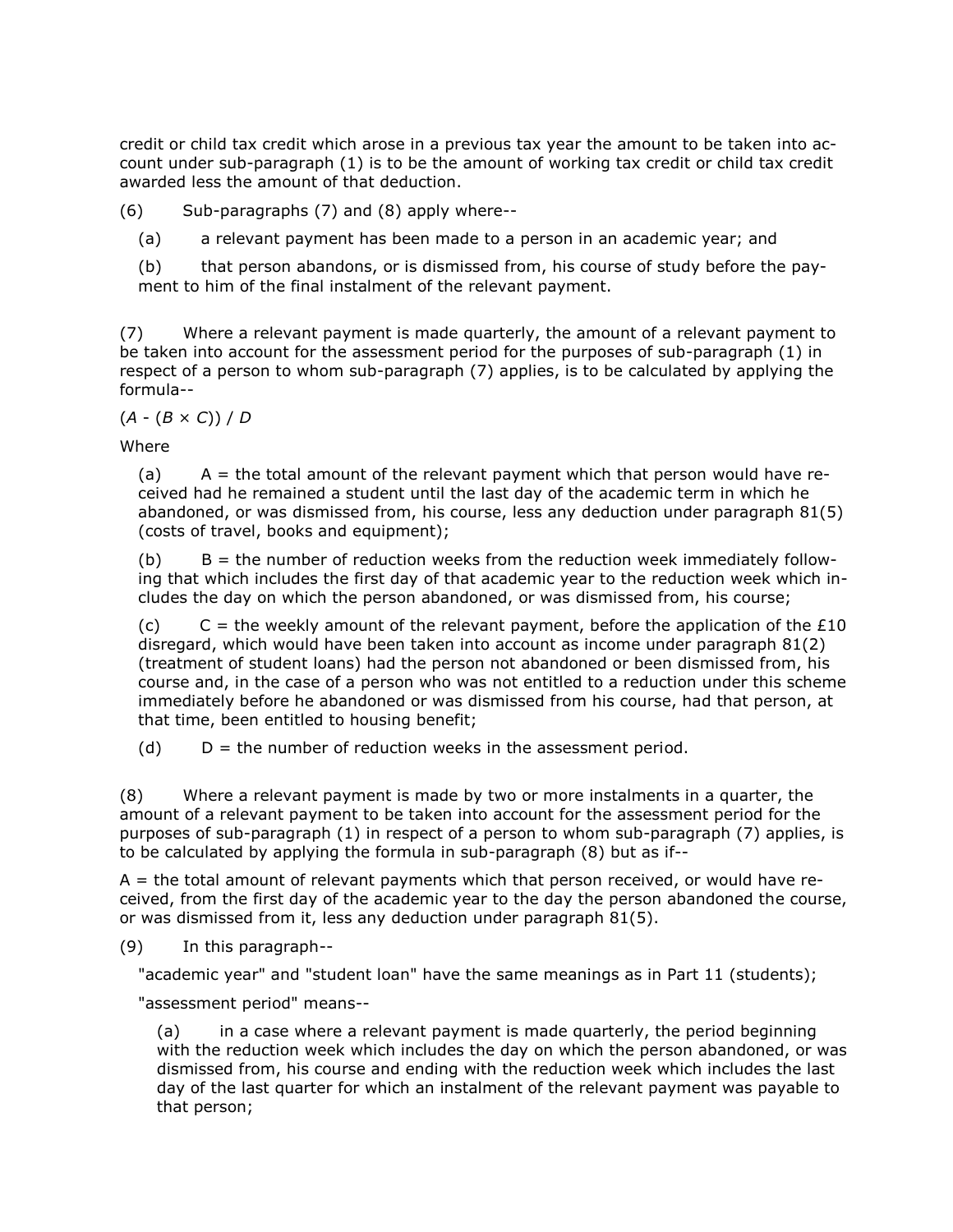(b) in a case where the relevant payment is made by two or more instalments in a quarter, the period beginning with the reduction week which includes the day on which the person abandoned, or was dismissed from, his course and ending with the reduction week which includes--

(i) the day immediately before the day on which the next instalment of the relevant payment would have been due had the payments continued; or

(ii) the last day of the last quarter for which an instalment of the relevant payment was payable to that person,

whichever of those dates is earlier;

"quarter" in relation to an assessment period means a period in that year beginning on--

- (c) 1st January and ending on 31st March;
- (d) 1st April and ending on 30th June;
- (e) 1st July and ending on 31st August; or
- (f) 1st September and ending on 31st December;

"relevant payment" means either a student loan or an amount intended for the maintenance of dependants referred to in paragraph 76(7) or both.

(10) For the avoidance of doubt there must be included as income to be taken into account under sub-paragraph (1)--

(a) any payment to which paragraph 41(2) or 51(2) (payments not earnings) applies; or

(b) in the case of an applicant who is receiving support under section 95 or 98 of the Immigration and Asylum Act 1999 including support provided by virtue of regulations made under Schedule 9 to that Act, the amount of such support provided in respect of essential living needs of the applicant and his dependants (if any) as is specified in regulations made under paragraph 3 of Schedule 8 to the Immigration and Asylum Act 1999.

### **Capital treated as income: persons who are not pensioners**

**55** (1) Any capital payable by instalments which are outstanding at the date on which the application is made or treated as made, or, at the date of any subsequent revision or supersession, must, if the aggregate of the instalments outstanding and the amount of the applicant's capital otherwise calculated in accordance with Chapter 7 of this Part exceeds £16,000, be treated as income.

(2) Any payment received under an annuity is to be treated as income.

(3) Any earnings to the extent that they are not a payment of income is to be treated as income.

(4) Any Career Development Loan paid pursuant to section 2 of the Employment and Training Act 1973 is to be treated as income.

(5) Where an agreement or court order provides that payments must be made to the applicant in consequence of any personal injury to the applicant and that such payments are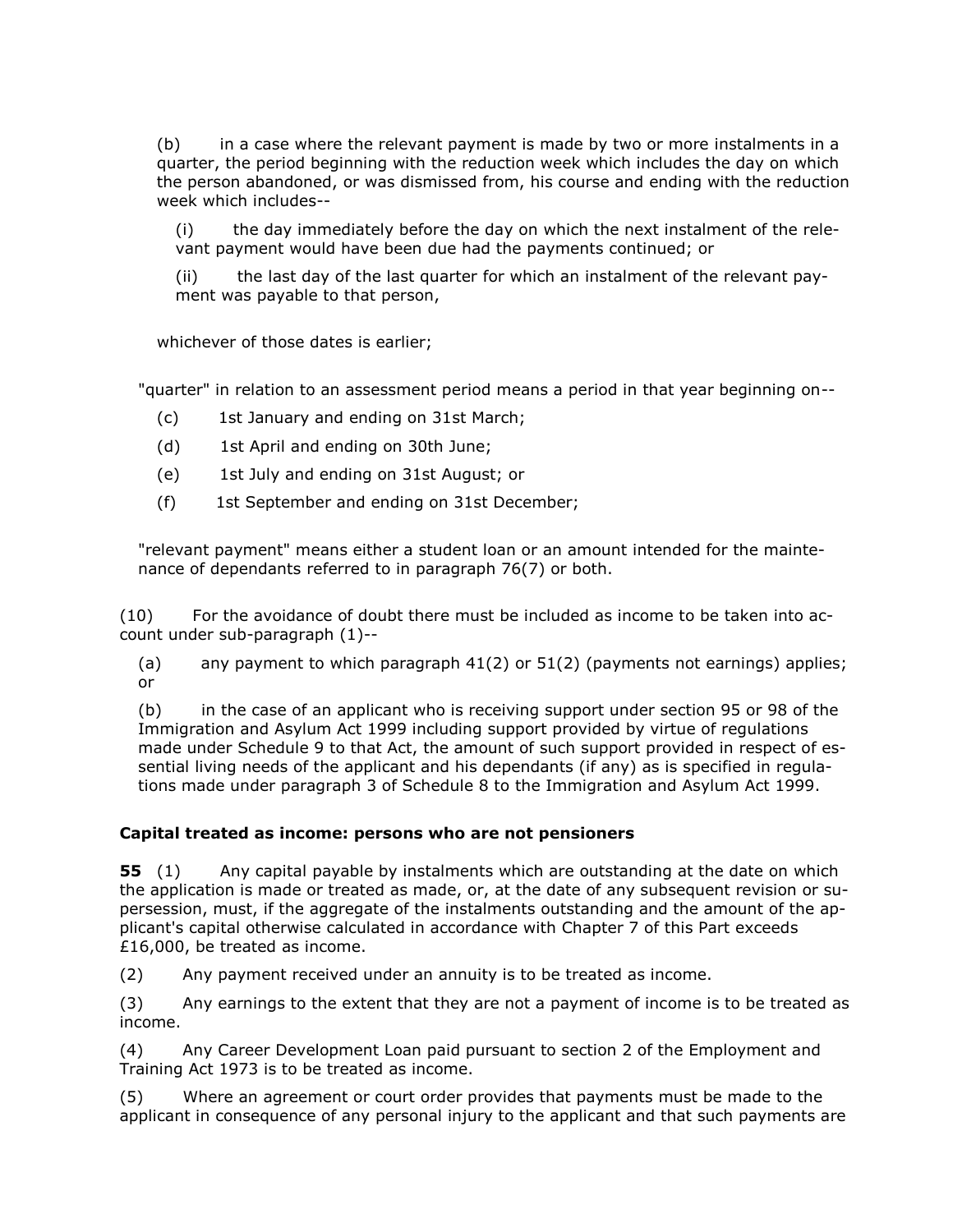to be made, wholly or partly, by way of periodic payments, any such periodic payments received by the applicant (but not a payment which is treated as capital by virtue of this Part), is to be treated as income.

## **Notional income: persons who are not pensioners**

**56** (1) An applicant who is not a pensioner is to be treated as possessing income of which he has deprived himself for the purpose of securing entitlement to a reduction under a council tax reduction scheme or increasing the amount of the reduction.

(2) Except in the case of--

- (a) a discretionary trust;
- (b) a trust derived from a payment made in consequence of a personal injury;

(c) a personal pension scheme, occupational pension scheme or a payment made by the Board of the Pension Protection Fund where the applicant has not attained the qualifying age for state pension credit;

(d) any sum to which paragraph 50(2)(a) of Schedule 10 (capital disregards: persons who are not pensioners) applies which is administered in the way referred to in paragraph  $50(1)(a);$ 

(e) any sum to which paragraph 51(a) of Schedule 10 refers;

(f) rehabilitation allowance made under section 2 of the Employment and Training Act 1973;

- (g) child tax credit;
- (h) working tax credit, or
- (i) any sum to which sub-paragraph (11) applies,

any income which would become available to the applicant upon application being made, but which has not been acquired by him, is to be treated as possessed by the applicant but only from the date on which it could be expected to be acquired were an application made.

(3) Any payment of income, other than a payment of income specified in sub-paragraph (4), made--

(a) to a third party in respect of a single applicant or a member of the family (but not a member of the third party's family) must, where that payment is a payment of an occupational pension, a pension or other periodical payment made under a personal pension scheme or a payment made by the Board of the Pension Protection Fund, be treated as possessed by that single applicant or, as the case may be, by that member;

(b) to a third party in respect of a single applicant or in respect of a member of the family (but not a member of the third party's family) must, where it is not a payment referred to in paragraph (a), be treated as possessed by that single applicant or by that member to the extent that it is used for the food, ordinary clothing or footwear, household fuel or rent of that single applicant or, as the case may be, of any member of that family or is used for any council tax or water charges for which that applicant or member is liable;

(c) to a single applicant or a member of the family in respect of a third party (but not in respect of another member of that family) must be treated as possessed by that single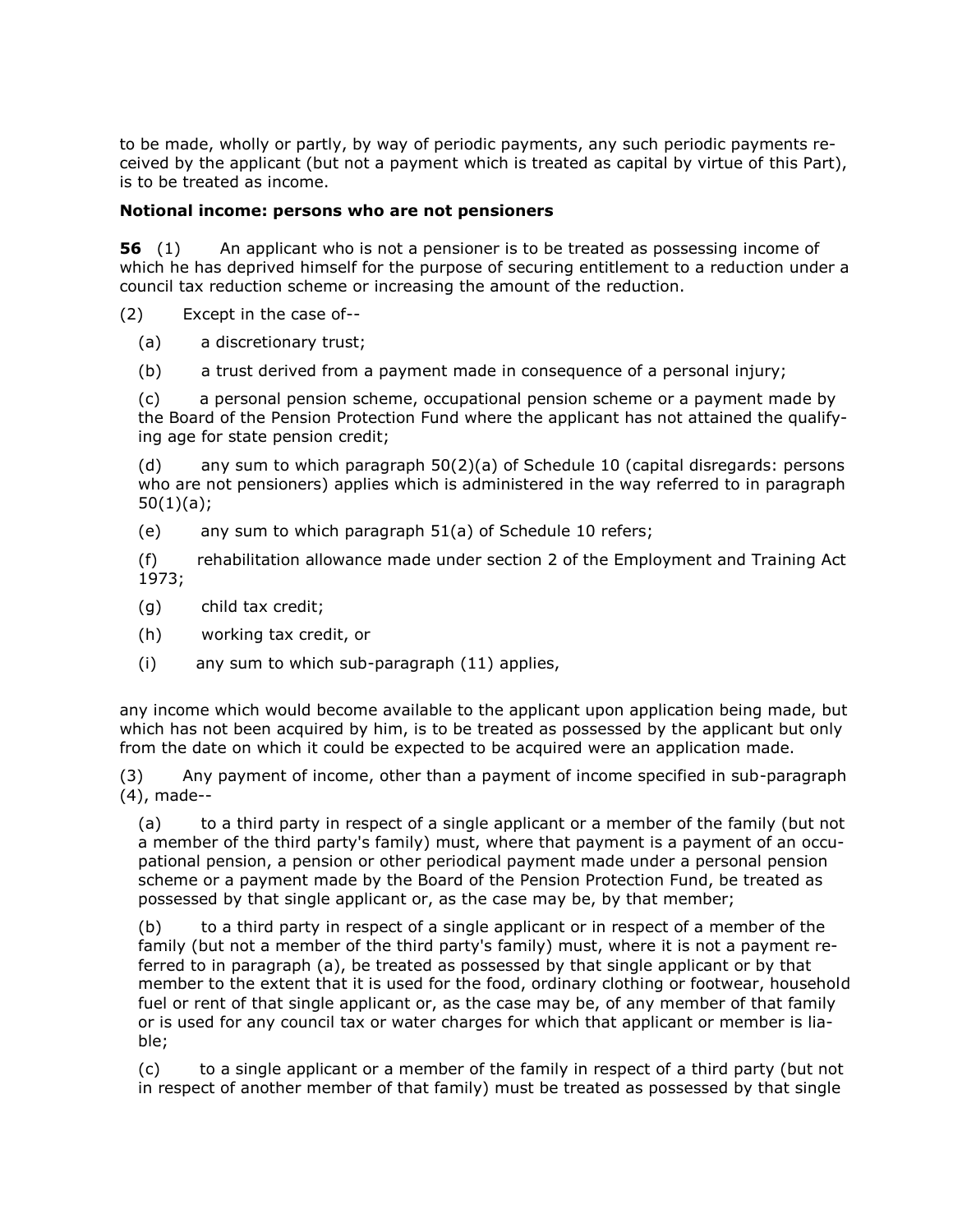applicant or, as the case may be, that member of the family to the extent that it is kept or used by him or used by or on behalf of any member of the family.

(4) Sub-paragraph (3) does not apply in respect of a payment of income made--

(a) under or by the Macfarlane Trust, the Macfarlane (Special Payments) Trust, the Macfarlane (Special Payments) (No 2) Trust, the Fund, the Eileen Trust, MFET Limited, the Skipton Fund, the Caxton Foundation the Scottish Infected Blood Support Scheme, and approved blood scheme, the London Emergencies Trust, the We Love Manchester Emergency Fund or the Independent Living Fund (2006);

(b) pursuant to section  $19(1)(a)$  of the Coal Industry Act 1994 (concessionary coal);

(c) pursuant to section 2 of the Employment and Training Act 1973 in respect of a person's participation--

(i) in an employment programme specified in regulation  $75(1)(a)(ii)$  of the Jobseeker's Allowance Regulations 1996;

(ii) in a training scheme specified in regulation  $75(1)(b)(ii)$  of those Regulations;

(iii) in the Intense Activity Period specified in regulation  $75(1)(a)(iv)$  of those Regulations;

 $(iv)$  in a qualifying course within the meaning specified in regulation 17A(7) of those Regulations; or

(v) in the Flexible New Deal specified in regulation  $75(1)(a)(v)$  of those Regulations;

(d) in respect of a person's participation in the Work for Your Benefit Pilot Scheme;

(e) in respect of a person's participation in the Mandatory Work Activity Scheme;

(f) in respect of an applicant's participation in the Employment, Skills and Enterprise Scheme;

(g) under an occupational pension scheme, in respect of a pension or other periodical payment made under a personal pension scheme or a payment made by the Board of the Pension Protection Fund where--

(i) a bankruptcy order has been made in respect of the person in respect of whom the payment has been made or, in Scotland, the estate of that person is subject to sequestration or a judicial factor has been appointed on that person's estate under section 41 of the Solicitors (Scotland) Act 1980;

(ii) the payment is made to the trustee in bankruptcy or any other person acting on behalf of the creditors; and

(iii) the person referred to in sub-paragraph (i) and any member of his family does not possess, or is not treated as possessing, any other income apart from that payment.

(5) Where an applicant is in receipt of any benefit under the benefit Acts and the rate of that benefit is altered with effect from a date on or after 1st April in any year but not more than 14 days thereafter, the authority must treat the applicant as possessing such benefit at the altered rate from either 1st April or the first Monday in April in that year, whichever date the authority selects, to the date on which the altered rate is to take effect.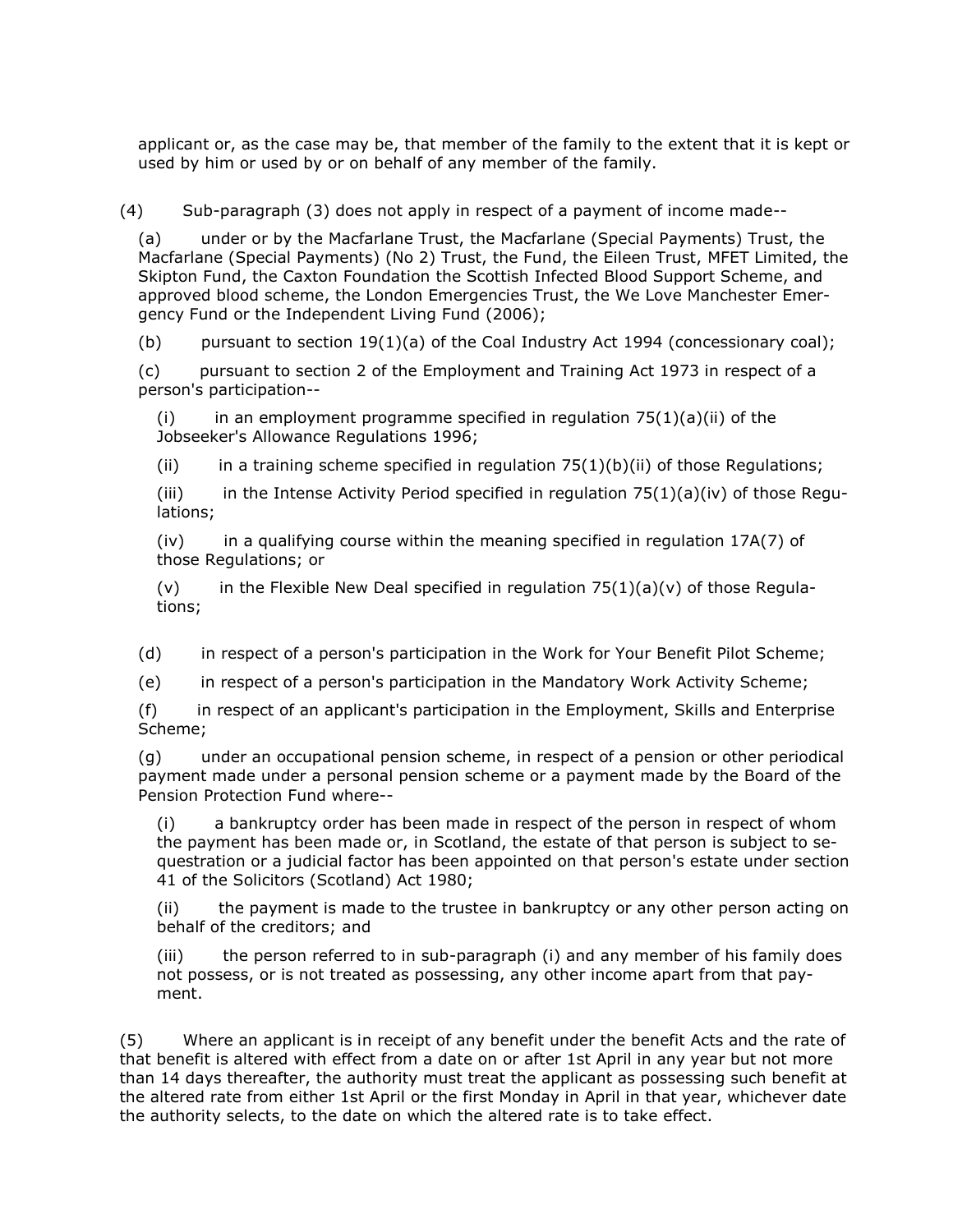(6) Subject to sub-paragraph (7), where--

(a) an applicant performs a service for another person; and

(b) that person makes no payment of earnings or pays less than that paid for a comparable employment in the area,

the authority must treat the applicant as possessing such earnings (if any) as is reasonable for that employment unless the applicant satisfies the authority that the means of that person are insufficient for him to pay or to pay more for the service.

(7) Sub-paragraph (6) does not apply--

(a) to an applicant who is engaged by a charitable or voluntary organisation or who is a volunteer if the authority is satisfied in any of those cases that it is reasonable for him to provide those services free of charge; or

(b) in a case where the service is performed in connection with--

(i) the applicant's participation in an employment or training programme in accordance with regulation  $19(1)(q)$  of the Jobseeker's Allowance Regulations 1996, other than where the service is performed in connection with the applicant's participation in the Intense Activity Period specified in regulation 75(1)(a)(iv) of those Regulations; or

(ii) the applicant's or the applicant's partner's participation in an employment or training programme as defined in regulation 19(3) of those Regulations for which a training allowance is not payable or, where such an allowance is payable, it is payable for the sole purpose of reimbursement of travelling or meal expenses to the person participating in that programme; or

(c) to an applicant who is participating in a work placement approved by the Secretary of State (or a person providing services to the Secretary of State) before the placement starts.

 $(8)$  In sub-paragraph  $(7)(c)$  "work placement" means practical work experience which is not undertaken in expectation of payment.

(9) Where an applicant is treated as possessing any income under any of sub-paragraphs (1) to (8), the foregoing provisions of this Part apply for the purposes of calculating the amount of that income as if a payment had actually been made and as if it were actual income which he does possess.

(10) Where an applicant is treated as possessing any earnings under sub-paragraph (6) the foregoing provisions of this Part apply for the purposes of calculating the amount of those earnings as if a payment had actually been made and as if they were actual earnings which he does possess except that paragraph 42(2) or 52(3) (calculation of net earnings of employed earners: pensioners and persons who are not pensioners, respectively) do not apply and his net earnings are to be calculated by taking into account those earnings which he is treated as possessing, less--

(a) an amount in respect of income tax equivalent to an amount calculated by applying to those earnings the basic rate of tax applicable to the assessment period less only the personal relief to which the applicant is entitled under sections 35 to 37 of the Income Tax Act 2007 (personal allowances) as is appropriate to his circumstances; but, if the assessment period is less than a year, the earnings to which the basic rate of tax is to be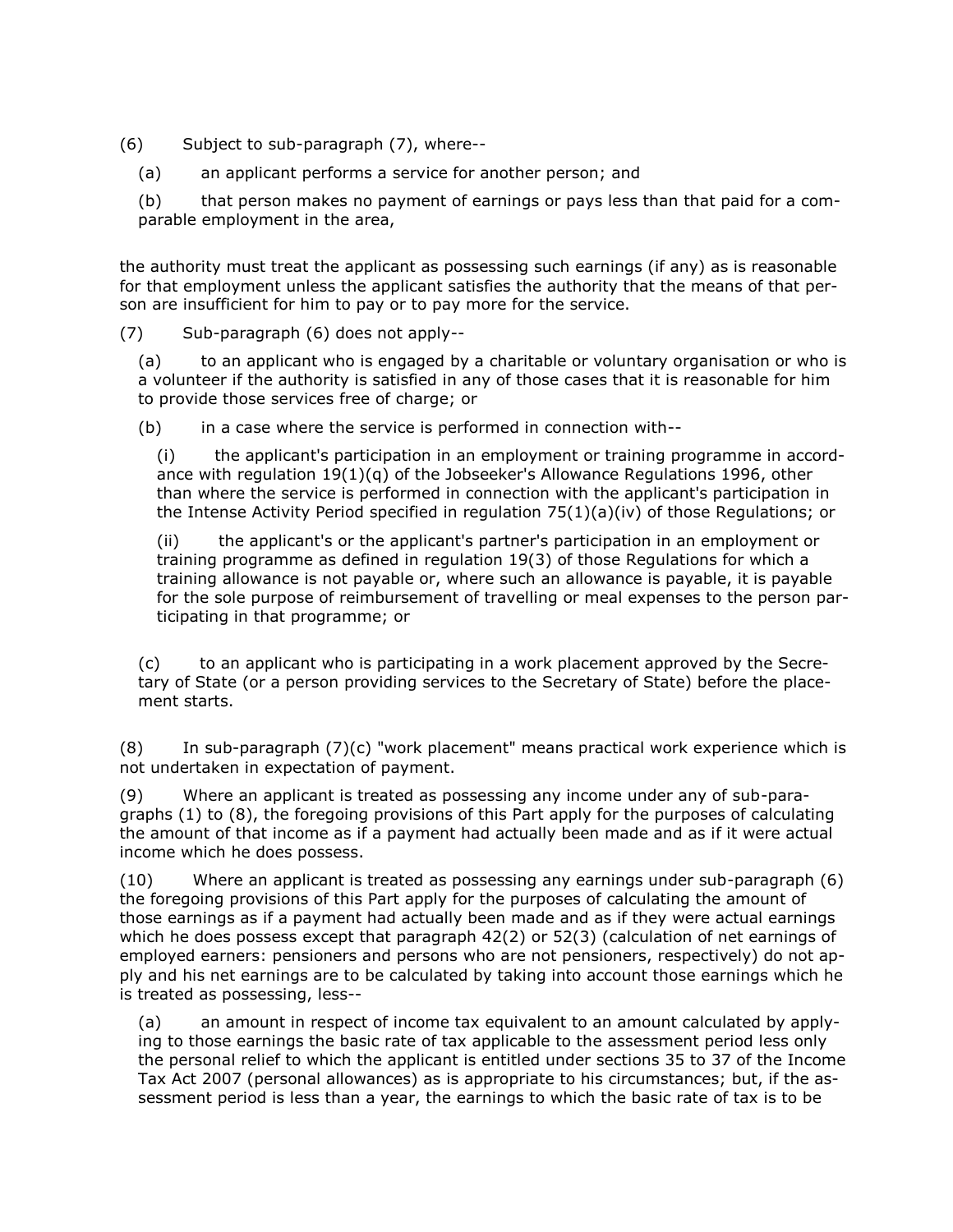applied and the amount of the personal relief deductible under this sub-paragraph is to be calculated on a pro rata basis;

(b) an amount equivalent to the amount of the primary Class 1 contributions that would be payable by him under the SSCBA in respect of those earnings if such contributions were payable; and

(c) one-half of any sum payable by the applicant by way of a contribution towards an occupational or personal pension scheme.

 $(11)$  Sub-paragraphs  $(1)$ ,  $(2)$ ,  $(3)$  and  $(6)$  do not apply in respect of any amount of income other than earnings, or earnings of an employed earner, arising out of the notional income .

#### **Chapter 6 Income: Further Provisions Applying to Pensioners and Persons Who are Not Pensioners**

### **Calculation of income on a weekly basis**

**57** (1) Subject to paragraph 60 (disregard of changes in tax, etc), the income of an applicant is to be calculated on a weekly basis--

(a) by estimating the amount which is likely to be his average weekly income in accordance with this Part;

(b) by adding to that amount the weekly income calculated--

 $(i)$  if the applicant is a pensioner, under paragraph 71 (tariff income: pensioners);

(ii) if the applicant is a person who is not a pensioner, under paragraph 72 (tariff income: persons who are not pensioners); and

(c) deducting from the sum of paragraphs (a) and (b) any relevant child care charges to which paragraph 58 (treatment of child care charges) applies from any earnings which form part of the average weekly income or, in a case where the conditions in sub-paragraph (2) are met, from those earnings plus whichever credit specified in paragraph (b) of that sub-paragraph is appropriate, up to a maximum deduction in respect of the applicant's family of whichever of the sums specified in sub-paragraph (3) applies in his case.

(2) The conditions of this paragraph are that--

(a) the applicant's earnings which form part of his average weekly income are less than the lower of either his relevant child care charges or whichever of the deductions specified in sub-paragraph (3) otherwise applies in his case; and

(b) that applicant or, if he is a member of a couple either the applicant or his partner, is in receipt of either working tax credit or child tax credit.

(3) The maximum deduction to which sub-paragraph  $(1)(c)$  above refers is to be--

(a) where the applicant's family includes only one child in respect of whom relevant child care charges are paid, £175.00 per week;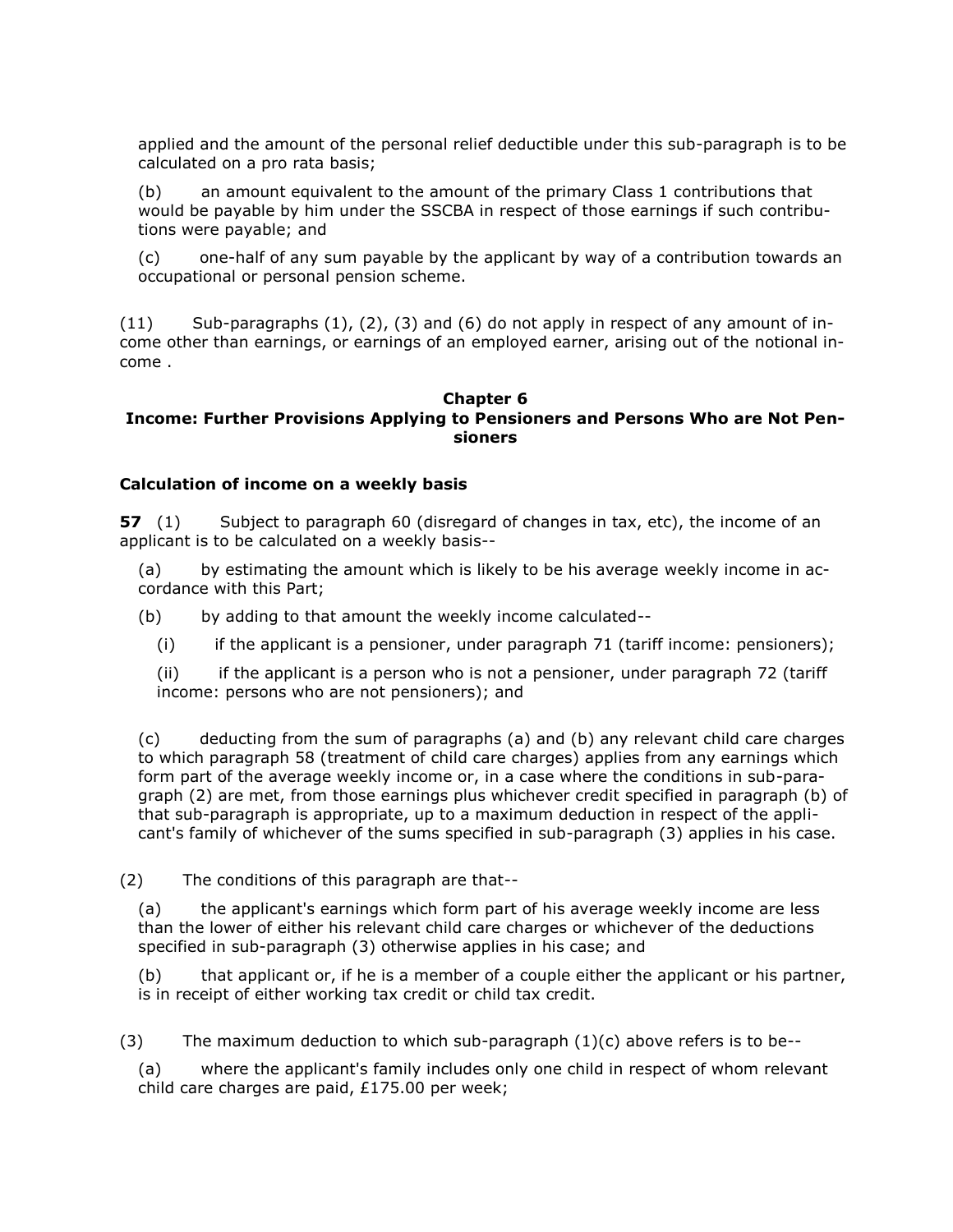(b) where the applicant's family includes more than one child in respect of whom relevant child care charges are paid, £300 per week.

# **Treatment of child care charges**

**58** (1) This paragraph applies where an applicant (within the meaning in this paragraph) is incurring relevant child care charges and--

- (a) is a lone parent and is engaged in remunerative work;
- (b) is a member of a couple both of whom are engaged in remunerative work; or

(c) is a member of a couple where one member is engaged in remunerative work and the other--

- (i) is incapacitated;
- (ii) is an in-patient in hospital; or

(iii) is in prison (whether serving a custodial sentence or remanded in custody awaiting trial or sentence).

(2) For the purposes of sub-paragraph (1) and subject to sub-paragraph (4), a person to whom sub-paragraph (3) applies must be treated as engaged in remunerative work for a period not exceeding 28 weeks during which he--

(a) is paid statutory sick pay;

(b) is paid short-term incapacity benefit at the lower rate under sections 30A to 30E of the SSCBA;

(c) is paid an employment and support allowance;

(d) is paid income support on the grounds of incapacity for work under regulation 4ZA of, and paragraph 7 or 14 of Schedule 1B to, the Income Support (General) Regulations 1987; or

(e) is credited with earnings on the grounds of incapacity for work or limited capability for work under regulation 8B of the Social Security (Credits) Regulations 1975.

(3) This sub-paragraph applies to a person who was engaged in remunerative work immediately before--

(a) the first day of the period in respect of which he was first paid statutory sick pay, short-term incapacity benefit, an employment and support allowance or income support on the grounds of incapacity for work; or

(b) the first day of the period in respect of which earnings are credited,

as the case may be.

 $(4)$  In a case to which sub-paragraph  $(2)(d)$  or  $(e)$  applies, the period of 28 weeks begins on the day on which the person is first paid income support or on the first day of the period in respect of which earnings are credited, as the case may be.

(5) Relevant child care charges are those charges for care to which sub-paragraphs (6) and (7) apply, and are to be calculated on a weekly basis in accordance with sub-paragraph  $(10).$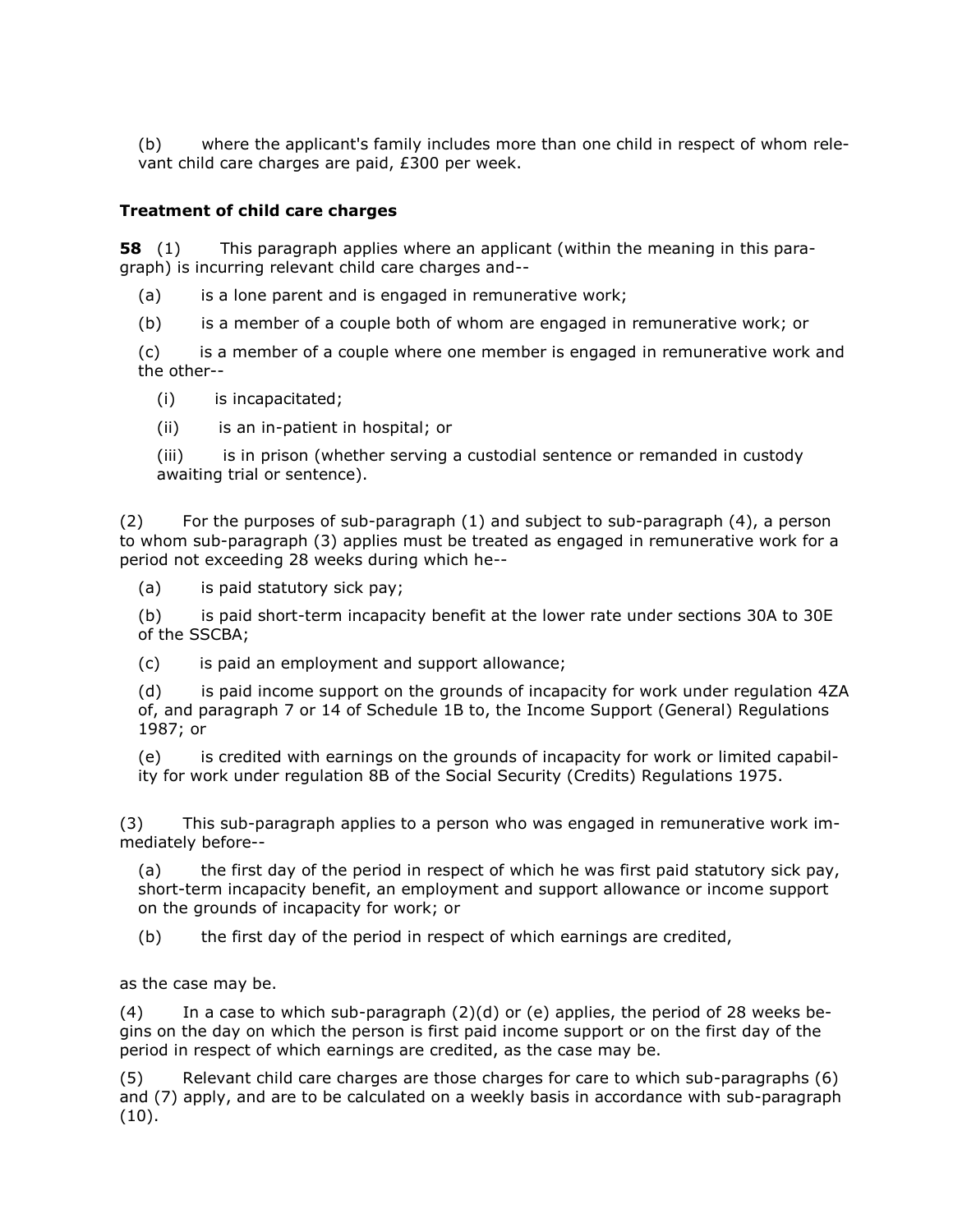(6) The charges are paid by the applicant for care which is provided--

(a) in the case of any child of the applicant's family who is not disabled, in respect of the period beginning on that child's date of birth and ending on the day preceding the first Monday in September following that child's fifteenth birthday; or

(b) in the case of any child of the applicant's family who is disabled, in respect of the period beginning on that person's date of birth and ending on the day preceding the first Monday in September following that person's sixteenth birthday.

(7) The charges are paid for care which is provided by one or more of the care providers listed in sub-paragraph (8) and are not paid--

(a) in respect of the child's compulsory education;

(b) by an applicant to a partner or by a partner to an applicant in respect of any child for whom either or any of them is responsible in accordance with paragraph 7 (circumstances in which a person is treated as responsible or not responsible for another); or

(c) in respect of care provided by a relative of the child wholly or mainly in the child's home.

(8) The care to which sub-paragraph (7) refers may be provided--

(a) out of school hours, by a school on school premises or by a local authority--

(i) for children who are not disabled in respect of the period beginning on their eighth birthday and ending on the day preceding the first Monday in September following their fifteenth birthday; or

(ii) for children who are disabled in respect of the period beginning on their eighth birthday and ending on the day preceding the first Monday in September following their sixteenth birthday; or

(b) by a child care provider approved in accordance with the Tax Credit (New Category of Child Care Provider) Regulations 1999; or

(c) by persons registered under Part 2 of the Children and Families (Wales) Measure 2010; or

(d) by a person who is excepted from registration under Part 2 of the Children and Families (Wales) Measure 2010 because the child care that person provides is in a school or establishment referred to in article 11, 12 or 14 of the Child Minding and Day Care Exceptions (Wales) Order 2010; or

(e) by--

(i) persons registered under section 59(1) of the Public Services Reform (Scotland) Act 2010; or

(ii) local authorities registered under section 83(1) of that Act,

where the care provided is child minding or day care of children within the meaning of that Act; or

(f) by a person prescribed in regulations made pursuant to section  $12(4)$  of the Tax Credits Act 2002; or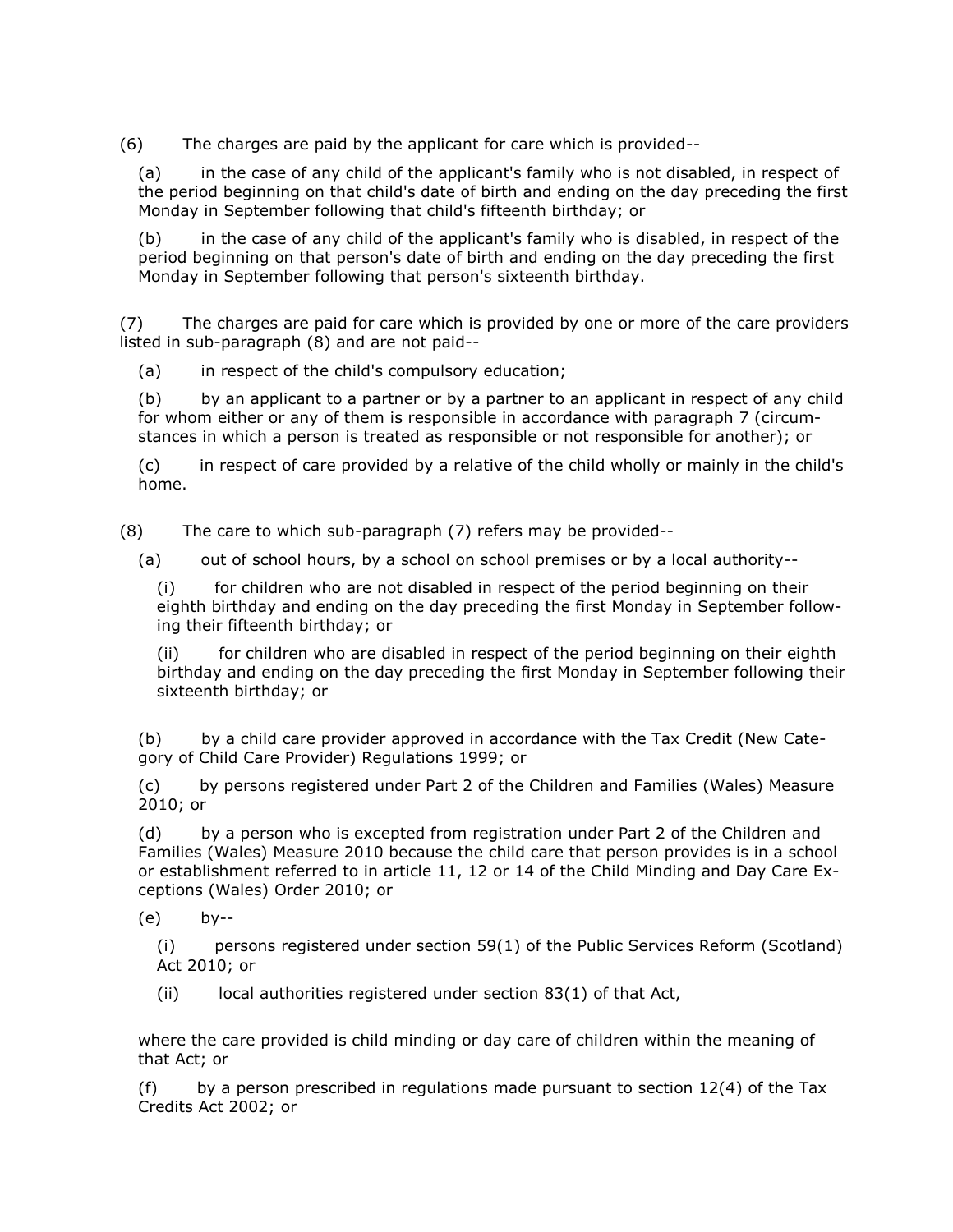(g) by a person who is registered under Chapter 2 or 3 of Part 3 of the Childcare Act 2006; or

(h) by any of the schools mentioned in section 34(2) of the Childcare Act 2006 in circumstances where the requirement to register under Chapter 2 of Part 3 of that Act does not apply by virtue of section 34(2) of that Act; or

 $(i)$  by any of the schools mentioned in section 53(2) of the Childcare Act 2006 in circumstances where the requirement to register under Chapter 3 of Part 3 of that Act does not apply by virtue of section 53(2) of that Act; or

(j) by any of the establishments mentioned in section 18(5) of the Childcare Act 2006 in circumstances where the care is not included in the meaning of "childcare" for the purposes of Part 1 and Part 3 of that Act by virtue of that subsection; or

(k) by a foster parent or kinship carer under the Fostering Services Regulations 2011, the Fostering Services (Wales) Regulations 2003 or the Looked After Children (Scotland) Regulations 2009 in relation to a child other than one whom the foster parent is fostering or kinship carer is looking after; or

(l) by a provider of personal care within the meaning of paragraph 1 of Schedule 1 to the Health and Social Care Act 2008 (Regulated Activities) Regulations 2010 and being a regulated activity prescribed by those Regulations or by a person who is employed, engaged under a contract for services, to provide care and support by the provider of a domiciliary support service within the meaning on Part 1 of the Regulation and Inspection of Social Care (Wales) Act 2016(**b**); or

(m) by a person who is not a relative of the child wholly or mainly in the child's home.

(9) In sub-paragraphs (6) and (8)(a), "the first Monday in September" means the Monday which first occurs in the month of September in any year.

(10) Relevant child care charges must be estimated over such period, not exceeding a year, as is appropriate in order that the average weekly charge may be estimated accurately having regard to information as to the amount of that charge provided by the child minder or person providing the care.

 $(11)$  For the purposes of sub-paragraph  $(1)(c)$  the other member of a couple is incapacitated where--

(a) the applicant is a pensioner and the other member of the couple is aged not less than 80;

(b) the applicant is a pensioner and the other member of the couple is aged less than 80, and--

(i) the additional condition specified in paragraph 10 of Schedule 3 (additional condition for the disability premium) to this scheme is treated as applying in his case; and

(ii) he satisfies that conditions or would satisfy it but for his being treated as capable of work by virtue of a determination made in accordance with regulations made under section 171E of the SSCBA;

(c) the applicant is not a pensioner, the applicant's applicable amount includes a disability premium on account of the other member's incapacity or the support component or the work-related activity component on account of his having limited capability for work;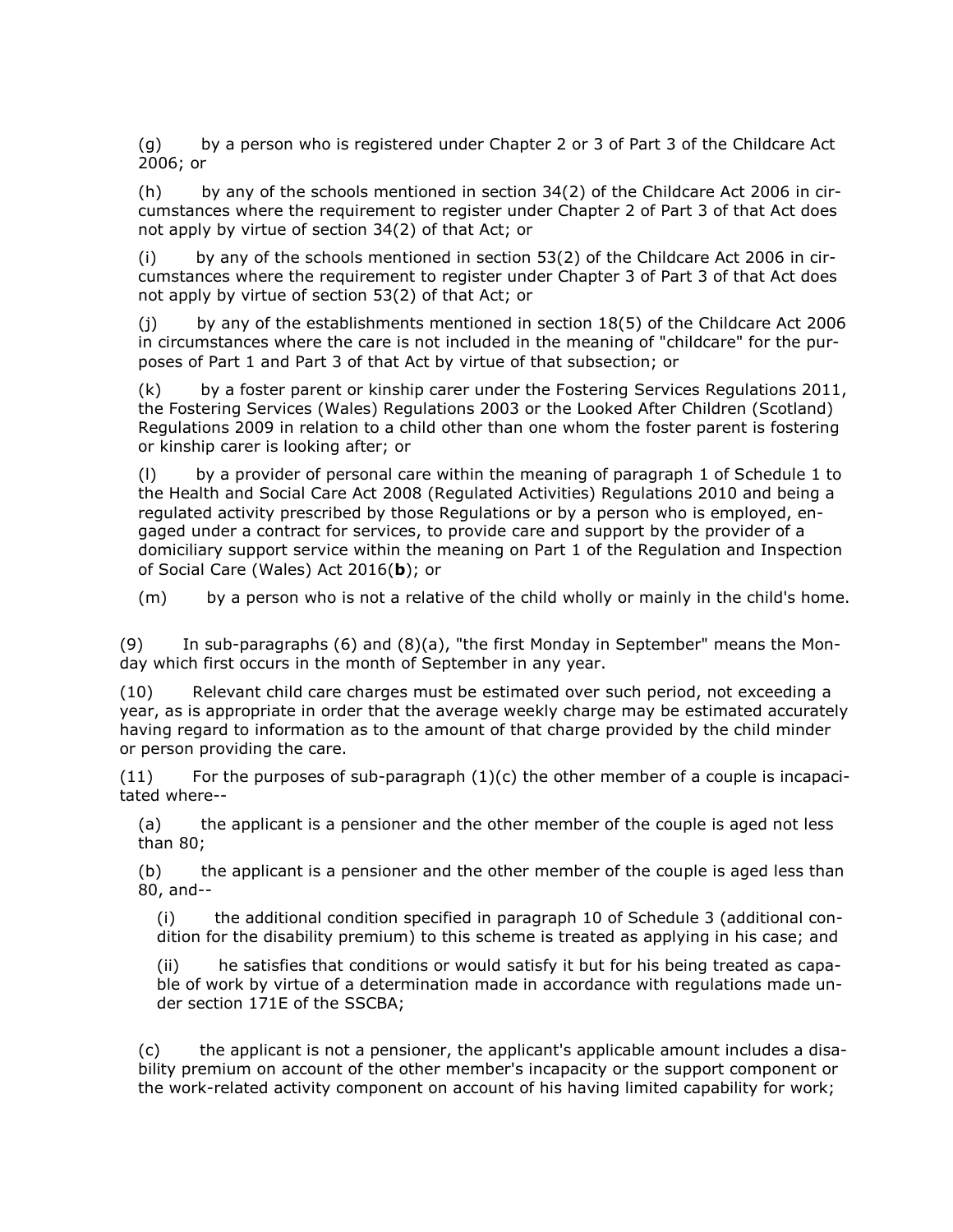(d) the applicant is not a pensioner, the applicant's applicable amount would include a disability premium on account of the other member's incapacity but for that other member being treated as capable of work by virtue of a determination made in accordance with regulations made under section 171E of the SSCBA;

(e) the applicant's applicable amount would include the support component or the work-related activity component on account of the other member of the couple would be a member of the support group or having limited capability for work but for that other member being treated as not having limited capability for work by virtue of a determination made in accordance with the Employment and Support Allowance Regulations 2013(**a**);

(f) he is, or is treated as, incapable of work and has been so incapable, or has been so treated as incapable, of work in accordance with the provisions of, and regulations made under, Part 12A of the SSCBA (incapacity for work) for a continuous period of not less than 196 days; and for this purpose any two or more separate periods separated by a break of not more than 56 days must be treated as one continuous period;

(g) he is, or is treated as having, limited capability for work and has had, or been treated as having, limited capability for work in accordance with the Employment and Support Allowance Regulations 2013(**a**) for a continuous period of not less than 196 days and for this purpose any two or more separate periods separated by a break of not more than 84 days must be treated as one continuous period;

(h) there is payable in respect of him one or more of the following pensions or allowances--

(i) long-term incapacity benefit or short-term incapacity benefit at the higher rate under Schedule 4 to the SSCBA;

- (ii) attendance allowance under section 64 of the SSCBA;
- (iii) severe disablement allowance under section 68 of the SSCBA;
- (iv) disability living allowance under section 71 of the SSCBA;
- (v) personal independence payment;
- (vi) an AFIP;

(vii) increase of disablement pension under section 104 of the SSCBA;

(viii) a pension increase paid as part of a war disablement pension or under an industrial injuries scheme which is analogous to an allowance or increase of disablement pension under sub-paragraph (ii), (iv), (v) or (vii) above;

(ix) main phase employment and support allowance;

(i) a pension or allowance to which sub-paragraph  $(v)$  (vii) or (viii) of paragraph  $(h)$ above refers was payable on account of his incapacity but has ceased to be payable in consequence of his becoming a patient, which in this paragraph means a person (other than a person who is serving a sentence of imprisonment or detention in a youth custody institution) who is regarded as receiving free in-patient treatment within the meaning of regulation 2(4) and (5) of the Social Security (Hospital In-Patients) Regulations 2005;

(j) an attendance allowance under section 64 of the SSCBA or disability living allowance would be payable to that person but for--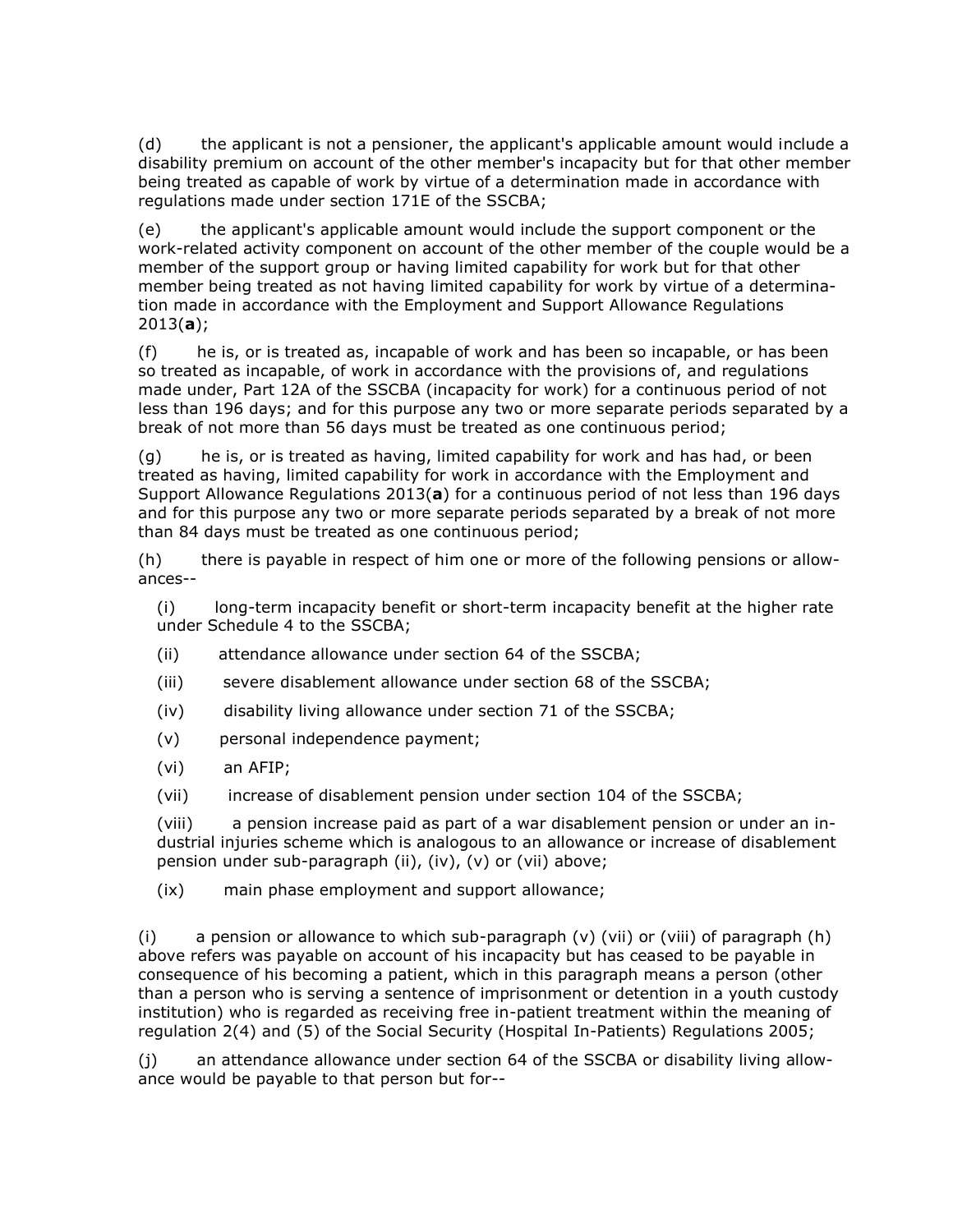(i) a suspension of benefit in accordance with regulations under section 113(2) of the SSCBA; or

(ii) an abatement as a consequence of hospitalisation;

(k) the daily living component of personal independence payment would be payable to that person but for a suspension of benefit in accordance with regulations under section 86 of the Welfare Reform Act 2012 (hospital in-patients);

(l) an AFIP would be payable to that person but for any suspension of payment in accordance with any terms of the armed and reserve forces compensation scheme which allow for a suspension because a person is undergoing medical treatment in a hospital or similar institution;

 $(m)$  paragraph  $(h)$ ,  $(i)$ ,  $(j)$  or  $(k)$  would apply to him if the legislative provisions referred to in those paragraphs were provisions under any corresponding enactment having effect in Northern Ireland; or

(n) he has an invalid carriage or other vehicle provided to him by the Secretary of State or a clinical commissioning group under paragraph 9 of Schedule 1 to the National Health Service Act 2006 or under section 46 of the National Health Service (Scotland) Act 1978 or provided by the Department of Health, Social Services and Public Safety in Northern Ireland under Article 30(1) of the Health and Personal Social Services (Northern Ireland) Order 1972.

 $(12)$  For the purposes of sub-paragraph  $(11)$ , once sub-paragraph  $(11)(f)$  applies to the person, if he then ceases, for a period of 56 days or less, to be incapable, or to be treated as incapable, of work, that sub-paragraph is, on his again becoming so incapable, or so treated as incapable, of work at the end of that period, immediately thereafter to apply to him for so long as he remains incapable, or is treated as remaining incapable, of work.

 $(13)$  For the purposes of sub-paragraph  $(11)$ , once sub-paragraph  $(11)(q)$  applies to the person, if he then ceases, for a period of 84 days or less, to have, or to be treated as having, limited capability for work, that paragraph is, on his again having, or being treated as having, limited capability for work at the end of that period, immediately thereafter to apply to him for so long as he has, or is treated as having, limited capability for work.

 $(14)$  For the purposes of sub-paragraphs  $(6)$  and  $(8)(a)$ , a person is disabled if he is a person--

(a) to whom an attendance allowance or the care component of disability allowance is payable or would be payable but for--

(i) a suspension of benefit in accordance with regulations under section 113(2) of the SSCBA; or

(ii) an abatement as a consequence of hospitalisation;

(b) to whom the daily living component of personal independence payment is payable or has ceased to be payable by virtue of a suspension of benefit in accordance with regulations under section 86 of the Welfare Reform Act 2012 (hospital in-patients);

(c) who is registered as blind in a register compiled under section 29 of the National Assistance Act 1948 (welfare services) or, in Scotland, has been certified as blind and in consequence he is registered as blind in a register maintained by or on behalf of a council constituted under section 2 of the Local Government (Scotland) Act 1994; or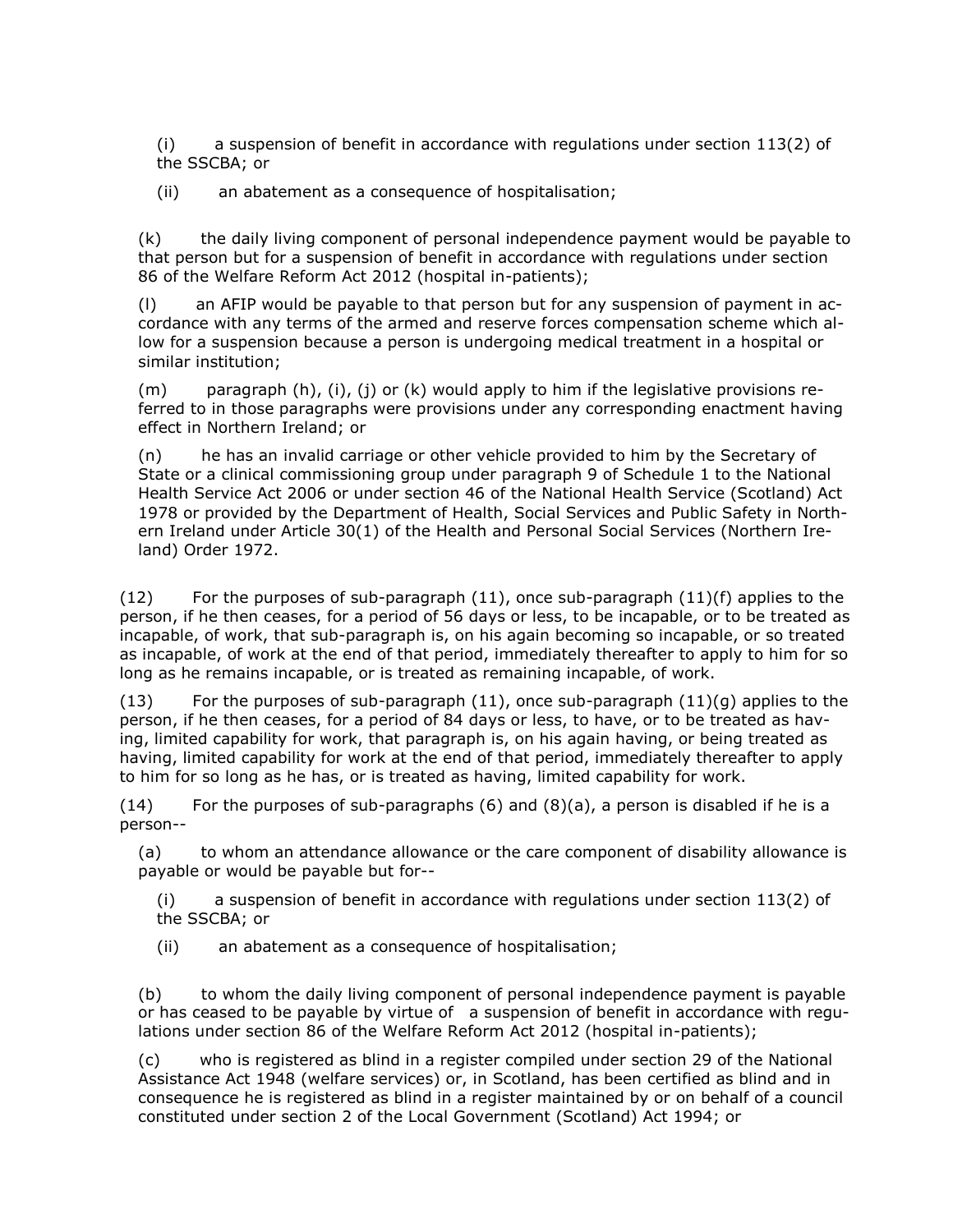(d) who ceased to be registered as blind in such a register within the period beginning 28 weeks before the first Monday in September following that person's fifteenth birthday and ending on the day preceding that person's sixteenth birthday.

(15) For the purposes of sub-paragraph (1) a person on maternity leave, paternity leave or adoption leave is to be treated as if he is engaged in remunerative work for the period specified in sub-paragraph (16) ("the relevant period") provided that--

(a) in the week before the period of maternity leave, paternity leave or adoption leave began he was in remunerative work;

(b) the applicant is incurring relevant child care charges within the meaning of subparagraph (5); and

(c) he is entitled to either statutory maternity pay under section 164 of the SSCBA, ordinary statutory paternity pay by virtue of section 171ZA or 171ZB of that Act, additional statutory paternity pay by virtue of section 171ZEA or 171ZEB of that Act, statutory adoption pay by of section 171ZL of that Act, maternity allowance under section 35 of that Act or qualifying support.

(16) For the purposes of sub-paragraph (15) the relevant period begins on the day on which the person's maternity, paternity leave or adoption leave commences and ends on--

(a) the date that leave ends;

(b) if no child care element of working tax credit is in payment on the date that entitlement to maternity allowance, qualifying support, statutory maternity pay, ordinary or additional statutory paternity pay or statutory adoption pay ends, the date that entitlement ends; or

(c) if a child care element of working tax credit is in payment on the date that entitlement to maternity allowance or qualifying support, statutory maternity pay, ordinary or additional statutory paternity pay or statutory adoption pay ends, the date that entitlement to that award of the child care element of the working tax credit ends,

whichever occurs first.

(17) In sub-paragraphs (15) and (16)--

(a) "qualifying support" means income support to which that person is entitled by virtue of paragraph 14B of Schedule 1B to the Income Support (General) Regulations 1987; and

(b) "child care element" of working tax credit means the element of working tax credit prescribed under section 12 of the Tax Credits Act 2002 (child care element).

(18) In this paragraph "applicant" does not include an applicant--

- (a) who has, or
- (b) who (jointly with his partner) has,

an award of universal credit.

#### **Calculation of average weekly income from tax credits**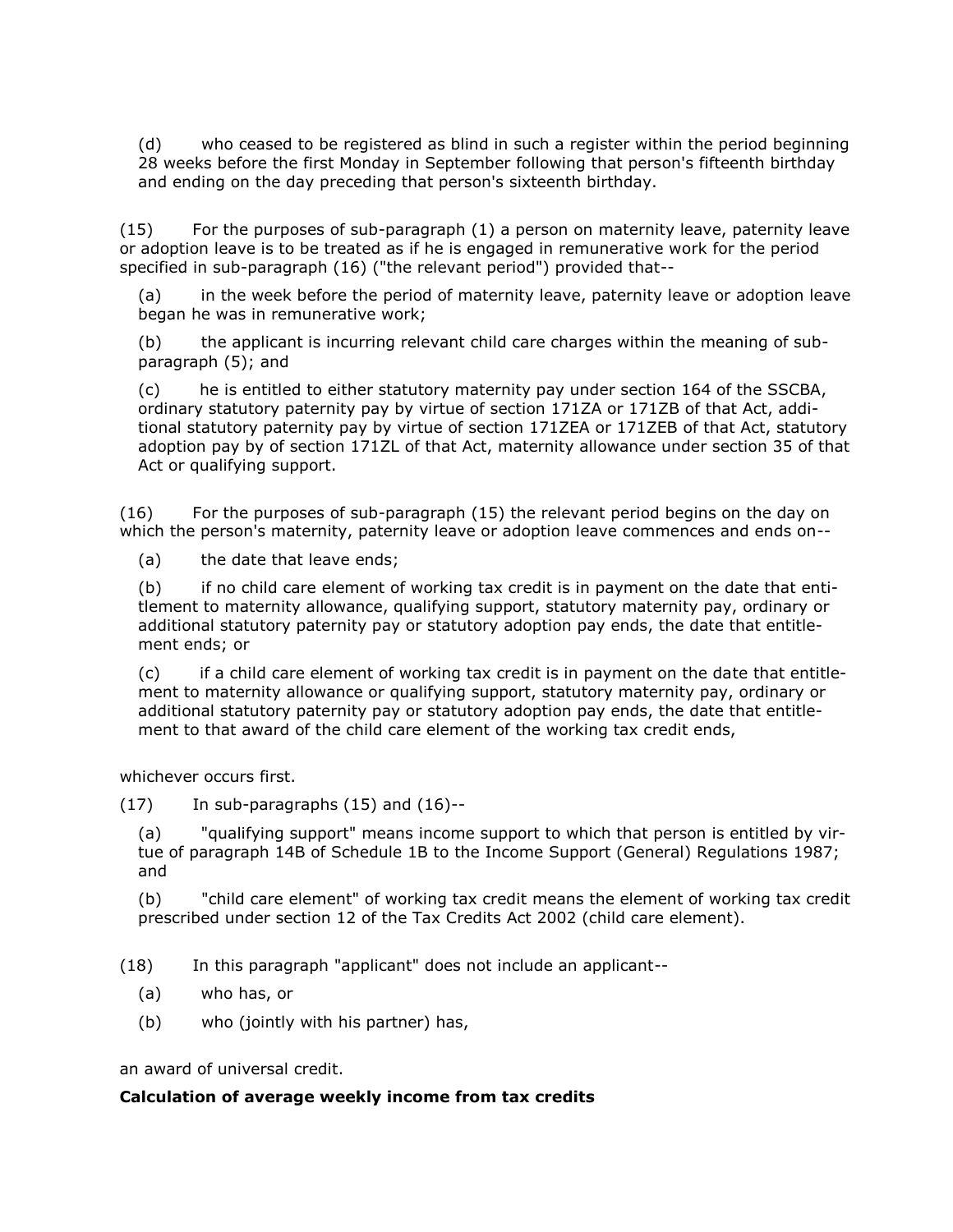**59** (1) This paragraph applies where an applicant receives a tax credit.

(2) Where this paragraph applies, the period over which a tax credit is to be taken into account is the period set out in sub-paragraph (3).

(3) Where the instalment in respect of which payment of a tax credit is made is--

(a) a daily instalment, the period is 1 day, being the day in respect of which the instalment is paid;

(b) a weekly instalment, the period is 7 days, ending on the day on which the instalment is due to be paid;

(c) a two weekly instalment, the period is 14 days, commencing 6 days before the day on which the instalment is due to be paid;

(d) a four weekly instalment, the period is 28 days, ending on the day on which the instalment is due to be paid.

(4) For the purposes of this paragraph "tax credit" means child tax credit or working tax credit.

## **Disregard of changes in tax, contributions etc**

**60** In calculating the applicant's income the authority may disregard any legislative change--

(a) in the basic or other rates of income tax;

(aa) in the Scottish basic or other rates of income tax

(b) in the amount of any personal tax reliefs under Chapters 2, 3 and 3A of Part 3 of the Income Tax Act 2007 ;

(c) in the rates of national insurance contributions payable under the SSCBA or in the lower earnings limit or upper earnings limit for Class 1 contributions under that Act, the lower or upper limits applicable to Class 4 contributions under that Act or the amount specified in section 11(4) of that Act (small profits threshold in relation to Class 2 contributions);

(d) in the amount of tax payable as a result of an increase in the weekly rate of Category A, B, C or D retirement pension or any addition thereto or any graduated pension payable under the SSCBA;

(e) in the maximum rate of child tax credit or working tax credit,

for a period not exceeding 30 reduction weeks beginning with the reduction week immediately following the date from which the change is effective.

## **Calculation of net profit of self-employed earners**

**61** (1) For the purposes of paragraphs 48 (average weekly earnings of self-employed earners: persons who are not pensioners) and 57 (calculation of income on a weekly basis) the earnings of an applicant to be taken into account must be--

(a) in the case of a self-employed earner who is engaged in employment on his own account, the net profit derived from that employment;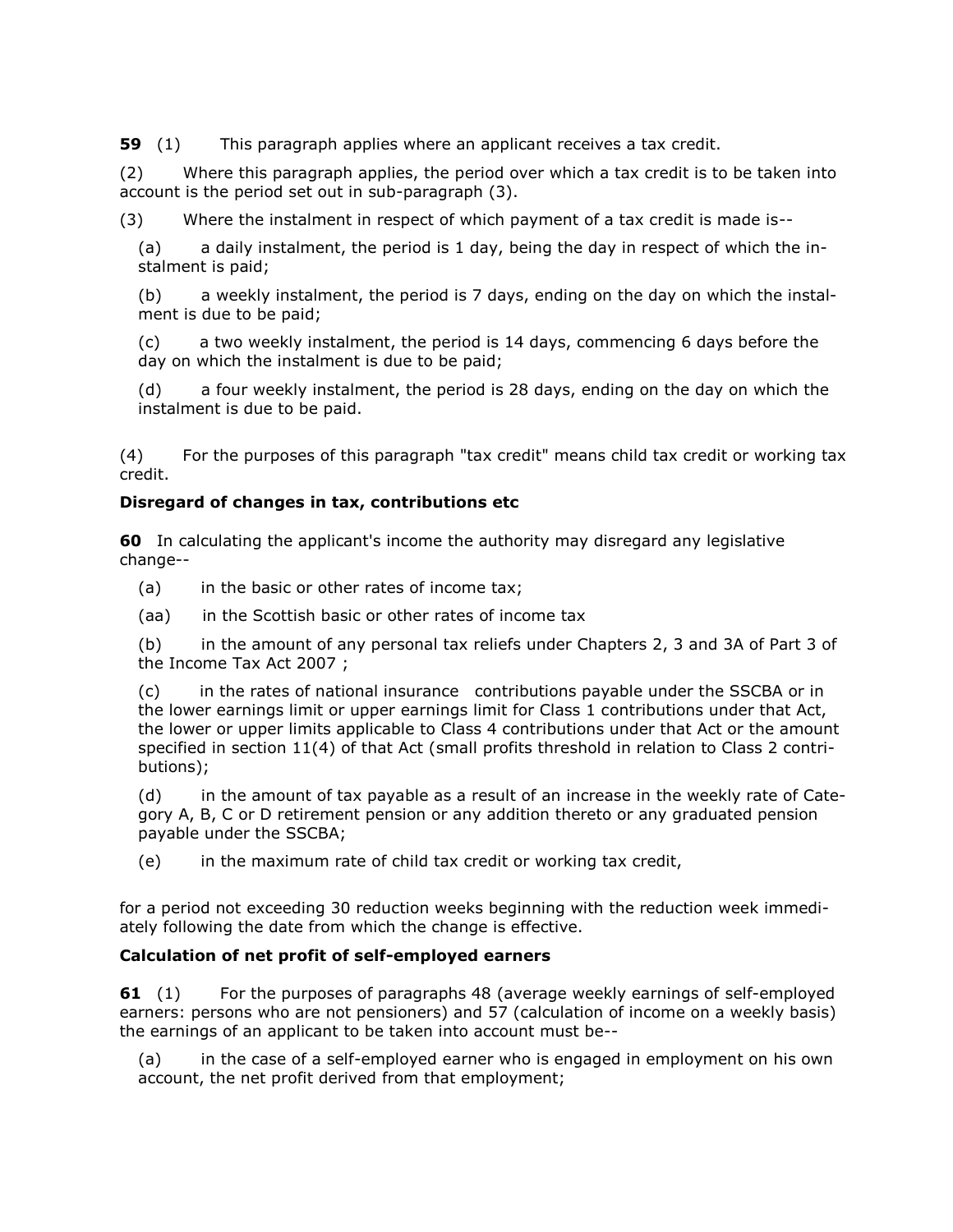(b) in the case of a self-employed earner who is a pensioner whose employment is carried on in partnership, his share of the net profit derived from that employment, less--

(i) an amount in respect of income tax and of national insurance contributions payable under the SSCBA calculated in accordance with paragraph 62 (deduction of tax and contributions of self-employed earners); and

(ii) one-half of the amount calculated in accordance with sub-paragraph (11) in respect of any qualifying premium;

(c) in the case of a self-employed earner who is not a pensioner whose employment is carried on in partnership or is that of a share fisherman within the meaning of the Social Security (Mariners' Benefits) Regulations 1975, his share of the net profit derived from that employment, less--

(i) an amount in respect of income tax and of national insurance contributions payable under the SSCBA calculated in accordance with paragraph 62 (deduction of tax and contributions for self-employed earners); and

(ii) one-half of the amount calculated in accordance with sub-paragraph (11) in respect of any qualifying premium.

(2) There must be disregarded from the net profit of an applicant who is not a pensioner, any sum, where applicable, specified in paragraphs 1 to 16 of Schedule 7 (sums disregarded in the calculation of earnings: persons who are not pensioners).

(3) For the purposes of sub-paragraph  $(1)(a)$  the net profit of the employment must, except where sub-paragraph (9) applies, be calculated by taking into account the earnings of the employment over the assessment period less--

(a) subject to sub-paragraphs (5) to (8), any expenses wholly and exclusively incurred in that period for the purposes of that employment;

(b) an amount in respect of--

- (i) income tax; and
- (ii) national insurance contributions payable under the SSCBA,

calculated in accordance with paragraph 62 (deduction of tax and contributions for selfemployed earners); and

(c) one-half of the amount calculated in accordance with sub-paragraph (11) in respect of any qualifying premium.

(4) For the purposes of sub-paragraph  $(1)(b)$  the net profit of the employment is to be calculated by taking into account the earnings of the employment over the assessment period less, subject to sub-paragraphs (5) to (8), any expenses wholly and exclusively incurred in that period for the purposes of the employment.

(5) Subject to sub-paragraph (6), no deduction is to be made under sub-paragraph  $(3)(a)$  or  $(4)$ , in respect of--

- (a) any capital expenditure;
- (b) the depreciation of any capital asset;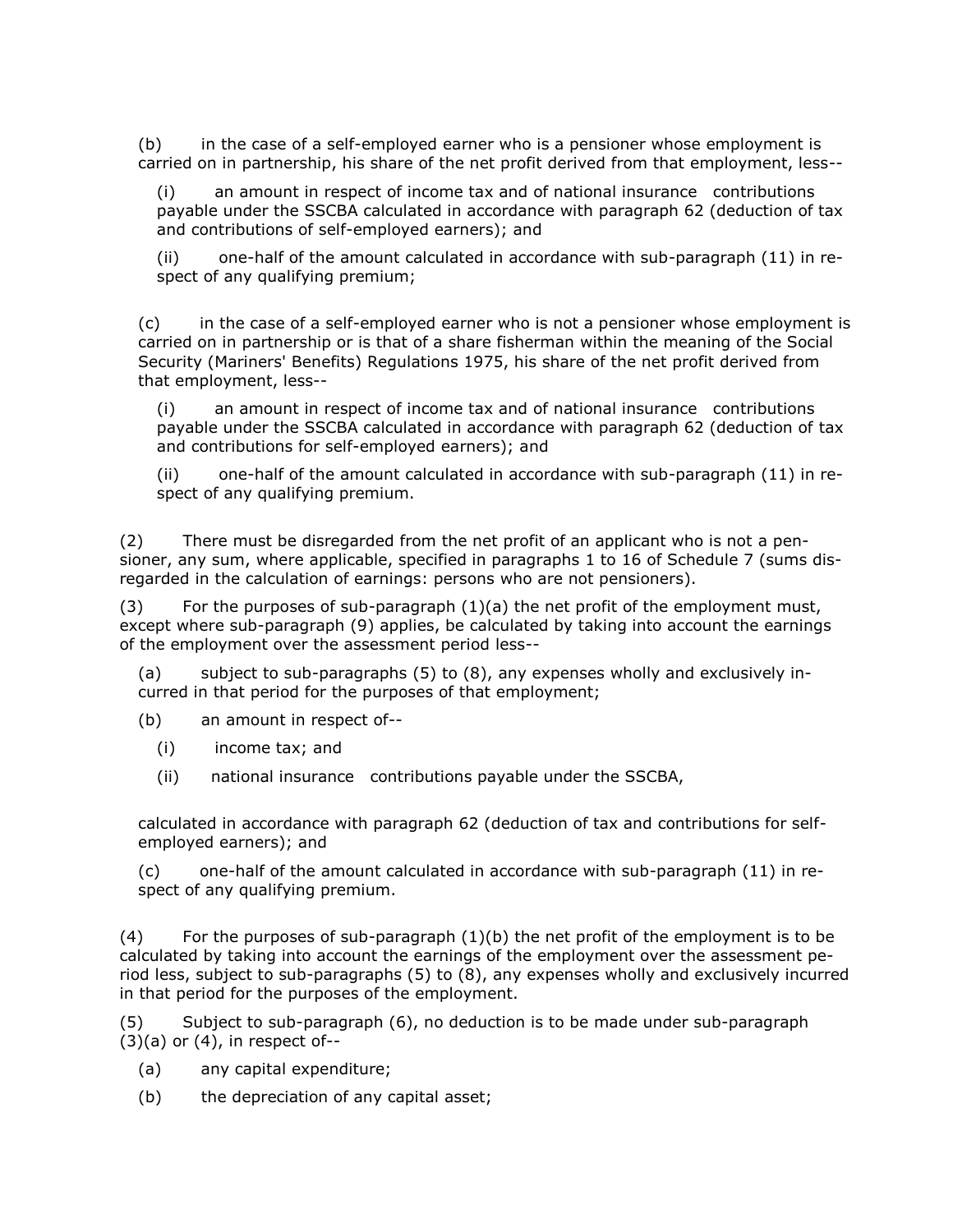(c) any sum employed or intended to be employed in the setting up or expansion of the employment;

(d) any loss incurred before the beginning of the assessment period;

(e) the repayment of capital on any loan taken out for the purposes of the employment;

(f) any expenses incurred in providing business entertainment; and

(g) in the case of an applicant who is not a pensioner, any debts, except bad debts proved to be such, but this paragraph does not apply to any expenses incurred in the recovery of a debt.

 $(6)$  A deduction is to be made under sub-paragraph  $(3)(a)$  or  $(4)$  in respect of the repayment of capital on any loan used for--

(a) the replacement in the course of business of equipment or machinery; or

(b) the repair of an existing business asset except to the extent that any sum is payable under an insurance policy for its repair.

(7) The authority must refuse to make a deduction in respect of any expenses under sub-paragraph (3)(a) or (4) where it is not satisfied given the nature and the amount of the expense that it has been reasonably incurred.

(8) For the avoidance of doubt--

(a) a deduction must not be made under sub-paragraph (3)(a) or (4) in respect of any sum unless it has been expended for the purposes of the business;

(b) a deduction must be made thereunder in respect of--

(i) the excess of any value added tax paid over value added tax received in the assessment period;

(ii) any income expended in the repair of an existing business asset except to the extent that any sum is payable under an insurance policy for its repair;

(iii) any payment of interest on a loan taken out for the purposes of the employment.

(9) Where an applicant is engaged in employment as a child minder the net profit of the employment is to be one-third of the earnings of that employment, less--

(a) an amount in respect of--

(i) income tax; and

(ii) national insurance contributions payable under the SSCBA,

calculated in accordance with paragraph 62 (deduction of tax and contributions for selfemployed earners); and

(b) one-half of the amount calculated in accordance with sub-paragraph (11) in respect of any qualifying premium.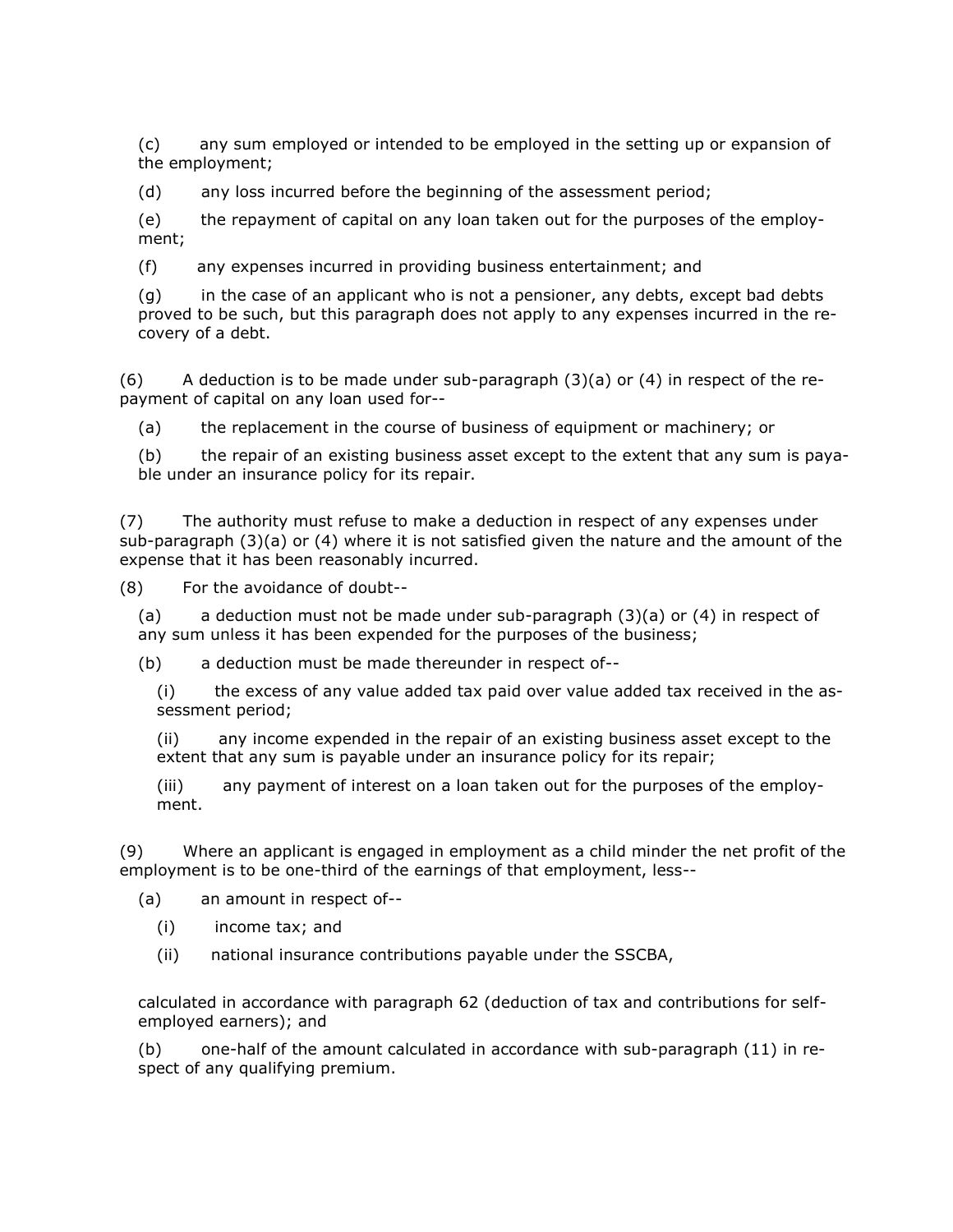(10) For the avoidance of doubt where an applicant is engaged in employment as a selfemployed earner and he is also engaged in one or more other employments as a self-employed or employed earner any loss incurred in any one of his employments must not be offset against his earnings in any other of his employments.

(11) The amount in respect of any qualifying premium is to be calculated by multiplying the daily amount of the qualifying premium by the number equal to the number of days in the assessment period; and for the purposes of this paragraph the daily amount of the qualifying premium must be determined--

(a) where the qualifying premium is payable monthly, by multiplying the amount of the qualifying premium by 12 and dividing the product by 365;

(b) in any other case, by dividing the amount of the qualifying premium by the number equal to the number of days in the period to which the qualifying premium relates.

(12) In this paragraph, "qualifying premium" means any premium which is payable periodically in respect of a personal pension scheme and is so payable on or after the date of application.

## **Calculation of deduction of tax and contributions of self-employed earners**

**62** (1) The amount to be deducted in respect of income tax under paragraph  $61(1)(b)(i)$ ,  $(3)(b)(i)$  or  $(9)(a)(i)$  (calculation of net profit of self-employed earners) must be calculated--

(a) on the basis of the amount of chargeable income, and

(b) as if that income were assessable to income tax at the basic rate, or in the case of a Scottish taxpayer, the Scottish basic rate, of tax applicable to the assessment period less only the personal reliefs to which the applicant is entitled under Chapters 2, 3 and 3A of Part 3 of the income Tax Act 2007 as are appropriate to his circumstances.

(2) But, if the assessment period is less than a year, the earnings to which the basic rate, or the Scottish basic rate, of tax is to be applied and the amount of the personal reliefs deductible under this paragraph must be calculated on a pro rata basis.

(3) The amount to be deducted in respect of national insurance contributions under paragraph  $61(1)(b)(i)$ ,  $(3)(b)(ii)$  or  $(9)(a)(ii)$  is the total of--

(a) the amount of Class 2 contributions payable under section  $11(2)$  or, as the case may be, 11(8) of the SSCBA at the rate applicable to the assessment period except where the applicant's chargeable income is less than the amount specified in section 11(4) of that Act (small profits threshold) for the tax year applicable to the assessment period; but if the assessment period is less than a year, the amount specified for that tax year must be reduced pro rata; and

(b) the amount of Class 4 contributions (if any) which would be payable under section 15 of the SSCBA (Class 4 contributions recoverable under the Income Tax Acts) at the percentage rate applicable to the assessment period on so much of the chargeable income as exceeds the lower limit but does not exceed the upper limit of profits and gains applicable for the tax year applicable to the assessment period; but if the assessment period is less than a year, those limits must be reduced pro rata.

(4) In this paragraph "chargeable income" means--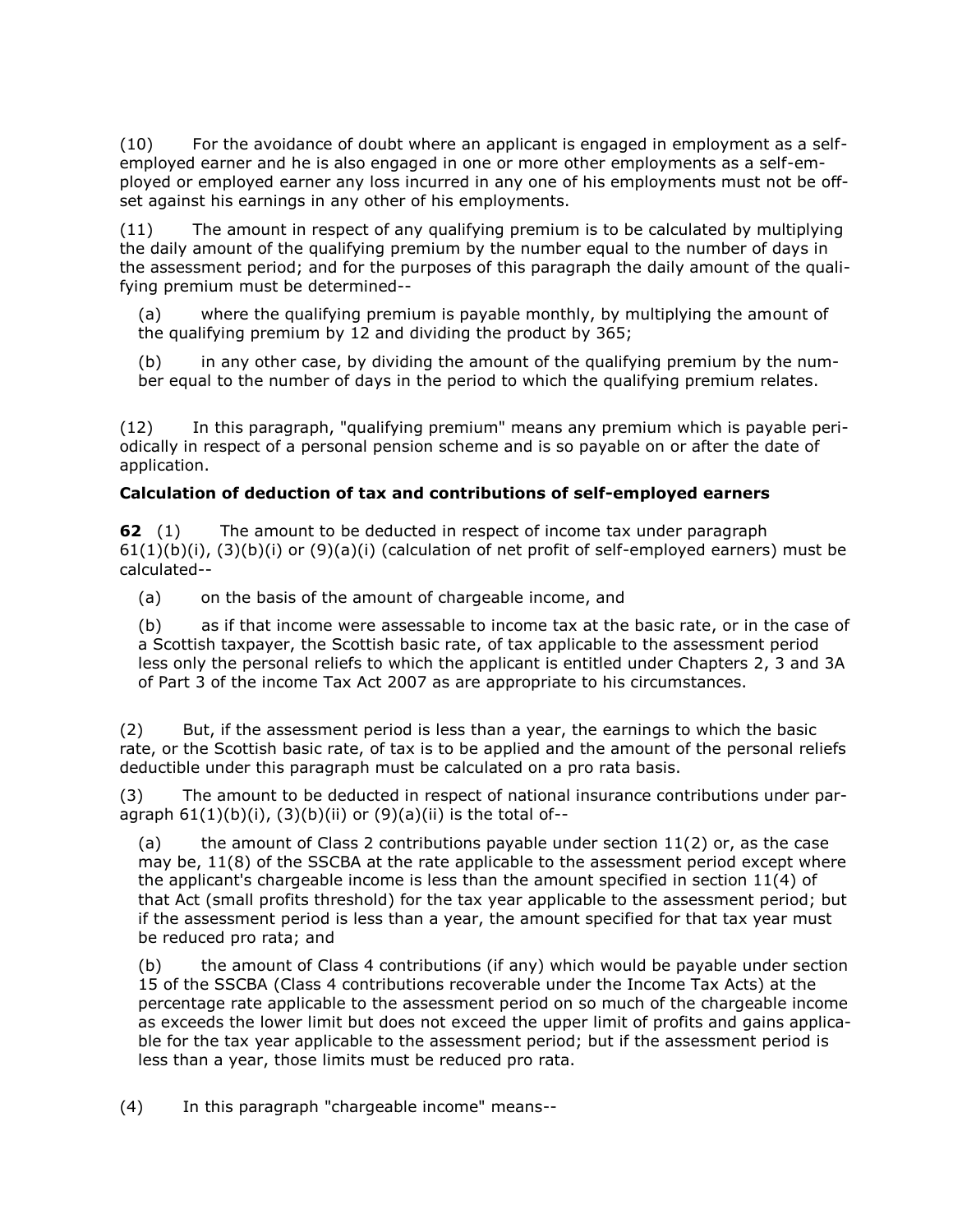(a) except where paragraph (b) applies, the earnings derived from the employment less any expenses deducted under sub-paragraph (3)(a) or, as the case may be, (5) of paragraph 61;

(b) in the case of employment as a child minder, one-third of the earnings of that employment.

# **Chapter 7 Capital**

# **Calculation of capital**

**63** (1) The capital of an applicant to be taken into account must be, subject to subparagraph (2), the whole of his capital calculated in accordance with this Part and (in the case of persons who are not pensioners) any income treated as capital under paragraph 64 (income treated as capital: persons who are not pensioners).

(2) There must be disregarded from the calculation of an applicant's capital under subparagraph (1), any capital, where applicable, specified in--

- (a) Schedule 9, in relation to pensioners;
- (b) Schedule 10, in relation to persons who are not pensioners.

(3) In the case of an applicant who is a pensioner, his capital is to be treated as including any payment made to him by way of arrears of--

- (a) child tax credit;
- (b) working tax credit;
- (c) state pension credit,

if the payment was made in respect of a period for the whole or part of which a reduction under this scheme was allowed before those arrears were paid.

(4) The capital of a child or young person who is a member of the family of an applicant who is not a pensioner must not be treated as capital of the applicant.

## **Income treated as capital: persons who are not pensioners**

**64** (1) This paragraph applies in relation to persons who are not pensioners.

(2) Any bounty derived from employment to which paragraph 9 of Schedule 7 (sums disregarded in the calculation of earnings: persons who are not pensioners) applies and paid at intervals of at least one year is to be treated as capital.

(3) Any amount by way of a refund of income tax deducted from profits or emoluments chargeable to income tax under Schedule D or E is to be treated as capital.

(4) Any holiday pay which is not earnings under paragraph  $41(1)(d)$  or  $51(1)(d)$  (earnings of employed earners) is to be treated as capital.

(5) Except any income derived from capital disregarded under paragraphs 4, 5, 7, 11, 17, 30 to 33, 50 or 51 of Schedule 10 (capital disregards: persons who are not pensioners), any income derived from capital is to be treated as capital but only from the date it is normally due to be credited to the applicant's account.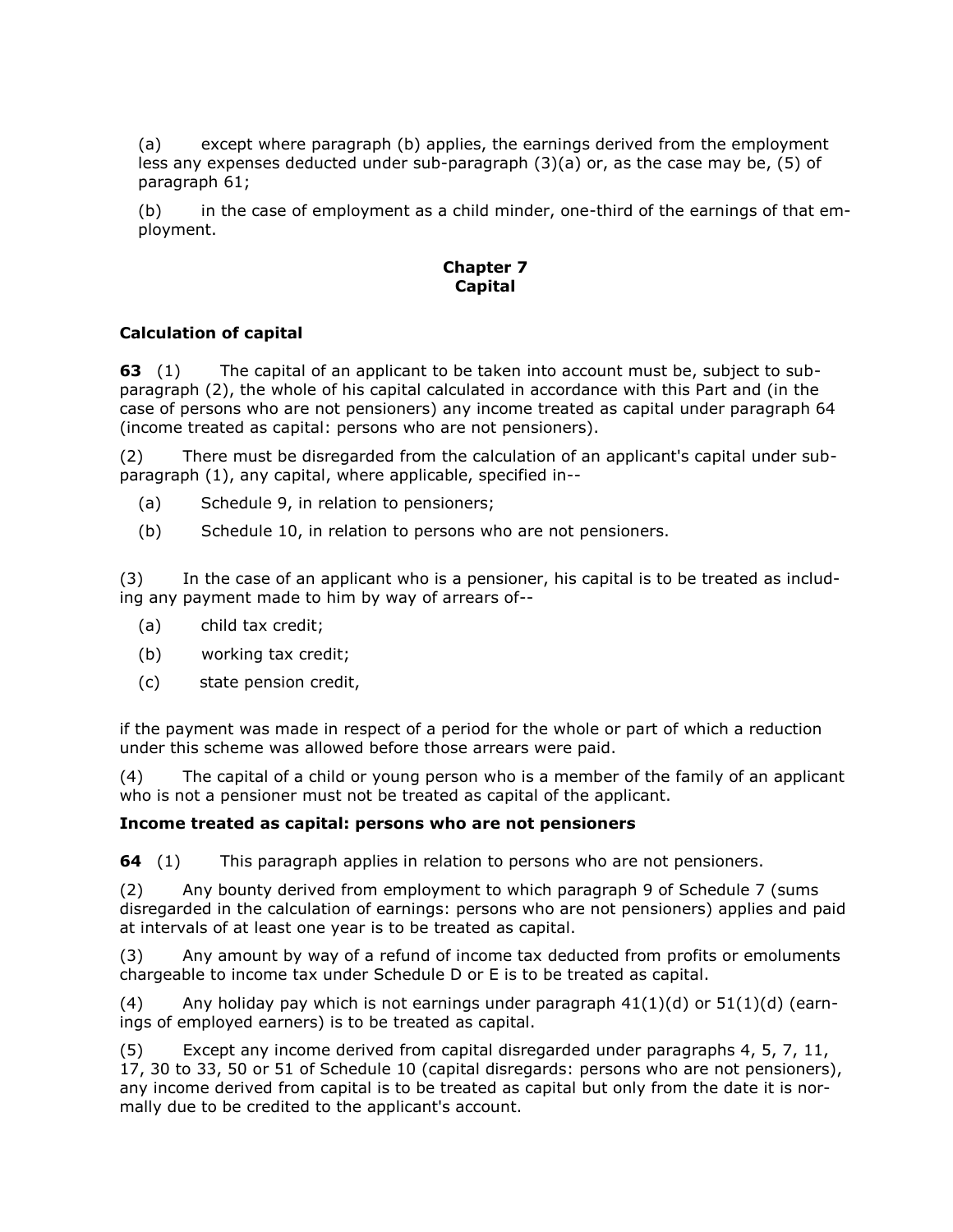(6) In the case of employment as an employed earner, any advance of earnings or any loan made by the applicant's employer is to be treated as capital.

(7) Any charitable or voluntary payment which is not made or due to be made at regular intervals, other than a payment which is made under or by the Trusts, the Fund, the Eileen Trust, MFET Limited, the Skipton Fund, the Caxton Foundation the Scottish Infected Blood Support Scheme, and approved blood scheme, the London Emergencies Trust, the We Love Manchester Emergency Fund, the Independent Living Fund (2006) or the London Bombings Charitable Relief Fund, is to be treated as capital.

(8) There is to be treated as capital the gross receipts of any commercial activity carried on by a person in respect of which assistance is received under the self-employment route, but only in so far as those receipts were payable into a special account during the period in which that person was receiving such assistance.

(9) Any arrears of subsistence allowance which are paid to an applicant as a lump sum must be treated as capital.

(10) Any arrears of working tax credit or child tax credit must be treated as capital.

# **Calculation of capital in the United Kingdom**

**65** Capital which an applicant possesses in the United Kingdom is to be calculated at its current market or surrender value less--

- (a) where there would be expenses attributable to the sale, 10 per cent; and
- (b) the amount of any encumbrance secured on it.

# **Calculation of capital outside the United Kingdom**

**66** Capital which an applicant possesses in a country outside the United Kingdom must be calculated--

(a) in a case where there is no prohibition in that country against the transfer to the United Kingdom of an amount equal to its current market or surrender value in that country, at that value;

(b) in a case where there is such a prohibition, at the price which it would realise if sold in the United Kingdom to a willing buyer,

less, where there would be expenses attributable to sale, 10 per cent and the amount of any encumbrances secured on it.

## **Notional capital**

**67** (1) An applicant is to be treated as possessing capital of which he has deprived himself for the purpose of securing entitlement to a reduction or increasing the amount of that reduction except to the extent that that capital is reduced in accordance with paragraph 68 (diminishing notional capital rule).

(2) A person who is a pensioner who disposes of capital for the purpose of--

(a) reducing or paying a debt owed by the applicant; or

(b) purchasing goods or services if the expenditure was reasonable in the circumstances of the applicant's case,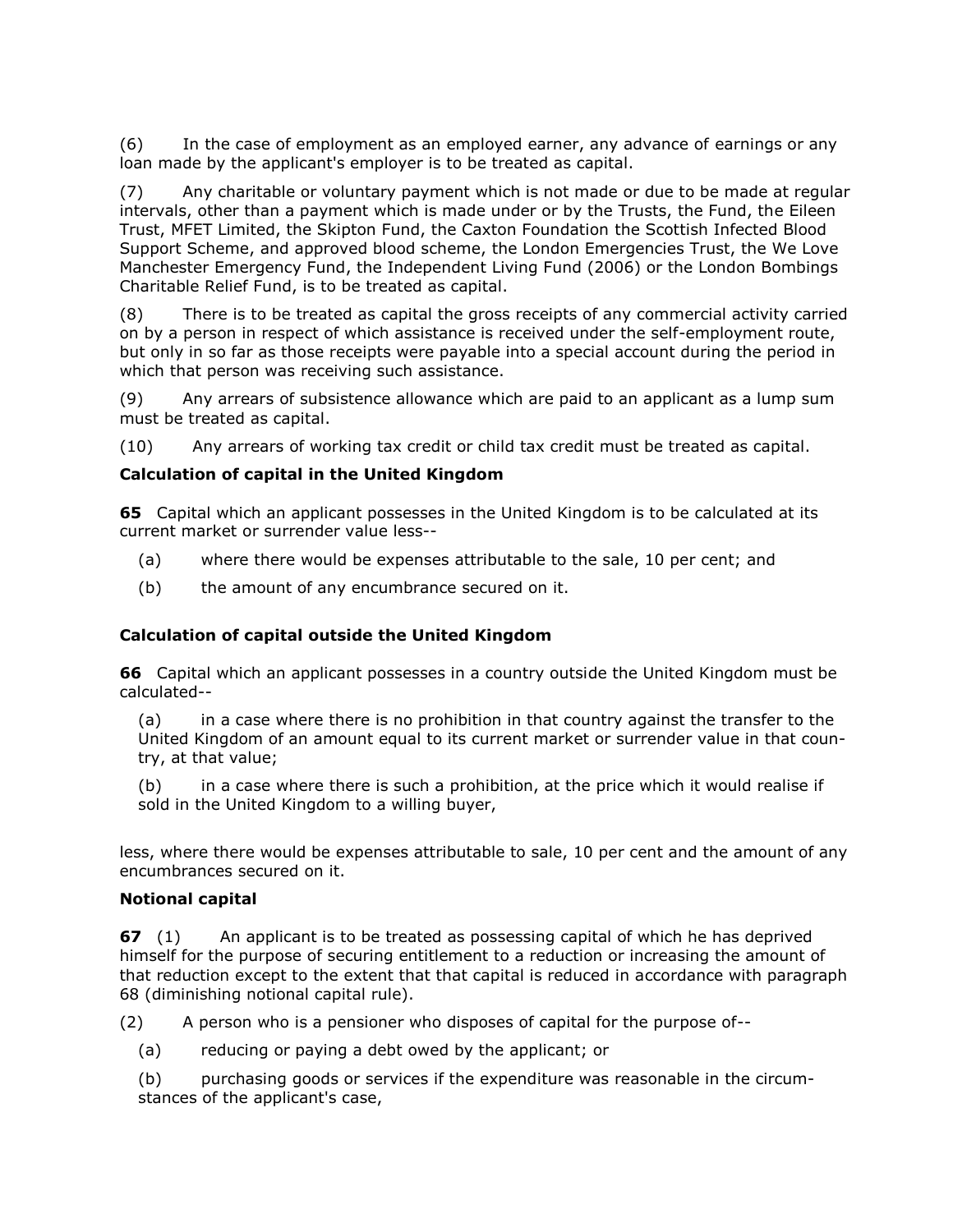is to be regarded as not depriving himself of it.

(3) Sub-paragraphs (4) to (6) apply in relation to applicants who are not pensioners.

(4) Except in the case of--

- (a) a discretionary trust; or
- (b) a trust derived from a payment made in consequence of a personal injury; or

(c) any loan which would be obtained only if secured against capital disregarded under Schedule 9; or

(d) a personal pension scheme, occupational pension scheme or a payment made by the Board of the Pension Protection Fund; or

(e) any sum to which paragraph 50(2)(a) of Schedule 10 (capital disregards: persons who are not pensioners) applies which is administered in the way referred to in paragraph 50(1)(a); or

- (f) any sum to which paragraph 51(a) of Schedule 10 refers; or
- (g) child tax credit; or
- (h) working tax credit,

any capital which would become available to the applicant upon application being made, but which has not been acquired by him, is to be treated as possessed by him but only from the date on which it could be expected to be acquired were an application made.

(5) Any payment of capital, other than a payment of capital specified in sub-paragraph (6), made--

(a) to a third party in respect of a single applicant or a member of the family (but not a member of the third party's family) must, where that payment is a payment of an occupational pension, a pension or other periodical payment made under a personal pension scheme or a payment made by the Board of the Pension Protection Fund, be treated as possessed by that single applicant or, as the case may be, by that member;

(b) to a third party in respect of a single applicant or in respect of a member of the family (but not a member of the third party's family) must, where it is not a payment referred to in paragraph (a), be treated as possessed by that single applicant or by that member to the extent that it is used for the food, ordinary clothing or footwear, household fuel or rent of that single applicant or, as the case may be, of any member of that family or is used for any council tax or water charges for which that applicant or member is liable;

(c) to a single applicant or a member of the family in respect of a third party (but not in respect of another member of the family) must be treated as possessed by that single applicant or, as the case may be, that member of the family to the extent that it is kept or used by him or used by or on behalf of any member of the family.

(6) Sub-paragraph (5) does not apply in respect of a payment of capital made--

(a) under or by any of the Trusts, the Fund, the Eileen Trust, MFET Limited, the Independent Living Fund (2006), the Skipton Fund, the Caxton Foundation, the Scottish Infected Blood Support Scheme, and approved blood scheme, the London Emergencies Trust, the We Love Manchester Emergency Fund or the London Bombings Relief Charitable Fund;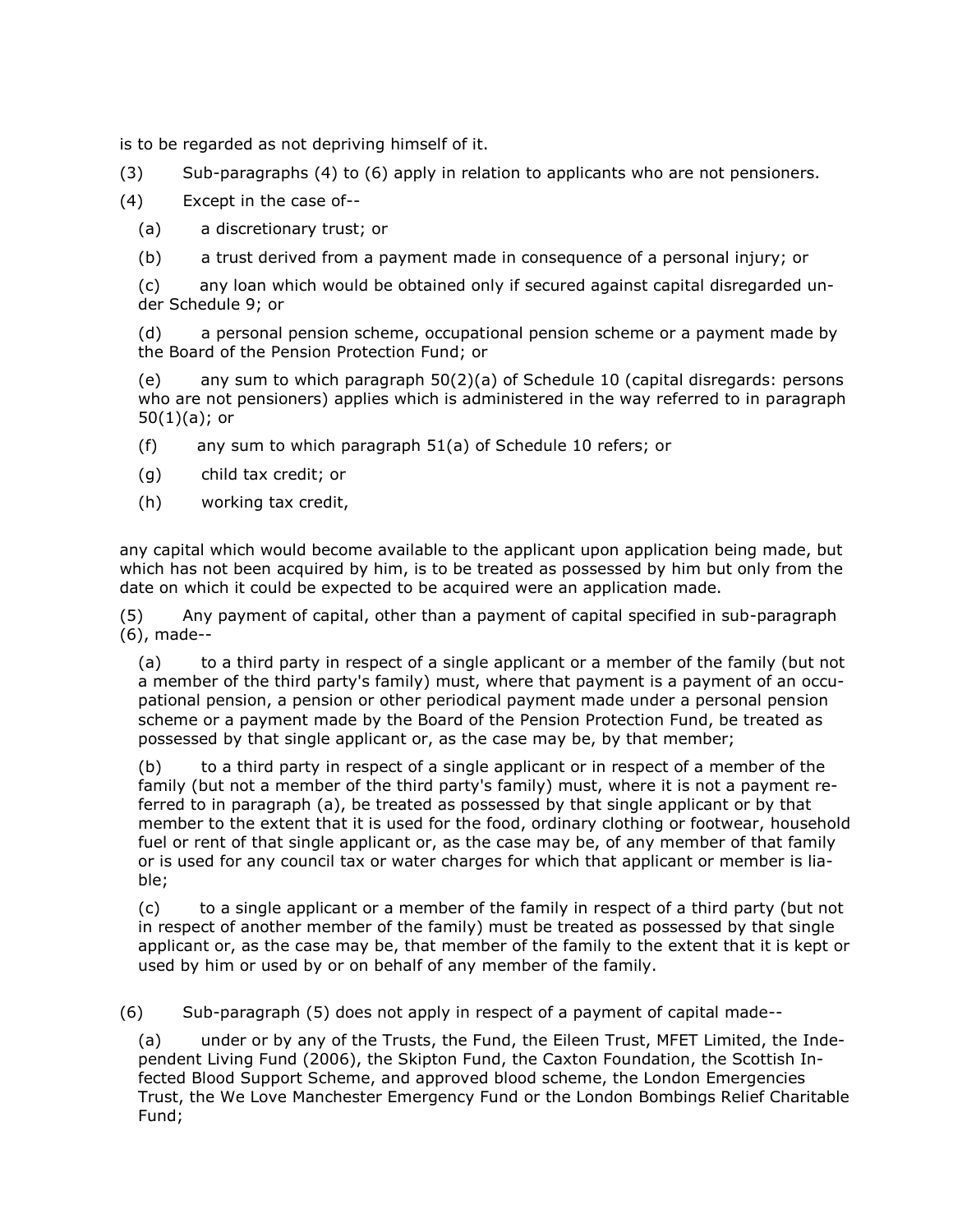(b) pursuant to section 2 of the Employment and Training Act 1973 in respect of a person's participation--

(i) in an employment programme specified in regulation  $75(1)(a)(ii)$  of the Jobseeker's Allowance Regulations 1996;

(ii) in a training scheme specified in regulation  $75(1)(b)(ii)$  of those Regulations;

(iii) in the Intense Activity Period specified in regulation  $75(1)(a)(iv)$  of those Regulations;

(iv) in a qualifying course within the meaning specified in regulation 17A(7) of those Regulations; or

(v) in the Flexible New Deal specified in regulation  $75(1)(a)(v)$  of those Regulations;

(c) in respect of a person's participation in the Work for Your Benefit Pilot Scheme;

(d) in respect of a person's participation in the Mandatory Work Activity Scheme;

(e) in respect of an applicant's participation in the Employment, Skills and Enterprise Scheme;

(f) under an occupational pension scheme, in respect of a pension or other periodical payment made under a personal pension scheme or a payment made by the Board of the Pension Protection Fund where--

(i) a bankruptcy order has been made in respect of the person in respect of whom the payment has been made or, in Scotland, the estate of that person is subject to sequestration or a judicial factor has been appointed on that person's estate under section 41 of the Solicitors (Scotland) Act 1980;

(ii) the payment is made to the trustee in bankruptcy or any other person acting on behalf of the creditors; and

(iii) the person referred to in sub-paragraph (i) and any member of his family does not possess, or is not treated as possessing, any other income apart from that payment.

(7) Where an applicant stands in relation to a company in a position analogous to that of a sole owner or partner in the business of that company, he may be treated as if he were such sole owner or partner and in such a case--

(a) the value of his holding in that company must, notwithstanding paragraph 63 (calculation of capital) be disregarded; and

(b) he must, subject to sub-paragraph (8), be treated as possessing an amount of capital equal to the value or, as the case may be, his share of the value of the capital of that company and the foregoing provisions of this Chapter apply for the purposes of calculating that amount as if it were actual capital which he does possess.

(8) For so long as the applicant undertakes activities in the course of the business of the company, the amount which he is treated as possessing under sub-paragraph (7) is to be disregarded.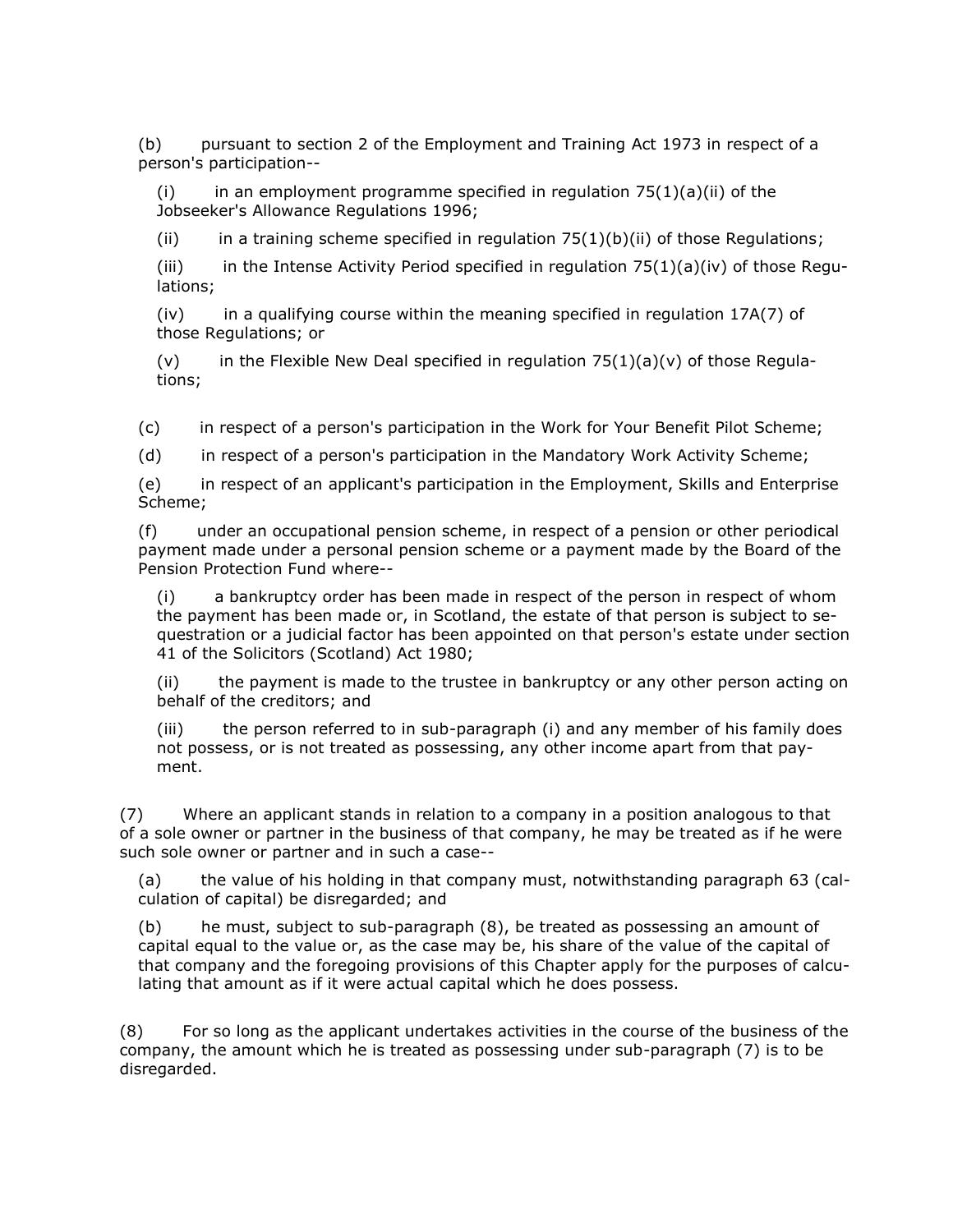(9) Where an applicant is treated as possessing capital under any of sub-paragraphs (1), (4) or (5) the foregoing provisions of this Chapter apply for the purposes of calculating its amount as if it were actual capital which he does possess.

## **Diminishing notional capital rule: pensioners**

**68** (1) Where an applicant who is a pensioner is treated as possessing capital under paragraph 67(1) (notional capital), the amount which he is treated as possessing--

(a) in the case of a week that is subsequent to--

- (i) the relevant week in respect of which the conditions set out in sub-paragraph (2) are satisfied; or
- (ii) a week which follows that relevant week and which satisfies those conditions,

is to be reduced by an amount determined under sub-paragraph (3);

(b) in the case of a week in respect of which sub-paragraph  $(1)(a)$  does not apply but where--

(i) that week is a week subsequent to the relevant week; and

(ii) that relevant week is a week in which the condition in sub-paragraph (4) is satisfied,

is to be reduced by the amount determined under sub-paragraph (5).

(2) This sub-paragraph applies to a reduction week where the applicant satisfies the conditions that--

(a) he is in receipt of a reduction under this scheme; and

(b) but for paragraph  $67(1)$ , he would have received a greater reduction in council tax under this scheme in that week.

(3) In a case to which sub-paragraph (2) applies, the amount of the reduction in the amount of capital he is treated as possessing for the purposes of sub-paragraph (1)(a) must be equal to the aggregate of--

(a) an amount equal to the additional amount of the reduction in council tax to which sub-paragraph (2)(b) refers;

(b) where the applicant has also claimed state pension credit, the amount of any state pension credit or any additional amount of state pension credit to which he would have been entitled in respect of the reduction week to which sub-paragraph (2) refers but for the application of regulation 21(1) of the State Pension Credit Regulations 2002 (notional capital);

(c) where the applicant has also claimed housing benefit, the amount of any housing benefit or any additional amount of housing benefit to which he would have been entitled in respect of the whole or part of the reduction week to which sub-paragraph (2) refers but for the application of regulation 47(1) of the Housing Benefit (Persons who have attained the qualifying age for state pension credit) Regulations 2006 (notional capital);

(d) where the applicant has also claimed a jobseeker's allowance, the amount of an income-based jobseeker's allowance to which he would have been entitled in respect of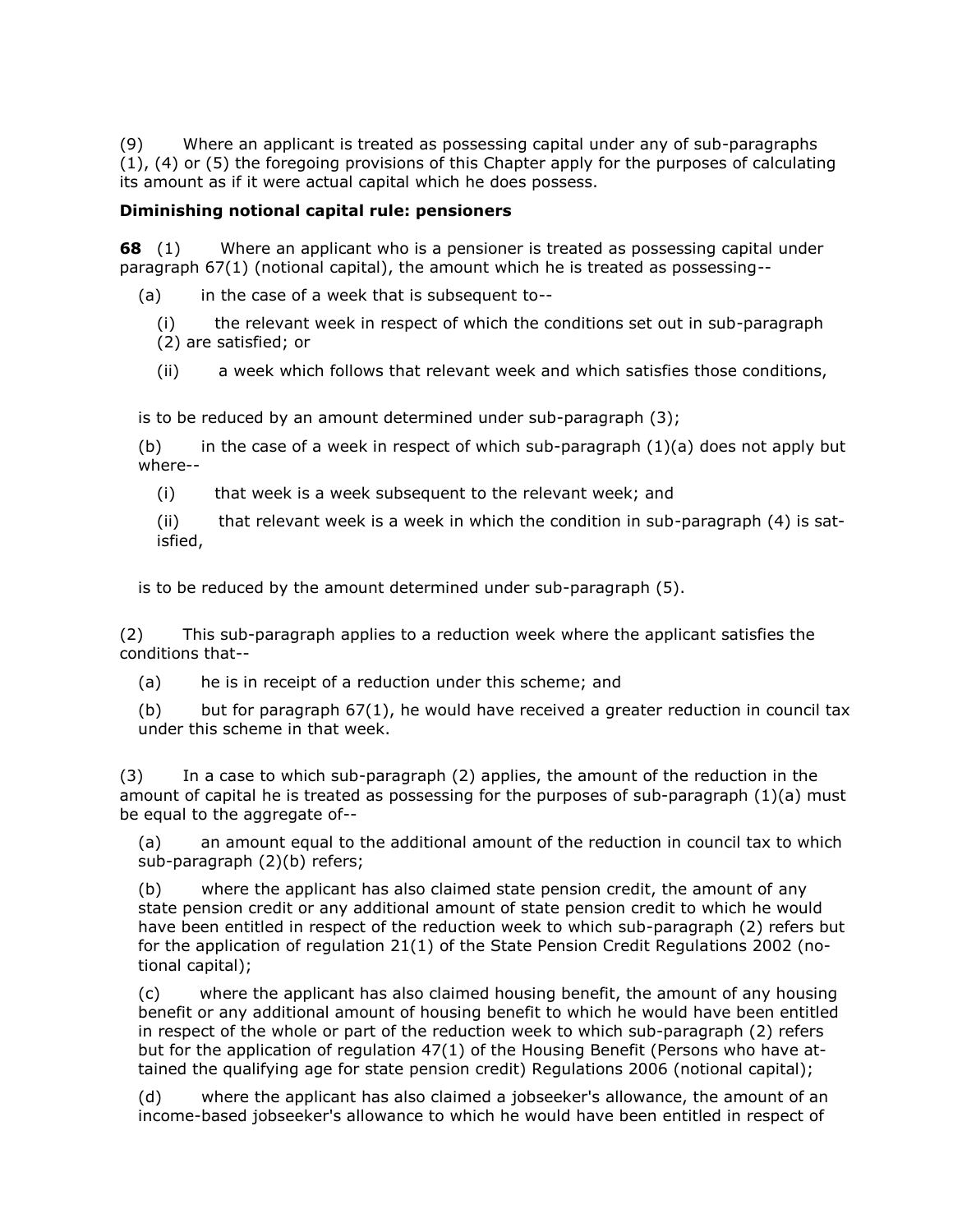the reduction week to which sub-paragraph (2) refers but for the application of regulation 113 of the Jobseeker's Allowance Regulations 1996 (notional capital); and

(e) where the applicant has also claimed an employment and support allowance, the amount of an income-related employment and support allowance to which he would have been entitled in respect of the reduction week to which sub-paragraph (2) refers but for the application of regulation 115 of the Employment and Support Allowance Regulations 2008 (notional capital).

(4) Subject to sub-paragraph (7), for the purposes of sub-paragraph (1)(b) the condition is that the applicant is a pensioner and would have been entitled to a reduction in council tax under this scheme in the relevant week but for paragraph 67(1).

(5) In such a case the amount of the reduction in the amount of capital he is treated as possessing for the purposes of sub-paragraph (1)(b) is equal to the aggregate of--

(a) the amount of the reduction in council tax to which the applicant would have been entitled in the relevant week but for paragraph 67(1);

(b) if the applicant would, but for regulation 21 of the State Pension Credit Regulations 2002, have been entitled to state pension credit in respect of the benefit week, within the meaning of regulation 1(2) of those Regulations (interpretation), which includes the last day of the relevant week, the amount to which he would have been entitled;

 $(c)$  if the applicant would, but for regulation  $47(1)$  of the Housing Benefit (Persons who have attained the qualifying age for state pension credit) Regulations 2006, have been entitled to housing benefit or to an additional amount of housing benefit in respect of the benefit week which includes the last day of the relevant week, the amount which is equal to--

(i) in a case where no housing benefit is payable, the amount to which he would have been entitled; or

(ii) in any other case, the amount equal to the additional amount of housing benefit to which he would have been entitled;

(d) if the applicant would, but for regulation 113 of the Jobseeker's Allowance Regulations 1996, have been entitled to an income-based jobseeker's allowance in respect of the benefit week, within the meaning of regulation 1(3) of those Regulations (interpretation), which includes the last day of the relevant week, the amount to which he would have been entitled; and

(e) if the applicant would, but for regulation 115 of the Employment and Support Allowance Regulations 2008, have been entitled to an income-related employment and support allowance in respect of the benefit week, within the meaning of regulation 2(1) of those Regulations (interpretation), which includes the last day of the relevant week, the amount to which he would have been entitled.

 $(6)$  But if the amount mentioned in paragraph  $(a)$ ,  $(b)$ ,  $(c)$ ,  $(d)$  or  $(e)$  of sub-paragraph (5) ("the relevant amount") is in respect of a part-week, the amount that is to be taken into account under that paragraph is to be determined by--

(a) dividing the relevant amount by the number equal to the number of days in that part-week, and

(b) multiplying the result of that calculation by 7.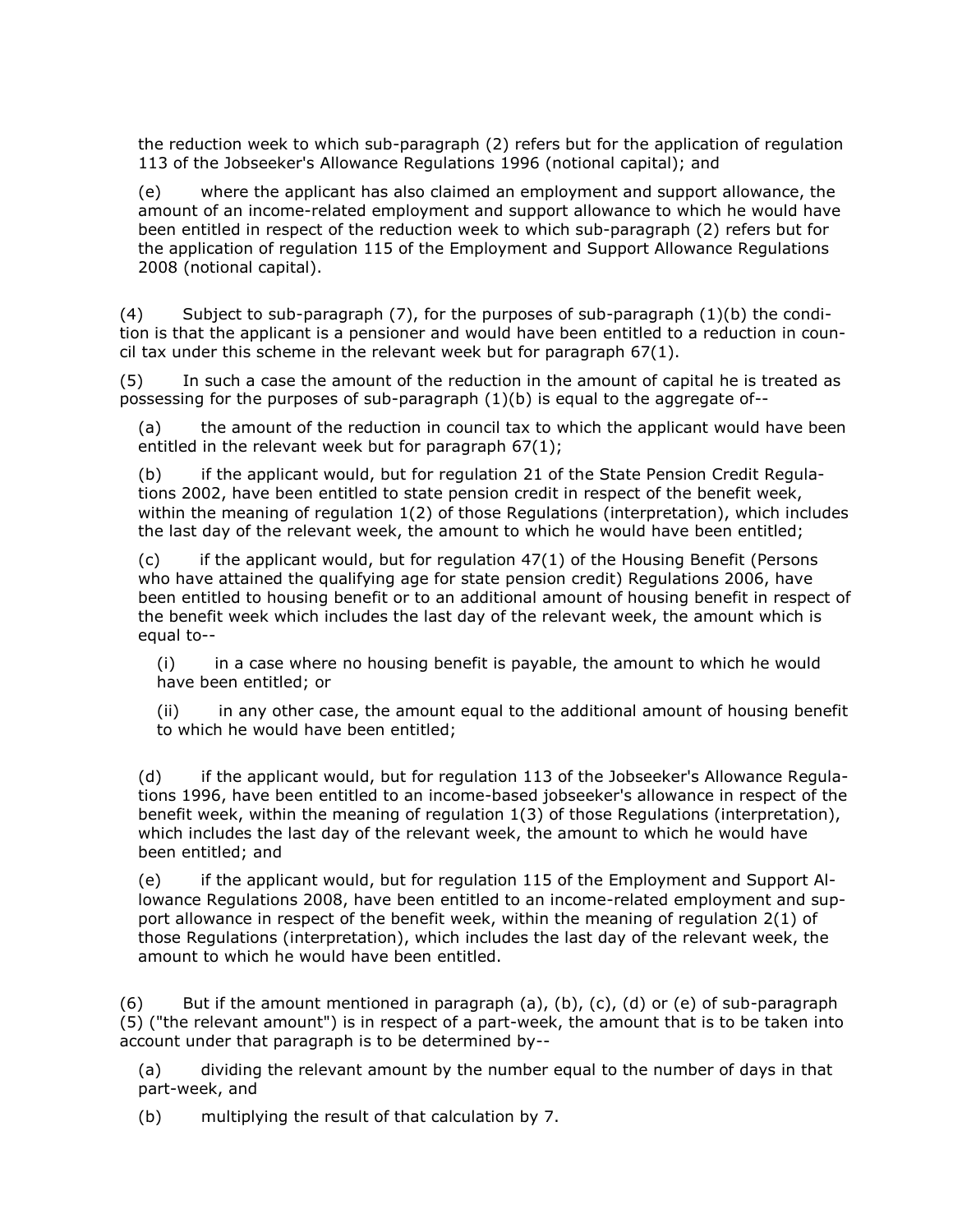(7) The amount determined under sub-paragraph (5) is to be re-determined under that sub-paragraph if the applicant makes a further application and the conditions in sub-paragraph (8) are satisfied, and in such a case--

(a) paragraphs (a) to (e) of sub-paragraph (5) apply as if for the words "relevant week" there were substituted the words "relevant subsequent week"; and

(b) subject to sub-paragraph (9), the amount as re-determined has effect from the first week following the relevant subsequent week in question.

(8) The conditions are that--

(a) a further application is made 26 or more weeks after--

(i) the date on which the applicant made an application in respect of which he was first treated as possessing the capital in question under paragraph  $67(1)$ ;

(ii) in a case where there has been at least one re-determination in accordance with sub-paragraph (11), the date on which he last made an application which resulted in the weekly amount being re-determined, or

(iii) the date on which he last ceased to be entitled to a reduction under this scheme,

whichever last occurred; and

(b) the applicant would have been entitled to a reduction under this scheme but for paragraph 67(1).

(9) The amount as re-determined pursuant to sub-paragraph (7) must not have effect if it is less than the amount which applied in that case immediately before the re-determination and in such a case the higher amount must continue to have effect.

(10) For the purposes of this paragraph--

"part-week"--

(a) in relation to an amount mentioned in sub-paragraph  $(5)(a)$ , means a period of less than a week for which a reduction in council tax under this scheme is allowed;

(b) in relation to an amount mentioned in sub-paragraph  $(5)(b)$ , means a period of less than a week for which housing benefit is payable;

(c) in relation to an amount mentioned in sub-paragraph  $(5)(c)$ ,  $(d)$  or  $(e)$ , means--

(i) a period of less than a week which is the whole period for which income support, an income-related employment and support allowance or, as the case may be, an income-based jobseeker's allowance is payable; and

(ii) any other period of less than a week for which it is payable;

"relevant week" means the reduction week or part-week in which the capital in question of which the applicant has deprived himself within the meaning of paragraph 67(1)--

(a) was first taken into account for the purpose of determining his entitlement to a reduction; or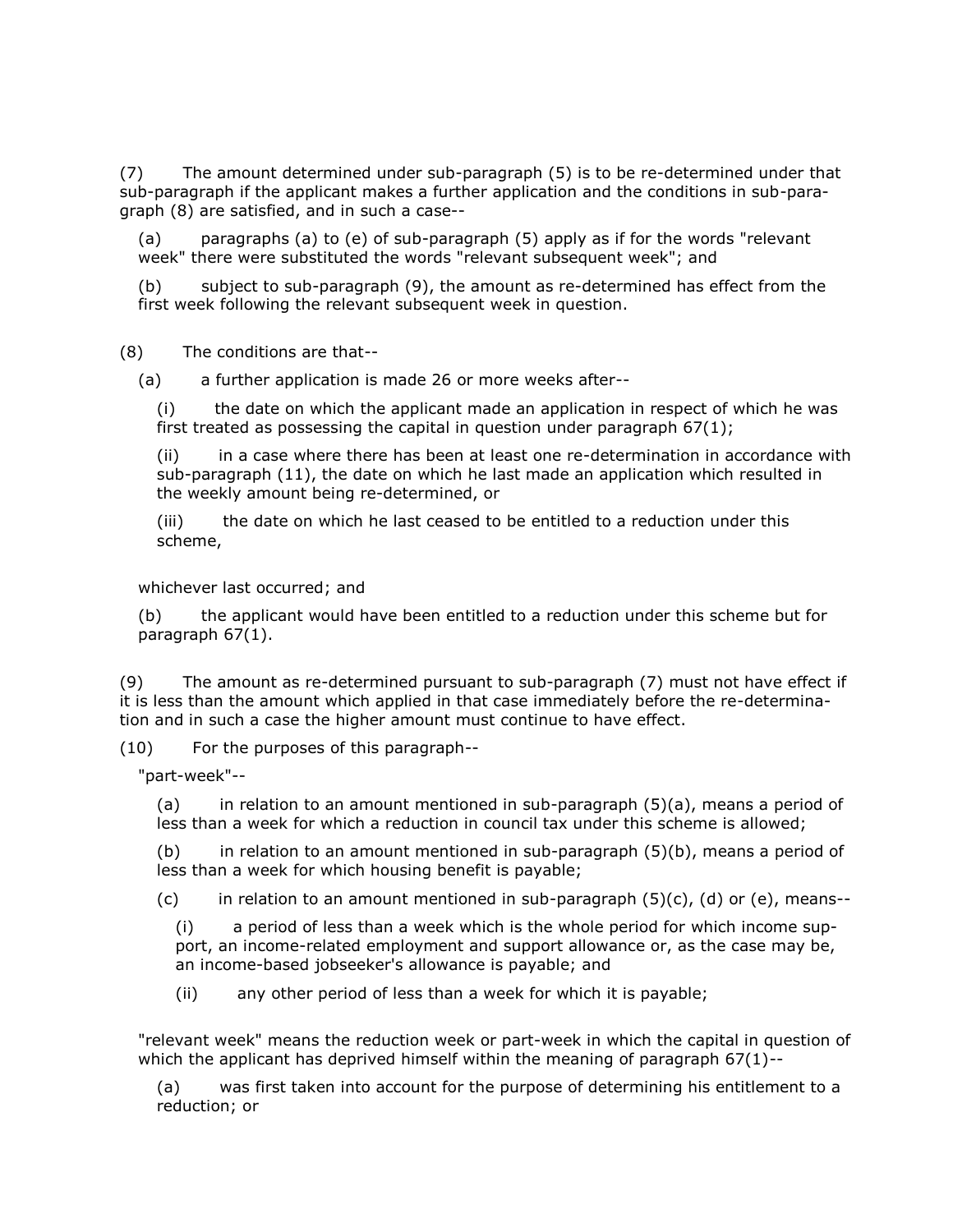(b) was taken into account on a subsequent occasion for the purpose of determining or re-determining his entitlement to a reduction on that subsequent occasion and that determination or re-determination resulted in his beginning to receive, or ceasing to receive, a reduction;

and where more than one reduction week is identified by reference to paragraphs (a) and (b) of this definition, the later or latest such reduction week or, as the case may be, the later or latest such part-week is the relevant week;

"relevant subsequent week" means the reduction week or part-week which includes the day on which the further application or, if more than one further application has been made, the last such application was made.

## **Diminishing notional capital rule: persons who are not pensioners**

**69** (1) Where an applicant who is not a pensioner is treated as possessing capital under paragraph 67(1) (notional capital), the amount which he is treated as possessing--

(a) in the case of a week that is subsequent to--

(i) the relevant week in respect of which the conditions set out in sub-paragraph (2) are satisfied; or

(ii) a week which follows that relevant week and which satisfies those conditions,

is to be reduced by an amount determined under sub-paragraph (3);

(b) in the case of a week in respect of which sub-paragraph  $(1)(a)$  does not apply but where--

(i) that week is a week subsequent to the relevant week; and

(ii) that relevant week is a week in which the condition in sub-paragraph (4) is satisfied,

is to be reduced by the amount determined under sub-paragraph (5).

(2) This sub-paragraph applies to a reduction week (or, in the case of persons who are not pensioners, part-week) where the applicant satisfies the conditions that--

(a) he is in receipt of a reduction in council tax under this scheme; and

(b) but for paragraph  $67(1)$ , he would have received a greater reduction in council tax under this scheme in that week.

(3) In a case to which sub-paragraph (2) applies, the amount of the reduction in the amount of capital he is treated as possessing for the purposes of sub-paragraph (1)(a) is equal to the aggregate of--

(a) an amount equal to the additional amount of the reduction in council tax to which sub-paragraph (2)(b) refers;

(b) where the applicant has also claimed housing benefit, the amount of any housing benefit or any additional amount of that benefit to which he would have been entitled in respect of the whole or part of the reduction week to which sub-paragraph (2) refers but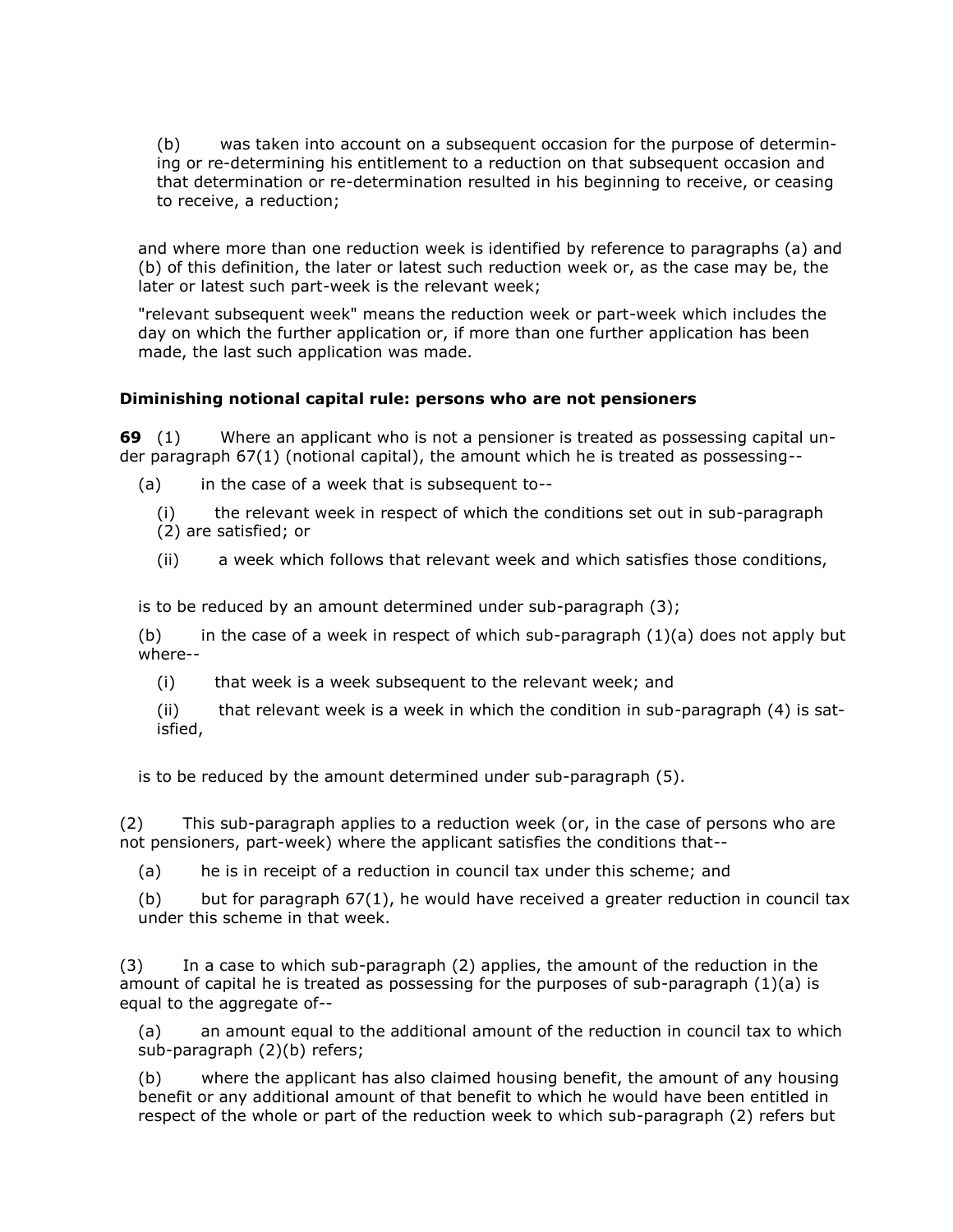for the application of regulation 49(1) of the Housing Benefit Regulations 2006 (notional capital);

(c) where the applicant has also claimed income support, the amount of income support to which he would have been entitled in respect of the whole or part of the reduction week to which sub-paragraph (2) refers but for the application of regulation  $51(1)$  of the Income Support (General) Regulations 1987 (notional capital);

(d) where the applicant has also claimed a jobseeker's allowance, the amount of an income-based jobseeker's allowance to which he would have been entitled in respect of the whole or part of the reduction week to which sub-paragraph (2) refers but for the application of regulation 113 of the Jobseeker's Allowance Regulations 1996 (notional capital); and

(e) where the applicant has also claimed an employment and support allowance, the amount of an income-related employment and support allowance to which he would have been entitled in respect of the whole or part of the reduction week to which sub-paragraph (2) refers but for the application of regulation 115 of the Employment and Support Allowance Regulations 2008 (notional capital).

(4) Subject to sub-paragraph (7), for the purposes of sub-paragraph (1)(b) the condition is that the applicant is not a pensioner and would have been entitled to a reduction in council tax in the relevant week but for paragraph 67(1).

(5) In such a case the amount of the reduction in the amount of capital he is treated as possessing must be equal to the aggregate of--

(a) the amount of council tax benefit to which the applicant would have been entitled in the relevant week but for paragraph  $67(1)$ ;

(b) if the applicant would, but for regulation  $49(1)$  of the Housing Benefit Regulations 2006, have been entitled to housing benefit or to an additional amount of housing benefit in respect of the benefit week which includes the last day of the relevant week, the amount which is equal to--

(i) in a case where no housing benefit is payable, the amount to which he would have been entitled; or

(ii) in any other case, the amount equal to the additional amount of housing benefit to which he would have been entitled;

 $(c)$  if the applicant would, but for regulation  $51(1)$  of the Income Support (General) Regulations 1987, have been entitled to income support in respect of the benefit week, within the meaning of regulation 2(1) of those Regulations (interpretation), which includes the last day of the relevant week, the amount to which he would have been entitled;

(d) if the applicant would, but for regulation 113 of the Jobseeker's Allowance Regulations 1996, have been entitled to an income-based jobseeker's allowance in respect of the benefit week, within the meaning of regulation 1(3) of those Regulations (interpretation), which includes the last day of the relevant week, the amount to which he would have been entitled; and

(e) if the applicant would, but for regulation 115 of the Employment and Support Allowance Regulations 2008, have been entitled to an income-related employment and support allowance in respect of the benefit week, within the meaning of regulation 2(1) of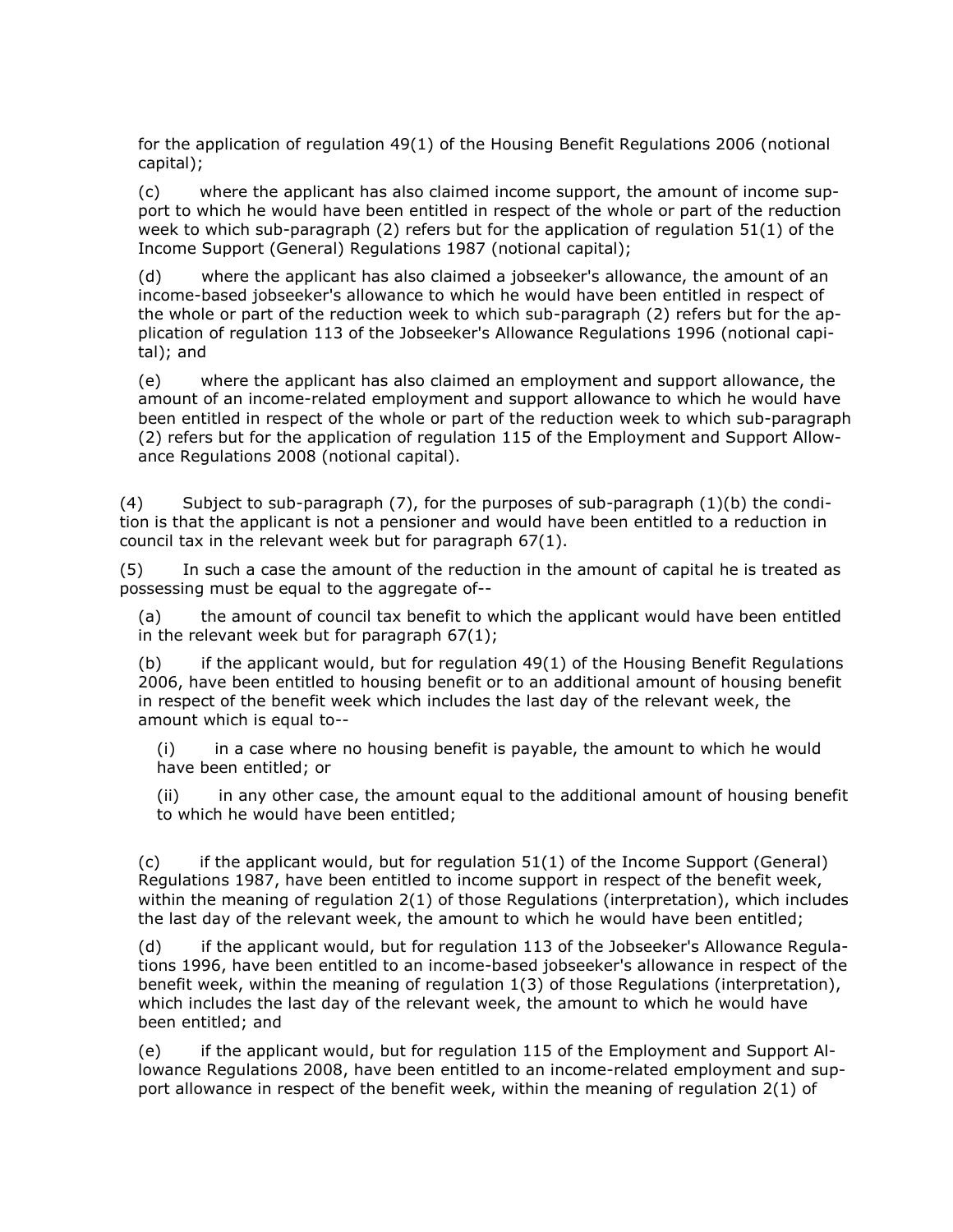those Regulations (interpretation), which includes the last day of the relevant week, the amount to which he would have been entitled.

 $(6)$  But if the amount mentioned in paragraph  $(a)$ ,  $(b)$ ,  $(c)$ ,  $(d)$  or  $(e)$  of sub-paragraph (5) ("the relevant amount") is in respect of a part-week, the amount that is to be taken into account under that paragraph is to be determined by--

(a) dividing the relevant amount by the number equal to the number of days in that part-week, and

(b) multiplying the result of that calculation by 7.

(7) The amount determined under sub-paragraph (5) is to be re-determined under the appropriate sub-paragraph if the applicant makes a further application and the conditions in sub-paragraph (8) are satisfied, and in such a case--

(a) paragraphs (a) to (e) of sub-paragraph (5) apply as if for the words "relevant week" there were substituted the words "relevant subsequent week"; and

(b) subject to sub-paragraph (9), the amount as re-determined has effect from the first week following the relevant subsequent week in question.

(8) The conditions are that--

(a) a further application is made 26 or more weeks after--

(i) the date on which the applicant made an application for a reduction under this scheme in respect of which he was first treated as possessing the capital in question under paragraph 67(1);

(ii) in a case where there has been at least one re-determination in accordance with sub-paragraph (7), the date on which he last made an application under this scheme which resulted in the weekly amount being re-determined, or

(iii) the date on which he last ceased to be entitled to a reduction under this scheme,

whichever last occurred; and

(b) the applicant would have been entitled to a reduction under this scheme but for paragraph 67(1).

(9) The amount as re-determined pursuant to sub-paragraph (6) must not have effect if it is less than the amount which applied in that case immediately before the re-determination and in such a case the higher amount must continue to have effect.

(10) For the purposes of this paragraph--

"part-week"--

(a) in relation to an amount mentioned in sub-paragraph (5)(a), means a period of less than a week for which a reduction under this scheme is allowed;

(b) in relation to an amount mentioned in sub-paragraph (5)(b), means a period of less than a week for which housing benefit is payable;

(c) in relation to an amount mentioned in sub-paragraph  $(5)(c)$ ,  $(d)$  or  $(e)$ , means--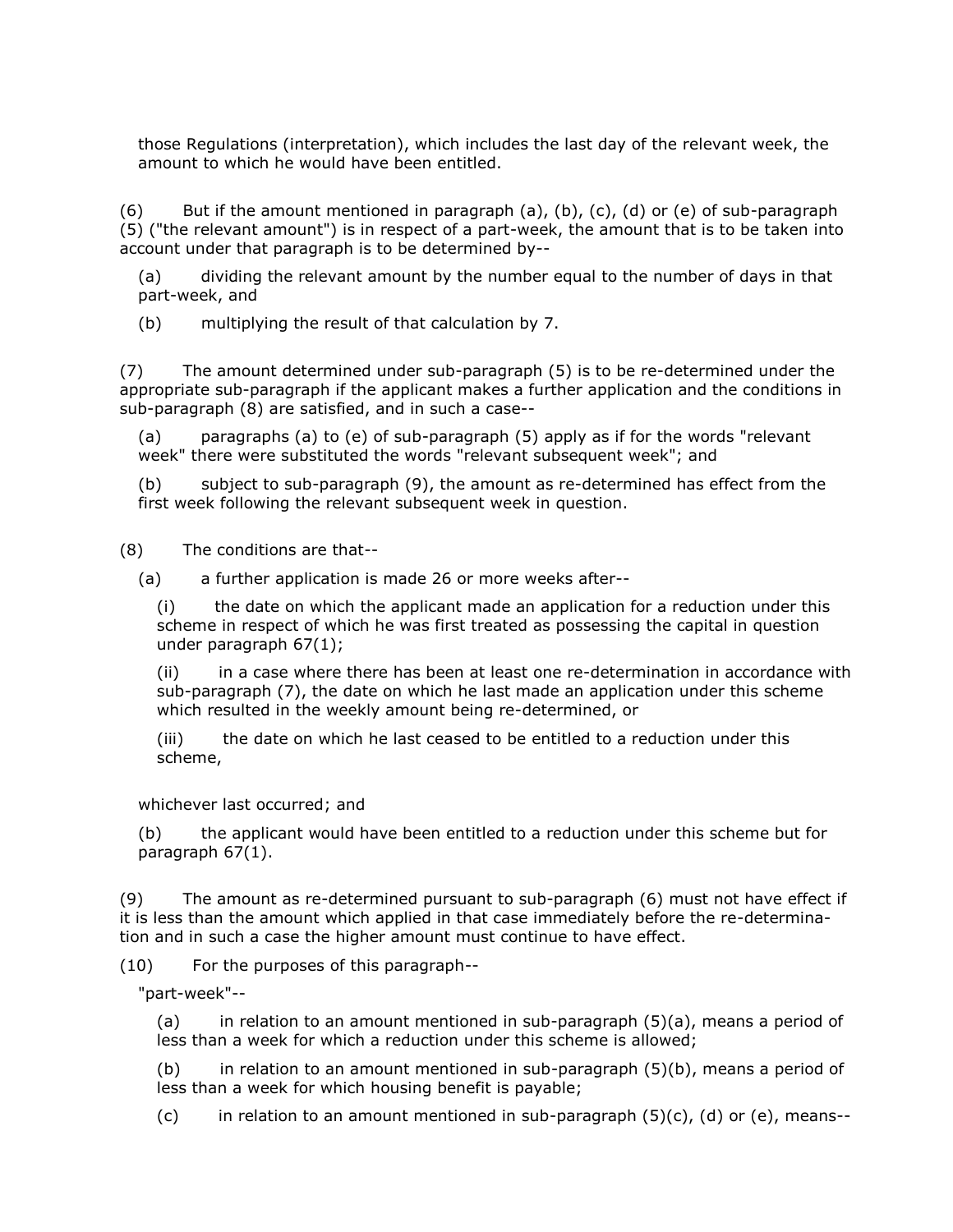(i) a period of less than a week which is the whole period for which income support, an income-related employment and support allowance or, as the case may be, an income-based jobseeker's allowance is payable; and

(ii) any other period of less than a week for which it is payable;

"relevant week" means the reduction week or part-week in which the capital in question of which the applicant has deprived himself within the meaning of paragraph  $67(1)$ --

(a) was first taken into account for the purpose of determining his entitlement to a reduction; or

(b) was taken into account on a subsequent occasion for the purpose of determining or re-determining his entitlement to a reduction on that subsequent occasion and that determination or re-determination resulted in his beginning to receive, or ceasing to receive, a reduction,

and where more than one reduction week is identified by reference to paragraphs (a) and (b) of this definition, the later or latest such reduction week or, as the case may be, the later or latest such part-week is the relevant week;

"relevant subsequent week" means the reduction week or part-week which includes the day on which the further application or, if more than one further application has been made, the last such application was made.

# **Capital jointly held**

**70** Except where an applicant possesses capital which is disregarded under paragraph 67(7) (notional capital), where an applicant and one or more persons are beneficially entitled in possession to any capital asset they must be treated, in the absence of evidence to the contrary, as if each of them were entitled in possession to the whole beneficial interest therein in an equal share and the foregoing provisions of this Chapter apply for the purposes of calculating the amount of capital which the applicant is treated as possessing as if it were actual capital which the applicant does possess.

# **Calculation of tariff income from capital: pensioners**

**71** The capital of an applicant who is a pensioner, calculated in accordance with this Part, is to be treated as if it were a weekly income of--

- (a) £1 for each £500 in excess of £10,000 but not exceeding £16,000; and
- (b)  $E1$  for any excess which is not a complete  $E500$ .

## **Calculation of tariff income from capital: persons who are not pensioners**

**72** The capital of an applicant who is not a pensioner, calculated in accordance with this Part, is to be treated as if it were a weekly income of--

- (a)  $\angle$  £1 for each £250 in excess of £6,000 but not exceeding £16,000;
- (b) £1 for any excess which is not a complete £250.

# **Part 11 Students**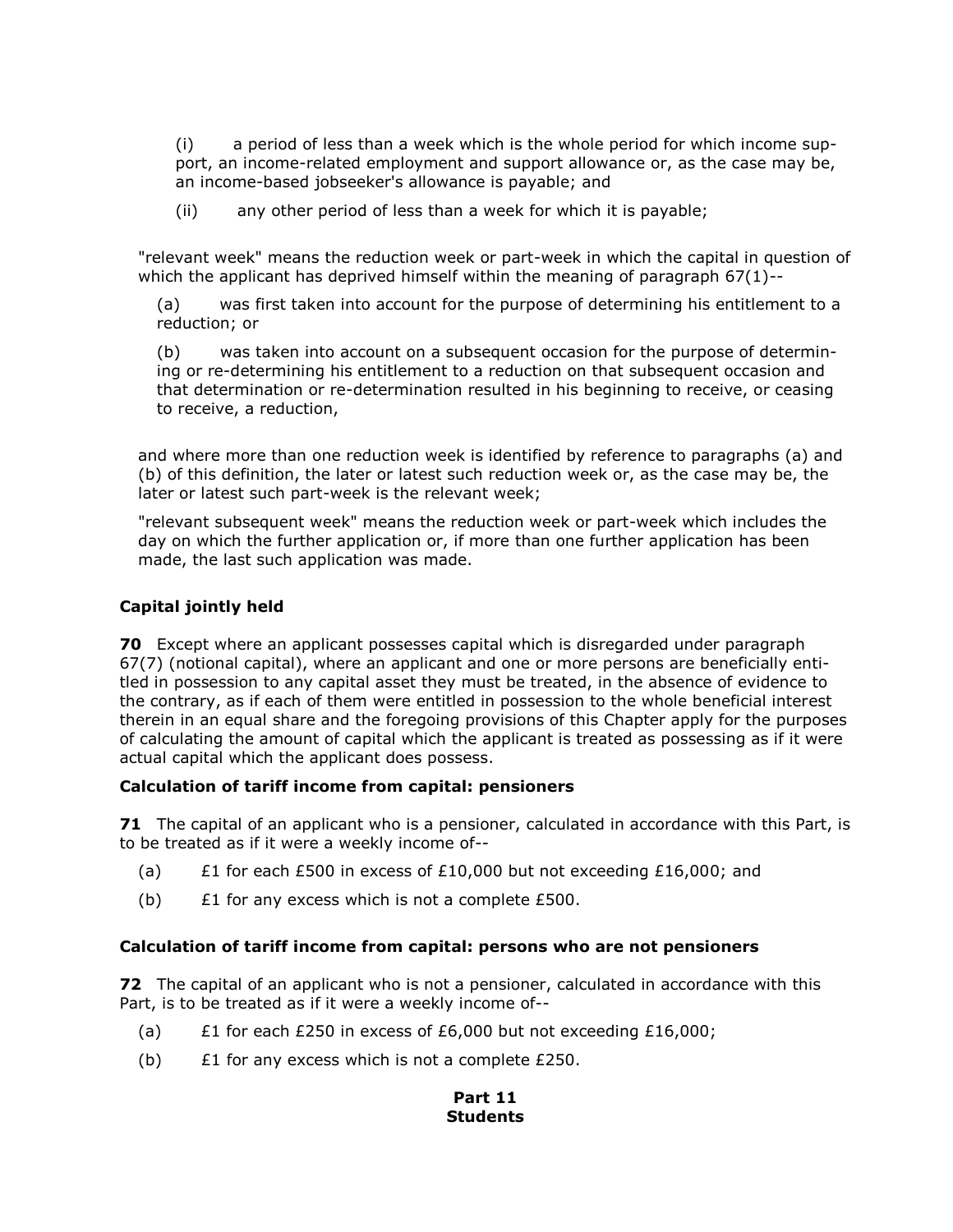#### **Chapter 1 General**

# **Interpretation**

**73** (1) In this Part--

"academic year" means the period of twelve months beginning on 1st January, 1st April, 1st July or 1st September according to whether the course in question begins in the winter, the spring, the summer or the autumn respectively but if students are required to begin attending the course during August or September and to continue attending through the autumn, the academic year of the course is to be considered to begin in the autumn rather than the summer;

"access funds" means--

(a) grants made under section 68 of the Further and Higher Education Act 1992 for the purpose of providing funds on a discretionary basis to be paid to students;

(b) grants made under sections 73(a) and (c) and 74(1) of the Education (Scotland) Act 1980;

(c) grants made under Article 30 of the Education and Libraries (Northern Ireland) Order 1993 or grants, loans or other payments made under Article 5 of the Further Education (Northern Ireland) Order 1997 in each case being grants, or grants, loans or other payments as the case may be, for the purpose of assisting students in financial difficulties;

(d) discretionary payments, known as "learner support funds", which are made available to students in further education by institutions out of funds provided by the Secretary of State under section 14 of the Education Act 2002 or the Chief Executive of Skills Funding under sections 100 and 101 of the Apprenticeships, Skills, Children and Learning Act 2009; or

(e) Financial Contingency Funds made available by the Welsh Ministers;

"college of further education" means a college of further education within the meaning of Part 1 of the Further and Higher Education (Scotland) Act 1992;

"contribution" means--

(a) any contribution in respect of the income of a student or any person which the Secretary of State, the Scottish Ministers or an education authority takes into account in ascertaining the amount of a student's grant or student loan; or

(b) any sums, which in determining the amount of a student's allowance or bursary in Scotland under the Education (Scotland) Act 1980, the Scottish Ministers or education authority takes into account being sums which the Scottish Ministers or education authority considers that it is reasonable for the following persons to contribute towards the holder's expenses--

(i) the holder of the allowance or bursary;

(ii) the holder's parents;

(iii) the holder's parent's spouse, civil partner or a person ordinarily living with the holder's parent as if he or she were the spouse or civil partner of that parent; or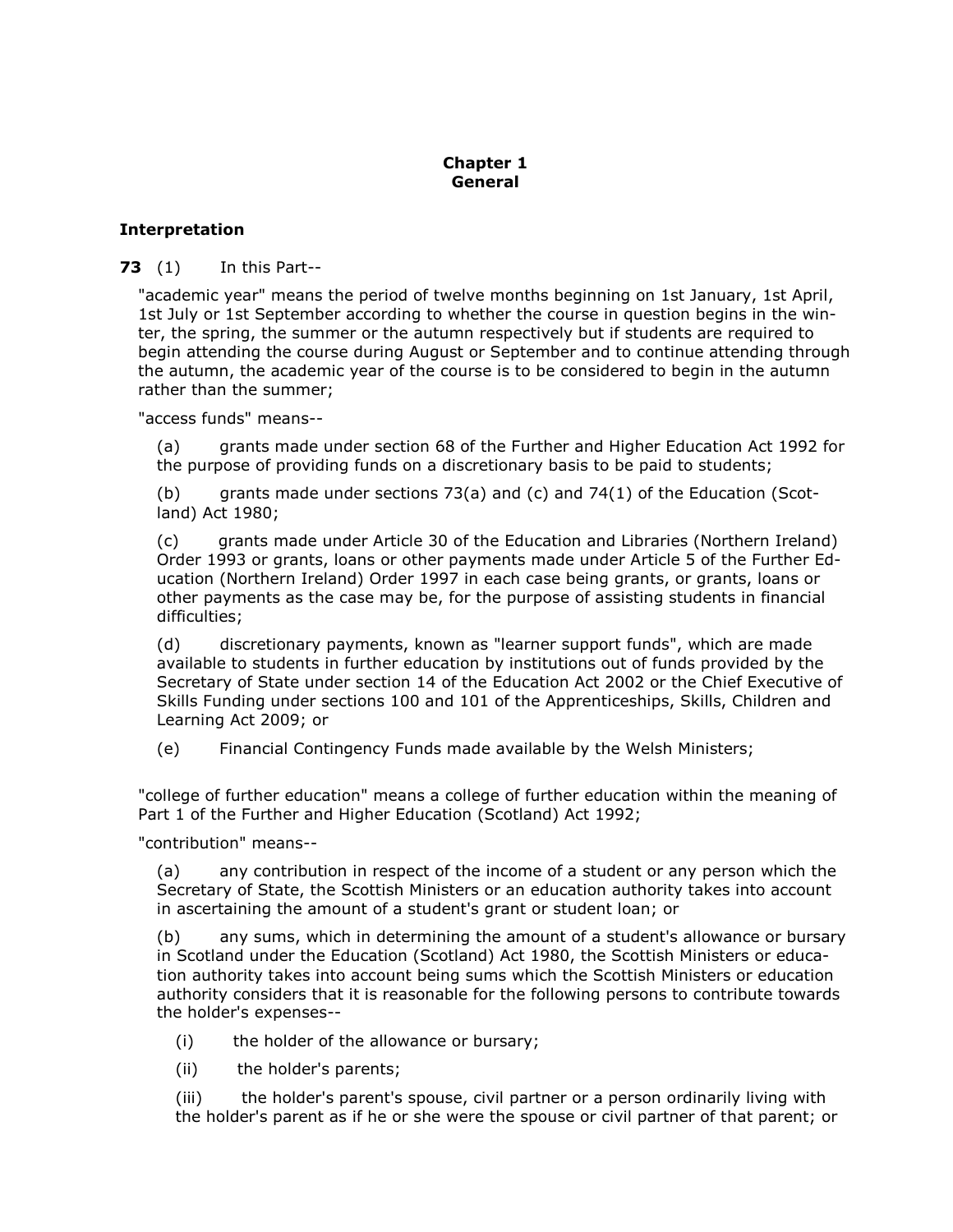(iv) the holder's spouse or civil partner;

"course of study" means any course of study, whether or not it is a sandwich course and whether or not a grant is made for attending or undertaking it;

"covenant income" means the gross income payable to a full-time student under a Deed of Covenant by his parent;

"education authority" means a government department, a local authority as defined in section 579 of the Education Act 1996 (interpretation), a local education authority as defined in section 123 of the Local Government (Scotland) Act 1973, an education and library board established under Article 3 of the Education and Libraries (Northern Ireland) Order 1986, any body which is a research council for the purposes of the Science and Technology Act 1965 or any analogous government department, authority, board or body, of the Channel Islands, Isle of Man or any other country outside Great Britain;

"full-time course of study" means a full-time course of study which--

(a) is not funded in whole or in part by the Secretary of State under section 14 of the Education Act 2002, the Chief Executive of Skills Funding or by the Welsh Ministers or a full-time course of study which is not funded in whole or in part by the Scottish Ministers at a college of further education or a full-time course of study which is a course of higher education and is funded in whole or in part by the Scottish Ministers;

(b) is funded in whole or in part by the Secretary of State under section 14 of the Education Act 2002, the Chief Executive of Skills Funding or by the Welsh Ministers if it involves more than 16 guided learning hours per week for the student in question, according to the number of guided learning hours per week for that student set out--

in the case of a course funded by the Secretary of State under section 14 of the Education Act 2002 or the Chief Executive of Skills Funding, in the student's learning agreement signed on behalf of the establishment which is funded by either of those persons for the delivery of that course; or

(ii) in the case of a course funded by the Welsh Ministers, in a document signed on behalf of the establishment which is funded by that Council for the delivery of that course; or

(c) is not higher education and is funded in whole or in part by the Scottish Ministers at a college of further education and involves--

(i) more than 16 hours per week of classroom-based or workshop-based programmed learning under the direct guidance of teaching staff according to the number of hours set out in a document signed on behalf of the college; or

(ii) 16 hours or less per week of classroom-based or workshop-based programmed learning under the direct guidance of teaching staff and additional hours using structured learning packages supported by the teaching staff where the combined total of hours exceeds 21 hours per week, according to the number of hours set out in a document signed on behalf of the college;

"full-time student" means a person attending or undertaking a full-time course of study and includes a student on a sandwich course;

"grant" (except in the definition of "access funds") means any kind of educational grant or award and includes any scholarship, studentship, exhibition, allowance or bursary but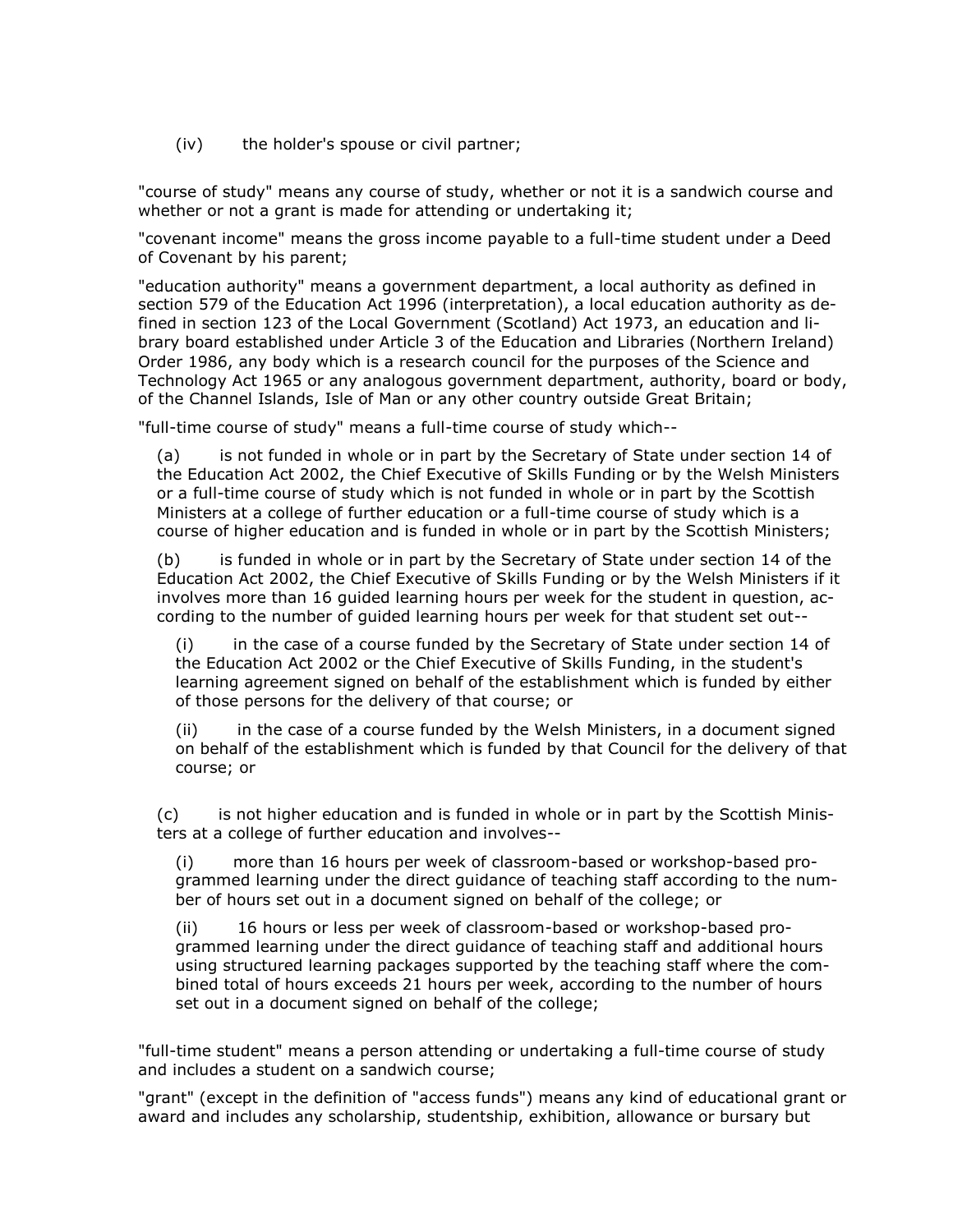does not include a payment from access funds or any payment to which paragraph 16 of Schedule 8 or paragraph 55 of Schedule 10 (allowances and payments for courses of study) applies;

"grant income" means--

- (a) any income by way of a grant;
- (b) any contribution whether or not it is paid;

"higher education" means higher education within the meaning of Part 2 of the Further and Higher Education (Scotland) Act 1992;

"last day of the course" means--

(a) in the case of a qualifying course, the date on which the last day of that course falls or the date on which the final examination relating to that course is completed, whichever is the later;

(b) in any other case, the date on which the last day of the final academic term falls in respect of the course in which the student is enrolled;

"period of study" means--

(a) in the case of a course of study for one year or less, the period beginning with the start of the course and ending with the last day of the course;

(b) in the case of a course of study for more than one year, in the first or, as the case may be, any subsequent year of the course, other than the final year of the course, the period beginning with the start of the course or, as the case may be, that year's start and ending with either--

(i) the day before the start of the next year of the course in a case where the student's grant or loan is assessed at a rate appropriate to his studying throughout the year or, if he does not have a grant or loan, where a loan would have been assessed at such a rate had he had one; or

(ii) in any other case, the day before the start of the normal summer vacation appropriate to his course;

(c) in the final year of a course of study of more than one year, the period beginning with that year's start and ending with the last day of the course;

"periods of experience" means periods of work experience which form part of a sandwich course;

"qualifying course" means a qualifying course as defined for the purposes of Parts 2 and 4 of the Jobseeker's Allowance Regulations 1996;

"sandwich course" has the meaning prescribed in regulation 2(9) of the Education (Student Support) Regulations 2008, regulation 4(2) of the Education (Student Loans) (Scotland) Regulations 2007 or regulation 2(8) of the Education (Student Support) Regulations (Northern Ireland) 2007, as the case may be;

"standard maintenance grant" means--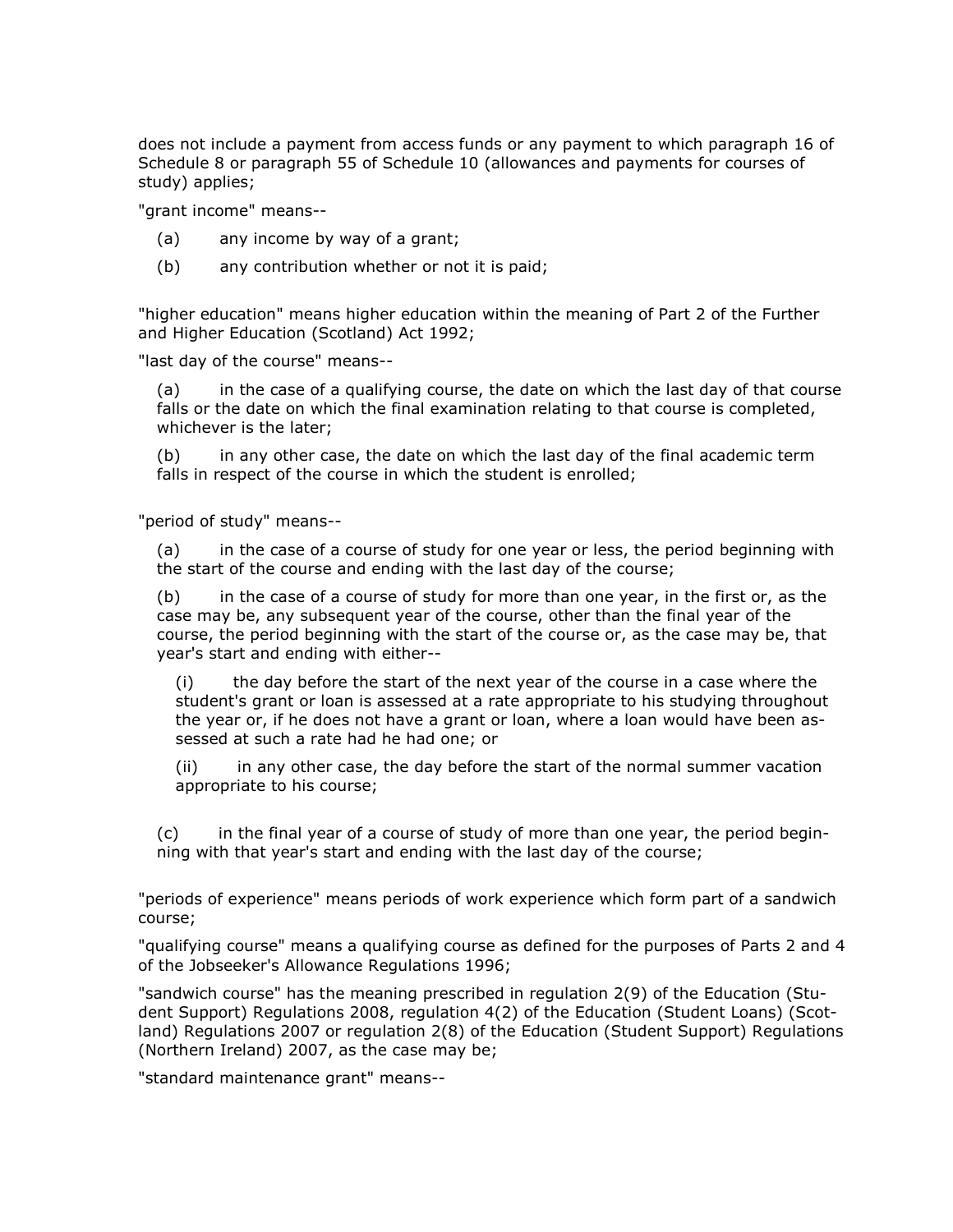(a) except where paragraph (b) or (c) applies, in the case of a student attending or undertaking a course of study at the University of London or an establishment within the area comprising the City of London and the Metropolitan Police District, the amount specified for the time being in paragraph 2(2)(a) of Schedule 2 to the Education (Mandatory Awards) Regulations 2003 ("the 2003 Regulations") for such a student;

(b) except where paragraph (c) applies, in the case of a student residing at his parent's home, the amount specified in paragraph 3 thereof;

(c) in the case of a student receiving an allowance or bursary under the Education (Scotland) Act 1980, the amount of money specified as "standard maintenance allowance" for the relevant year appropriate for the student set out in the Student Support in Scotland Guide issued by the Student Awards Agency for Scotland, or its nearest equivalent in the case of a bursary provided by a college of further education or a local education authority;

(d) in any other case, the amount specified in paragraph 2(2) of Schedule 2 to the 2003 Regulations other than in sub-paragraph (a) or (b) thereof;

"student" means a person, other than a person in receipt of a training allowance, who is attending or undertaking--

- (a) a course of study at an educational establishment; or
- (b) a qualifying course;

"student loan" means a loan towards a student's maintenance pursuant to any regulations made under section 22 of the Teaching and Higher Education Act 1998, section 73 of the Education (Scotland) Act 1980 or Article 3 of the Education (Student Support) (Northern Ireland) Order 1998 and includes, in Scotland, a young student's bursary paid under regulation 4(1)(c) of the Students' Allowances (Scotland) Regulations 2007.

(2) For the purposes of the definition of "full-time student" in sub-paragraph (1), a person must be regarded as attending or, as the case may be, undertaking a full-time course of study or as being on a sandwich course--

(a) subject to sub-paragraph (3), in the case of a person attending or undertaking a part of a modular course which would be a full-time course of study for the purposes of this Part, for the period beginning on the day on which that part of the course starts and ending--

(i) on the last day on which he is registered with the educational establishment as attending or undertaking that part as a full-time course of study; or

(ii) on such earlier date (if any) as he finally abandons the course or is dismissed from it;

(b) in any other case, throughout the period beginning on the date on which he starts attending or undertaking the course and ending on the last day of the course or on such earlier date (if any) as he finally abandons it or is dismissed from it.

(3) For the purposes of paragraph (a) of sub-paragraph (2), the period referred to in that paragraph includes--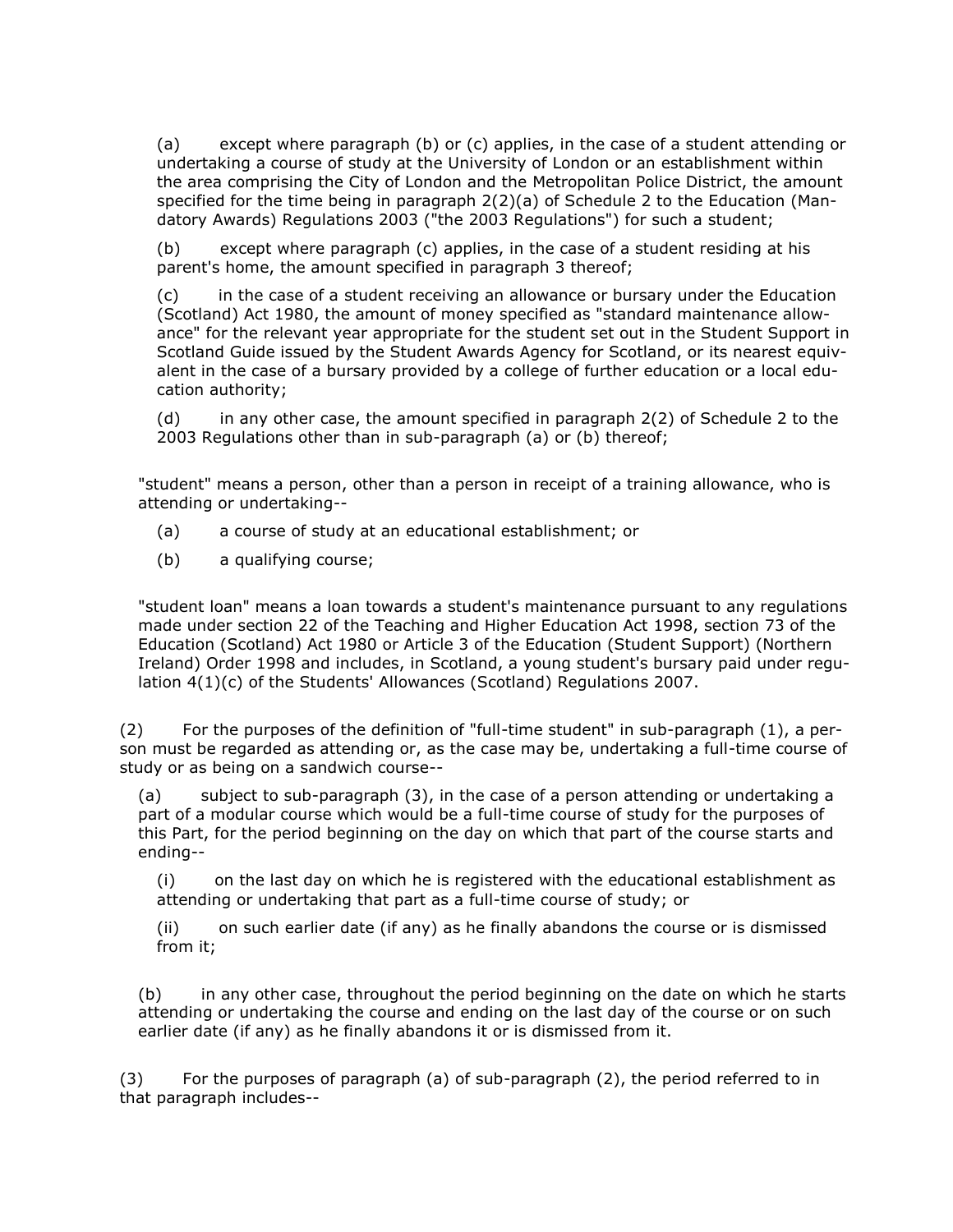(a) where a person has failed examinations or has failed successfully to complete a module relating to a period when he was attending or undertaking a part of the course as a full-time course of study, any period in respect of which he attends or undertakes the course for the purpose of retaking those examinations or that module;

(b) any period of vacation within the period specified in that paragraph or immediately following that period except where the person has registered with the educational establishment to attend or undertake the final module in the course and the vacation immediately follows the last day on which he is required to attend or undertake the course.

(4) In sub-paragraph (2), "modular course" means a course of study which consists of two or more modules, the successful completion of a specified number of which is required before a person is considered by the educational establishment to have completed the course.

# **Treatment of students**

**74** This scheme has effect in relation to students who are not pensioners subject to the following provisions of this Part.

# **Students who are excluded from entitlement to a reduction under this scheme**

**75** (1) The students who are excluded from entitlement to a reduction under this scheme are, subject to sub-paragraphs (2) and (7)--

- (a) full-time students, and
- (b) students who are persons treated as not being in Great Britain.
- $(2)$  Sub-paragraph  $(1)(b)$  does not apply to a student--

(a) who is a person on income support, an income-based jobseeker's allowance or an income-related employment and support allowance;

(b) who is a lone parent;

(c) whose applicable amount would, but for this paragraph, include the disability premium or severe disability premium;

(d) whose applicable amount would include the disability premium but for his being treated as capable of work by virtue of a determination made in accordance with regulations made under section 171E of the SSCBA;

(e) who is, or is treated as, incapable of work and has been so incapable, or has been so treated as incapable, of work in accordance with the provisions of, and regulations made under, Part 12A of the SSCBA (incapacity for work) for a continuous period of not less than 196 days; and for this purpose any two or more separate periods separated by a break of not more than 56 days must be treated as one continuous period;

(f) who has, or is treated as having, limited capability for work and has had, or been treated as having, limited capability for work in accordance with the Employment and Support Allowance Regulations 2008 for a continuous period of not less than 196 days, and for this purpose any two or more separate periods separated by a break of not more than 84 days must be treated as one continuous period;

(g) who has a partner who is also a full-time student, if he or that partner is treated as responsible for a child or young person;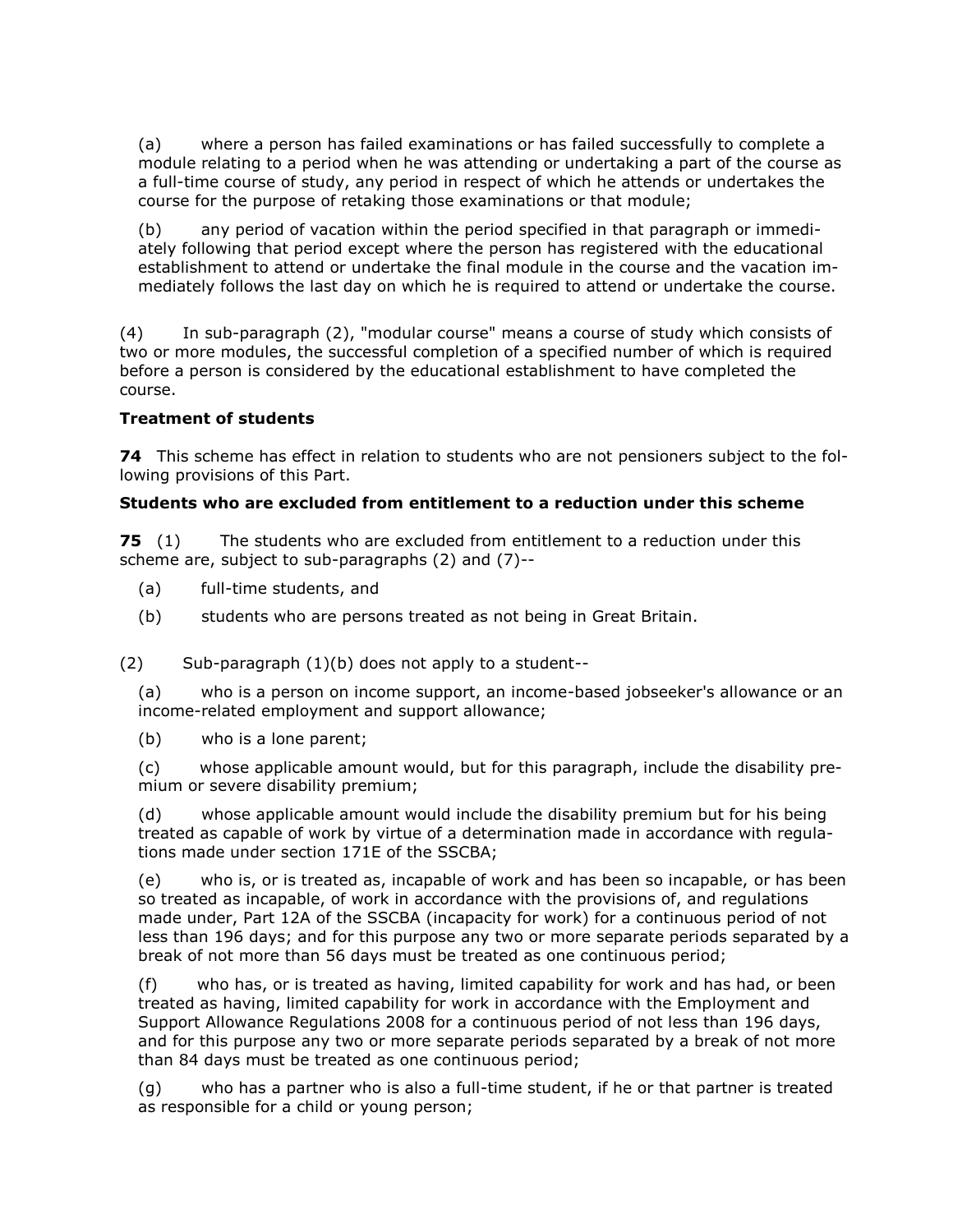(h) who is a single applicant with whom a child is placed by a local authority or voluntary organisation within the meaning of the Children Act 1989 or, in Scotland, boarded out within the meaning of the Social Work (Scotland) Act 1968;

(i) who is--

(i) aged under 21 and whose course of study is not a course of higher education,

(ii) aged 21 and attained that age during a course of study which is not a course of higher education, or

(iii) a qualifying young person or child within the meaning of section 142 of the SSCBA (child and qualifying young person);

(j) in respect of whom--

(i) a supplementary requirement has been determined under paragraph 9 of Part 2 of Schedule 2 to the Education (Mandatory Awards) Regulations 2003;

(ii) an allowance, or as the case may be, bursary has been granted which includes a sum under paragraph (1)(d) of regulation 4 of the Students' Allowances (Scotland) Regulations 1999 or, as the case may be, under paragraph  $(1)(d)$  of regulation 4 of the Education Authority (Bursaries) (Scotland) Regulations 1995, in respect of expenses incurred;

(iii) a payment has been made under or by virtue of regulations made under the Teaching and Higher Education Act 1998;

(iv) a grant has been made under regulation 13 of the Education (Student Support) Regulations 2005 or under regulation 13 of the Education (Student Support) Regulations (Northern Ireland) 2000; or

(v) a supplementary requirement has been determined under paragraph 9 of Schedule 6 to the Students Awards Regulations (Northern Ireland) 1999 or a payment has been made under Article 50(3) of the Education and Libraries (Northern Ireland) Order 1986,

on account of his disability by reason of deafness.

 $(3)$  Sub-paragraph  $(2)(i)(ii)$  only applies to an applicant until the end of the course during which the applicant attained the age of 21.

(4) For the purposes of sub-paragraph  $(2)$ , once sub-paragraph  $(2)(e)$  applies to a fulltime student, if he then ceases, for a period of 56 days or less, to be incapable, or to be treated as incapable, of work, that sub-paragraph must, on his again becoming so incapable, or so treated as incapable, of work at the end of that period, immediately thereafter apply to him for so long as he remains incapable or is treated as remaining incapable, of work.

(5) In sub-paragraph (2)(i) the reference to a course of higher education is a reference to a course of any description mentioned in Schedule 6 to the Education Reform Act 1988.

 $(6)$  A full-time student to whom sub-paragraph  $(2)(i)$  applies must be treated as satisfying that sub-paragraph from the date on which he made a request for the supplementary requirement, allowance, bursary or payment as the case may be.

(7) Sub-paragraph (1)(b) does not apply to a full-time student for the period specified in sub-paragraph (8) if--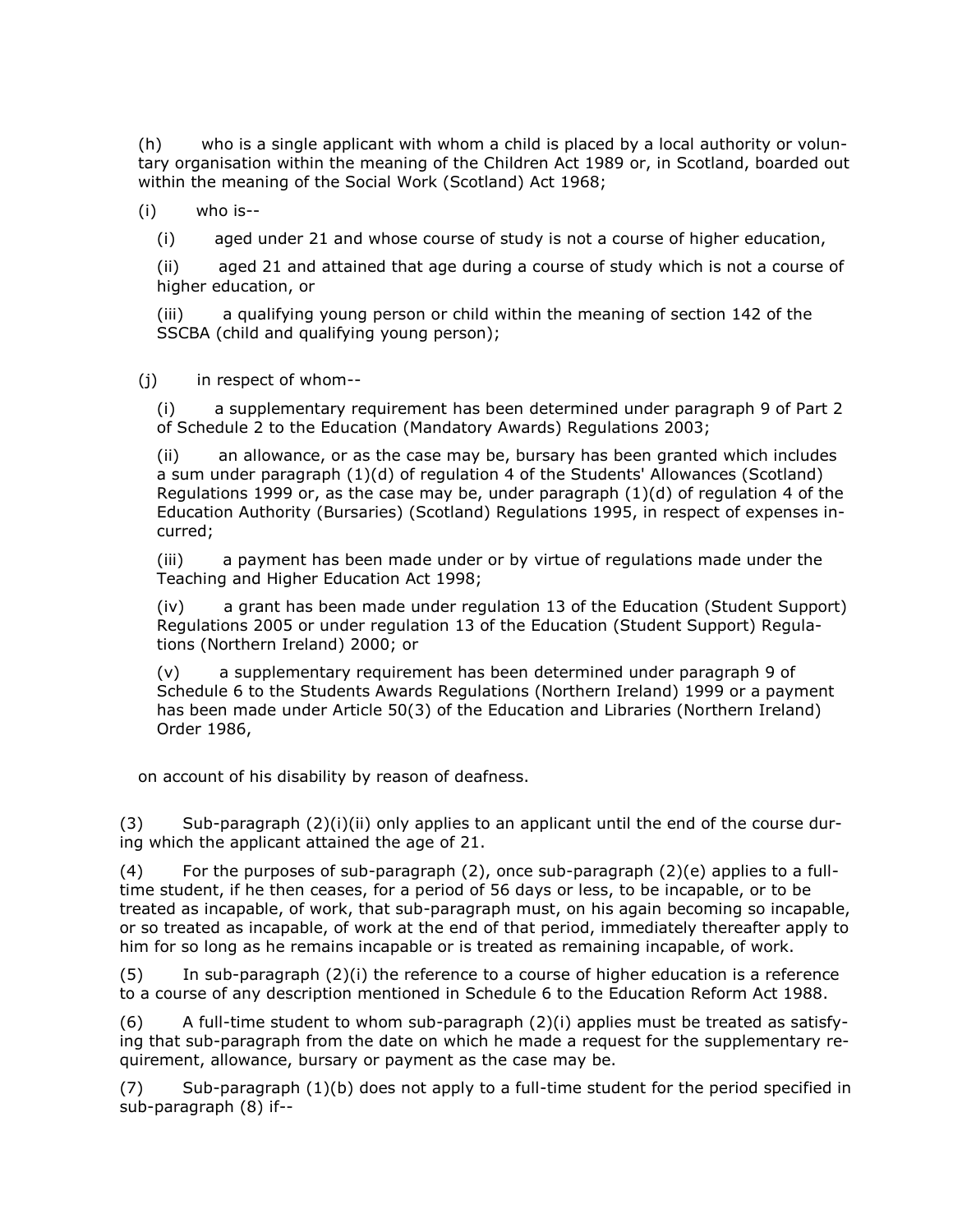(a) at any time during an academic year, with the consent of the relevant educational establishment, he ceases to attend or undertake a course because he is--

(i) engaged in caring for another person; or

 $(ii)$  ill;

(b) he has subsequently ceased to be engaged in caring for that person or, as the case may be, he has subsequently recovered from that illness; and

(c) he is not eligible for a grant or a student loan in respect of the period specified in sub-paragraph (8).

(8) The period specified for the purposes of sub-paragraph (7) is the period, not exceeding one year, beginning on the day on which he ceased to be engaged in caring for that person or, as the case may be, the day on which he recovered from that illness and ending on the day before--

(a) the day on which he resumes attending or undertaking the course; or

(b) the day from which the relevant educational establishment has agreed that he may resume attending or undertaking the course,

whichever first occurs.

# **Chapter 2 Income**

# **Calculation of grant income**

**76** (1) The amount of a student's grant income to be taken into account in assessing his income must, subject to sub-paragraphs (2) and (3), be the whole of his grant income.

(2) There must be excluded from a student's grant income any payment--

(a) intended to meet tuition fees or examination fees;

(b) in respect of the student's disability;

(c) intended to meet additional expenditure connected with term time residential study away from the student's educational establishment;

(d) on account of the student maintaining a home at a place other than that at which he resides during his course;

(e) on account of any other person but only if that person is residing outside the United Kingdom and there is no applicable amount in respect of him;

(f) intended to meet the cost of books and equipment;

(g) intended to meet travel expenses incurred as a result of his attendance on the course;

(h) intended for the child care costs of a child dependant;

(i) of higher education bursary for care leavers made under Part 3 of the Children Act 1989.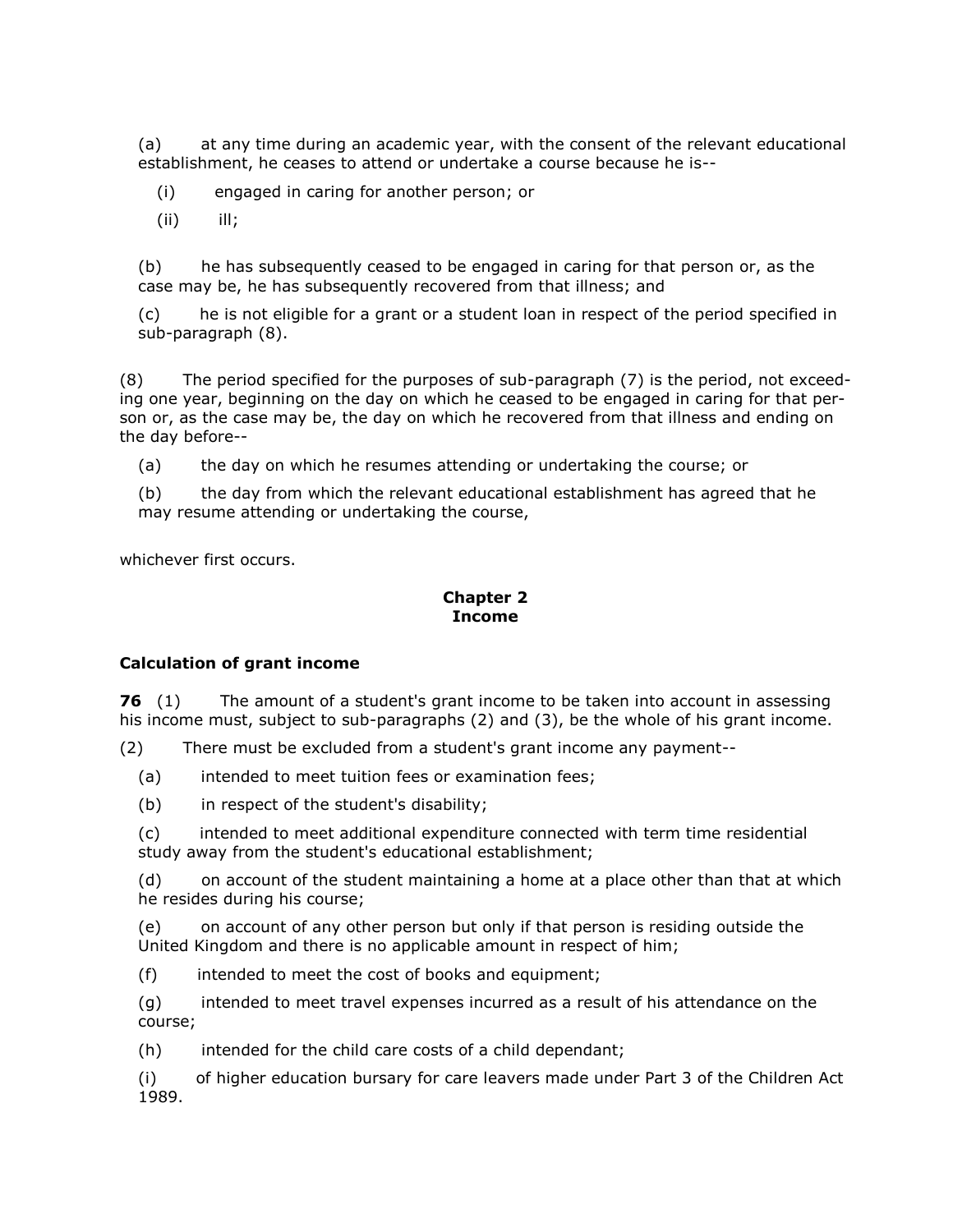(3) Where a student does not have a student loan and is not treated as possessing such a loan, there must be excluded from the student's grant income--

- (a) the sum of £303 per academic year in respect of travel costs; and
- (b) the sum of £390 per academic year towards the costs of books and equipment,

whether or not any such costs are incurred.

(4) There must also be excluded from a student's grant income the grant for dependants known as the parents' learning allowance paid pursuant to regulations made under Article 3 of the Education (Student Support) (Northern Ireland) Order 1998 or section 22 of the Teaching and Higher Education Act 1998.

(5) Subject to sub-paragraphs (6) and (7), a student's grant income must be apportioned--

(a) subject to sub-paragraph (8), in a case where it is attributable to the period of study, equally between the weeks in that period beginning with the reduction week, the first day of which coincides with, or immediately follows, the first day of the period of study and ending with the reduction week, the last day of which coincides with, or immediately precedes, the last day of the period of study;

(b) in any other case, equally between the weeks in the period beginning with the reduction week, the first day of which coincides with, or immediately follows, the first day of the period for which it is payable and ending with the reduction week, the last day of which coincides with, or immediately precedes, the last day of the period for which it is payable.

(6) Any grant in respect of dependants paid under section 63(6) of the Health Services and Public Health Act 1968 (grants in respect of the provision of instruction to officers of hospital authorities) and any amount intended for the maintenance of dependants under Part 3 of Schedule 2 to the Education (Mandatory Awards) Regulations 2003 must be apportioned equally over the period of 52 weeks or, if there are 53 reduction weeks (including part-weeks) in the year, 53.

(7) In a case where a student is in receipt of a student loan or where he could have acquired a student loan by taking reasonable steps but had not done so, any amount intended for the maintenance of dependants to which neither sub-paragraph (6) nor paragraph 80(2) (other amounts to be disregarded) applies, must be apportioned over the same period as the student's loan is apportioned or, as the case may be, would have been apportioned.

(8) In the case of a student on a sandwich course, any periods of experience within the period of study must be excluded and the student's grant income must be apportioned equally between the weeks in the period beginning with the reduction week, the first day of which immediately follows the last day of the period of experience and ending with the reduction week, the last day of which coincides with, or immediately precedes, the last day of the period of study.

## **Calculation of covenant income where a contribution is assessed**

**77** (1) Where a student is in receipt of income by way of a grant during a period of study and a contribution has been assessed, the amount of his covenant income to be taken into account for that period and any summer vacation immediately following must be the whole amount of the covenant income less, subject to sub-paragraph (3), the amount of the contribution.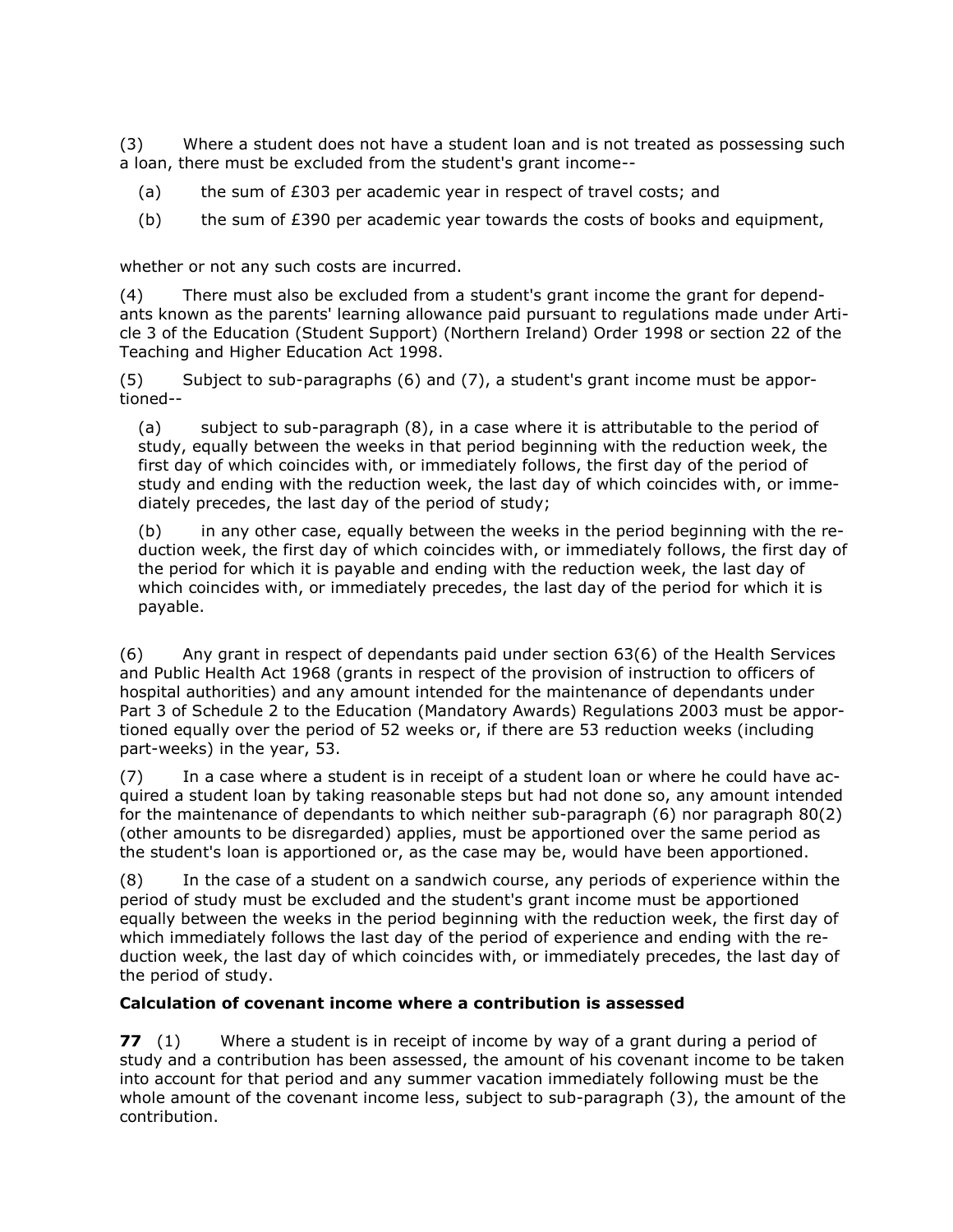(2) The weekly amount of the student's covenant must be determined--

(a) by dividing the amount of income which falls to be taken into account under subparagraph (1) by 52 or 53, whichever is reasonable in the circumstances; and

(b) by disregarding £5 from the resulting amount.

(3) For the purposes of sub-paragraph (1), the contribution must be treated as increased by the amount (if any) by which the amount excluded under paragraph  $76(2)(q)$ falls short of the amount specified in paragraph 7(2) of Schedule 2 to the Education (Mandatory Awards) Regulations 2003 (travel expenditure).

# **Covenant income where no grant income or no contribution is assessed**

**78** (1) Where a student is not in receipt of income by way of a grant the amount of his covenant income must be calculated as follows--

(a) any sums intended for any expenditure specified in paragraph  $76(2)(a)$  to (e) necessary as a result of his attendance on the course must be disregarded;

(b) any covenant income, up to the amount of the standard maintenance grant, which is not so disregarded, must be apportioned equally between the weeks of the period of study;

(c) there must be disregarded from the amount so apportioned the amount which would have been disregarded under paragraph 76(2)(f) and (3) had the student been in receipt of the standard maintenance grant; and

(d) the balance, if any, must be divided by 52 or 53 whichever is reasonable in the circumstances and treated as weekly income of which £5 must be disregarded.

(2) Where a student is in receipt of income by way of a grant and no contribution has been assessed, the amount of his covenanted income must be calculated in accordance with paragraphs (a) to (d) of sub-paragraph (1), except that--

(a) the value of the standard maintenance grant must be abated by the amount of such grant income less an amount equal to the amount of any sums disregarded under paragraph 76(2)(a) to (e); and

(b) the amount to be disregarded under sub-paragraph  $(1)(c)$  must be abated by an amount equal to the amount of any sums disregarded under paragraph  $76(2)(f)$  and  $(q)$ and (3).

# **Relationship with amounts to be disregarded under Schedule 8**

**79** No part of a student's covenant income or grant income is to be disregarded under paragraph 19 of Schedule 8 (disregard of certain charitable and voluntary, etc, payments).

# **Other amounts to be disregarded**

**80** (1) For the purposes of ascertaining income other than grant income, covenant income and loans treated as income in accordance with paragraph 81 (treatment of student loans), any amounts intended for any expenditure specified in paragraph 76(2) (calculation of grant income), necessary as a result of his attendance on the course must be disregarded.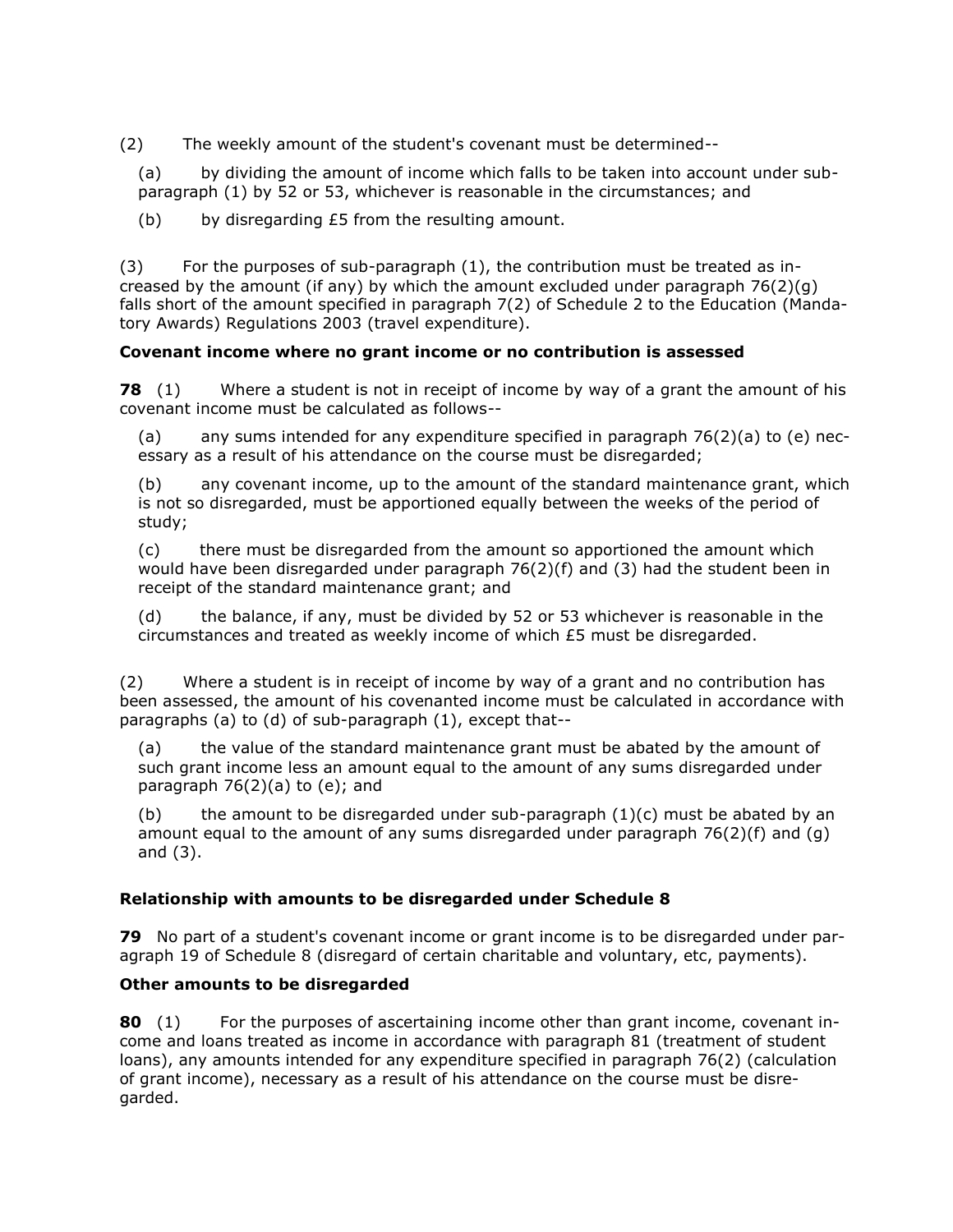(2) But sub-paragraph (1) applies only if, and to the extent that, the necessary expenditure exceeds or is likely to exceed the amount of the sums disregarded under paragraph 76(2) or (3), 77(3), 78(1)(a) or (c) or 81(5) (calculation of grant income, covenant income and treatment of student loans) on like expenditure.

# **Treatment of student loans**

**81** (1) A student loan is to be treated as income.

(2) In calculating the weekly amount of the loan to be taken into account as income--

(a) in respect of a course that is of a single academic year's duration or less, a loan which is payable in respect of that period is to be apportioned equally between the weeks in the period beginning with--

(i) except in a case where sub-paragraph (ii) applies, the reduction week, the first day of which coincides with, or immediately follows, the first day of the single academic year;

(ii) where the student is required to start attending the course in August or where the course is less than an academic year's duration, the reduction week, the first day of which coincides with, or immediately follows, the first day of the course,

and ending with the reduction week, the last day of which coincides with, or immediately precedes, the last day of the course;

(b) in respect of an academic year of a course which starts other than on 1st September, a loan which is payable in respect of that academic year is to be apportioned equally between the weeks in the period--

(i) beginning with the reduction week, the first day of which coincides with or immediately follows, the first day of that academic year, and

(ii) ending with the reduction week, the last day of which coincides with or immediately precedes, the last day of that academic year,

but excluding any reduction weeks falling entirely within the quarter during which, in the opinion of the authority, the longest of any vacation is taken and for the purposes of this paragraph, "quarter" has the same meaning as for the purposes of the Education (Student Support) Regulations 2005;

(c) in respect of the final academic year of a course (not being a course of a single year's duration), a loan which is payable in respect of that final academic year is to be apportioned equally between the weeks in the period beginning with--

(i) except in a case where sub-paragraph (ii) applies, the reduction week, the first day of which coincides with, or immediately follows, the first day of that academic year;

(ii) where the final academic year starts on 1st September, the reduction week, the first day of which coincides with, or immediately follows, the earlier of 1st September or the first day of the autumn term,

and ending with the reduction week, the last day of which coincides with, or immediately precedes, the last day of the course;

(d) in any other case, the loan is to be apportioned equally between the weeks in the period beginning with the earlier of--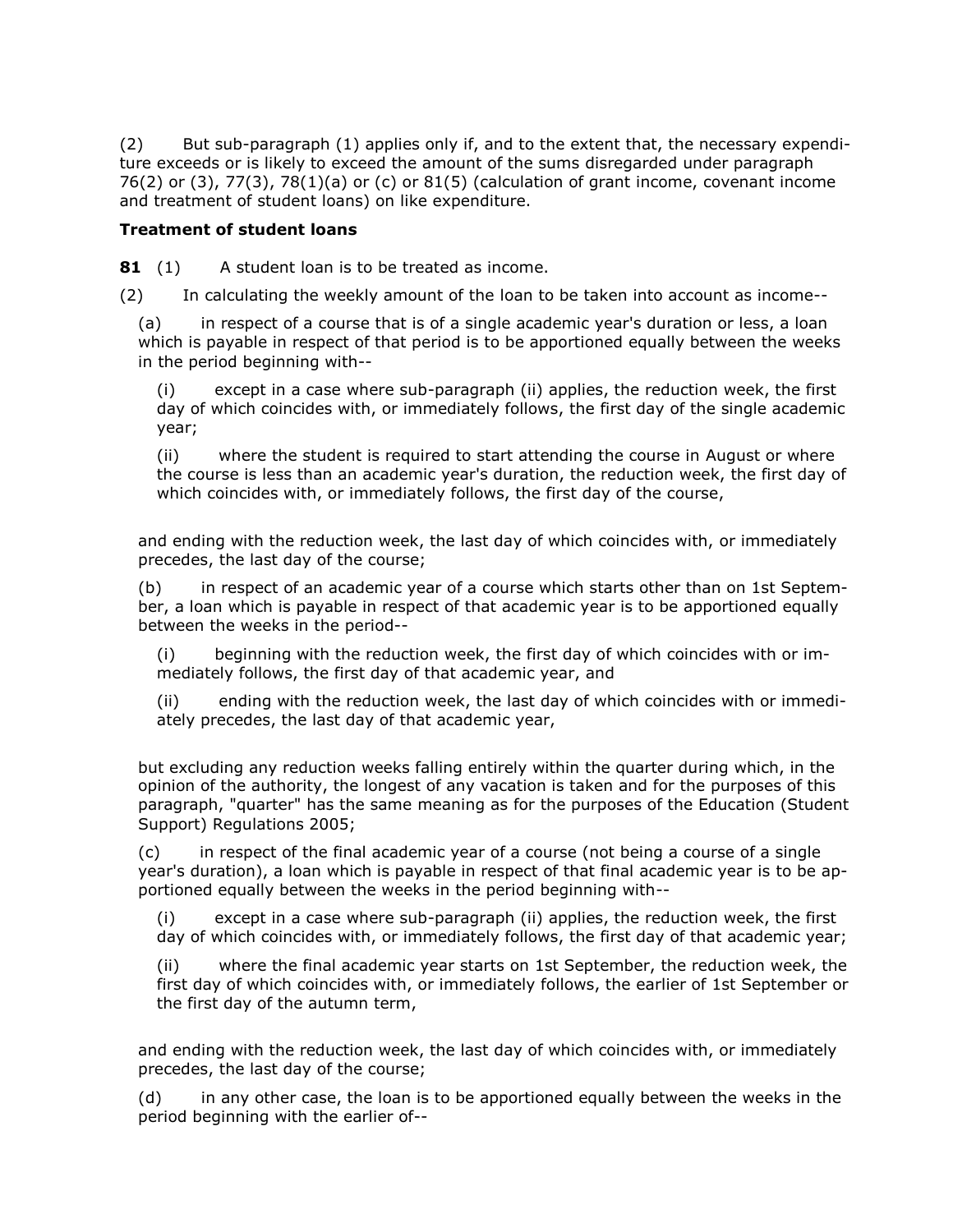(i) the first day of the first reduction week in September; or

(ii) the reduction week, the first day of which coincides with, or immediately follows the first day of the autumn term,

and ending with the reduction week, the last day of which coincides with, or immediately precedes, the last day of June,

and, in all cases, from the weekly amount so apportioned  $£10$  is to be disregarded.

(3) A student is to be treated as possessing a student loan in respect of an academic year where--

(a) a student loan has been made to him in respect of that year; or

(b) he could acquire such a loan in respect of that year by taking reasonable steps to do so.

(4) Where a student is treated as possessing a student loan under sub-paragraph (3), the amount of the student loan to be taken into account as income must be, subject to subparagraph (5)--

(a) in the case of a student to whom a student loan is made in respect of an academic year, a sum equal to--

(i) the maximum student loan he is able to acquire in respect of that year by taking reasonable steps to do so; and

(ii) any contribution whether or not it has been paid to him;

(b) in the case of a student to whom a student loan is not made in respect of an academic year, the maximum student loan that would be made to the student if--

(i) he took all reasonable steps to obtain the maximum student loan he is able to acquire in respect of that year; and

(ii) no deduction in that loan was made by virtue of the application of a means test.

(5) There must be deducted from the amount of income taken into account under subparagraph (4)--

- (a) the sum of £303 per academic year in respect of travel costs; and
- (b) the sum of £390 per academic year towards the cost of books and equipment,

whether or not any such costs are incurred.

(6) A loan for fees, known as a fee loan or a fee contribution loan, made pursuant to regulations made under Article 3 of the Education (Student Support) (Northern Ireland) Order 1998, section 22 of the Teaching and Higher Education Act 1998 or section 73(f) of the Education (Scotland) Act 1980, shall be disregarded as income.

## **Treatment of payments from access funds**

**82** (1) This paragraph applies to payments from access funds that are not payments to which paragraph 85(2) or (3) (income treated as capital) applies.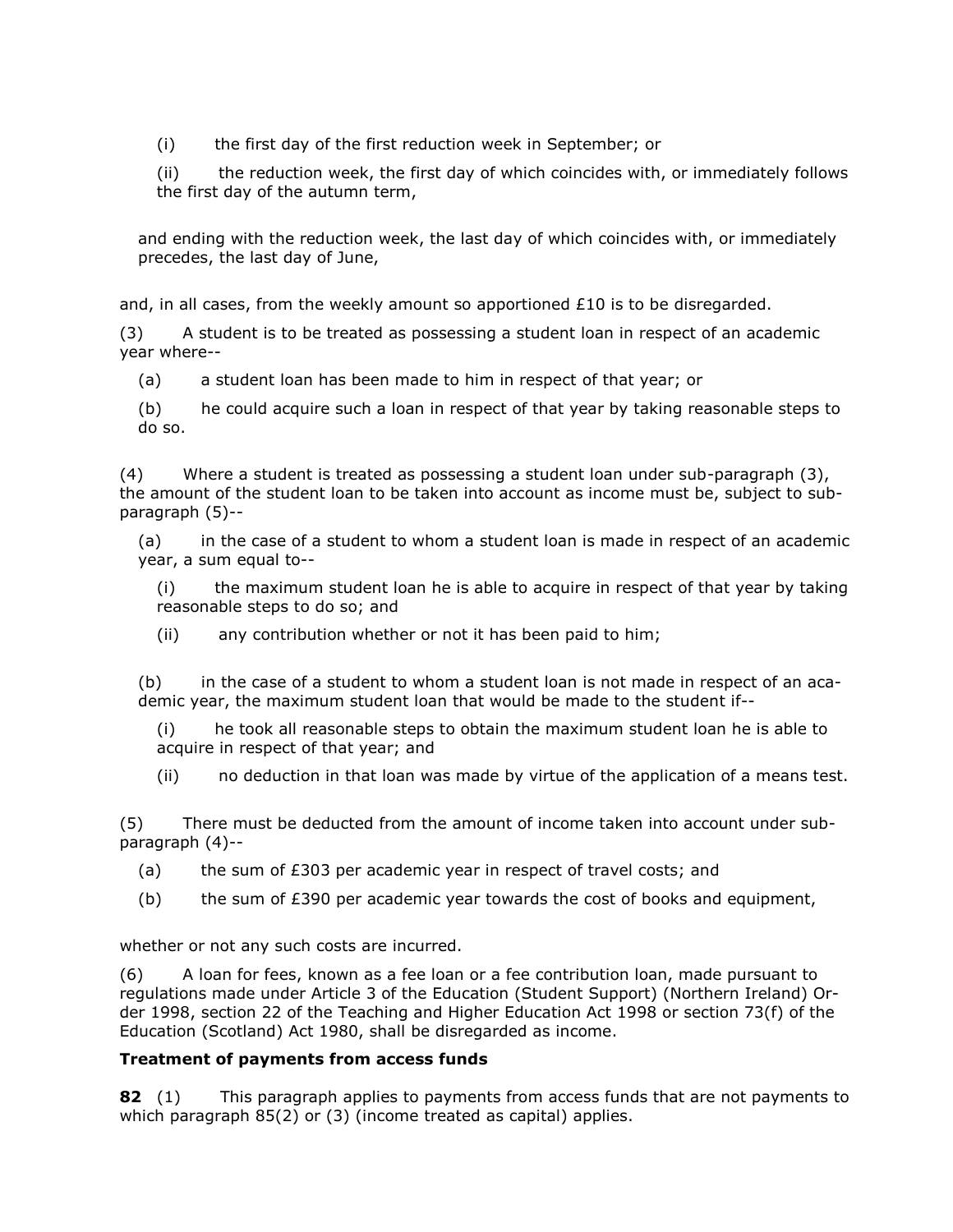(2) A payment from access funds, other than a payment to which sub-paragraph (3) applies, must be disregarded as income.

(3) Subject to sub-paragraph (4) of this paragraph and paragraph 40 of Schedule 8 (disregards in the calculation of income other than earnings: persons who are not pensioners)--

(a) any payments from access funds which are intended and used for an item of food, ordinary clothing or footwear, household fuel, or rent of a single applicant or, as the case may be, of the applicant or any other member of his family, and

(b) any payments from access funds which are used for any council tax or water charges for which that applicant or member is liable,

must be disregarded as income to the extent of £20 per week.

(4) Where a payment from access funds is made--

(a) on or after 1st September or the first day of the course, whichever first occurs, but before receipt of any student loan in respect of that year and that payment is intended for the purpose of bridging the period until receipt of the student loan; or

(b) before the first day of the course to a person in anticipation of that person becoming a student,

that payment must be disregarded as income.

#### **Disregard of contribution**

**83** Where the applicant or his partner is a student and, for the purposes of assessing a contribution to the student's grant or student loan, the other partner's income has been taken into account, an amount equal to that contribution must be disregarded for the purposes of assessing that other partner's income.

#### **Further disregard of student's income**

**84** Where any part of a student's income has already been taken into account for the purposes of assessing his entitlement to a grant or student loan, the amount taken into account must be disregarded in assessing that student's income.

#### **Income treated as capital**

**85** (1) Any amount by way of a refund of tax deducted from a student's covenant income must be treated as capital.

(2) An amount paid from access funds as a single lump sum must be treated as capital.

(3) An amount paid from access funds as a single lump sum which is intended and used for an item other than food, ordinary clothing or footwear, household fuel or rent, or which is used for an item other than any council tax or water charges for which that applicant or member is liable, must be disregarded as capital but only for a period of 52 weeks from the date of the payment.

#### **Disregard of changes occurring during summer vacation**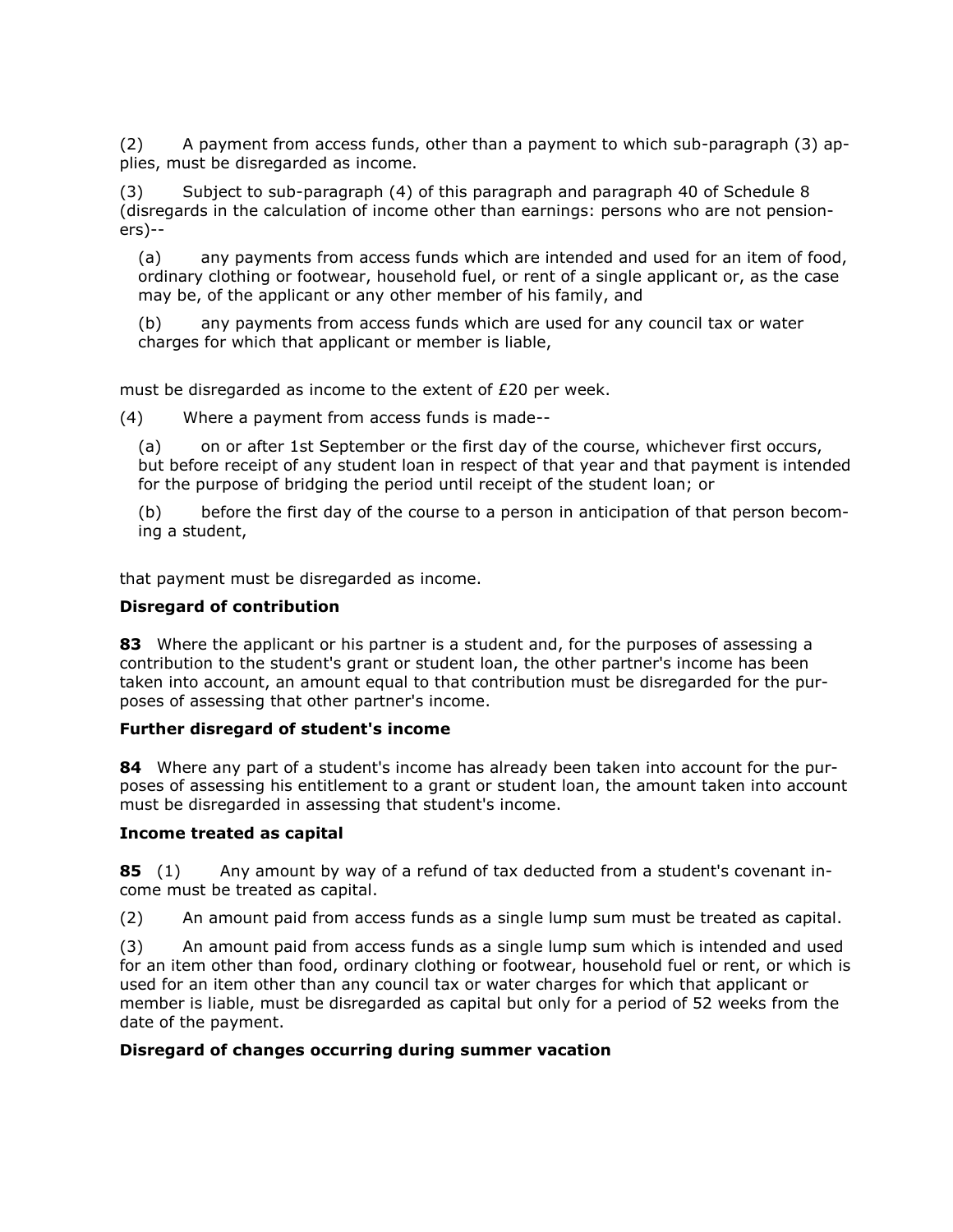**86** In calculating a student's income the authority must disregard any change in the standard maintenance grant, occurring in the recognised summer vacation appropriate to the student's course, if that vacation does not form part of his period of study from the date on which the change occurred to the end of that vacation.

# **Part 12 Extended Reductions**

#### **Chapter 1 Extended Reductions: Pensioners**

## **Extended reductions: pensioners**

**87** Paragraphs 88 to 93 apply in relation to applicants who are pensioners.

# **Extended reductions (qualifying contributory benefits): pensioners**

**88** (1) Except in the case of an applicant who is in receipt of state pension credit, an applicant who is entitled to a reduction under this scheme by virtue of falling within any of classes A to C is entitled to an extended reduction (qualifying contributory benefits) where--

(a) the applicant or the applicant's partner was entitled to a qualifying contributory benefit;

(b) entitlement to a qualifying contributory benefit ceased because the applicant or the applicant's partner--

- (i) commenced employment as an employed or self-employed earner;
- (ii) increased their earnings from such employment; or
- (iii) increased the number of hours worked in such employment,

and that employment is or, as the case may be, those increased earnings or increased number of hours are expected to last five weeks or more;

(c) the applicant or the applicant's partner had been entitled to and in receipt of a qualifying contributory benefit or a combination of qualifying contributory benefits for a continuous period of at least 26 weeks before the day on which the entitlement to a qualifying contributory benefit ceased; and

(d) the applicant or the applicant's partner was not entitled to and not in receipt of a qualifying income-related benefit in the last reduction week in which the applicant, or the applicant's partner, was entitled to a qualifying contributory benefit.

(2) An applicant must be treated as entitled to a reduction under this scheme by virtue of falling within any of classes A to C where--

(a) the applicant ceased to be entitled to a reduction under this scheme because the applicant vacated the dwelling in which the applicant was resident;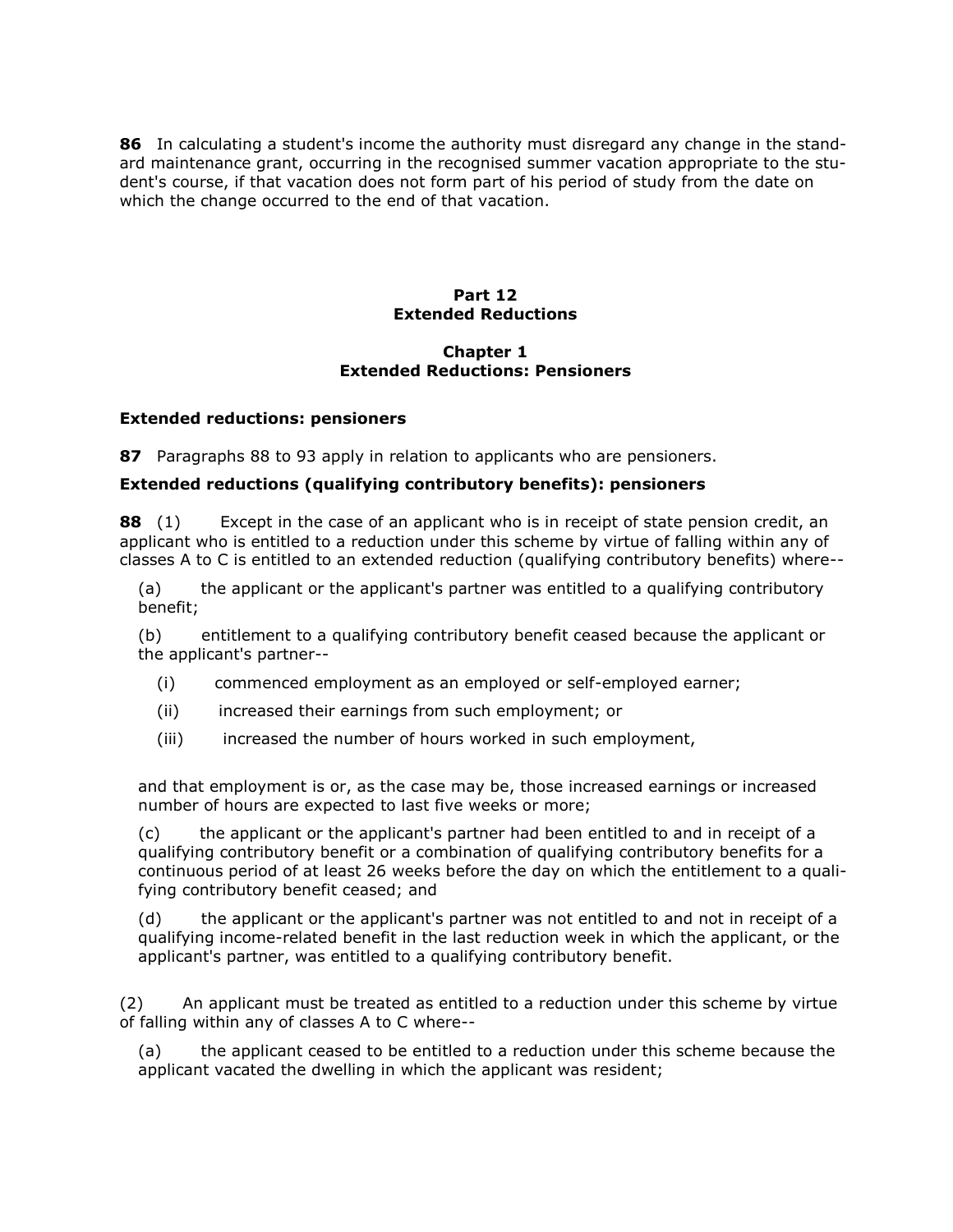(b) the day on which the applicant vacated the dwelling was either in the week in which entitlement to a qualifying contributory benefit ceased, or in the preceding week; and

(c) entitlement to the qualifying contributory benefit ceased in any of the circumstances listed in sub-paragraph (1)(b).

# **Duration of extended reduction period (qualifying contributory benefits): pensioners**

**89** (1) Where an applicant is entitled to an extended reduction (qualifying contributory benefits), the extended reduction period starts on the first day of the reduction week immediately following the reduction week in which the applicant, or the applicant's partner, ceased to be entitled to a qualifying contributory benefit.

(2) For the purpose of sub-paragraph (1), an applicant or an applicant's partner ceases to be entitled to a qualifying contributory benefit on the day immediately following the last day of entitlement to that benefit.

(3) The extended reduction period ends--

(a) at the end of a period of four weeks; or

(b) on the date on which the applicant who is receiving the extended reduction (qualifying contributory benefits) has no liability for council tax, if that occurs first.

## **Amount of extended reduction (qualifying contributory benefits): pensioners**

**90** (1) For any week during the extended reduction period the amount of the extended reduction (qualifying contributory benefits) the applicant is entitled to is the greater of--

(a) the amount of council tax reduction to which the applicant was entitled by virtue of falling within any of classes A to C in the last reduction week before the applicant or the applicant's partner ceased to be entitled to a qualifying contributory benefit;

(b) the amount of reduction under this scheme to which the applicant would be entitled under by virtue of falling within any of classes A to C for any reduction week during the extended reduction period, if paragraph 88 (extended reductions (qualifying contributory benefits): pensioners) did not apply to the applicant; or

(c) the amount of reduction under this scheme to which the applicant's partner would be entitled by virtue of falling within any of classes A to C, if paragraph 88 did not apply to the applicant.

(2) Sub-paragraph (1) does not apply in the case of a mover.

(3) Where an applicant is in receipt of an extended reduction (qualifying contributory benefits) under this paragraph and the applicant's partner makes an application for a reduction under this scheme, the authority must not award a reduction in pursuance of that application during the extended reduction period.

#### **Extended reductions (qualifying contributory benefits)--movers: pensioners**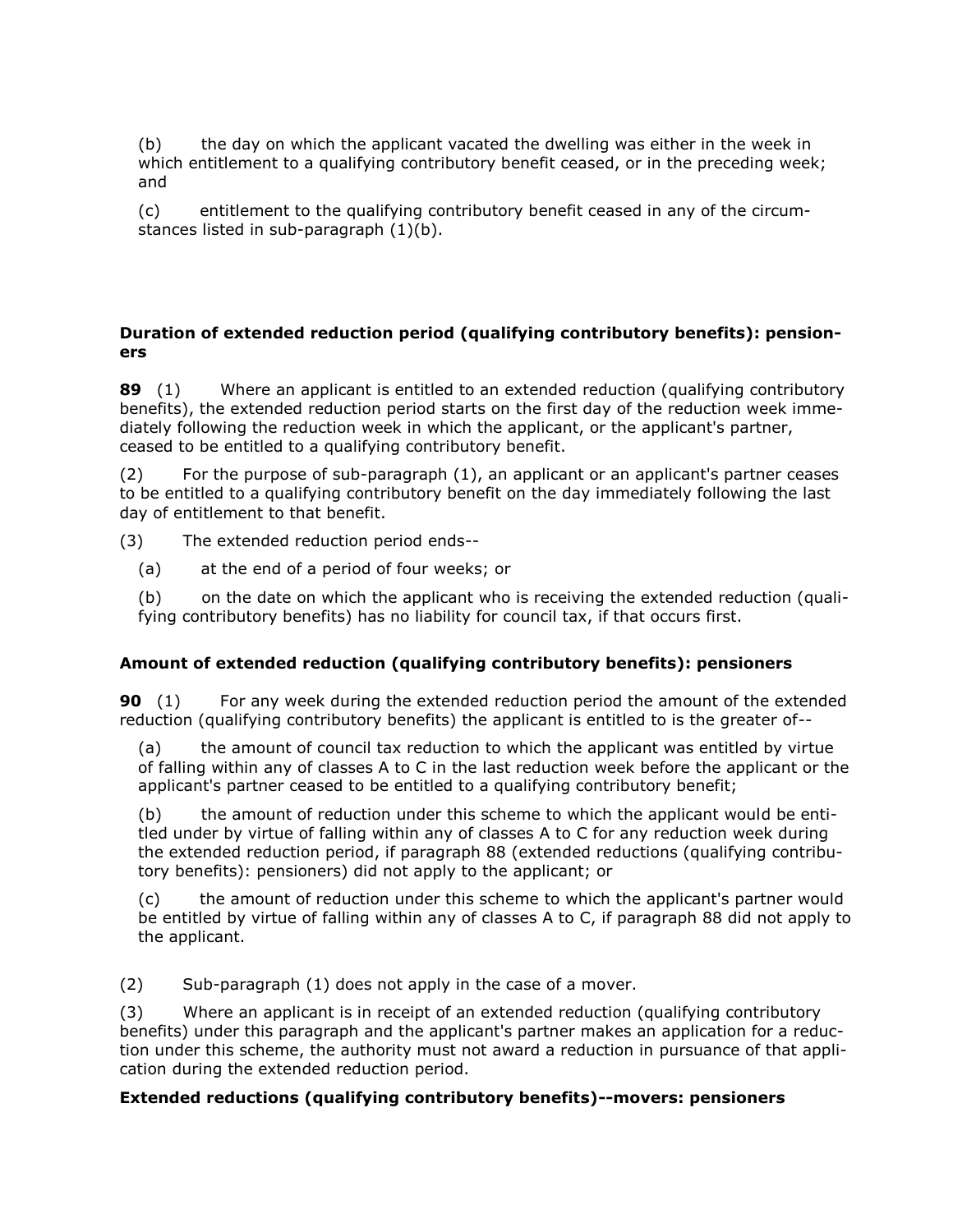- **91** (1) This paragraph applies--
	- (a) to a mover; and
	- (b) from the Monday following the day of the move.

(2) The amount of the extended reduction (qualifying contributory benefits) awarded from the Monday from which this paragraph applies until the end of the extended reduction period is to be the amount of reduction under this scheme which was payable to the mover for the last reduction week before the mover, or the mover's partner, ceased to be entitled to a qualifying contributory benefit.

(3) Where a mover's liability to pay council tax in respect of the new dwelling is to a second authority, the extended reduction (qualifying contributory benefits) may take the form of a payment from this authority to--

- (a) the second authority; or
- (b) the mover directly.

# **Relationship between extended reduction (qualifying contributory benefits) and entitlement to a reduction by virtue of classes A to C**

**92** (1) Where an applicant's reduction under this scheme would have ended when the applicant ceased to be entitled to a qualifying contributory benefit in the circumstances listed in paragraph 88(1)(b), that reduction does not cease to have effect until the end of the extended reduction period.

(2) Part 13 (when entitlement begins and change of circumstances) does not apply to any extended reduction (qualifying contributory benefits) payable in accordance with paragraph 90(1)(a) or paragraph 91(2) (amount of extended reduction--movers: pensioners).

# **Continuing reductions where state pension credit claimed: pensioners**

- **93** (1) This paragraph applies where--
	- (a) the applicant is entitled to a reduction under this scheme;
	- (b) sub-paragraph (2) is satisfied; and
	- (c) either--
		- (i) the applicant has attained the qualifying age for state pension credit or
		- (ii) the applicant's partner has actually claimed state pension credit.

(2) This sub-paragraph is only satisfied if the Secretary of State has certified to the authority that the applicant's partner has actually claimed state pension credit or that--

(a) the applicant's award of--

(i) income support has terminated because the applicant has attained the qualifying age for state pension credit; or

(ii) income-based jobseeker's allowance or income-related employment and support allowance has terminated because the applicant has attained the qualifying age for state pension credit and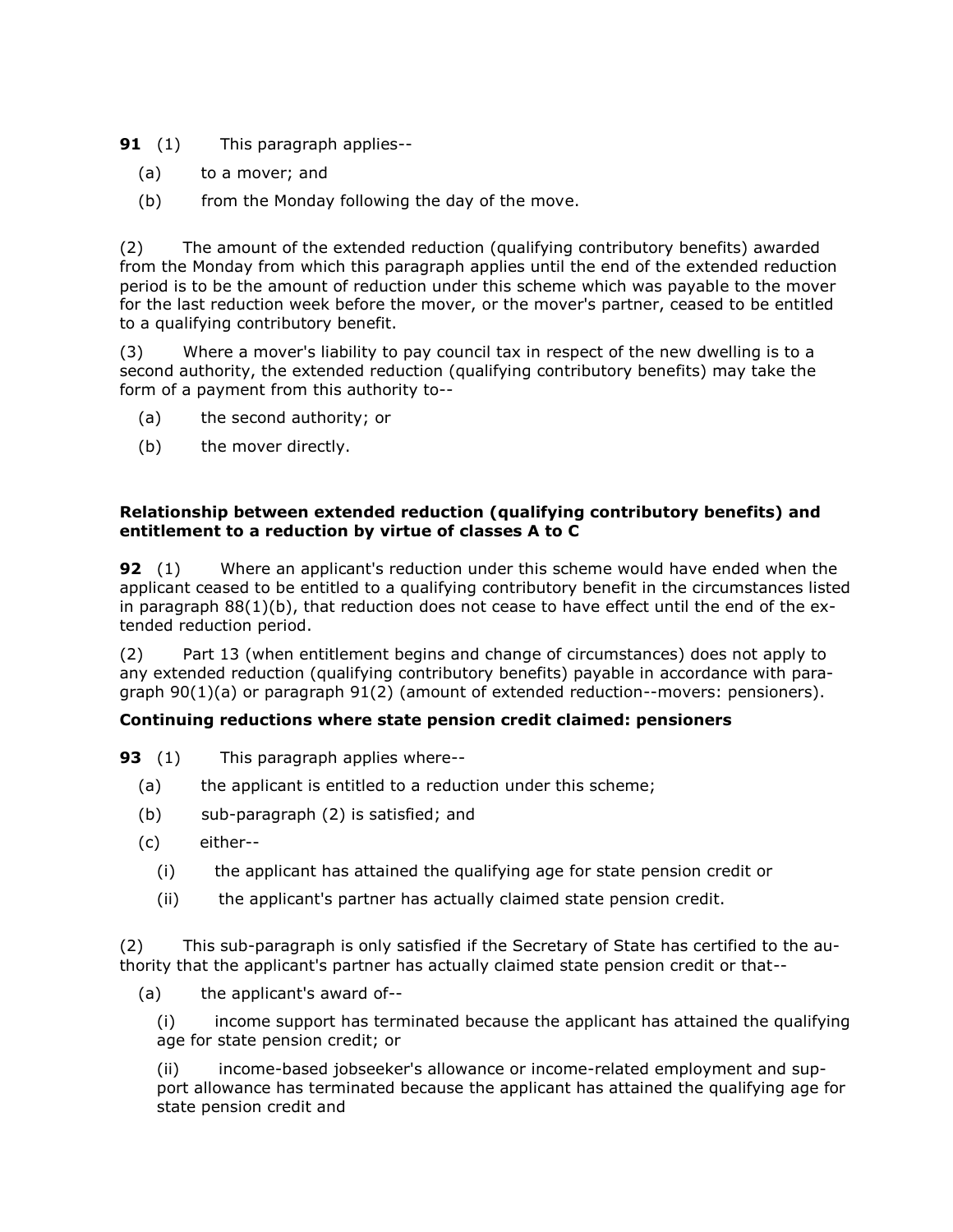(b) the applicant has claimed or is treated as having claimed or is required to make a claim for state pension credit.

(3) Subject to sub-paragraph (4), in a case to which this paragraph applies, a person continues to be entitled to a reduction under this scheme for the period of 4 weeks beginning on the day following the day the applicant's entitlement to income support or, as the case may be, income-based jobseeker's allowance, income-related employment and support allowance, ceased, if and for so long as the applicant otherwise satisfies the conditions for entitlement to a reduction under this scheme.

(4) Where a reduction under this scheme is awarded for the period of 4 weeks in accordance with sub-paragraph (3) above, and the last day of that period falls on a day other than the last day of a reduction week, then a reduction under this scheme must continue to be awarded until the end of the reduction week in which the last day of that period falls.

(5) Throughout the period of 4 weeks specified in sub-paragraph (3) and any further period specified in sub-paragraph (4)--

(a) the whole of the income and capital of the applicant is to be disregarded;

(b) the maximum council tax reduction amount of the applicant is to be that which was applicable in his case immediately before that period commenced.

 $(6)$  The maximum reduction is to be calculated in accordance with paragraph 29(1) if, since the date it was last calculated--

- (a) the applicant's council tax liability has increased; or
- (b) a change in the deduction under paragraph 30 falls to be made.

#### **Chapter 2 Extended Reductions: Persons Who are Not Pensioners**

## **Extended reductions: persons who are not pensioners**

**94** Paragraphs 95 to 104 apply in relation to applicants who are not pensioners.

#### **Extended reductions: persons who are not pensioners**

**95** (1) An applicant who is entitled to a reduction under this scheme by virtue of falling within any of classes D to G is entitled to an extended reduction where--

(a) the applicant or the applicant's partner was entitled to a qualifying income-related benefit;

(b) entitlement to a qualifying income-related benefit ceased because the applicant or the applicant's partner--

- (i) commenced employment as an employed or self-employed earner;
- (ii) increased their earnings from such employment; or
- (iii) increased the number of hours worked in such employment,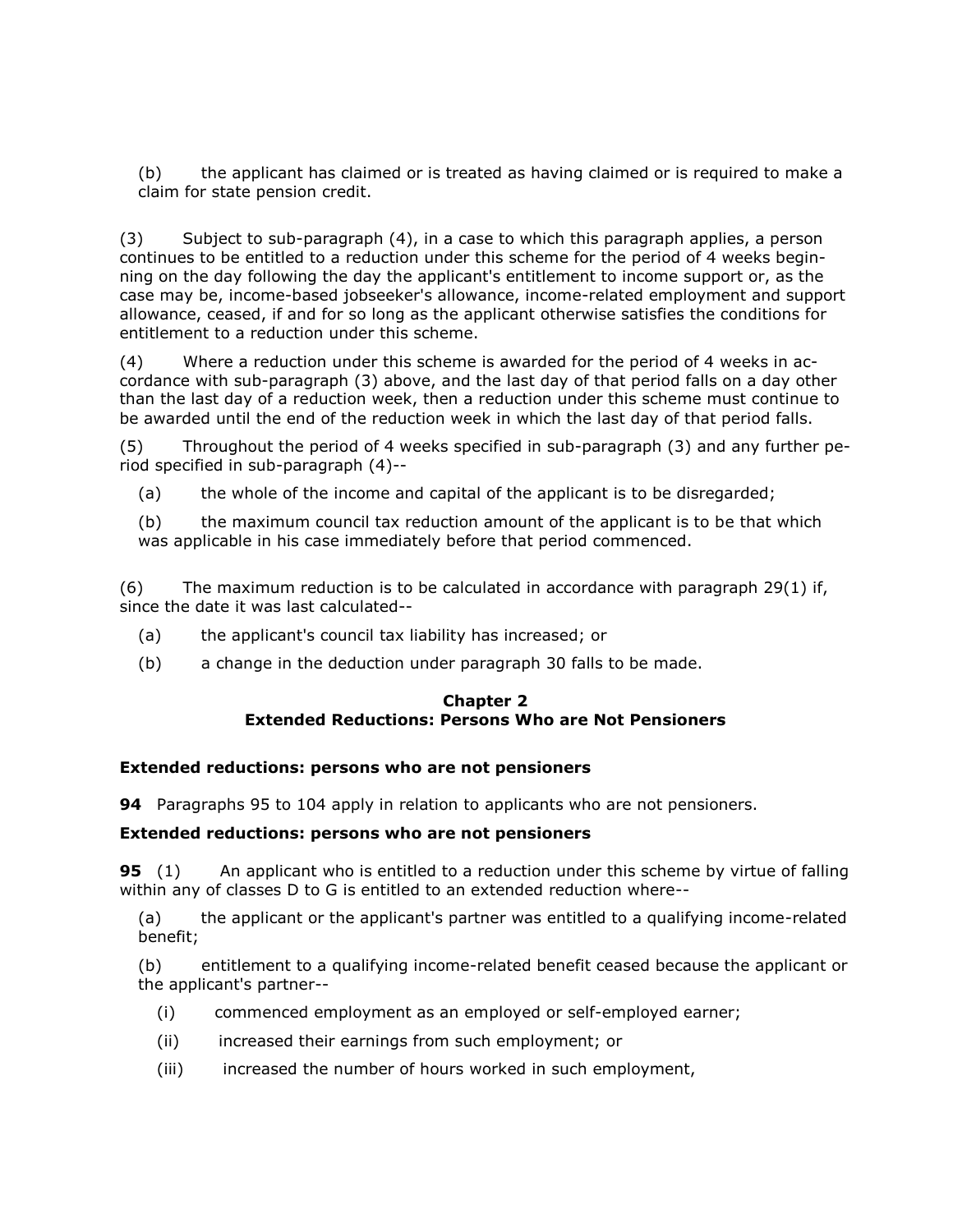and that employment is or, as the case may be, those increased earnings or increased number of hours are expected to last five weeks or more; and

(c) the applicant or the applicant's partner had been entitled to and in receipt of a qualifying income-related benefit, jobseeker's allowance or a combination of those benefits for a continuous period of at least 26 weeks before the day on which the entitlement to a qualifying income-related benefit ceased.

(2) For the purpose of sub-paragraph  $(1)(c)$ , an applicant or an applicant's partner is to be treated as having been entitled to and in receipt of a qualifying income-related benefit or jobseeker's allowance during any period of less than five weeks in respect of which the applicant or the applicant's partner was not entitled to any of those benefits because the applicant or the applicant's partner was engaged in remunerative work as a consequence of their participation in an employment zone programme.

(3) For the purpose of this paragraph, where an applicant or an applicant's partner is entitled to and in receipt of joint-claim jobseeker's allowance they must be treated as being entitled to and in receipt of jobseeker's allowance.

(4) An applicant must be treated as entitled to a reduction under this scheme by virtue of falling within any of classes D to G where--

(a) the applicant ceased to be entitled to a reduction under this scheme because the applicant vacated the dwelling in which the applicant was resident;

(b) the day on which the applicant vacated the dwelling was either in the week in which entitlement to a qualifying income-related benefit ceased, or in the preceding week; and

(c) entitlement to the qualifying income-related benefit ceased in any of the circumstances listed in sub-paragraph (1)(b).

(5) This paragraph does not apply where, on the day before an applicant's entitlement to income support ceased, regulation 6(5) of the Income Support (General) Regulations 1987 (remunerative work: housing costs) applied to that applicant.

## **Duration of extended reduction period: persons who are not pensioners**

**96** (1) Where an applicant is entitled to an extended reduction, the extended reduction period starts on the first day of the reduction week immediately following the reduction week in which the applicant, or the applicant's partner, ceased to be entitled to a qualifying income-related benefit.

(2) For the purpose of sub-paragraph (1), an applicant or an applicant's partner ceases to be entitled to a qualifying income-related benefit on the day immediately following the last day of entitlement to that benefit.

(3) The extended reduction period ends--

(a) at the end of a period of four weeks; or

(b) on the date on which the applicant to whom the extended reduction is payable has no liability for council tax, if that occurs first.

## **Amount of extended reduction: persons who are not pensioners**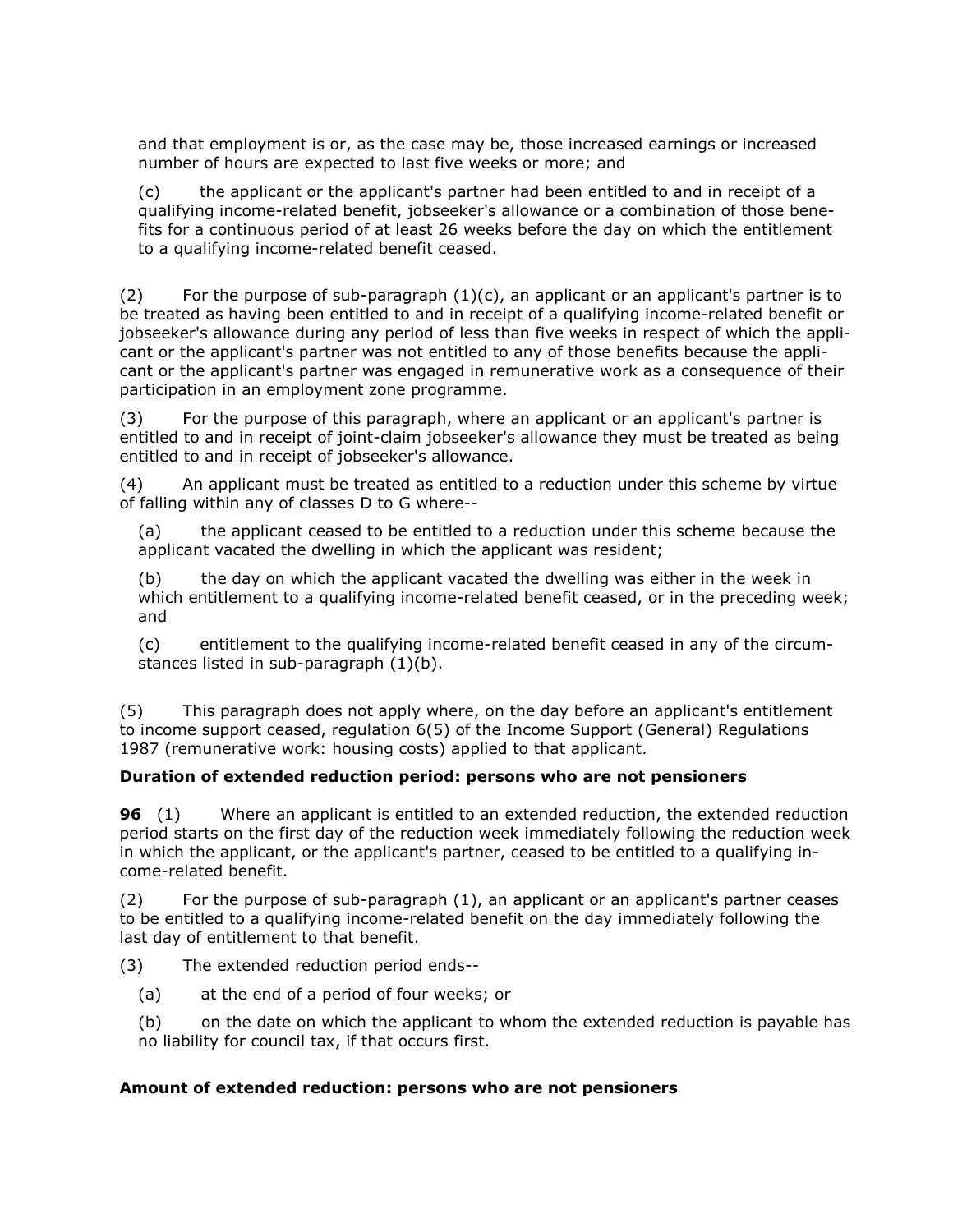**97** (1) For any week during the extended reduction period the amount of the extended reduction to which an applicant is entitled is to be the higher of--

(a) the amount of the reduction under this scheme to which the applicant was entitled by virtue of falling within any of classes D to G in the last reduction week before the applicant or the applicant's partner ceased to be entitled to a qualifying income-related benefit;

(b) the amount of reduction under this scheme to which the applicant would be entitled by virtue of falling within any of classes D to G for any reduction week during the extended reduction period, if paragraph 95 (extended reductions: persons who are not pensioners) did not apply to the applicant; or

(c) the amount of reduction under this scheme to which the applicant's partner would be entitled by virtue of falling within any of classes D to G, if paragraph 95 did not apply to the applicant.

(2) Sub-paragraph (1) does not apply in the case of a mover.

(3) Where an applicant is in receipt of an extended reduction under this paragraph and the applicant's partner makes an application for a reduction under this scheme, no amount of reduction under this scheme is to be awarded by the authority during the extended reduction period.

## **Extended reductions--movers: persons who are not pensioners**

**98** (1) This paragraph applies--

- (a) to a mover; and
- (b) from the Monday following the day of the move.

(2) The amount of the extended reduction awarded from the Monday from which this paragraph applies until the end of the extended reduction period is to be the amount of reduction under this scheme to which the mover would have been entitled had they, or their partner, not ceased to be entitled to a qualifying income-related benefit.

(3) Where a mover's liability to pay council tax in respect of the new dwelling is to a second authority, the extended reduction (qualifying contributory benefits) may take the form of a payment from this authority to--

- (a) the second authority; or
- (b) the mover directly.

## **Relationship between extended reduction and entitlement to a reduction by virtue of classes D to G**

**99** (1) Where an applicant's entitlement to a reduction under this scheme would have ended when the applicant ceased to be entitled to a qualifying income-related benefit in the circumstances listed in paragraph  $95(1)(b)$ , that entitlement does not cease until the end of the extended reduction period.

(2) Paragraphs 106 and 107 do not apply to any extended reduction payable in accordance with paragraph 95(1)(a) or 98(2) (amount of extended reduction--movers: persons who are not pensioners).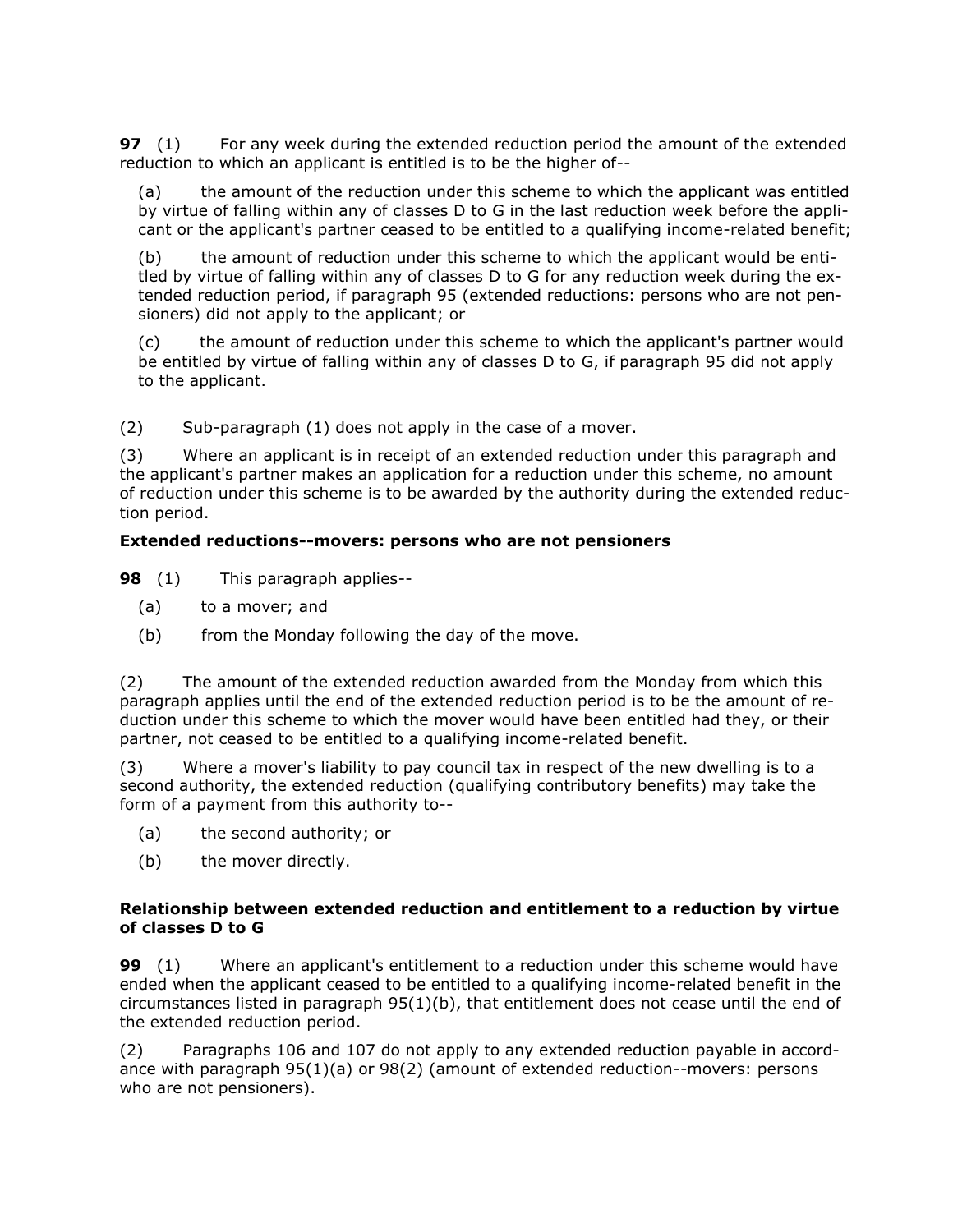## **Extended reductions (qualifying contributory benefits): persons who are not pensioners**

**100** (1) An applicant who is entitled to a reduction under this scheme by virtue of falling within any of classes D toG is entitled to an extended reduction (qualifying contributory benefits) where--

(a) the applicant or the applicant's partner was entitled to a qualifying contributory benefit;

(b) entitlement to a qualifying contributory benefit ceased because the applicant or the applicant's partner--

- (i) commenced employment as an employed or self-employed earner;
- (ii) increased their earnings from such employment; or
- (iii) increased the number of hours worked in such employment,

and that employment is or, as the case may be, those increased earnings or increased number of hours are expected to last five weeks or more;

(c) the applicant or the applicant's partner had been entitled to and in receipt of a qualifying contributory benefit or a combination of qualifying contributory benefits for a continuous period of at least 26 weeks before the day on which the entitlement to a qualifying contributory benefit ceased; and

(d) the applicant or the applicant's partner was not entitled to and not in receipt of a qualifying income-related benefit in the last reduction week in which the applicant, or the applicant's partner, was entitled to a qualifying contributory benefit.

(2) An applicant must be treated as entitled to a reduction under this scheme by virtue of falling within any of classes D to G where--

(a) the applicant ceased to be entitled to a reduction under this scheme because the applicant vacated the dwelling in which the applicant was resident;

(b) the day on which the applicant vacated the dwelling was either in the week in which entitlement to a qualifying contributory benefit ceased, or in the preceding week; and

(c) entitlement to the qualifying contributory benefit ceased in any of the circumstances listed in sub-paragraph (1)(b).

## **Duration of extended reduction period (qualifying contributory benefits): persons who are not pensioners**

**101** (1) Where an applicant is entitled to an extended reduction (qualifying contributory benefits), the extended reduction period starts on the first day of the reduction week immediately following the reduction week in which the applicant, or the applicant's partner, ceased to be entitled to a qualifying contributory benefit.

(2) For the purpose of sub-paragraph (1), an applicant or an applicant's partner ceases to be entitled to a qualifying contributory benefit on the day immediately following the last day of entitlement to that benefit.

(3) The extended reduction period ends--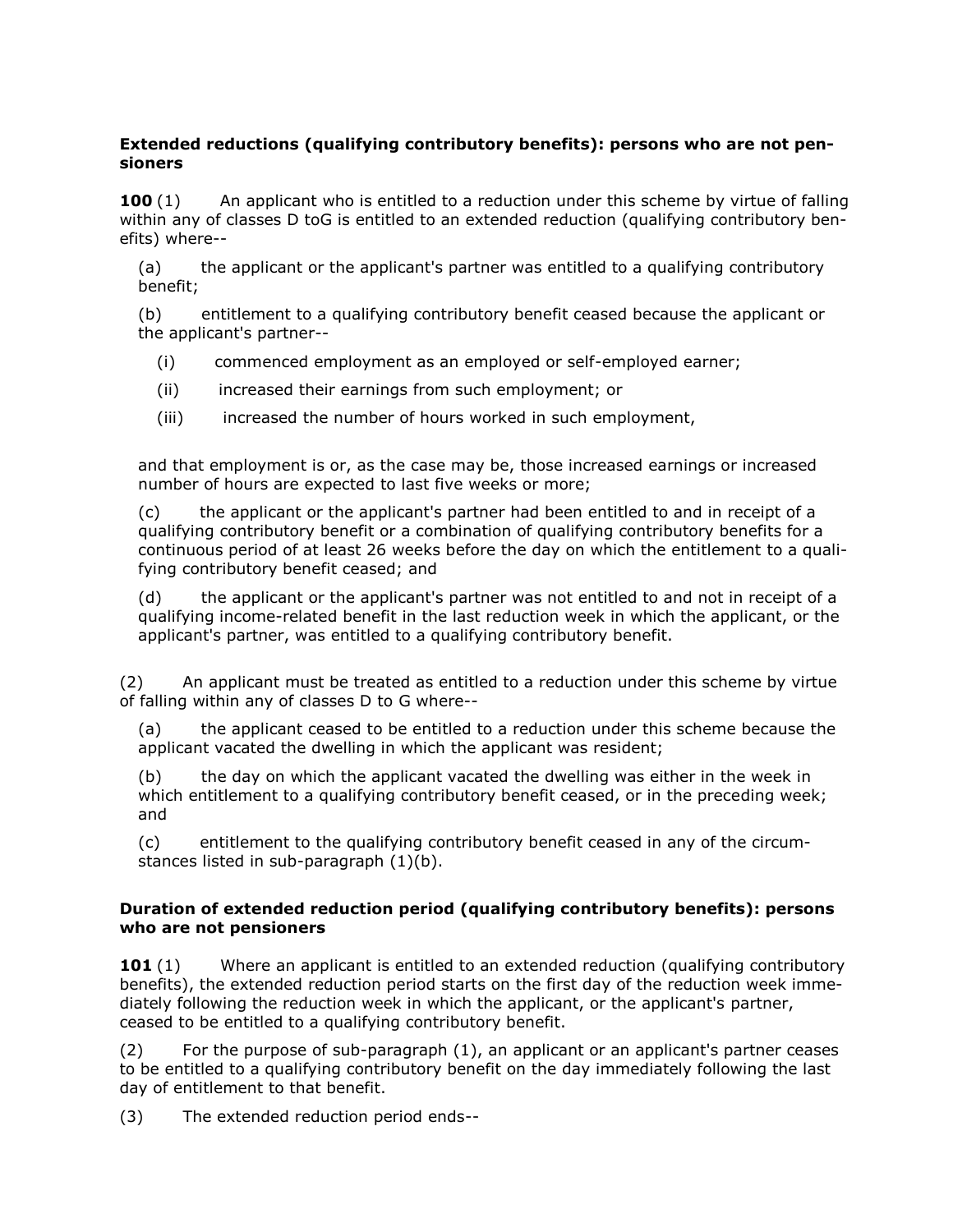(a) at the end of a period of four weeks; or

(b) on the date on which the applicant entitled to the extended reduction (qualifying contributory benefits) has no liability for council tax, if that occurs first.

## **Amount of extended reduction (qualifying contributory benefits): persons who are not pensioners**

**102** (1) For any week during the extended reduction period the amount of the extended reduction (qualifying contributory benefits) payable to an applicant is to be the greater of--

(a) the amount of reduction under this scheme to which the applicant was entitled by virtue of falling within any of classes D to G in the last reduction week before the applicant or the applicant's partner ceased to be entitled to a qualifying contributory benefit;

(b) the amount of reduction under this scheme to which the applicant would be entitled by virtue of falling within any of classes D to G for any reduction week during the extended reduction period, if paragraph 100 (extended reductions (qualifying contributory benefits): persons who are not pensioners) did not apply to the applicant; or

(c) the amount of reduction under this scheme to which the applicant's partner would be entitled by virtue of falling within any of classes D to G, if paragraph 100 did not apply to the applicant.

(2) Sub-paragraph (1) does not apply in the case of a mover.

(3) Where an applicant is in receipt of an extended reduction (qualifying contributory benefits) under this paragraph and the applicant's partner makes an application for a reduction under this scheme, no amount of reduction may be allowed by the appropriate authority during the extended reduction period.

## **Extended reductions (qualifying contributory benefits)--movers: persons who are not pensioners**

**103** (1) This paragraph applies--

- (a) to a mover; and
- (b) from the Monday following the day of the move.

(2) The amount of the extended reduction (qualifying contributory benefit) payable from the Monday from which this paragraph applies until the end of the extended reduction period is to be the amount of reduction under this scheme which was awarded to the mover for the last reduction week before the mover, or the mover's partner, ceased to be entitled to a qualifying contributory benefit.

(3) Where a mover's liability to pay council tax in respect of the new dwelling is to a second authority, the extended reduction (qualifying contributory benefits) may take the form of a payment from this authority to--

- (a) the second authority; or
- (b) the mover directly.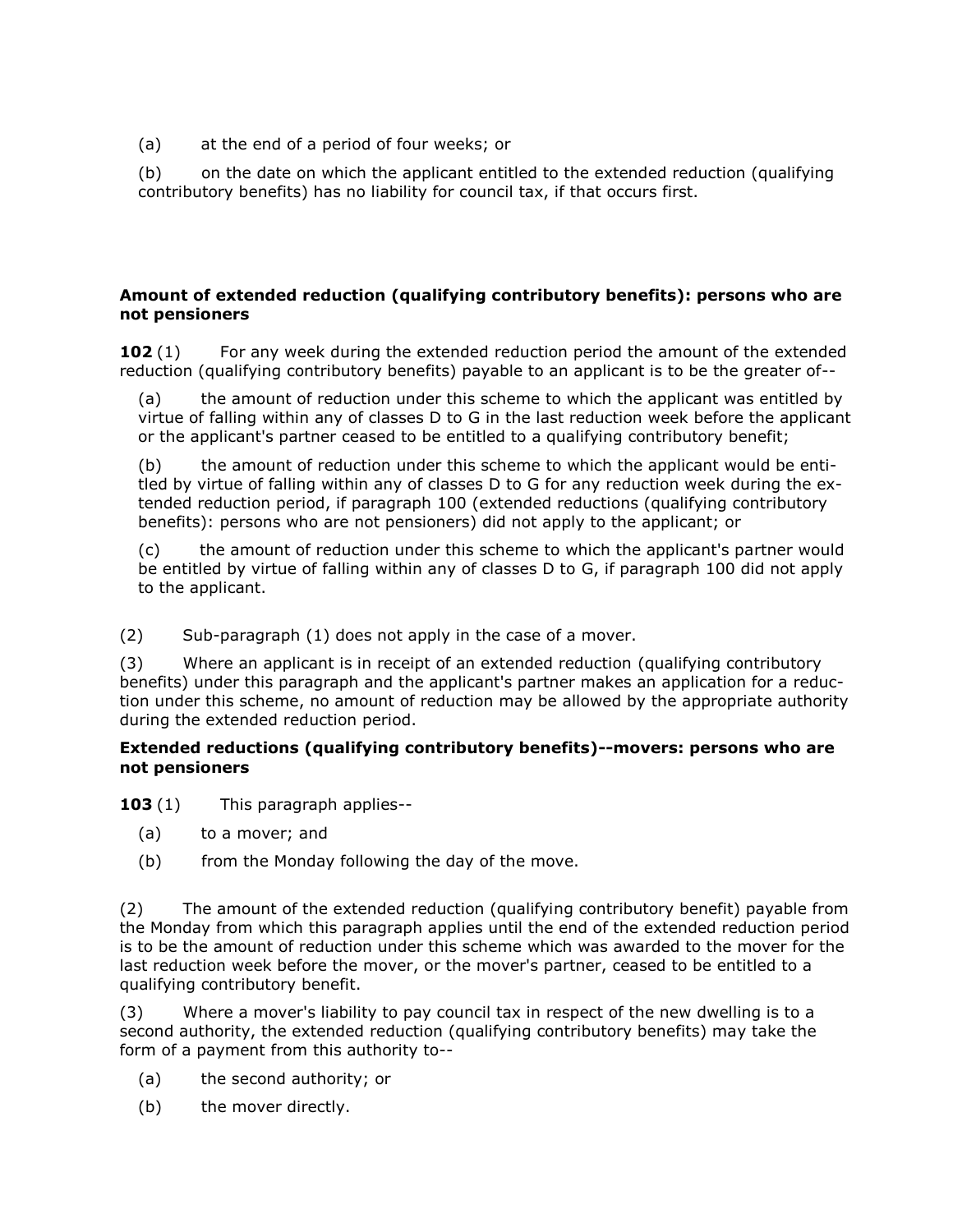## **Relationship between extended reduction (qualifying contributory benefits) and entitlement to reduction by virtue of classes D to G**

**104** (1) Where an applicant's reduction under this scheme would have ended when the applicant ceased to be entitled to a qualifying contributory benefit in the circumstances listed in paragraph 100(1)(b), that reduction does not cease until the end of the extended reduction period.

(2) Paragraphs 106 and 107 (dates on which entitlement begins and change of circumstances take effect) do not apply to any extended reduction (qualifying contributory benefits) payable in accordance with paragraph 102(1)(a) or 103(2) (amount of extended reduction--movers: persons who are not pensioners).

#### **Chapter 3 Extended Reductions: Movers in the Authority's Area**

# **Extended reductions: applicant moving into the authority's area**

**105** Where--

(a) an application is made to the authority ("the current authority") for a reduction under this scheme, and

(b) the applicant, or the partner of the applicant, is in receipt of an extended reduction from--

- (i) another billing authority in England; or
- (ii) a billing authority in Wales,

the current authority must reduce any reduction to which the applicant is entitled under this scheme by the amount of that extended reduction.

#### **Part 13 When Entitlement Begins and Change of Circumstances**

## **Date on which entitlement begins**

**106** (1) Subject to sub-paragraph (2), any person by whom or in respect of whom an application for a reduction under this scheme is made and who is otherwise entitled to that reduction is so entitled from the reduction week following the date on which that application is made or is treated as made.

(2) Where a person is otherwise entitled to a reduction under this scheme and becomes liable for the first time for the authority's council tax in respect of a dwelling of which he is a resident in the reduction week in which his application is made or is treated as made, he is so entitled from that reduction week.

## **Date on which change of circumstances is to take effect**

**107** (1) Except in cases where paragraph 60 (disregard of changes in tax, contributions, etc) applies and subject to the following provisions of this paragraph and (in the case of applicants who are pensioners) paragraph 108 (change of circumstance where state pension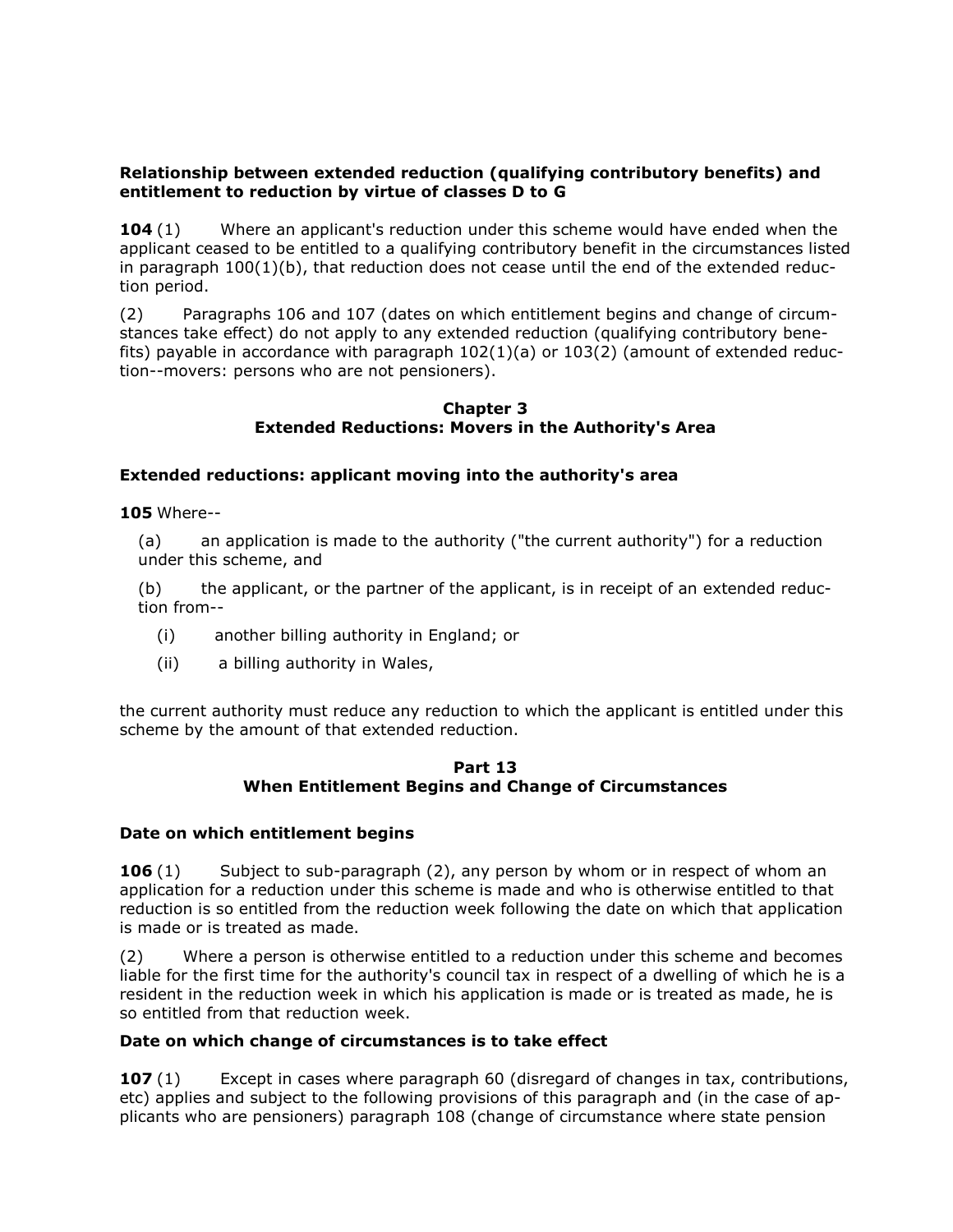credit in payment), a change of circumstances which affects entitlement to, or the amount of, a reduction under this scheme ("change of circumstances"), takes effect from the first day of the reduction week following the date on which the change actually occurs.

(2) Where that change is cessation of entitlement to any benefit under the benefit Acts, the date on which the change actually occurs is the day immediately following the last day of entitlement to that benefit.

(3) Subject to sub-paragraph (4), where the change of circumstances is a change in the amount of council tax payable, it takes effect from the day on which it actually occurs.

(4) Where the change of circumstances is a change in the amount a person is liable to pay in respect of council tax in consequence of regulations under section 13 of the 1992 Act (reduced amounts of council tax) or changes in the discount to which a dwelling may be subject under section 11 or 11A of that Act (discounts), it takes effect from the day on which the change in amount has effect.

(5) Where the change of circumstances is the applicant's acquisition of a partner, the change takes effect on the day on which the acquisition takes place.

(6) Where the change of circumstances is the death of an applicant's partner or their separation, it takes effect on the day the death or separation occurs.

(7) If two or more changes of circumstances occurring in the same reduction week would, but for this paragraph, take effect in different reduction weeks in accordance with sub-paragraphs (1) to (6) they take effect from the day to which the appropriate sub-paragraph from (3) to (6) above refers, or, where more than one day is concerned, from the earlier day.

(8) Where the change of circumstances is that income, or an increase in the amount of income, other than a benefit or an increase in the amount of a benefit under the SSCBA, is paid in respect of a past period and there was no entitlement to income of that amount during that period, the change of circumstances takes effect from the first day on which such income, had it been paid in that period at intervals appropriate to that income, would have fallen to be taken into account for the purposes of this scheme.

(9) Without prejudice to sub-paragraph (8), where the change of circumstances is the payment of income, or arrears of income, in respect of a past period, the change of circumstances takes effect from the first day on which such income, had it been timeously paid in that period at intervals appropriate to that income, would have fallen to be taken into account for the purposes of this scheme.

(10) Sub-paragraph (11) applies if--

(a) (b) either--

(i) a non-dependant took up residence in the applicant's dwelling; or

(ii) there has been a change of circumstances in respect of a non-dependant so that the amount of the deduction which falls to be made under paragraph 30 increased.

(11) Where this sub-paragraph applies, the change of circumstances referred to in subparagraph (10)(b) takes effect from the effective date.

(12) In sub-paragraph (11), but subject to sub-paragraph (13), "the effective date" means--

(a) where more than one change of a kind referred to in sub-paragraph (10)(b) relating to the same non-dependant has occurred since--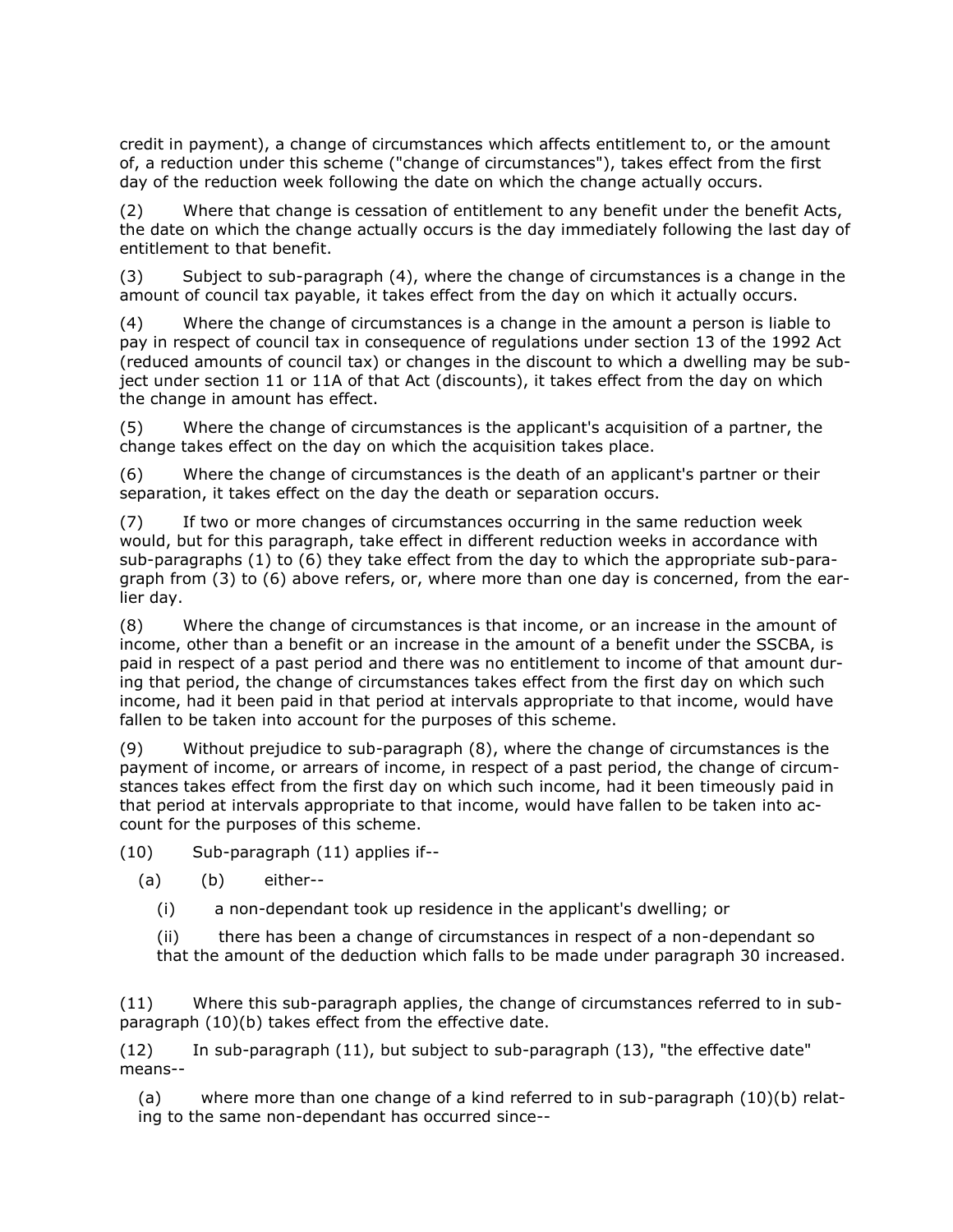(i) the date on which the applicant's entitlement to a reduction under this scheme first began; or

(ii) the date which was the last effective date in respect of such a change,

whichever is the later, the date which falls 26 weeks after the date on which the first such change occurred;

(b) where paragraph (a) does not apply, the date which falls 26 weeks after the date on which the change referred to in sub-paragraph (10)(b) occurred.

(13) If in any particular case the date determined under sub-paragraph (12) is not the first day of a reduction week, the effective date in that case is to be the first day of the next reduction week to commence after the date determined under that sub-paragraph.

## **Change of circumstances where state pension credit in payment**

**108** (1) Sub-paragraphs (2) and (3) apply where--

(a) the applicant is in receipt of state pension credit;

(b) the amount of state pension credit awarded to him is changed in consequence of a change in the applicant's circumstances or the correction of an official error; and

(c) the change in the amount of state pension credit payable to the applicant results in a change in the amount of a reduction he receives under this scheme.

(2) Where the change of circumstance is that an increase in the amount of state pension credit payable to the applicant results in--

(a) an increase in the reduction he receives under this scheme, the change takes effect from the first day of the reduction week in which state pension credit becomes payable at the increased rate; or

(b) a decrease in the reduction he receives under this scheme, the change takes effect from the first day of the reduction week next following the date on which--

(i) the local authority receives notification from the Secretary of State of the increase in the amount of state pension credit; or

(ii) state pension credit is increased,

whichever is the later.

(3) Where the change of circumstance ("the relevant change") is that the applicant's state pension credit has been reduced and in consequence the reduction the applicant receives under this scheme reduces--

(a) in a case where the applicant's state pension credit has been reduced because the applicant failed to notify the Secretary of State timeously of a change of circumstances, the relevant change takes effect from the first day of the reduction week from which state pension credit was reduced; or

(b) in any other case the relevant change takes effect from the first day of the reduction week next following the date on which--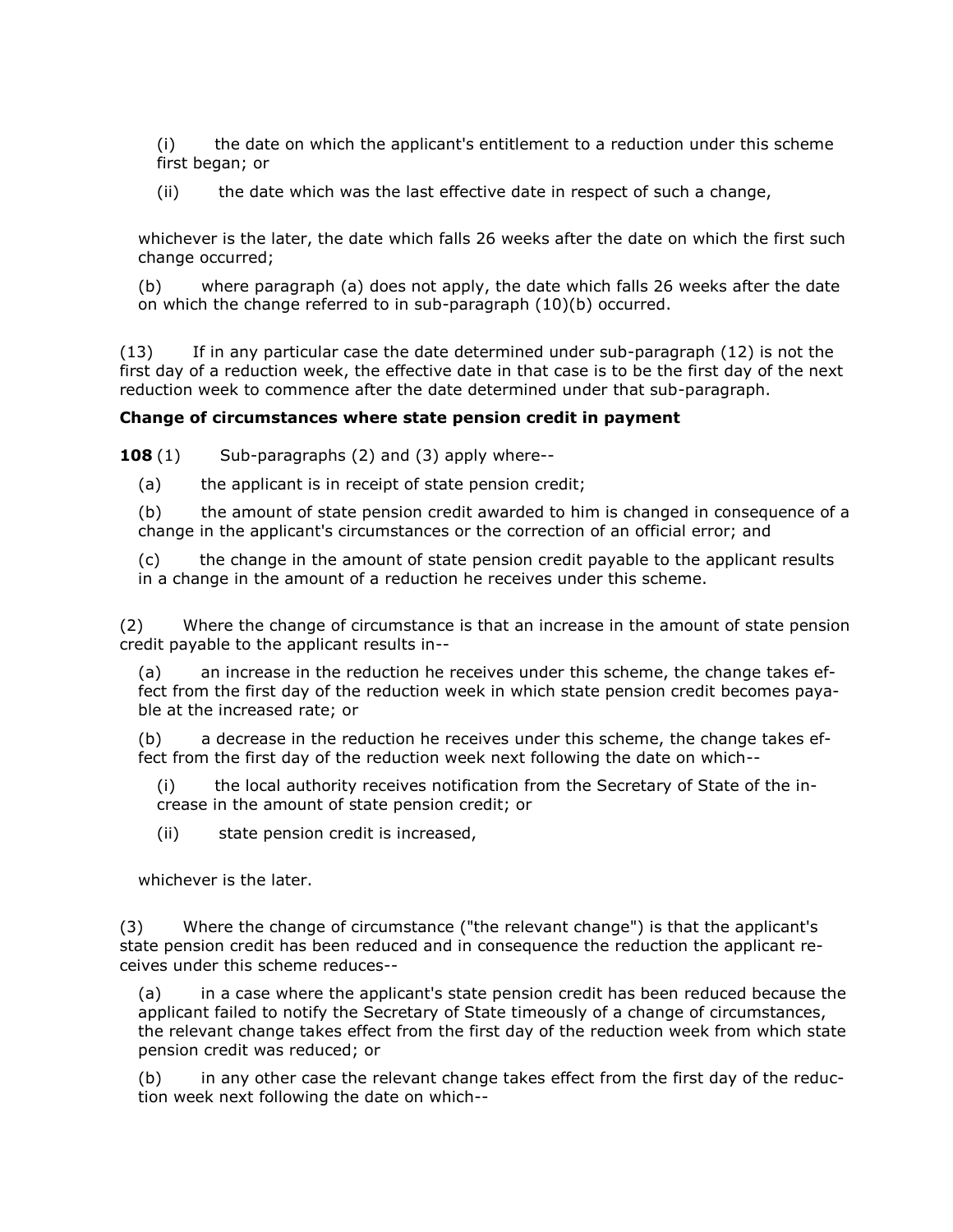(i) the authority receives notification from the Secretary of State of the reduction in the amount of state pension credit; or

(ii) state pension credit is reduced,

whichever is the later.

(4) Where the change of circumstance is that state pension credit is reduced and in consequence of the change, the amount of a reduction he receives under this scheme is increased, the change takes effect from the first day of the reduction week in which state pension credit becomes payable at the reduced rate.

(5) Where a change of circumstance occurs in that an award of state pension credit has been made to the applicant or his partner and this would result in a decrease in the amount of reduction he receives under this scheme, the change takes effect from the first day of the reduction week next following the date on which--

(a) the authority receives notification from the Secretary of State of the award of state pension credit; or

(b) entitlement to state pension credit begins,

whichever is the later.

(6) Where, in the case of an applicant who, or whose partner, is or has been awarded state pension credit comprising only the savings credit, there is--

(a) a change of circumstances of a kind described in any of sub-paragraphs (2) to (5) which results from a relevant calculation or estimate; and

(b) a change of circumstances which is a relevant determination,

each of which results in a change in the amount of reduction the applicant receives under this scheme, the change of circumstances referred to in sub-paragraph (b) takes effect from the day specified in sub-paragraph  $(2)$ ,  $(3)$ ,  $(4)$  or  $(5)$  as the case may be, in relation to the change referred to in paragraph (a).

(7) Where a change of circumstance occurs in that a guarantee credit has been awarded to the applicant or his partner and this would result in an increase in the amount of a reduction the applicant receives under this scheme, the change takes effect from the first day of the reduction week next following the date in respect of which the guarantee credit is first payable.

(8) Where a change of circumstances would, but for this sub-paragraph, take effect under the preceding provisions of this paragraph within the 4 week period specified in paragraph 93 (continuing reductions where state pension credit claimed), that change takes effect on the first day of the first reduction week to commence after the expiry of the 4 week period.

(9) In this paragraph--

"official error" means an error made by--

- (a) the authority or a person--
	- (i) authorised to carry out any function of the authority relating to this scheme; or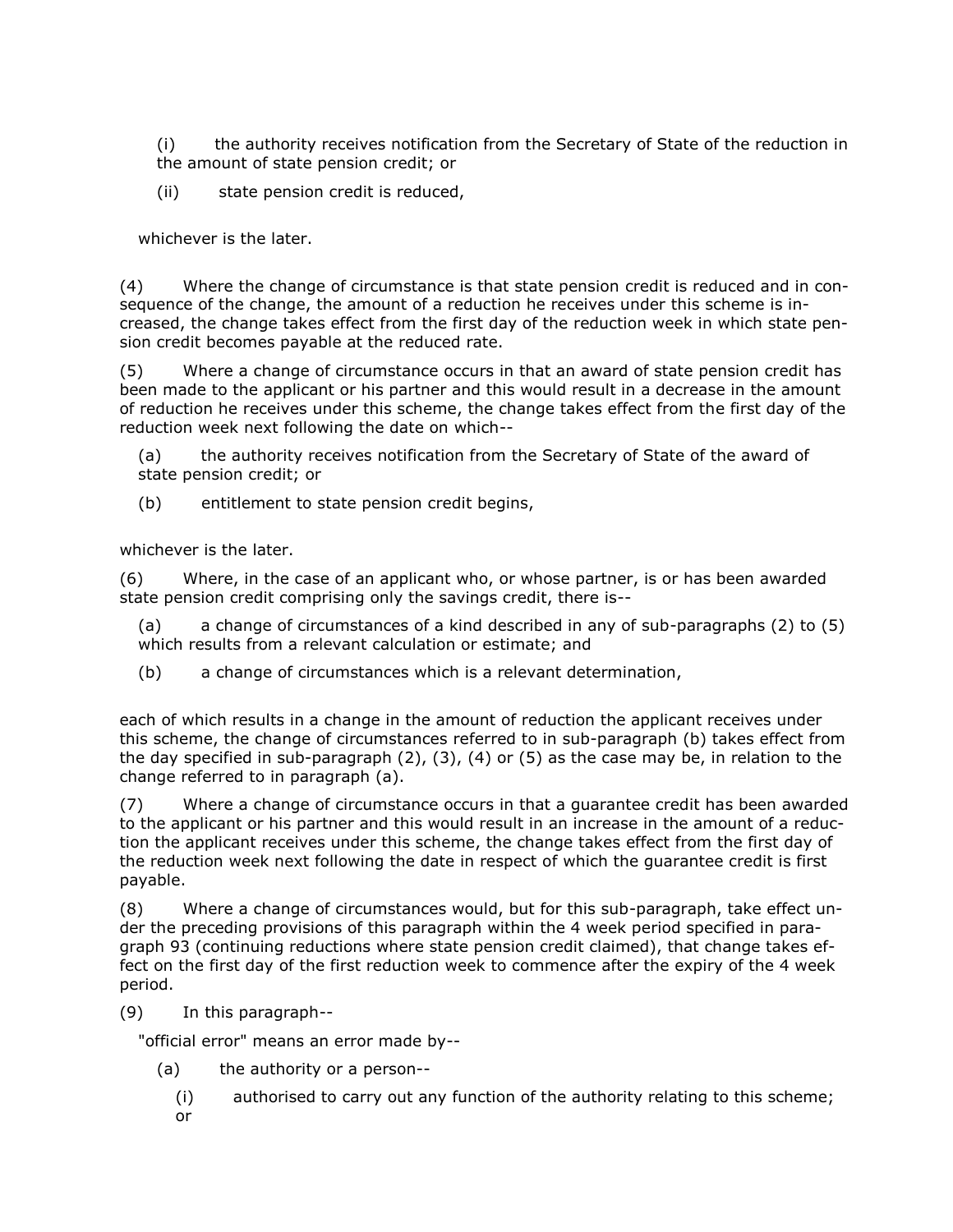(ii) providing services relating to this scheme directly or indirectly to the authority; or

- (b) an officer of--
	- (i) the Department for Work and Pensions; or
	- (ii) the Commissioners of Inland Revenue,

acting as such,

but excludes any error caused wholly or partly by any person or body not specified in paragraph (a) or (b) of this definition and any error of law which is shown to have been an error only by virtue of a subsequent decision of the court;

"relevant calculation or estimate" means the calculation or estimate made by the Secretary of State of the applicant's or, as the case may be, the applicant's partner's income and capital for the purposes of the award of state pension credit;

"relevant determination" means a change in the determination by the authority of the applicant's income and capital using the relevant calculation or estimate, in accordance with paragraph 36(1).

#### **Part 14**

# **Applications (Including Duties to Notify Authority of Change of Circumstances)**

## **Making an application**

**109** (1) In the case of--

(a) a couple or (subject to paragraph (b)) members of a polygamous marriage an application is to be made by whichever one of them they agree should so apply or, in default of agreement, by such one of them as the authority determines; or

(b) in the case of members of a polygamous marriage to whom paragraph 37 (income and capital: award of universal credit) applies, an application is to be made by whichever one of the parties to the earliest marriage that still subsists they agree should so apply or, in default of agreement, by such one of them as the authority determines.

(2) Where a person who is liable to pay council tax in respect of a dwelling is unable for the time being to act, and--

(a) a deputy has been appointed by the Court of Protection with power to claim, or as the case may be, receive benefit on his behalf; or

(b) in Scotland, his estate is being administered by a judicial factor or any guardian acting or appointed under the Adults with Incapacity (Scotland) Act 2000 who has power to apply or, as the case may be, receive benefit on his behalf; or

(c) an attorney with a general power or a power to apply or, as the case may be, receive benefit, has been appointed by that person under the Powers of Attorney Act 1971, the Enduring Powers of Attorney Act 1985 or the Mental Capacity Act 2005 or otherwise,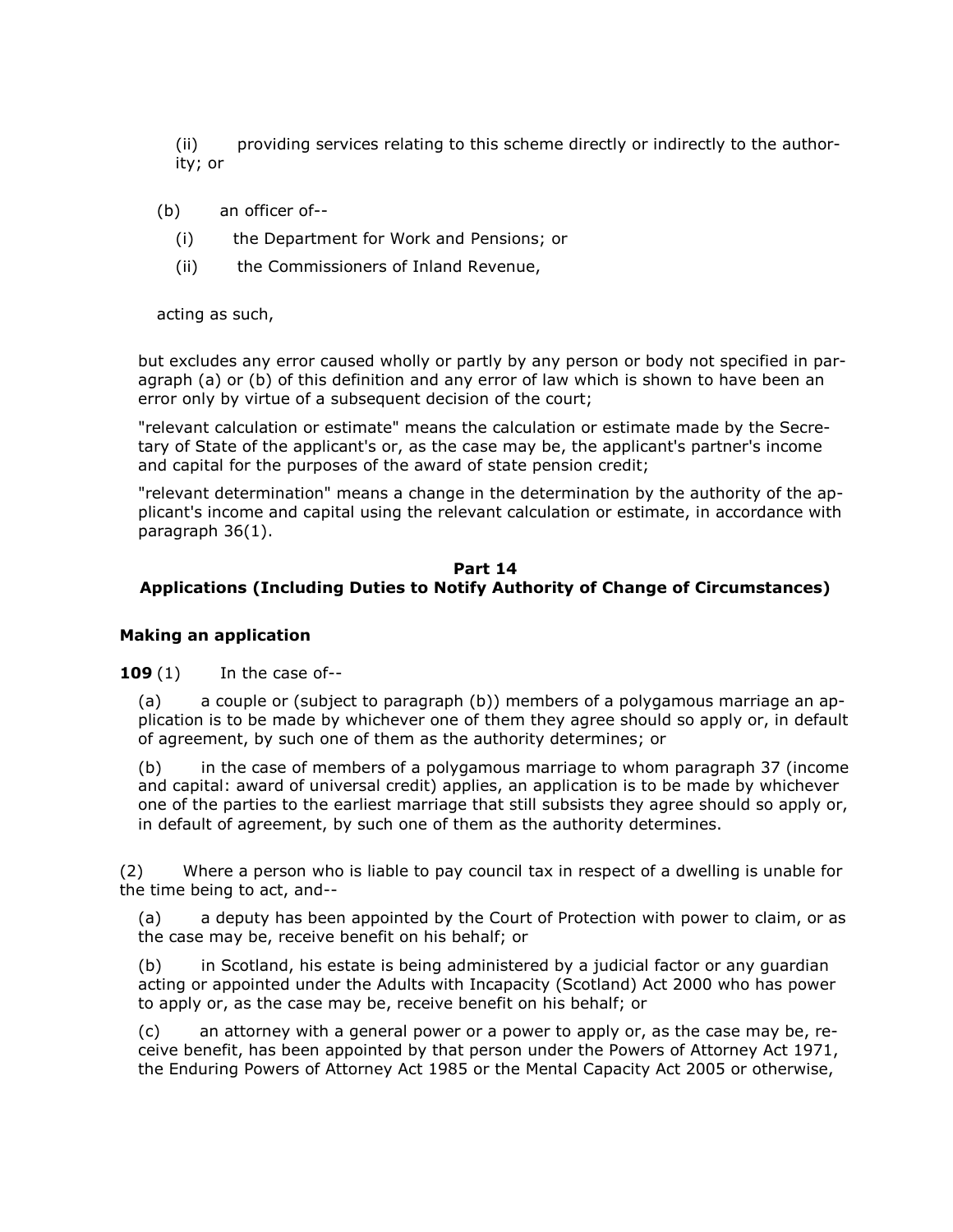that deputy, judicial factor, guardian or attorney, as the case may be, may make an application on behalf of that person.

(3) Where a person who is liable to pay council tax in respect of a dwelling is unable for the time being to act and sub-paragraph (2) does not apply to him, the authority may, upon written application made to them by a person who, if a natural person, is over the age of 18, appoint that person to exercise on behalf of the person who is unable to act, any right to which that person might be entitled under this scheme and to receive and deal on his behalf with any sums payable to him.

(4) Where a person who is liable to pay council tax in respect of a dwelling is for the time being unable to act and the Secretary of State has appointed a person to act on his behalf under regulation 33 of the Social Security (Claims and Payments) Regulations 1987 (persons unable to act), the authority may if that person agrees, treat him as if he had been appointed by them under sub-paragraph (3).

(5) Where the authority has made an appointment under sub-paragraph (3) or treated a person as an appointee under sub-paragraph (4)--

(a) it may at any time revoke the appointment;

(b) the person appointed may resign his office after having given 4 weeks notice in writing to the authority of his intention to do so;

(c) any such appointment must terminate when the authority is notified of the appointment of a person mentioned in sub-paragraph (2).

(6) Anything required by this scheme to be done by or to any person who is for the time being unable to act may be done by or to the persons mentioned in sub-paragraph (2) above or by or to the person appointed or treated as appointed under this paragraph and the receipt of any such person so appointed shall be a good discharge to the authority for any sum paid.

(7) The authority must--

(a) inform any person making an application of the duty imposed by paragraph  $115(1)(a);$ 

(b) explain the possible consequences (including prosecution) of failing to comply with that duty; and

(c) set out the circumstances a change in which might affect entitlement to the reduction or its amount.

## **Date on which an application is made**

**110** (1) Subject to sub-paragraph (7), the date on which an application is made is--

(a) in a case where--

(i) an award of state pension credit which comprises a guarantee credit has been made to the applicant or his partner, and

(ii) the application is made within one month of the date on which the claim for that state pension credit which comprises a guarantee credit was received at the appropriate DWP office,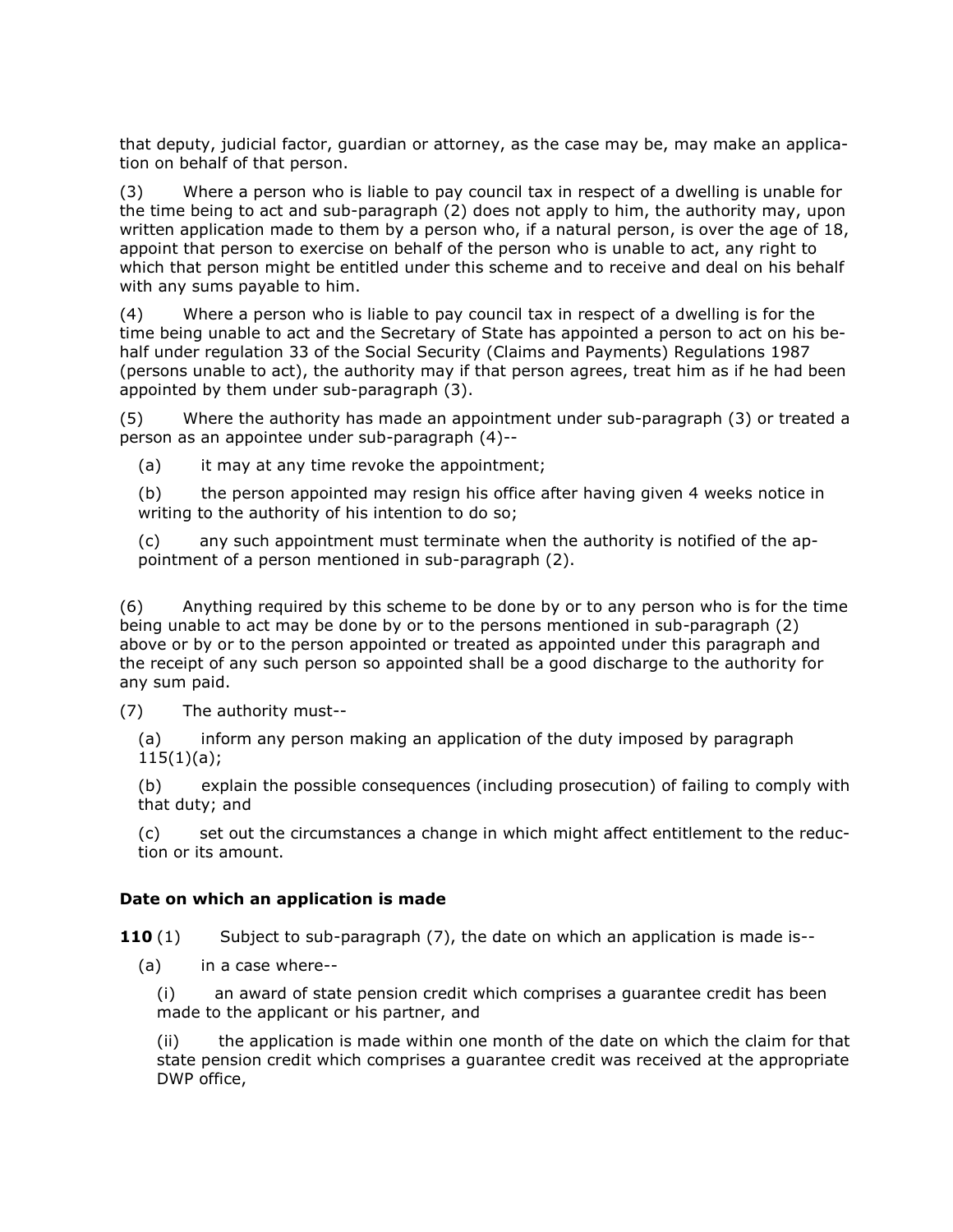the first day of entitlement to state pension credit which comprises a guarantee credit arising from that claim;

(b) in a case where--

(i) an applicant or his partner is a person in receipt of a guarantee credit,

(ii) the applicant becomes liable for the first time to pay council tax in respect of the dwelling which he occupies as his home, and

(iii) the application to the authority is received at the designated office within one month of the date of the change,

the date on which the change takes place;

(c) in a case where--

(i) an award of income support, an income-based jobseeker's allowance or an income-related employment and support allowance or an award of universal credit has been made to the applicant or his partner, and

(ii) the application is made within one month of the date on which the claim for that income support, jobseeker's allowance, employment and support allowance or universal credit was received,

the first day of entitlement to income support, an income-based jobseeker's allowance, an income-related employment and support allowance or universal credit arising from that claim;

(d) in a case where--

(i) an applicant or his partner is a person on income support, an income-based jobseeker's allowance or an income-related employment and support allowance or has an award of universal credit,

(ii) the applicant becomes liable for the first time to pay council tax in respect of the dwelling which he occupies as his home, and

(iii) the application to the authority is received at the designated office within one month of the date of the change,

the date on which the change takes place;

(e) in a case where--

(i) the applicant is the former partner of a person who was, at the date of his death or their separation, entitled to a reduction under this scheme, and

(ii) where the applicant makes an application for a reduction under this scheme within one month of the date of the death or the separation,

the date of the death or separation;

(f) except where paragraph (a), (b) or (e) is satisfied, in a case where a properly completed application is received within one month (or such longer period as the authority considers reasonable) of the date on which an application form was issued to the applicant following the applicant first notifying, by whatever means, the authority of an intention to make an application, the date of first notification;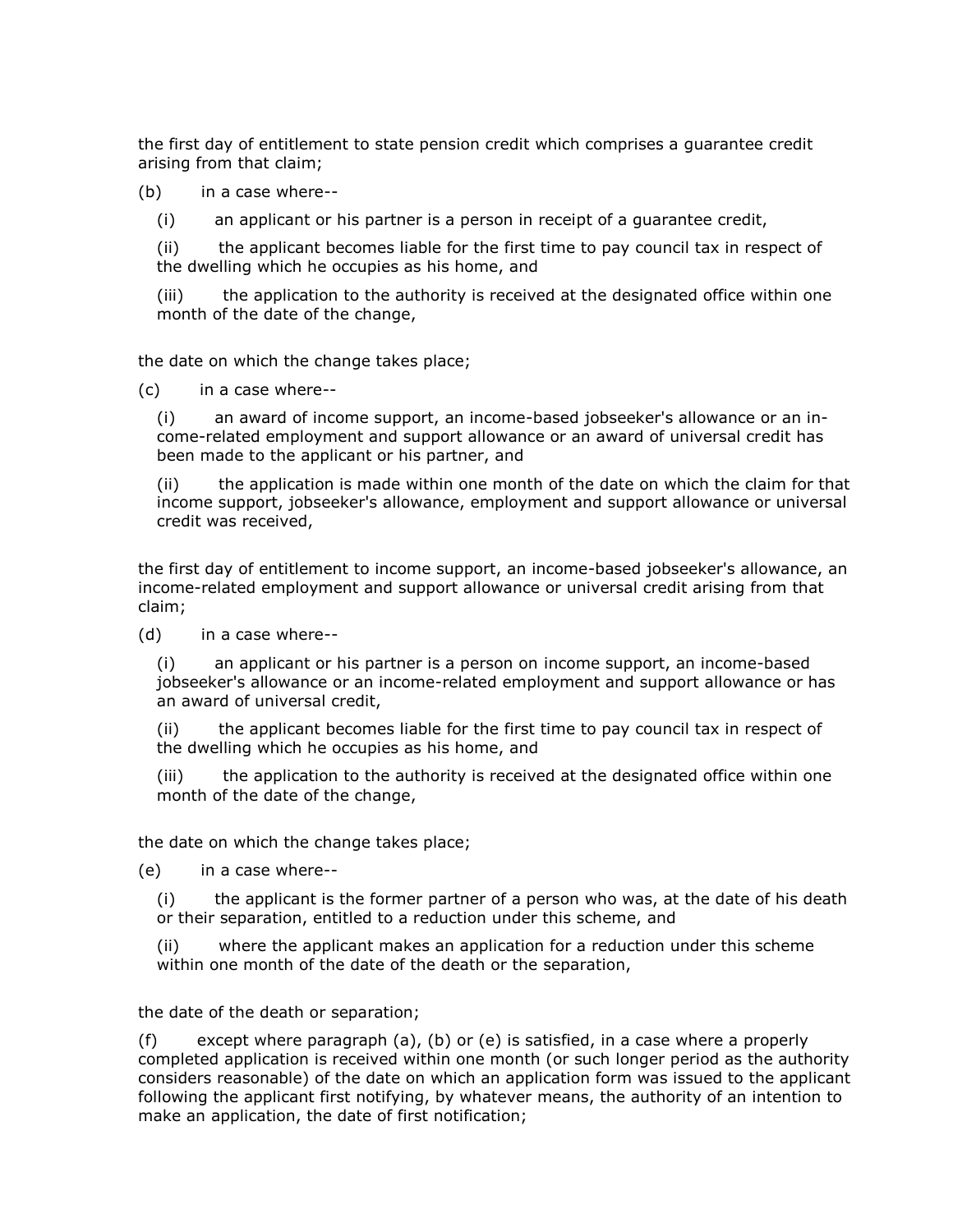(g) in any other case, the date on which the application is received at the designated office.

(2) For the purposes only of sub-paragraph  $(1)(c)$  a person who has been awarded an income-based jobseeker's allowance or an income-related employment and support allowance is to be treated as entitled to that allowance for any days which immediately precede the first day in that award and on which he would, but for regulations made under--

(a) in the case of income-based jobseeker's allowance, paragraph 4 of Schedule 1 to the Jobseekers Act 1995 (waiting days); or

(b) in the case of income-related employment and support allowance, paragraph 2 of Schedule 2 to the Welfare Reform Act 2007 (waiting days),

have been entitled to that allowance.

(3) Where the defect referred to in paragraph 7 of Schedule 1 to this scheme (application by telephone)--

(a) is corrected within one month (or such longer period as the authority considers reasonable) of the date the authority last drew attention to it, the authority must treat the application as if it had been duly made in the first instance;

(b) is not corrected within one month (or such longer period as the authority considers reasonable) of the date the authority last drew attention to it, the authority must treat the application as if it had been duly made in the first instance where it considers it has sufficient information to decide on the application.

(4) The authority is to treat a defective application as if it had been validly made in the first instance if, in any particular case, the conditions specified in sub-paragraph (5)(a), (b) or (c) are satisfied.

(5) The conditions are that--

(a) where paragraph 4(a) of Schedule 1 (incomplete form) applies, the authority receives at its designated office the properly completed application or the information requested to complete it or the evidence within one month of the request, or such longer period as the authority may consider reasonable; or

(b) where paragraph 4(b) of Schedule 1 (application not on approved form or further information requested by authority) applies--

(i) the approved form sent to the applicant is received at the designated office properly completed within one month of it having been sent to him; or, as the case may be,

(ii) the applicant supplies whatever information or evidence was requested under paragraph 4 of that Schedule within one month of the request,

or, in either case, within such longer period as the authority may consider reasonable; or

(c) where the authority has requested further information, the authority receives at its designated office the properly completed application or the information requested to complete it within one month of the request or within such longer period as the authority considers reasonable.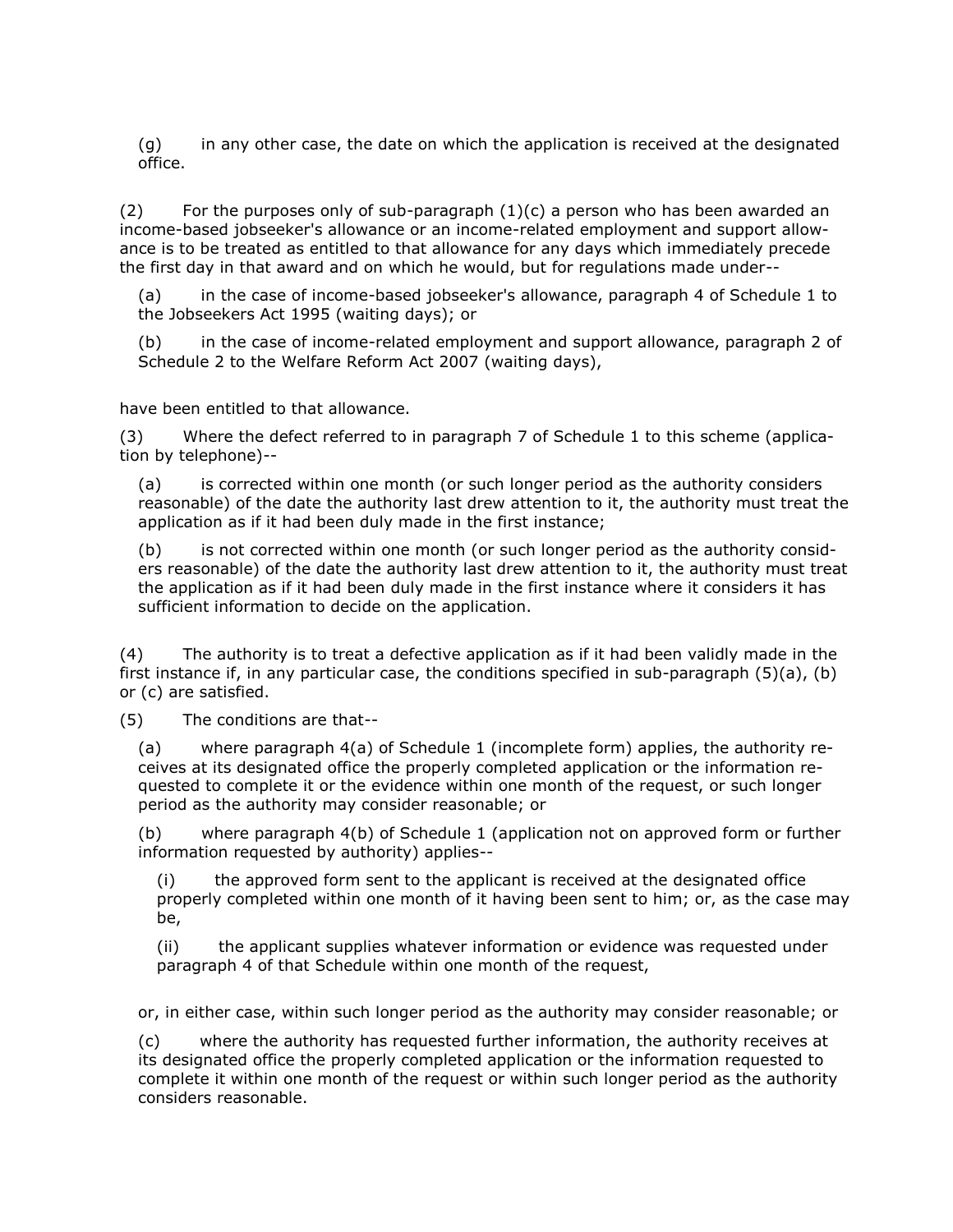(6) Except in the case of an application made by a person treated as not being in Great Britain, where a person has not become liable for council tax to the authority but it is anticipated that he will become so liable within the period of 8 weeks (the relevant period), he may apply for a reduction under this scheme at any time in that period in respect of that tax and, provided that liability arises within the relevant period, the authority is to treat the application as having been made on the day on which the liability for the tax arises.

(7) Except in the case of an application made by a person treated as not being in Great Britain, where the applicant is not entitled to a reduction under this scheme in the reduction week immediately following the date of his application but the authority is of the opinion that unless there is a change of circumstances he will be entitled to a reduction under this scheme for a period beginning not later than--

(a) in the case of an application made by--

(i) a pensioner, or

(ii) a person who has attained, or whose partner has attained, the age which is 17 weeks younger than the qualifying age for state pension credit,

the seventeenth reduction week following the date on which the application is made, or

(b) in the case of an application made by a person who is not a pensioner, the thirteenth reduction week following the date on which the application is made,

the authority may treat the application as made on a date in the reduction week immediately preceding the first reduction week of that period of entitlement and award a reduction accordingly.

(8) In this paragraph "appropriate DWP office" means an office of the Department for Work and Pensions dealing with state pension credit or an office which is normally open to the public for the receipt of claims for income support, a jobseeker's allowance or an employment and support allowance.

# **Back-dating of applications: pensioners**

**111** (1) Subject to sub-paragraph (2), the time for the making of an application under this scheme by a pensioner is as regards any day on which, apart from satisfying the condition of making an application, the applicant is entitled to such a reduction, that day and the period of three months immediately following it.

(2) In any case where paragraph  $110(1)(a)$  applies, sub-paragraph (1) does not entitle a person to apply for a reduction under this scheme in respect of any day earlier than three months before the date on which the claim for state pension credit is made (or treated as made by virtue of any provision of the Social Security (Claims and Payments) Regulations 1987).

# **Back-dating of applications: persons who are not pensioners**

**112** (1) Where an applicant who is a person who is not a pensioner--

(a) makes an application under this scheme which includes (or which he subsequently requests should include) a period before the application is made; and

(b) from a day in that period, up to the date he made the application (or subsequently requested that the application should include a past period), the applicant had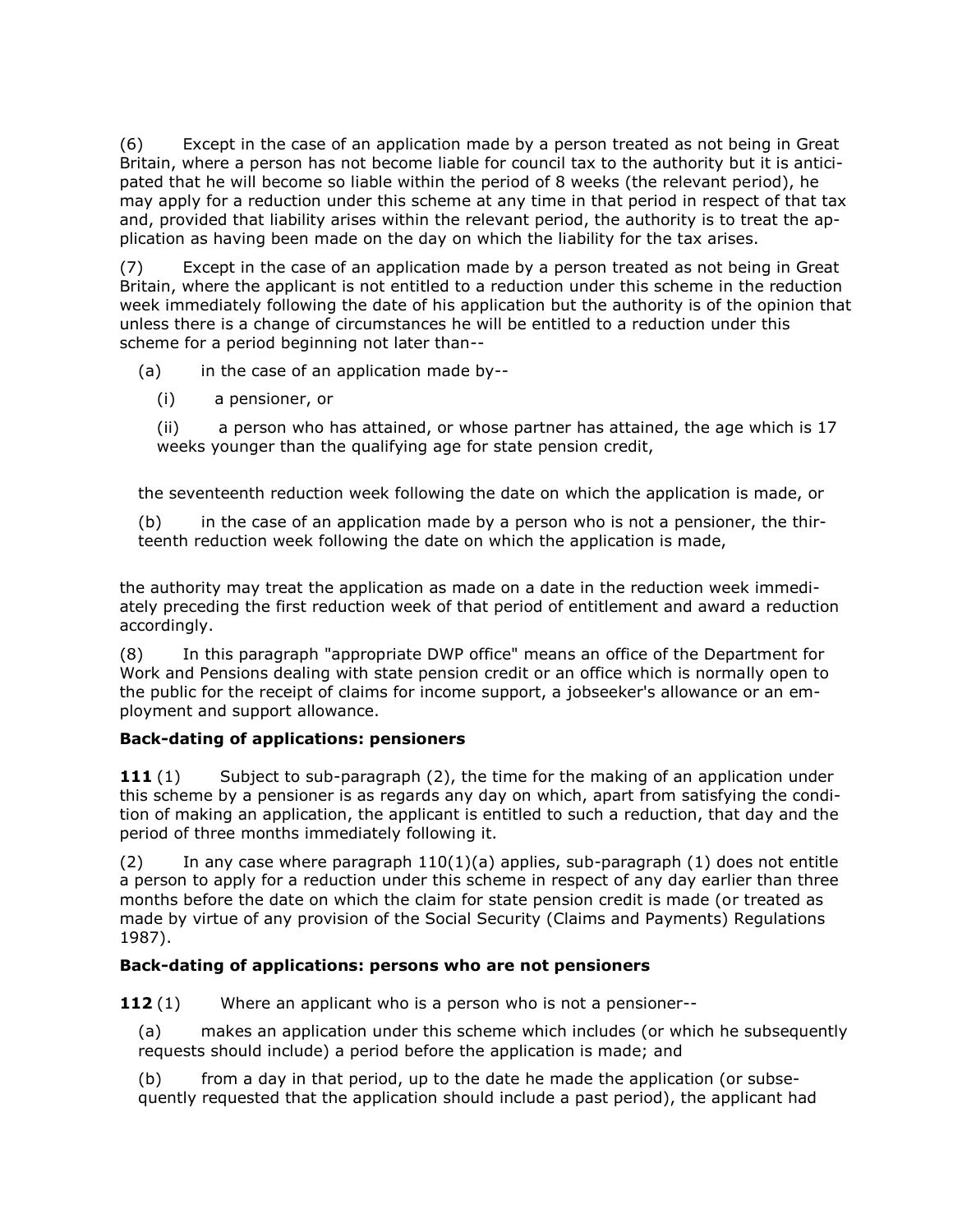continuous good cause for failing to make an application (or request that the application should include that period),

the application is to be treated as made on the date determined in accordance with sub-paragraph (2).

(2) That date is the latest of--

- (a) the first day from which the applicant had continuous good cause;
- (b) the day 6 months before the date the application was made;

(c) the day 6 months before the date when the applicant requested that the application should include a past period.

## **Information and evidence**

**113** (1) Subject to sub-paragraph (3), a person who makes an application for a reduction under this scheme must satisfy sub-paragraph (2) in relation both to himself and to any other person in respect of whom he is making the application.

(2) This sub-paragraph is satisfied in relation to a person if--

 $(a)$  the application is accompanied by--

(i) a statement of the person's national insurance number and information or evidence establishing that that number has been allocated to the person; or

(ii) information or evidence enabling the authority to ascertain the national insurance number that has been allocated to the person; or

(b) the person has made an application for a national insurance number to be allocated to him and the application for the reduction is accompanied by--

(i) evidence of the application for a national insurance number to be so allocated; and

(ii) the information or evidence enabling it to be so allocated.

(3) Sub-paragraph (2) does not apply--

(a) in the case of a child or young person in respect of whom an application for a reduction is made;

- (b) to a person who--
	- (i) is a person treated as not being in Great Britain for the purposes of this scheme;

(ii) is subject to immigration control within the meaning of section  $115(9)(a)$  of the Immigration and Asylum Act 1999; and

(iii) has not previously been allocated a national insurance number.

(4) Subject to sub-paragraph (5), a person who makes an application, or a person to whom a reduction under this scheme has been awarded, must furnish such certificates, documents, information and evidence in connection with the application or the award, or any question arising out of the application or the award, as may reasonably be required by the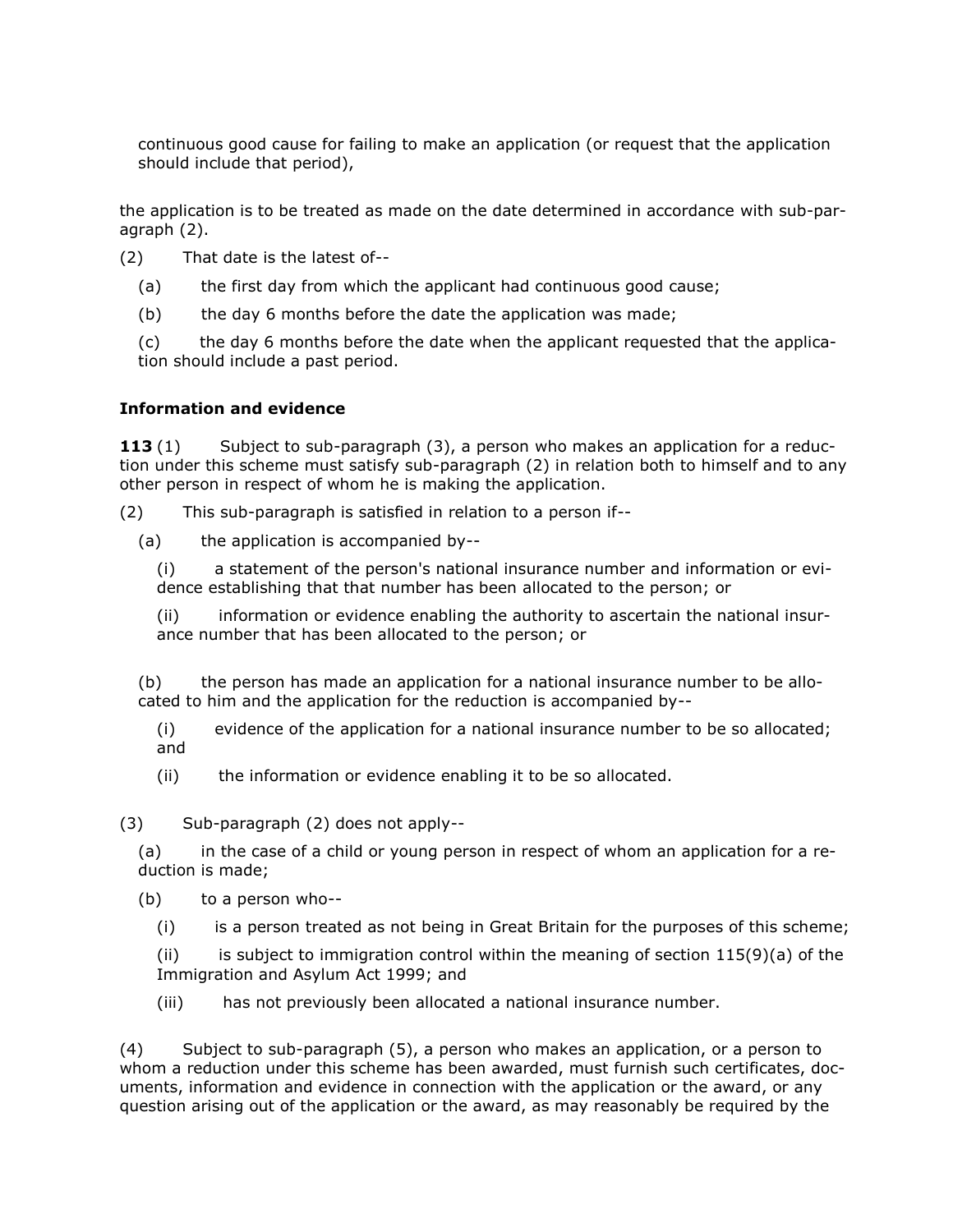authority in order to determine that person's entitlement to, or continuing entitlement to a reduction under this scheme and must do so within one month of the authority requiring him to do so or such longer period as the authority may consider reasonable.

(5) Nothing in this paragraph requires a person to furnish any certificates, documents, information or evidence relating to a payment to which sub-paragraph (7) applies.

(6) Where a request is made under sub-paragraph (4), the authority must--

(a) inform the applicant or the person to whom a reduction under this scheme has been awarded of his duty under paragraph 115 (duty to notify change of circumstances) to notify the authority of any change of circumstances; and

(b) without prejudice to the extent of the duty owed under paragraph 115, indicate to him either orally or by notice or by reference to some other document available to him on application and without charge, the kind of change of circumstances which is to be notified.

(7) This sub-paragraph applies to any of the following payments--

(a) a payment which is--

(i) disregarded under paragraph 28 of Schedule 8 (sums disregarded in the calculation of income other than earnings: persons who are not pensioners) or paragraph 38 of Schedule 10 (capital disregards: persons who are not pensioners); or

(ii) made under or by the Trusts, the Fund, the Eileen Trust, MFET Limited, the Skipton Fund, the Caxton Foundation, the Scottish Infected Blood Support Scheme, and approved blood scheme, the London Emergencies Trust, the We Love Manchester Emergency Fund or the London Bombings Relief Charitable Fund;

(b) a payment which is disregarded under paragraph 16 of Schedule 9 (payments made under certain trusts and certain other payments), other than a payment under the Independent Living Fund (2006);

(c) a payment which is disregarded under paragraph 30(9)(b) or (c) (payment made under certain trusts etc) or paragraph 2(b) or (c) of Schedule 4 (payments made under certain trusts etc) other than a payment under the Independent Living Fund (2006).

(8) Where an applicant or a person to whom a reduction under this scheme has been awarded or any partner has attained the qualifying age for state pension credit and is a member of, or a person deriving entitlement to a pension under, a personal pension scheme, he must where the authority so requires furnish the following information--

(a) the name and address of the pension fund holder;

(b) such other information including any reference or policy number as is needed to enable the personal pension scheme to be identified.

# **Amendment and withdrawal of application**

**114** (1) A person who has made an application may amend it at any time before a decision has been made on it by a notice in writing delivered or sent to the designated office.

(2) Where the application was made by telephone in accordance with Part 1 of Schedule 1, the amendment may also be made by telephone.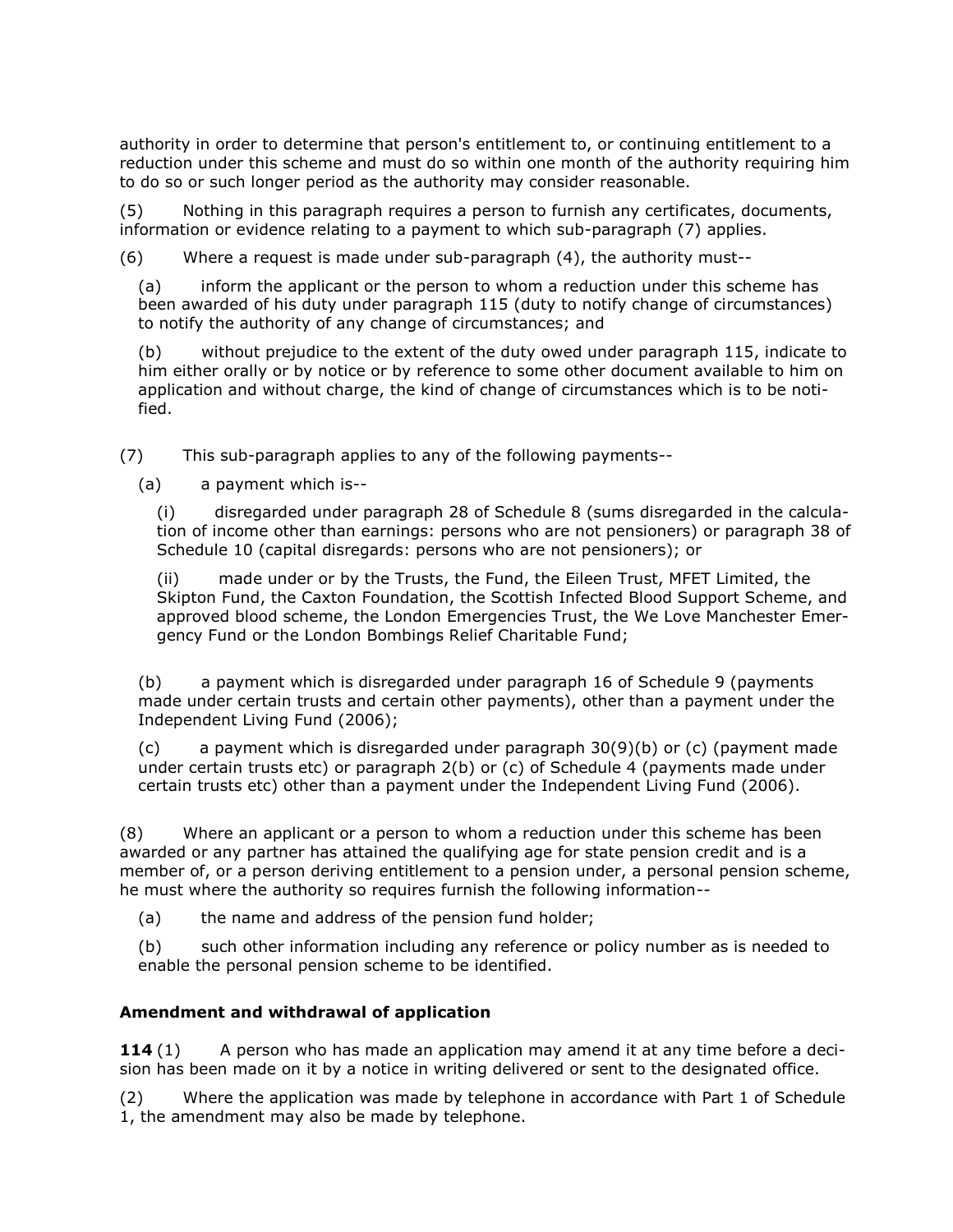(3) Any application amended in accordance with sub-paragraph (1) or (2) is to be treated as if it had been amended in the first instance.

(4) A person who has made an application may withdraw it by notice to the designated office at any time before a decision has been made on it.

(5) Where the application was made by telephone in accordance with Part 1 of Schedule 1, the withdrawal may also be made by telephone.

(6) Any notice of withdrawal given in accordance with sub-paragraph (4) or (5) has effect when it is received.

(7) Where a person, by telephone, amends or withdraws an application the person must (if required to do so by the authority) confirm the amendment or withdrawal by a notice in writing delivered or sent to the designated office.

# **Duty to notify changes of circumstances**

**115** (1) Subject to sub-paragraphs (3) and (9), the applicant (or any person acting on his behalf) must comply with sub-paragraph (2) if there is a relevant change of circumstances at any time--

(a) between the making of an application and a decision being made on it, or

(b) after the decision is made (where the decision is that the applicant is entitled to a reduction under this scheme) including at any time while the applicant is in receipt of such a reduction.

(2) The applicant (or any person acting on his behalf) must notify any change of circumstances which the applicant (or that person) might reasonably be expected to know might affect his entitlement to, or the amount of, a reduction under this scheme (a "relevant change of circumstances") by giving notice to the authority--

- (a) in writing; or
- (b) by telephone--

(i) where the authority has published a telephone number for that purpose or for the purposes of Part 1 of Schedule 1 unless the authority determines that in any particular case or class of case notification may not be given by telephone; or

(ii) in any case or class of case where the authority determines that notice may be given by telephone; or

(c) by any other means which the authority agrees to accept in any particular case,

within a period of 21 days beginning with the day on which the change occurs, or as soon as reasonably practicable after the change occurs, whichever is later.

(3) The duty imposed on a person by sub-paragraph (1) does not extend to notifying--

(a) changes in the amount of council tax payable to the authority;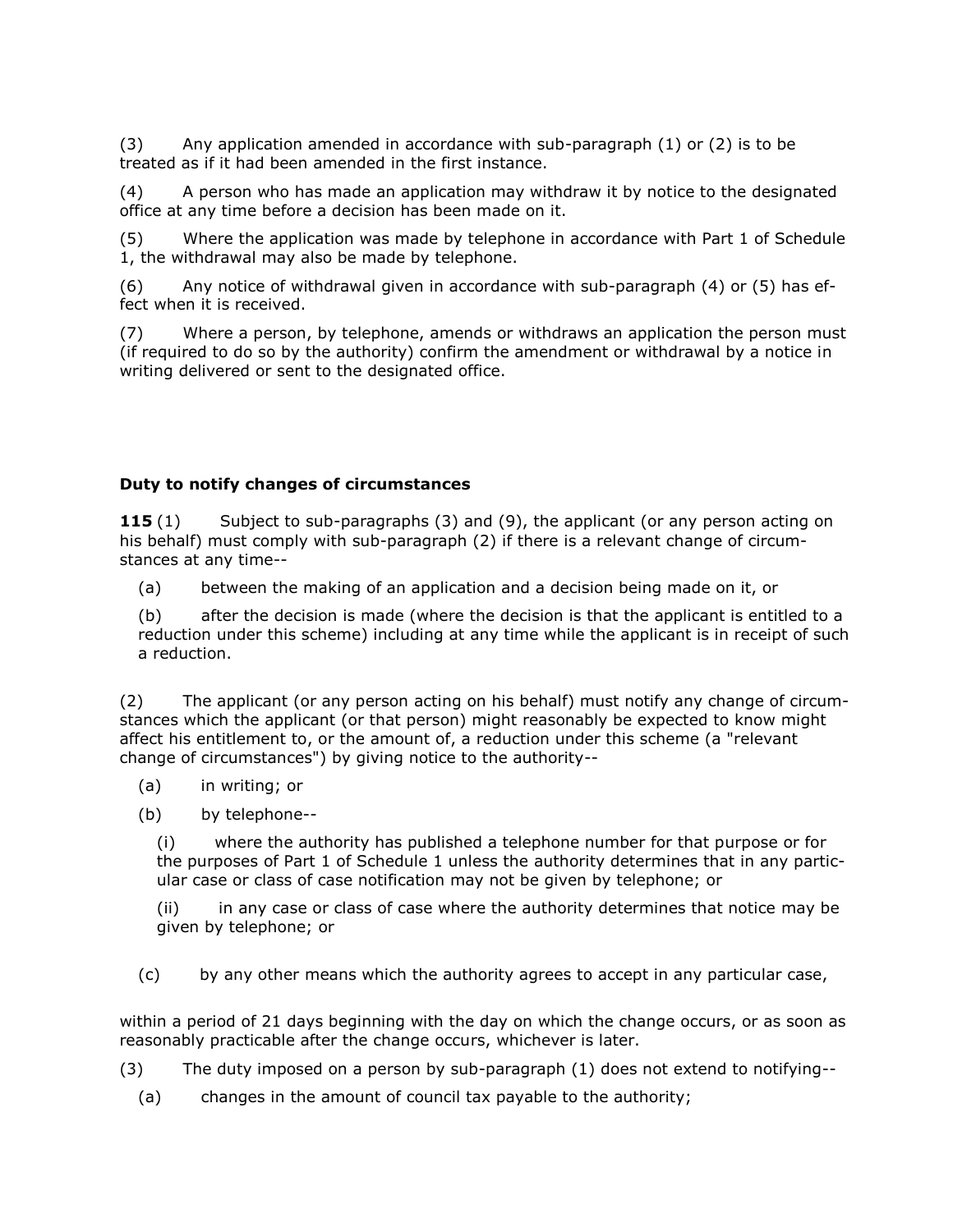(b) changes in the age of the applicant or that of any member of his family;

(c) in the case of an applicant in receipt of a relevant benefit, changes in circumstances which affect the amount of the benefit but not the amount of the reduction under this scheme to which he is entitled, other than the cessation of that entitlement to the benefit.

(4) For the purposes of sub-paragraph (3)(c) "relevant benefit" means income support, an income-based jobseeker's allowance or an income-related employment and support allowance or universal credit.

(5) Notwithstanding sub-paragraph (3)(b) or (c) an applicant is required by sub-paragraph (1) to notify the authority of any change in the composition of his family arising from the fact that a person who was a member of his family is now no longer such a person because he has ceased to be a child or young person.

(6) The duty imposed on a person by sub-paragraph (1) includes--

(a) in the case of a person falling within class C (pensioners: alternative maximum council tax reduction) giving written notice to the authority of changes which occur in the number of adults in the dwelling or in their total gross incomes and, where any such adult ceases to be in receipt of state pension credit, the date when this occurs;

(b) in the case of a person falling within class F (persons who are not pensioners: alternative maximum council tax reduction) giving written notice to the authority of changes which occur in the number of adults in the dwelling or in their total gross incomes and, where any such adult ceases to be in receipt of income support, an income-based jobseeker's allowance or an income-related employment and support allowance, the date when this occurs.

(7) A person who has been awarded a reduction under this scheme who is also on state pension credit must report--

(a) changes affecting the residence or income of any non-dependant normally residing with the applicant or with whom the applicant normally resides;

(b) any absence from the dwelling which exceeds or is likely to exceed 13 weeks or where the absence is from Great Britain, which exceeds or is likely to exceed 4 weeks.

(8) In addition to the changes required to be reported under sub-paragraph (7), a person whose state pension credit comprises only the savings credit must also report--

(a) changes affecting a child living with him which may result in a change in the amount of reduction under this scheme allowed in his case, but not changes in the age of the child;

(b) any change in the amount of the applicant's capital to be taken into account which does or may take the amount of his capital to more than £16,000;

(c) any change in the income or capital of--

(i) a non-dependant whose income and capital are treated as belonging to the applicant in accordance with paragraph 34 (circumstances in which income of a non-dependant is to be treated as applicant's); or

(ii) a person to whom paragraph  $36(2)(e)$  (partner treated as member of the household under paragraph 8) refers,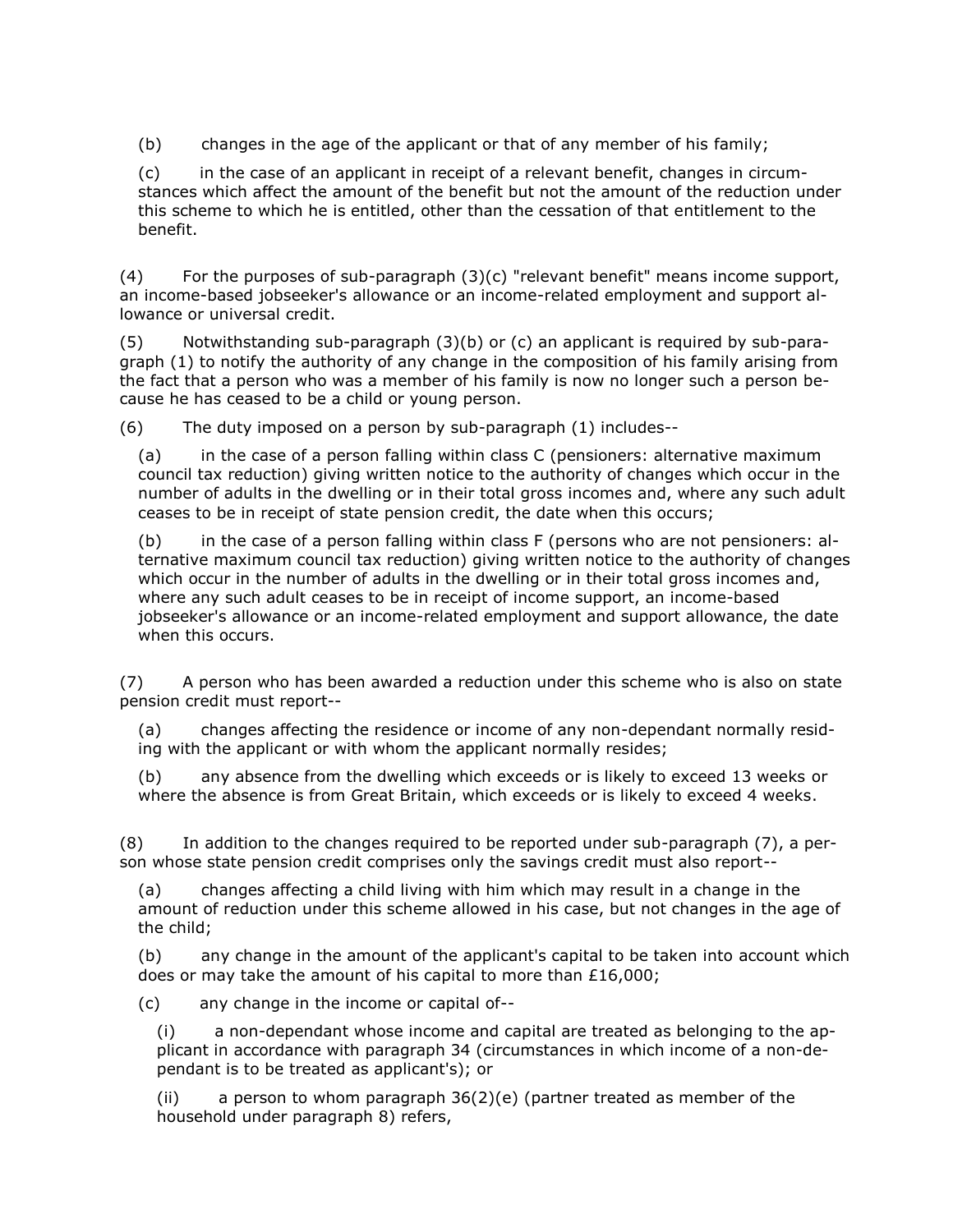and whether such a person or, as the case may be, non-dependant stops living or begins or resumes living with the applicant.

(9) A person who is entitled to a reduction under this scheme and on state pension credit need only report to the authority the changes specified in sub-paragraphs (7) and (8).

#### **Part 15 Decisions by Authority**

#### **Decision by authority**

**116** The authority must make a decision on an application for a reduction under this scheme within 14 days of paragraphs 110 and 113 and Part 1 of Schedule 1 being satisfied, or as soon as reasonably practicable thereafter.

## **Notification of decision**

**117** (1) The authority must notify in writing any person affected by a decision made by it under this scheme--

(a) in the case of a decision on an application, forthwith or as soon as reasonably practicable thereafter;

(b) in any other case, within 14 days of that decision or as soon as reasonably practicable thereafter.

(2) Where the decision is to award a reduction the notification under sub-paragraph (1) must include a statement--

(a) informing the person affected of the duty imposed by paragraph  $115(1)(b)$ ;

(b) explaining the possible consequences (including prosecution) of failing to comply with that duty; and

(c) setting out the circumstances a change in which might affect entitlement to the reduction or its amount.

(3) Where the decision is to award a reduction, the notification under sub-paragraph (1) must include a statement as to how that entitlement is to be discharged.

(4) In any case, the notification under sub-paragraph (1) must inform the person affected of the procedure by which an appeal may be made and must refer the person to the provisions in this scheme relating to the procedure for making an appeal.

(5) A person affected to whom the authority sends or delivers a notification of decision may, within one month of the date of the notification of that decision request in writing the authority to provide a written statement setting out the reasons for its decision on any matter set out in the notice.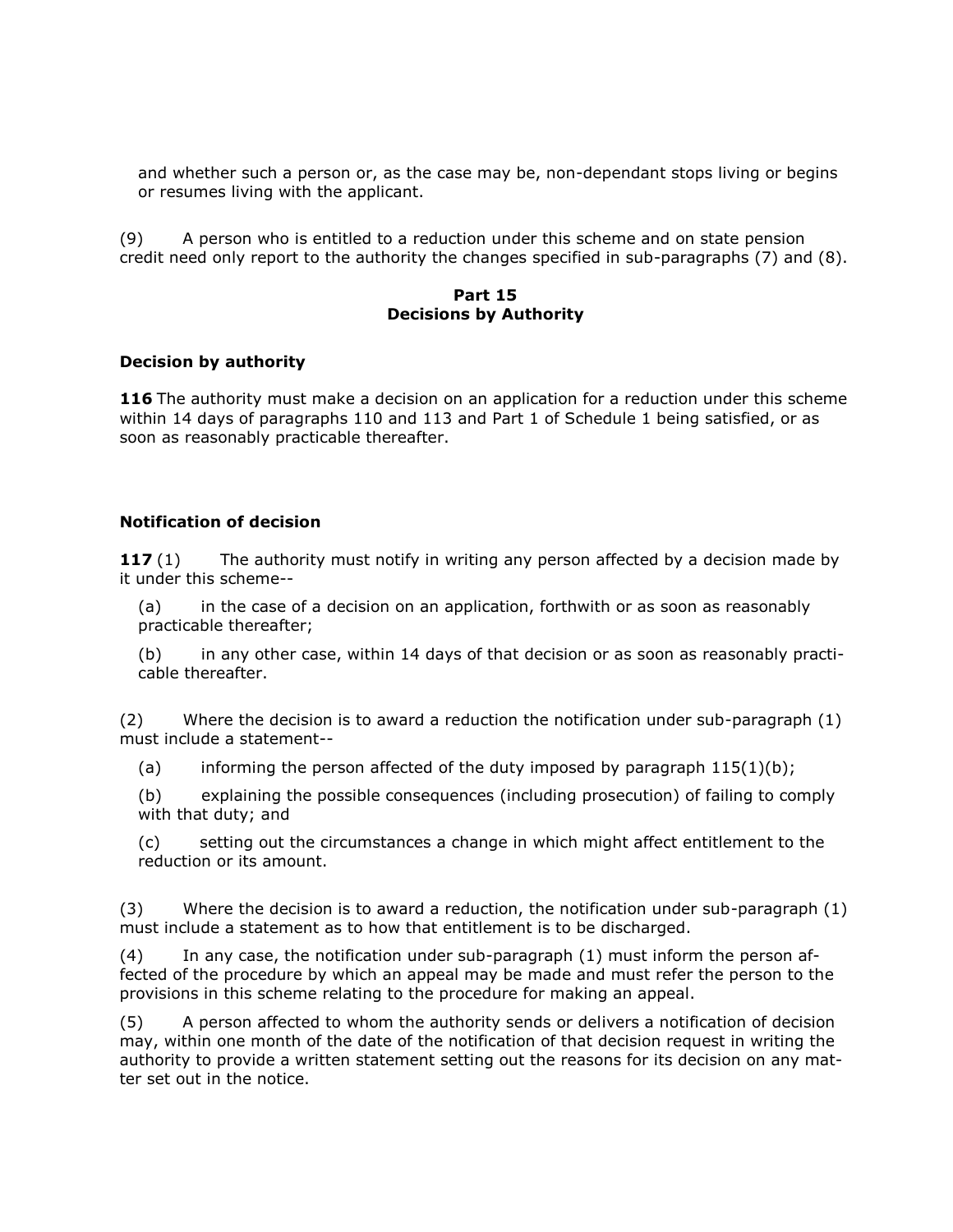(6) The written statement referred to in sub-paragraph (5) must be sent to the person requesting it within 14 days or as soon as reasonably practicable thereafter.

(7) For the purposes of this paragraph a person is to be treated as a person affected by a decision of the authority under this scheme where the rights, duties or obligations of that person are affected by that decision and the person falls within sub-paragraph (8).

(8) This sub-paragraph applies to--

(a) the applicant;

(b) in the case of a person who is liable to pay council tax in respect of a dwelling and is unable for the time being to act--

(i) a deputy appointed by the Court of Protection with power to claim, or as the case may be, receive benefit on his behalf; or

(ii) in Scotland, a judicial factor or any guardian acting or appointed under the Adults with Incapacity (Scotland) Act 2000 who has power to apply or, as the case may be, receive benefit on the person's behalf; or

(iii) an attorney with a general power or a power to apply or, as the case may be, receive benefit, has been appointed by that person under the Powers of Attorney Act 1971, the Enduring Powers of Attorney Act 1985 or the Mental Capacity Act 2005 or otherwise,

(c) a person appointed by the authority under paragraph 109(3).

#### **Part 16 Circumstances in Which a Payment May be Made**

## **Payment where there is joint and several liability**

**118** (1) Where--

(a) a person is entitled to a reduction under this scheme in respect of his liability for the authority's council tax as it has effect in respect of a financial year;

(b) the person entitled to the reduction is jointly and severally liable for the council tax; and

(c) the authority determines that discharging his entitlement by reducing the amount of his liability to which regulation 20(2) of the Council Tax (Administration and Enforcement) Regulations 1992 refers would be inappropriate,

it may make a payment to him of the amount of reduction to which he is entitled, rounded where necessary to the nearest penny.

(2) Subject to sub-paragraph (3), any payment made under sub-paragraph (1) must be made to the person who is entitled to the reduction.

(3) Where a person other than the person who is entitled to the reduction under this scheme made the application for the reduction and that first person is a person acting pursuant to an appointment under paragraph 109(3) (persons appointed to act for a person unable to act) or is treated as having been so appointed by virtue of paragraph 109(5), the amount of the reduction may be paid to that person.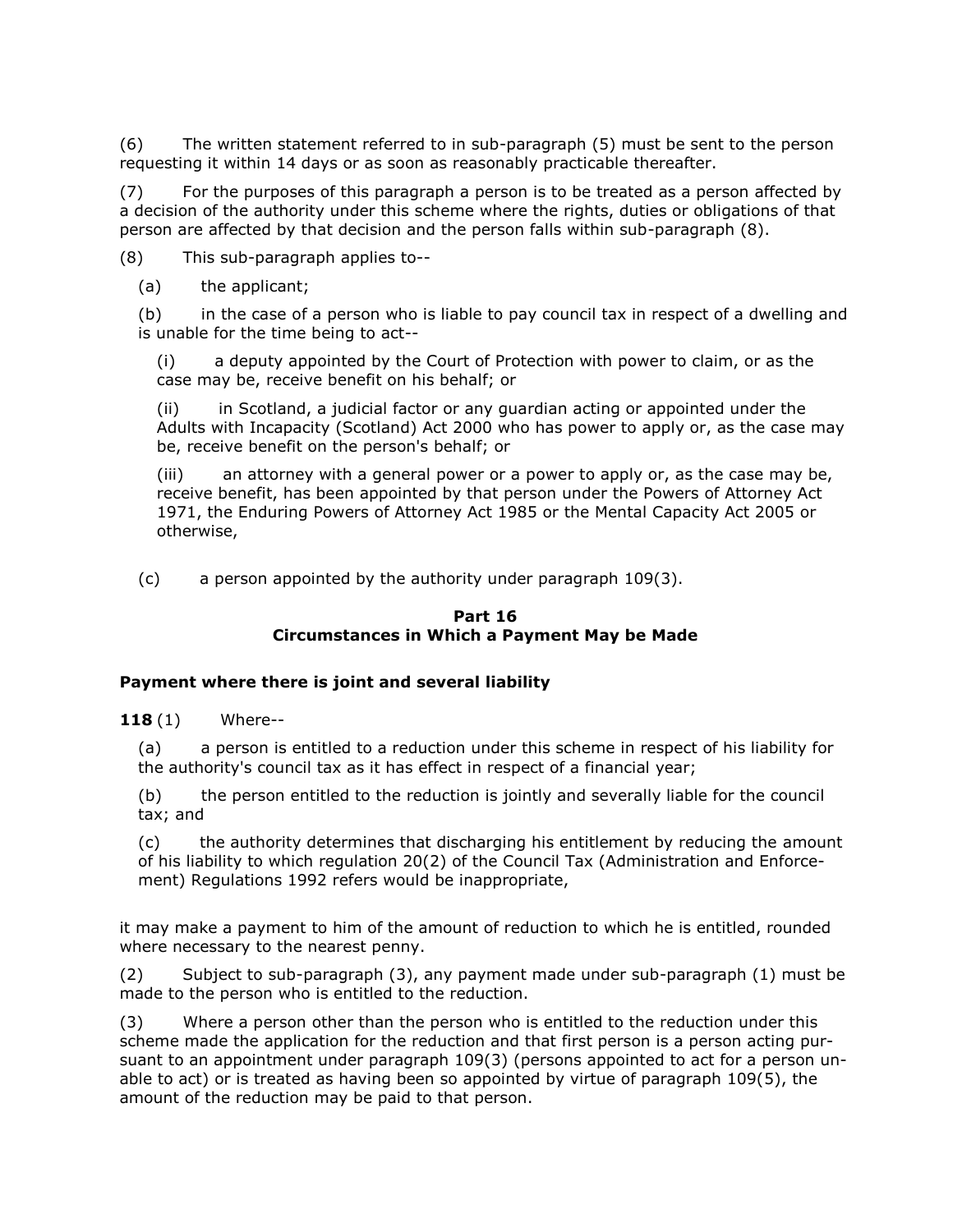## **SCHEDULE 1 PROCEDURAL MATTERS**

## **Paragraph 11**

#### **Part 1**

# **Procedure for an Application for a Reduction Under this Scheme**

## **Procedure by which a person may apply for a reduction under this scheme**

- **1** Paragraphs 2 to 7 apply to an application for a reduction under this scheme.
- **2** An application may be made--
	- (a) in writing,

(b) by means of an electronic communication in accordance with Part 4 of this Schedule, or

(c) where the authority has published a telephone number for the purpose of receiving such applications, by telephone.

**3** (1) An application which is made in writing must be made to the designated office on a properly completed form.

(2) The form must be provided free of charge by the authority for the purpose.

**4** Where an application made in writing is defective because--

(a) it was made on the form supplied for the purpose but that form is not accepted by the authority as being properly completed; or

(b) it was made in writing but not on the form supplied for the purpose and the authority does not accept the application as being in a written form which is sufficient in the circumstances of the case having regard to the sufficiency of the written information and evidence,

the authority may, in a case to which sub-paragraph (a) applies, request the applicant to complete the defective application or, in the case to which sub-paragraph (b) applies, supply the applicant with the approved form or request further information and evidence.

(2) An application made on a form provided by the authority is properly completed if completed in accordance with the instructions on the form, including any instructions to provide information and evidence in connection with the application.

**5** (1) If an application made by electronic communication is defective the authority must provide the person making the application with an opportunity to correct the defect.

(2) An application made by electronic communication is defective if the applicant does not provide all the information the authority requires.

**6** In a particular case the authority may determine that an application made by telephone is only valid if the person making the application approves a written statement of his circumstances provided by the authority.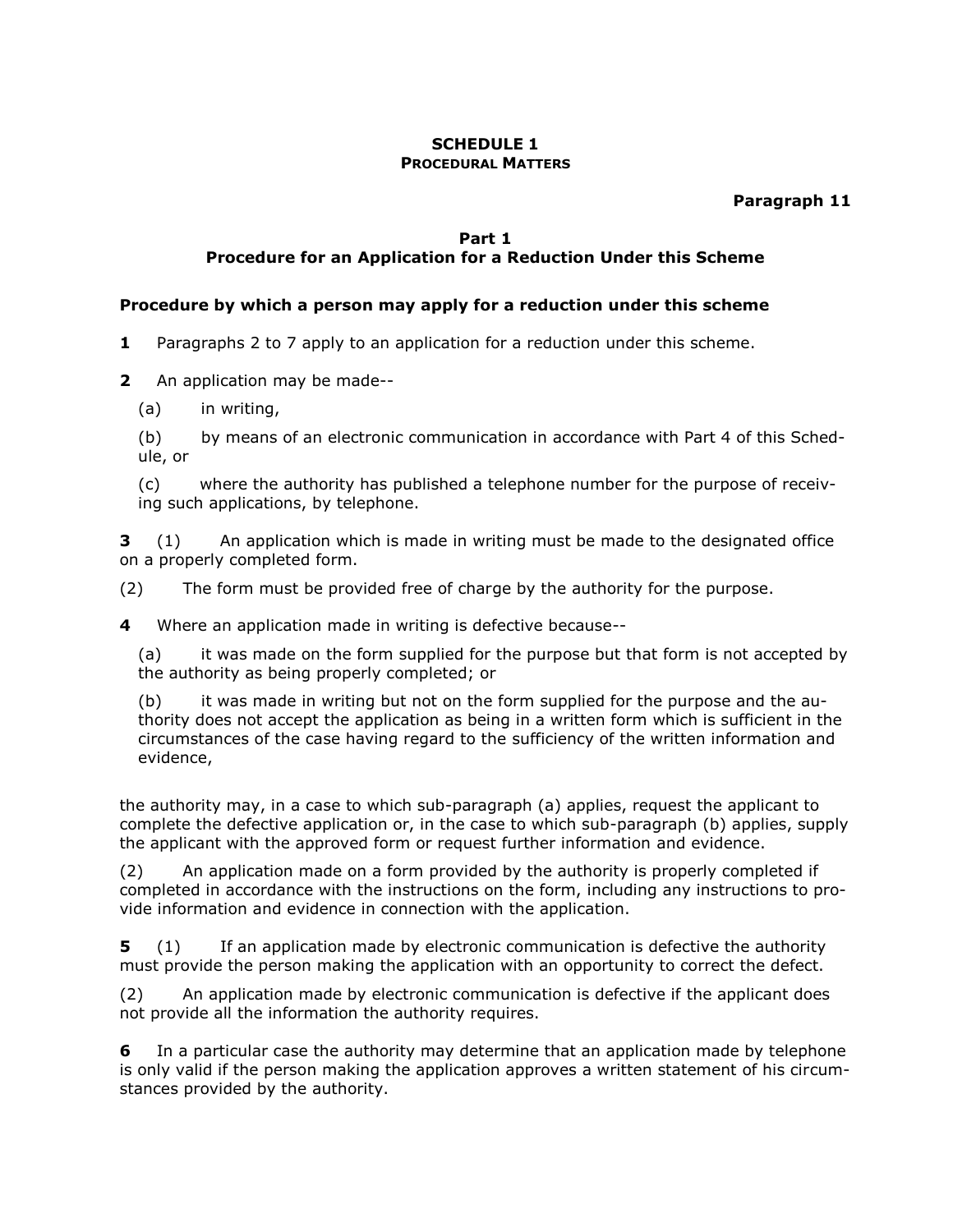**7** (1) If an application made by telephone is defective the authority must provide the person making the application with an opportunity to correct the defect.

(2) An application made by telephone is defective if the applicant does not provide all the information the authority requests during the telephone call.

#### **Part 2 Procedure for Making an Appeal**

## **Procedure by which a person may make an appeal against certain decisions of the authority**

**8** A person who is aggrieved by a decision of the authority which affects--

- (a) the person's entitlement to a reduction under this scheme, or
- (b) the amount of any reduction under this scheme,

may serve a written notice on the authority stating the matter by which, and the grounds on which, he is aggrieved.

**9** The authority must--

- (a) consider the matter to which the notice relates;
- (b) notify the aggrieved person in writing--
	- (i) that the ground is not well founded, giving reasons for that belief; or
	- (ii) that steps have been taken to deal with the grievance, stating the steps taken.

**10** Where, following notification under paragraph 9(b)(i) or (ii), the person is still aggrieved, or if the authority fails to notify the person aggrieved in accordance with paragraph 9(b) within two months of the service of his notice, he may appeal to a valuation tribunal under section 16 of the 1992 Act.

#### **Part 3 Procedure for Applying for a Discretionary Reduction**

#### **Procedure for an application to the authority for a reduction under section 13A(1)(c) of the 1992 Act**

**11** (1) An application to the authority for a reduction under section 13A(1)(c) of the 1992 Act may be made--

(a) in writing;

(b) by means of an electronic communication in accordance with Part 4 of this Schedule; or

(c) where the authority has published a telephone number for the purposes of receiving such applications, by telephone.

(2) Where--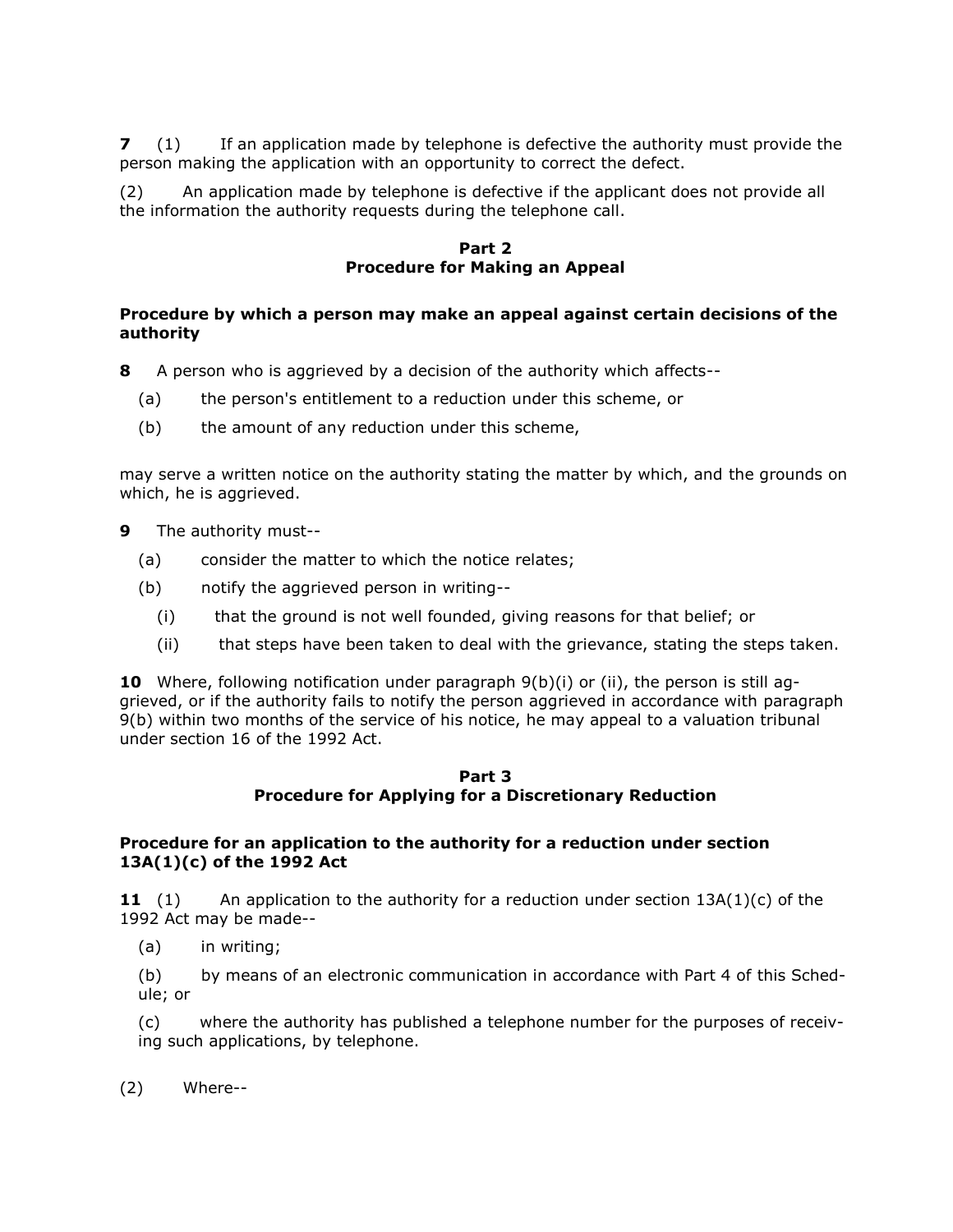(a) the authority has made a determination under section  $13A(1)(c)$  in relation to a class of case in which liability is to be reduced; and

(b) a person in that class would otherwise be entitled to a reduction under this scheme,

that person's application for a reduction under this scheme may also be treated as an application for a reduction under section  $13A(1)(c)$ .

#### **Part 4 Electronic Communication**

## **Interpretation**

**12** In this Part--

"information" includes an application, certificate, notice or other evidence;

"official computer system" means a computer system maintained by or on behalf of the authority for the sending, receiving, processing or storing of any information.

## **Conditions for the use of electronic communication**

**13** (1) The authority may use an electronic communication in connection with applications for, and awards of, reductions under this scheme.

(2) A person other than the authority may use an electronic communication in connection with the matters referred to in sub-paragraph (1) if the conditions specified in sub-paragraphs (3) to (6) are satisfied.

(3) The first condition is that the person is for the time being permitted to use an electronic communication by an authorisation given by means of a direction of the Chief Executive of the authority.

(4) The second condition is that the person uses an approved method of--

(a) authenticating the identity of the sender of the communication;

(b) electronic communication;

(c) authenticating any application or notice delivered by means of an electronic communication; and

(d) subject to sub-paragraph (7), submitting to the authority any information.

(5) The third condition is that any information sent by means of an electronic communication is in a form supplied for the purposes of this Part of this Schedule.

(6) The fourth condition is that the person maintains such records in written or electronic form as may be specified in a direction given by the Chief Executive of the authority.

(7) Where the person uses any method other than the method approved of submitting any information, that information is to be treated as not having been submitted.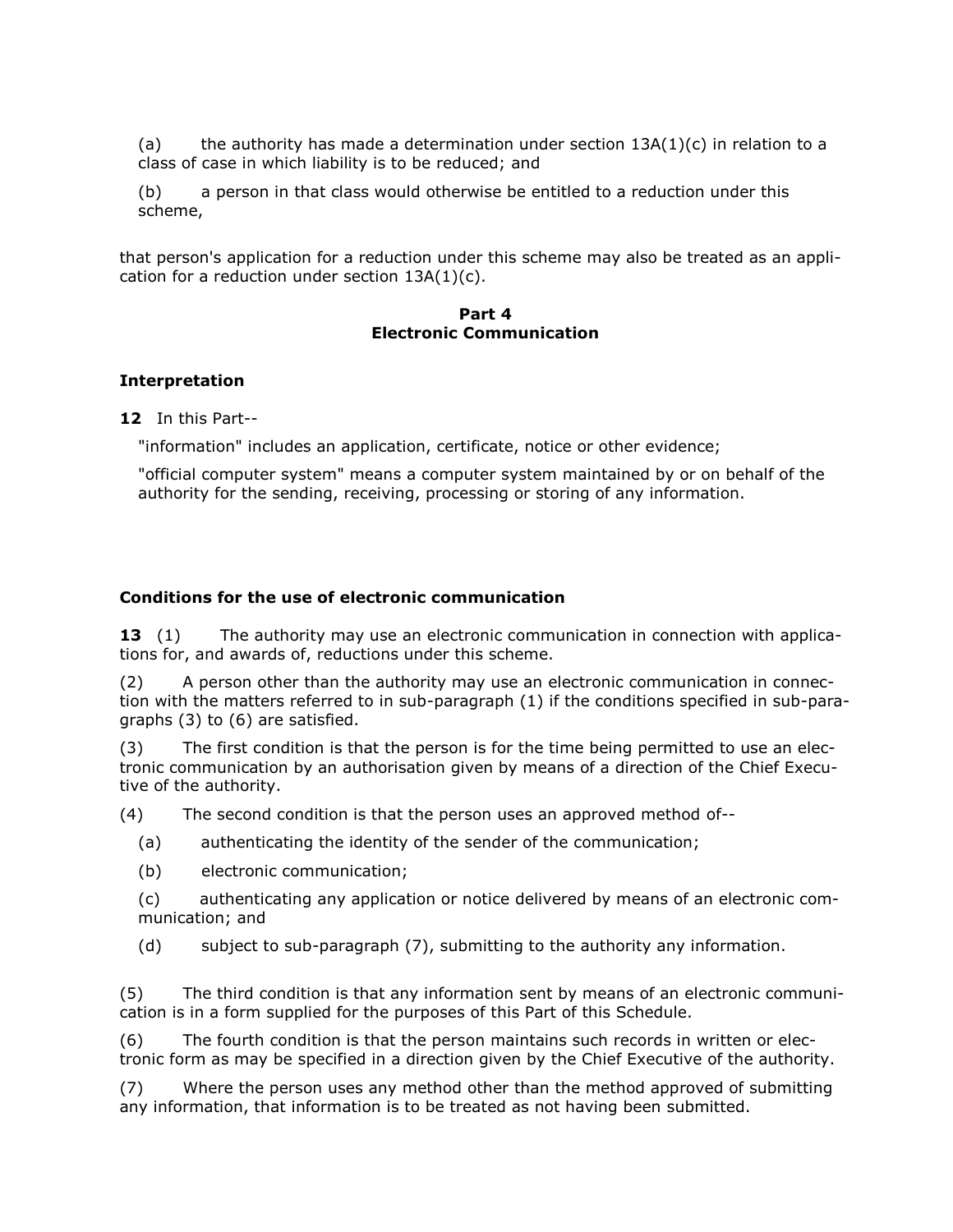(8) In this paragraph "approved" means approved by means of a direction given by the Chief Executive of the authority for the purposes of this Part of this Schedule.

## **Use of intermediaries**

**14** The authority may use intermediaries in connection with--

- (a) the delivery of any information by means of an electronic communication; and
- (b) the authentication or security of anything transmitted by such means,

and may require other persons to use intermediaries in connection with those matters.

# **Effect of delivering information by means of electronic communication**

**15** (1) Any information which is delivered by means of an electronic communication is to be treated as having been delivered in the manner or form required by any provision of this scheme, on the day the conditions imposed--

- (a) by this Part; and
- (b) by or under an enactment,

## are satisfied.

(2) The authority may determine that any information is to be treated as delivered on a different day (whether earlier or later) from the day provided for in sub-paragraph (1).

(3) Information must not be taken to have been delivered to an official computer system by means of an electronic communication unless it is accepted by the system to which it is delivered.

# **Proof of identity of sender or recipient of information**

**16** If it is necessary to prove, for the purpose of any legal proceedings, the identity of--

(a) the sender of any information delivered by means of an electronic communication to an official computer system; or

(b) the recipient of any such information delivered by means of an electronic communication from an official computer system,

the sender or recipient, as the case may be, is to be presumed to be the person whose name is recorded as such on that official computer system.

## **Proof of delivery of information**

**17** (1) If it is necessary to prove, for the purpose of any legal proceedings, that the use of an electronic communication has resulted in the delivery of any information this must be presumed to have been the case where--

(a) any such information has been delivered to the relevant authority, if the delivery of that information has been recorded on an official computer system; or

(b) any such information has been delivered by the relevant authority, if the delivery of that information has been recorded on an official computer system.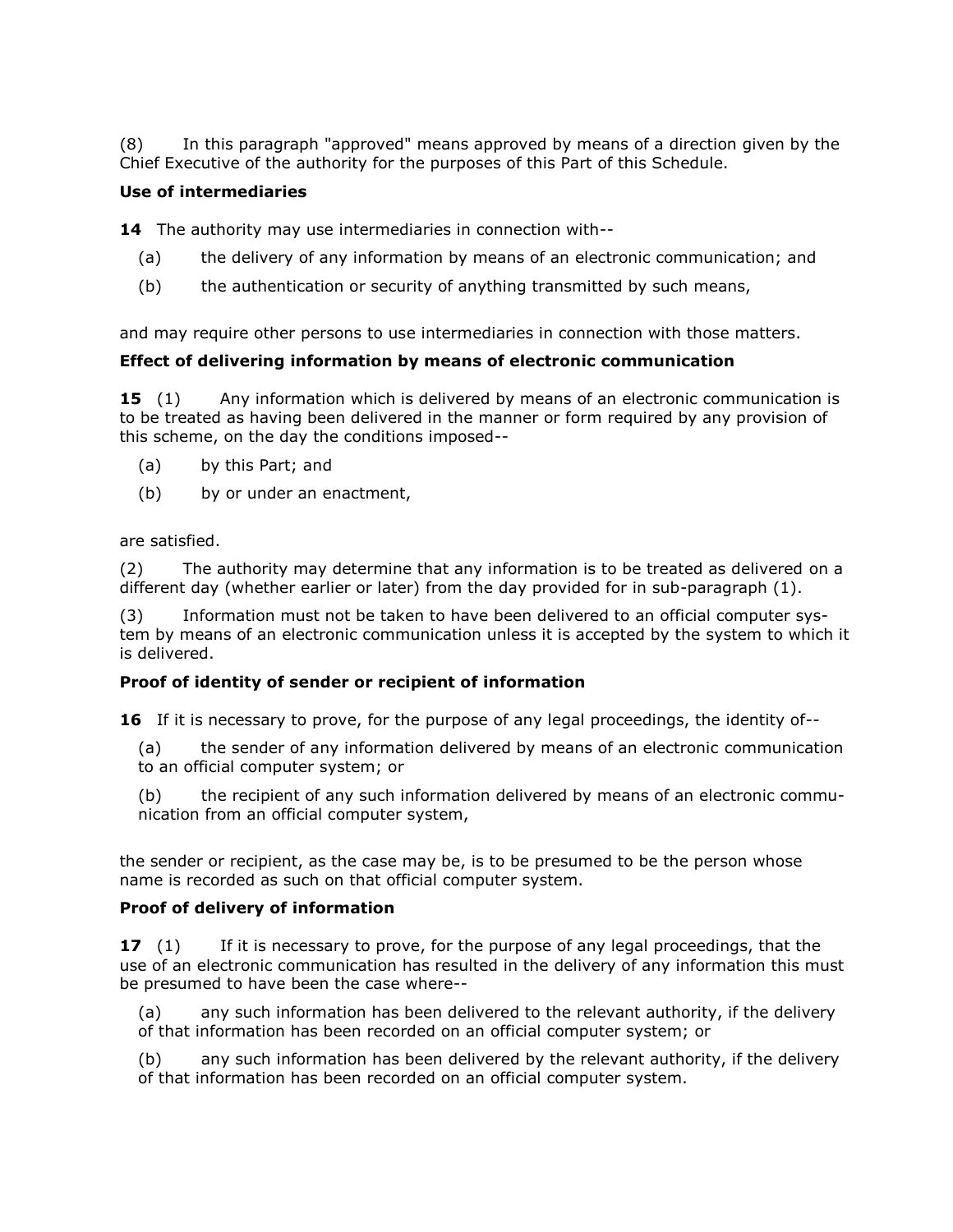(2) If it is necessary to prove, for the purpose of any legal proceedings, that the use of an electronic communication has resulted in the delivery of any such information, this must be presumed not to be the case, if that information delivered to the relevant authority has not been recorded on an official computer system.

(3) If it is necessary to prove, for the purpose of any legal proceedings, when any such information sent by means of an electronic communication has been received, the time and date of receipt must be presumed to be that recorded on an official computer system.

## **Proof of content of information**

**18** If it is necessary to prove, for the purpose of any legal proceedings, the content of any information sent by means of an electronic communication, the content must be presumed to be that recorded on an official computer system.

#### **SCHEDULE 2 APPLICABLE AMOUNTS: PENSIONERS**

**Paragraph 25**

## **Part 1 Personal Allowances**

## **Personal allowance**

- **1** The amount specified for the purposes of paragraph 6(1)(a) of Schedule 1 is-
	- (a) Prior to  $6<sup>th</sup>$  December 2018, the amount specified in column (2) of Table 1 below in respect of each person or couple referred to in column (1) of that Table;
	- (b) On or after  $6<sup>th</sup>$  December 2018, the amount specified in column (2) of Table 2 below in respect of each person or couple referred to in a column (1) of that Table.

|  | Tabl |  |  |
|--|------|--|--|
|  |      |  |  |

| Column (1) |                                       | Column (2) |           |  |
|------------|---------------------------------------|------------|-----------|--|
|            | Person, couple or polygamous marriage | Amount     |           |  |
| (1)        | Single applicant or lone parent--     | (1)        |           |  |
| (a)        | aged under 65;                        | (a         | £ 167.25: |  |
| (b)        | aged 65 or over.                      | (b)        | £ 181.00. |  |
| (2)        | Couple--                              | (2)        |           |  |
| (a)        | both members aged under 65;           | (a)        | £ 255.25; |  |
| (b)        | one or both members aged 65 or        | (b)        | £ 270.60. |  |
| over.      |                                       |            |           |  |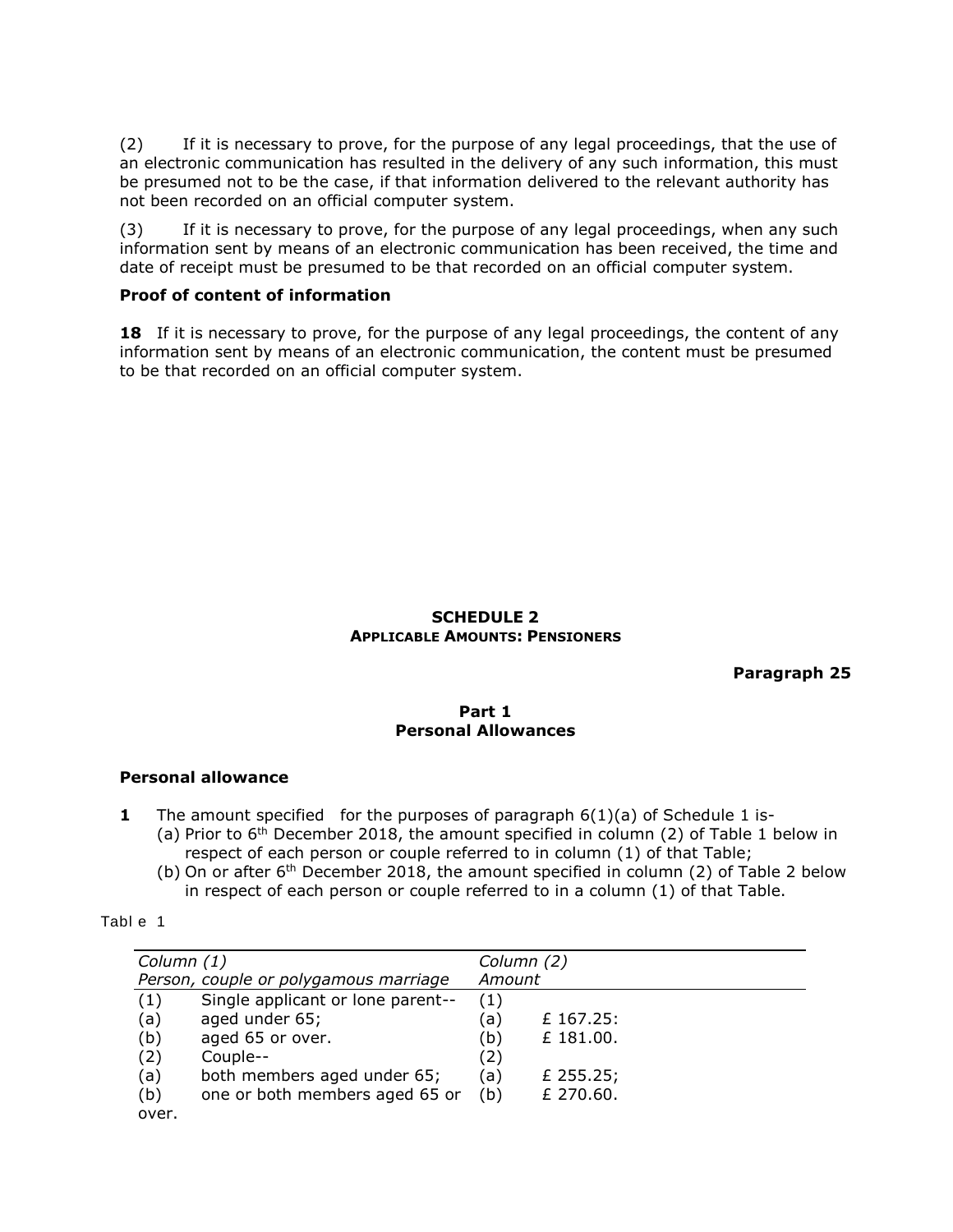| $(3)$ If the applicant is a member of a<br>(3)<br>polygamous marriage and none of the<br>members of the marriage has attained<br>the age of 65-- |     |           |  |  |
|--------------------------------------------------------------------------------------------------------------------------------------------------|-----|-----------|--|--|
| (a) for the applicant and the other                                                                                                              | (a) | £ 255.25  |  |  |
| party to the marriage;                                                                                                                           |     |           |  |  |
| (b) for each additional spouse who is                                                                                                            | (b) | £88.00    |  |  |
| a member of the same household as the                                                                                                            |     |           |  |  |
| applicant.                                                                                                                                       |     |           |  |  |
| $(4)$ If the applicant is a member of a<br>(4)<br>polygamous marriage and one or more                                                            |     |           |  |  |
| members of the marriage are aged 65 or                                                                                                           |     |           |  |  |
| over--                                                                                                                                           |     |           |  |  |
| (a) for the applicant and the other                                                                                                              | (a) | £ 270.60; |  |  |
| party to the marriage;                                                                                                                           |     |           |  |  |
| (b) for each additional spouse who is                                                                                                            | (b) | £ 89.60   |  |  |
| a member of the same household as the                                                                                                            |     |           |  |  |
| applicant.                                                                                                                                       |     |           |  |  |

## Tabl e 2

| Column (1)                                             | Column (2)     |
|--------------------------------------------------------|----------------|
| Person, couple or polygamous marriage                  | Amount         |
| Single applicant or lone parent<br>(1)                 | £181.00        |
| who has attained pensionable age                       |                |
| Couple and one or bothe mem-<br>(2)                    | £270.60:       |
| bers have attained pensionable age                     |                |
| If the applicant is a member of a<br>(3)               |                |
| polygamous marriage and one or more                    |                |
| members of the marriage have attained                  |                |
| pensionable age-                                       |                |
| (a) If the applicant and the other                     | $(a)$ £270.60; |
| party to the marriage;                                 |                |
| for each additional spouse who is $(b)$ £89.60;<br>(b) |                |
| a member of the same household as the                  |                |
| applicant.                                             |                |
|                                                        |                |

# **Child or young person amounts**

**2** (1) The amounts specified in column (2) below in respect of each person specified in column (1) are the amounts, for the relevant period specified in column (1), specified for the purposes of paragraph  $25(1)(b)$ .

*Column (1) Column (2)*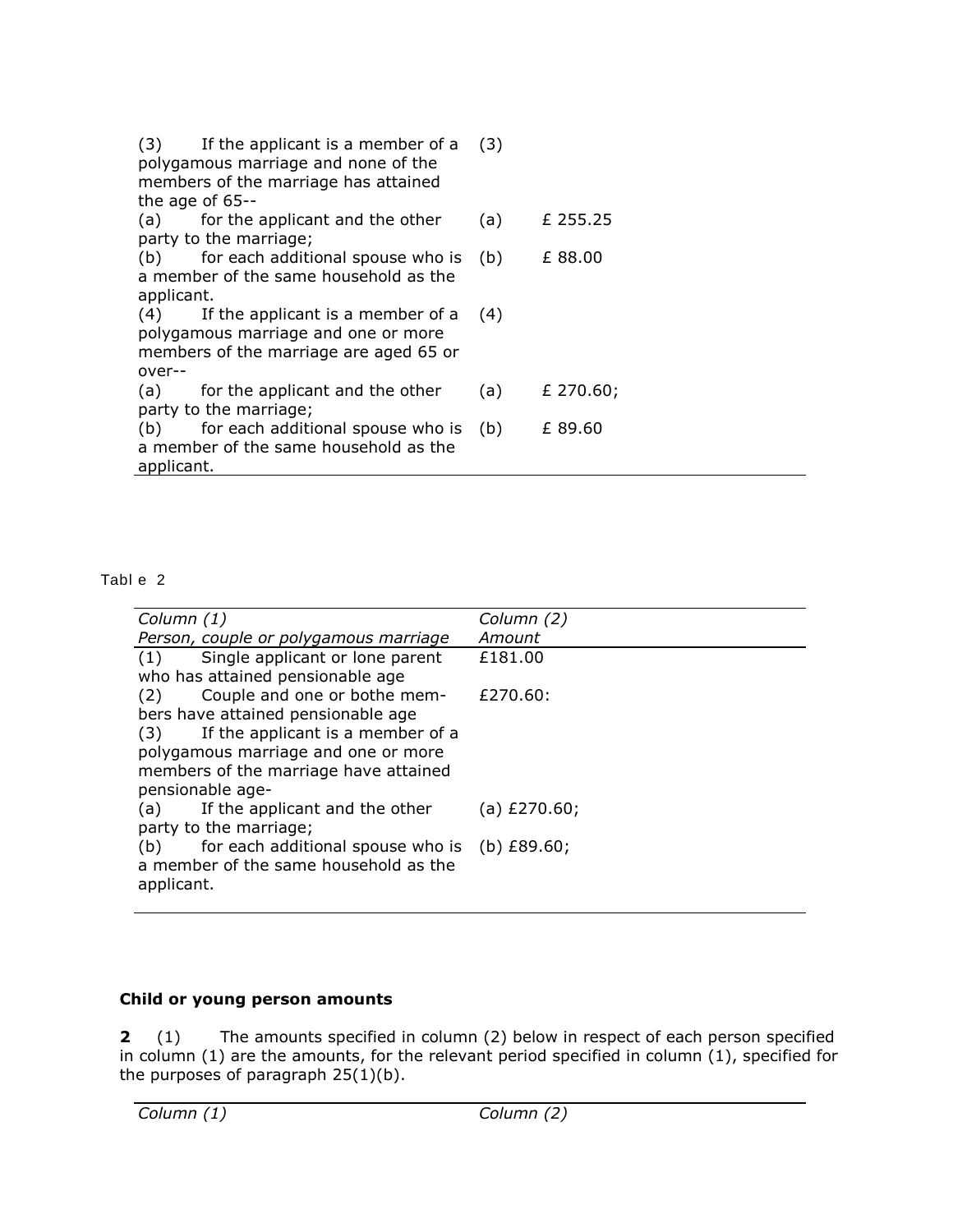| Child or young person                              | Amount         |
|----------------------------------------------------|----------------|
| Person in respect of the period--                  |                |
| beginning on that person's date<br>(a)             | $(a)$ £66. 90; |
| of birth and ending on the day preceding           |                |
| the first Monday in September following            |                |
| that person's sixteenth birthday;                  |                |
| beginning on the first Monday in (b) £66.90<br>(b) |                |
| September following that person's six-             |                |
| teenth birthday and ending on the day              |                |
| preceding that person's twentieth birth-           |                |
| day.                                               |                |

(2) In column (1) of the table "the first Monday in September" means the Monday which first occurs in the month of September in any year.

#### **Part 2 Family Premium**

## **Family premium**

**3** The amount for the purposes of paragraph 25(1)(c) in respect of a family of which at least one member is a child or young person-

- (a) is £17.45 in respect of a reduction week with begins in the period beginning with 1st April 2016 and ending with 30th April 2016;
- (b) is nil in respect of a reduction week which begins after 1st May 2016.

## **Part 3 Premiums**

**4** The premiums specified in Part 4 are, for the purposes of paragraph 25(1)(d), applicable to an applicant who satisfies the condition specified in this Part in respect of that premium.

**5** (1) Subject to sub-paragraph (2), for the purposes of this Part of this Schedule, once a premium is applicable to an applicant under this Part, a person is to be treated as being in receipt of any benefit for--

(a) in the case of a benefit to which the Social Security (Overlapping Benefits) Regulations 1979 applies, any period during which, apart from the provision of those Regulations, he would be in receipt of that benefit; and

(b) any period spent by a person in undertaking a course of training or instruction provided or approved by the Secretary of State under section 2 of the Employment and Training Act 1973, or by Skills Development Scotland, Scottish Enterprise or Highland and Islands Enterprise under section 2 of the Enterprise and New Towns (Scotland) Act 1990 or for any period during which he is in receipt of a training allowance.

(2) For the purposes of the carer premium under paragraph 9, a person is to be treated as being in receipt of a carer's allowance by virtue of sub-paragraph (1)(a) only if and for so long as the person in respect of whose care the allowance has been claimed remains in receipt of attendance allowance, or the care component of disability living allowance at the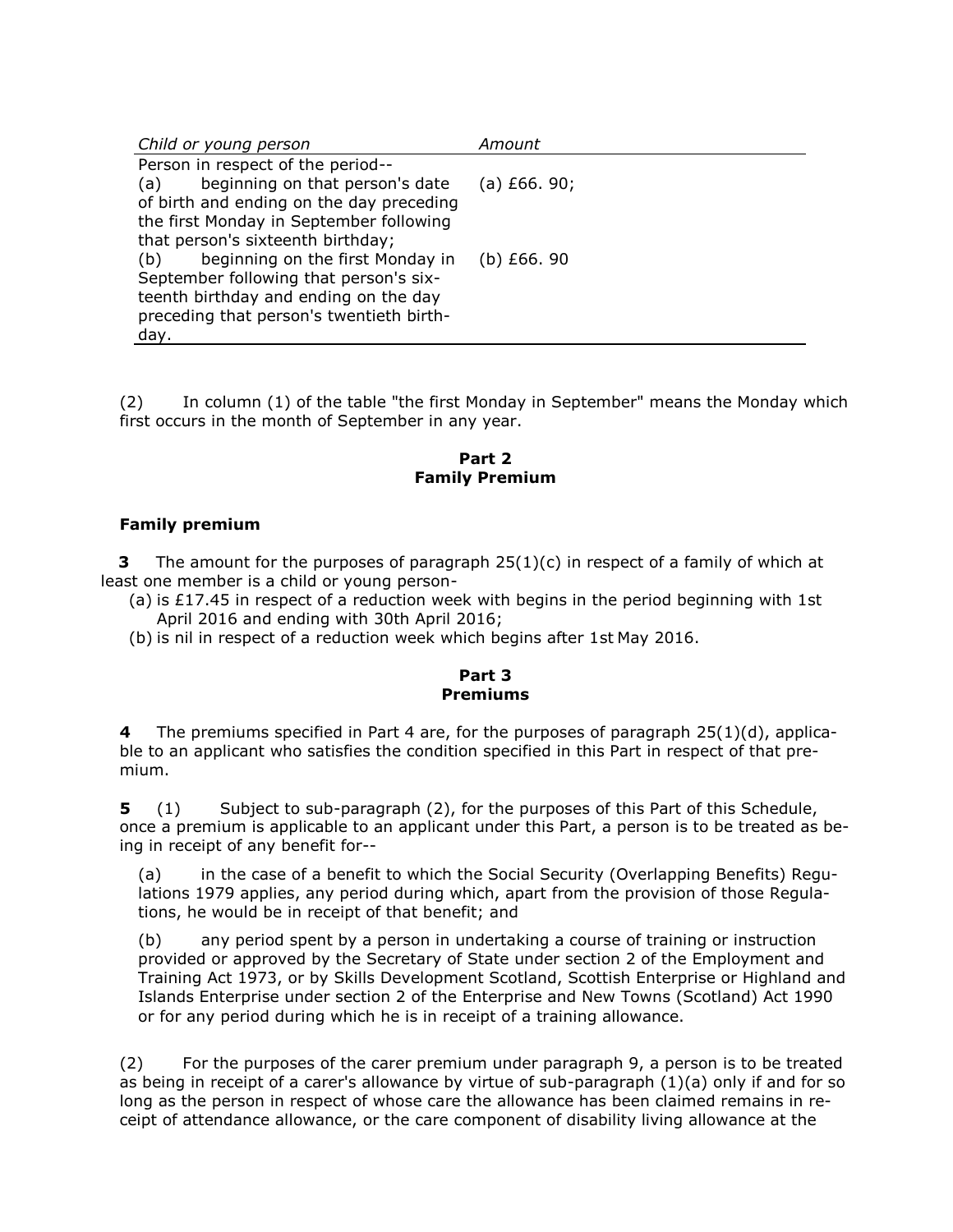highest or middle rate prescribed in accordance with section 72(3) of the SSCBA, or the daily living component of personal independence payment paid at either rate prescribed in accordance with Part 4 of the Welfare Reform Act 2012 or an AFIP.

## **Severe disability premium**

**6** (1) The condition is that the applicant is a severely disabled person.

(2) For the purposes of sub-paragraph (1), an applicant is to be treated as being a severely disabled person if, and only if--

(a) in the case of a single applicant, a lone parent or an applicant who is treated as having no partner in consequence of sub-paragraph (3)--

(i) he is in receipt of attendance allowance, or the care component of disability living allowance at the highest or middle rate prescribed in accordance with section 72(3) of the SSCBA, or the daily living component of personal independence payment paid at either rate prescribed in accordance with Part 4 of the Welfare Reform Act 2012, or an AFIP; and

(ii) subject to sub-paragraph (6), he has no non-dependants aged 18 or over normally residing with him or with whom he is normally residing; and

(iii) no person is entitled to, and in receipt of, a carer's allowance under section 70 of the SSCBA or has an award of universal credit which includes the carer element under regulation 29 of the Universal Credit Regulations 2013(**a**) in respect of caring for him;

(b) in the case of an applicant who has a partner--

(i) the applicant is in receipt of attendance allowance, or the care component of disability living allowance at the highest or middle rate prescribed in accordance with section 72(3) of the SSCBA, or the daily living component of personal independence payment paid at either rate prescribed in accordance with Part 4 of the Welfare Reform Act 2012, or an AFIP;

(ii) his partner is also in receipt of such an allowance or, if he is a member of a polygamous marriage, each other member of that marriage is in receipt of such an allowance; and

(iii) subject to sub-paragraph (6), the applicant has no non-dependants aged 18 or over normally residing with him or with whom he is normally residing,

and either a person is entitled to and in receipt of a carer's allowance or has an award of universal credit that includes the carer element in respect of caring for only one of the couple or, if he is a member of a polygamous marriage, for one or more but not all the members of the marriage, or as the case may be, no person is entitled to and in receipt of such an allowance or has such an award of universal credit in respect of caring for either member of a couple or any of the members of the marriage.

(3) Where an applicant has a partner who does not satisfy the condition in sub-paragraph (2)(b)(ii), and that partner is blind or is treated as blind within the meaning of sub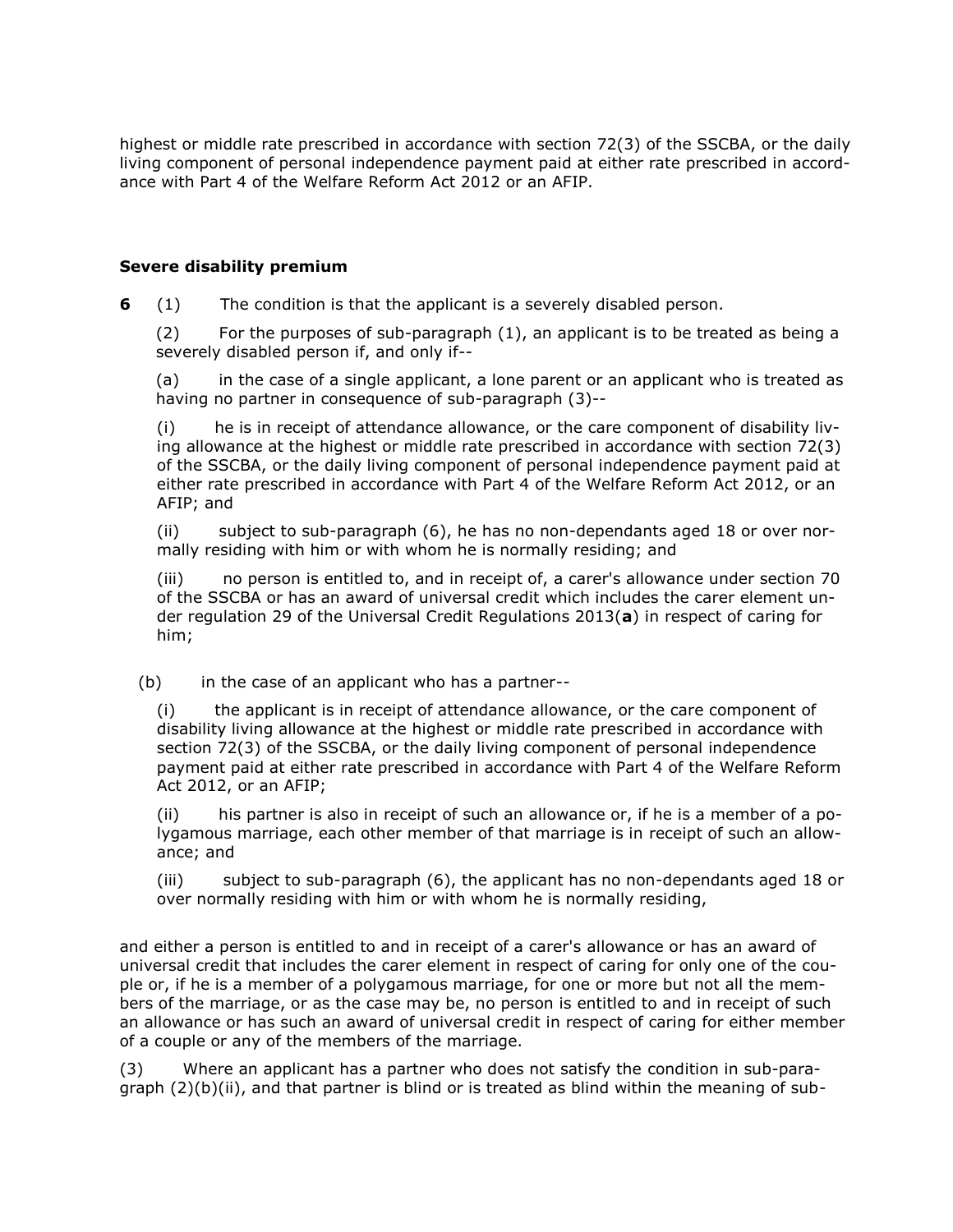paragraph (4), that partner is to be treated for the purposes of sub-paragraph (2) as if he were not a partner of the applicant.

(4) For the purposes of sub-paragraph (3), a person is blind if he is registered in a register compiled by a local authority under section 29 of the National Assistance Act 1948 (welfare services) or, in Scotland, has been certified as blind and in consequence he is registered in a register maintained by or on behalf of a council constituted under section 2 of the Local Government (Scotland) Act 1994.

(5) For the purposes of sub-paragraph (4), a person who has ceased to be registered as blind on regaining his eyesight is nevertheless to be treated as blind and as satisfying the additional condition set out in that sub-paragraph for a period of 28 weeks following the date on which he ceased to be so registered.

(6) For the purposes of sub-paragraph  $(2)(a)(ii)$  and  $(2)(b)(iii)$  no account is to be taken of--

(a) a person receiving attendance allowance, or the care component of disability living allowance at the highest or middle rate prescribed in accordance with section 72(3) of the SSCBA, or the daily living component of personal independence payment paid at either rate prescribed in accordance with Part 4 of the Welfare Reform Act 2012, or an AFIP; or

(b) a person who is blind or is treated as blind within the meaning of sub-paragraphs (4) and (5).

 $(7)$  For the purposes of sub-paragraph  $(2)(b)$  a person is to be treated--

(a) as being in receipt of attendance allowance, or the care component of disability living allowance at the highest or middle rate prescribed in accordance with section 72(3) of the SSCBA, if he would, but for his being a patient for a period exceeding 28 days, be so in receipt;

(b) as being in receipt of the daily living component of personal independence payment paid at the rate prescribed in accordance with Part 4 of the Welfare Reform Act 2012 if he would, but for his being a patient for a period exceeding 28 days, be so in receipt, notwithstanding section 86 of that Act and regulations made thereunder;

(c) as being in receipt of an AFIP if he would be so in receipt but for a suspension of payment in accordance with any terms of the armed and reserve forces compensation scheme which allow for a suspension because a person is undergoing medical treatment in a hospital or similar institution;

(d) as being entitled to and in receipt of a carer's allowance or having an award of universal credit that includes the carer element if he would, but for the person for whom he was caring being a patient in hospital for a period exceeding 28 days, be so entitled and in receipt or have such an award of universal credit.

(8) For the purposes of sub-paragraph  $(2)(a)(iii)$  and  $(b)$ --

(a) no account is to be taken of an award of carer's allowance to the extent that payment of such an award is back-dated for a period before the date on which the award is first paid; and

(b) references to a person being in receipt of a carer's allowance or having an award of universal credit which includes the carer element include reference to a person who would have been in receipt of that allowance or had such an award of universal credit but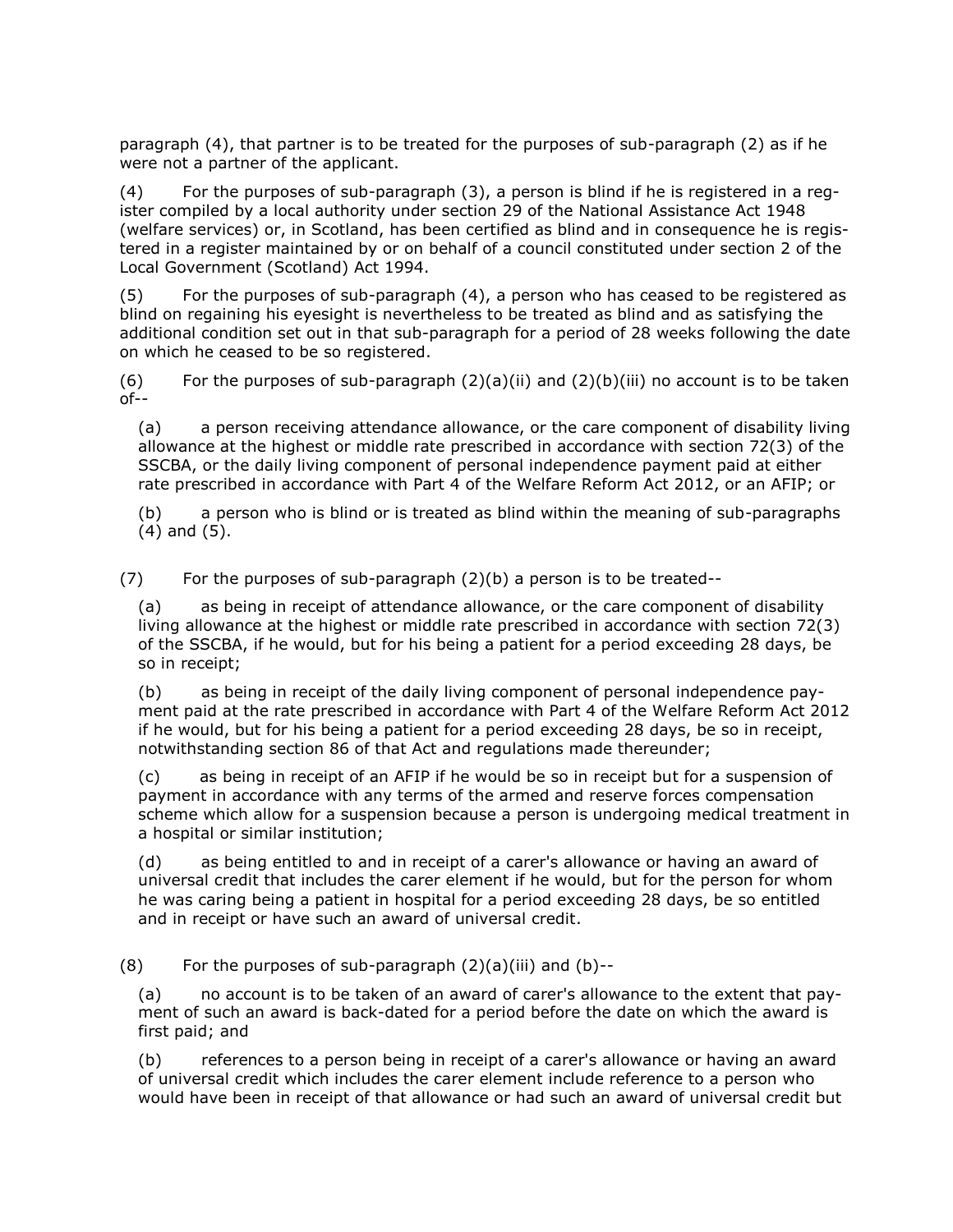for the application of a restriction under section 6B or 7 of the Social Security Fraud Act 2001 (loss of benefit).

# **Enhanced disability premium**

**7** (1) The condition is that--

(a) the care component of disability living allowance is, or would, but for a suspension of benefit in accordance with regulations under section 113(2) of the SSCBA or but for an abatement as a consequence of hospitalisation, be payable at the highest rate prescribed under section 73(2) of that Act; or

(b) (as the case may be) the daily living component of personal independence payment is, or would, but for a suspension of benefit in accordance with regulations under section 86 of the Welfare Reform Act 2012, be payable at the enhanced rate prescribed in accordance with section 78(2) of that Act,

in respect of a child or young person who is a member of the applicant's family.

(2) Where the condition in sub-paragraph (1) ceases to be satisfied because of the death of a child or young person, the condition is that the applicant or partner is entitled to child benefit in respect of that person under section 145A of the SSCBA (entitlement after death of child or qualifying young person).

## **Disabled child premium**

**8** The condition is that a child or young person for whom the applicant or a partner of his is responsible and who is a member of the applicant's household--

(a) is in receipt of disability living allowance, personal independence payment or is no longer in receipt of such allowance or payment because he is a patient, provided that the child or young person continues to be a member of the family; or

(b) is blind within the meaning of paragraph 6(4) or treated as blind in accordance with paragraph 6(5); or

(c) is a child or young person in respect of whom section 145A of the SSCBA (entitlement after death of child or qualifying young person) applies for the purposes of entitlement to child benefit but only for the period prescribed under that section, and in respect of whom a disabled child premium was included in the applicant's applicable amount immediately before the death of that child or young person, or ceased to be included in the applicant's applicable amount because of that child or young person's death.

# **Carer premium**

**9** (1) The condition is that the applicant or his partner is, or both of them are, entitled to a carer's allowance.

(2) Where a carer premium has been awarded but--

(a) the person in respect of whose care the carer's allowance has been awarded dies; or

(b) the person in respect of whom the premium was awarded ceases to be entitled, or ceases to be treated as entitled, to a carer's allowance,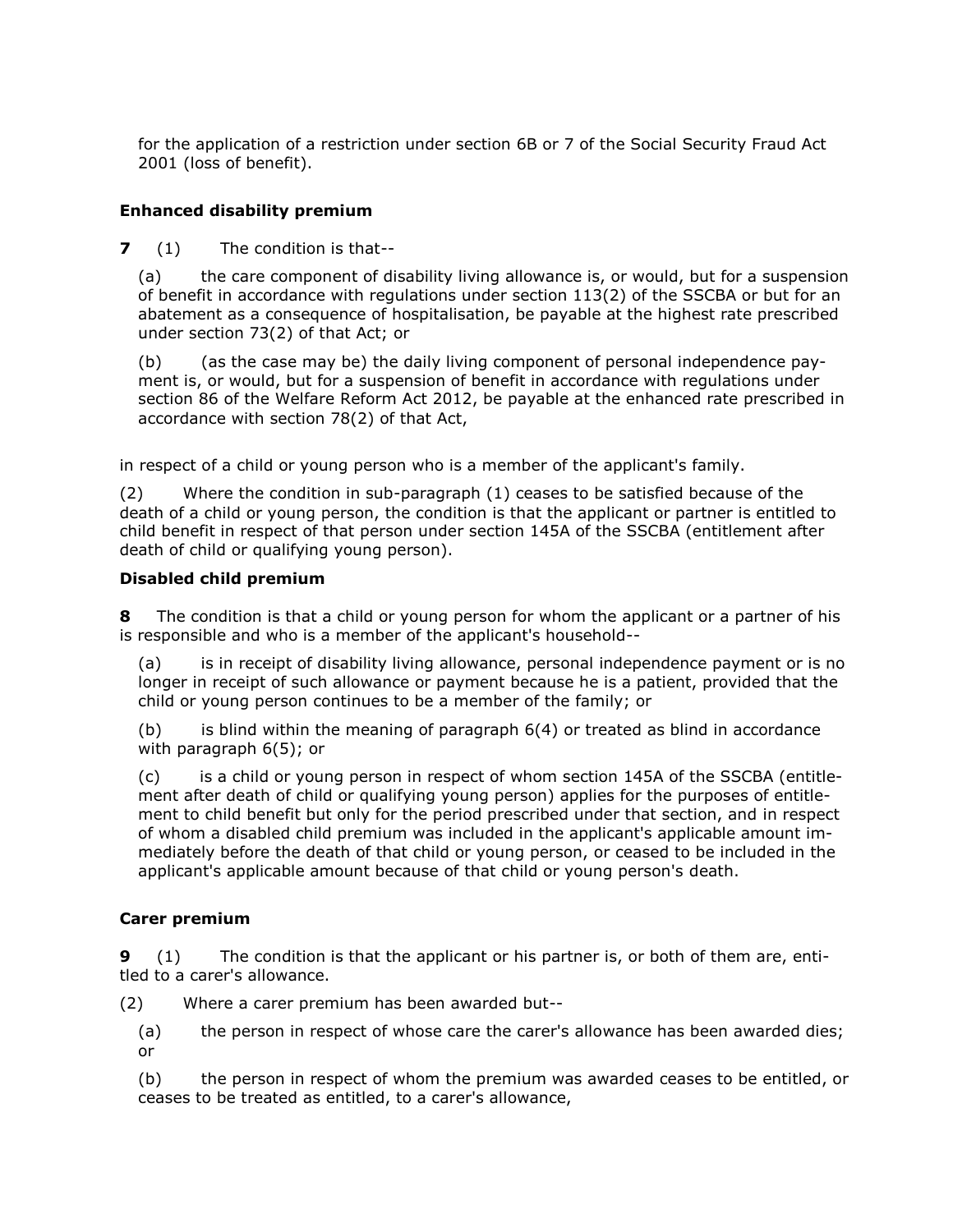this paragraph is to be treated as satisfied for a period of eight weeks from the relevant date specified in sub-paragraph (3).

(3) The relevant date for the purposes of sub-paragraph (2) is--

(a) in a case within sub-paragraph  $(2)(a)$ , the Sunday following the death of the person in respect of whose care the carer's allowance has been awarded (or beginning with the date of death if the date occurred on a Sunday);

(b) in a case within sub-paragraph  $(2)(b)$ , the date on which that person who was entitled to a carer's allowance ceases to be entitled to it.

(4) For the purposes of this paragraph, a person is to be treated as being entitled to and in receipt of a carer's allowance for any period not covered by an award but in respect of which a payment is made in lieu of an award.

## **Persons in receipt of concessionary payments**

**10** For the purpose of determining whether a premium is applicable to a person under paragraphs 6 to 9, any concessionary payment made to compensate that person for the nonpayment of any benefit mentioned in those paragraphs is to be treated as if it were a payment of that benefit.

## **Person in receipt of benefit**

**11** For the purposes of this Part of this Schedule, a person is to be regarded as being in receipt of any benefit if, and only if, it is paid in respect of him and is to be so regarded only for any period in respect of which that benefit is paid.

#### **Part 4 Amounts of Premium Specified in Part 3**

| 12 $(1)$ |  | Severe Disability Premium-- |  |
|----------|--|-----------------------------|--|
|----------|--|-----------------------------|--|

| Provision                                              |      | Amount                                                                                  |  |
|--------------------------------------------------------|------|-----------------------------------------------------------------------------------------|--|
| where the applicant satisfies the condition (a)<br>(a) |      | £65.85;                                                                                 |  |
| in paragraph $6(2)(a)$ ;                               |      |                                                                                         |  |
| where the applicant satisfies the condition (b)<br>(b) |      |                                                                                         |  |
| in paragraph $6(2)(b)$ --                              |      |                                                                                         |  |
| in a case where there is someone in re-<br>(i)         | (i)  | £65.85;                                                                                 |  |
| ceipt of a carer's allowance or who has an award       |      |                                                                                         |  |
| of universal credit which includes the carer ele-      |      |                                                                                         |  |
| ment under regulation 29 of the Universal Credit       |      |                                                                                         |  |
| Regulations 2013, or if he or any partner satisfies    |      |                                                                                         |  |
| that condition only by virtue of paragraph $6(7)$ ;    |      |                                                                                         |  |
| in a case where there is no-one in receipt<br>(ii)     | (ii) | £ 131.70                                                                                |  |
| of such an allowance or such an award of univer-       |      |                                                                                         |  |
| sal credit.                                            |      |                                                                                         |  |
| Enhanced disability premium.<br>(2)                    | (2)  | £26.04 in respect of<br>each child or young person in<br>respect of whom the conditions |  |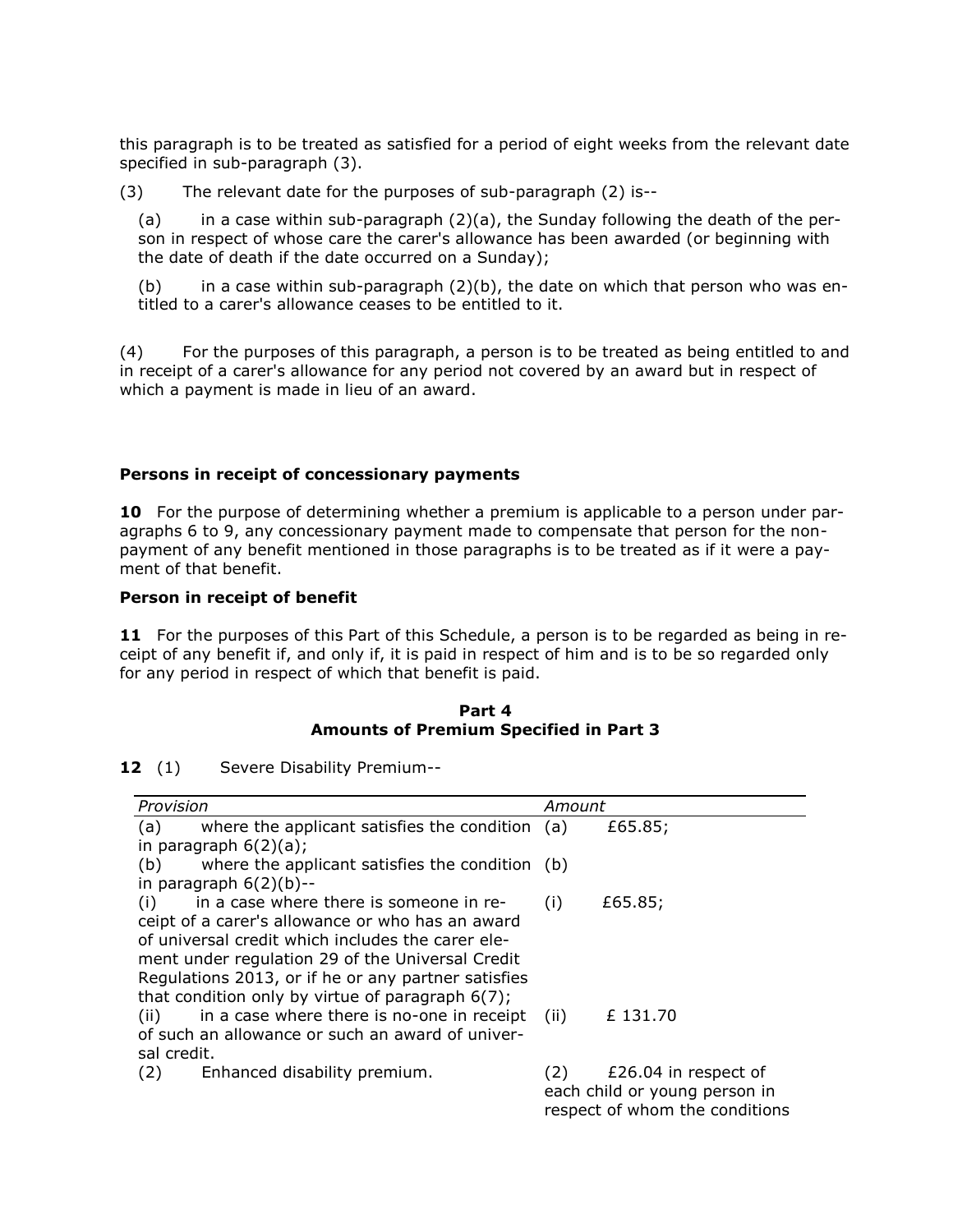| (3) | Disabled Child Premium. | specified in paragraph 7 are sat-<br>isfied.<br>£64.19 in respect of<br>(3)<br>each child or young person in<br>respect of whom the condition        |
|-----|-------------------------|------------------------------------------------------------------------------------------------------------------------------------------------------|
| (4) | Carer Premium.          | specified in paragraph 8 is satis-<br>fied<br>£36.85 in respect of<br>(4)<br>each person who satisfies the<br>condition specified in paragraph<br>9. |

#### **SCHEDULE 3 APPLICABLE AMOUNTS: PERSONS WHO ARE NOT PENSIONERS**

**Paragraph 26**

#### **Part 1 Personal Allowances**

**1** The amounts specified in column (2) below in respect of each person or couple specified in column (1) are the amounts specified for the purposes of paragraphs 26(1)(a) and  $27(1)(a)$  and  $(b)$ --

| Column (1)                  |                                   | Column (2) |          |
|-----------------------------|-----------------------------------|------------|----------|
| Person or couple            |                                   | Amount     |          |
| (1)                         | A single applicant who--          | (1)        |          |
| (a)                         | is entitled to main phase employ- | (a)        | £73.10;  |
| ment and support allowance; |                                   |            |          |
| (b)                         | is aged not less than 25;         | (b)        | £73.10;  |
| (c)                         | is aged not less than 18 but less | (c)        | £57.90.  |
| than 25.                    |                                   |            |          |
| (2)                         | Lone parent.                      | (2)        | £73.10.  |
| (3)                         | Couple.                           | 31         | £114.85. |

**2** For the purposes of paragraph 1 an applicant is entitled to main phase employment and support allowance if--

- (a) paragraph 18 is satisfied in relation to the applicant; or
- (b) the applicant is entitled to a converted employment and support allowance.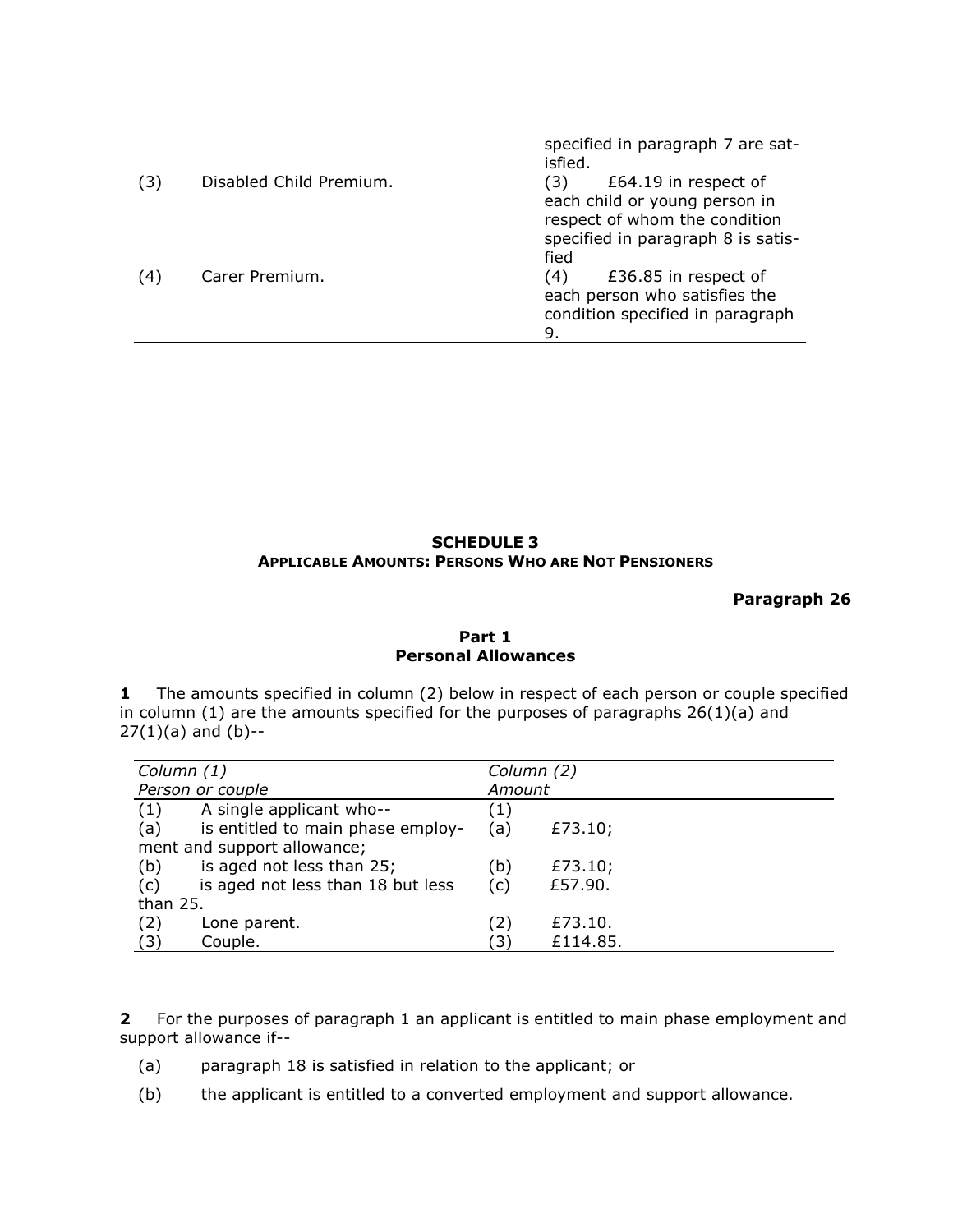**3** (1) The amounts specified in column (2) below in respect of each person specified in column (1) are, for the relevant period specified in column (1), the amounts specified for the purposes of paragraphs  $26(1)(b)$  and  $27(1)(c)$ --

| Column (1)                                       | Column (2) |  |
|--------------------------------------------------|------------|--|
| Child or Young person                            | Amount     |  |
| Person in respect of the period--                |            |  |
| beginning on that person's date of £66.90<br>(a) |            |  |
| birth and ending on the day preceding the        |            |  |
| first Monday in September following that         |            |  |
| person's sixteenth birthday;                     |            |  |
| beginning on the first Monday in<br>(b)          | £66.90     |  |
| September following that person's six-           |            |  |
| teenth birthday and ending on the day pre-       |            |  |
| ceding that person's twentieth birthday.         |            |  |
|                                                  |            |  |

(2) In column (1) of the table in sub-paragraph (1), "the first Monday in September" means the Monday which first occurs in the month of September in any year.

#### **Part 2 Family Premium**

**4** (1) The amount for the purposes of paragraphs 26(1)(c) and 27(1)(d) in respect of a family of which at least one member is a child or young person is--

(a) is  $£17.45$  in respect of a reduction week which begins in the period beginning with 1<sup>st</sup> April 2016 and ending 30<sup>th</sup> April 2016;

(b) is nil in respect of the reduction week which begins after  $1<sup>st</sup>$  May 2016.

(2) The amount in sub-paragraph  $(1)(a)$  is applicable to a lone parent--

(a) who was entitled to council tax benefit on 5th April 1998 and whose applicable amount on that date included the amount applicable under paragraph 3(1)(a) of Schedule 1 to the Council Tax Benefit (Persons who have attained the qualifying age for state pension credit) Regulations 2006 as in force on that date; or

(b) on becoming entitled to council tax benefit where that lone parent--

(i) had been treated as entitled to that benefit in accordance with sub-paragraph (3) as at the day before the date of claim for that benefit; and

(ii) was entitled to housing benefit as at the date of claim for council tax benefit or would have been entitled to housing benefit as at that date had that day not fallen during a rent free period as defined in regulation 81 of the Housing Benefit Regulations 2006,

and in respect of whom, all of the conditions specified in sub-paragraph (3) have continued to apply.

(3) The conditions specified for the purposes of sub-paragraph (2) are that, in respect of the period commencing on 6th April 1998--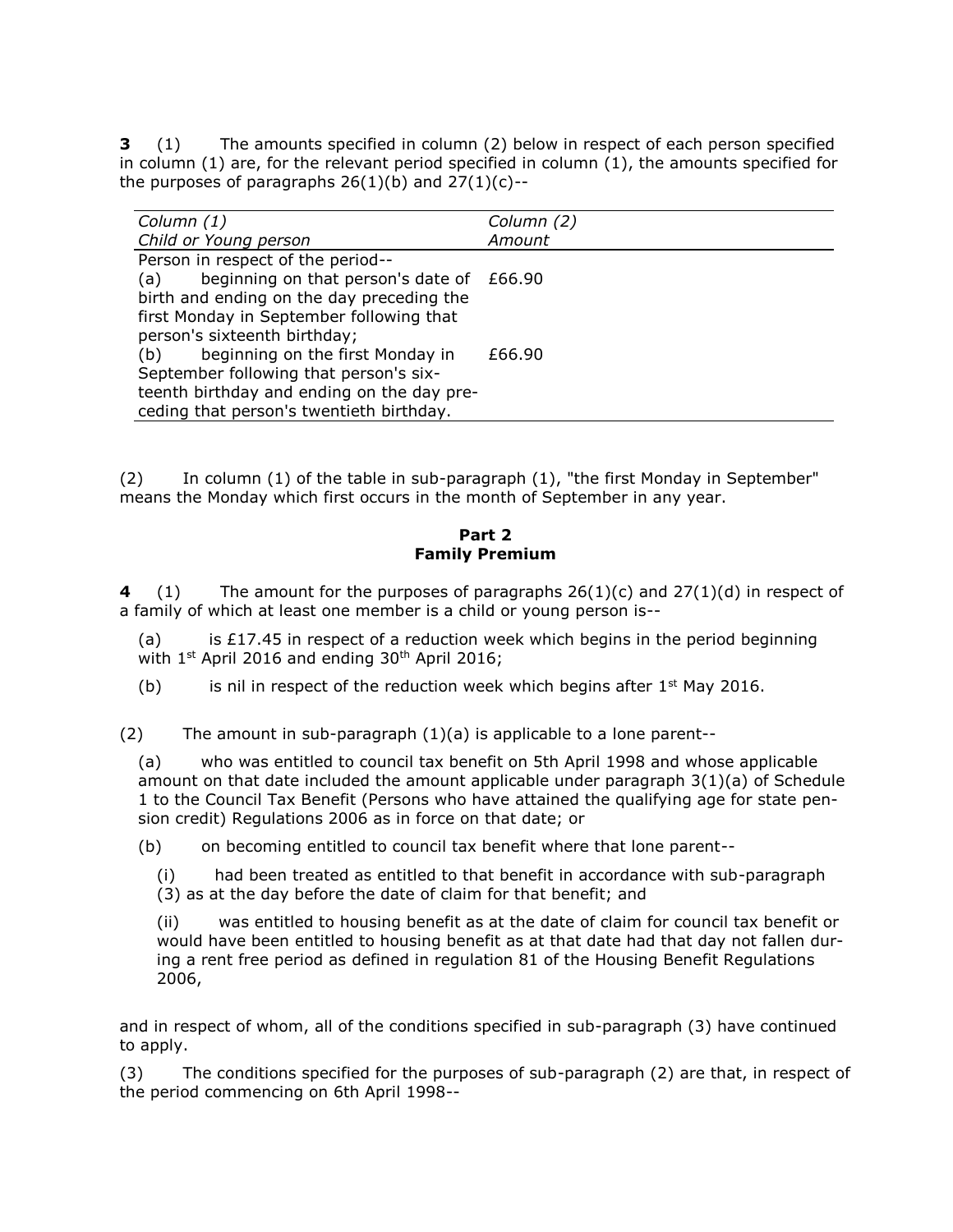(a) the applicant has not ceased to be entitled, or has not ceased to be treated as entitled, to

(i) council tax benefit (in relation to the period prior to 1st April 2013), and

(ii) a reduction under this scheme (in relation to the period commencing on 1st April 2013);

(b) the applicant has not ceased to be a lone parent;

(c) where the applicant was entitled to income support or to an income-based jobseeker's allowance on 5th April 1998, he has continuously, since that date, been entitled to income support, an income-based jobseeker's allowance or income-related employment and support allowance or a combination of those benefits;

(d) where the applicant was not entitled to income support or to an income-based jobseeker's allowance on 5th April 1998, he has not become entitled to income support, an income-based jobseeker's allowance or an income-related employment and support allowance; and

(e) a premium under paragraph 9 or a component under paragraph 21 or 22 has not become applicable to the applicant.

(4) For the purposes of sub-paragraphs  $(2)(b)(i)$  and  $(3)(a)$ , an applicant is to be treated as entitled to council tax benefit during any period where he was not, or had ceased to be, so entitled and--

(a) throughout that period, he had been awarded housing benefit and his applicable amount included the amount applicable under paragraph  $3(1)(a)$  of Schedule 3 to the Housing Benefit Regulations 2006 (lone parent rate of family premium); or

(b) he would have been awarded housing benefit during that period had that period not been a rent free period as defined in regulation 81 of the Housing Benefit Regulations 2006 and his applicable amount throughout that period would have included the amount applicable under paragraph 3(1)(a) of Schedule 3 to those Regulations.

#### **Part 3 Premiums**

**5** Except as provided in paragraph 6, the premiums specified in Part 4 are, for the purposes of paragraphs  $26(1)(d)$  and  $27(1)(e)$  (premiums), applicable to an applicant who satisfies the condition specified in paragraphs 9 to 14 in respect of that premium.

**6** Subject to paragraph 7, where an applicant satisfies the conditions in respect of more than one premium in this Part of this Schedule, only one premium is applicable to him and, if they are different amounts, the higher or highest amount applies.

**7** The following premiums, namely--

- (a) a severe disability premium to which paragraph 11 applies;
- (b) an enhanced disability premium to which paragraph 12 applies;
- (c) a disabled child premium to which paragraph 13 applies; and
- (d) a carer premium to which paragraph 14 applies,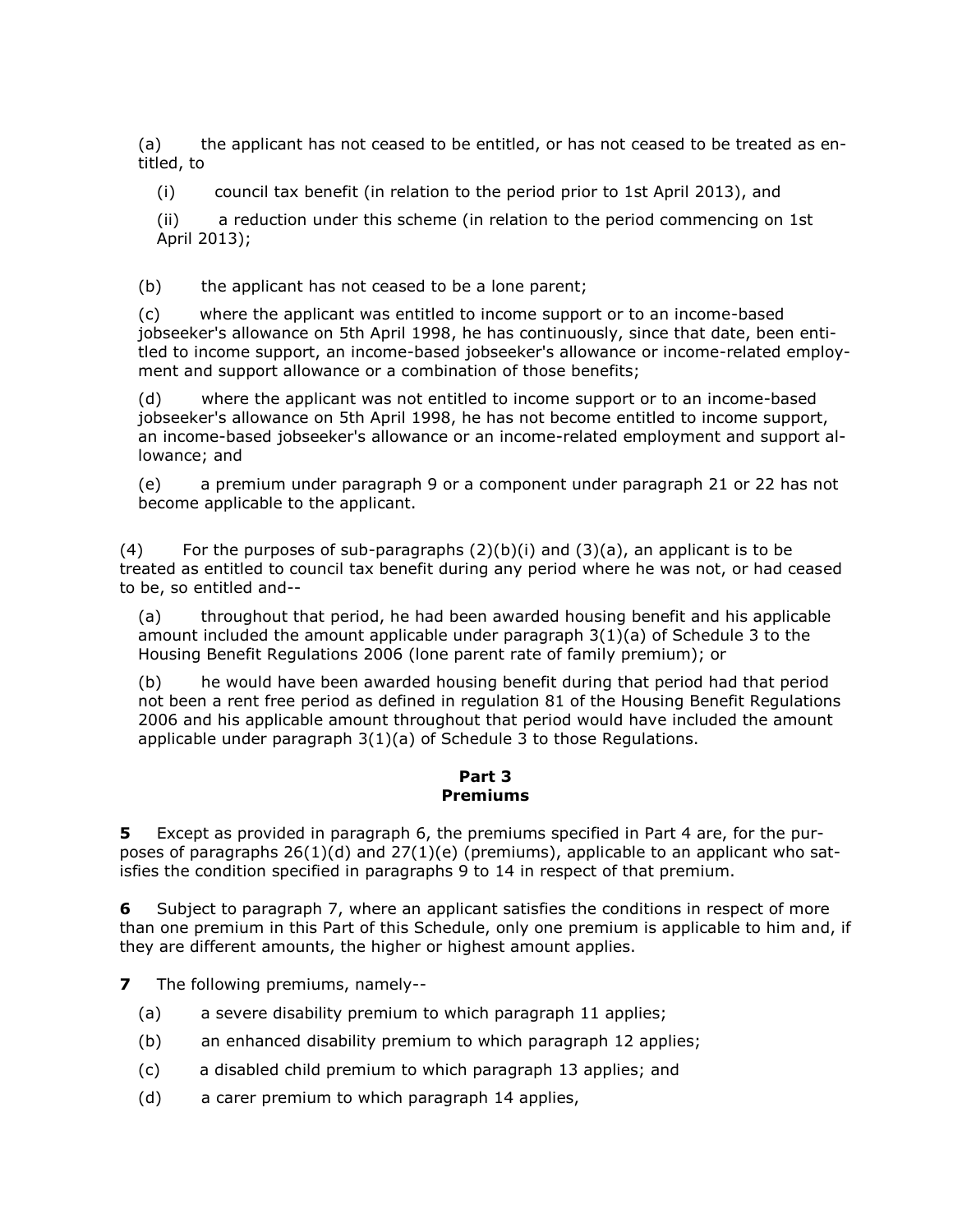may be applicable in addition to any other premium which may apply under this Schedule.

**8** (1) Subject to sub-paragraph (2), for the purposes of this Part of this Schedule, once a premium is applicable to an applicant under this Part, a person is to be treated as being in receipt of any benefit for--

(a) in the case of a benefit to which the Social Security (Overlapping Benefits) Regulations 1979 applies, any period during which, apart from the provisions of those Regulations, he would be in receipt of that benefit; and

(b) any period spent by a person in undertaking a course of training or instruction provided or approved by the Secretary of State under section 2 of the Employment and Training Act 1973 or by Skills Development Scotland, Scottish Enterprise or Highlands and Islands Enterprise under section 2 of the Enterprise and New Towns (Scotland) Act 1990 for any period during which he is in receipt of a training allowance.

(2) For the purposes of the carer premium under paragraph 14, a person is to be treated as being in receipt of carer's allowance by virtue of sub-paragraph (1)(a) only if and for so long as the person in respect of whose care the allowance has been claimed remains in receipt of attendance allowance, or the care component of disability living allowance at the highest or middle rate prescribed in accordance with section 72(3) of the SSCBA or the daily living component of personal independence payment payable under Part 4 of the Welfare Reform Act 2012.

## **Disability premium**

**9** The condition is that--

(a) where the applicant is a single applicant or a lone parent, he has not attained the qualifying age for state pension credit and the additional condition specified in paragraph 10 is satisfied; or

(b) where the applicant has a partner, either--

(i) the applicant has not attained the qualifying age for state pension credit and the additional condition specified in paragraph  $10(1)(a)$  or (b) is satisfied by him; or

(ii) his partner has not attained the qualifying age for state pension credit and the additional condition specified in paragraph  $10(1)(a)$  is satisfied by his partner.

# **Additional condition for the disability premium**

**10** (1) Subject to sub-paragraph (2) and paragraph 8, the additional condition referred to in paragraph 9 is that either--

(a) the applicant or, as the case may be, his partner--

(i) is in receipt of one or more of the following benefits: attendance allowance, disability living allowance, personal independence payment, an AFIP, the disability element or the severe disability element of working tax credit as specified in regulation  $20(1)(b)$ and (f) of the Working Tax Credit (Entitlement and Maximum Rate) Regulations 2002, mobility supplement, long-term incapacity benefit under Part 2 of the SSCBA or severe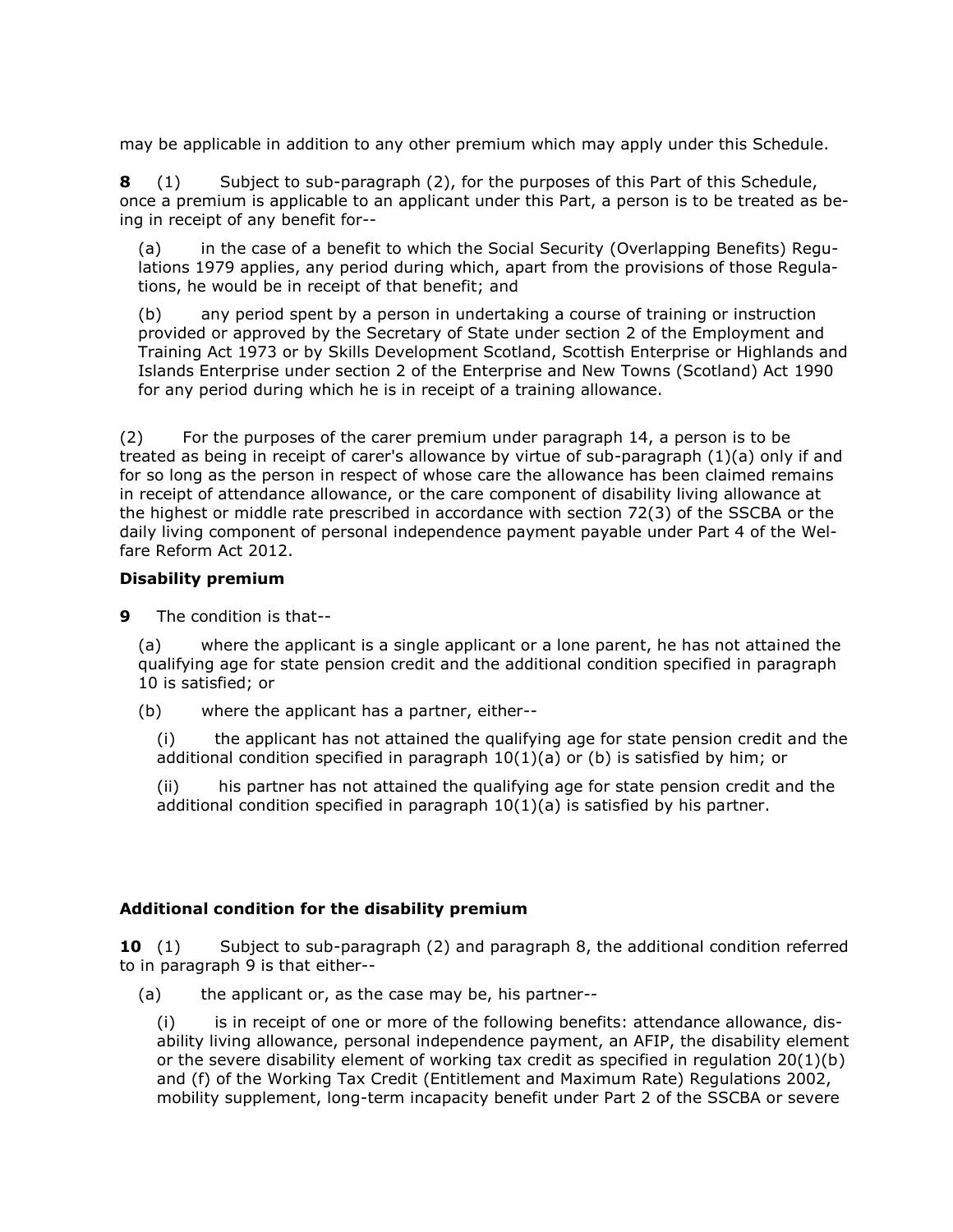disablement allowance under Part 3 of that Act but, in the case of long-term incapacity benefit or severe disablement allowance, only where it is paid in respect of him; or

(ii) was in receipt of long-term incapacity benefit under Part 2 of the SSCBA when entitlement to that benefit ceased on account of the payment of a retirement pension under that Act and the applicant remained continuously entitled to--

(aa) council tax benefit (in relation to the period prior to 1st April 2013, and

(bb) a reduction under this scheme (in relation to the period commencing on 1st April 2013), and

if the long-term incapacity benefit was payable to his partner, the partner is still a member of the family; or

(iii) was in receipt of attendance allowance or disability living allowance but payment of benefit has been suspended in accordance with regulations made under section 113(2) of the SSCBA or otherwise abated as a consequence of the applicant or his partner becoming a patient within the meaning of paragraph  $58(11)(i)$  (treatment of child care charges); or

(iv) was in receipt of personal independence payment, but payment of that benefit has been suspended in accordance with section 86 of the Welfare Reform Act 2012 as a consequence of the applicant becoming a patient within the meaning of paragraph 58(11)(i) (treatment of child care charges); or

(v) was in receipt of an AFIP, but payment has been suspended in accordance with any terms of the armed and reserve forces compensation scheme which allow for suspension because a person is undergoing medical treatment in a hospital or similar institution; or

(vi) he has an invalid carriage or other vehicle provided to him by the Secretary of State or a clinical commissioning group under paragraph 9 of Schedule 1 to the National Health Service Act 2006 or under section 46 of the National Health Service (Scotland) Act 1978 or provided by the Department of Health, Social Services and Public Safety in Northern Ireland under Article 30(1) of the Health and Personal Social Services (Northern Ireland) Order 1972; or

(vii) is blind and in consequence registered in a register compiled by a local authority under section 29 of the National Assistance Act 1948 (welfare services) or, in Scotland, has been certified as blind and in consequence he is registered in a register maintained by or on behalf of a council constituted under section 2 of the Local Government (Scotland) Act 1994; or

(b) the applicant--

(i) is, or is treated as, incapable of work in accordance with the provisions of, and regulations made under, Part 12A of the SSCBA (incapacity for work); and

(ii) has been incapable, or has been treated as incapable, of work for a continuous period of not less than--

(aa) in the case of an applicant who is terminally ill within the meaning of section 30B(4) of the SSCBA, 196 days;

(bb) in any other case, 364 days.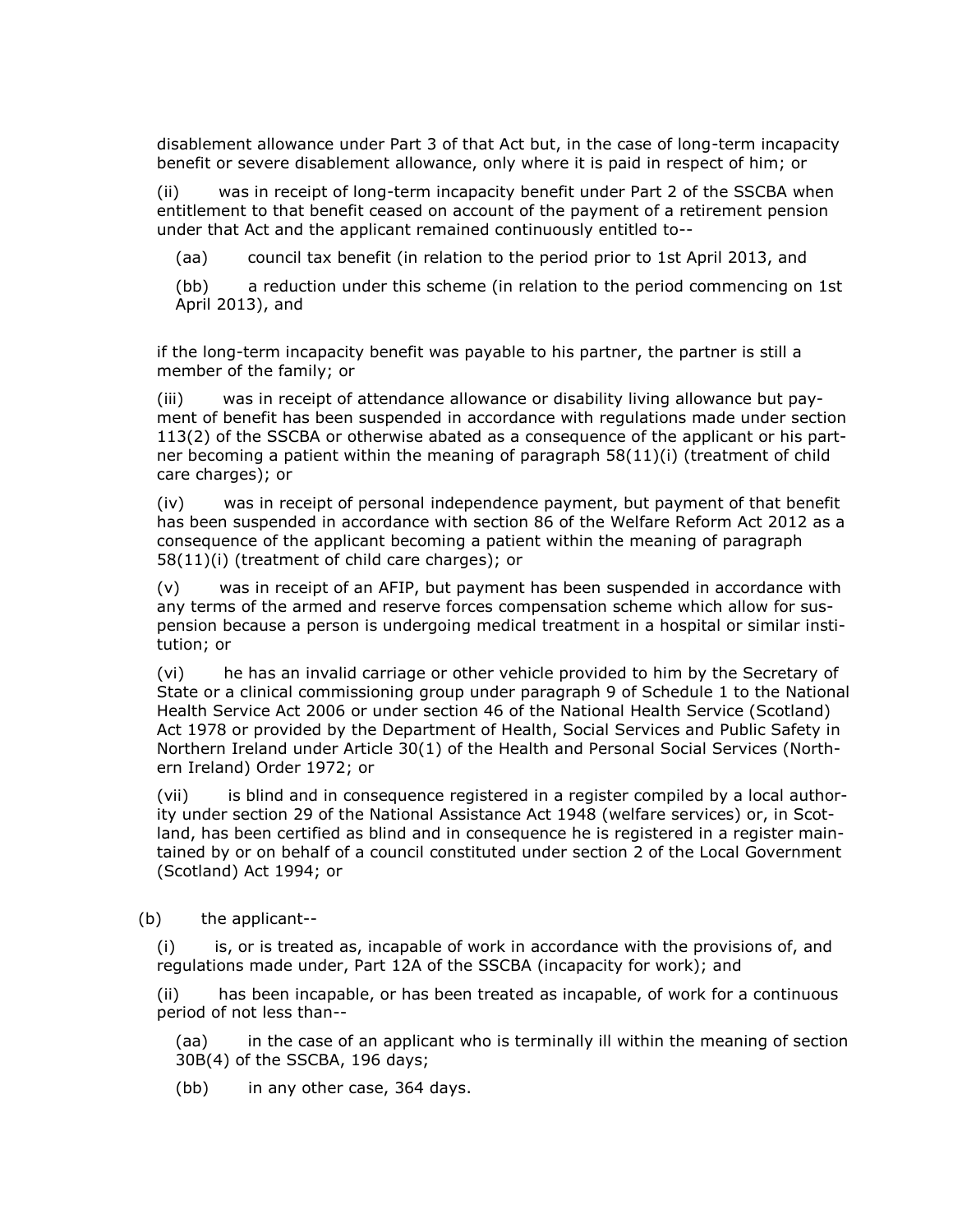(2) For the purposes of sub-paragraph  $(1)(a)(vi)$ , a person who has ceased to be registered as blind on regaining his eyesight is nevertheless to be treated as blind and as satisfying the additional condition set out in that sub-paragraph for a period of 28 weeks following the date on which he ceased to be so registered.

(3) For the purposes of sub-paragraph  $(1)(b)$ , once the disability premium is applicable to an applicant by virtue of his satisfying the additional condition specified in that provision, if he then ceases, for a period of 8 weeks or less, to be treated as incapable of work or to be incapable of work he is, on again becoming so incapable of work, immediately thereafter to be treated as satisfying the condition in sub-paragraph (1)(b).

(4) For the purposes of sub-paragraph (1)(b), once the disability premium is applicable to an applicant by virtue of his satisfying the additional condition specified in that provision, he is to continue to be treated as satisfying that condition for any period spent by him in undertaking a course of training provided under section 2 of the Employment and Training Act 1973 or section 2 of the Enterprise and New Towns (Scotland) Act 1990 or for any period during which he is in receipt of a training allowance.

 $(5)$  For the purposes of sub-paragraph  $(1)(b)$ , where any two or more periods of incapacity are separated by a break of not more than 56 days, those periods are to be treated as one continuous period.

(6) For the purposes of this paragraph, a reference to a person who is or was in receipt of long-term incapacity benefit includes a person who is or was in receipt of short-term incapacity benefit at a rate equal to the long-term rate by virtue of section 30B(4)(a) of the Act (short-term incapacity benefit for a person who is terminally ill), or who would be or would have been in receipt of short-term incapacity benefit at such a rate but for the fact that the rate of short-term incapacity benefit already payable to him is or was equal to or greater than the long-term rate.

(7) In the case of an applicant who is a welfare to work beneficiary (a person to whom regulation 13A(1) of the Social Security (Incapacity for Work) (General) Regulations 1995 applies, and who again becomes incapable of work for the purposes of Part 12A of the SSCBA)--

(a) the reference to a period of 8 weeks in sub-paragraph (3); and

(b) the reference to a period of 56 days in sub-paragraph (5),

in each case is to be treated as a reference to a period of 104 weeks.

(8) The applicant is not entitled to the disability premium if he has, or is treated as having, limited capability for work.

# **Severe disability premium**

**11** (1) The condition is that the applicant is a severely disabled person.

(2) For the purposes of sub-paragraph (1), an applicant is to be treated as being a severely disabled person if, and only if--

(a) in the case of a single applicant, a lone parent or an applicant who is treated as having no partner in consequence of sub-paragraph (3)--

(i) he is in receipt of attendance allowance, or the care component of disability living allowance at the highest or middle rate prescribed in accordance with section 72(3) of the SSCBA, or the daily living component of personal independence payment payable at either rate under Part 4 of the Welfare Reform Act 2012, or an AFIP; and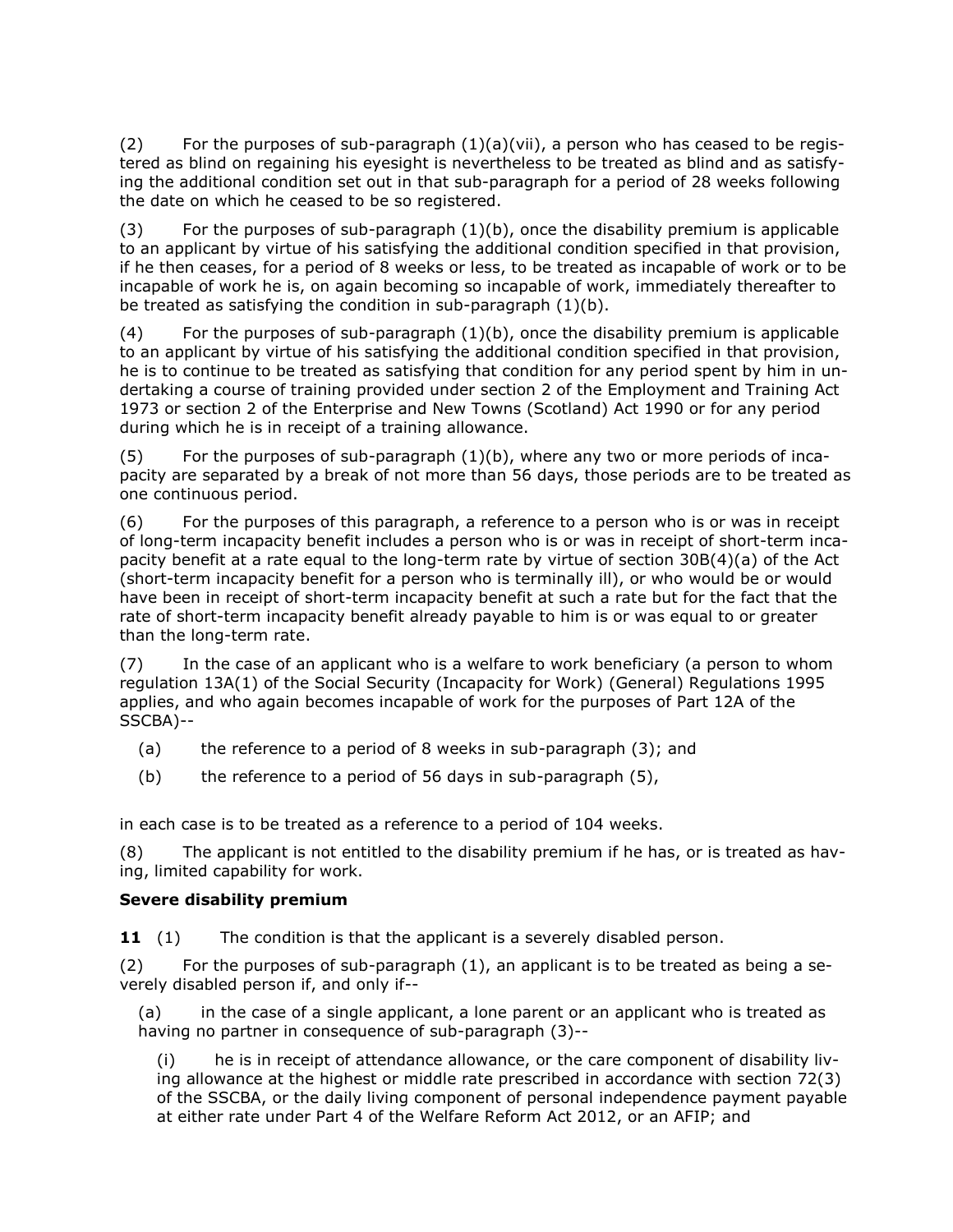(ii) subject to sub-paragraph (4), he has no non-dependants aged 18 or over normally residing with him or with whom he is normally residing; and

(iii) no person is entitled to, and in receipt of, a carer's allowance under section 70 of the SSCBA or has an award of universal credit which includes the carer element under regulation 29 of the Universal Credit Regulations 2013 (**a**) in respect of caring for him;

(b) in the case of an applicant who has a partner--

(i) the applicant is in receipt of attendance allowance, or the care component of disability living allowance at the highest or middle rate prescribed in accordance with section 72(3) of the SSCBA or the daily living component of personal independence payment payable at either rate under Part 4 of the Welfare Reform Act 2012, or an AFIP; and

(ii) his partner is also in receipt of such an allowance or, if he is a member of a polygamous marriage, all the partners of that marriage are in receipt of such an allowance; and

(iii) subject to sub-paragraph (4), the applicant has no non-dependants aged 18 or over normally residing with him or with whom he is normally residing,

and either a person is entitled to and in receipt of a carer's allowance or has an award of universal credit that includes the carer element in respect of caring for only one of a couple or, in the case of a polygamous marriage, for one or more but not all the partners of the marriage, or as the case may be, no person is entitled to and in receipt of such an allowance or has such an award of universal credit in respect of caring for either member of a couple or any partner of a polygamous marriage.

(3) Where an applicant has a partner who does not satisfy the condition in sub-para $graph (2)(b)(ii)$ , and that partner is blind or is treated as blind within the meaning of paragraph  $10(1)(a)(v)$  and (2), that partner is to be treated for the purposes of sub-paragraph  $(2)(b)(ii)$  as if he were not a partner of the applicant.

(4) For the purposes of sub-paragraph  $(2)(a)(ii)$  and  $(2)(b)(iii)$  no account is to be taken of--

(a) a person receiving attendance allowance, or disability living allowance by virtue of the care component at the highest or middle rate prescribed in accordance with section 72(3) of the SSCBA, or the daily living component of personal independence payment payable at either rate prescribed in accordance with Part 4 of the Welfare Reform Act 2012; or

(b) a person who is blind or is treated as blind within the meaning of paragraph  $10(1)(a)(v)$  and  $(2)$ .

(5) For the purposes of sub-paragraph (2)(b) a person is to be treated--

(a) as being in receipt of attendance allowance, or the care component of disability living allowance at the highest or middle rate prescribed in accordance with section 72(3) of the SSCBA, or the daily living component of personal independence payment payable at either rate under Part 4 of the Welfare Reform Act 2012, or an AFIP if he would, but for his being a patient for a period exceeding 28 days, be so in receipt;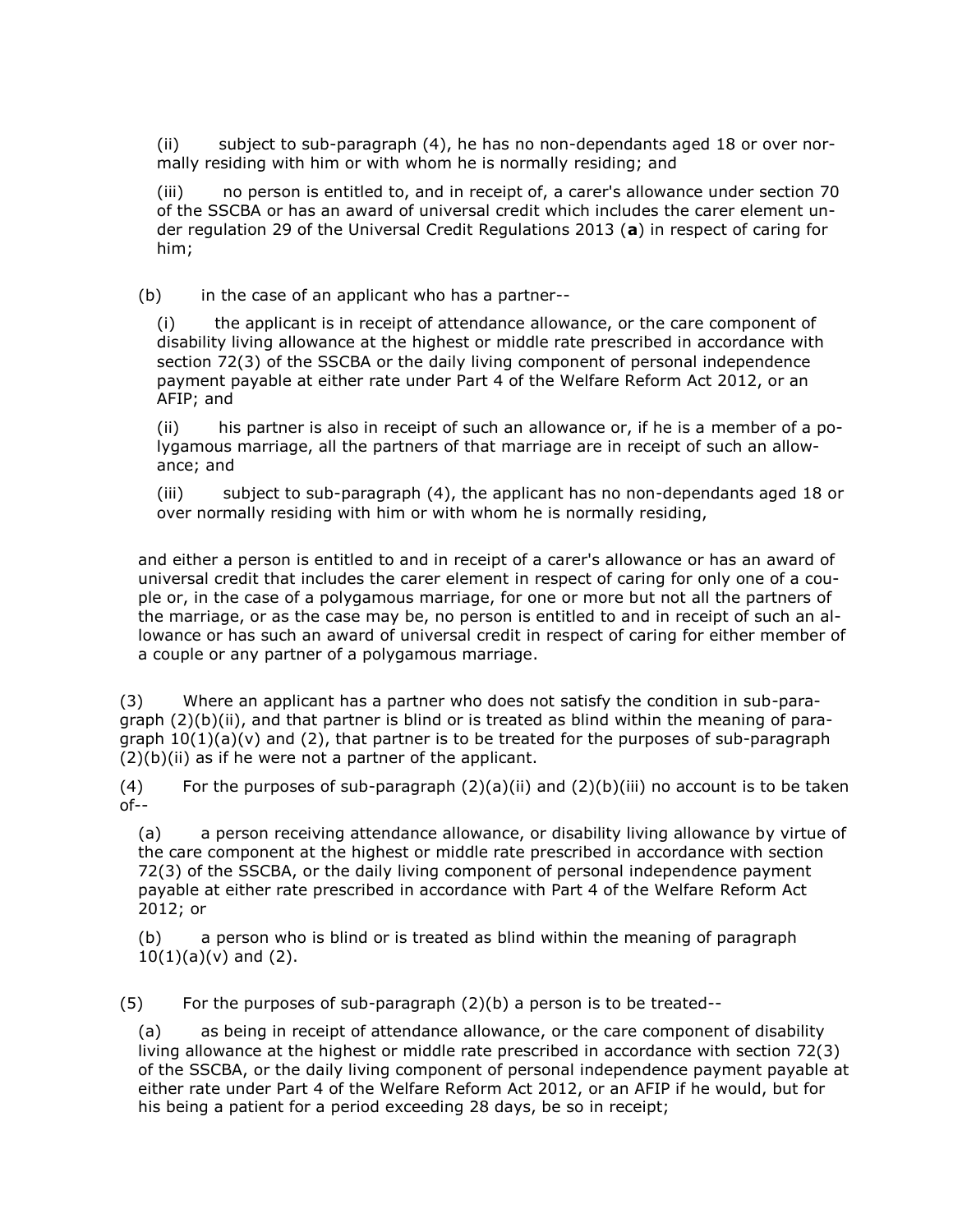(b) as being entitled to and in receipt of a carer's allowance or having an award of universal credit which includes the carer element if he would, but for the person for whom he was caring being a patient in hospital for a period exceeding 28 days, be so entitled and in receipt or have such an award of universal credit.

(6) For the purposes of sub-paragraph  $(2)(a)(iii)$  and  $(2)(b)$ , no account is to be taken of an award of carer's allowance to the extent that payment of such an award is back-dated for a period before the date on which the award is first paid.

(7) In sub-paragraph (2)(a)(iii) and (b), references to a person being in receipt of a carer's allowance or as having an award of universal credit which includes the carer element include references to a person who would have been in receipt of that allowance or had such an award of universal credit but for the application of a restriction under section 6B or 7 of the Social Security Fraud Act 2001 (loss of benefit provisions).

## **Enhanced disability premium**

**12** (1) Subject to sub-paragraph (2), the condition is that--

(a) the Secretary of State has decided that the applicant has, or is to be treated as having, limited capability for work-related activity; or

(b) the care component of disability living allowance is, or would be payable at the highest rate prescribed under section 72(3) of the SSCBA, but for a suspension of benefit in accordance with regulations made under section 113(2) of the SSCBA or but for an abatement as a consequence of hospitalisation be payable at the highest rate prescribed under section 72(3) of the SSCBA in respect of--

- (i) the applicant; or
- (ii) a member of the applicant's family,

who has not attained the qualifying age for state pension credit; or

(c) the daily living component of personal independence payment is, or would be payable at either rate under Part 4 of the Welfare Reform Act 2012, but for a suspension of benefit in accordance with section 86 of the Welfare Reform Act 2012 in respect of--

- (i) the applicant; or
- (ii) a member of the applicant's family,

who has not attained the qualifying age for state pension credit.

(2) Where the condition in sub-paragraph (1) ceases to be satisfied because of the death of a child or young person, the condition is that the applicant or partner is entitled to child benefit in respect of that person under section 145A of the SSCBA (entitlement after death of child or qualifying young person).

(3) The condition is not satisfied if the person to whom sub-paragraph (1) refers is--

- (a) an applicant who--
	- (i) is not a member of a couple or a polygamous marriage; and

(ii) is a patient within the meaning of paragraph  $58(11)(i)$  (treatment of child care charges) and has been for a period of more than 52 weeks; or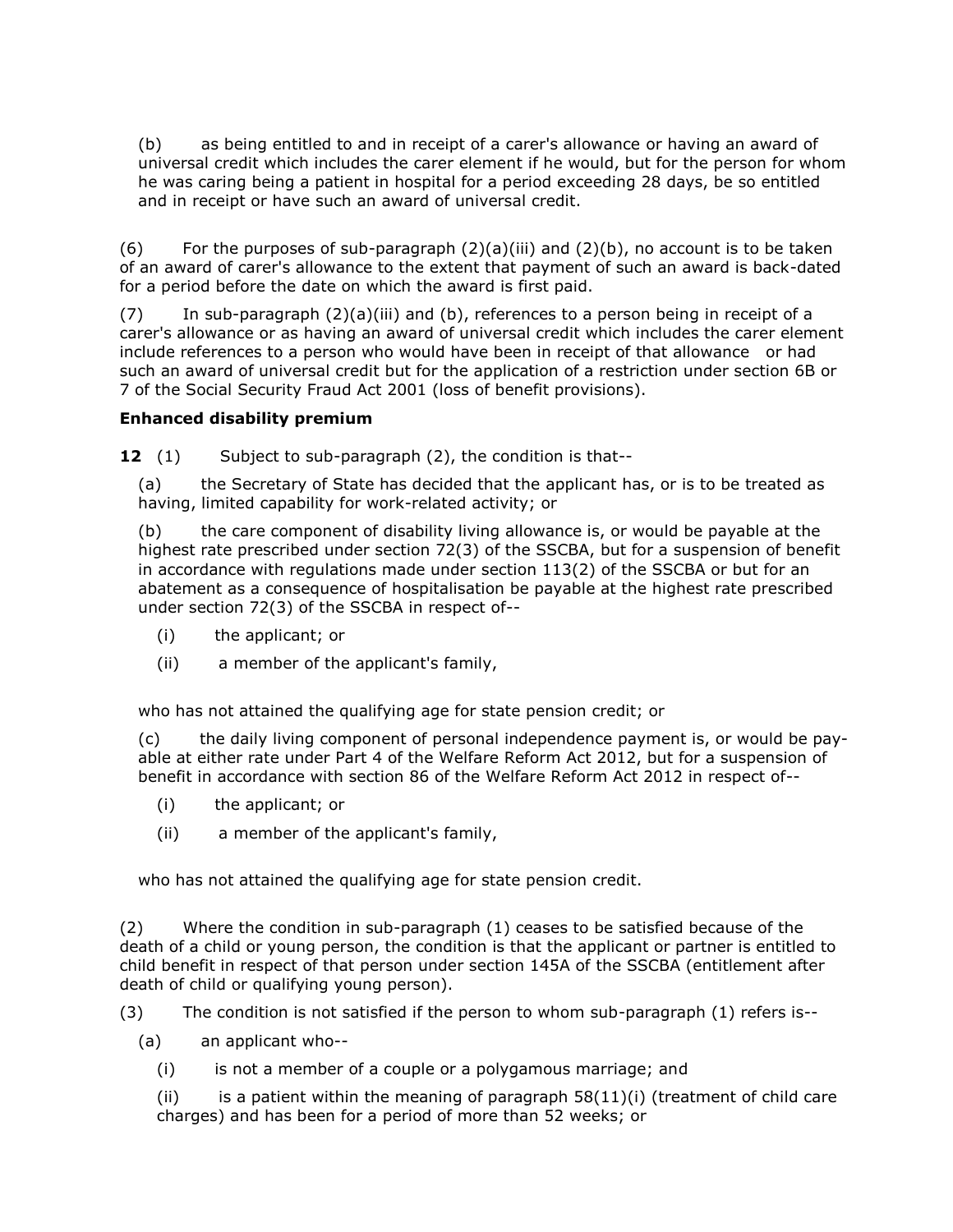(b) a member of a couple or a polygamous marriage where each member is a patient within the meaning of paragraph  $58(11)(i)$  and has been for a period of more than 52 weeks.

# **Disabled child premium**

**13** The condition is that a child or young person for whom the applicant or a partner of his is responsible and who is a member of the applicant's household--

(a) is in receipt of disability living allowance or personal independence payment or is no longer in receipt of such allowance because he is a patient, provided that the child or young person continues to be a member of the family; or

(b) is blind or treated as blind within the meaning of paragraph 10; or

(c) is a child or young person in respect of whom section 145A of the SSCBA (entitlement after death of child or qualifying young person) applies for the purposes of entitlement to child benefit but only for the period prescribed under that section, and in respect of whom a disabled child premium was included in the applicant's applicable amount immediately before the death of that child or young person, or ceased to be included in the applicant's applicable amount because of that child or young person's death.

### **Carer premium**

**14** (1) The condition is that the applicant or his partner is, or both of them are, entitled to a carer's allowance under section 70 of the SSCBA.

(2) Where a carer premium is awarded but--

(a) the person in respect of whose care the carer's allowance has been awarded dies; or

(b) in any other case the person in respect of whom a carer premium has been awarded ceases to be entitled to a carer's allowance,

the condition for the award of the premium is to be treated as satisfied for a period of eight weeks from the relevant date specified in sub-paragraph (3).

(3) The relevant date for the purposes of sub-paragraph (2) is--

(a) where sub-paragraph (2)(a) applies, the Sunday following the death of the person in respect of whose care a carer's allowance has been awarded or the date of death if the death occurred on a Sunday;

(b) in any other case, the date on which the person who has been entitled to a carer's allowance ceases to be entitled to that allowance.

(4) Where a person who has been entitled to a carer's allowance ceases to be entitled to that allowance and makes an application for a reduction, the condition for the award of the carer premium is to be treated as satisfied for a period of eight weeks from the date on which--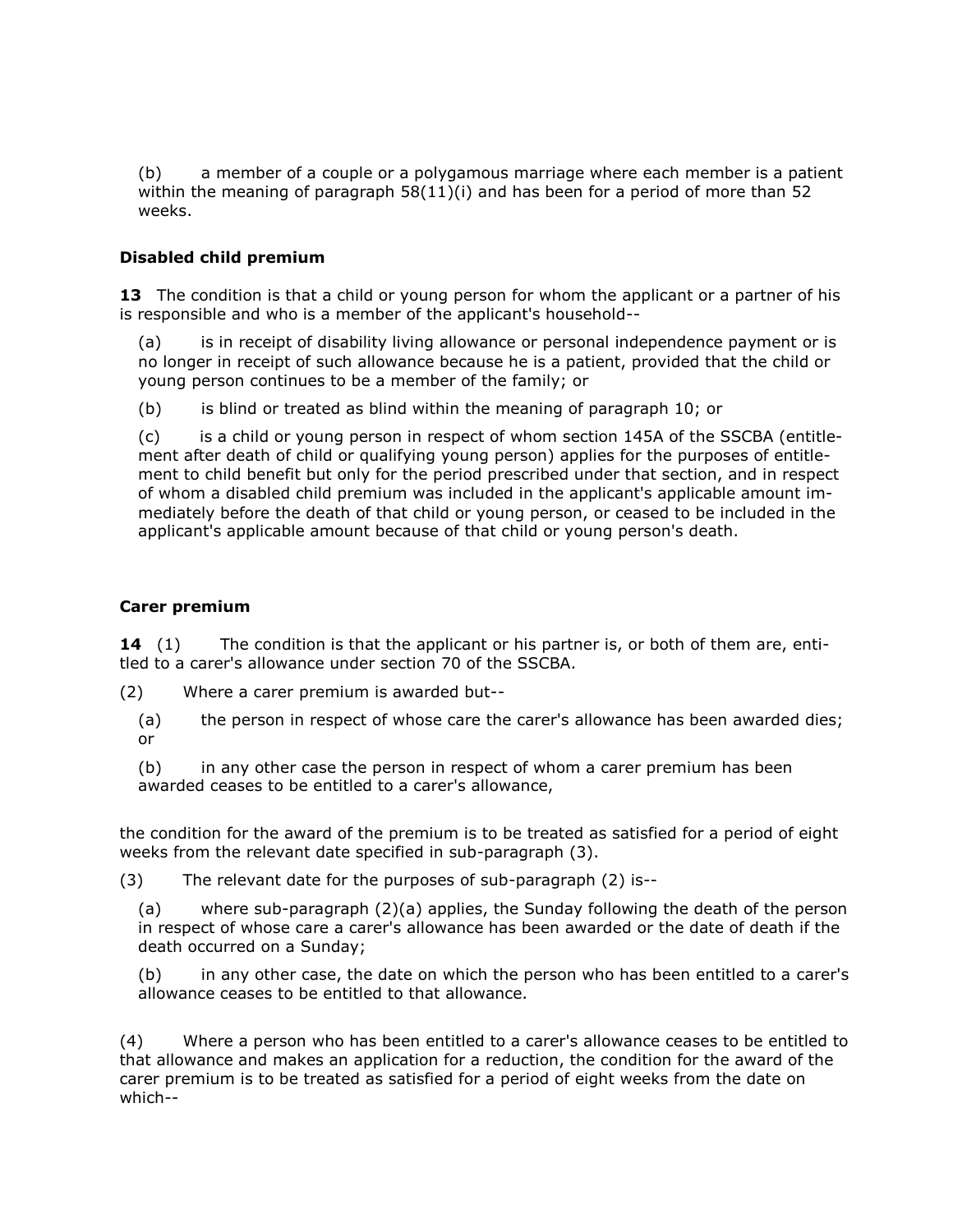(a) the person in respect of whose care the carer's allowance has been awarded dies; or

(b) in any other case, the person who has been entitled to a carer's allowance ceased to be entitled to that allowance.

#### **Persons in receipt of concessionary payments**

**15** For the purpose of determining whether a premium is applicable to a person under paragraphs 10 to 14, any concessionary payment made to compensate that person for the nonpayment of any benefit mentioned in those paragraphs is to be treated as if it were a payment of that benefit.

#### **Persons in receipt of benefit for another**

**16** For the purposes of this Part of this Schedule, a person is to be regarded as being in receipt of any benefit if, and only if, it is paid in respect of him and is to be so regarded only for any period in respect of which that benefit is paid.

### **Part 4 Amounts of Premiums Specified in Part 3**

| Premium                                                                    |                                     | Amount                               |  |
|----------------------------------------------------------------------------|-------------------------------------|--------------------------------------|--|
| (a)                                                                        | where the applicant satisfies the   | $(a)$ £34.35;                        |  |
| condition in paragraph 9(a);                                               |                                     |                                      |  |
| (b)                                                                        | where the applicant satisfies the   | (b) $£48.95.$                        |  |
| condition in paragraph 9(b).                                               |                                     |                                      |  |
| (2)                                                                        | Severe Disability Premium--         | (2)                                  |  |
| (a)                                                                        | where the applicant satisfies the   | $(a)$ £65.85;                        |  |
| condition in paragraph $11(2)(a)$ ;                                        |                                     |                                      |  |
| (b)                                                                        | where the applicant satisfies the   |                                      |  |
| condition in paragraph $11(2)(b)$ --                                       |                                     |                                      |  |
| (i)                                                                        | in a case where there is someone in | $(b)(i)$ £65.85;                     |  |
| receipt of a carer's allowance or who has an                               |                                     |                                      |  |
| award of universal credit which includes the                               |                                     |                                      |  |
| carer element under regulation 29 of the                                   |                                     |                                      |  |
| Universal Credit Regulations 2013 or if he or                              |                                     |                                      |  |
| any partner satisfies that condition only by<br>virtue of paragraph 11(5); |                                     |                                      |  |
|                                                                            |                                     |                                      |  |
| in a case where there is no-one in<br>(ii)                                 |                                     | $(b)(ii)$ £131.70.                   |  |
| receipt of such an allowance or such an<br>award of universal credit.      |                                     |                                      |  |
| (3)                                                                        | Disabled Child Premium.             | (3)<br>£64.19 in respect of each     |  |
|                                                                            |                                     | child or young person in respect of  |  |
|                                                                            |                                     | whom the condition specified in par- |  |
|                                                                            |                                     | agraph 13 is satisfied.              |  |
| (4)                                                                        | Carer Premium.                      | $(4)$ £36.85 in respect of each      |  |
|                                                                            |                                     | person who satisfies the condition   |  |
|                                                                            |                                     | specified in paragraph 14.           |  |
| (5)                                                                        | Enhanced disability premium         | (5)                                  |  |
|                                                                            |                                     |                                      |  |

17 (1) Disability Premium--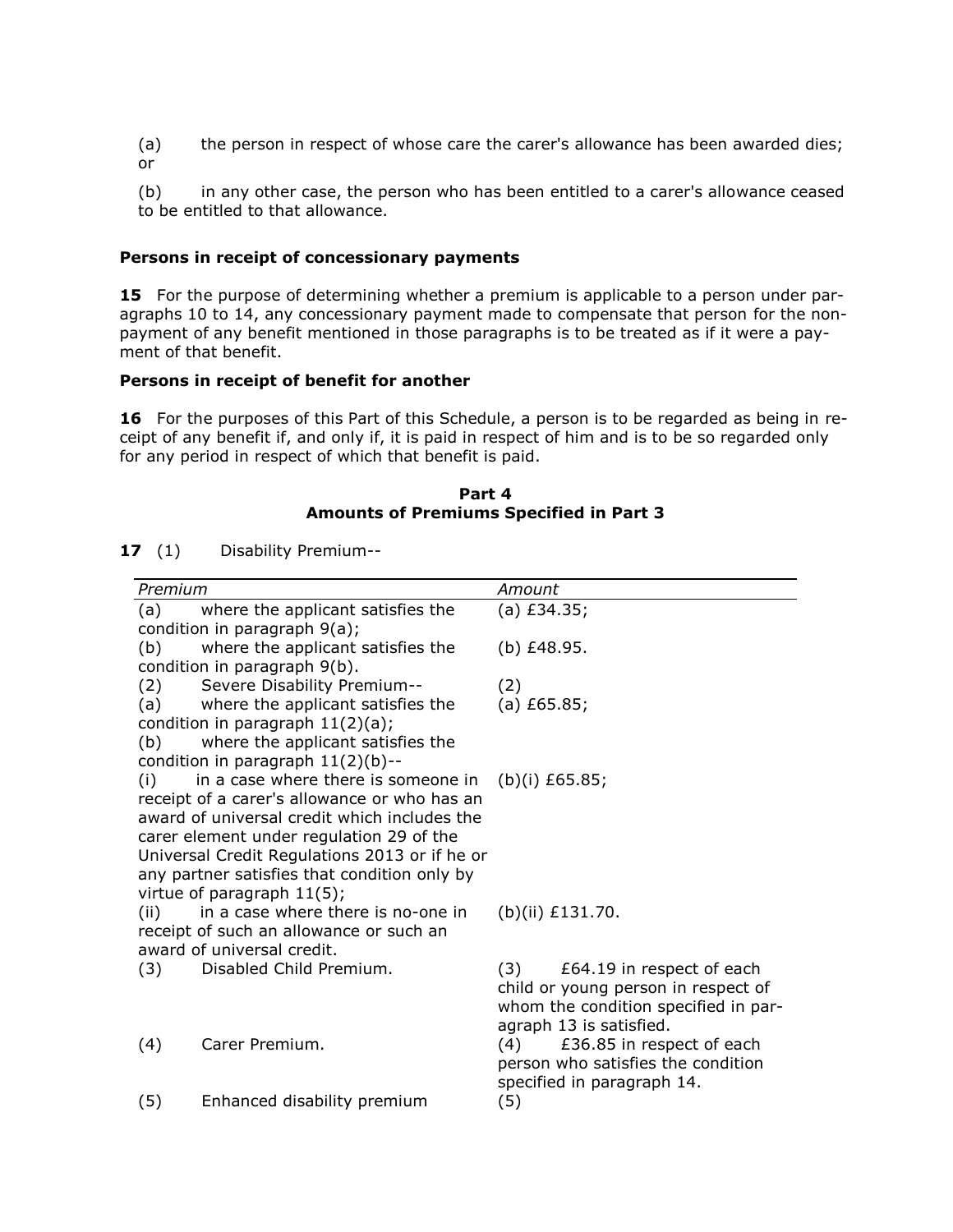(a) £26.04 in respect of each child or young person in respect of whom the conditions specified in paragraph 12 are satisfied; (b) £16.80 in respect of each person who is neither-- (i) a child or young person; nor (ii) a member of a couple or a polygamous marriage, in respect of whom the conditions specified in paragraph 12 are satisfied; (c) £24.10 where the applicant is a member of a couple or a polygamous marriage and the conditions specified in paragraph 12 are satisfied in respect of a member of that

couple or polygamous marriage.

#### **Part 5 The Components**

**18** Subject to paragraph 20 the applicant is entitled to one, but not both, of the components in paragraph 21 or 22 if--

(a) the applicant or the applicant's partner has made a claim for employment and support allowance;

(b) the Secretary of State has decided that the applicant or the applicant's partner has, or is to be treated as having, limited capability for work or limited capability for workrelated activity; and

(c) either--

(i) the assessment phase as defined in section 24(2) of the Welfare Reform Act has ended; or

(ii) regulation 7 of the Employment and Support Allowance Regulations 2008 (circumstances where the condition that the assessment phase has ended before entitlement to the support component or the work related activity component arises does not apply) applies.

**19** Subject to paragraph 20, the applicant is entitled to one, but not both, of the components in paragraphs 21 and 22 if the applicant or his partner is entitled to a converted employment and support allowance.

**20** (1) The applicant has no entitlement under paragraph 21 or 22 if the applicant is entitled to the disability premium under paragraphs 9 and 10.

(2) Where the applicant and the applicant's partner each satisfies paragraph 21 or 22, the component to be included in the applicant's applicable amount is that which relates to the applicant.

### **The work-related activity component**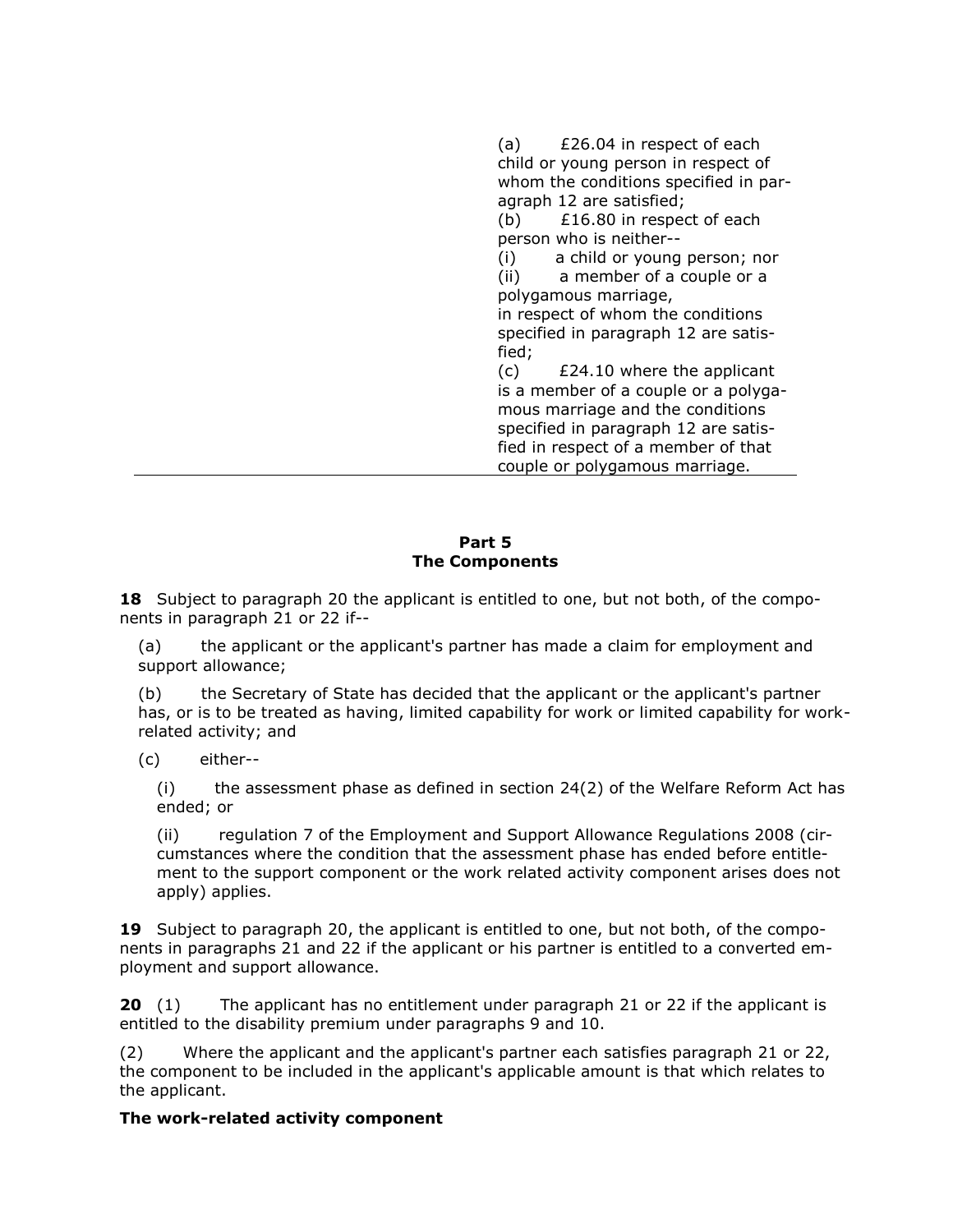**21** The applicant is entitled to the work-related activity component if the Secretary of State has decided that the applicant or the applicant's partner has, or is to be treated as having, limited capability for work.

### **The support component**

**22** The applicant is entitled to the support component if the Secretary of State has decided that the applicant or the applicant's partner has, or is to be treated as having, limited capability for work-related activity.

#### **Part 6 Amount of Components**

**23** The amount of the work-related activity component is £29.05.

**24** The amount of the support component is £38.55.

### **Part 7 Transitional Addition**

**25** (1) The applicant is entitled to the transitional addition calculated in accordance with paragraph 28 where the applicant or the applicant's partner ("the relevant person")--

(a) is entitled to a converted employment and support allowance; or

(b) is appealing a conversion decision as described in regulation  $5(2)(b)$  of the Employment and Support Allowance (Transitional Provisions, Housing Benefit and Council Tax Benefit) (Existing Awards) (No 2) Regulations 2008 and--

(i) is treated as having limited capability for work by virtue of regulation 30 of the Employment and Support Allowance Regulations 2008 as modified by the Employment and Support Allowance (Transitional Provisions, Housing Benefit and Council Tax Benefit) (Existing Awards) (No 2) Regulations 2008; and

(ii) is not in receipt of an income-related employment and support allowance,

unless the amount of the transitional addition calculated in accordance with paragraph 28 would be nil.

(2) The applicant's entitlement to a transitional addition by virtue of this paragraph ends on any of the following--

- (a) the reduction of the transitional addition to nil in accordance with paragraph 29;
- (b) the termination of the applicant's award of reduction under this scheme;

(c) the relevant person ceasing to meet the requirements of sub-paragraph  $(1)(a)$  or (b), as the case may be;

(d) the applicant or the applicant's partner becoming entitled to an income-related employment and support allowance, an income-based jobseeker's allowance or income support;

(e) 5th April 2020.

**26** (1) This paragraph applies where--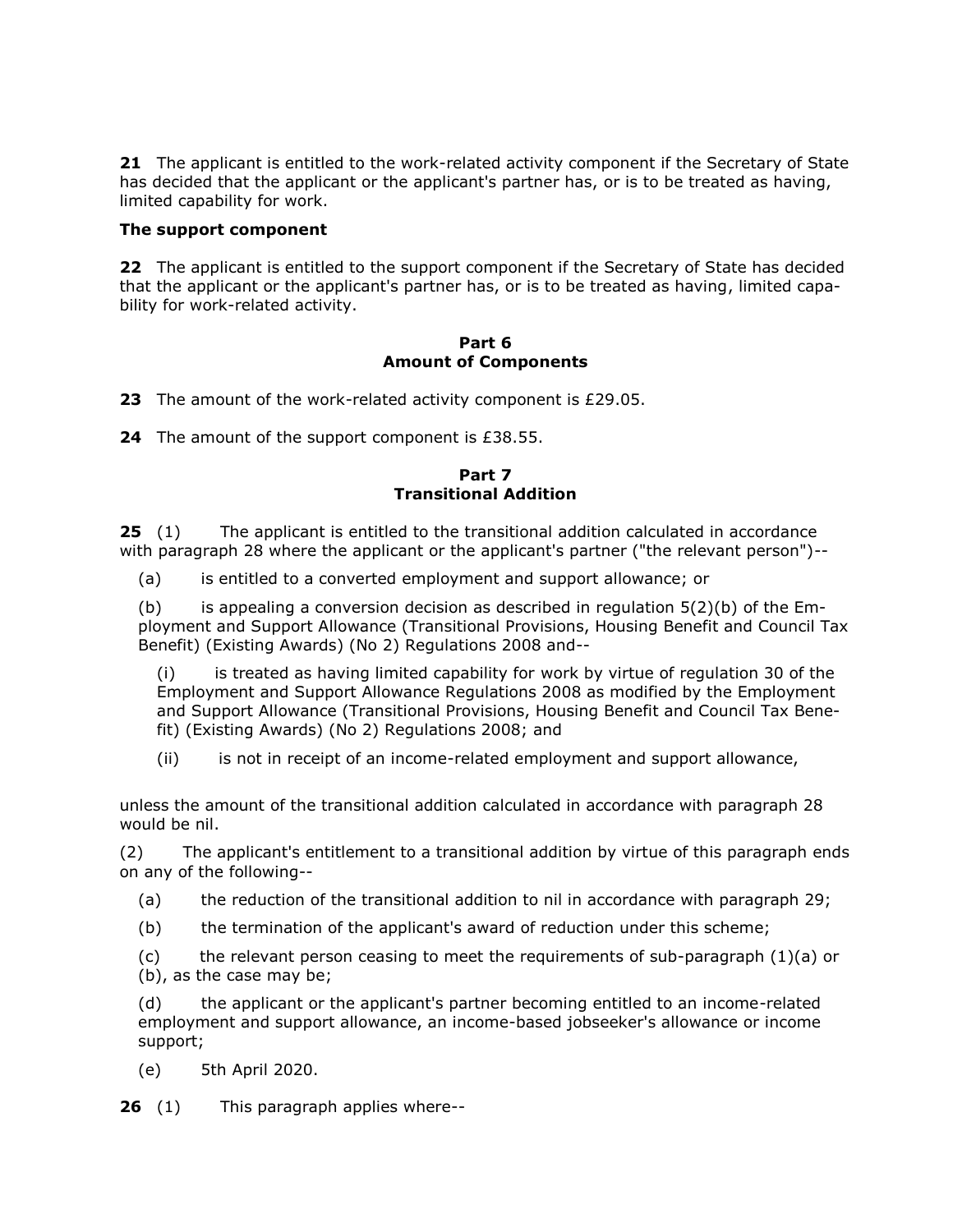(a) the applicant's entitlement to a transitional addition ends, by virtue of the termination of the applicant's award of reduction, under--

- $(i)$  paragraph  $25(2)(b)$ ;
- (ii) sub-paragraph (3)(b); or
- (iii) paragraph  $27(3)(b)$ ;

(b) within 12 weeks of that termination but before 5th April 2020 the applicant again becomes entitled to a reduction under this scheme;

(c) in the reduction week in which the applicant again becomes entitled to a reduction under this scheme the relevant person is entitled to an employment and support allowance which is not income-related; and

(d) at the date on which the applicant again becomes entitled to a reduction under this scheme, neither the applicant nor the applicant's partner is entitled to an income-related employment and support allowance, an income-based jobseeker's allowance or income support.

(2) Where this paragraph applies, the applicant is entitled, with effect from the day on which the applicant again becomes entitled to a reduction under this scheme, to a transitional addition of the amount of the transitional addition that would have applied had the applicant's entitlement to a transitional addition not ended (but taking account of the effect which any intervening change of circumstances would have had by virtue of paragraph 29), unless the amount of the transitional addition would be nil.

(3) The applicant's entitlement to a transitional addition by virtue of this paragraph ends on any of the following--

(a) the reduction of the transitional addition to nil in accordance with paragraph 29;

(b) the termination of the applicant's award of a reduction under this scheme;

(c) the relevant person no longer being entitled to the employment and support allowance referred to in sub-paragraph (1)(c);

(d) the applicant or the applicant's partner becoming entitled to an income-related employment and support allowance, an income-based jobseeker's allowance or income support;

(e) 5th April 2020.

**27** (1) This paragraph applies where--

(a) the applicant's entitlement to a transitional addition ends, by virtue of the relevant person ceasing to be entitled to an employment and support allowance, under--

- (i) paragraph  $25(2)(c)$ ;
- (ii) paragraph  $26(3)(c)$ ; or
- (iii) sub-paragraph (3)(c);

(b) before 5th April 2020 the relevant person again becomes entitled to an employment and support allowance which is not income-related;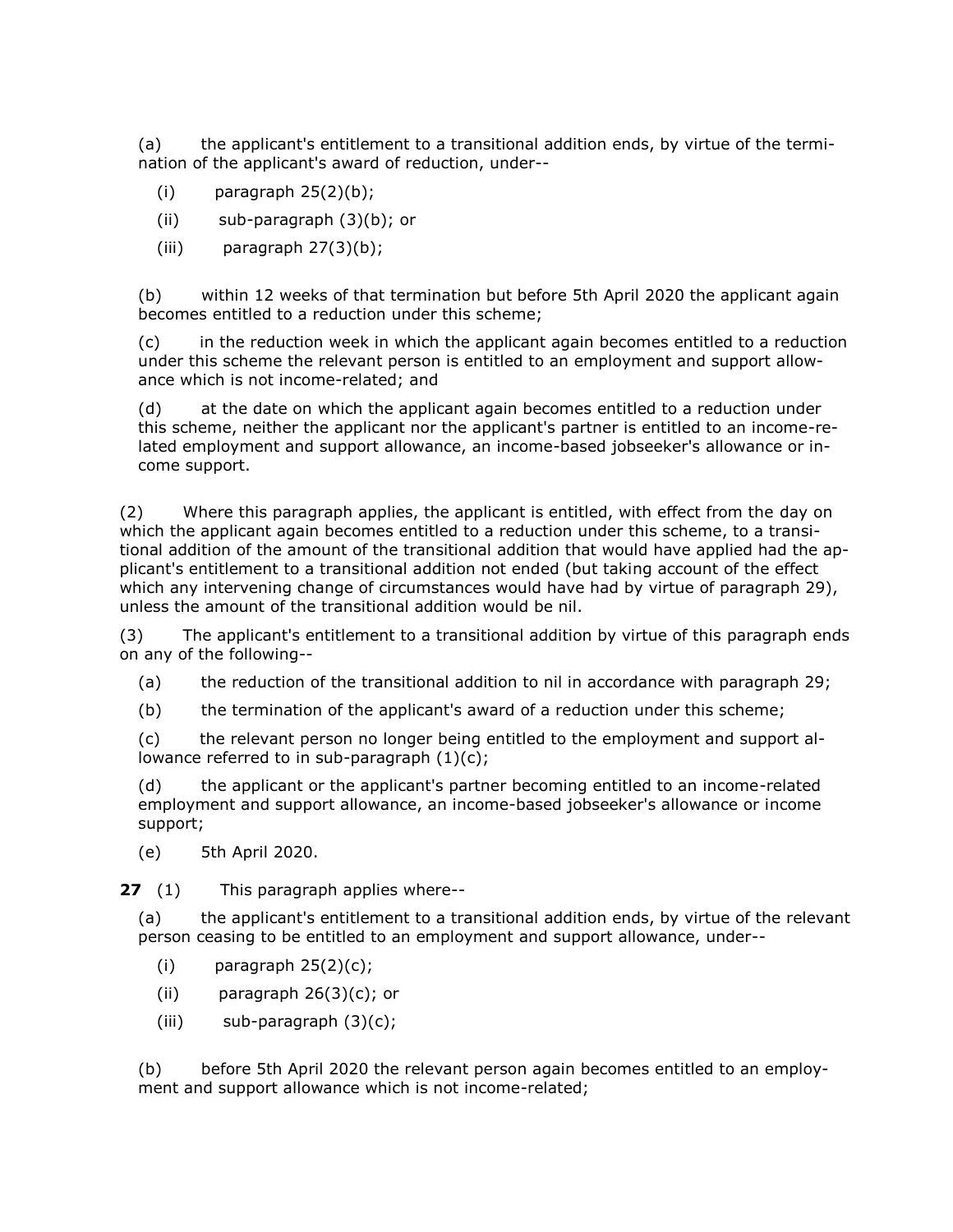(c) at the date on which the relevant person again becomes entitled to an employment support allowance which is not income-related regulation 145(1) of the Employment and Support Allowance Regulations 2008 applies to the relevant person; and

(d) at the date on which the relevant person again becomes entitled to an employment support allowance which is not income-related, neither the applicant nor the applicant's partner is entitled to an income-related employment and support allowance, an income-based jobseeker's allowance or income support.

(2) Where this paragraph applies, the applicant is entitled, with effect from the day that the relevant person's entitlement to employment and support allowance takes effect for the purposes of a reduction under this scheme, to a transitional addition of the amount of the transitional addition that would have applied had the applicant's entitlement to a transitional addition not ended (but taking account of the effect which any intervening change of circumstances would have had by virtue of paragraph 29), unless the amount of the transitional addition would be nil.

(3) The applicant's entitlement to a transitional addition by virtue of this paragraph ends on any of the following--

(a) the reduction of the transitional addition to nil in accordance with paragraph 29;

(b) the termination of the applicant's award of a reduction under this scheme;

(c) the relevant person no longer being entitled to the employment and support allowance referred to in sub-paragraph (1)(b);

(d) the applicant or the applicant's partner becoming entitled to an income-related employment and support allowance, an income-based jobseeker's allowance or income support;

(e) 5th April 2020.

### **Part 8 Amount of Transitional Addition**

**28** (1) Subject to paragraph 29, the amount of the transitional addition is the amount by which Amount A exceeds Amount B.

(2) Where a conversion decision as described in regulation  $5(2)(a)$  of the Employment and Support Allowance (Transitional Provisions, Housing Benefit and Council Tax Benefit) (Existing Awards) (No 2) Regulations 2010 ("the 2010 Regulations") is made in respect of the relevant person--

(a) Amount A is the basic amount that would have applied on the day that decision took effect had that decision not been made; and

(b) Amount B is the basic amount that applied on that day as a result of that decision.

(3) Where the relevant person is appealing a conversion decision as described in regulation 5(2)(b) of the 2010 Regulations and is treated as having limited capability for work by virtue of regulation 30 of the Employment and Support Allowance Regulations 2008 as modified by the 2010 Regulations--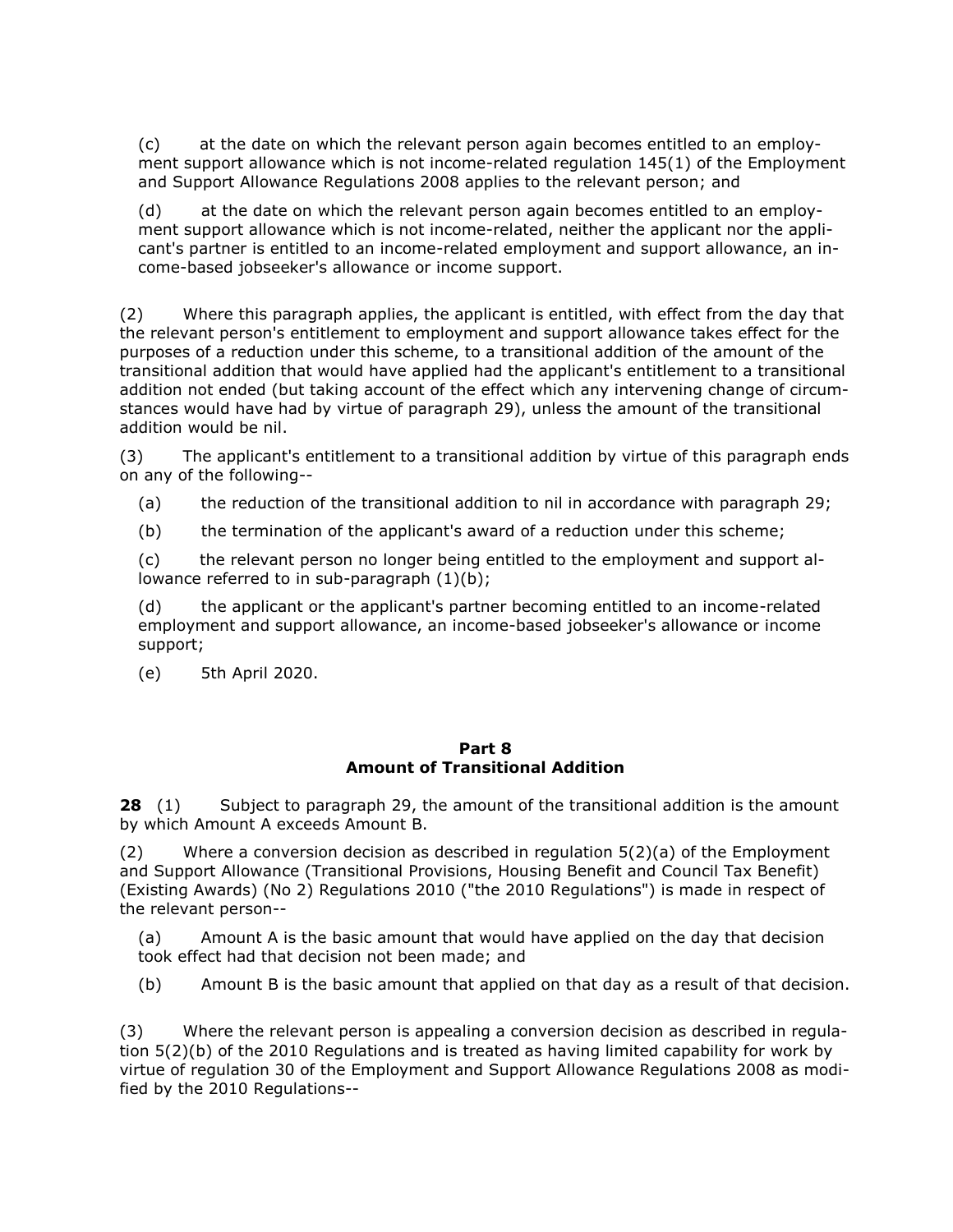(a) Amount A is the basic amount that would have applied on the day the relevant person was first treated as having limited capability for work if the relevant person had not been so treated; and

(b) Amount B is the basic amount that applied on that day as a result of the relevant person being so treated.

(4) In this paragraph and paragraph 29, "basic amount" means the aggregate of such amounts as may apply in the applicant's case in accordance with paragraph  $26(1)(a)$  to (e) or paragraph 27(1)(a) to (f) (applicable amounts).

**29** (1) Subject to sub-paragraph (2), where there is a change of circumstances which leads to an increase in the applicant's basic amount, the transitional addition that applies immediately before the change of circumstances must be reduced by the amount by which Amount C exceeds Amount D.

(2) If Amount C exceeds Amount D by more than the amount of the transitional addition that applies immediately before the change of circumstances, that transitional addition must be reduced to nil.

- (3) Amount C is the basic amount that applies as a result of the increase.
- (4) Amount D is the basic amount that applied immediately before the increase.

### **SCHEDULE 4**

### **AMOUNT OF ALTERNATIVE MAXIMUM COUNCIL TAX REDUCTION: PENSIONERS AND PERSONS WHO ARE NOT PENSIONERS**

### **Paragraph 31**

**1** (1) Subject to paragraphs 2 and 3, the alternative maximum council tax reduction in respect of a day for the purpose of paragraph 31 (alternative maximum council tax reduction: pensioners and persons who are not pensioners) is determined in accordance with the following Table and in this Table--

(a) "second adult" means any person or persons residing with the applicant to whom paragraph 15(2) (class C) or 18(2) (class F) (as the case may be) applies; and

(b) "persons to whom paragraph 75(1) of this scheme applies" includes any person to whom that paragraph would apply were they, and their partner if they had one, below the qualifying age for state pension credit.

(2) In this Schedule "council tax due in respect of that day" means the council tax payable under section 10 of the 1992 Act less--

(a) any reductions made in consequence of any enactment in, or under, the 1992 Act (other than a reduction under this scheme); and

(b) in a case to which sub-paragraph (c) in column (1) of the table below applies, the amount of any discount which may be appropriate to the dwelling under the 1992 Act.

| Second adult | Alternative maximum council tax reduction |
|--------------|-------------------------------------------|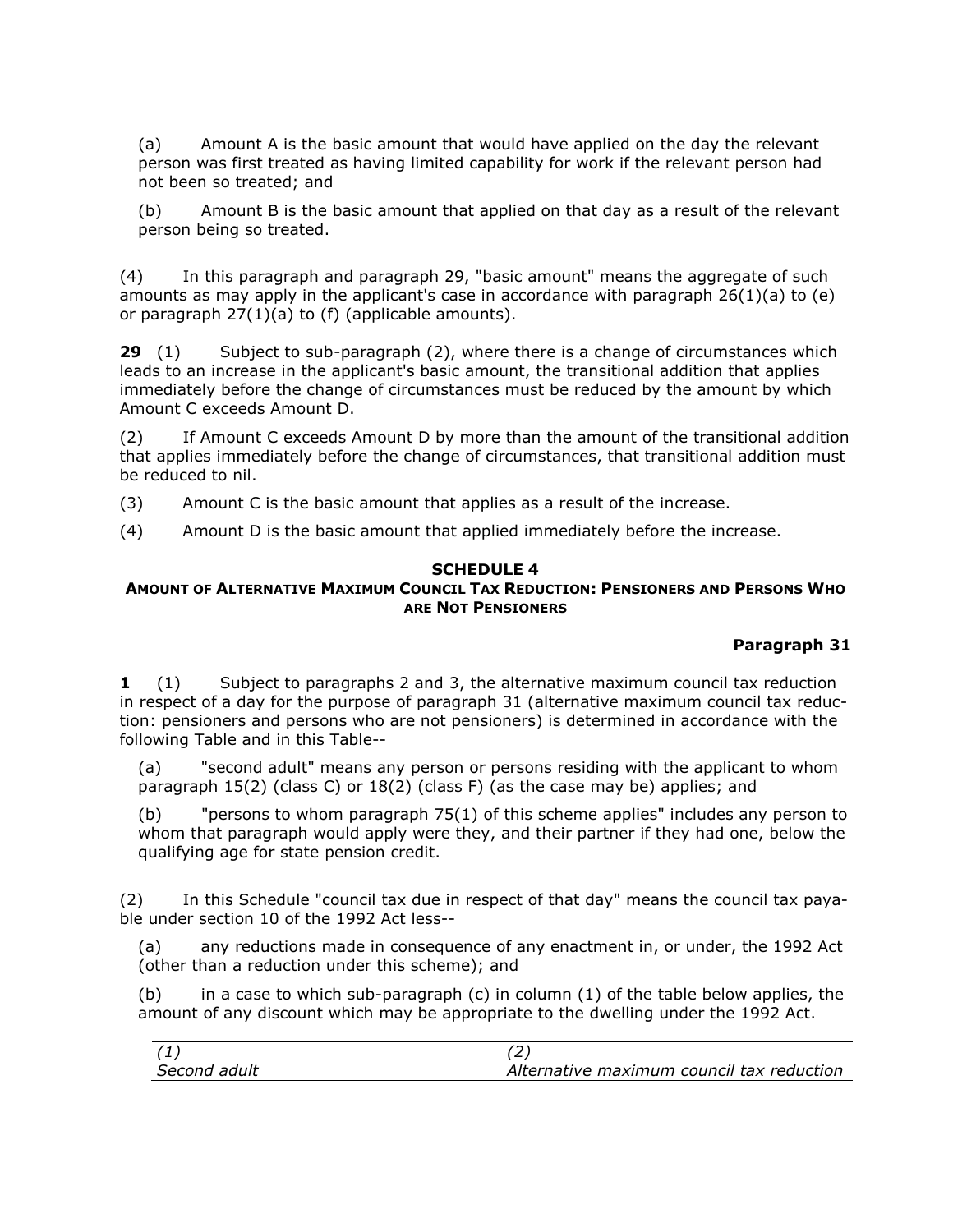(a) Where the second adult or all second adults are in receipt of income support, an income-related employment and support allowance or state pension credit or are persons on an income-based jobseeker's allowance; (b) where the gross income of the sec-(b)

ond adult or, where there is more than one second adult, their aggregate gross income disregarding any income of persons on income support, an income-related employment and support allowance, state pension credit or an income-based jobseeker's allowance--

 $(ii)$  is not less than  $£206.00$  per week but less than £266.00 per week; (c) where the dwelling would be wholly occupied by one or more persons to in respect of that day. whom paragraph 75(1) of this scheme applies but for the presence of one or more second adults who are in receipt of income support, state pension credit, an incomerelated employment and support allowance or are persons on an income-based jobseeker's allowance.

(a) 25 per cent of the council tax due in respect of that day;

(i) is less than  $£206.00$  per week; (i) 15 per cent of the council tax due in respect of that day;

(ii) 7.5 per cent of the council tax due in respect of that day;

(c) 100 per cent of the council tax due

**2** In determining a second adult's gross income for the purposes of this Schedule, the following must be disregarded from that income--

(a) any attendance allowance, any disability living allowance, any personal independence payment under Part 4 of the Welfare Reform Act 2012 or an AFIP;

(b) any payment made under or by the Trusts, the Fund, the Eileen Trust, MFET Limited, the Skipton Fund, the Caxton Foundation, the Scottish Infected Blood Support Scheme, and approved blood scheme, the London Emergencies Trust, the We Love Manchester Emergency Fund or the Independent Living Fund (2006) which, had his income fallen to be calculated under paragraph 54 (calculation of income other than earnings: persons who are not pensioners), would have been disregarded under paragraph 28 of Schedule 8 (income in kind); and

(c) any payment which, had his income fallen to be calculated under paragraph 54, would have been disregarded under paragraph 41 of Schedule 8 (payments made under certain trusts and certain other payments).

**3** Where there are two or more second adults residing with the applicant for a reduction under this scheme and any such second adult falls to be disregarded for the purposes of discount in accordance with Schedule 1 to the 1992 Act, his income must be disregarded in determining the amount of any alternative maximum council tax reduction, unless that second adult is a member of a couple and his partner does not fall to be disregarded for the purposes of discount.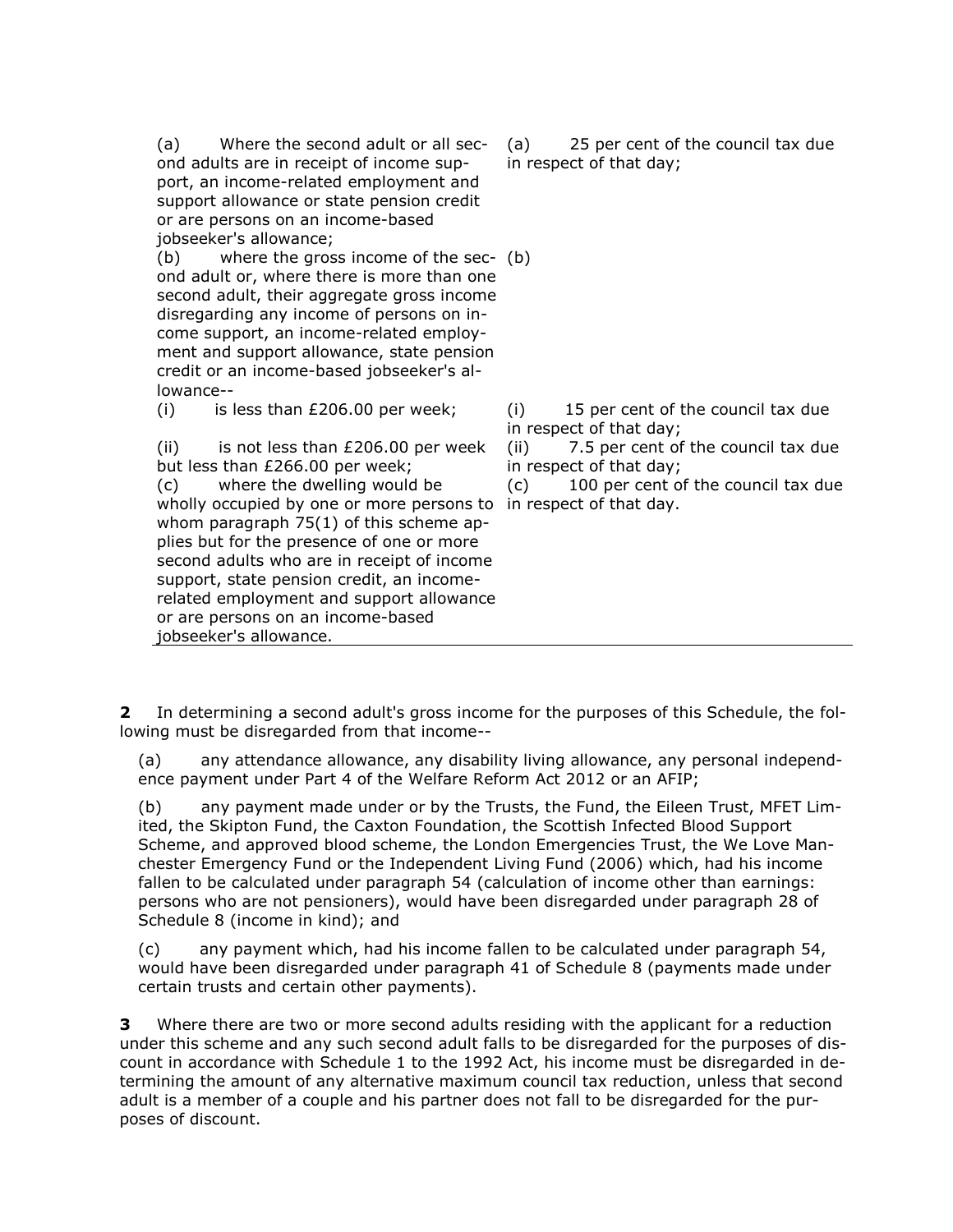### **SCHEDULE 5 SUMS DISREGARDED FROM APPLICANT'S EARNINGS: PENSIONERS**

# **Paragraph 40**

**1** Where two or more of paragraphs 2 to 5 apply in any particular case the overall maximum sum which falls to be disregarded in that case under those paragraphs is restricted to--

- (a) £25 in the case of a lone parent;
- (b) £20 in any other case.

**2** In a case where an applicant is a lone parent, £25 of earnings.

**3** (1) In a case of earnings from any employment or employments to which sub-paragraph (2) applies, £20.

(2) This paragraph applies to employment--

(a) as a part-time fire-fighter employed by a fire and rescue authority constituted by a scheme under section 2 of the Fire and Rescue Services Act 2004 or a scheme to which section 4 of that Act applies;

(b) a part-time fire-fighter employed by the Scottish Fire and Rescue Service established under section 1A of the Fire (Scotland) Act 2005 ;

(c) as an auxiliary coastguard in respect of coast rescue activities;

(d) in the manning or launching of a lifeboat if the employment is part-time;

(e) as a member of any territorial or reserve force prescribed in Part I of Schedule 6 to the Social Security (Contributions) Regulations 2001.

(3) If--

(a) any of the earnings of the applicant or, if he has a partner, his partner, or both of them, are disregarded under sub-paragraph (1); and

(b) either of them has, or both of them have, other earnings,

so much of those other earnings as would not, in the aggregate with the earnings disregarded under that sub-paragraph, exceed £20.

**4** (1) If the applicant or, if he has a partner, his partner is a carer, or both are carers, £20 of any earnings received from his or their employment.

(2) Where the carer premium is awarded in respect of the applicant and of any partner of his, their earnings must for the purposes of this paragraph be aggregated, but the amount to be disregarded in accordance with sub-paragraph (1) must not exceed £20 of the aggregated amount.

(3) In this paragraph the applicant or his partner is a carer if paragraph 14 of Part 3 of Schedule 3 (amount applicable for carers) is satisfied in respect of him.

**5** (1) £20 is disregarded if the applicant or, if he has a partner, his partner--

(a) is in receipt of--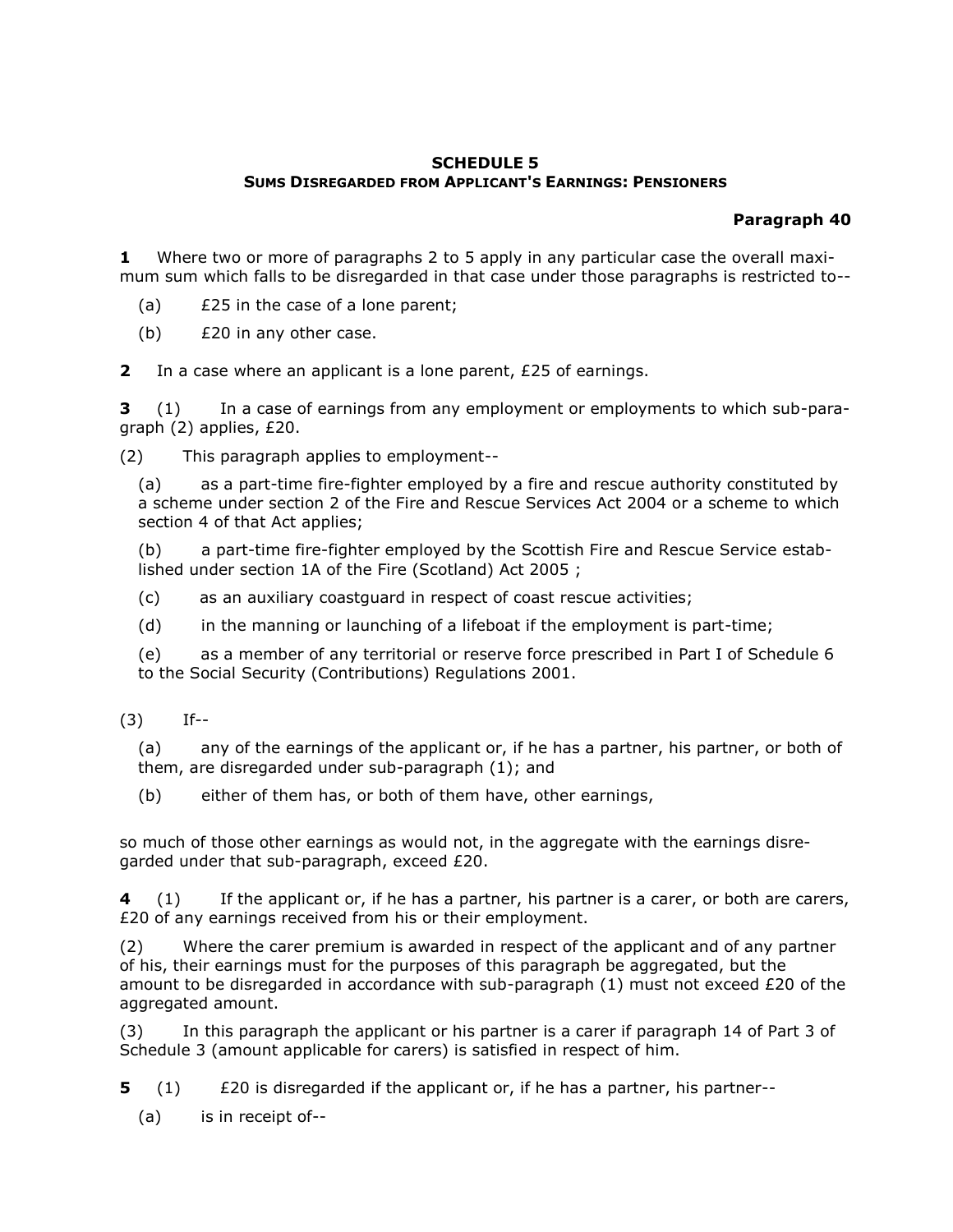- (i) long-term incapacity benefit under section 30A of the SSCBA;
- (ii) severe disablement allowance under section 68 of that Act;
- (iii) attendance allowance under sections 64 of that Act;
- (iv) disability living allowance;
- (v) personal independence payment;
- (vi) an AFIP;

(vii) any mobility supplement under article 20 of the Naval, Military and Air Forces Etc (Disablement and Death) Service Pensions Order 2006 (including such a supplement by virtue of any other scheme or order) or under article 25A of the Personal Injuries (Civilians) Scheme 1983;

(viii) the disability element or the severe disability element of working tax credit under Schedule 2 to the Working Tax Credit (Entitlement and Maximum Rate) Regulations 2002; or

(ix) main phase employment and support allowance; or

(b) is or are registered as blind in a register compiled by a local authority under section 29 of the National Assistance Act 1948 (welfare services) or, in Scotland, has been certified as blind and in consequence is registered in a register maintained by or on behalf of a council constituted under section 2 of the Local Government (Scotland) Act 1994; or

(c) is, or is treated as, incapable of work in accordance with the provisions of, and regulations made under, Part 12A of the SSCBA (incapacity for work), and has been incapable, or has been treated as incapable, of work for a continuous period of not less than--

(i) in the case of an applicant who is terminally ill within the meaning of section 30B(4) of the Act, 196 days;

(ii) in any other case, 364 days; or

(d) has, or is treated as having, limited capacity for work within the meaning of section 1(4) of the Welfare Reform Act 1997 or limited capability for work-related activity within the meaning of section 2(5) of that Act and either--

 $(i)$  the assessment phase as defined in section 24(2) of the Welfare Reform Act has ended; or

(ii) regulation 7 of the Employment and Support Allowance Regulations 2008 or regulation 7 of the Employment and Support Allowance Regulations 2013 (circumstances where the condition that the assessment phase has ended before entitlement to the support component or the work-related activity component arising does not apply) applies.

(2) Subject to sub-paragraph (3),  $E20$  is disregarded if the applicant or, if he has a partner, his partner has, within a period of 8 weeks ending on the day in respect of which the applicant or his partner attains the qualifying age for state pension credit, had an award of housing benefit or council tax benefit or been in receipt of a reduction under this scheme and--

(a) £20 was disregarded in respect of earnings taken into account in that award; and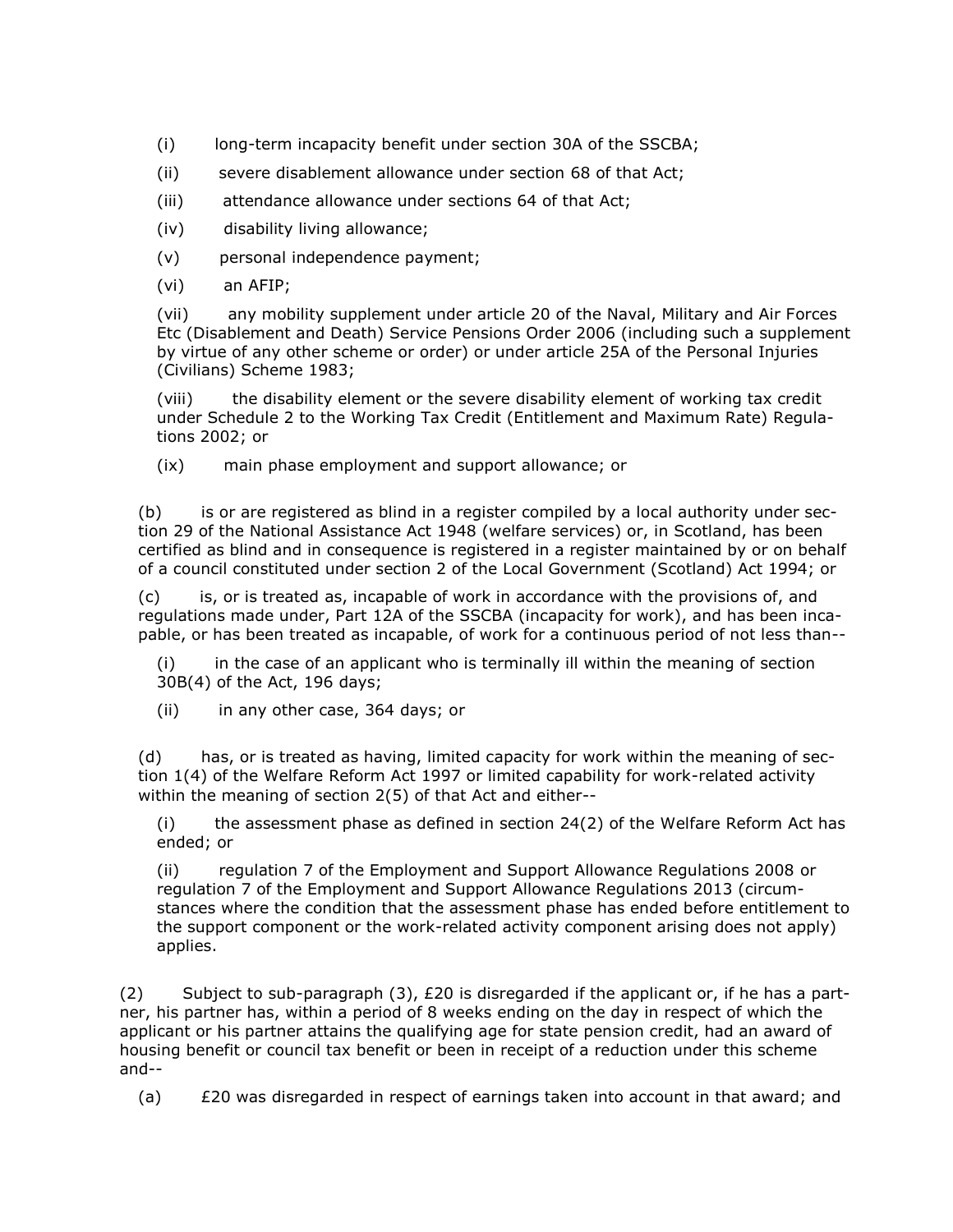(b) the person whose earnings qualified for the disregard continues in employment after the termination of that award.

(3) The disregard of  $E20$  specified in sub-paragraph (2) applies so long as there is no break, other than a break which does not exceed 8 weeks, in a person's--

- (a) entitlement to housing benefit; or
- (b) receipt of a reduction under a council tax reduction scheme; or
- (c) employment,

following the first day in respect of which that benefit is awarded under this scheme.

 $(4)$   $\pm$  20 is the maximum amount which may be disregarded under this paragraph, notwithstanding that, where the applicant has a partner, both the applicant and his partner satisfy the requirements of this paragraph.

**6** (1) Where--

(a) the applicant (or if the applicant is a member of a couple, at least one member of that couple) is a person to whom sub-paragraph (5) applies;

(b) the Secretary of State is satisfied that that person is undertaking exempt work as defined in sub-paragraph (6); and

(c) paragraph 35 (applicant in receipt of guarantee credit: pensioners) does not apply,

the amount specified in sub-paragraph (7) ("the specified amount").

(2) Where this paragraph applies, paragraphs 1 to 5 and 8 do not apply; but in any case where the applicant is a lone parent, and the specified amount would be less than the amount specified in paragraph 2, then paragraph 2 applies instead of this paragraph.

(3) Notwithstanding paragraph 33 (calculation of income and capital of members applicant's family and of a polygamous marriage), if sub-paragraph (1) applies to one member of a couple ("A") it does not apply to the other member of that couple ("B") except to the extent provided in sub-paragraph (4).

(4) Where A's earnings are less than the specified amount, there is also to be disregarded so much of B's earnings as would not when aggregated with A's earnings exceed the specified amount; but the amount of B's earnings which may be disregarded under this subparagraph is limited to a maximum of £20 unless the Secretary of State is satisfied that B is also undertaking exempt work.

(5) This sub-paragraph applies to a person who is--

- (a) in receipt of a contributory employment and support allowance;
- (b) in receipt of incapacity benefit;
- (c) in receipt of severe disablement allowance;

(d) being credited with earnings on the grounds of incapacity for work or limited capability for work under regulation 8B of the Social Security (Credits) Regulations 1975.

(6) "Exempt work" means work of the kind described in--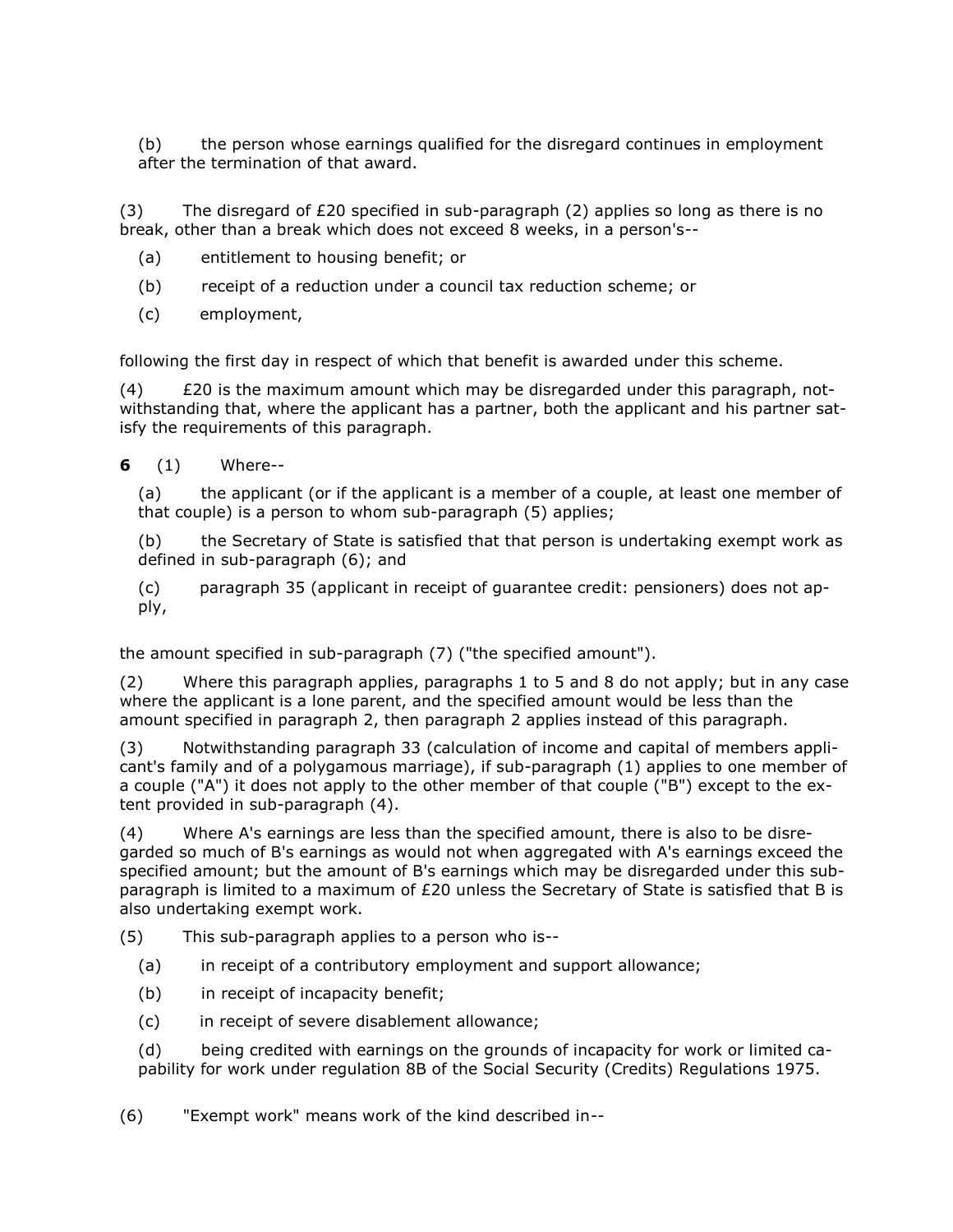(a) regulation 45(2), (3) or (4) of the Employment and Support Allowance Regulations 2008 or regulation 39(1)(a), (b) or (c) of the Employment and Support Allowance Regulations 2013; or (as the case may be); or

(b) regulation 17(2), (3) or (4) of the Social Security (Incapacity for Work) (General) Regulations 1995,

and, in determining for the purposes of this paragraph whether an applicant or a member of a couple is undertaking any type of exempt work, it is immaterial whether that person or their partner is also undertaking other work.

(7) The specified amount is the amount of money from time to time mentioned in any provision referred to in sub-paragraph (6) by virtue of which the work referred to in sub-paragraph (1) is exempt (or, where more than one such provision is relevant and those provisions mention different amounts of money, the highest of those amounts).

**7** Any amount or the balance of any amount which would fall to be disregarded under paragraph 18 or 19 of Schedule 6 had the applicant's income which does not consist of earnings been sufficient to entitle him to the full amount disregarded thereunder.

**8** Except where the applicant or his partner qualifies for a £20 disregard under the preceding provisions of this Schedule--

- (a) £5 is to be disregarded if an applicant who has no partner has earnings;
- $(b)$   $E10$  is to be disregarded if an applicant who has a partner has earnings.

**9** Any earnings, other than earnings referred to in paragraph 40(9)(b), derived from employment which ended before the day in respect of which the applicant first satisfies the conditions for entitlement to a reduction under this scheme.

**10** (1) In a case where the applicant is a person who satisfies at least one of the conditions set out in sub-paragraph (2), and his net earnings equal or exceed the total of the amounts set out in sub-paragraph (3), the amount of his earnings that falls to be disregarded under this Schedule is to be increased by £17.10.

(2) The conditions of this sub-paragraph are that--

(a) the applicant, or if he has a partner, either the applicant or his partner, is a person to whom regulation 20(1)(c) of the Working Tax Credit (Entitlement and Maximum Rate) Regulations 2002 applies; or

(b) the applicant--

(i) is, or any partner of his is, aged at least 25 and is engaged in remunerative work for on average not less than 30 hours per week; or

 $(ii)$  if he is a member of a couple--

(aa) at least one member of that couple is engaged in remunerative work for on average not less than 16 hours per week; and

(bb) his family includes at least one child or young person

(iii) is a lone parent who is engaged in remunerative work for on average not less than 16 hours per week; or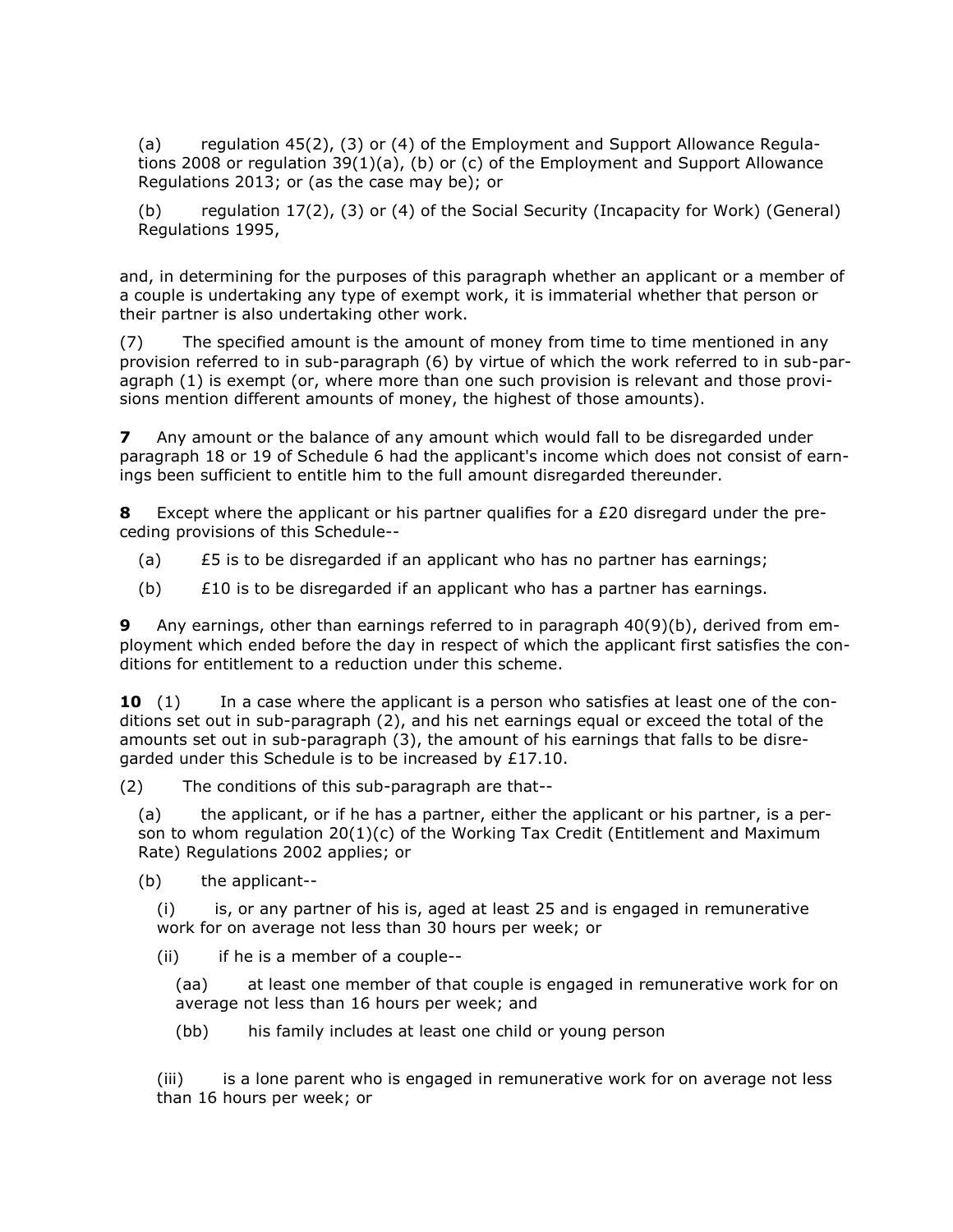(iv) is, or if he has a partner, one of them is, engaged in remunerative work for on average not less than 16 hours per week and paragraph 5(1) above is satisfied in respect of that person.

 $(3)$  The following are the amounts referred to in sub-paragraph  $(1)$ --

- (a) any amount disregarded under this Schedule;
- (b) the amount of child care charges calculated as deductible under paragraph 57(1)(c) (deductions from income of certain child care charges); and
- (c) £17.10.

(4) The provisions of paragraph 10 (remunerative work) apply in determining whether or not a person works for on average not less than 30 hours per week, but as if the reference to 16 hours in sub-paragraph (1) of that paragraph was a reference to 30 hours.

**11** Where a payment of earnings is made in a currency other than Sterling, any banking charge or commission payable in converting to that payment into Sterling.

### **SCHEDULE 6**

### **AMOUNTS TO BE DISREGARDED IN THE CALCULATION OF INCOME OTHER THAN EARNINGS: PEN-SIONERS**

### **Paragraph 40**

**1** In addition to any sum which falls to be disregarded in accordance with paragraphs 2 to 6, £10 of any of the following--

(a) a war disablement pension (except insofar as such a pension falls to be disregarded under paragraph 2 or 3);

(b) a war widow's pension or war widower's pension;

(c) a pension payable to a person as a widow, widower or surviving civil partner under any power of Her Majesty otherwise than under an enactment to make provision about pensions for or in respect of persons who have been disabled or have died in consequence of service as members of the armed forces of the Crown;

(d) a guaranteed income payment and, if the amount of that payment has been abated to less than £10 by a pension or payment falling within article 39(1)(a) or (b) of the Armed Forces and Reserve Forces (Compensation Scheme) Order 2011, so much of that pension or payment as would not, in aggregate with the amount of any guaranteed income payment disregarded, exceed £10;

(e) a payment made to compensate for the non-payment of such a pension or payment as is mentioned in any of the preceding sub-paragraphs;

(f) a pension paid by the government of a country outside Great Britain which is analogous to any of the pensions or payments mentioned in sub-paragraphs (a) to (d) above;

(g) a pension paid by a government to victims of National Socialist Persecution;

**2** The whole of any amount included in a pension to which paragraph 1 relates in respect of--

(a) the applicant's need for constant attendance;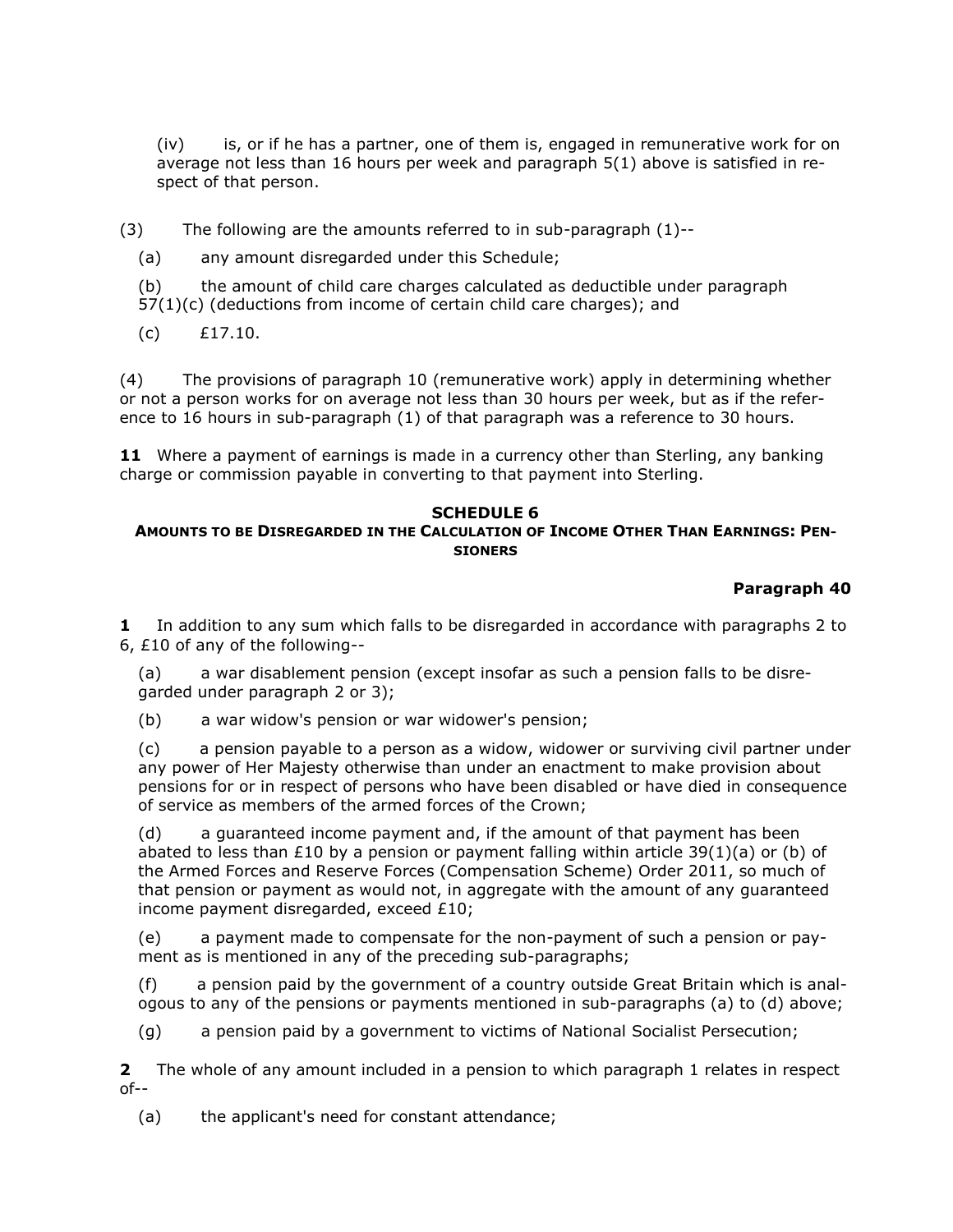(b) the applicant's exceptionally severe disablement.

**3** Any mobility supplement under article 20 of the Naval, Military and Air Forces Etc (Disablement and Death) Service Pensions Order 2006 (including such a supplement by virtue of any other scheme or order) or under article 25A of the Personal Injuries (Civilians) Scheme 1983 or any payment intended to compensate for the non-payment of such a supplement.

**4** Any supplementary pension under article 23(2) of the Naval, Military and Air Forces Etc (Disablement and Death) Service Pensions Order 2006 (pensions to surviving spouses and surviving civil partners) and any analogous payment made by the Secretary of State for Defence to any person who is not a person entitled under that Order.

**5** In the case of a pension awarded at the supplementary rate under article 27(3) of the Personal Injuries (Civilians) Scheme 1983 (pensions to widows, widowers or surviving civil partners), the sum specified in paragraph  $1(c)$  of Schedule 4 to that Scheme.

**6** (1) Any payment which is--

(a) made under any of the Dispensing Instruments to a widow, widower or surviving civil partner of a person--

(i) whose death was attributable to service in a capacity analogous to service as a member of the armed forces of the Crown; and

(ii) whose service in such capacity terminated before 31st March 1973; and

(b) equal to the amount specified in article 23(2) of the Naval, Military and Air Forces Etc (Disablement and Death) Service Pensions Order 2006.

(2) In this paragraph "the Dispensing Instruments" means the Order in Council of 19th December 1881, the Royal Warrant of 27th October 1884 and the Order by His Majesty of 14th January 1922 (exceptional grants of pay, non-effective pay and allowances).

**7** E15 of any widowed parent's allowance to which the applicant is entitled under section 39A of the SSCBA.

**8** £15 of any widowed mother's allowance to which the applicant is entitled under section 37 of the SSCBA.

**9** Where the applicant occupies a dwelling as his home and he provides in that dwelling board and lodging accommodation, an amount, in respect of each person for whom such accommodation is provided for the whole or any part of a week, equal to--

(a) where the aggregate of any payments made in respect of any one week in respect of such accommodation provided to such person does not exceed  $E20$ , 100 per cent. of such payments; or

(b) where the aggregate of any such payments exceeds  $E20$ ,  $E20$  and 50 per cent. of the excess over £20.

**10** If the applicant--

(a) owns the freehold or leasehold interest in any property or is a tenant of any property; and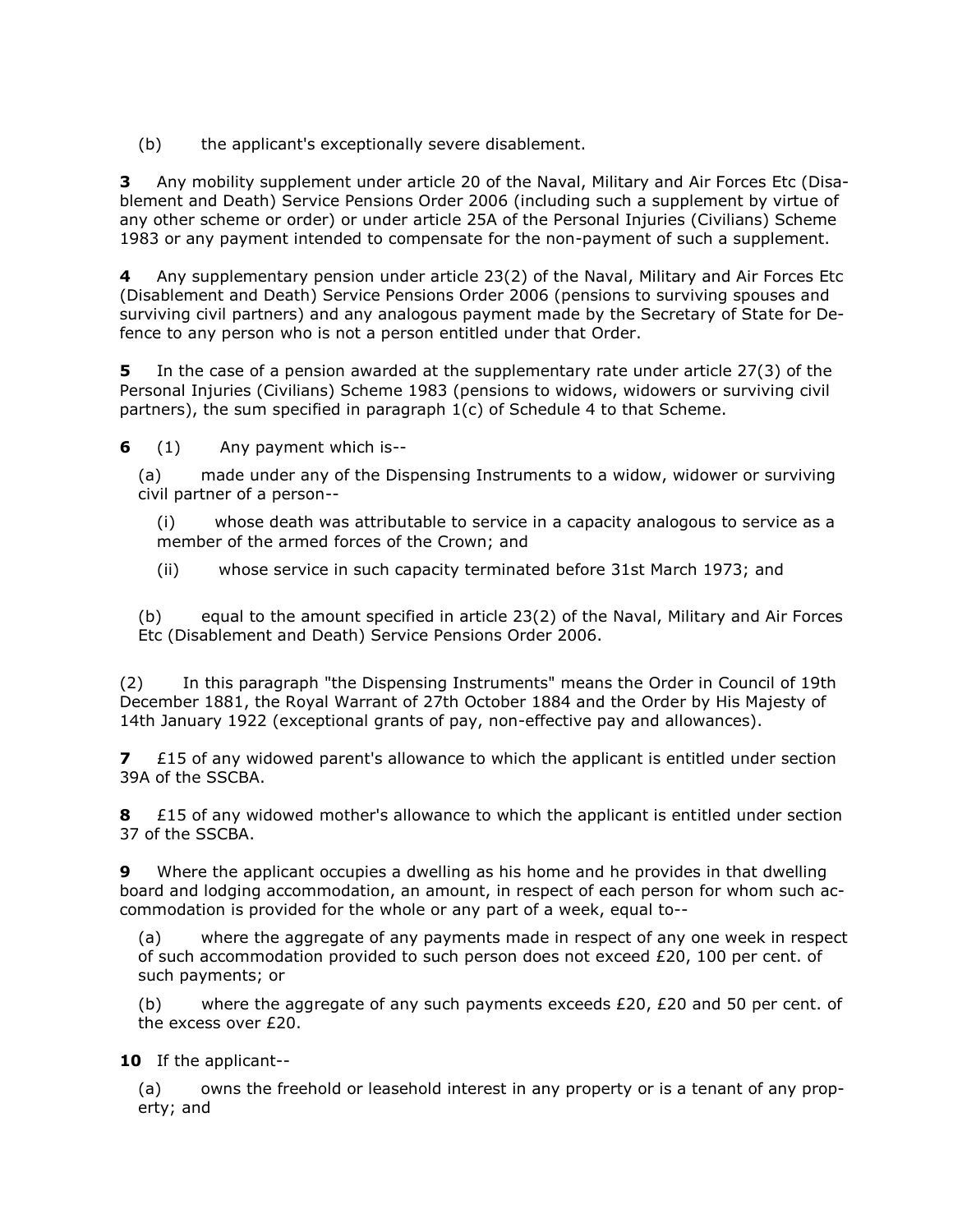(b) occupies a part of that property; and

(c) has an agreement with another person allowing that person to occupy another part of that property on payment of rent and--

(i) the amount paid by that person is less than  $E20$  per week, the whole of that amount; or

(ii) the amount paid is  $£20$  or more per week,  $£20$ .

**11** Where an applicant receives income under an annuity purchased with a loan, which satisfies the following conditions--

(a) that the loan was made as part of a scheme under which not less than 90 per cent. of the proceeds of the loan were applied to the purchase by the person to whom it was made of an annuity ending with his life or with the life of the survivor of two or more persons (in this paragraph referred to as "the annuitants") who include the person to whom the loan was made;

(b) that at the time the loan was made the person to whom it was made or each of the annuitants had attained the age of 65 or, if it was higher at the time, pensionable age.;

(c) that the loan was secured on a dwelling in Great Britain and the person to whom the loan was made or one of the annuitants owns an estate or interest in that dwelling;

(d) that the person to whom the loan was made or one of the annuitants occupies the dwelling on which it was secured as his home at the time the interest is paid; and

(e) that the interest payable on the loan is paid by the person to whom the loan was made or by one of the annuitants,

the amount, calculated on a weekly basis, equal to--

(i) where, or insofar as, section 369 of the Income and Corporation Taxes Act 1988 (mortgage interest payable under deduction of tax) applies to the payments of interest on the loan, the interest which is payable after deduction of a sum equal to income tax on such payments at the applicable percentage of income tax within the meaning of section 369(1A) of that Act;

(ii) in any other case, the interest which is payable on the loan without deduction of such a sum.

**12** (1) Any payment, other than a payment to which sub-paragraph (2) applies, made to the applicant by Trustees in exercise of a discretion exercisable by them.

(2) This sub-paragraph applies to payments made to the applicant by Trustees in exercise of a discretion exercisable by them for the purpose of--

(a) obtaining food, ordinary clothing or footwear or household fuel;

(b) the payment of rent, council tax or water charges for which that applicant or his partner is liable;

(c) meeting housing costs of a kind specified in Schedule 2 to the State Pension Credit Regulations 2002.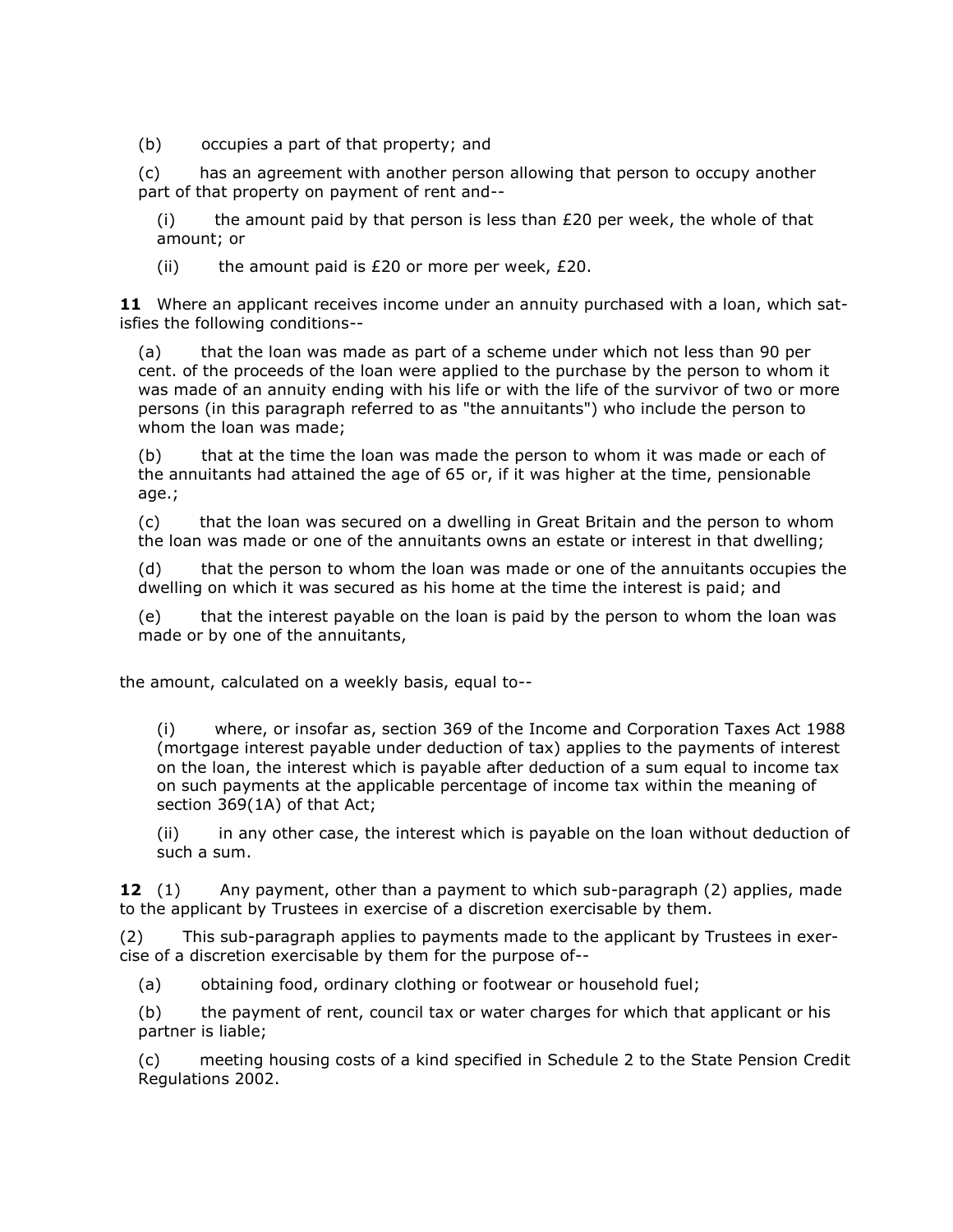(3) In a case to which sub-paragraph (2) applies, £20 or--

(a) if the payment is less than  $E20$ , the whole payment;

(b) if, in the applicant's case,  $£10$  is disregarded in accordance with paragraph  $1(a)$  to (g), £10 or the whole payment if it is less than £10; or

(c) if, in the applicant's case,  $£15$  is disregarded under paragraph 7 or paragraph 8 and--

(i) he has no disregard under paragraph  $1(a)$  to  $(q)$ ,  $E5$  or the whole payment if it is less than £5;

(ii) he has a disregard under paragraph 1(a) to (g), nil.

(4) For the purposes of this paragraph, "ordinary clothing or footwear" means clothing or footwear for normal daily use, but does not include school uniforms, or clothing and footwear used solely for sporting activities.

**13** Any increase in pension or allowance under Part 2 or 3 of the Naval, Military and Air Forces Etc (Disablement and Death) Service Pensions Order 2006 paid in respect of a dependent other than the pensioner's partner.

**14** Any payment ordered by a court to be made to the applicant or the applicant's partner in consequence of any accident, injury or disease suffered by the person or a child of the person to or in respect of whom the payments are made.

15 Periodic payments made to the applicant or the applicant's partner under an agreement entered into in settlement of a claim made by the applicant or, as the case may be, the applicant's partner for an injury suffered by him.

16 Any income which is payable outside the United Kingdom for such period during which there is a prohibition against the transfer to the United Kingdom of that income.

**17** Any banking charges or commission payable in converting to Sterling payments of income made in a currency other than Sterling.

**18** Where the applicant makes a parental contribution in respect of a student attending a course at an establishment in the United Kingdom or undergoing education in the United Kingdom, which contribution has been assessed for the purposes of calculating--

(a) under, or pursuant to regulations made under powers conferred by, section 22 of the Teaching and Higher Education Act 1998, that student's award;

(b) under regulations made in exercise of the powers conferred by section 49 of the Education (Scotland) Act 1980, that student's bursary, scholarship, or other allowance under that section or under regulations made in exercise of the powers conferred by section 73 of that Act of 1980, any payment to that student under that section; or

(c) the student's student loan,

an amount equal to the weekly amount of that parental contribution, but only in respect of the period for which that contribution is assessed as being payable.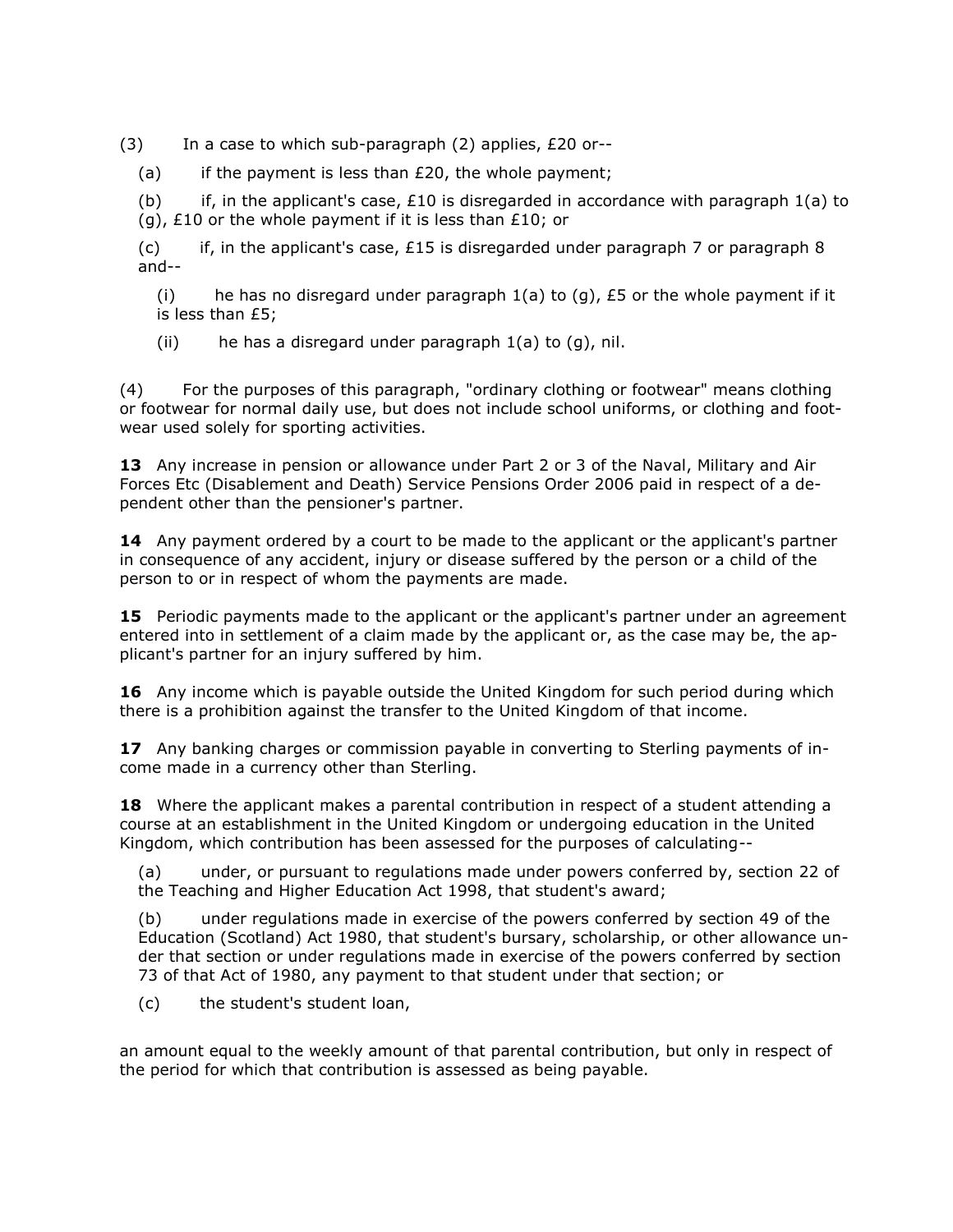**19** (1) Where the applicant is the parent of a student aged under 25 in advanced education who either--

(a) is not in receipt of any award, grant or student loan in respect of that education; or

(b) is in receipt of an award bestowed by virtue of the Teaching and Higher Education Act 1998, or regulations made thereunder, or a bursary, scholarship or other allowance under section 49(1) of the Education (Scotland) Act 1980, or a payment under section 73 of that Act of 1980,

and the applicant makes payments by way of a contribution towards the student's maintenance, other than a parental contribution falling within paragraph 18, an amount specified in sub-paragraph (2) in respect of each week during the student's term.

(2) For the purposes of sub-paragraph (1), the amount is to be equal to--

(a) the weekly amount of the payments; or

(b) £57.90 less the weekly amount of any award, bursary, scholarship, allowance or payment referred to in sub-paragraph (1)(b),

whichever is less.

**20** (1) Where an applicant's family includes at least one child or young person £15 of any payment of maintenance, whether under a court order or not, which is made or due to be made by the applicant's spouse, civil partner, former spouse or former civil partner or the applicant's partner's spouse, civil partner, former spouse, or former civil partner.

(2) For the purposes of sub-paragraph (1), where more than one maintenance payment falls to be taken into account in any week, all such payments must be aggregated and treated as if they were a single payment.

**21** Except in a case which falls under paragraph 10 of Schedule 5, where the applicant is a person who satisfies any of the conditions of sub-paragraph (2) of that paragraph, any amount of working tax credit up to £17.10.

**22** Where the total value of any capital specified in Part 2 (capital disregarded only for the purposes of determining deemed income) of Schedule 9 does not exceed £10,000, any income actually derived from such capital.

**23** Except in the case of income from capital specified in Part 2 of Schedule 9, any actual income from capital.

**24** Where the applicant, or the person who was the partner of the applicant on 31st March 2003, was entitled on that date to income support or an income-based jobseeker's allowance but ceased to be so entitled on or before 5th April 2003 by virtue only of regulation 13 of the Housing Benefit (General) Amendment (No 3) Regulations 1999 as in force at that date, the whole of his income.

### **SCHEDULE 7**

**SUMS DISREGARDED IN THE CALCULATION OF EARNINGS: PERSONS WHO ARE NOT PENSIONERS**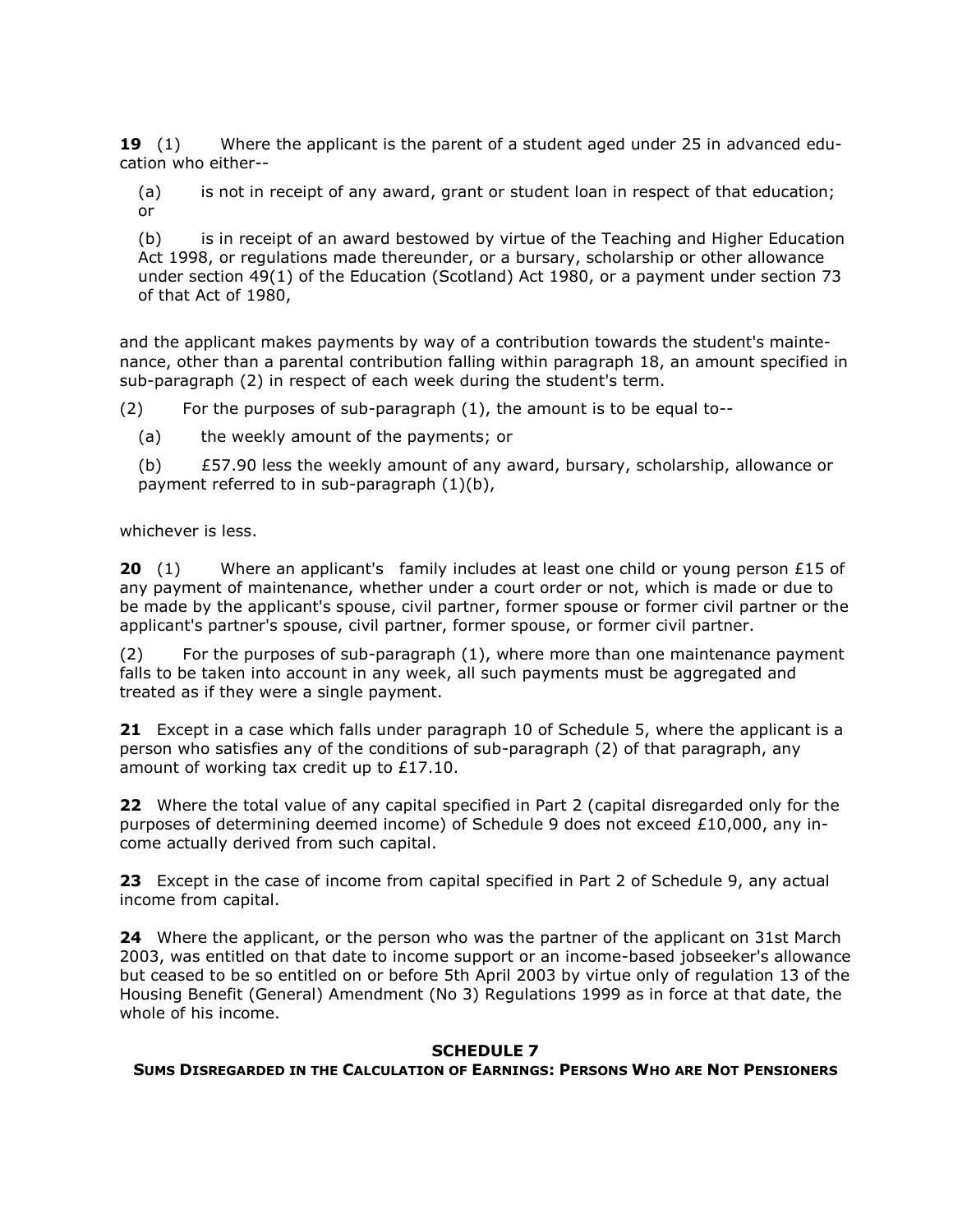**1** In the case of an applicant who has been engaged in remunerative work as an employed earner or, had the employment been in Great Britain, would have been so engaged--

- (a) where--
	- (i) the employment has been terminated because of retirement; and

(ii) on retirement he is entitled to a retirement pension under the Act, or is not so entitled solely because of his failure to satisfy the contribution conditions,

any earnings paid or due to be paid in respect of that employment, but only for a period commencing on the day immediately after the date on which the employment was terminated;

(b) where before the first day of entitlement to a reduction under this scheme the employment has been terminated otherwise than because of retirement, any earnings paid or due to be paid in respect of that employment except--

(i) any payment of the nature described in--

(aa) paragraph 51(1)(e) (retainer), or

(bb) section 28, 64 or 68 of the Employment Rights Act 1996 (guarantee payments, suspension from work on medical or maternity grounds); and

(ii) any award, sum or payment of the nature described in--

(aa) paragraph 51(1)(g) or (i) (compensation etc relating to employment), or

(bb) section 34 or 70 of the Employment Rights Act 1996 (guarantee payments and suspension from work: complaints to employment tribunals),

including any payment made following the settlement of a complaint to an employment tribunal or of court proceedings;

(c) where before the first day of entitlement to a reduction under this scheme--

- (i) the employment has not been terminated, but
- (ii) the applicant is not engaged in remunerative work,

any earnings paid or due to be paid in respect of that employment except any payment or remuneration of the nature described in paragraph  $(b)(i)$  or  $(ii)(bb)$  or paragraph  $51(1)(j)$ (statutory sick pay etc).

**2** In the case of an applicant who, before the first day of entitlement to a reduction under this scheme--

(a) has been engaged in part-time employment as an employed earner or, where the employment has been outside Great Britain, would have been so engaged had the employment been in Great Britain; and

(b) has ceased to be engaged in that employment, whether or not that employment has been terminated,

any earnings paid or due to be paid in respect of that employment except--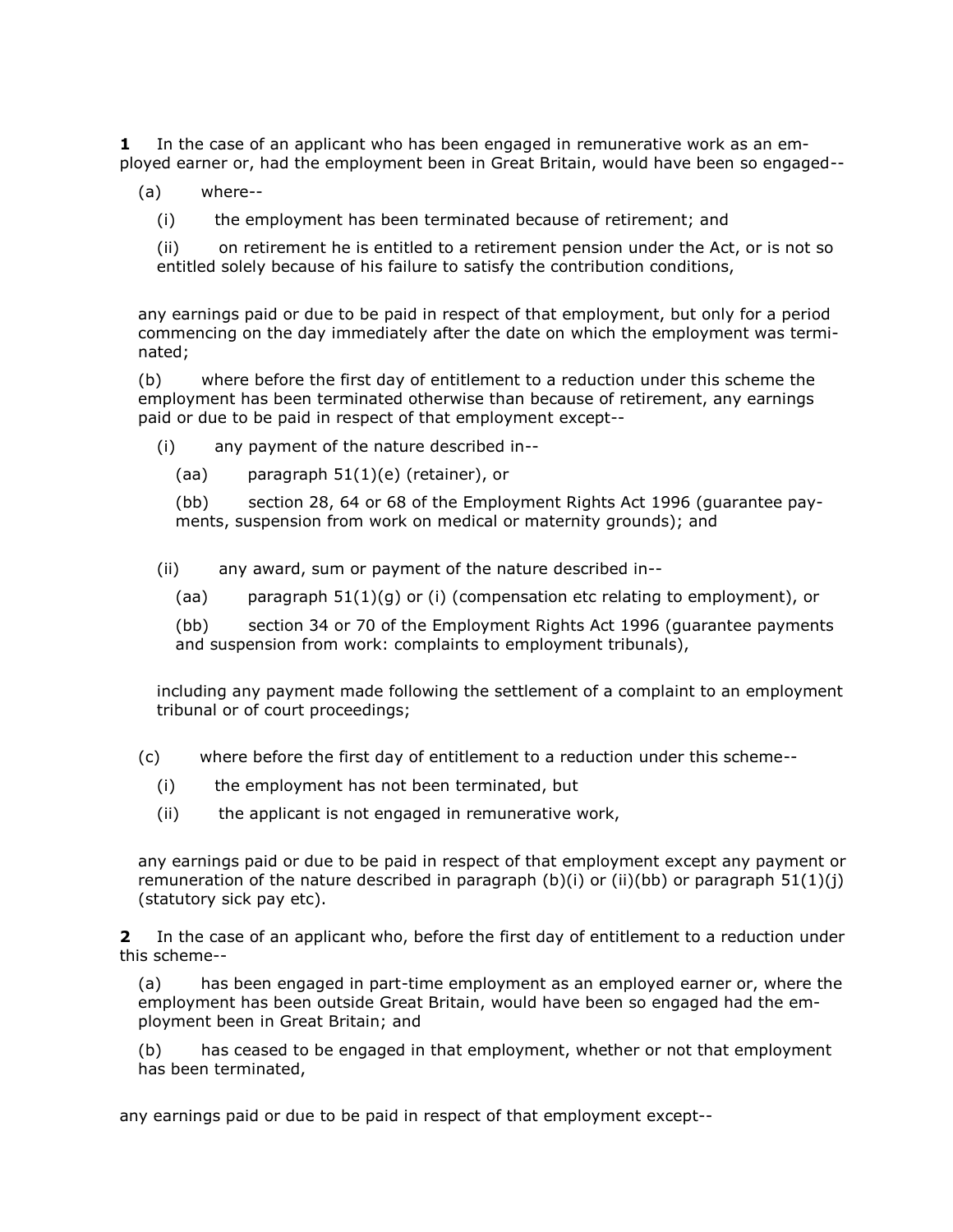(i) where that employment has been terminated, any payment of the nature described in paragraph  $1(b)(i)$  or  $(ii)(bb)$ ;

(ii) where that employment has not been terminated, any payment or remuneration of the nature described in paragraph  $1(b)(i)$  or (ii)(bb) or paragraph  $51(1)(i)$  (statutory sick pay etc).

**3** In the case of an applicant who has been engaged in remunerative work or part-time employment as a self-employed earner or, had the employment been in Great Britain, would have been so engaged and who has ceased to be so employed, from the date of the cessation of his employment, any earnings derived from that employment except earnings to which paragraph 53(3) and (4) (earnings of self-employed earners) apply.

**4** (1) In a case to which this paragraph applies and paragraph 5 does not apply, £25; but notwithstanding paragraph 33 (calculation of income and capital of members of an applicant's family and of a polygamous marriage) if this paragraph applies to an applicant it does not apply to his partner except where, and to the extent that, the earnings of the applicant which are to be disregarded under this paragraph are less than £25.

(2) This paragraph applies where the applicant's applicable amount includes an amount by way of the disability premium, severe disability premium, work-related activity component or support component under Schedule 3 (applicable amounts: persons who are not pensioners).

(3) This paragraph applies where--

(a) the applicant is a member of a couple and his applicable amount includes an amount by way of the disability premium under Schedule 3; and

(b) he or his partner has not attained the qualifying age for state pension credit and at least one is engaged in employment.

**5** In a case where the applicant is a lone parent, £30.

**6** (1) In a case to which neither paragraph 4 nor paragraph 5 applies to the applicant and, subject to sub-paragraph (2), where the applicant's applicable amount includes an amount by way of the carer premium under Schedule 3 (applicable amounts: persons who are not pensioners), £25 of the earnings of the person who is, or at any time in the preceding eight weeks was, in receipt of carer's allowance or treated in accordance with paragraph 14(2) of that Schedule as being in receipt of carer's allowance.

(2) Where the carer premium is awarded in respect of the applicant and of any partner of his, their earnings must for the purposes of this paragraph be aggregated, but the amount to be disregarded in accordance with sub-paragraph (1) must not exceed £25 of the aggregated amount.

**7** Where the carer premium is awarded in respect of an applicant who is a member of a couple and whose earnings are less than £25, but is not awarded in respect of the other member of the couple, and that other member is engaged in an employment--

(a) specified in paragraph 9(1), so much of the other member's earnings as would not when aggregated with the amount disregarded under paragraph 6 exceed £25;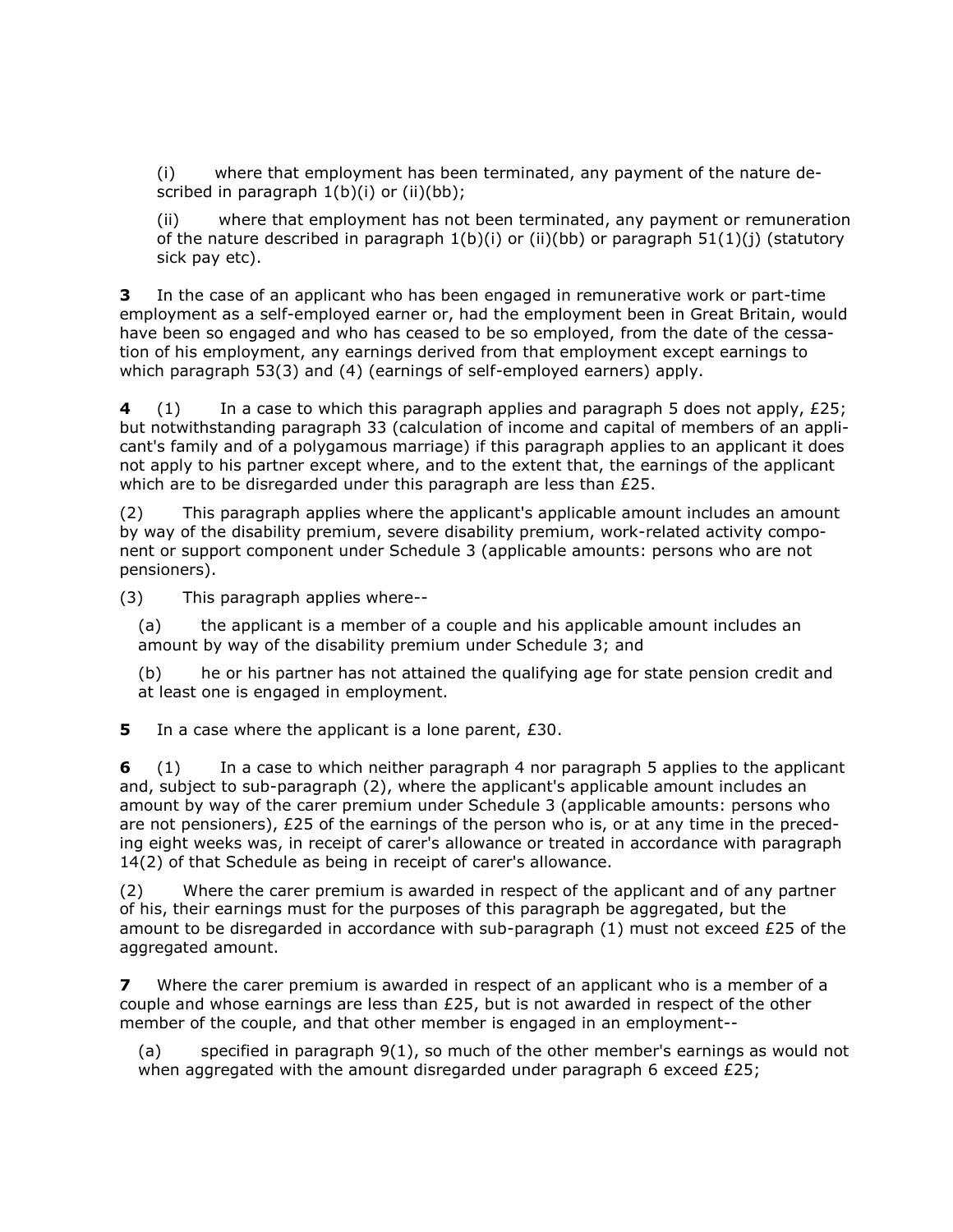(b) other than one specified in paragraph 9(1), so much of the other member's earnings from such other employment up to  $£10$  as would not when aggregated with the amount disregarded under paragraph 5 exceed £25.

**8** In a case where paragraphs 4, 6, 7 and 9 do not apply to the applicant and he is one of a couple and a member of that couple is in employment,  $£15;$  but, notwithstanding paragraph 33 (calculation of income and capital of members of applicant's family and of a polygamous marriage), if this paragraph applies to an applicant it must not apply to his partner except where, and to the extent that, the earnings of the applicant which are to be disregarded under this paragraph are less than £15.

**9** (1) In a case where paragraphs 4, 6, 7 and 9 do not apply to the applicant,  $£25$  of earnings derived from one or more employments as--

(a) a part-time fire-fighter employed by a fire and rescue authority constituted by a scheme under section 2 of the Fire and Rescue Services Act 2004 or a scheme to which section 4 of that Act applies;

(b) a part-time fire-fighter employed by the Scottish Fire and Rescue Service established under section 1A of the Fire (Scotland) Act 2005;

- (c) an auxiliary coastguard in respect of coast rescue activities;
- (d) a person engaged part-time in the manning or launching of a life boat;

(e) a member of any territorial or reserve force prescribed in Part I of Schedule 6 to the Social Security (Contributions) Regulations 2001;

but, notwithstanding paragraph 33 (calculation of income and capital of members of applicant's family and of a polygamous marriage), if this paragraph applies to an applicant it must not apply to his partner except to the extent specified in sub-paragraph (2).

(2) If the applicant's partner is engaged in employment--

(a) specified in sub-paragraph (1), so much of his earnings as would not in aggregate with the amount of the applicant's earnings disregarded under this paragraph exceed  $£25;$ 

(b) other than one specified in sub-paragraph (1), so much of his earnings from that employment up to £10 as would not in aggregate with the applicant's earnings disregarded under this paragraph exceed £25.

**10** Where the applicant is engaged in one or more employments specified in paragraph  $9(1)$ , but his earnings derived from such employments are less than £25 in any week and he is also engaged in any other employment, so much of his earnings from that other employment, up to £10 if he is a single applicant, or up to £15 if he has a partner, as would not in aggregate with the amount of his earnings disregarded under paragraph 9 exceed  $E25$ .

11 In a case to which none of the paragraphs 4 to 10 applies, £10.

**12** (1) Where--

(a) the applicant (or if the applicant is a member of a couple, at least one member of that couple) is a person to whom sub-paragraph (5) applies;

(b) the Secretary of State is satisfied that that person is undertaking exempt work as defined in sub-paragraph (6); and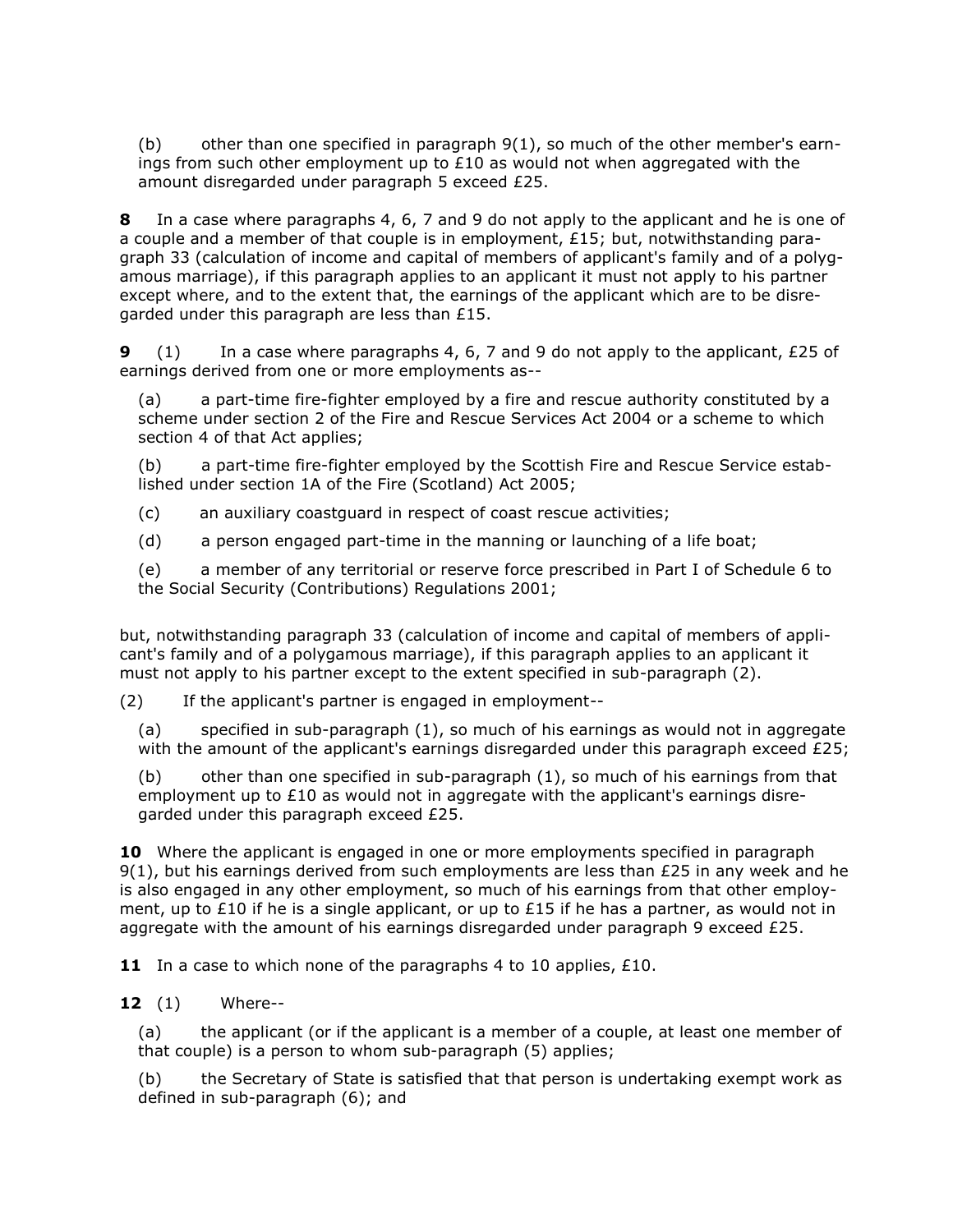(c) paragraph 14 does not apply,

the amount specified in sub-paragraph (7) ("the specified amount").

(2) Where this paragraph applies, paragraphs 4 to 11 do not apply; but in any case where the applicant is a lone parent, and the specified amount would be less than the amount specified in paragraph 5, then paragraph 5 applies instead of this paragraph.

(3) Notwithstanding paragraph 33 (calculation of income and capital of members of applicant's family and of a polygamous marriage), if sub-paragraph (1) applies to one member of a couple ("A") it does not apply to the other member of that couple ("B") except to the extent provided in sub-paragraph (4).

(4) Where A's earnings are less than the specified amount, there must also be disregarded so much of B's earnings as would not when aggregated with A's earnings exceed the specified amount; but the amount of B's earnings which may be disregarded under this subparagraph is limited to a maximum of £30 unless the Secretary of State is satisfied that B is also undertaking exempt work.

(5) This sub-paragraph applies to a person who is--

- (a) in receipt of a contributory employment and support allowance;
- (b) in receipt of incapacity benefit;
- (c) in receipt of severe disablement allowance; or

(d) being credited with earnings on the grounds of incapacity for work or limited capability for work under regulation 8B of the Social Security (Credits) Regulations 1975.

(6) "Exempt work" means work of the kind described in--

(a) regulation 45(2), (3) or (4) of the Employment and Support Allowance Regulations 2008; or (as the case may be)

(b) regulation 17(2), (3) or (4) of the Social Security (Incapacity for Work) (General) Regulations 1995,

and, in determining for the purposes of this paragraph whether an applicant or a member of a couple is undertaking any type of exempt work, it is immaterial whether that person or their partner is also undertaking other work.

(7) The specified amount is the amount of money from time to time mentioned in any provision referred to in sub-paragraph (6) by virtue of which the work referred to in sub-paragraph (1) is exempt (or, where more than one such provision is relevant and those provisions mention different amounts of money, the highest of those amounts).

**13** Any amount or the balance of any amount which would fall to be disregarded under paragraph 23 or 24 of Schedule 8 had the applicant's income which does not consist of earnings been sufficient to entitle him to the full disregard thereunder.

**14** Where an applicant is on income support, an income-based jobseeker's allowance or an income-related employment and support allowance, his earnings.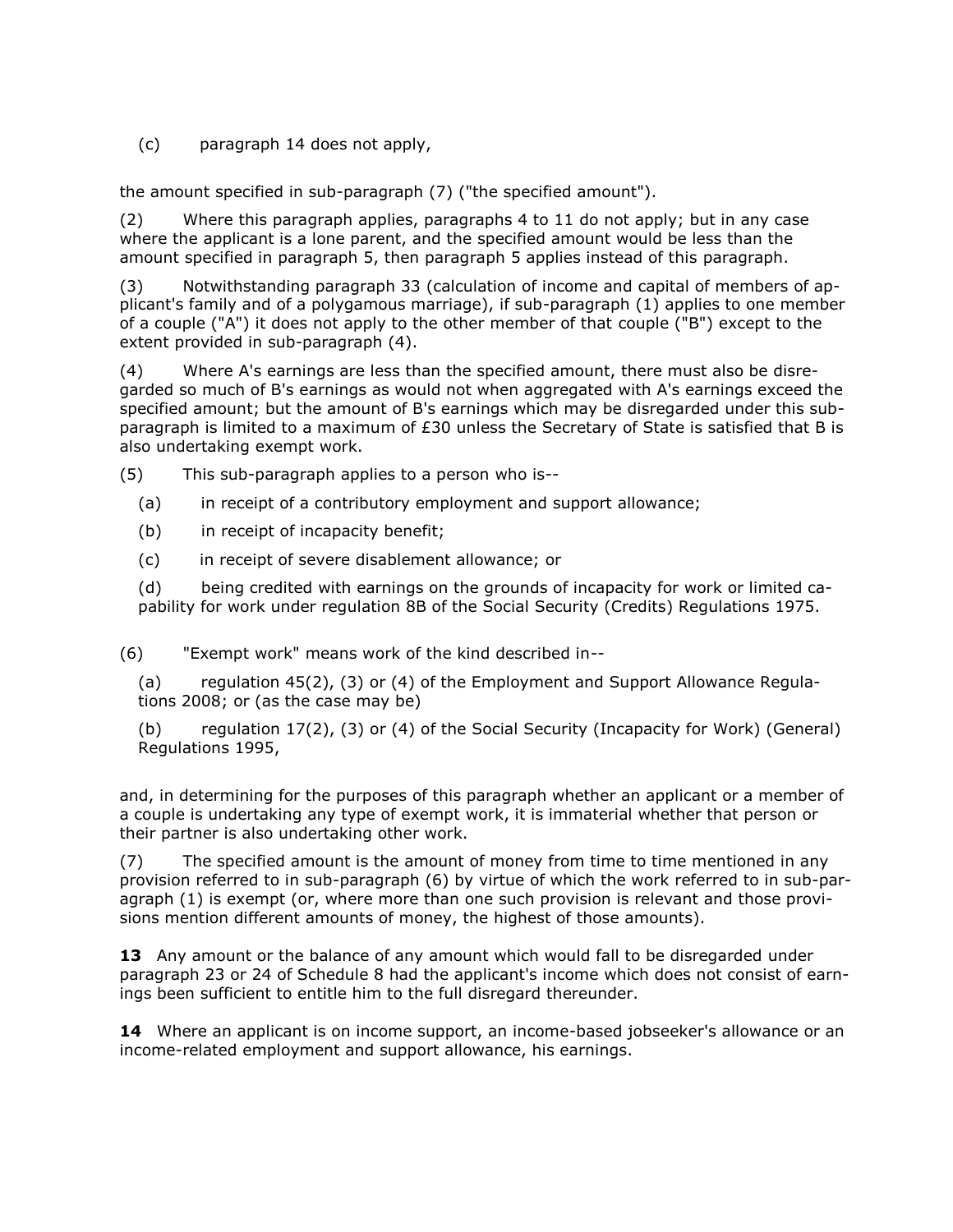**15** Any earnings derived from employment which are payable in a country outside the United Kingdom for such period during which there is a prohibition against the transfer to the United Kingdom of those earnings.

**16** Where a payment of earnings is made in a currency other than Sterling, any banking charge or commission payable in converting that payment into Sterling.

**17** Any earnings of a child or young person.

**18** (1) In a case where the applicant is a person who satisfies at least one of the conditions set out in sub-paragraph (2), and his net earnings equal or exceed the total of the amounts set out in sub-paragraph (3), the amount of his earnings that falls to be disregarded under paragraphs 4 to 12 must be increased by £17.10.

(2) The conditions of this sub-paragraph are that--

(a) the applicant, or if he is a member of a couple, either the applicant or his partner, is a person to whom regulation  $20(1)(c)$  of the Working Tax Credit (Entitlement and Maximum Rate) Regulations 2002 applies; or

(b) the applicant--

(i) is, or if he is a member of a couple, at least one member of that couple is aged at least 25 and is engaged in remunerative work for on average not less than 30 hours per week; or

(ii) is a member of a couple and--

(aa) at least one member of that couple, is engaged in remunerative work for on average not less than 16 hours per week; and

(bb) his applicable amount includes a family premium under paragraph 4 of Schedule 3; or

(iii) is a lone parent who is engaged in remunerative work for on average not less than 16 hours per week; or

(iv) is, or if he is a member of a couple, at least one member of that couple is engaged in remunerative work for on average not less than 16 hours per week; and--

(aa) the applicant's applicable amount includes a disability premium under paragraph 9, the work-related activity component under paragraph 21 or the support component under paragraph 22 of Schedule 3 respectively;

(bb) where he is a member of a couple, at least one member of that couple satisfies the qualifying conditions for the disability premium or either of the components referred to in paragraph (aa) above and is engaged in remunerative work for on average not less than 16 hours per week; or

(c) the applicant is, or if he has a partner, one of them is, a person to whom regulation 18(3) of the Working Tax Credit (Entitlement and Maximum Rate) Regulations 2002 (eligibility for 50 plus element) applies, or would apply if an application for working tax credit were to be made in his case.

 $(3)$  The following are the amounts referred to in sub-paragraph  $(1)$ --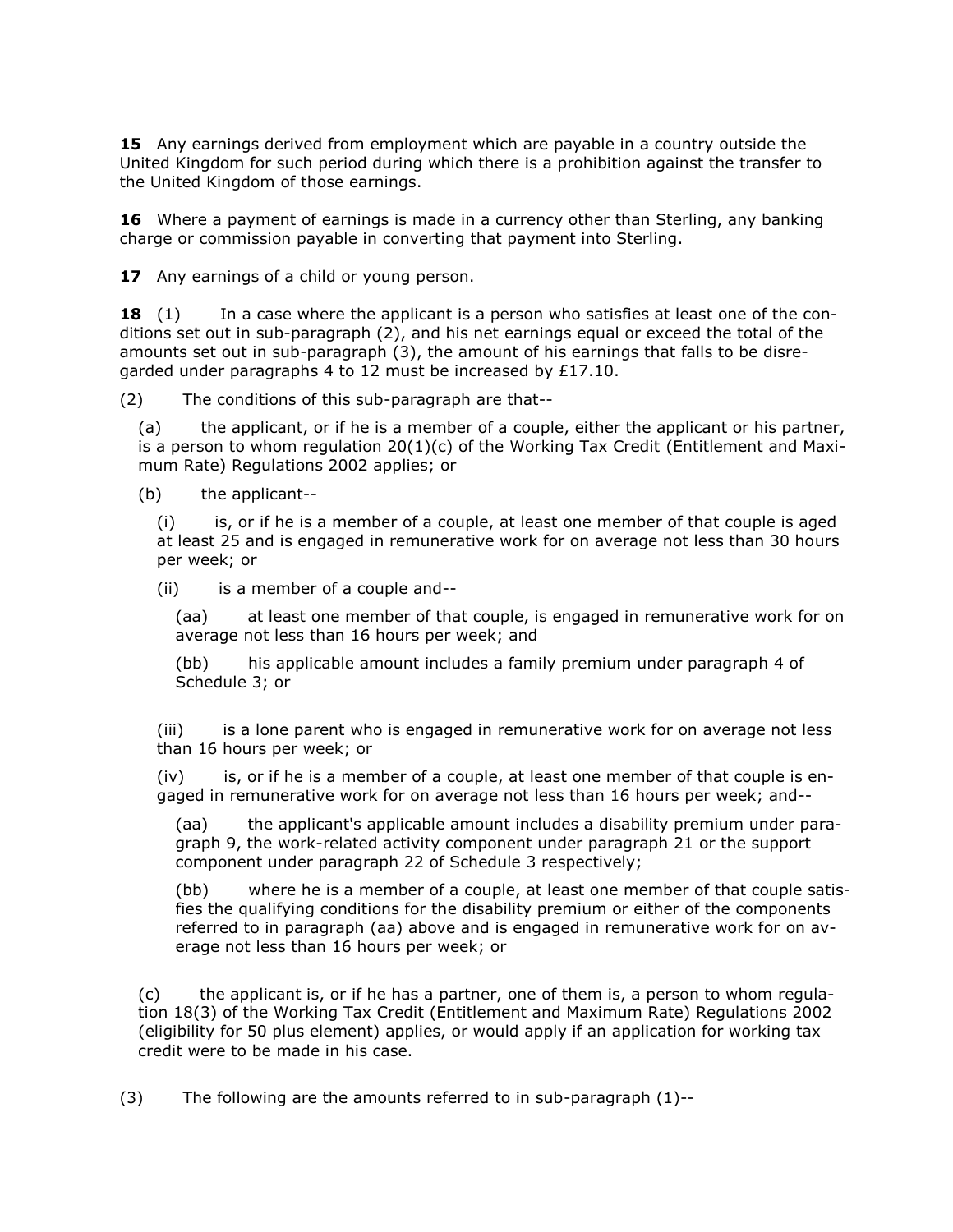(a) the amount calculated as disregardable from the applicant's earnings under paragraphs 4 to 12;

(b) the amount of child care charges calculated as deductible under paragraph 57(1)(c); and

 $f(c)$  £17.10.

(4) The provisions of paragraph 10 (remunerative work) apply in determining whether or not a person works for on average not less than 30 hours per week, but as if the reference to 16 hours in sub-paragraph (1) of that paragraph were a reference to 30 hours.

**19** In this Schedule "part-time employment" means employment in which the person is engaged on average for less than 16 hours a week.

# **SCHEDULE 8**

## **SUMS DISREGARDED IN THE CALCULATION OF INCOME OTHER THAN EARNINGS: PERSONS WHO ARE NOT PENSIONERS**

**1** Any payment made to the applicant in respect of any child care, travel or other expenses incurred, or to be incurred, by him in respect of his participation in the Work for Your Benefit Pilot Scheme.

**2** Any payment made to the applicant in respect of any travel or other expenses incurred, or to be incurred, by him in respect of his participation in the Mandatory Work Activity Scheme.

**3** Any payment made to the applicant in respect of any travel or other expenses incurred, or to be incurred, by him in respect of his participation in the Employment, Skills and Enterprise Scheme.

**4** Any amount paid by way of tax on income which is to be taken into account under regulation 30 (calculation of income other than earnings).

**5** Any payment in respect of any expenses incurred or to be incurred by an applicant who is--

- (a) engaged by a charitable or voluntary organisation, or
- (b) a volunteer,

if he otherwise derives no remuneration or profit from the employment and is not to be treated as possessing any earnings under paragraph 56(5) (notional income: persons who are not pensioners).

**6** Any payment in respect of expenses arising out of the applicant's participation in a service user group.

**7** In the case of employment as an employed earner, any payment in respect of expenses wholly, exclusively and necessarily incurred in the performance of the duties of the employment.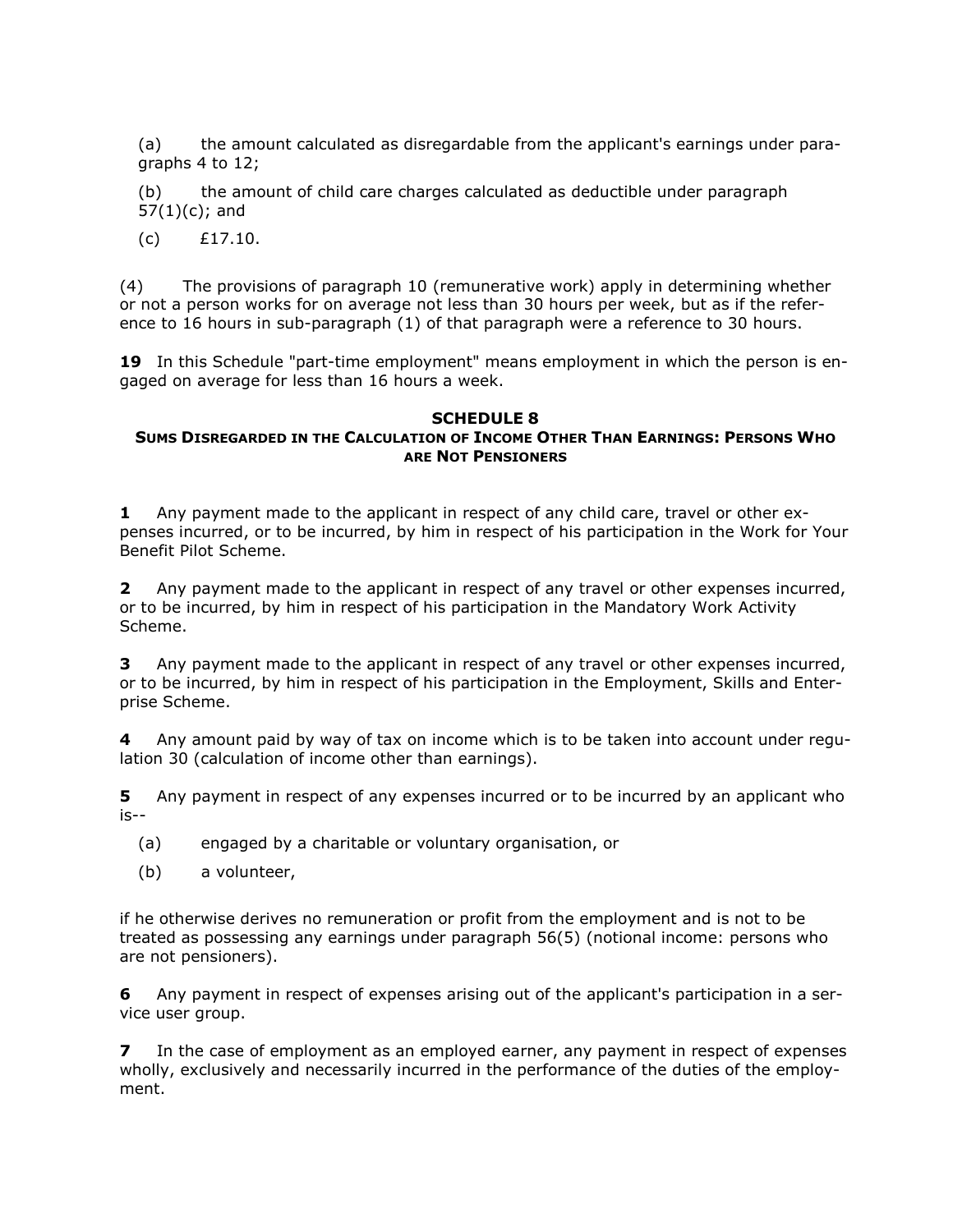**8** Where an applicant is on income support, an income-based jobseeker's allowance or an income-related employment and support allowance, the whole of his income.

**9** Where the applicant is a member of a joint-claim couple for the purposes of the Jobseekers Act and his partner is on an income-based jobseeker's allowance, the whole of the applicant's income.

**10** Where the applicant, or the person who was the partner of the applicant on 31st March 2003, was entitled on that date to income support or an income-based jobseeker's allowance but ceased to be so entitled on or before 5th April 2003 by virtue only of regulation 13 of the Housing Benefit (General) Amendment (No 3) Regulations 1999 as in force at that date, the whole of his income.

**11** Any disability living allowance, personal independence payment or an AFIP.

**12** Any concessionary payment made to compensate for the non-payment of--

- (a) any payment specified in paragraph 11 or 14;
- (b) income support;
- (c) an income-based jobseeker's allowance;
- (d) an income-related employment and support allowance.

**13** Any mobility supplement under article 20 of the Naval, Military and Air Forces Etc (Disablement and Death) Service Pensions Order 2006 (including such a supplement by virtue of any other scheme or order) or under article 25A of the Personal Injuries (Civilians) Scheme 1983 or any payment intended to compensate for the non-payment of such a supplement.

**14** Any attendance allowance.

**15** Any payment to the applicant as holder of the Victoria Cross or of the George Cross or any analogous payment.

### **16** (1) Any payment--

(a) by way of an education maintenance allowance made pursuant to--

(i) regulations made under section 518 of the Education Act 1996 (payment of school expenses; grant of scholarships etc);

(ii) regulations made under section 49 or 73(f) of the Education (Scotland) Act 1980 (power to assist persons to take advantage of educational facilities);

(iii) directions made under section 73ZA of the Education (Scotland) Act 1980 and paid under section 12(2)(c) of the Further and Higher Education (Scotland) Act 1992;

(b) corresponding to such an education maintenance allowance, made pursuant to--

(i) section 14 or section 181 of the Education Act 2002 (power of Secretary of State and the Welsh Ministers to give financial assistance for purposes related to education or childcare, and allowances in respect of education or training); or

(ii) regulations made under section 181 of that Act; or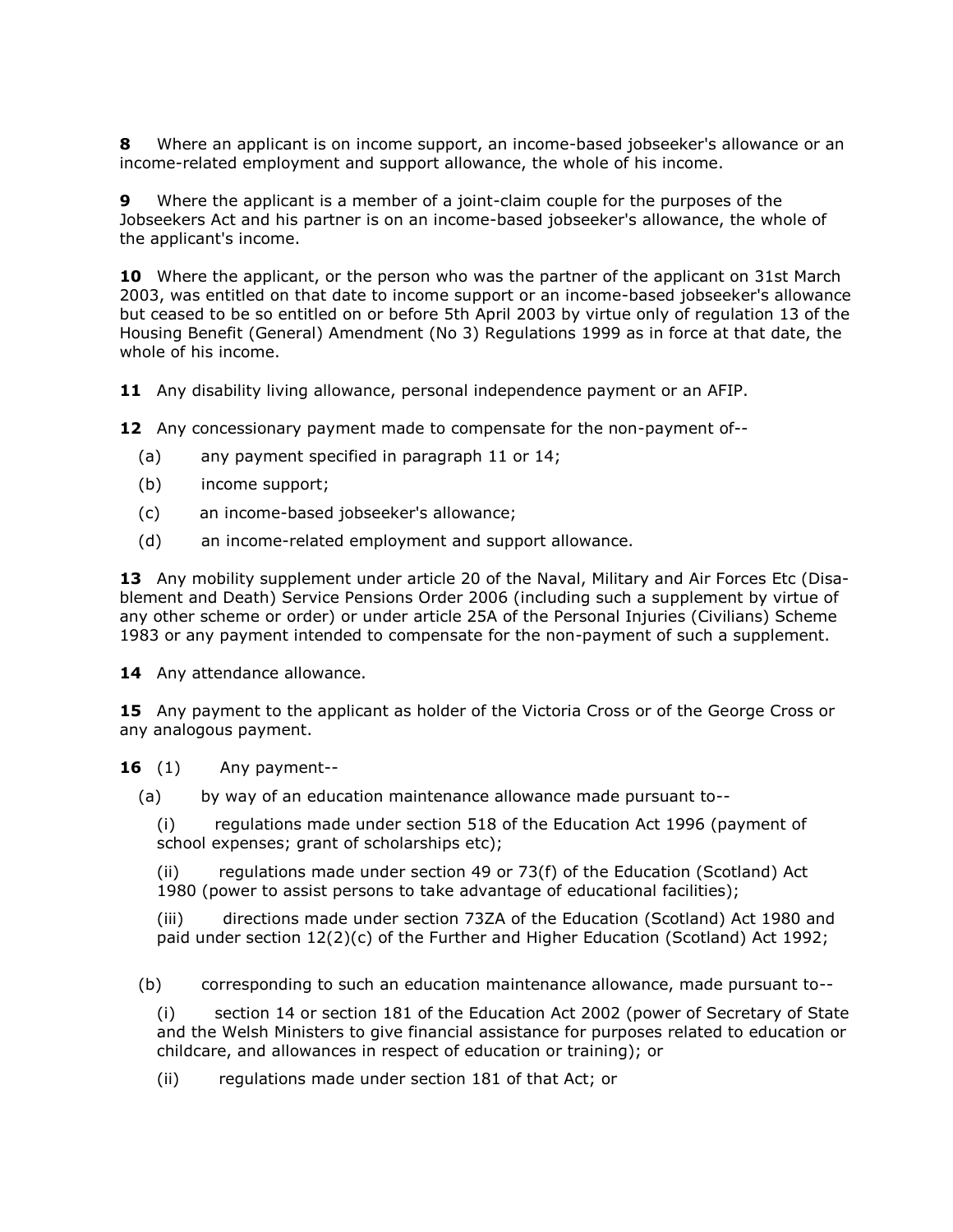(c) in England, by way of financial assistance made pursuant to section 14 of the Education Act 2002.

(2) Any payment, other than a payment to which sub-paragraph (1) applies, made pursuant to--

(a) regulations made under section 518 of the Education Act 1996;

(b) regulations made under section 49 of the Education (Scotland) Act 1980; or

(c) directions made under section 73ZA of the Education (Scotland) Act 1980 and paid under section 12(2)(c) of the Further and Higher Education (Scotland) Act 1992,

in respect of a course of study attended by a child or a young person or a person who is in receipt of an education maintenance allowance or other payment made pursuant to any provision specified in sub-paragraph (1).

**17** Any payment made to the applicant by way of a repayment under regulation 11(2) of the Education (Teacher Student Loans) (Repayment etc) Regulations 2002.

**18** (1) Any payment made pursuant to section 2 of the 1973 Act or section 2 of the Enterprise and New Towns (Scotland) Act 1990 except a payment--

(a) made as a substitute for income support, a jobseeker's allowance, incapacity benefit, severe disablement allowance or an employment and support allowance;

(b) of an allowance referred to in section 2(3) of the Employment and Training Act 1973 or section 2(5) of the Enterprise and New Towns (Scotland) Act 1990; or

(c) intended to meet the cost of living expenses which relate to any one or more of the items specified in sub-paragraph (2) whilst an applicant is participating in an education, training or other scheme to help him enhance his employment prospects unless the payment is a Career Development Loan paid pursuant to section 2 of the 1973 Act and the period of education or training or the scheme, which is supported by that loan, has been completed.

(2) The items specified in this sub-paragraph for the purposes of sub-paragraph  $(1)(c)$ are food, ordinary clothing or footwear, household fuel or rent of the applicant or, where the applicant is a member of a family, any other member of his family, or any council tax or water charges for which that applicant or member is liable.

**19** (1) Subject to sub-paragraph (2), any of the following payments--

- (a) a charitable payment;
- (b) a voluntary payment;

(c) a payment (not falling within paragraph (a) or (b) above) from a trust whose funds are derived from a payment made in consequence of any personal injury to the applicant;

- (d) a payment under an annuity purchased--
	- (i) pursuant to any agreement or court order to make payments to the applicant; or
	- (ii) from funds derived from a payment made,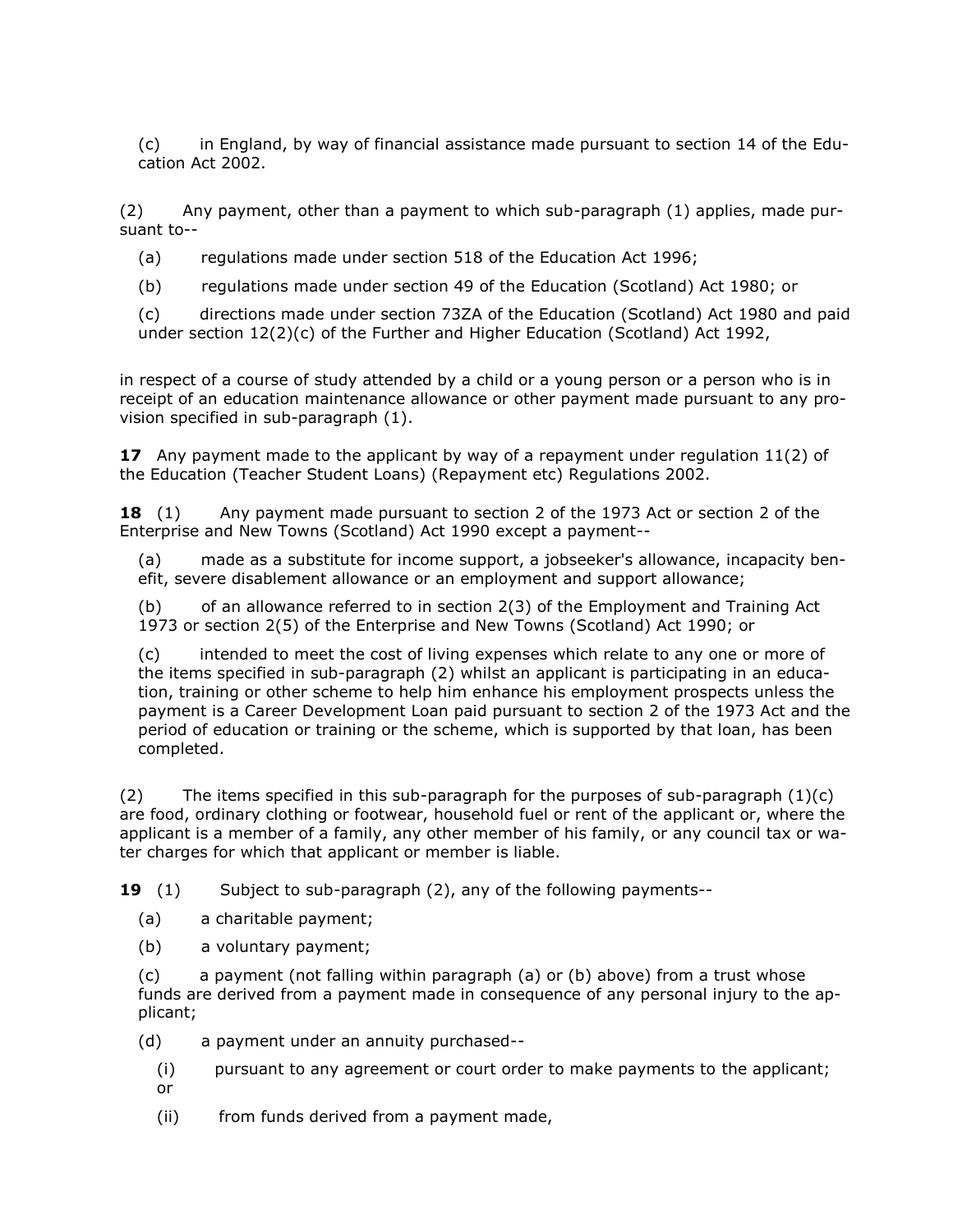in consequence of any personal injury to the applicant; or

(e) a payment (not falling within paragraphs (a) to (d)) received by virtue of any agreement or court order to make payments to the applicant in consequence of any personal injury to the applicant.

(2) Sub-paragraph (1) does not apply to a payment which is made or due to be made  $bv--$ 

(a) a former partner of the applicant, or a former partner of any member of the applicant's family; or

(b) the parent of a child or young person where that child or young person is a member of the applicant's family.

**20** Subject to paragraph 40, all of any of the following, namely--

(a) a war disablement pension (except insofar as such a pension falls to be disregarded under paragraph 13 or 14);

(b) a war widow's pension or war widower's pension;

(c) a pension payable to a person as a widow, widower or surviving civil partner under any power of Her Majesty otherwise than under an enactment to make provision about pensions for or in respect of persons who have been disabled or have died in consequence of service as members of the armed forces of the Crown;

(d) a guaranteed income payment or payment falling within article 31(1)(a) or (b) of the Armed Forces and Reserve Forces (Compensation Scheme) Order 2005;

(e) a payment made to compensate for the non-payment of such a pension or payment as is mentioned in any of the preceding sub-paragraphs;

(f) a pension paid by the government of a country outside Great Britain which is analogous to any of the pensions or payments mentioned in paragraphs (a) to (d) above;

(g) pension paid to victims of National Socialist persecution under any special provision made by the law of the Federal Republic of Germany, or any part of it, or of the Republic of Austria.

**21** Subject to paragraph 40, £15 of any--

(a) widowed mother's allowance paid pursuant to section 37 of the SSCBA;

(b) widowed parent's allowance paid pursuant to section 39A of the SSCBA.

**22** (1) Any income derived from capital to which the applicant is or is treated under paragraph 70 (capital jointly held) as beneficially entitled but, subject to sub-paragraph (2), not income derived from capital disregarded under paragraphs 4, 5, 7, 11, 17 or 30 to 33 of Schedule 10.

(2) Income derived from capital disregarded under paragraphs 5, 7 or 30 to 33 of Schedule 10 but only to the extent of--

(a) any mortgage repayments made in respect of the dwelling or premises in the period during which that income accrued; or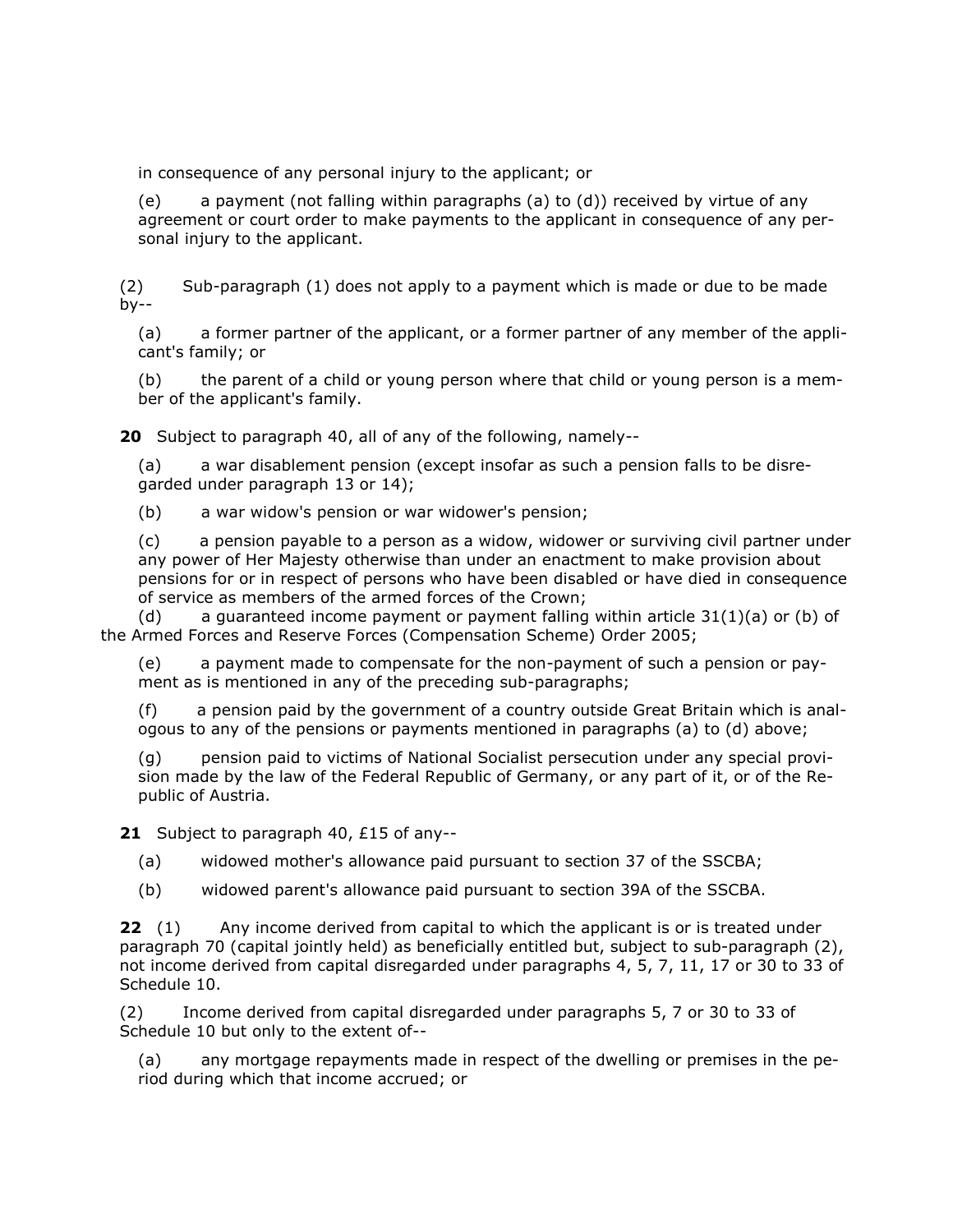(b) any council tax or water charges which the applicant is liable to pay in respect of the dwelling or premises and which are paid in the period during which that income accrued.

(3) The definition of "water charges" in paragraph 2(1) (interpretation) applies to subparagraph (2) of this paragraph with the omission of the words "in so far as such charges are in respect of the dwelling which a person occupies as his home".

**23** Where the applicant makes a parental contribution in respect of a student attending a course at an establishment in the United Kingdom or undergoing education in the United Kingdom, which contribution has been assessed for the purposes of calculating--

(a) under, or pursuant to regulations made under powers conferred by, section 22 of the Teaching and Higher Education Act 1998, that student's award;

(b) under regulations made in exercise of the powers conferred by section 49 of the Education (Scotland) Act 1980, that student's bursary, scholarship, or other allowance under that section or under regulations made in exercise of the powers conferred by section 73 of that Act of 1980, any payment to that student under that section; or

(c) the student's student loan,

an amount equal to the weekly amount of that parental contribution, but only in respect of the period for which that contribution is assessed as being payable.

**24** (1) Where the applicant is the parent of a student aged under 25 in advanced education who either--

(a) is not in receipt of any award, grant or student loan in respect of that education; or

(b) is in receipt of an award bestowed by virtue of the Teaching and Higher Education Act 1998, or regulations made thereunder, or a bursary, scholarship or other allowance under section 49(1) of the Education (Scotland) Act 1980, or a payment under section 73 of that Act of 1980,

and the applicant makes payments by way of a contribution towards the student's maintenance, other than a parental contribution falling within paragraph 23, an amount specified in sub-paragraph (2) in respect of each week during the student's term.

(2) For the purposes of sub-paragraph (1), the amount must be equal to--

(a) the weekly amount of the payments; or

(b) the amount by way of a personal allowance for a single applicant under 25 less the weekly amount of any award, bursary, scholarship, allowance or payment referred to in sub-paragraph (1)(b),

whichever is less.

**25** Any payment made to the applicant by a child or young person or a non-dependant.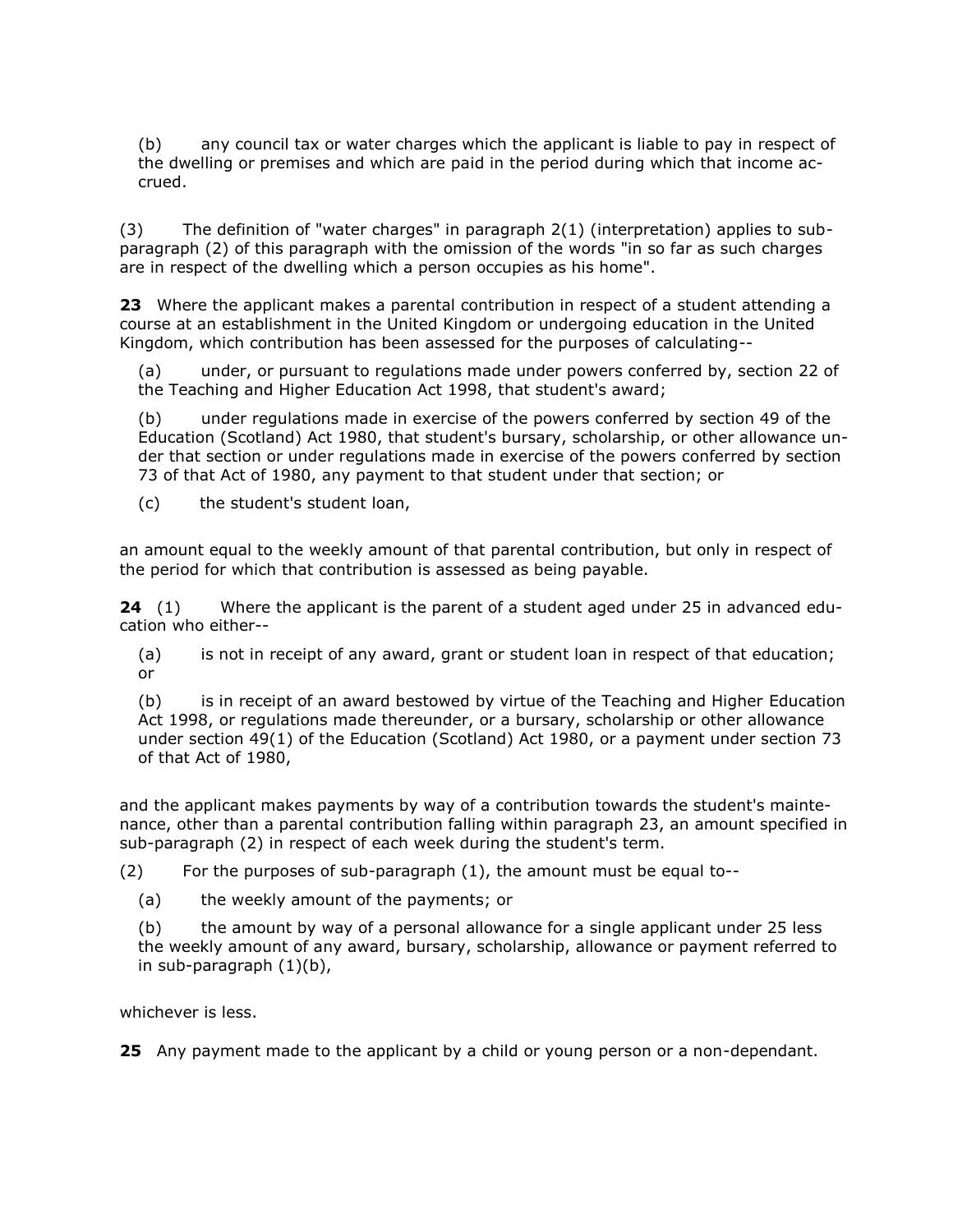**26** Where the applicant occupies a dwelling as his home and the dwelling is also occupied by a person other than one to whom paragraph 25 or 27 refers and there is a contractual liability to make payments to the applicant in respect of the occupation of the dwelling by that person or a member of his family--

(a) where the aggregate of any payments made in respect of any one week in respect of the occupation of the dwelling by that person or a member of his family, or by that person and a member of his family, is less than £20, the whole of that amount; or

(b) where the aggregate of any such payments is  $£20$  or more per week,  $£20$ .

**27** Where the applicant occupies a dwelling as his home and he provides in that dwelling board and lodging accommodation, an amount, in respect of each person for which such accommodation is provided for the whole or any part of a week, equal to--

(a) where the aggregate of any payments made in respect of any one week in respect of such accommodation provided to such person does not exceed £20, 100 per cent of such payments;

(b) where the aggregate of any such payments exceeds  $£20, £20$  and 50 per cent of the excess over £20.

**28** (1) Any income in kind, except where paragraph 54(10)(b) (provision of support under section 95 or 98 of the Immigration and Asylum Act 1999 in the calculation of income other than earnings) applies.

(2) The reference in sub-paragraph (1) to "income in kind" does not include a payment to a third party made in respect of the applicant which is used by the third party to provide benefits in kind to the applicant.

**29** Any income which is payable in a country outside the United Kingdom for such period during which there is a prohibition against the transfer to the United Kingdom of that income.

**30** (1) Any payment made to the applicant in respect of a person who is a member of his family--

(a) pursuant to regulations under section 2(6)(b), 3 or 4 of the Adoption and Children Act 2002 or in accordance or with a scheme approved by the Scottish Ministers under section 51A of the Adoption (Scotland) Act 1978 (schemes for payments of allowances to adopters) or in accordance with an adoption allowance scheme made under section 71 of the Adoption and Children (Scotland) Act 2007 (adoption allowances schemes);

(b) which is a payment made by a local authority in pursuance of section  $15(1)$  of, and paragraph 15 of Schedule 1 to, the Children Act 1989 (local authority contribution to a child's maintenance where the child is living with a person as a result of a residence order) or in Scotland section 50 of the Children Act 1975 (payments towards maintenance of children);

(c) which is a payment made by an authority, as defined in Article 2 of the Children (Northern Ireland) Order 1995, in pursuance of Article 15 of, and paragraph 17 of Schedule 1 to, that Order (contribution by an authority to child's maintenance);

(d) in accordance with regulations made pursuant to section 14F of the Children Act 1989 (special guardianship support services);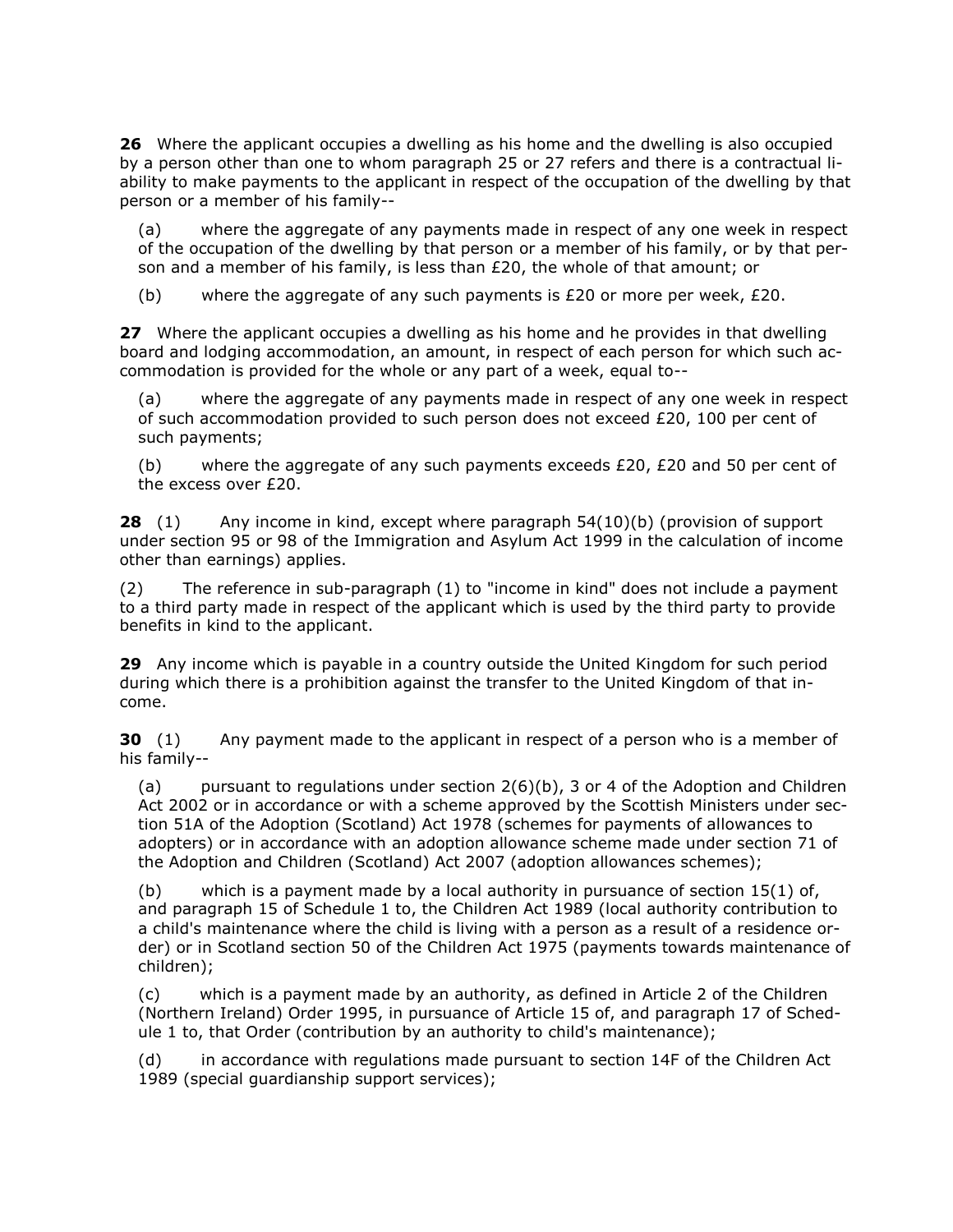(2) Any payment, other than a payment to which sub-paragraph (1)(a) applies, made to the applicant pursuant to regulations under section 2(6)(b), 3 or 4 of the Adoption and Children Act 2002.

**31** Any payment made to the applicant with whom a person is accommodated by virtue of arrangements made--

(a) by a local authority under--

(i) section 23(2)(a) of the Children Act 1989 (provision of accommodation and maintenance for a child whom they are looking after),

(ii) section 26 of the Children (Scotland) Act 1995 (manner of provision of accommodation to child looked after by local authority), or

(iii) regulations 33 or 51 of the Looked After Children (Scotland) Regulations 2009 (fostering and kinship care allowances and fostering allowances); or

(b) by a voluntary organisation under section  $59(1)(a)$  of the Children Act 1989 (provision of accommodation by voluntary organisations).

**32** Any payment made to the applicant or his partner for a person ("the person concerned"), who is not normally a member of the applicant's household but is temporarily in his care, by--

(a) a health authority;

(b) a local authority but excluding payments of housing benefit made in respect of the person concerned;

(c) a voluntary organisation;

(d) the person concerned pursuant to section 26(3A) of the National Assistance Act 1948;

(e) a primary care trust established under section 16A of the National Health Service Act 1977 or established by an order made under section 18(2)(c) of the National Health Service Act 2006; or

(f) a Local Health Board established under section 11 of the National Health Service (Wales) Act 2006.

**33** Any payment made by a local authority in accordance with section 17, 23B, 23C or 24A of the Children Act 1989 or, as the case may be, section 12 of the Social Work (Scotland) Act 1968 or section 22, 29 or 30 of the Children (Scotland) Act 1995 (provision of services for children and their families and advice and assistance to certain children).

**34** (1) Subject to sub-paragraph (2), any payment (or part of a payment) made by a local authority in accordance with section 23C of the Children Act 1989 or section 29 of the Children (Scotland) Act 1995 (local authorities' duty to promote welfare of children and powers to grant financial assistance to persons in, or formerly in, their care) to a person ("A") which A passes on to the applicant.

(2) Sub-paragraph (1) applies only where A--

- (a) was formerly in the applicant's care, and
- (b) is aged 18 or over, and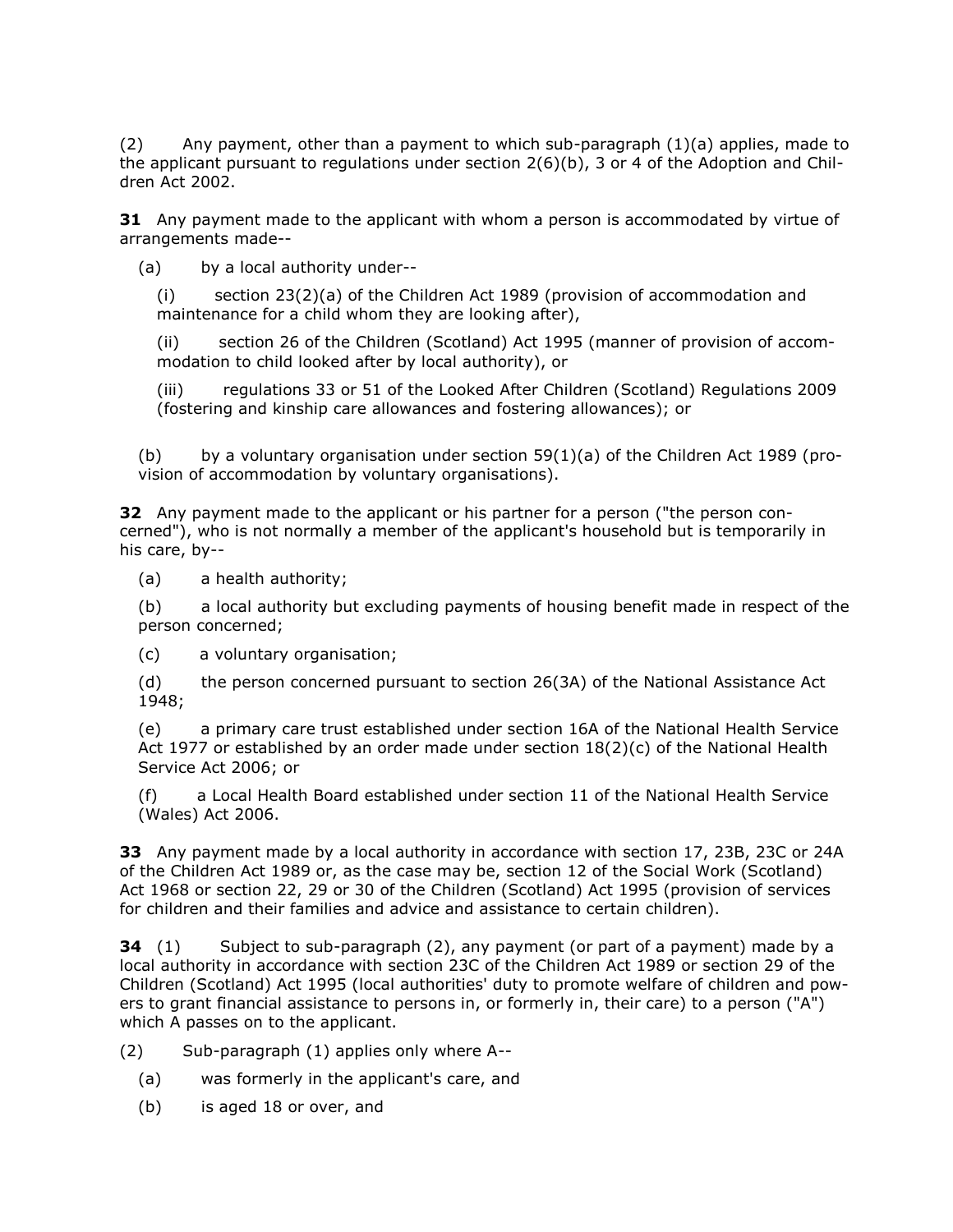(c) continues to live with the applicant.

**35** (1) Subject to sub-paragraph (2), any payment received under an insurance policy taken out to insure against the risk of being unable to maintain repayments--

(a) on a loan which is secured on the dwelling which the applicant occupies as his home; or

(b) under a regulated agreement as defined for the purposes of the Consumer Credit Act 1974 or under a hire-purchase agreement or a conditional sale agreement as defined for the purposes of Part 3 of the Hire-Purchase Act 1964.

(2) A payment referred to in sub-paragraph (1) is only to be disregarded to the extent that the payment received under that policy does not exceed the amounts, calculated on a weekly basis, which are used to--

(a) maintain the repayments referred to in sub-paragraph (1)(a) or, as the case may be,  $(1)(b)$ ; and

(b) meet any amount due by way of premiums on--

(i) that policy; or

(ii) in a case to which sub-paragraph  $(1)(a)$  applies, an insurance policy taken out to insure against loss or damage to any building or part of a building which is occupied by the applicant as his home and which is required as a condition of the loan referred to in sub-paragraph (1)(a).

**36** Any payment of income which by virtue of paragraph 64 (income treated as capital: persons who are not pensioners) is to be treated as capital.

**37** Any--

- (a) social fund payment made pursuant to Part 8 of the SSCBA (the social fund); or
- (b) occasional assistance.

**38** Any payment under Part 10 of the SSCBA (Christmas bonus for pensioners).

**39** Where a payment of income is made in a currency other than sterling, any banking charge or commission payable in converting that payment into sterling.

**40** The total of an applicant's income or, if he is a member of a family, the family's income and the income of any person which he is treated as possessing under paragraph 33(3) (calculation of income and capital of members of applicant's family and of a polygamous marriage) to be disregarded under paragraph  $77(2)(b)$  and paragraph  $78(1)(d)$  (calculation of covenant income where a contribution assessed, covenant income where no grant income or no contribution is assessed), paragraph 81(2) (treatment of student loans), paragraph 82(3) (treatment of payments from access funds) and paragraphs 20 and 21 must in no case exceed £20 per week.

**41** (1) Any payment made under or by any of the Trusts, the Fund, the Eileen Trust, MFET Limited, the Skipton Fund, the Caxton Foundation, the Scottish Infected Blood Support Scheme, and approved blood scheme, the London Emergencies Trust, the We Love Manchester Emergency Fund or the Independent Living Fund (2006).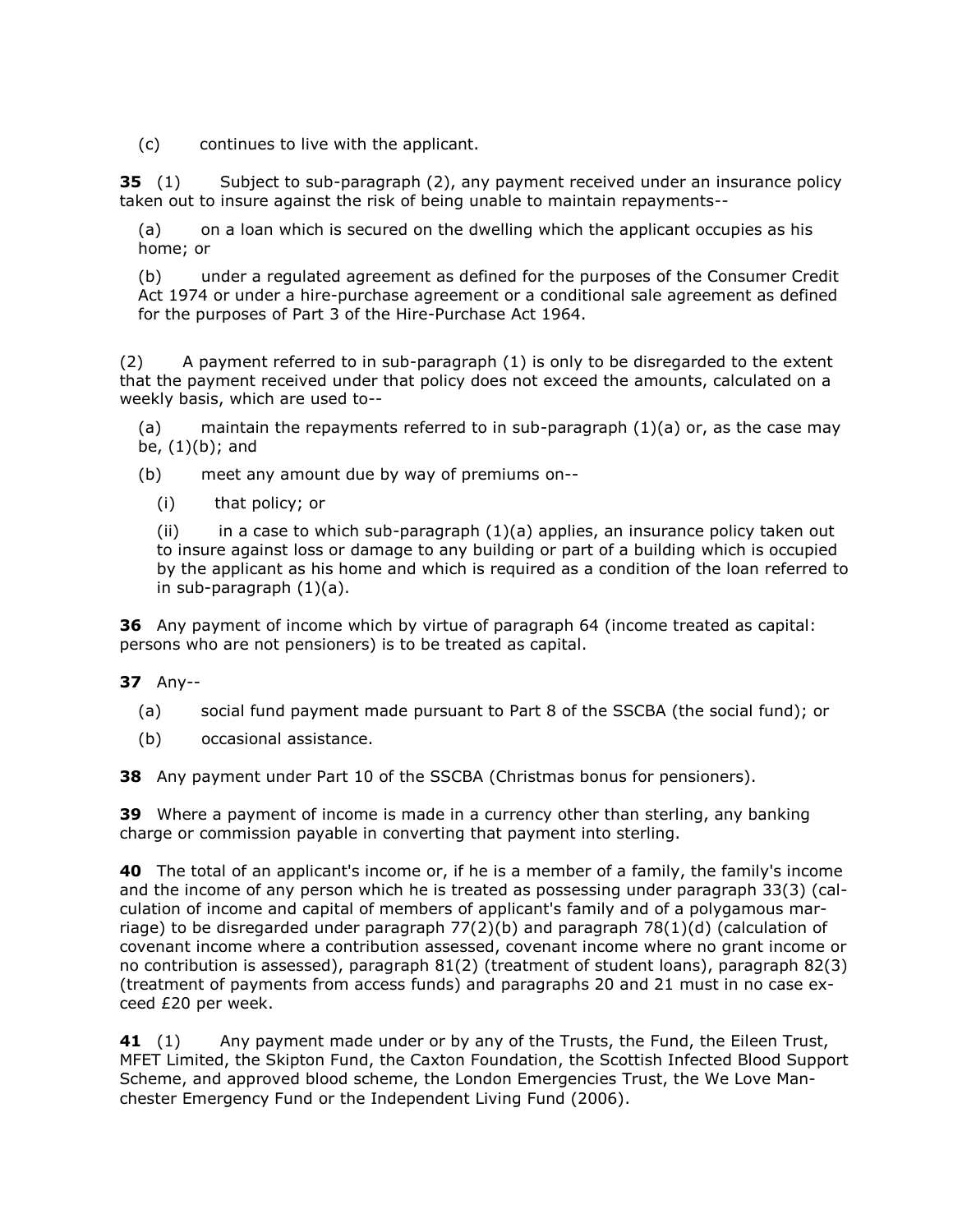(2) Any payment by or on behalf of a person who is suffering or who suffered from haemophilia or who is or was a qualifying person, which derives from a payment made under or by any of the Trusts to which sub-paragraph (1) refers and which is made to or for the benefit of--

(a) that person's partner or former partner from whom he is not, or where that person has died was not, estranged or divorced or with whom he has formed a civil partnership that has not been dissolved or, where that person has died, had not been dissolved at the time of that person's death;

(b) any child who is a member of that person's family or who was such a member and who is a member of the applicant's family; or

(c) any young person who is a member of that person's family or who was such a member and who is a member of the applicant's family.

(3) Any payment by or on behalf of the partner or former partner of a person who is suffering or who suffered from haemophilia or who is or was a qualifying person provided that the partner or former partner and that person are not, or if either of them has died were not, estranged or divorced or, where the partner or former partner and that person have formed a civil partnership, the civil partnership has not been dissolved or, if either of them has died, had not been dissolved at the time of the death, which derives from a payment made under or by any of the Trusts to which sub-paragraph (1) refers and which is made to or for the benefit of--

(a) the person who is suffering from haemophilia or who is a qualifying person;

(b) any child who is a member of that person's family or who was such a member and who is a member of the applicant's family; or

(c) any young person who is a member of that person's family or who was such a member and who is a member of the applicant's family.

(4) Any payment by a person who is suffering from haemophilia or who is a qualifying person, which derives from a payment under or by any of the Trusts to which sub-paragraph (1) refers, where--

(a) that person has no partner or former partner from whom he is not estranged or divorced or with whom he has formed a civil partnership that has not been dissolved, nor any child or young person who is or had been a member of that person's family; and

(b) the payment is made either--

(i) to that person's parent or step-parent, or

(ii) where that person at the date of the payment is a child, a young person or a student who has not completed his education and has no parent or step-parent, to his guardian,

but only for a period from the date of the payment until the end of two years from that person's death.

(5) Any payment out of the estate of a person who suffered from haemophilia or who was a qualifying person, which derives from a payment under or by any of the Trusts to which sub-paragraph (1) refers, where--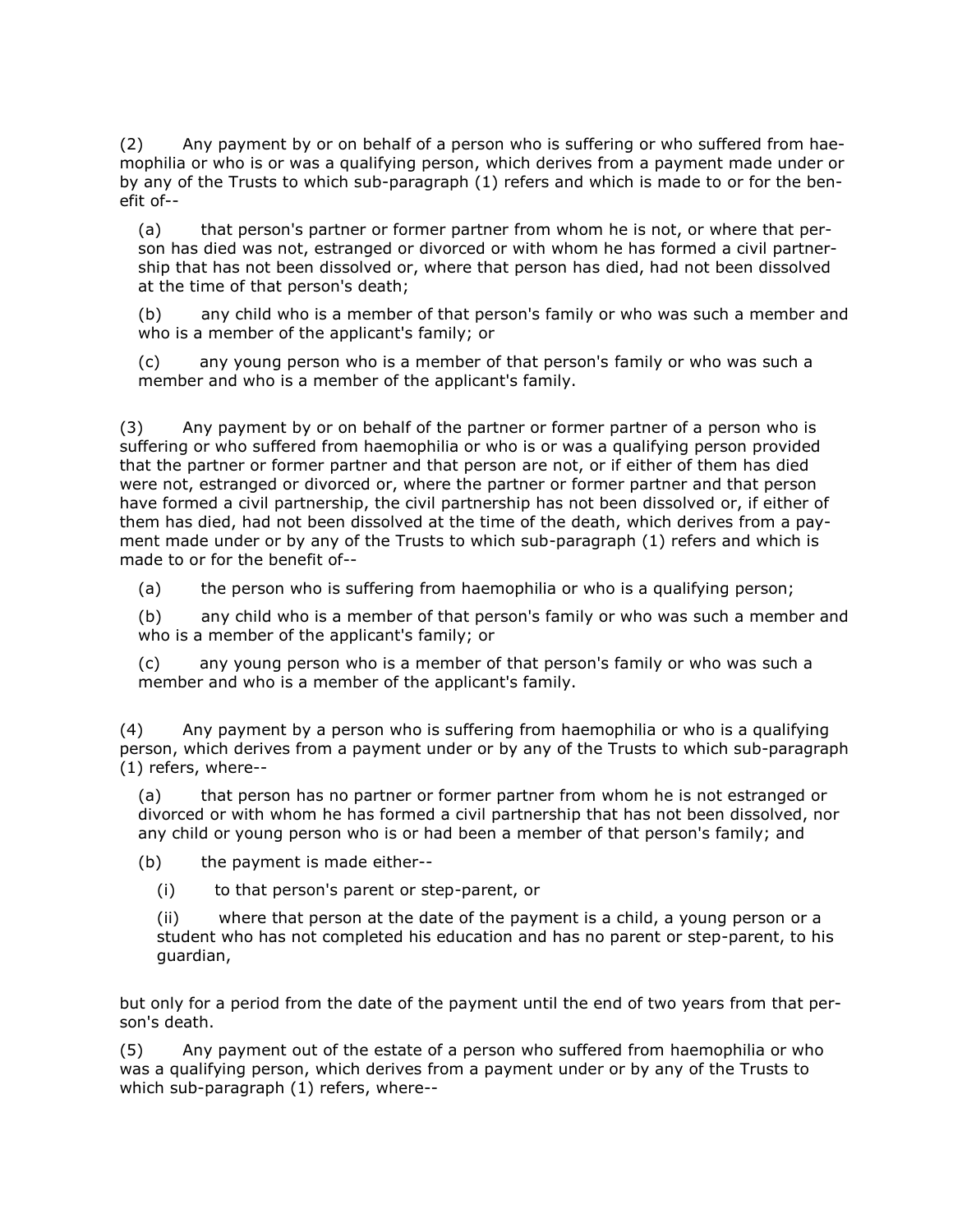(a) that person at the date of his death (the relevant date) had no partner or former partner from whom he was not estranged or divorced or with whom he has formed a civil partnership that has not been dissolved, nor any child or young person who was or had been a member of his family; and

(b) the payment is made either--

(i) to that person's parent or step-parent, or

(ii) where that person at the relevant date was a child, a young person or a student who had not completed his full-time education and had no parent or step-parent, to his guardian,

but only for a period of two years from the relevant date.

(6) In the case of a person to whom or for whose benefit a payment referred to in this paragraph is made, any income which derives from any payment of income or capital made under or deriving from any of the Trusts.

(7) For the purposes of sub-paragraphs (2) to (6), any reference to the Trusts is to be construed as including a reference to the Fund, the Eileen Trust, MFET Limited, the Skipton Fund, the Caxton Foundation, the Scottish Infected Blood Support Scheme, and approved blood scheme, the London Emergencies Trust, the We Love Manchester Emergency Fund and the London Bombings Relief Charitable Fund.

**42** Any housing benefit.

**43** Any payment made by the Secretary of State to compensate for the loss (in whole or in part) of entitlement to housing benefit.

**44** Any payment to a juror or witness in respect of attendance at a court other than compensation for loss of earnings or for the loss of a benefit payable under the benefit Acts.

**45** Any payment in consequence of a reduction of council tax under section 13 of the 1992 Act (reduction of liability for council tax).

**46** (1) Any payment or repayment made--

(a) as respects England, under regulation 5, 6 or 12 of the National Health Service (Travel Expenses and Remission of Charges) Regulations 2003 (travelling expenses and health service supplies);

(b) as respects Wales, under regulation 5, 6 or 11 of the National Health Service (Travelling Expenses and Remission of Charges) (Wales) Regulations 2007 (travelling expenses and health service supplies);

(c) as respects Scotland, under regulation 3, 5 or 11 of the National Health Service (Travelling Expenses and Remission of Charges) (Scotland) (No 2) Regulations 2003 (travelling expenses and health service supplies).

(2) Any payment or repayment made by the Secretary of State for Health, the Scottish Ministers or the Welsh Ministers which is analogous to a payment or repayment mentioned in sub-paragraph (1).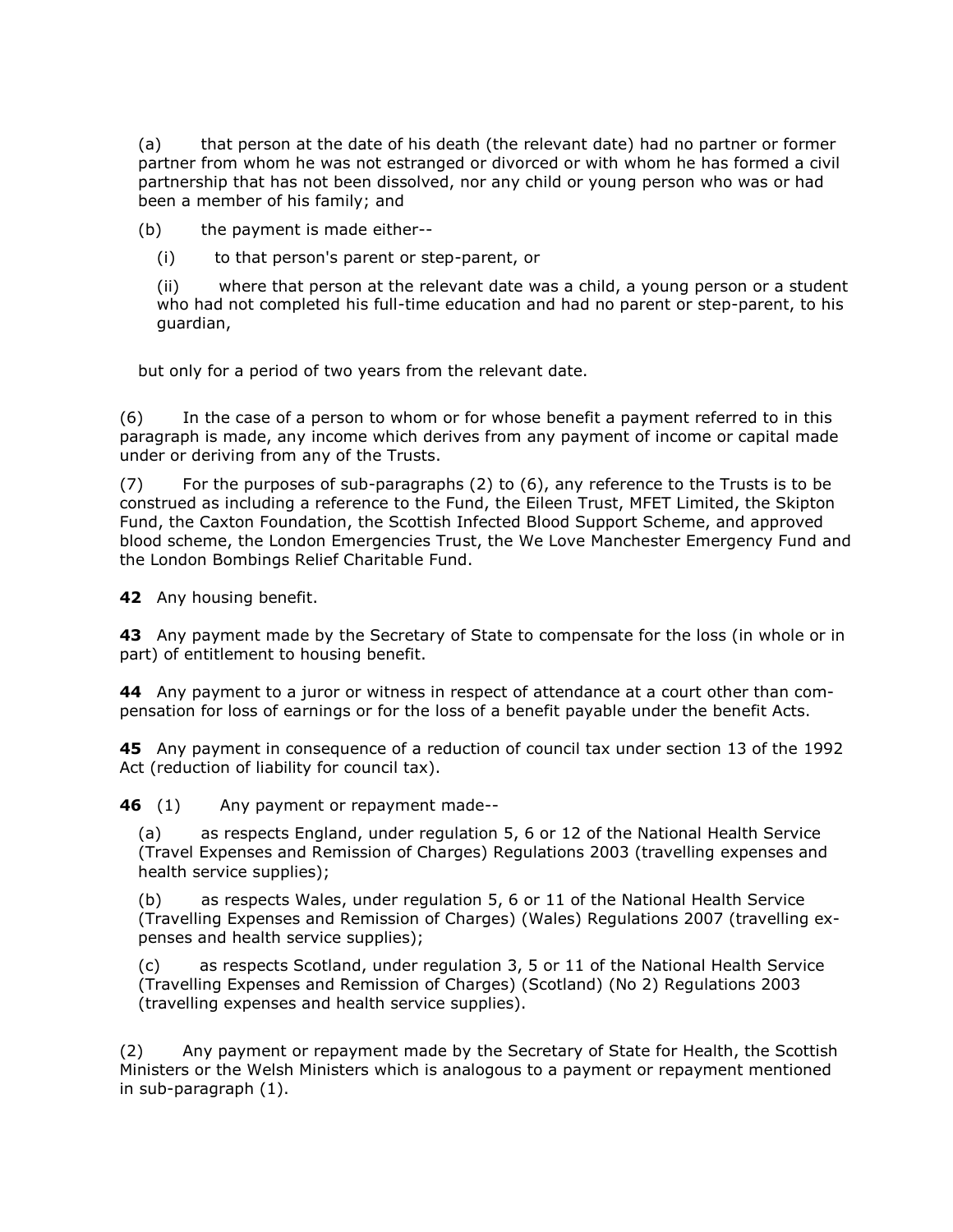**47** Any payment made to such persons entitled to receive benefits as may be determined by or under a scheme made pursuant to section 13 of the Social Security Act 1988 in lieu of vouchers or similar arrangements in connection with the provision of those benefits (including payments made in place of healthy start vouchers, milk tokens or the supply of vitamins).

**48** Any payment made by either the Secretary of State for Justice or by the Scottish Ministers under a scheme established to assist relatives and other persons to visit persons in custody.

**49** (1) Where an applicant's applicable amount includes an amount by way of family premium, £15 of any payment of maintenance, other than child maintenance, whether under a court order or not, which is made or due to be made by the applicant's former partner, or the applicant's partner's former partner.

(2) For the purpose of sub-paragraph (1) where more than one maintenance payment falls to be taken into account in any week, all such payments must be aggregated and treated as if they were a single payment.

(3) A payment made by the Secretary of State in lieu of maintenance must, for the purpose of sub-paragraph (1), be treated as a payment of maintenance made by a person specified in sub-paragraph (1).

**50** (1) Any payment of child maintenance made or derived from a liable relative where the child or young person in respect of whom the payment is made is a member of the applicant's family, except where the person making the payment is the applicant or the applicant's partner.

(2) In sub-paragraph (1)--

"child maintenance" means any payment towards the maintenance of a child or young person, including any payment made voluntarily and payments made under--

- (a) the Child Support Act 1991;
- (b) the Child Support (Northern Ireland) Order 1991;
- (c) a court order;
- (d) a consent order;

(e) a maintenance agreement registered for execution in the Books of Council and Session or the sheriff court books;

"liable relative" means a person listed in regulation 54 (interpretation) of the Income Support (General) Regulations 1987, other than a person falling within sub-paragraph (d) of that definition.

**51** Any payment (other than a training allowance) made, whether by the Secretary of State or any other person, under the Disabled Persons (Employment) Act 1944 to assist disabled persons to obtain or retain employment despite their disability.

**52** Any guardian's allowance.

**53** (1) If the applicant is in receipt of any benefit under Part 2, 3 or 5 of the SSCBA, any increase in the rate of that benefit arising under Part 4 (increases for dependants) or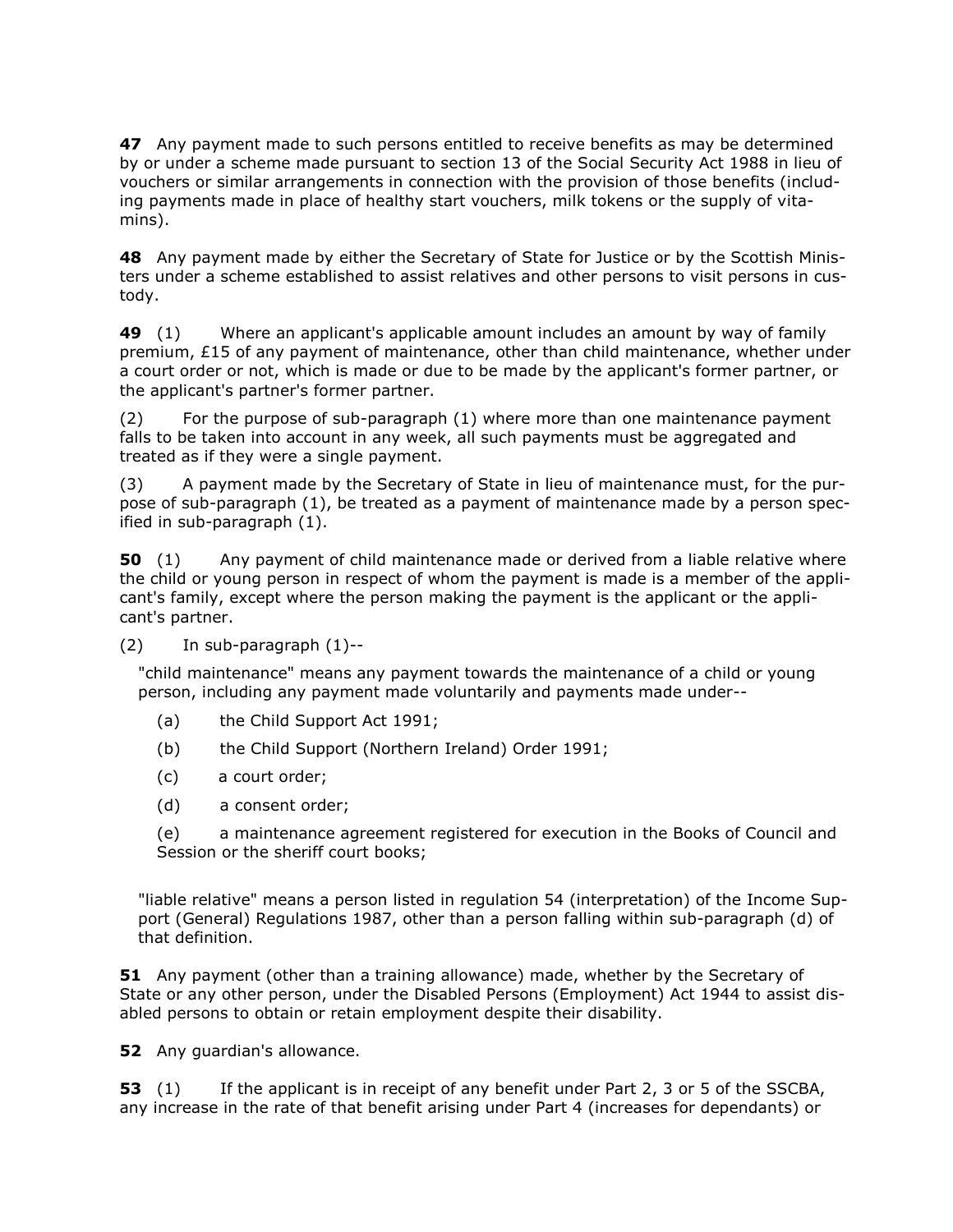section 106(a) (unemployability supplement) of that Act, where the dependant in respect of whom the increase is paid is not a member of the applicant's family.

(2) If the applicant is in receipt of any pension or allowance under Part 2 or 3 of the Naval, Military and Air Forces Etc (Disablement and Death) Service Pensions Order 2006, any increase in the rate of that pension or allowance under that Order, where the dependant in respect of whom the increase is paid is not a member of the applicant's family.

**54** Any supplementary pension under article 23(2) of the Naval, Military and Air Forces Etc (Disablement and Death) Service Pensions Order 2006 (pensions to surviving spouses and surviving civil partners) and any analogous payment made by the Secretary of State for Defence to any person who is not a person entitled under that Order.

**55** In the case of a pension awarded at the supplementary rate under article 27(3) of the Personal Injuries (Civilians) Scheme 1983 (pensions to widows, widowers or surviving civil partners), the sum specified in paragraph  $1(c)$  of Schedule 4 to that Scheme.

**56** (1) Any payment which is--

(a) made under any of the Dispensing Instruments to a widow, widower or surviving civil partner of a person--

(i) whose death was attributable to service in a capacity analogous to service as a member of the armed forces of the Crown; and

(ii) whose service in such capacity terminated before 31st March 1973; and

(b) equal to the amount specified in article 23(2) of the Naval, Military and Air Forces Etc (Disablement and Death) Service Pensions Order 2006.

(2) In this paragraph "the Dispensing Instruments" means the Order in Council of 19th December 1881, the Royal Warrant of 27th October 1884 and the Order by His Majesty of 14th January 1922 (exceptional grants of pay, non-effective pay and allowances).

**57** Any council tax benefit to which the applicant is entitled.

**58** Except in a case which falls under sub-paragraph (1) of paragraph 18 of Schedule 7, where the applicant is a person who satisfies any of the conditions of sub-paragraph (2) of that paragraph, any amount of working tax credit up to £17.10.

**59** Any payment made under section 12B of the Social Work (Scotland) Act 1968, or under sections 12A to 12D of the National Health Service Act 2006 (direct payments for health care) or under regulations made under section 57 of the Health and Social Care Act 2001 (direct payments).

**60** (1) Subject to sub-paragraph (2), in respect of a person who is receiving, or who has received, assistance under the self-employment route, any payment to that person--

(a) to meet expenses wholly and necessarily incurred whilst carrying on the commercial activity;

(b) which is used or intended to be used to maintain repayments on a loan taken out by that person for the purpose of establishing or carrying on the commercial activity,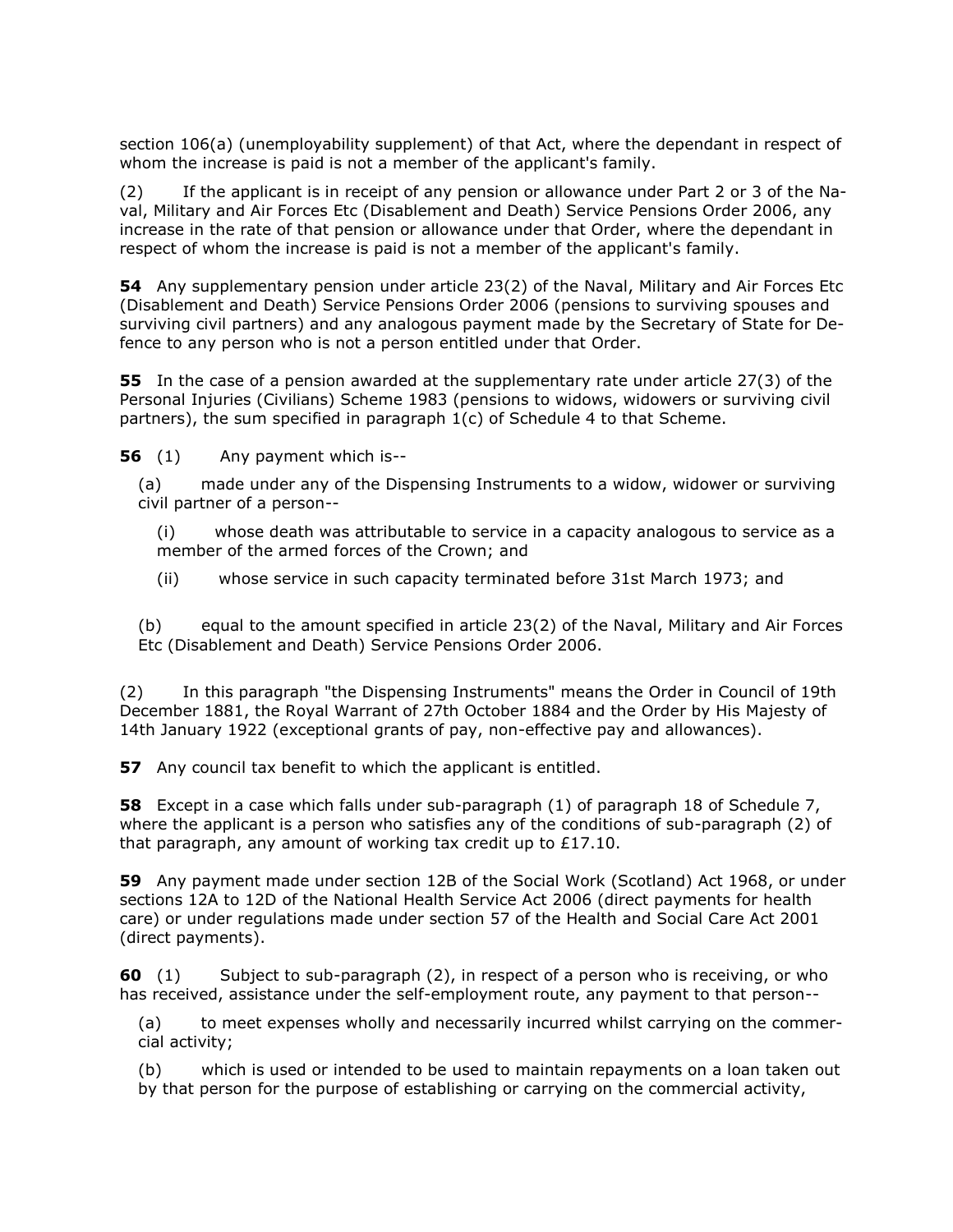in respect of which such assistance is or was received.

(2) Sub-paragraph (1) applies only in respect of payments which are paid to that person from the special account.

**61** (1) Any payment of a sports award except to the extent that it has been made in respect of any one or more of the items specified in sub-paragraph (2).

(2) The items specified for the purposes of sub-paragraph (1) are food, ordinary clothing or footwear, household fuel or rent of the applicant or where the applicant is a member of a family, any other member of his family, or any council tax or water charges for which that applicant or member is liable.

(3) For the purposes of sub-paragraph (2) "food" does not include vitamins, minerals or other special dietary supplements intended to enhance the performance of the person in the sport in respect of which the award was made.

**62** Where the amount of subsistence allowance paid to a person in a reduction week exceeds the amount of income-based jobseeker's allowance that person would have received in that reduction week had it been payable to him, less 50p, that excess amount.

**63** In the case of an applicant participating in an employment zone programme, any discretionary payment made by an employment zone contractor to the applicant, being a fee, grant, loan or otherwise.

**64** Any discretionary housing payment paid pursuant to regulation 2(1) of the Discretionary Financial Assistance Regulations 2001.

**65** (1) Any payment made by a local authority or by the Welsh Ministers, to or on behalf of the applicant or his partner relating to a service which is provided to develop or sustain the capacity of the applicant or his partner to live independently in his accommodation.

(2) For the purposes of sub-paragraph (1) "local authority" includes, in England, a county council.

**66** Any payment of child benefit.

### **SCHEDULE 9 CAPITAL DISREGARDS: PENSIONERS**

#### **Paragraph 63**

#### **Part 1 Capital to be Disregarded**

**1** Any premises acquired for occupation by the applicant which he intends to occupy as his home within 26 weeks of the date of acquisition or such longer period as is reasonable in the circumstances to enable the applicant to obtain possession and commence occupation of the premises.

**2** Any premises which the applicant intends to occupy as his home, and in respect of which he is taking steps to obtain possession and has sought legal advice, or has commenced legal proceedings, with a view to obtaining possession, for a period of 26 weeks from the date on which he first sought such advice or first commenced such proceedings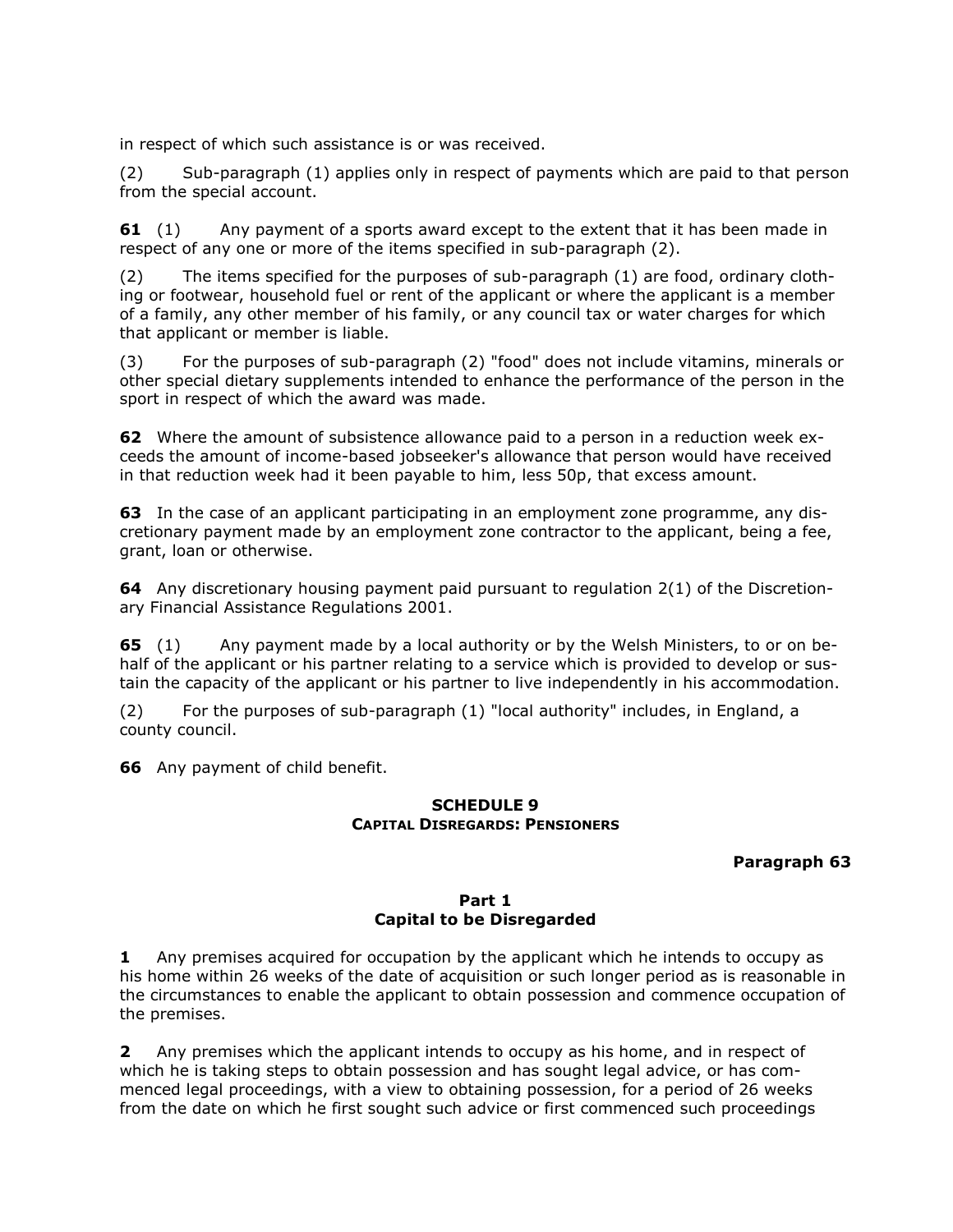whichever is the earlier, or such longer period as is reasonable in the circumstances to enable him to obtain possession and commence occupation of those premises.

**3** Any premises which the applicant intends to occupy as his home to which essential repairs or alterations are required in order to render them fit for such occupation, for a period of 26 weeks from the date on which the applicant first takes steps to effect those repairs or alterations, or such longer period as is necessary to enable those repairs or alterations to be carried out.

**4** Any premises occupied in whole or in part--

(a) by a person who is a relative of the applicant or his partner as his home where that person has attained the qualifying age for state pension credit or is incapacitated;

(b) by the former partner of the applicant as his home; but this provision does not apply where the former partner is a person from whom the applicant is estranged or divorced or with whom he had formed a civil partnership that has been dissolved.

**5** Any future interest in property of any kind, other than land or premises in respect of which the applicant has granted a subsisting lease or tenancy, including sub-leases or subtenancies.

**6** Where an applicant has ceased to occupy what was formerly the dwelling occupied as the home following his estrangement or divorce from his former partner or the dissolution of a civil partnership with his former partner, that dwelling for a period of 26 weeks from the date on which he ceased to occupy that dwelling or, where the dwelling is occupied as the home by the former partner who is a lone parent, for so long as it is so occupied.

**7** Any premises where the applicant is taking reasonable steps to dispose of the whole of his interest in those premises, for a period of 26 weeks from the date on which he first took such steps, or such longer period as is reasonable in the circumstances to enable him to dispose of those premises.

**8** All personal possessions.

**9** The assets of any business owned in whole or in part by the applicant and for the purposes of which he is engaged as a self-employed earner or, if he has ceased to be so engaged, for such period as may be reasonable in the circumstances to allow for disposal of those assets.

**10** The assets of any business owned in whole or in part by the applicant if--

(a) he is not engaged as a self-employed earner in that business by reason of some disease or bodily or mental disablement; but

(b) he intends to become engaged (or, as the case may be, re-engaged) as a selfemployed earner in that business as soon as he recovers or is able to become engaged, or re-engaged, in that business,

for a period of 26 weeks from the date on which the application for a reduction under this scheme is made or, if it is unreasonable to expect him to become engaged or re-engaged in that business within that period, for such longer period as is reasonable in the circumstances to enable him to become so engaged or re-engaged.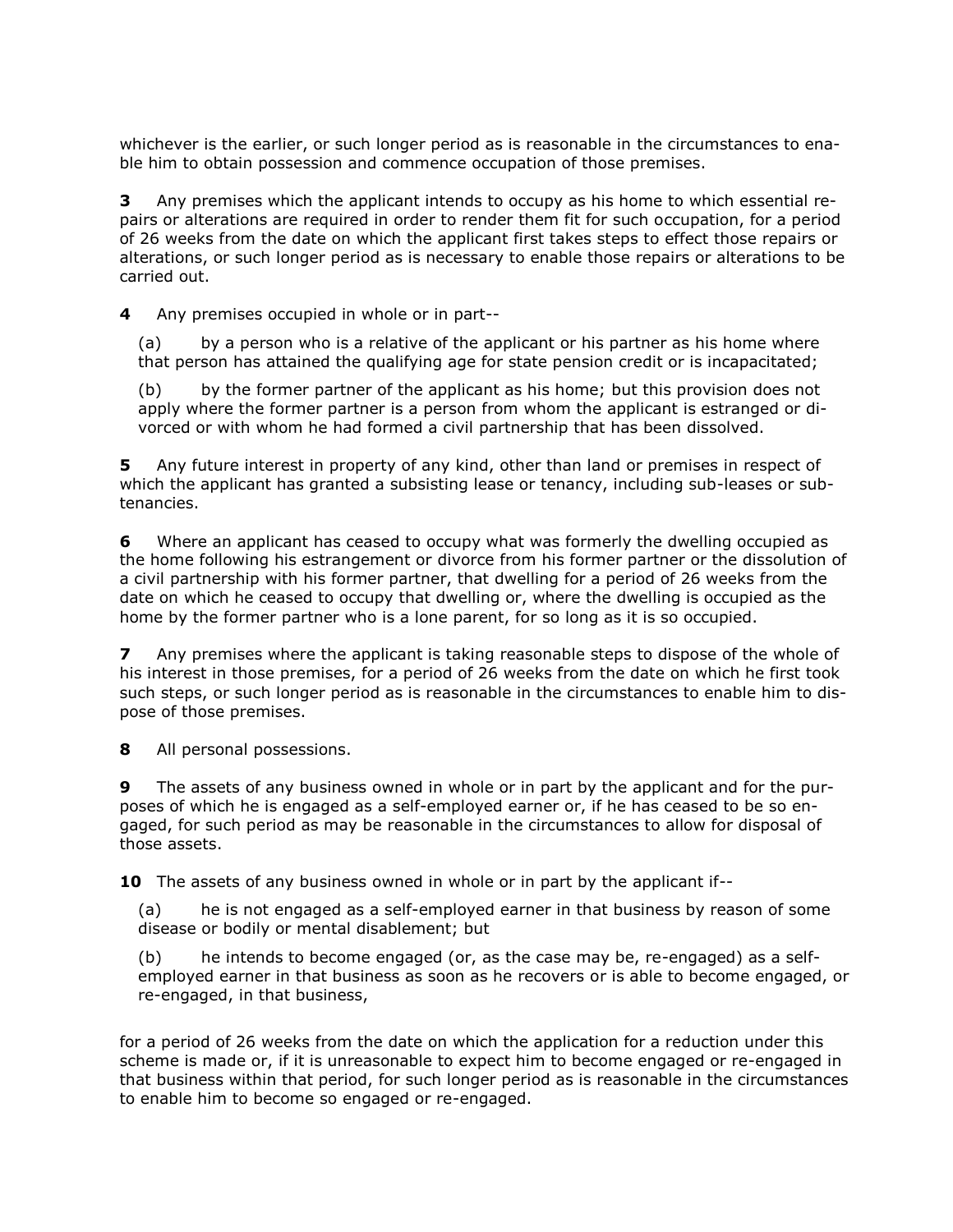**11** The surrender value of any policy of life insurance.

**12** The value of any funeral plan contract; and for this purpose, "funeral plan contract" means a contract under which--

(a) the applicant makes one or more payments to another person ("the provider");

(b) the provider undertakes to provide, or secure the provision of, a funeral in the United Kingdom for the applicant on his death; and

(c) the sole purpose of the plan is to provide or secure the provision of a funeral for the applicant on his death.

**13** Where an ex-gratia payment has been made by the Secretary of State on or after 1st February 2001 in consequence of the imprisonment or internment of--

- (a) the applicant;
- (b) the applicant's partner;
- (c) the applicant's deceased spouse or deceased civil partner; or
- (d) the applicant's partner's deceased spouse or deceased civil partner,

by the Japanese during the Second World War, an amount equal to that payment.

**14** (1) Subject to sub-paragraph (2), the amount of any trust payment made to an applicant or an applicant's partner who is--

(a) a diagnosed person;

(b) a diagnosed person's partner or was a diagnosed person's partner at the time of the diagnosed person's death; or

(c) a parent of a diagnosed person, a person acting in place of the diagnosed person's parents or a person who was so acting at the date of the diagnosed person's death.

(2) Where a trust payment is made to--

(a) a person referred to in sub-paragraph (1)(a) or (b), that sub-paragraph applies for the period beginning on the date on which the trust payment is made and ending on the date on which that person dies;

(b) a person referred to in sub-paragraph  $(1)(c)$ , that sub-paragraph applies for the period beginning on the date on which the trust payment is made and ending two years after that date.

(3) Subject to sub-paragraph (4), the amount of any payment by a person to whom a trust payment has been made or of any payment out of the estate of a person to whom a trust payment has been made, which is made to an applicant or an applicant's partner who is--

(a) the diagnosed person;

(b) a diagnosed person's partner or was a diagnosed person's partner at the date of the diagnosed person's death; or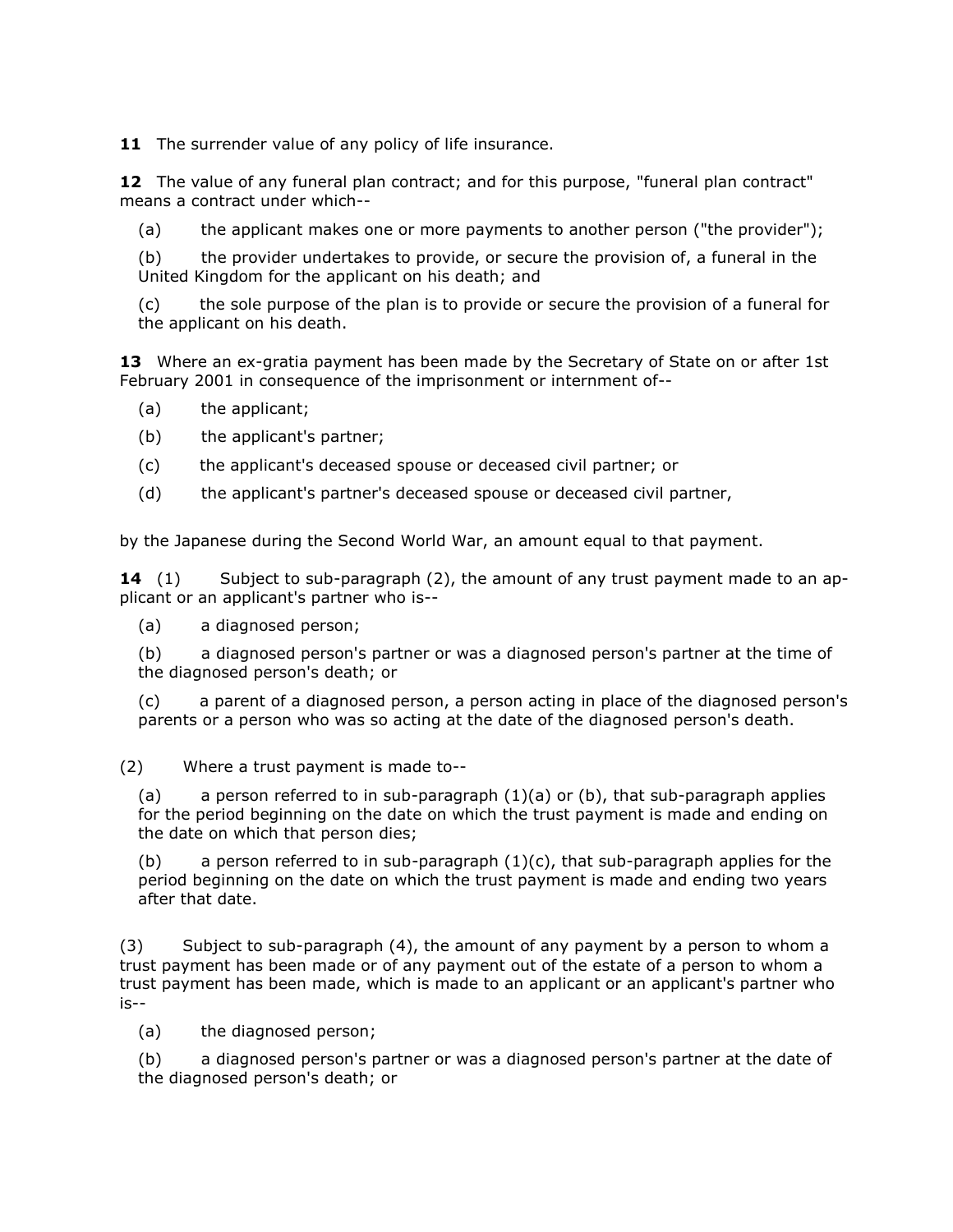(c) a parent of a diagnosed person, a person acting in place of the diagnosed person's parents or a person who was so acting at the date of the diagnosed person's death.

(4) Where a payment such as referred to in sub-paragraph (3) is made to--

(a) a person referred to in sub-paragraph (3)(a) or (b), that sub-paragraph applies for the period beginning on the date on which the payment is made and ending on the date on which that person dies;

(b) a person referred to in sub-paragraph  $(3)(c)$ , that sub-paragraph applies for the period beginning on the date on which the payment is made and ending two years after that date.

- (5) In this paragraph, a reference to a person--
	- (a) being the diagnosed person's partner;
	- (b) acting in place of the diagnosed person's parents,

at the date of the diagnosed person's death includes a person who would have been such a person or a person who would have been so acting, but for the diagnosed person residing in a care home or an independent hospital.

(6) In this paragraph--

"diagnosed person" means a person who has been diagnosed as suffering from, or who, after his death, has been diagnosed as having suffered from, variant Creutzfeldt-Jakob disease;

"relevant trust" means a trust established out of funds provided by the Secretary of State in respect of persons who suffered, or who are suffering, from variant Creutzfeldt-Jakob disease for the benefit of persons eligible for payments in accordance with its provisions;

"trust payment" means a payment under a relevant trust.

**15** The amount of any payment, other than a war pension, to compensate for the fact that the applicant, the applicant's partner, the applicant's deceased spouse or civil partner or the applicant's partner's deceased spouse or civil partner--

- (a) was a slave labourer or a forced labourer;
- (b) had suffered property loss or had suffered personal injury; or
- (c) was a parent of a child who had died,

during the Second World War.

16 (1) Any payment made under or by--

(a) the Macfarlane Trust, the Macfarlane (Special Payments) Trust, the Macfarlane (Special Payments) (No 2) Trust, the Fund, the Eileen Trust, MFET Limited, the Skipton Fund, the Caxton Foundation, the Scottish Infected Blood Support Scheme, and approved blood scheme, the London Emergencies Trust, the We Love Manchester Emergency Fund or the London Bombings Relief Charitable Fund (collectively referred to in this paragraph as "the Trusts"); or

(b) the Independent Living Fund (2006).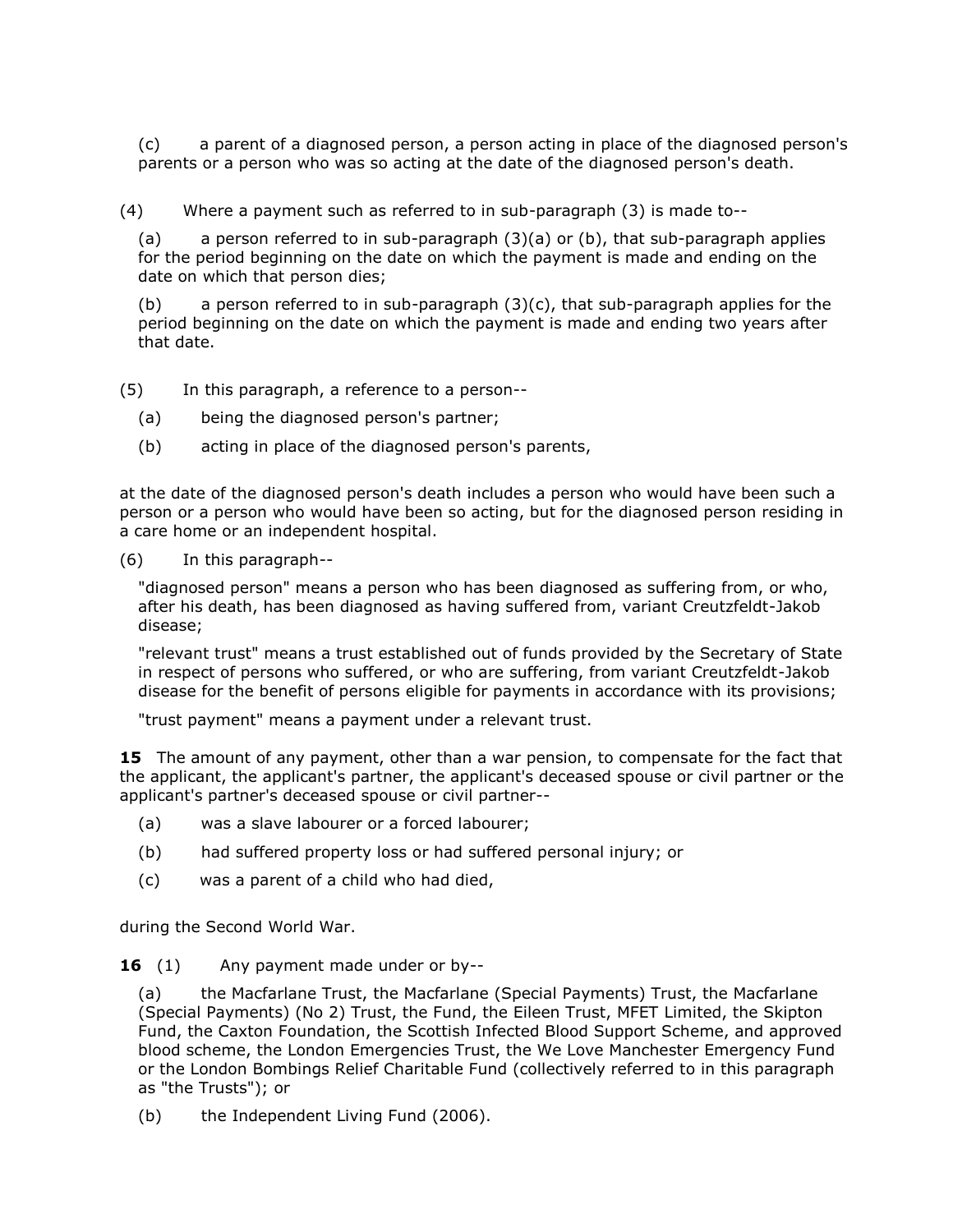16A. Any payment made under, or by, a trust which is approved by the Secretary of State and which is established for the purpose of giving relief and assistance to a disabled person whose disabilities were cause by their mother having taken a preparation containing the drug known as Thalidomide during her pregnancy;

(2) Any payment by or on behalf of a person who is suffering or who suffered from haemophilia or who is or was a qualifying person, which derives from a payment made under or by any of the Trusts and which is made to or for the benefit of that person's partner or former partner--

(a) from whom he is not, or where that person has died was not, estranged or divorced, or

(b) with whom he has formed a civil partnership that has not been dissolved or, where that person has died, had not been dissolved at the time of that person's death.

(3) Any payment by or on behalf of the partner or former partner of a person who is suffering or who suffered from haemophilia or who is or was a qualifying person which derives from a payment made under or by any of the Trusts and which is made to or for the benefit of the person who is suffering from haemophilia or who is a qualifying person.

(4) Sub-paragraph (3) does not apply if--

(a) the partner or former partner and that person are not, or if either of them has died were not, estranged or divorced, or

(b) where the partner or former partner and that person have formed a civil partnership, the civil partnership has not been dissolved or, if either of them has died, had not been dissolved at the time of the death.

(5) Any payment by a person who is suffering from haemophilia or who is a qualifying person, which derives from a payment under or by any of the Trusts, where--

(a) that person has no partner or former partner from whom he is not estranged or divorced or with whom he has formed a civil partnership that has not been dissolved, nor any child who is or had been a member of that person's household; and

(b) the payment is made either--

(i) to that person's parent or step-parent; or

(ii) where that person at the date of the payment is a child or a student who has not completed his full-time education and has no parent or step-parent, to any person standing in the place of his parent,

but only for a period from the date of the payment until the end of two years from that person's death.

(6) Any payment out of the estate of a person who suffered from haemophilia or who was a qualifying person, which derives from a payment under or by any of the Trusts, where--

(a) that person at the date of his death ("the relevant date") had no partner or former partner from whom he was not estranged or divorced or with whom he had formed a civil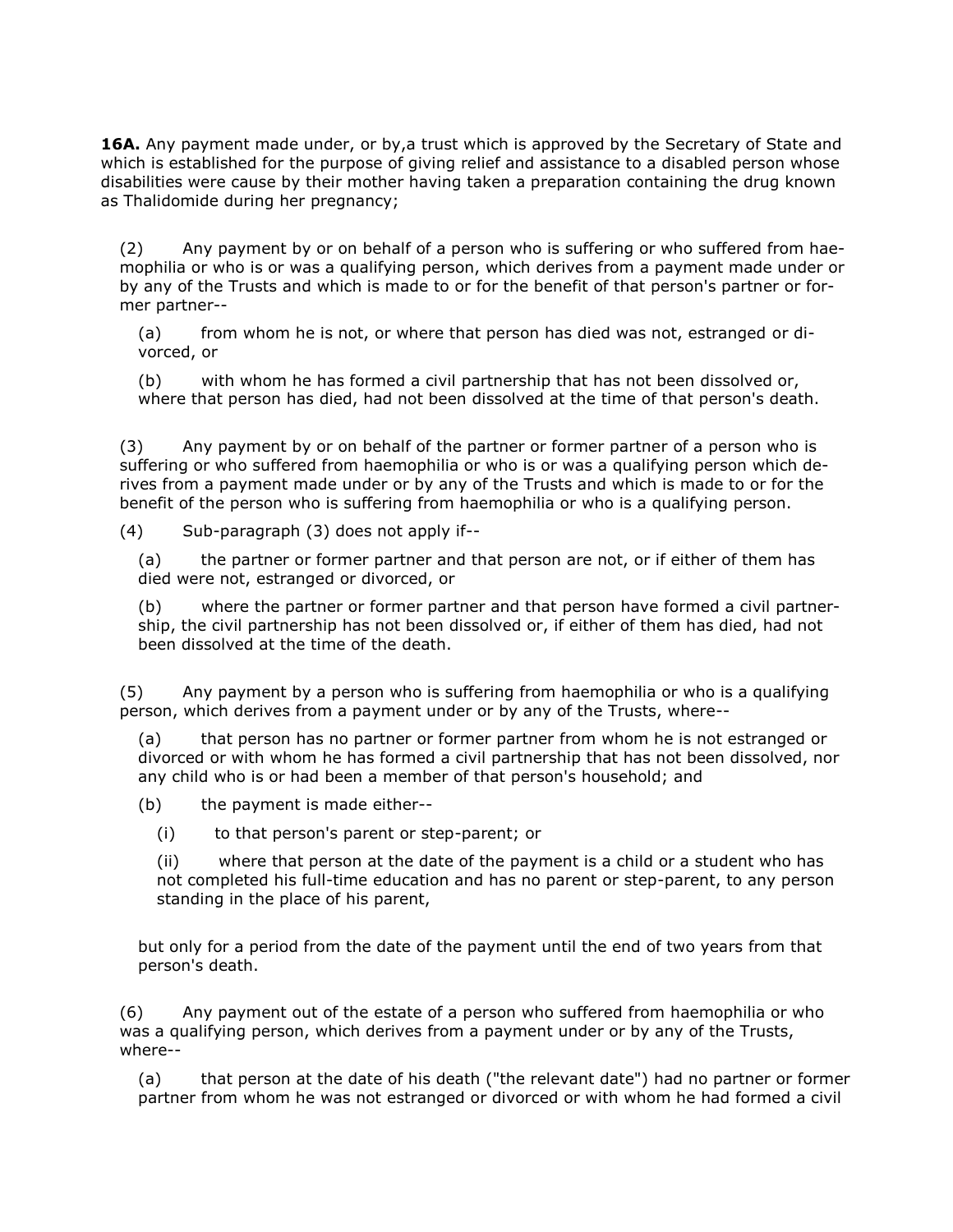partnership that had not been dissolved, nor any child who was or had been a member of his household; and

(b) the payment is made either--

(i) to that person's parent or step-parent; or

(ii) where that person at the relevant date was a child or a student who had not completed his full-time education and had no parent or step-parent, to any person standing in place of his parent,

but only for a period of two years from the relevant date.

(7) In the case of a person to whom or for whose benefit a payment referred to in this paragraph is made, any capital resource which derives from any payment of income or capital made under or deriving from any of the Trusts.

**17** (1) An amount equal to the amount of any payment made in consequence of any personal injury to the applicant or, if the applicant has a partner, to the partner.

(2) Where the whole or part of the payment is administered--

(a) by the High Court or the County Court under Rule 21.11(1) of the Civil Procedure Rules 1998, or the Court of Protection, or on behalf of a person where the payment can only be disposed of by order or direction of any such court;

(b) in accordance with an order made under Rule 36.14 of the Ordinary Cause Rules 1993 or under Rule 128 of those Rules; or

(c) in accordance with the terms of a trust established for the benefit of the applicant or his partner,

the whole of the amount so administered.

**18** Any amount specified in paragraph 19, 20, 21 or 25 for a period of one year beginning with the date of receipt.

**19** Amounts paid under a policy of insurance in connection with the loss of or damage to the property occupied by the applicant as his home and to his personal possessions.

**20** So much of any amounts paid to the applicant or deposited in the applicant's name for the sole purpose of--

(a) purchasing premises which the applicant intends to occupy as his home; or

(b) effecting essential repairs or alterations to the premises occupied or intended to be occupied by the applicant as his home.

**21** (1) Subject to paragraph 22 any amount paid--

- (a) by way of arrears of benefit;
- (b) by way of compensation for the late payment of benefit;
- (c) in lieu of the payment of benefit;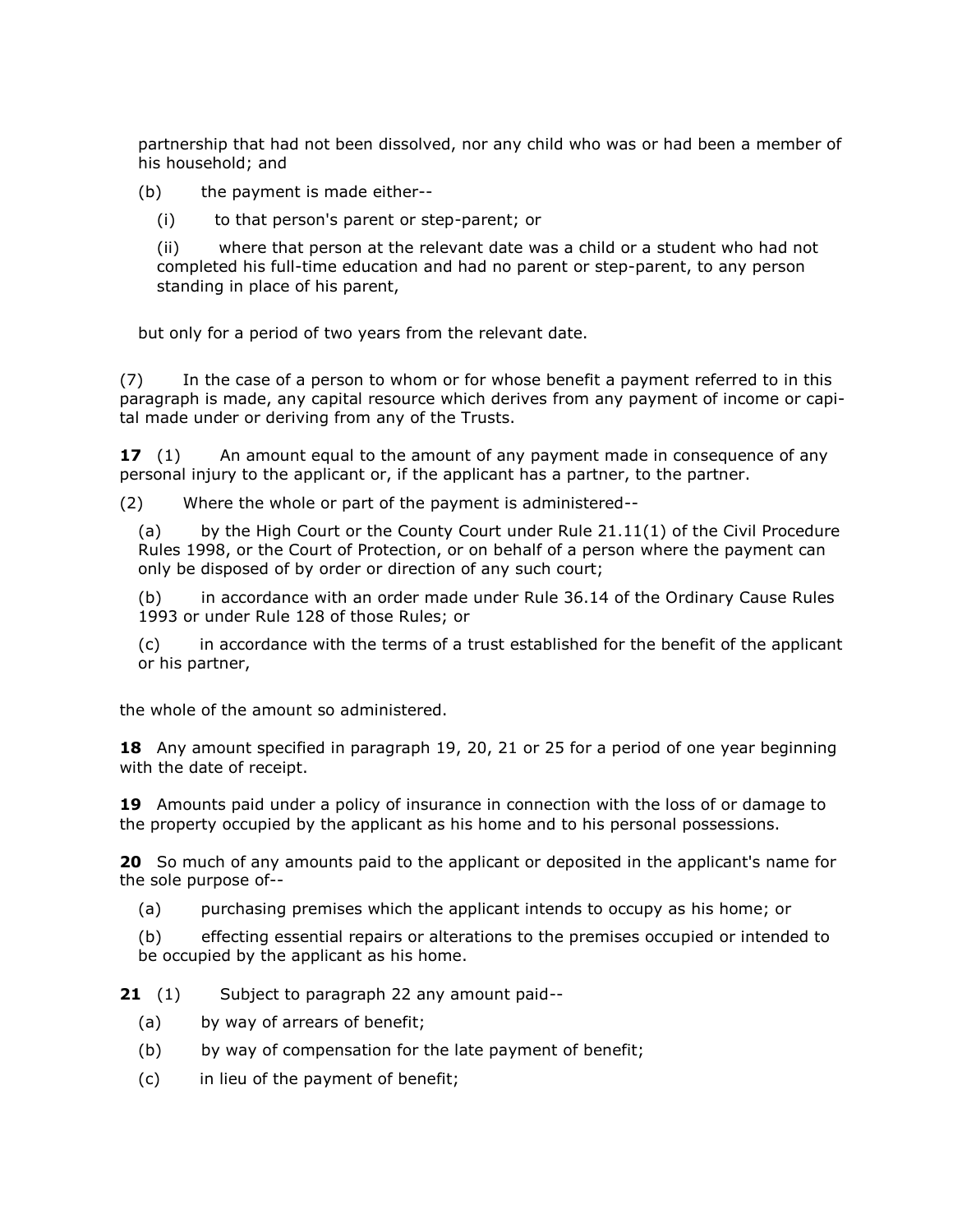(d) to rectify, or compensate for, an official error, as defined for the purposes of paragraph 22, being an amount to which that paragraph does not apply;

(e) by a local authority out of funds provided under either section 93 of the Local Government Act 2000 under a scheme known as "Supporting People" or section 91 of the Housing (Scotland) Act 2001.

(f) by way of occasional assistance including arrears and payments in lieu of occasional assistance (and in this paragraph ''occasional assistance'' has the same meaning as in rule 2-Interpretation)

(2) In sub-paragraph (1), "benefit" means--

- (a) attendance allowance under section 64 of the Act;
- (b) disability living allowance;
- (c) personal independence payment;
- (d) an AFIP;
- (e) income support;
- (f) income-based jobseeker's allowance;
- (g) state pension credit;
- (h) housing benefit;
- (i) council tax benefit;
- (j) child tax credit;

(k) an increase of a disablement pension under section 104 of the SSCBA (increase where constant attendance is needed), and any further increase of such a pension under section 105 of the Act (increase for exceptionally severe disablement);

(l) any amount included on account of the applicant's exceptionally severe disablement or need for constant attendance in a war disablement pension or a war widow's or widower's pension;

(m) any discretionary housing payment paid pursuant to regulation 2(1) of the Discretionary Financial Assistance Regulations 2001;

- (n) working tax credit;
- (o) income-related employment and support allowance;
- (p) social fund payments under Part 8 of the SSCBA; or
- (q) universal credit

**22** (1) Subject to sub-paragraph (3), any payment of £5,000 or more which has been made to rectify, or to compensate for, an official error or an error on a point of law relating to a relevant benefit and which has been received by the applicant in full on or after the day on which he became entitled to a reduction under this scheme.

(2) Subject to sub-paragraph (3), the total amount of any payments disregarded under- -

(a) paragraph 7(2) of Schedule 10 to the Income Support (General) Regulations 1987;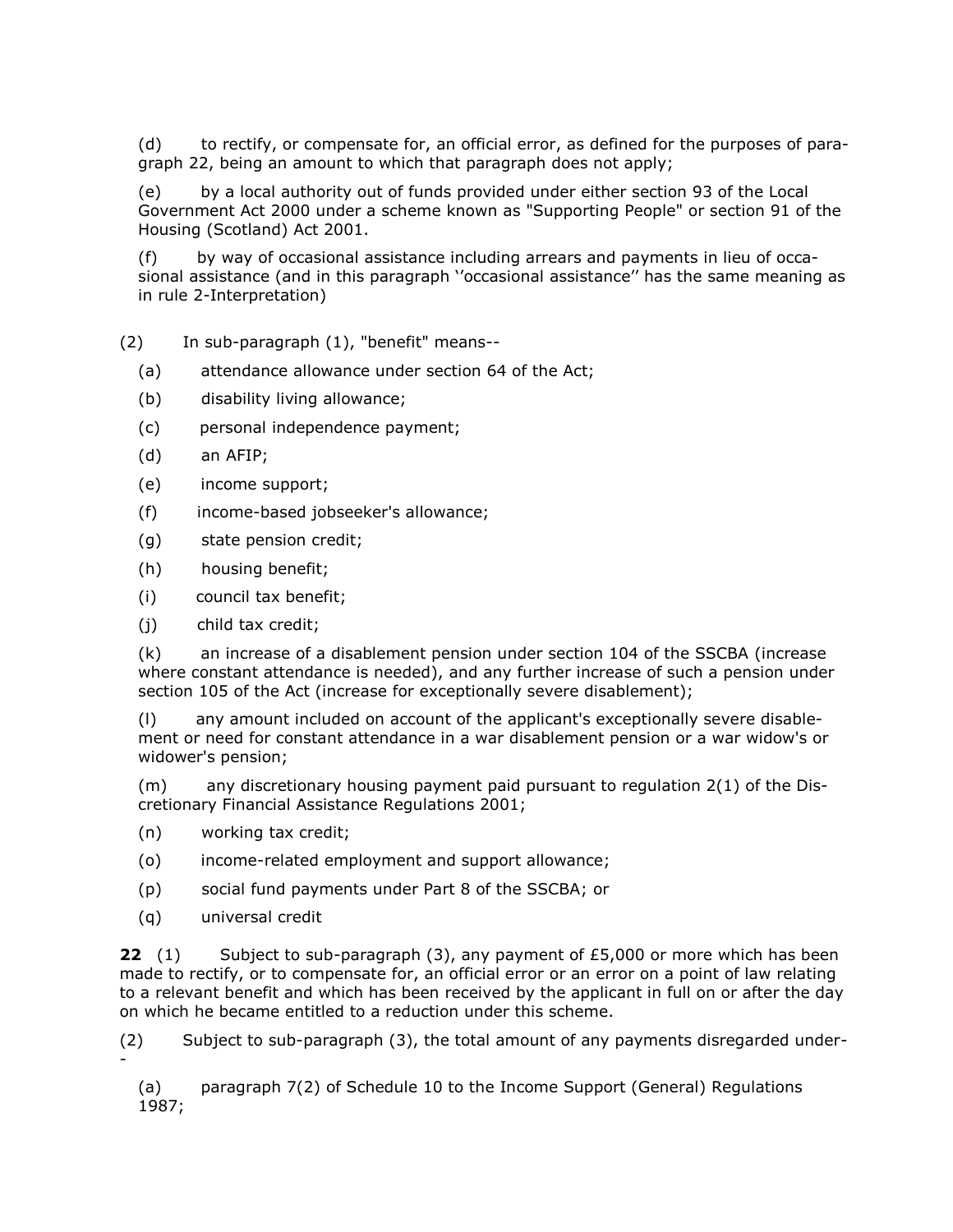(b) paragraph 12(2) of Schedule 8 to the Jobseeker's Allowance Regulations 1996(a);

- (c) paragraph 9(2) of Schedule 5 to the Council Tax Benefit Regulations 2006;
- (d) paragraph 20A of Schedule 5 to the State Pension Credit Regulations 2002,

(e) paragraph 11(2) of Schedule 9 to the Employment and Support Allowance Regulations 2008(b),

(f) paragraph 18 of Schedule 10 to the Universal Credit Regulations 2013

where the award in respect of which the payments last fell to be disregarded under those Regulations either terminated immediately before the relevant date or is still in existence at that date.

(3) Any disregard which applies under sub-paragraph (1) or (2) has effect until the award comes to an end.

(4) In this paragraph--

"the award", except in sub-paragraph (2), means--

(a) the award of a reduction under the authority's scheme during which the relevant sum or, where it is paid in more than one instalment, the first instalment of that sum is received; and

(b) where that award is followed by one or more further awards which, or each of which, begins immediately after the previous award ends, such further awards until the end of the last such award, provided that, for such further awards, the applicant--

- (i) is the person who received the relevant sum;
- (ii) is the partner of that person; or
- (iii) was the partner of that person at the date of his death;

"official error"--

(a) where the error relates to housing benefit, or council tax benefit (in respect of any period before 1st April 2013), has the meaning given by regulation 1(2) of the Housing Benefit and Council Tax Benefit (Decisions and Appeals) Regulations 2001; and

(b) where the error relates to any other relevant benefit, has the meaning given by regulation 1(3) of the Social Security and Child Support (Decisions and Appeals) Regulations 1999;

"the relevant date" means the date on which the application for a reduction under this scheme was made;

"relevant benefit" means any benefit specified in paragraph 21(2); and

"the relevant sum" means the total amount referred to in sub-paragraph (1).

**23** Where a capital asset is held in a currency other than Sterling, any banking charge or commission payable in converting that capital into Sterling.

**24** The value of the right to receive income from an occupational pension scheme or a personal pension scheme.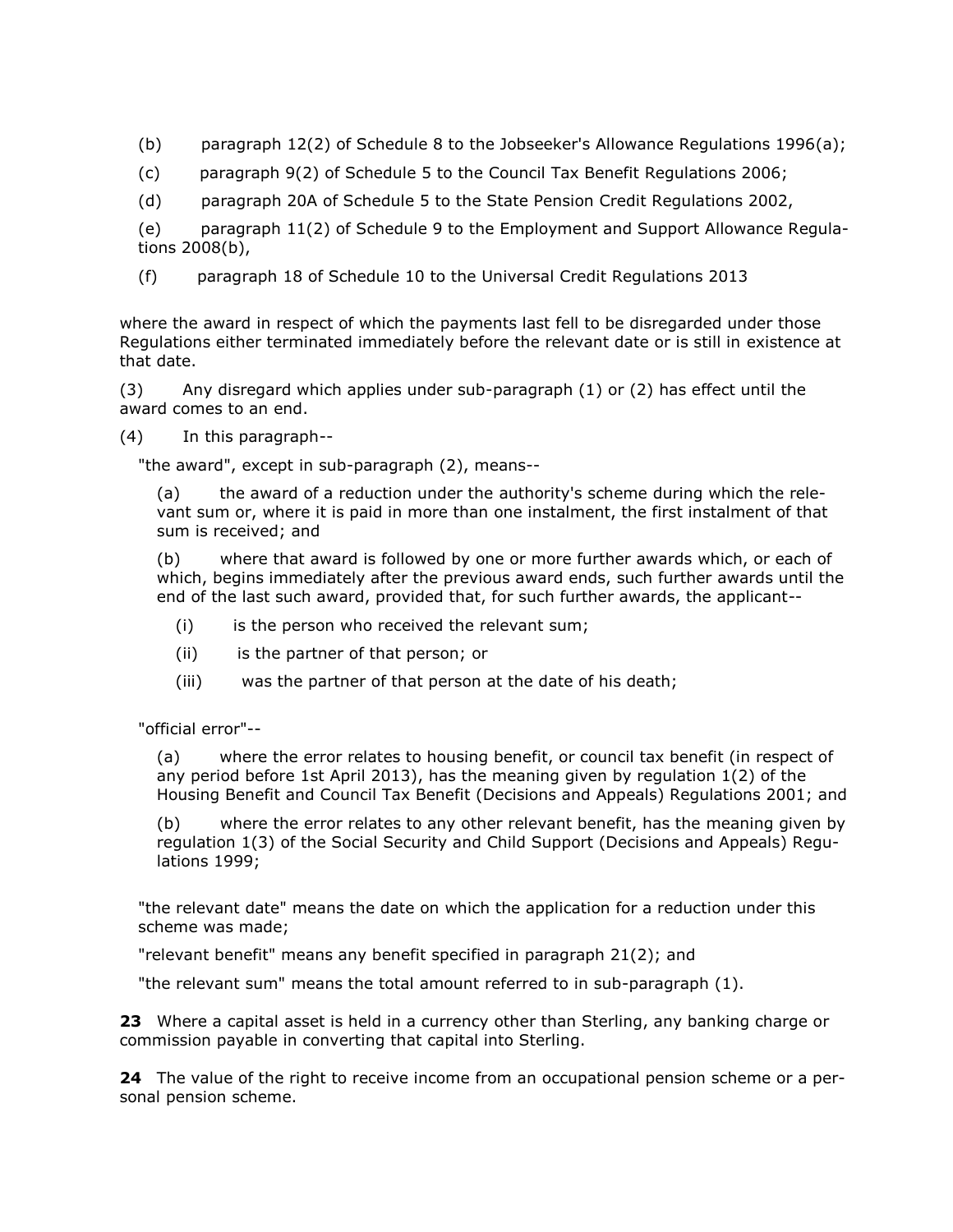**25** Any arrears of supplementary pension which is disregarded under paragraph 4 of Schedule 6 (amounts to be disregarded in the calculation of income other than earnings) or of any amount which is disregarded under paragraph 5 or 6 of that Schedule.

**26** The dwelling occupied as the home; but only one dwelling is to be disregarded under this paragraph.

**27** (1) Subject to sub-paragraph (2), where an applicant falls within class C (alternative maximum council tax reduction: pensioners), the whole of his capital.

(2) Sub-paragraph (1) does not apply where an applicant falls within class B and class C.

**28** Where a person elects to be entitled to a lump sum under Schedule 5 or 5A to SSCBA or under Schedule 1 to the Social Security (Graduated Retirement Benefit) Regulations 2005, or is treated as having made such an election, and a payment has been made pursuant to that election, an amount equal to--

(a) except where sub-paragraph (b) applies, the amount of any payment or payments made on account of that lump sum;

(b) the amount of that lump sum,

but only for so long as that person does not change that election in favour of an increase of pension or benefit.

**29** Any payments made by virtue of regulations made under--

(a) section 57 of the Health and Social Care Act 2001 (direct payments);

(b) section 12B of the Social Work (Scotland) Act 1968 (direct payments in respect of community care services);

(c) sections 12A to 12C of the National Health Service Act 2006 (direct payments for health care);

(d) Article 15 of the Health and Personal Social Services (Northern Ireland) Order 1972 (general social welfare);

(e) section 8 of the Carers and Direct Payments Act (Northern Ireland) 2002 (direct payments); or

(f) by virtue of regulations made under section 50 or 52 of the Social Services and Well-being (Wales) Act 2014 (direct payments).

29A A payment made under the Age-Related Payments Regulations 2013.

 29B Any payments to an applicant made under section 49 of the Children and Families Act 2014(a) (personal budgets and direct payments).

**29C.** (1) Any payment made by a local authority in accordance with section 26A of the Children (Scotland) Act 1995 (duty to provide continuing care)(a).

(2) Any payment or part of a payment made by local authority in accordance with that section to a person ("A") which A passes on to the applicant where A-

(a) was formerly in the applicant's care;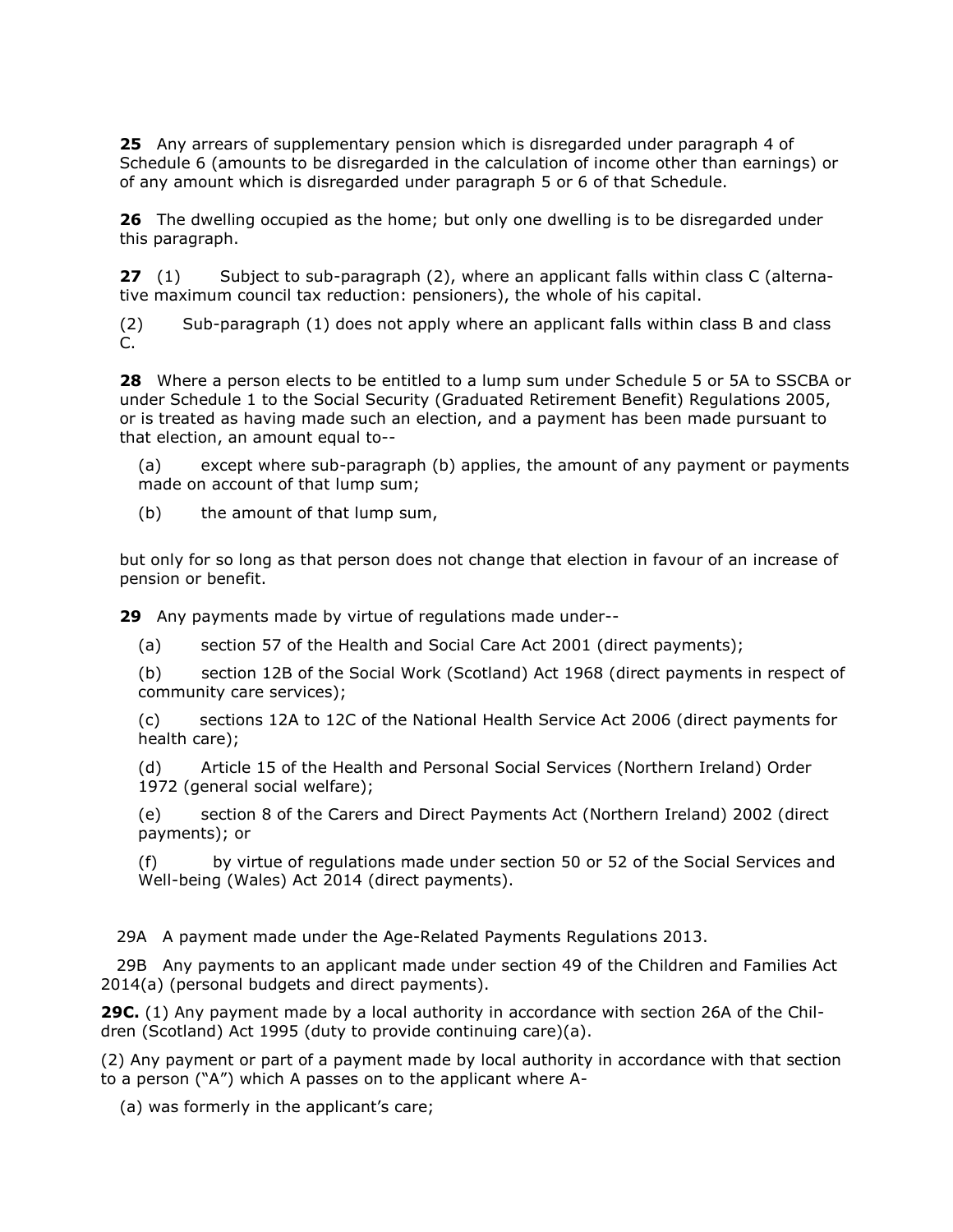- (b) is aged 16 or over; and
- (c) continues to live with the applicant

### **Part 2 Capital Disregarded Only for the Purposes of Determining Deemed Income**

**30** The value of the right to receive any income under a life interest or from a life rent.

**31** The value of the right to receive any rent except where the applicant has a reversionary interest in the property in respect of which rent is due.

**32** The value of the right to receive any income under an annuity or the surrender value (if any) of such an annuity.

**33** Where property is held under a trust, other than--

- (a) a charitable trust within the meaning of the Charities Act 1993; or
- (b) a trust set up with any payment to which paragraph 16 applies,

and under the terms of the trust, payments fall to be made, or the trustees have a discretion to make payments, to or for the benefit of the applicant or the applicant's partner, or both, that property.

#### **SCHEDULE 10 CAPITAL DISREGARDS: PERSONS WHO ARE NOT PENSIONERS**

## **Paragraph 63**

**1** Any payment made to the applicant in respect of any child care, travel or other expenses incurred, or to be incurred, by him in respect of his participation in the Work for Your Benefit Scheme but only for 52 weeks beginning with the date of receipt of the payment.

**2** Any payment made to the applicant in respect of any travel or other expenses incurred, or to be incurred, by him in respect of his participation in the Mandatory Work Activity Scheme but only for 52 weeks beginning with the date of receipt of the payment.

**3** Any payment made to the applicant in respect of any travel or other expenses incurred, or to be incurred, by him in respect of his participation in the Employment, Skills and Enterprise Scheme but only for 52 weeks beginning with the date of receipt of the payment.

**4** The dwelling together with any garage, garden and outbuildings, normally occupied by the applicant as his home including any premises not so occupied which it is impracticable or unreasonable to sell separately, but, notwithstanding paragraph 33 (calculation of income and capital of members of applicant's family and of a polygamous marriage), only one dwelling is to be disregarded under this paragraph.

**5** Any premises acquired for occupation by the applicant which he intends to occupy as his home within 26 weeks of the date of acquisition or such longer period as is reasonable in the circumstances to enable the applicant to obtain possession and commence occupation of the premises.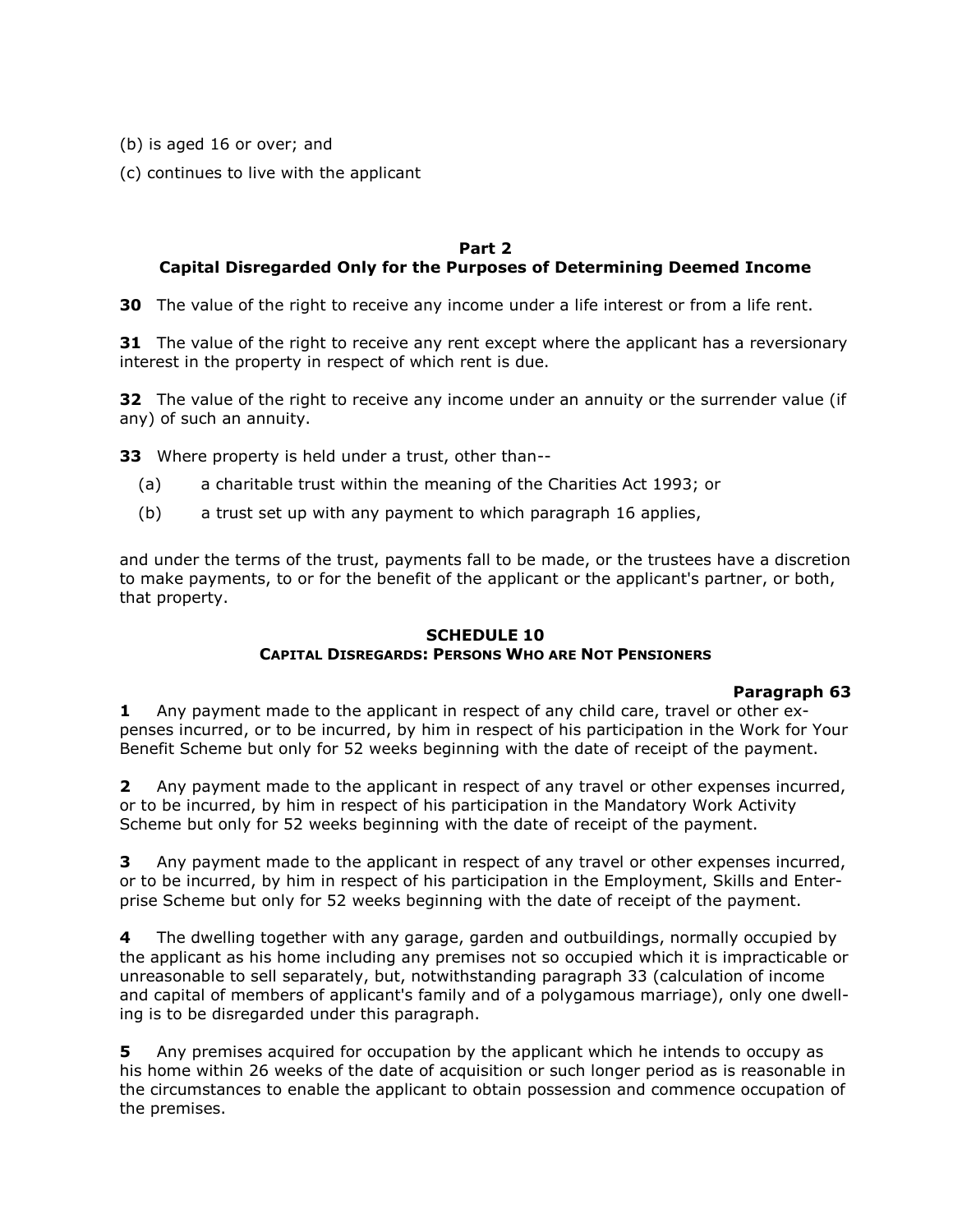**6** Any sum directly attributable to the proceeds of sale of any premises formerly occupied by the applicant as his home which is to be used for the purchase of other premises intended for such occupation within 26 weeks of the date of sale or such longer period as is reasonable in the circumstances to enable the applicant to complete the purchase.

**7** Any premises occupied in whole or in part--

(a) by a partner or relative of a single applicant or any member of the family as his home where that person has attained the qualifying age for state pension credit or is incapacitated;

(b) by the former partner of the applicant as his home; but this provision does not apply where the former partner is a person from whom the applicant is estranged or divorced or with whom he had formed a civil partnership that has been dissolved.

**8** Where an applicant is on income support, an income-based jobseeker's allowance or an income-related employment and support allowance, the whole of his capital.

**9** Where the applicant is a member of a joint-claim couple for the purposes of the Jobseekers Act 1995 and his partner is on income-based jobseeker's allowance, the whole of the applicant's capital.

**10** Any future interest in property of any kind, other than land or premises in respect of which the applicant has granted a subsisting lease or tenancy, including sub-leases or subtenancies.

**11** (1) The assets of any business owned in whole or in part by the applicant and for the purposes of which he is engaged as a self-employed earner, or if he has ceased to be so engaged, for such period as may be reasonable in the circumstances to allow for disposal of any such asset.

(2) The assets of any business owned in whole or in part by the applicant where--

(a) he is not engaged as a self-employed earner in that business by reason of some disease or bodily or mental disablement; but

(b) he intends to become engaged or, as the case may be, re-engaged as a self-employed earner in that business as soon as he recovers or is able to become engaged or reengaged in that business,

for a period of 26 weeks from the date on which the application for a reduction under this scheme is made, or is treated as made, or, if it is unreasonable to expect him to become engaged or re-engaged in that business within that period, for such longer period as is reasonable in the circumstances to enable him to become so engaged or re-engaged.

(3) In the case of a person who is receiving assistance under the self-employment route, the assets acquired by that person for the purpose of establishing or carrying on the commercial activity in respect of which such assistance is being received.

(4) In the case of a person who has ceased carrying on the commercial activity in respect of which assistance was received as specified in sub-paragraph (3), the assets relating to that activity for such period as may be reasonable in the circumstances to allow for disposal of any such asset.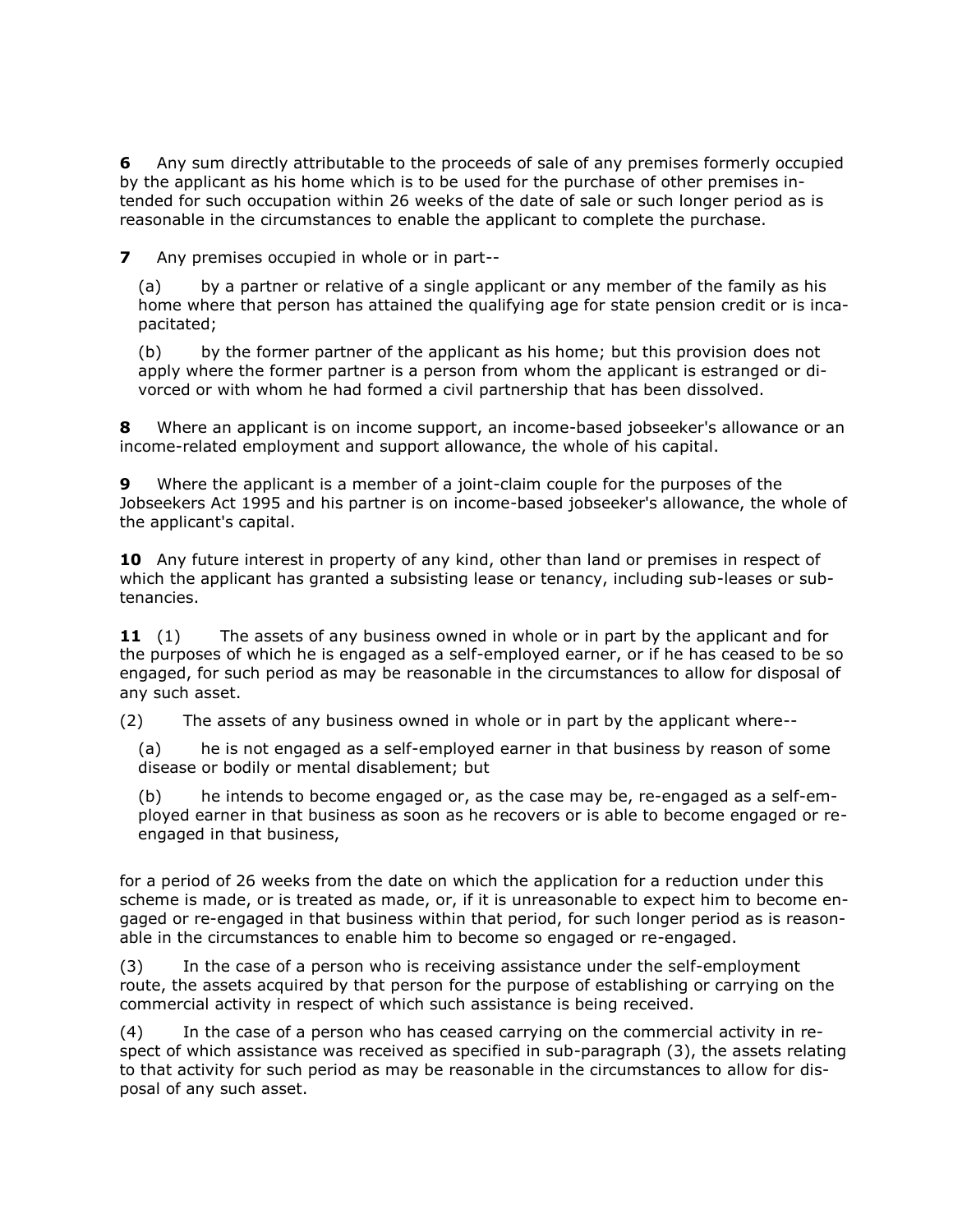**12** (1) Subject to sub-paragraph (2), any arrears of, or any concessionary payment made to compensate for arrears due to the non-payment of--

- (a) any payment specified in paragraphs 11, 13 or 14 of Schedule 8;
- (b) an income-related benefit under Part 7 of the SSCBA;
- (c) an income-based jobseeker's allowance;

(d) any discretionary housing payment paid pursuant to regulation 2(1) of the Discretionary Financial Assistance Regulations 2001;

- (e) working tax credit and child tax credit;
- (f) an income-related employment and support allowance or;
- (g) universal credit

but only for a period of 52 weeks from the date of the receipt of arrears or of the concessionary payment.

(2) In a case where the total of any arrears and, if appropriate, any concessionary payment referred to in sub-paragraph (1) relating to one of the specified payments, benefits or allowances amounts to  $£5,000$  or more (referred to in this sub-paragraph and in sub-paragraph (3) as "the relevant sum") and is--

(a) paid in order to rectify or to compensate for, an official error as defined in regulation 1(2) of the Housing Benefit and Council Tax Benefit (Decisions and Appeals) Regulations 2001; and

(b) received by the applicant in full on or after 14th October 2001,

sub-paragraph (1) has effect in relation to such arrears or concessionary payment either for a period of 52 weeks from the date of receipt, or, if the relevant sum is received in its entirety during the period of an award of a reduction under this scheme, for the remainder of that period if that is a longer period.

(3) For the purposes of sub-paragraph (2), "the period of an award of a reduction under this scheme" means--

(a) the award in which the relevant sum is first received (or the first part thereof where it is paid in more than one instalment); and

(b) where that award is followed by one or more further awards which, or each of which, begins immediately after the end of the previous award, such further award provided that for that further award the applicant--

(i) is the person who received the relevant sum; or

(ii) is the partner of the person who received the relevant sum, or was that person's partner at the date of his death.

## **13** Any sum--

(a) paid to the applicant in consequence of damage to, or loss of the home or any personal possession and intended for its repair or replacement; or

(b) acquired by the applicant (whether as a loan or otherwise) on the express condition that it is to be used for effecting essential repairs or improvement to the home,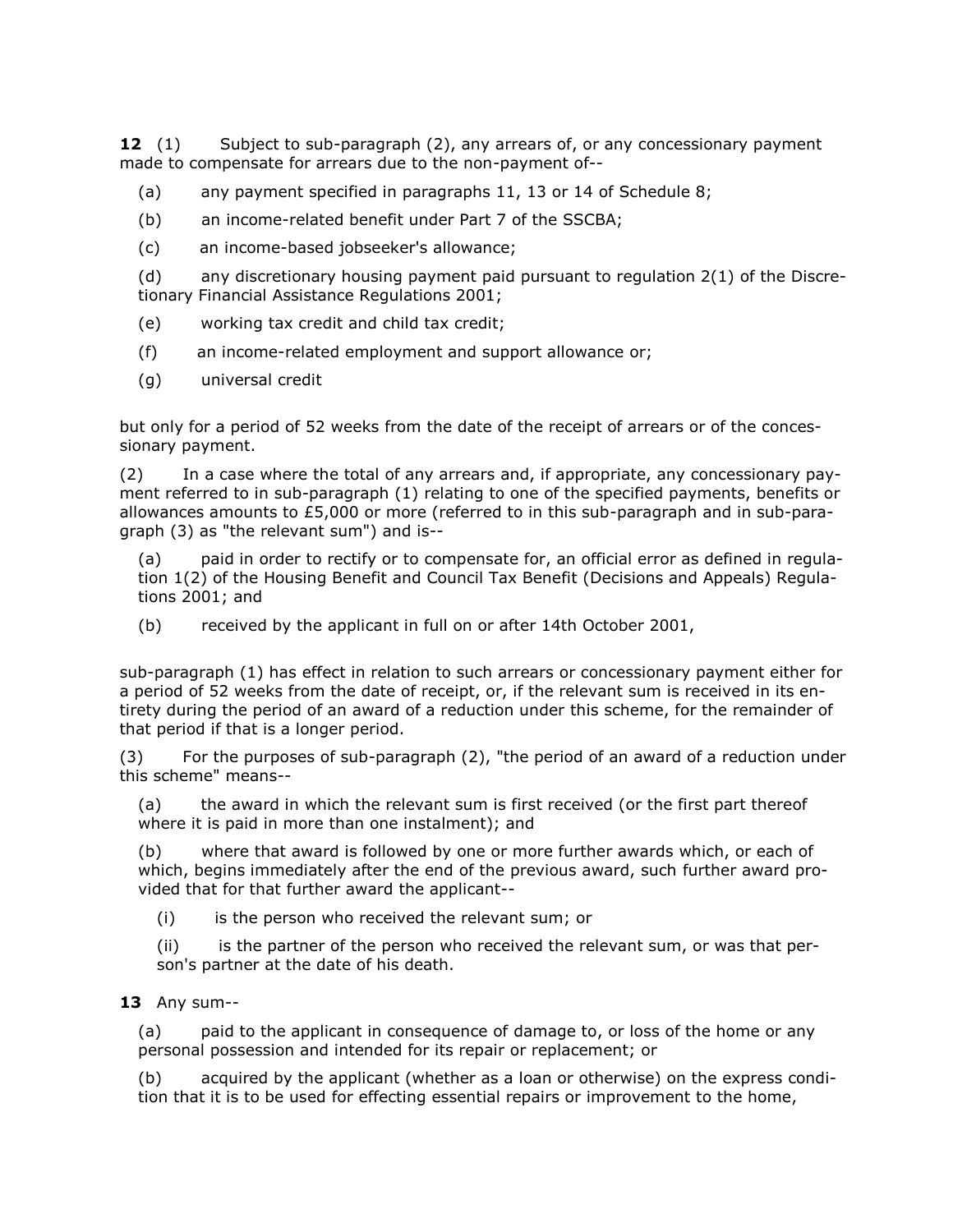which is to be used for the intended purpose, for a period of 26 weeks from the date on which it was so paid or acquired or such longer period as is reasonable in the circumstances to effect the repairs, replacement or improvement.

**14** Any sum--

(a) deposited with a housing association as defined in section  $1(1)$  of the Housing Associations Act 1985 as a condition of occupying the home;

(b) which was so deposited and which is to be used for the purchase of another home,

for the period of 26 weeks or such longer period as may be reasonable in the circumstances to enable the applicant to complete the purchase.

**15** Any personal possessions except those which have been acquired by the applicant with the intention of reducing his capital in order to secure entitlement to a reduction under this scheme or to increase the amount of that reduction.

**16** The value of the right to receive any income under an annuity or the surrender value (if any) of such an annuity.

**17** Where the funds of a trust are derived from a payment made in consequence of any personal injury to the applicant or applicant's partner, the value of the trust fund and the value of the right to receive any payment under that trust.

**18** (1) Any payment made to the applicant or the applicant's partner in consequence of any personal injury to the applicant or, as the case may be, the applicant's partner.

(2) But sub-paragraph (1)--

(a) applies only for the period of 52 weeks beginning with the day on which the applicant first receives any payment in consequence of that personal injury;

(b) does not apply to any subsequent payment made to him in consequence of that injury (whether it is made by the same person or another);

(c) ceases to apply to the payment or any part of the payment from the day on which the applicant no longer possesses it;

(d) does not apply to any payment from a trust where the funds of the trust are derived from a payment made in consequence of any personal injury to the applicant.

(3) For the purposes of sub-paragraph  $(2)(c)$ , the circumstances in which an applicant no longer possesses a payment or a part of it include where the applicant has used a payment or part of it to purchase an asset.

(4) References in sub-paragraphs (2) and (3) to the applicant are to be construed as including references to his partner (where applicable).

**19** The value of the right to receive any income under a life interest or from a life rent.

**20** The value of the right to receive any income which is disregarded under paragraph 15 of Schedule 7 or paragraph 29 of Schedule 8.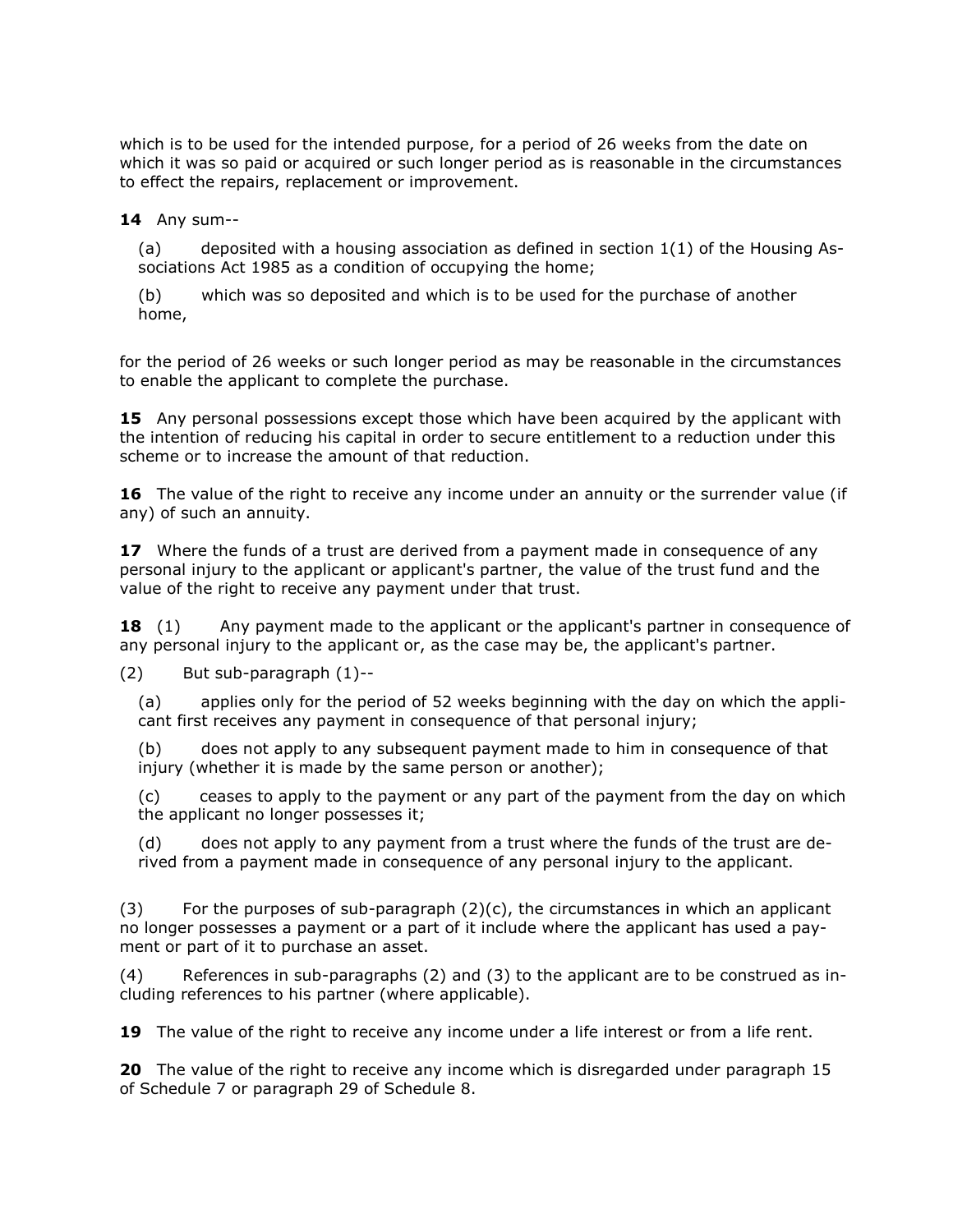**21** The surrender value of any policy of life insurance.

**22** Where any payment of capital falls to be made by instalments, the value of the right to receive any outstanding instalments.

**23** Any payment made by a local authority in accordance with section 17, 23B, 23C or 24A of the Children Act 1989 or, as the case may be, section 12 of the Social Work (Scotland) Act 1968 or sections 22, 29 or 30 of the Children (Scotland) Act 1995 (provision of services for children and their families and advice and assistance to certain children).

**24** (1) Subject to sub-paragraph (2), any payment (or part of a payment) made by a local authority in accordance with section 23C of the Children Act 1989 or section 29 of the Children (Scotland) Act 1995 (local authorities' duty to promote welfare of children and powers to grant financial assistance to persons in, or formerly in, their care) to a person ("A") which A passes on to the applicant.

(2) Sub-paragraph (1) applies only where A--

- (a) was formerly in the applicant's care, and
- (b) is aged 18 or over, and
- (c) continues to live with the applicant.

**25** Any--

- (a) social fund payment made pursuant to Part 8 of the SSCBA (the social fund); or
- (b) occasional assistance.

**26** Any refund of tax which falls to be deducted under section 369 of the Income and Corporation Taxes Act 1988 (deduction of tax from certain loan interest) on a payment of relevant loan interest for the purpose of acquiring an interest in the home or carrying out repairs or improvements to the home.

**27** Any capital which by virtue of paragraph 55 or 81 (capital treated as income: persons who are not pensioners, treatment of student loans) is to be treated as income.

**28** Where any payment of capital is made in a currency other than sterling, any banking charge or commission payable in converting that payment into sterling.

**29** (1) Any payment made under or by the Trusts, the Fund, the Eileen Trust, MFET Limited, the Independent Living Fund (2006), the Skipton Fund, the Caxton Foundation, the Scottish Infected Blood Support Scheme, and approved blood scheme, the London Emergencies Trust, the We Love Manchester Emergency Fund or the London Bombings Relief Charitable Fund.

(2) Any payment by or on behalf of a person who is suffering or who suffered from haemophilia or who is or was a qualifying person, which derives from a payment made under or by any of the Trusts to which sub-paragraph (1) refers and which is made to or for the benefit of--

(a) that person's partner or former partner from whom he is not, or where that person has died was not, estranged or divorced or with whom he has formed a civil partnership that has not been dissolved or, where that person has died, had not been dissolved at the time of that person's death;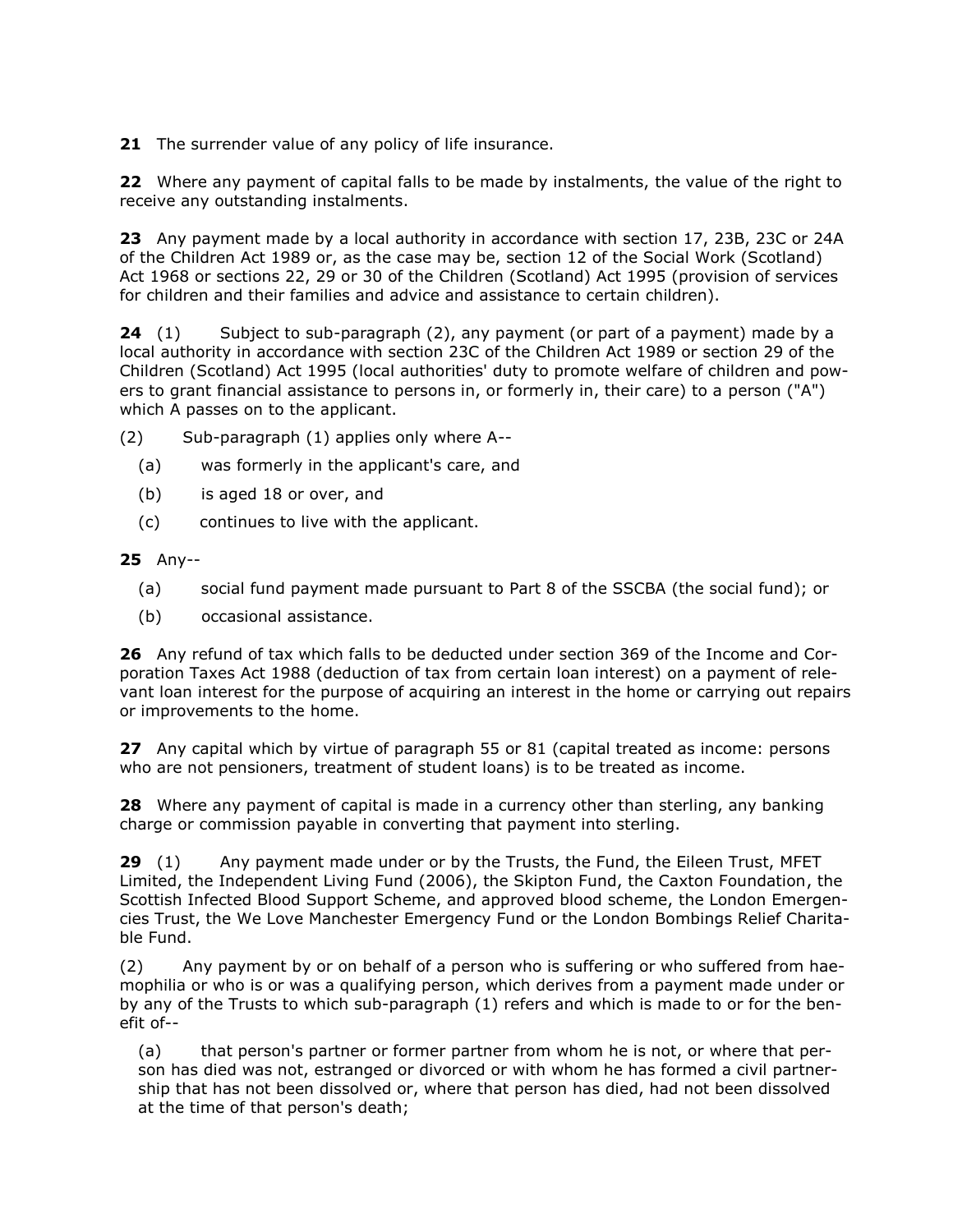(b) any child who is a member of that person's family or who was such a member and who is a member of the applicant's family; or

(c) any young person who is a member of that person's family or who was such a member and who is a member of the applicant's family.

(3) Any payment by or on behalf of the partner or former partner of a person who is suffering or who suffered from haemophilia or who is or was a qualifying person which derives from a payment made under or by any of the Trusts to which sub-paragraph (1) refers and which is made to or for the benefit of--

(a) the person who is suffering from haemophilia or who is a qualifying person;

(b) any child who is a member of that person's family or who was such a member and who is a member of the applicant's family; or

(c) any young person who is a member of that person's family or who was such a member and who is a member of the applicant's family.

(4) Sub-paragraph (3) does not apply if--

(a) the partner or former partner and that person are not, or if either of them has died were not, estranged or divorced, or

(b) where the partner or former partner and that person have formed a civil partnership, the civil partnership has not been dissolved or, if either of them has died, had not been dissolved at the time of the death.

(5) Any payment by a person who is suffering from haemophilia or who is a qualifying person, which derives from a payment under or by any of the Trusts to which sub-paragraph (1) refers, where--

(a) that person has no partner or former partner from whom he is not estranged or divorced or with whom he has formed a civil partnership that has not been dissolved, nor any child or young person who is or had been a member of that person's family; and

(b) the payment is made either--

(i) to that person's parent or step-parent; or

(ii) where that person at the date of the payment is a child, a young person or a student who has not completed his full-time education and has no parent or step-parent, to his guardian,

but only for a period from the date of the payment until the end of two years from that person's death.

(6) Any payment out of the estate of a person who suffered from haemophilia or who was a qualifying person, which derives from a payment under or by any of the Trusts to which sub-paragraph (1) refers, where--

(a) that person at the date of his death (the relevant date) had no partner or former partner from whom he was not estranged or divorced or with whom he had formed a civil partnership that had not been dissolved, nor any child or young person who was or had been a member of his family; and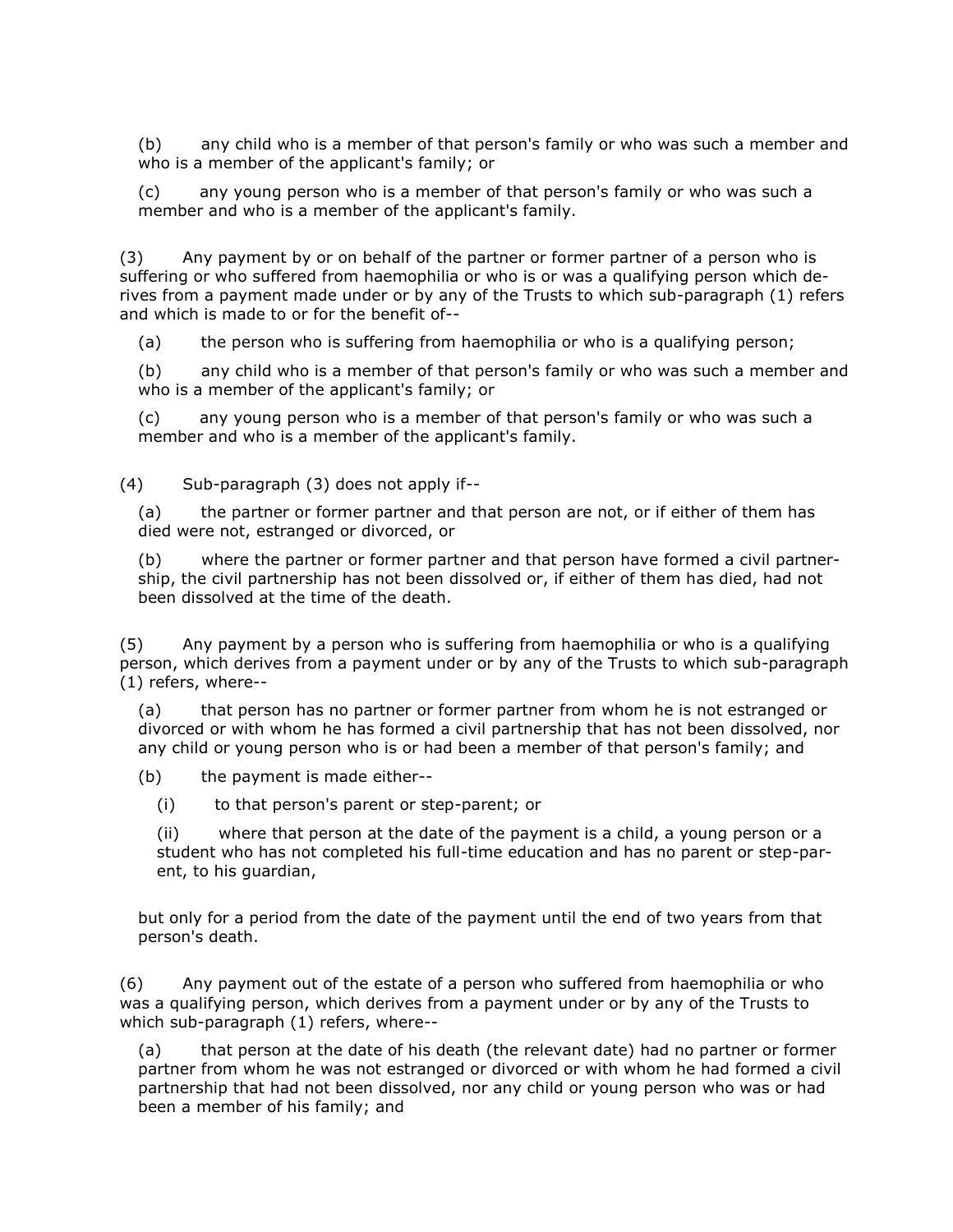(b) the payment is made either--

(i) to that person's parent or step-parent; or

(ii) where that person at the relevant date was a child, a young person or a student who had not completed his full-time education and had no parent or step-parent, to his guardian,

but only for a period of two years from the relevant date.

(7) In the case of a person to whom or for whose benefit a payment referred to in this paragraph is made, any capital resource which derives from any payment of income or capital made under or deriving from any of the Trusts.

(8) For the purposes of sub-paragraphs (2) to (6), any reference to the Trusts is to be construed as including a reference to the Fund, the Eileen Trust, MFET Limited, the Skipton Fund, the Caxton Foundation, the Scottish Infected Blood Support Scheme, and approved blood scheme, the London Emergencies Trust, the We Love Manchester Emergency Fund and the London Bombings Relief Charitable Fund.

**30** (1) Where an applicant has ceased to occupy what was formerly the dwelling occupied as the home following his estrangement or divorce from, or dissolution of his civil partnership with, his former partner, that dwelling for a period of 26 weeks from the date on which he ceased to occupy that dwelling or, where the dwelling is occupied as the home by the former partner who is a lone parent, for so long as it is so occupied.

(2) In this paragraph "dwelling" includes any garage, garden and outbuildings, which were formerly occupied by the applicant as his home and any premises not so occupied which it is impracticable or unreasonable to sell separately, in particular, in Scotland, any croft land on which the dwelling is situated.

**31** Any premises where the applicant is taking reasonable steps to dispose of those premises, for a period of 26 weeks from the date on which he first took such steps, or such longer period as is reasonable in the circumstances to enable him to dispose of those premises.

**32** Any premises which the applicant intends to occupy as his home, and in respect of which he is taking steps to obtain possession and has sought legal advice, or has commenced legal proceedings, with a view to obtaining possession, for a period of 26 weeks from the date on which he first sought such advice or first commenced such proceedings whichever is the earlier, or such longer period as is reasonable in the circumstances to enable him to obtain possession and commence occupation of those premises.

**33** Any premises which the applicant intends to occupy as his home to which essential repairs or alterations are required in order to render them fit for such occupation, for a period of 26 weeks from the date on which the applicant first takes steps to effect those repairs or alterations, or such longer period as is necessary to enable those repairs or alterations to be carried out.

**34** Any payment made by the Secretary of State to compensate for the loss (in whole or in part) of entitlement to housing benefit.

**35** The value of the right to receive an occupational or personal pension.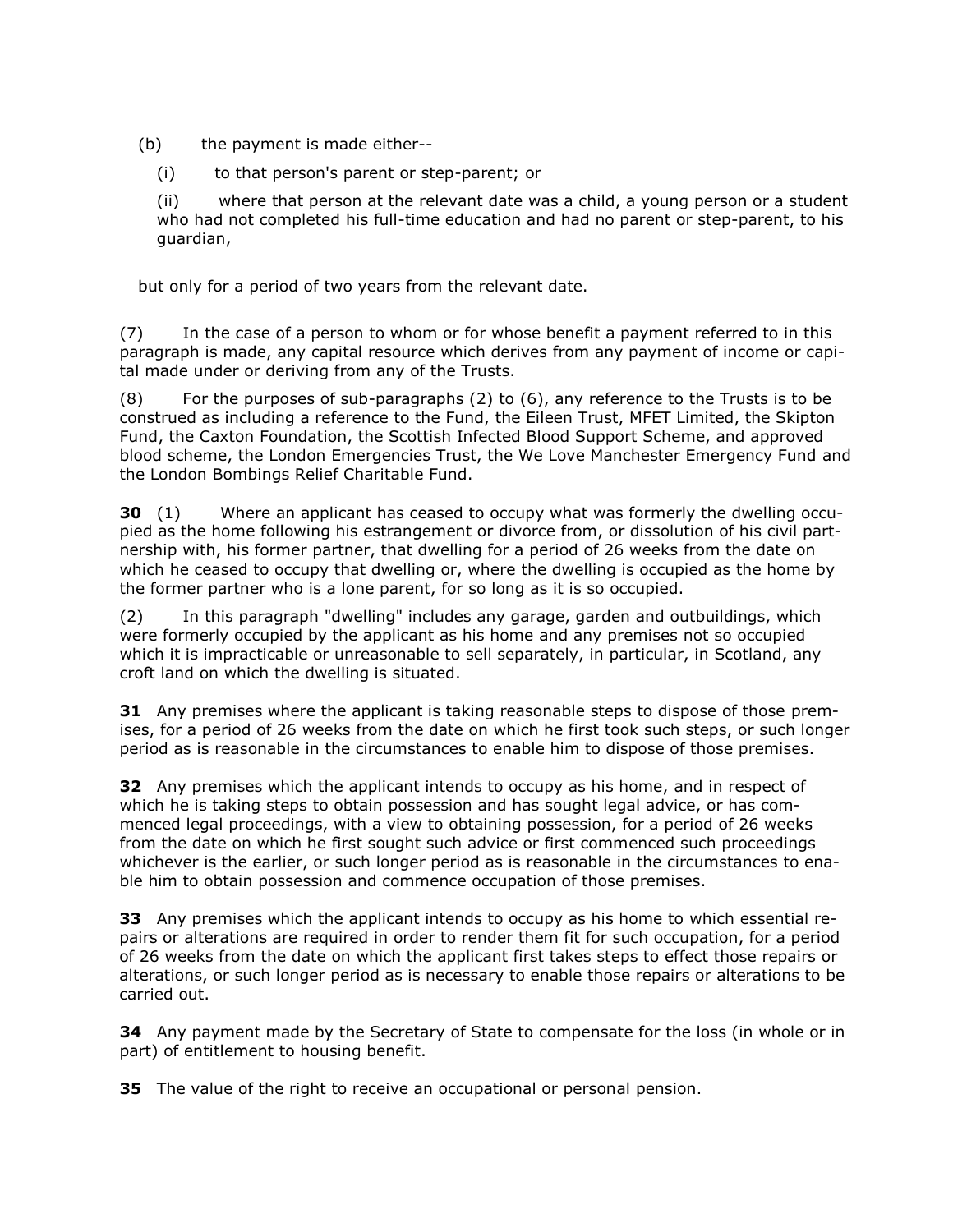**36** The value of any funds held under a personal pension scheme.

**37** The value of the right to receive any rent except where the applicant has a reversionary interest in the property in respect of which rent is due.

**38** Any payment in kind made by a charity or under or by the Trusts, the Fund, MFET Limited, the Skipton Fund, the Caxton Foundation, the Scottish Infected Blood Support Scheme, and approved blood scheme, the London Emergencies Trust, the We Love Manchester Emergency Fund or the Independent Living Fund (2006).

**39** Any payment made pursuant to section 2 of the Employment and Training Act 1973 or section 2 of the Enterprise and New Towns (Scotland) Act 1990, but only for the period of 52 weeks beginning on the date of receipt of the payment.

**40** Any payment in consequence of a reduction of council tax under section 13 of the 1992 Act (reduction of liability for council tax), but only for a period of 52 weeks from the date of the receipt of the payment.

**41** Any grant made in accordance with a scheme made under section 129 of the Housing Act 1988 or section 66 of the Housing (Scotland) Act 1988 (schemes for payments to assist local housing authority and local authority tenants to obtain other accommodation) which is to be used--

(a) to purchase premises intended for occupation as his home; or

(b) to carry out repairs or alterations which are required to render premises fit for occupation as his home,

for a period of 26 weeks from the date on which he received such a grant or such longer period as is reasonable in the circumstances to enable the purchase, repairs or alterations to be completed and the applicant to commence occupation of those premises as his home.

**42** Any arrears of supplementary pension which is disregarded under paragraph 54 of Schedule 8 (sums to be disregarded in the calculation of income other than earnings) or of any amount which is disregarded under paragraph 55 or 56 of that Schedule, but only for a period of 52 weeks from the date of receipt of the arrears.

**43** (1) Any payment or repayment made--

(a) as respects England, under regulation 5, 6 or 12 of the National Health Service (Travel Expenses and Remission of Charges) Regulations 2003 (travelling expenses and health service supplies);

(b) as respects Wales, under regulation 5, 6 or 11 of the National Health Service (Travelling Expenses and Remission of Charges) (Wales) Regulations 2007 (travelling expenses and health service supplies);

(c) as respects Scotland, under regulation 3, 5 or 11 of the National Health Service (Travelling Expenses and Remission of Charges) (Scotland) (No 2) Regulations 2003 (travelling expenses and health service supplies),

but only for a period of 52 weeks from the date of receipt of the payment or repayment.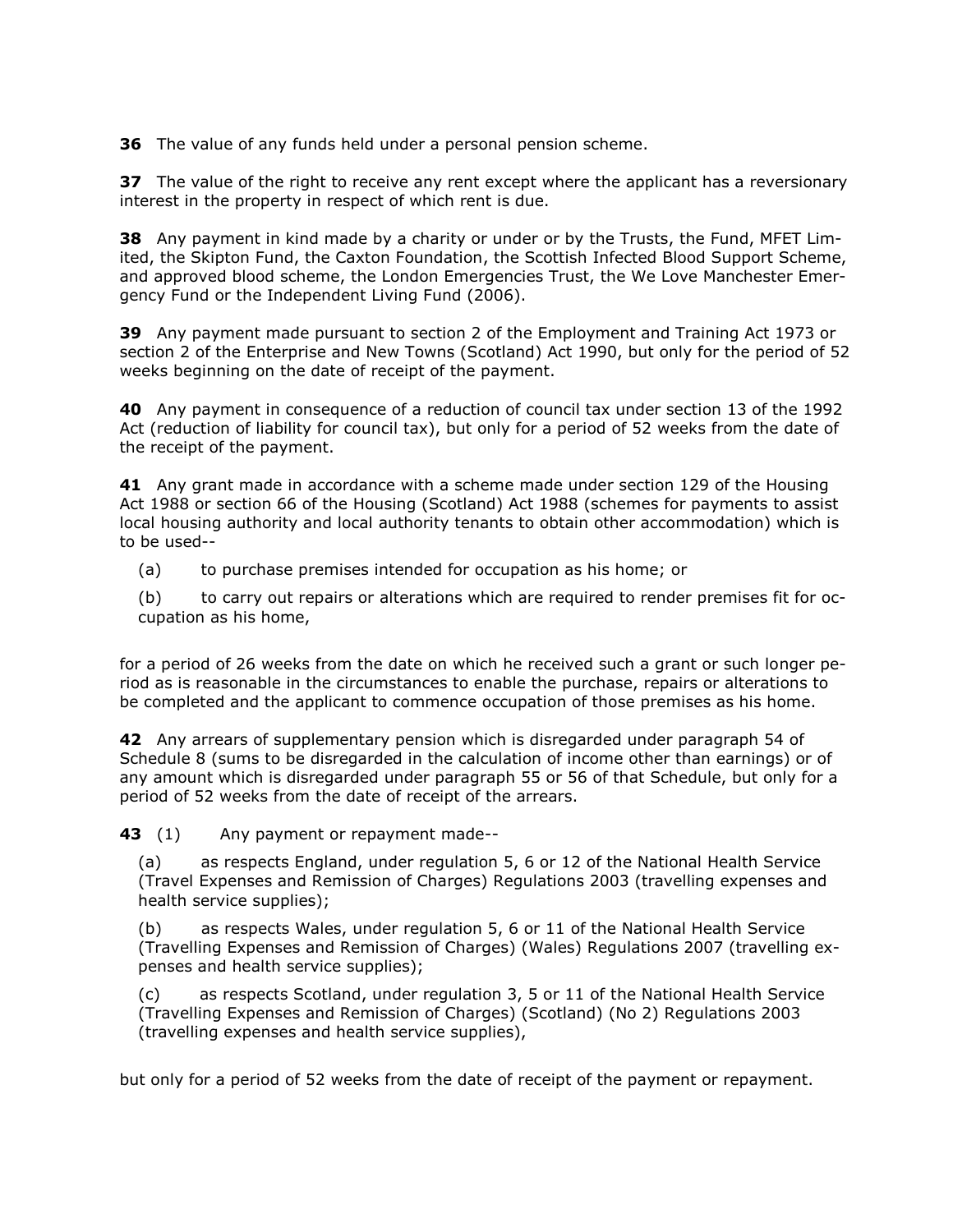(2) Any payment or repayment made by the Secretary of State for Health, the Scottish Ministers or the Welsh Ministers which is analogous to a payment or repayment mentioned in sub-paragraph (1), but only for a period of 52 weeks from the date of receipt of the payment or repayment.

**44** Any payment made to such persons entitled to receive benefits as may be determined by or under a scheme made pursuant to section 13 of the Social Security Act 1988 in lieu of vouchers or similar arrangements in connection with the provision of those benefits (including payments made in place of healthy start vouchers, milk tokens or the supply of vitamins), but only for a period of 52 weeks from the date of receipt of the payment.

**45** Any payment made under Part 8A of the SSCBA (entitlement to health in pregnancy grant).

**46** Any payment made either by the Secretary of State for Justice or by Scottish Ministers under a scheme established to assist relatives and other persons to visit persons in custody, but only for a period of 52 weeks from the date of the receipt of the payment.

**47** Any payment (other than a training allowance) made, whether by the Secretary of State or any other person, under the Disabled Persons (Employment) Act 1944 to assist disabled persons to obtain or retain employment despite their disability.

**48** Any payment made by a local authority under section 3 of the Disabled Persons (Employment) Act 1958 to homeworkers assisted under the Blind Homeworkers' Scheme.

**49** (1) Subject to sub-paragraph (2), where an applicant falls within class F (alternative maximum council reduction: persons who are not pensioners), the whole of his capital.

(2) Sub-paragraph (1) does not apply where an applicant falls within class E and class F.

**50** (1) Any sum of capital to which sub-paragraph (2) applies and--

(a) which is administered on behalf of a person by the High Court or the County Court under Rule 21.11(1) of the Civil Procedure Rules 1998 or by the Court of Protection;

(b) which can only be disposed of by order or direction of any such court; or

(c) where the person concerned is under the age of 18, which can only be disposed of by order or direction prior to that person attaining age 18.

(2) This sub-paragraph applies to a sum of capital which is derived from--

(a) an award of damages for a personal injury to that person; or

(b) compensation for the death of one or both parents where the person concerned is under the age of 18.

**51** Any sum of capital administered on behalf of a person in accordance with an order made under section 13 of the Children (Scotland) Act 1995, or under Rule 36.14 of the Ordinary Cause Rules 1993 or under Rule 128 of those Rules, where such sum derives from--

(a) award of damages for a personal injury to that person; or

(b) compensation for the death of one or both parents where the person concerned is under the age of 18.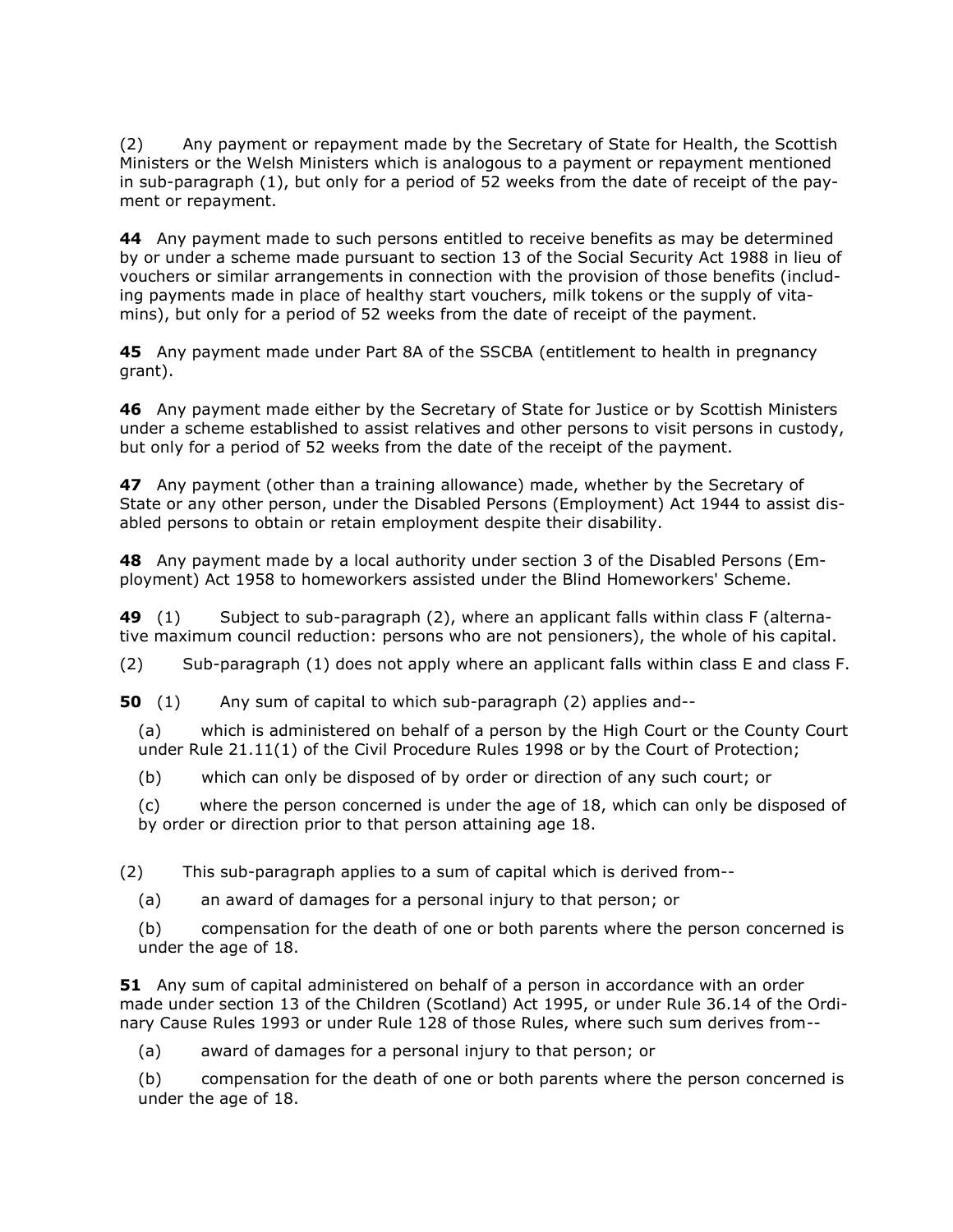**52** Any payment to the applicant as holder of the Victoria Cross or George Cross.

**53** In the case of a person who is receiving, or who has received, assistance under the selfemployment route, any sum of capital which is acquired by that person for the purpose of establishing or carrying on the commercial activity in respect of which such assistance is or was received but only for a period of 52 weeks from the date on which that sum was acquired.

**54** (1) Any payment of a sports award for a period of 26 weeks from the date of receipt of that payment except to the extent that it has been made in respect of any one or more of the items specified in sub-paragraph (2).

(2) The items specified for the purposes of sub-paragraph (1) are food, ordinary clothing or footwear, household fuel or rent of the applicant or, where the applicant is a member of a family, any other member of his family, or any council tax or water charges for which that applicant or member is liable.

(3) For the purposes of sub-paragraph (2) "food" does not include vitamins, minerals or other special dietary supplements intended to enhance the performance of the person in the sport in respect of which the award was made.

# **55**

(1) Any payment--

(a) by way of an education maintenance allowance made pursuant to--

(i) regulations made under section 518 of the Education Act 1996;

(ii) regulations made under section 49 or  $73(f)$  of the Education (Scotland) Act 1980;

(iii) directions made under section 73ZA of the Education (Scotland) Act 1980 and paid under section 12(2)(c) of the Further and Higher Education (Scotland) Act 1992;

(b) corresponding to such an education maintenance allowance, made pursuant to--

(i) section 14 or section 181 of the Education Act 2002 (power of Secretary of State and the Welsh Ministers to give financial assistance for purposes related to education or childcare, and allowances in respect of education or training); or

(ii) regulations made under section 181 of that Act; or

(c) in England, by way of financial assistance made pursuant to section 14 of the Education Act 2002.

(2) Any payment, other than a payment to which sub-paragraph (1) applies, made pursuant to--

(a) regulations made under section 518 of the Education Act 1996;

(b) regulations made under section 49 of the Education (Scotland) Act 1980; or

(c) directions made under section 73ZA of the Education (Scotland) Act 1980 and paid under section 12(2)(c) of the Further and Higher Education (Scotland) Act 1992,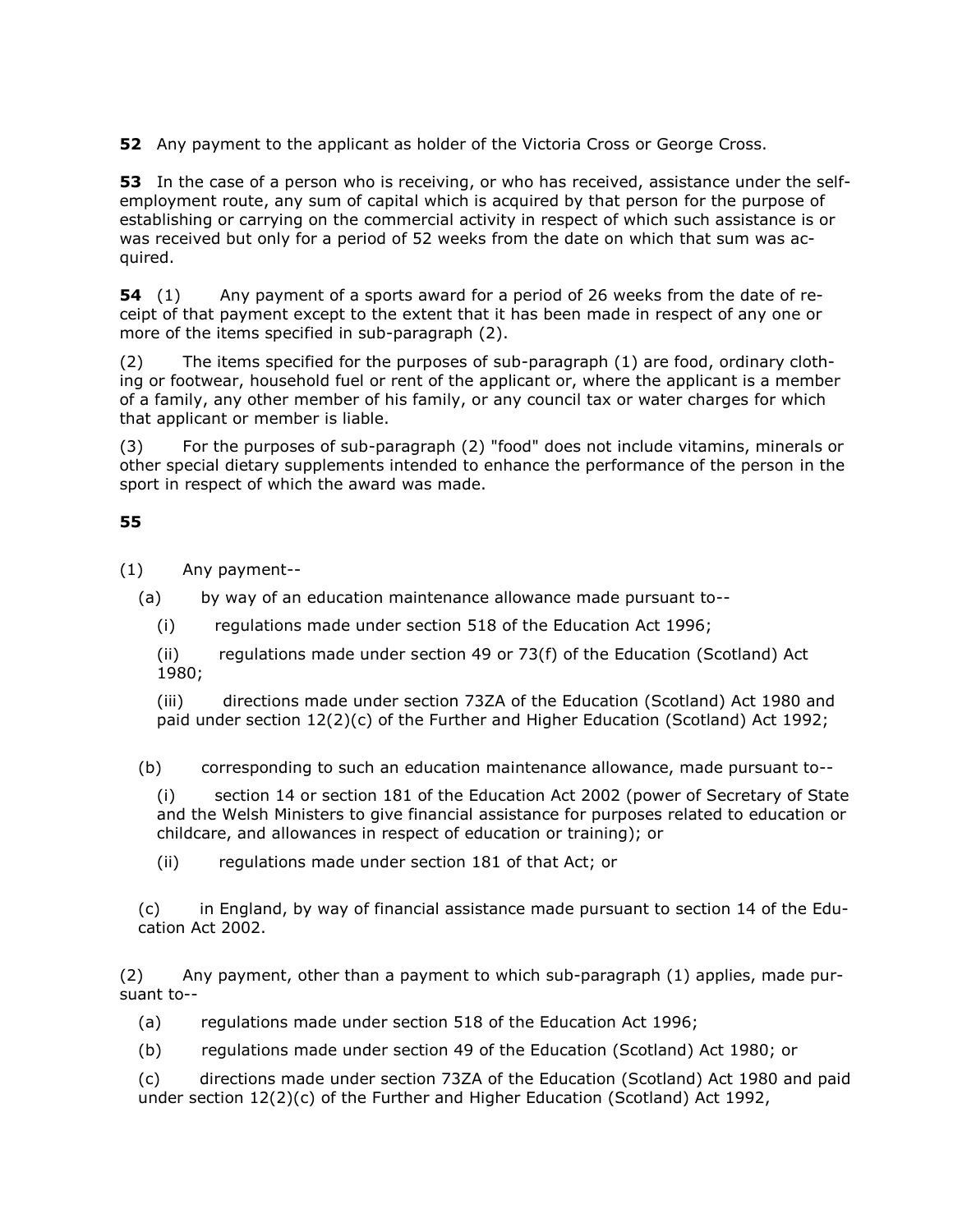in respect of a course of study attended by a child or a young person or a person who is in receipt of an education maintenance allowance or other payment made pursuant to any provision specified in sub-paragraph (1).

**56** In the case of an applicant participating in an employment zone programme, any discretionary payment made by an employment zone contractor to the applicant, being a fee, grant, loan or otherwise, but only for the period of 52 weeks from the date of receipt of the payment.

**57** Any arrears of subsistence allowance paid as a lump sum but only for the period of 52 weeks from the date of receipt of the payment.

**58** Where an ex-gratia payment of £10,000 has been made by the Secretary of State on or after 1st February 2001 in consequence of the imprisonment or internment of--

- (a) the applicant;
- (b) the applicant's partner;
- (c) the applicant's deceased spouse or deceased civil partner; or
- (d) the applicant's partner's deceased spouse or deceased civil partner,

by the Japanese during the Second World War, £10,000.

**59** (1) Subject to sub-paragraph (2), the amount of any trust payment made to an applicant or a member of an applicant's family who is--

(a) a diagnosed person;

(b) the diagnosed person's partner or the person who was the diagnosed person's partner at the date of the diagnosed person's death;

(c) a parent of a diagnosed person, a person acting in place of the diagnosed person's parents or a person who was so acting at the date of the diagnosed person's death; or

(d) a member of the diagnosed person's family (other than his partner) or a person who was a member of the diagnosed person's family (other than his partner) at the date of the diagnosed person's death.

(2) Where a trust payment is made to--

(a) a person referred to in sub-paragraph (1)(a) or (b), that sub-paragraph applies for the period beginning on the date on which the trust payment is made and ending on the date on which that person dies;

(b) a person referred to in sub-paragraph  $(1)(c)$ , that sub-paragraph applies for the period beginning on the date on which the trust payment is made and ending two years after that date;

 $(c)$  a person referred to in sub-paragraph  $(1)(d)$ , that sub-paragraph applies for the period beginning on the date on which the trust payment is made and ending--

- (i) two years after that date; or
- (ii) on the day before the day on which that person--
	- (aa) ceases receiving full-time education; or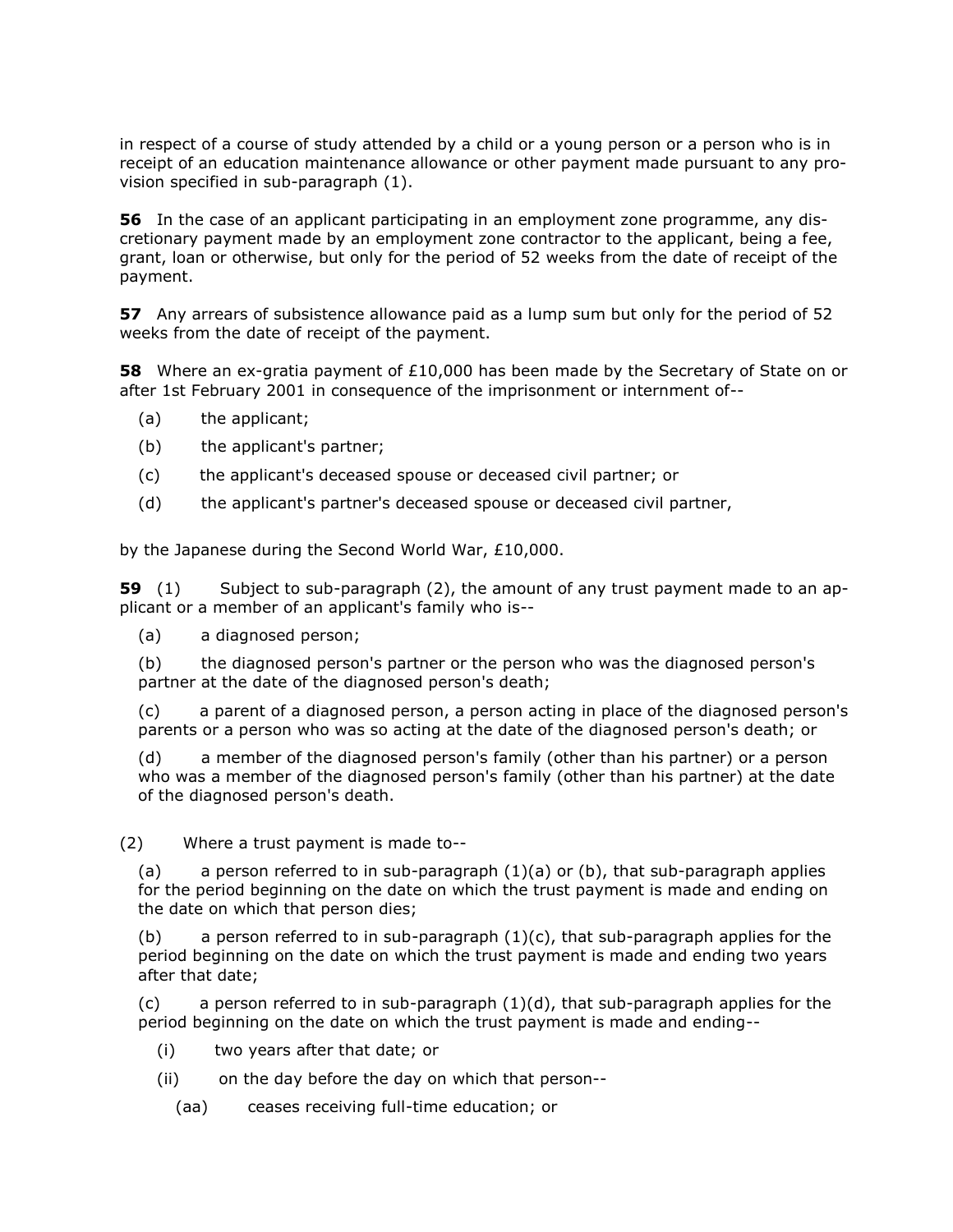(bb) attains the age of 20,

whichever is the latest.

(3) Subject to sub-paragraph (4), the amount of any payment by a person to whom a trust payment has been made or of any payment out of the estate of a person to whom a trust payment has been made, which is made to an applicant or a member of an applicant's family who is--

(a) the diagnosed person's partner or the person who was the diagnosed person's partner at the date of the diagnosed person's death;

(b) a parent of a diagnosed person, a person acting in place of the diagnosed person's parents or a person who was so acting at the date of the diagnosed person's death; or

(c) a member of the diagnosed person's family (other than his partner) or a person who was a member of the diagnosed person's family (other than his partner) at the date of the diagnosed person's death,

but only to the extent that such payments do not exceed the total amount of any trust payments made to that person.

(4) Where a payment as referred to in sub-paragraph (3) is made to--

(a) a person referred to in sub-paragraph (3)(a), that sub-paragraph applies for the period beginning on the date on which that payment is made and ending on the date on which that person dies;

(b) a person referred to in sub-paragraph (3)(b), that sub-paragraph applies for the period beginning on the date on which that payment is made and ending two years after that date; or

 $(c)$  person referred to in sub-paragraph  $(3)(c)$ , that sub-paragraph applies for the period beginning on the date on which that payment is made and ending--

- (i) two years after that date; or
- (ii) on the day before the day on which that person--
	- (aa) ceases receiving full-time education; or
	- (bb) attains the age of 20,

whichever is the latest.

- (5) In this paragraph, a reference to a person--
	- (a) being the diagnosed person's partner;
	- (b) being a member of a diagnosed person's family;
	- (c) acting in place of the diagnosed person's parents,

at the date of the diagnosed person's death includes a person who would have been such a person or a person who would have been so acting, but for the diagnosed person residing in a care home, an Abbeyfield Home or an independent hospital on that date.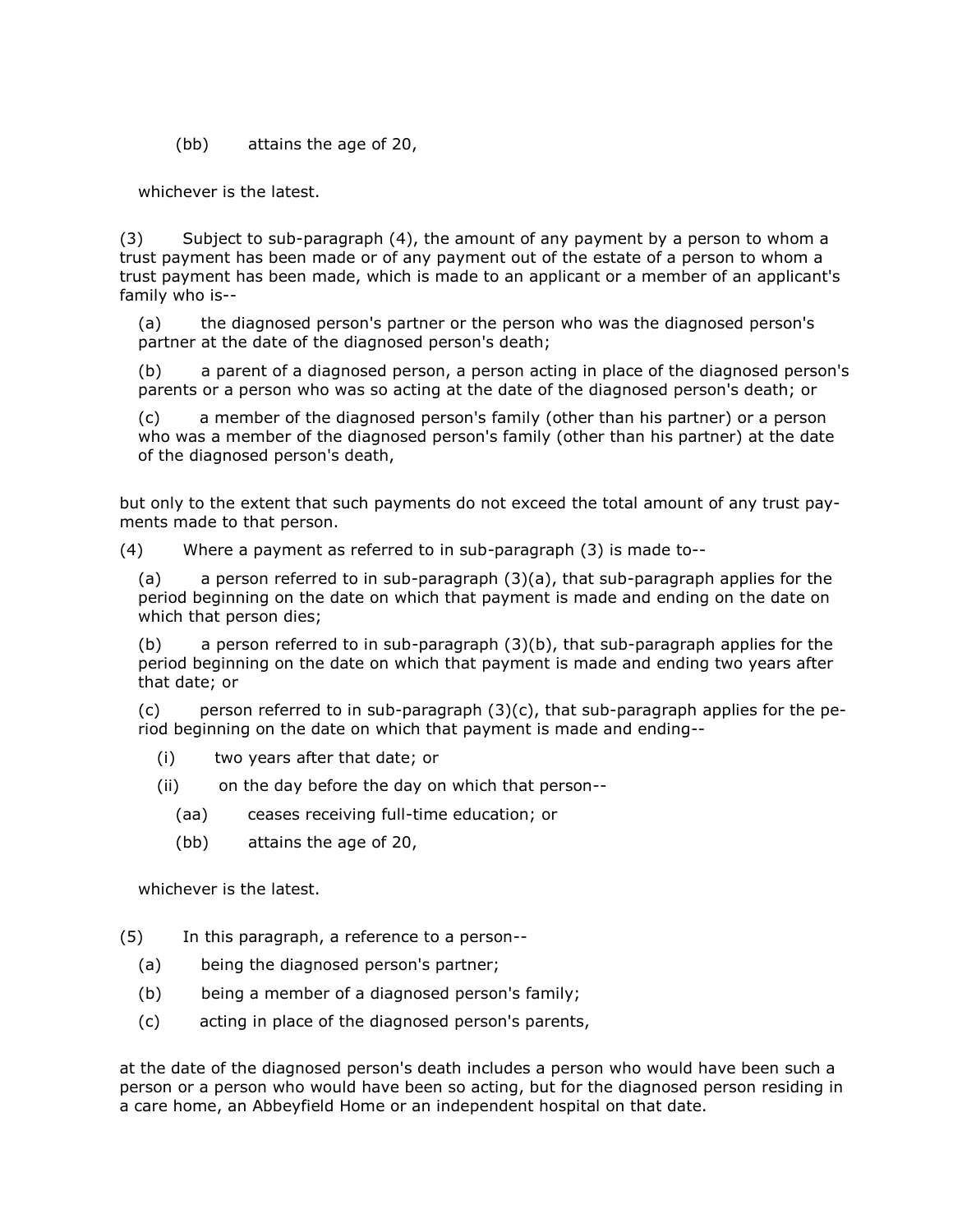(6) In this paragraph--

"diagnosed person" means a person who has been diagnosed as suffering from, or who, after his death, has been diagnosed as having suffered from, variant Creutzfeld-Jakob disease;

"relevant trust" means a trust established out of funds provided by the Secretary of State in respect of persons who suffered, or who are suffering, from variant Creutzfeld-Jakob disease for the benefit of persons eligible for payments in accordance with its provisions;

"trust payment" means a payment under a relevant trust.

**60** The amount of any payment, other than a war pension, to compensate for the fact that the applicant, the applicant's partner, the applicant's deceased spouse or deceased civil partner or the applicant's partner's deceased spouse or deceased civil partner--

- (a) was a slave labourer or a forced labourer;
- (b) had suffered property loss or had suffered personal injury; or
- (c) was a parent of a child who had died,

during the Second World War.

**61** (1) Any payment made by a local authority, or by the Welsh Ministers, to or on behalf of the applicant or his partner relating to a service which is provided to develop or sustain the capacity of the applicant or his partner to live independently in his accommodation.

(2) For the purposes of sub-paragraph (1) "local authority" includes in England a county council.

**62** Any payment made under regulations made under section 57 of the Health and Social Care Act 2001 or under section 12B of the Social Work (Scotland) Act 1968, or under sections 12A to 12D of the National Health Service Act 2006 (direct payments for health care).

**63** Any payment made to the applicant pursuant to regulations under section 2(6)(b), 3 or 4 of the Adoption and Children Act 2002.

**64** Any payment made to the applicant in accordance with regulations made pursuant to section 14F of the Children Act 1989 (special guardianship support services).

# **SCHEDULE 11**

# **UPRATING OF AMOUNTS AND SUMS**

Schedules 2-8

- **1.** The amounts and sums within schedules 2, 5, 6 and 9 will be uprated each year to reflect the amounts prescribed by central government. These amounts will be ratified by full council at their March meeting.
- **2.** The amounts and sums within schedules 3, 4, 7, 8 and 10 will be uprated each year. These amounts will be ratified by full council at their March meeting.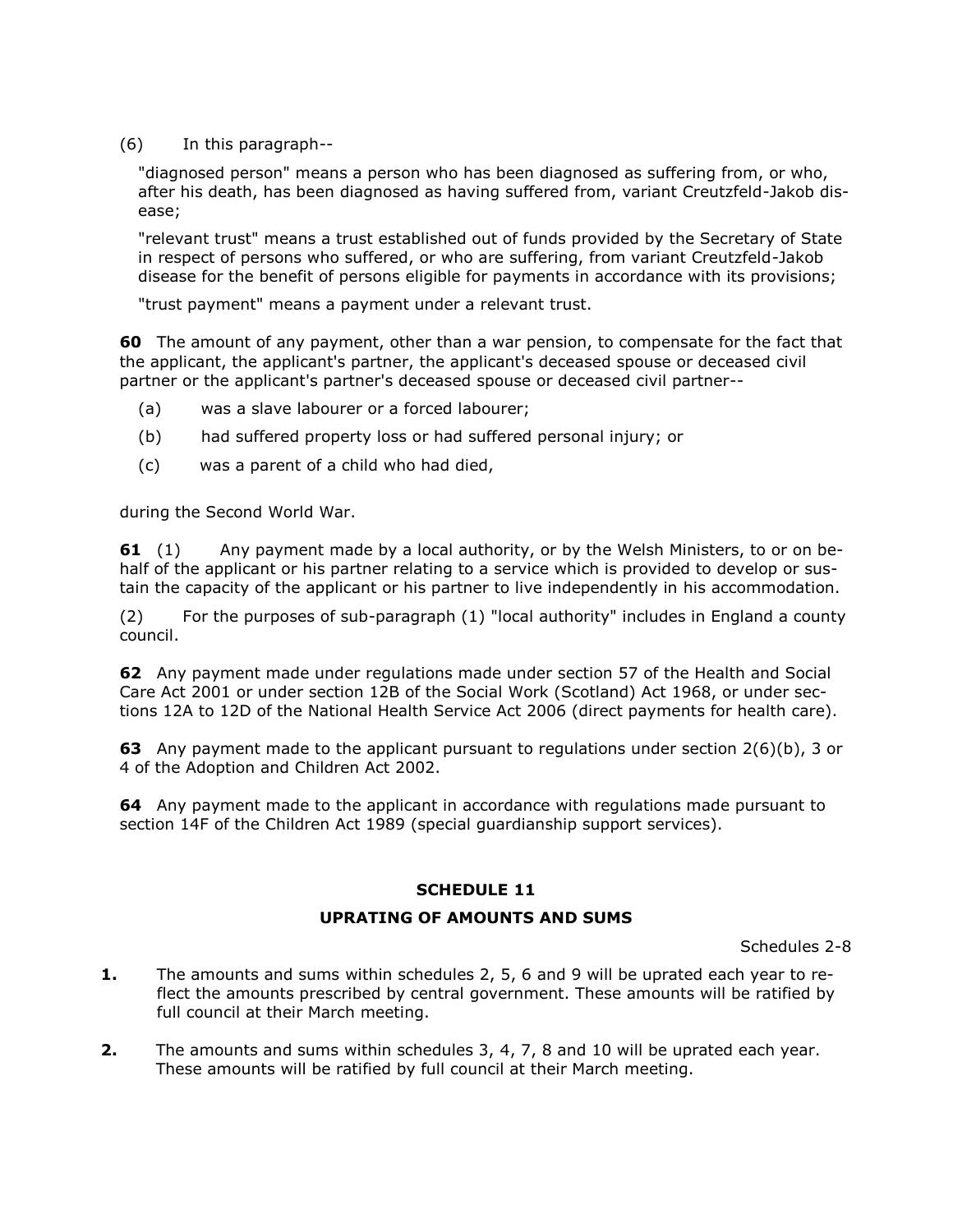#### **SCHEDULE 12 TRANSITIONAL PROVISION**

#### **Transitional provisions for restrictions on amounts for children and young persons**

**17.**—(1) This regulation applies where—

(a)on 31st March 2018, a person is liable to pay council tax at a reduced rate by virtue of a council tax reduction under an authority's scheme established under section 13A(2) of the Local Government Finance Act 1992 ("a section 13A(2) scheme"); and

(b)the person is, or the person and the person's partner are between them, responsible for more than two individuals who are either children or young persons and who are members of the same household (each such individual is referred to as a "protected individual").

(2) Where this regulation applies, the amendments made by regulation 7 do not apply to the person entitled to a council tax reduction referred to in paragraph (1) until—

(a)the person makes a new application for a reduction under an authority's section 13A(2) scheme; or

(b)the person or the person's partner (if any) becomes responsible for a new individual,

whichever is the first to occur.

(3) Paragraphs (4) to (8) apply where—

(a)the amendments made by regulation 7 apply by virtue of paragraph (2)(b);

(b)the child tax credit provisions do not apply; and

(c)the person has not made a new application for a reduction under an authority's scheme for a reduction under an authority's section 13A(2) scheme.

(4) Notwithstanding the default provisions, a child amount shall be included in the applicable amount in relation to any protected individual, in relation to any time when the person or the person's partner (if any) is responsible for the individual and the individual is a member of the same household.

(5) Paragraph (6) applies where—

(a)the person or the person's partner (if any) is responsible for one or more protected individuals who are members of the same household; and

(b)either of them is responsible for one or more new individuals who are members of the same household.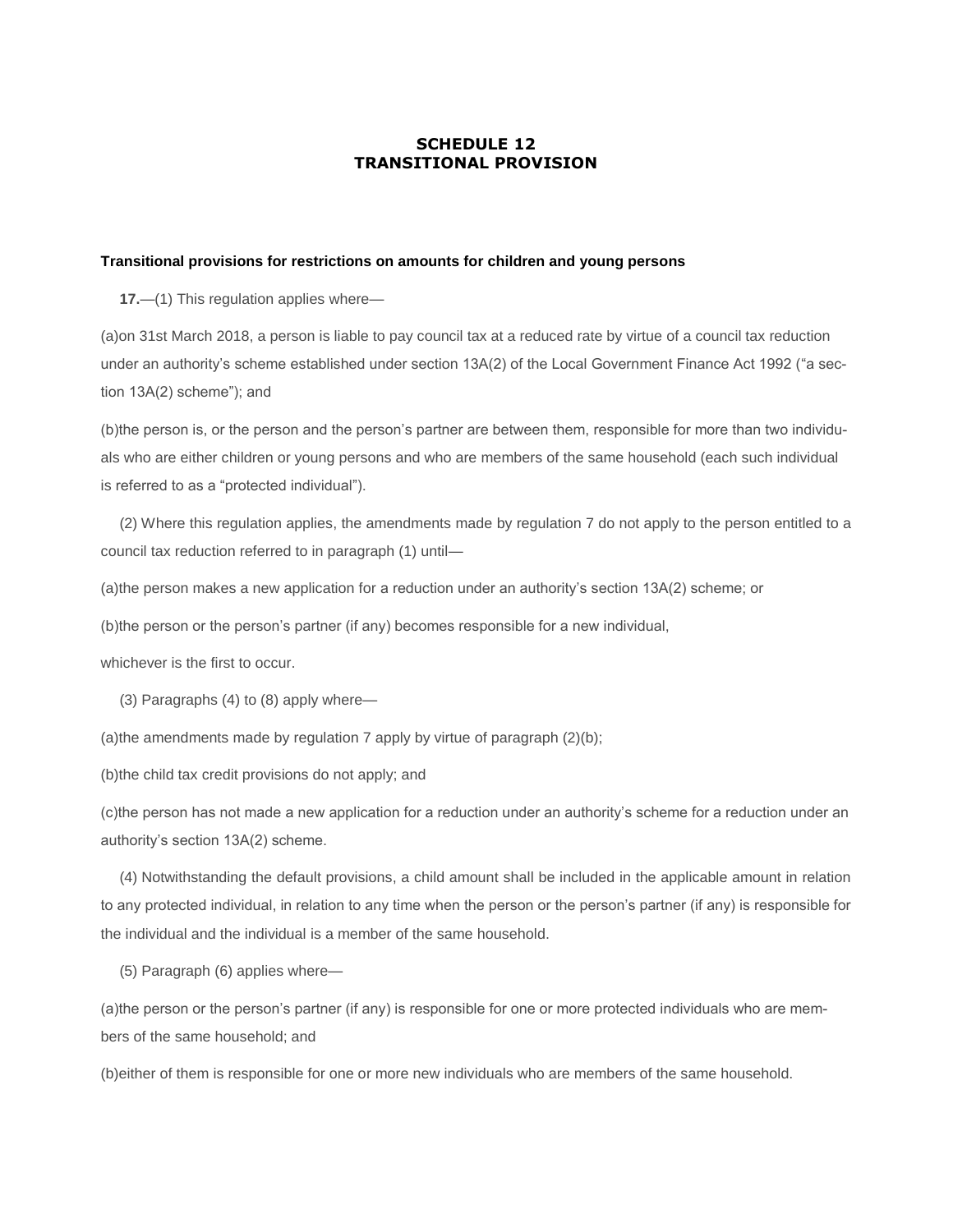(6) Where this paragraph applies, any protected individual for whom the person or the person's partner is responsible is to be counted for the purpose of deciding whether, under the default provisions, an additional child amount is to be included in the applicable amount with respect to the new individual or individuals referred to in paragraph  $(5)(b).$ 

(7) Paragraph (8) applies where—

(a)the number of protected individuals for whom either the person or the person's partner (if any) is responsible, and who are members of the same household, is one;

(b)the number of new individuals for whom either the person or the person's partner is responsible, and who are members of the same household, is two or more; and

(c)a different child amount would apply to different individuals.

(8) Where this paragraph applies, the child amounts to be included in the applicable amount shall be—

(a)the child amount in relation to the protected individual; and

(b)a child amount in relation to such one of the new individuals as will result in the greatest possible total amount.

(9) Under paragraph (3), for the purposes of determining whether the child tax credit provisions apply, by virtue of paragraph 6(1B) of Schedule 1 to the 2012 Regulations, where the person or the person's partner is responsible for one or more protected individuals, the total amount that would be included in the applicable amount under the default provisions shall be taken to be the total that would be included under paragraphs (4), (6) and (8).

(10) For the purposes of this regulation—

(a)"the 2012 Regulations" means the Council Tax Reduction Schemes (Prescribed Requirements) (England) Regulations 2012;

(b)"applicable amount", "child", "partner" and "young person" have the same meanings as in the 2012 Regulations;

(c)"child amount" means the amount determined under paragraph 2 of Schedule 2 to the 2012 Regulations;

(d)"child tax credit provisions" means the provisions of paragraph 6(1)(b) of Schedule 1 to the 2012 Regulations (as substituted by paragraph 6(1C) of that Schedule);

(e)"default provisions" means the provisions of paragraph 6(1)(b) of Schedule 1 to the 2012 Regulations (as substituted by paragraph 6(1C) of that Schedule);

(f)"new individual" means a child or young person who is not a protected individual;

(g)any reference to an individual being part of the same household means being part of the same household with the person who is entitled to a reduction under an authority's section 13A(2) scheme and the person's partner (if any);